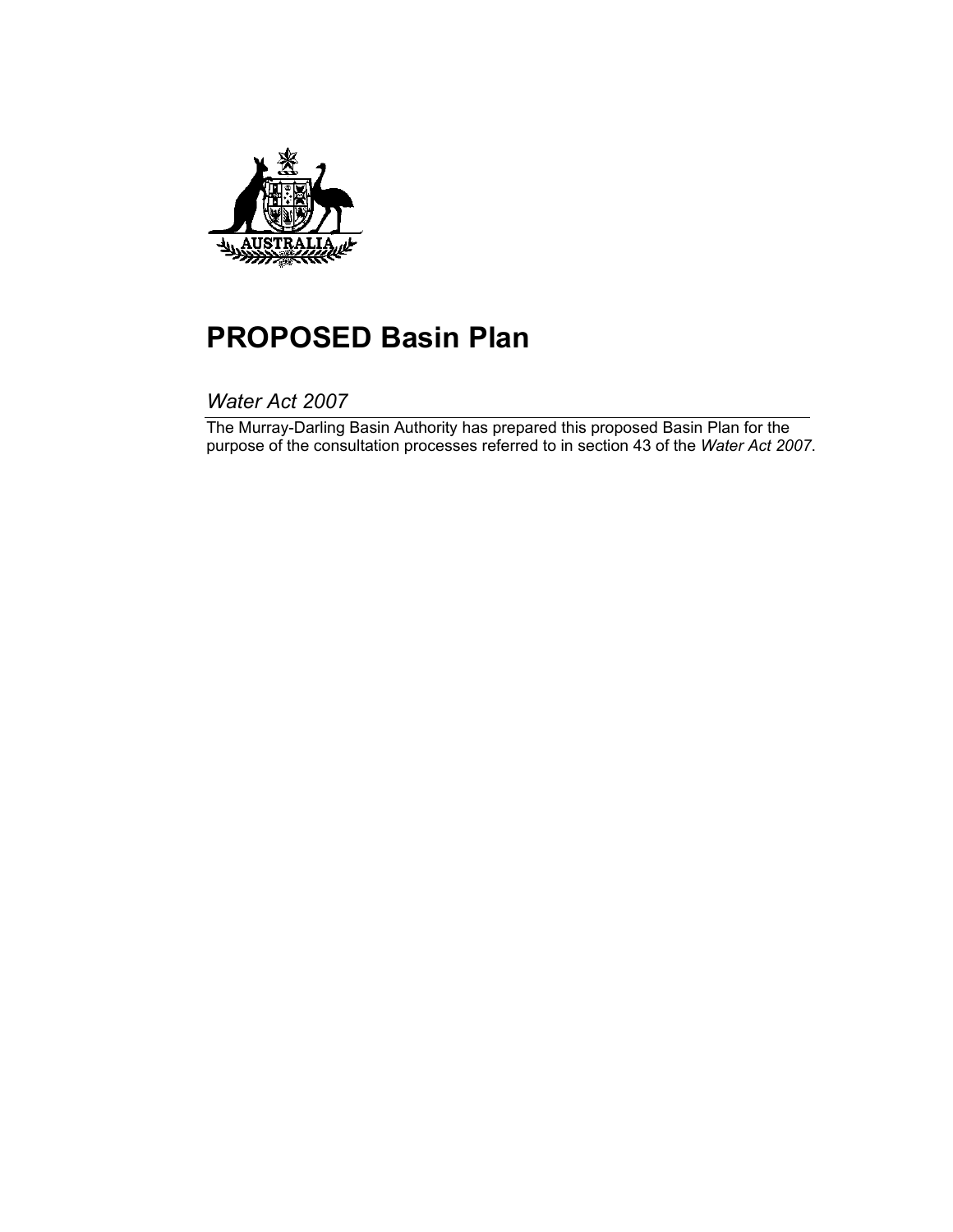Published by the Murray–Darling Basin Authority © Copyright Commonwealth of Australia (Murray–Darling Basin Authority) 2011

MDBA publication no: 192/11 ISBN (print): 978-1-921783-18-0 ISBN (online): 978-1-921783-19-7

This work is copyright. Apart from any use permitted under the *Copyright Act 1968*, no part may be reproduced by any process without prior written permission from the Commonwealth. Requests and inquiries concerning reproduction and rights should be addressed to the MDBA Copyright Administration, GPO Box 1801, Canberra ACT 2601, or made by phone to 1800 230 067, or faxed to (02) 6230 7579, or emailed to engagement@mdba.gov.au or made via www.mdba.gov.au.

You may download, display, print and reproduce this material in unaltered form only (retaining this notice) for your personal, non-commercial use or use within your organisation.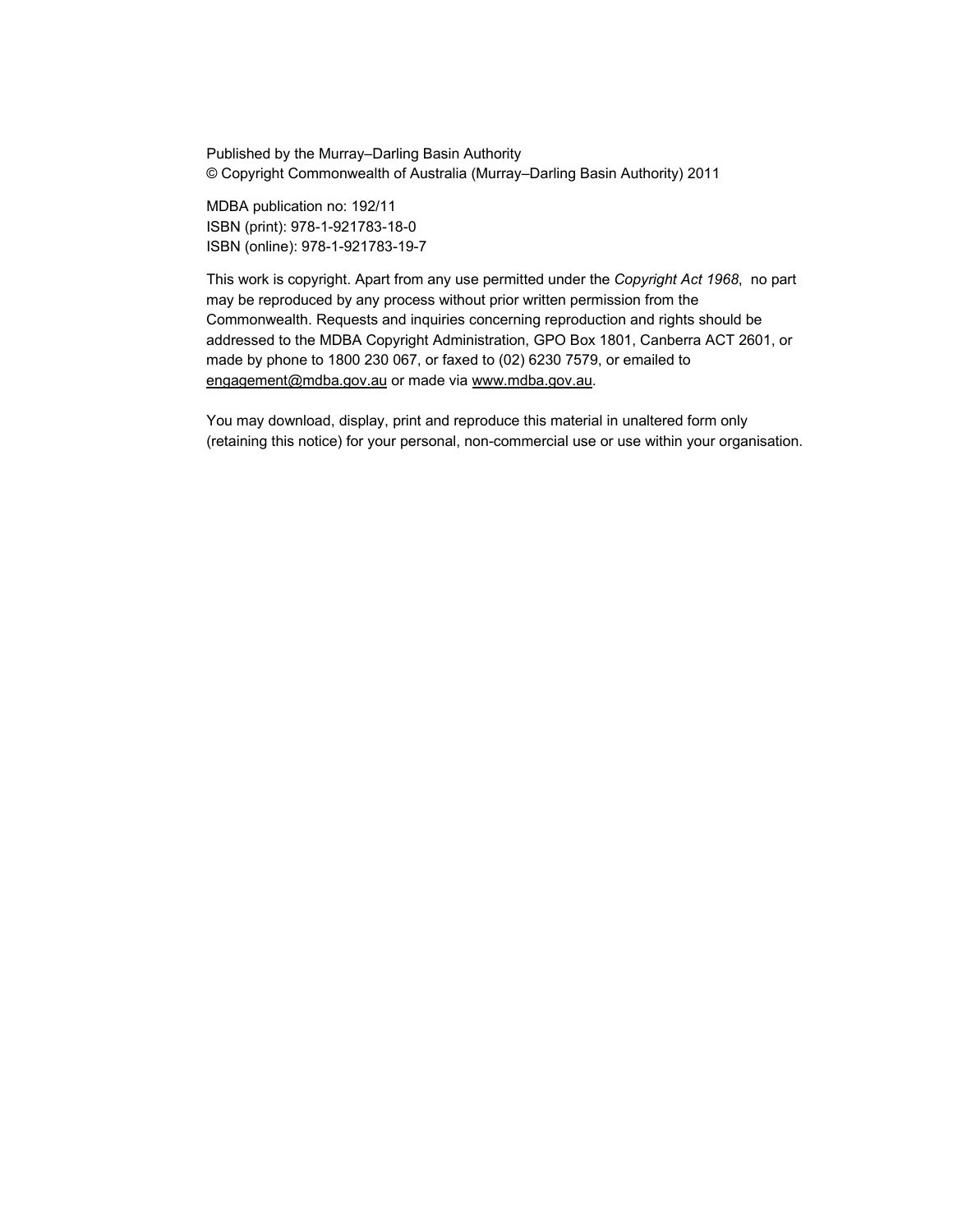#### **Acknowledgement of the Traditional Owners of the Murray-Darling Basin**

The Murray-Darling Basin Authority acknowledges and pays its respect to the Traditional Owners and their Nations of the Murray-Darling Basin. The contributions of earlier generations, including the Elders, who have fought for their rights in natural resource management are also valued and respected.

The Authority recognises and acknowledges that the Traditional Owners and their Nations in the Murray-Darling Basin have a deep cultural, social, environmental, spiritual and economic connection to their lands and waters. The Authority understands the need for recognition of Traditional Owner knowledge and cultural values in natural resource management associated with the Basin. Further research is required to assist in understanding and providing for cultural flows. The Authority supports the belief of the Northern Murray-Darling Basin Aboriginal Nations and the Murray Lower Darling Rivers Indigenous Nations that cultural flows will provide beneficial outcomes for Traditional Owners.

The approach of Traditional Owners to caring for the natural landscape, including water, can be expressed in the words of Ngarrindjeri elder Tom Trevorrow: "our traditional management plan was don't be greedy, don't take any more than you need and respect everything around you. That's the management plan - it's such a simple management plan, but so hard for people to carry out."<sup>1</sup>

This traditional philosophy is widely held by Traditional Owners and respected and supported by the Murray-Darling Basin Authority.

 $\overline{a}$ 

<sup>1</sup> Tom Trevorrow (2010) Murrundi Ruwe Pangari Ringbalin "River Country Spirit Ceremony: Aboriginal Perspectives on River Country".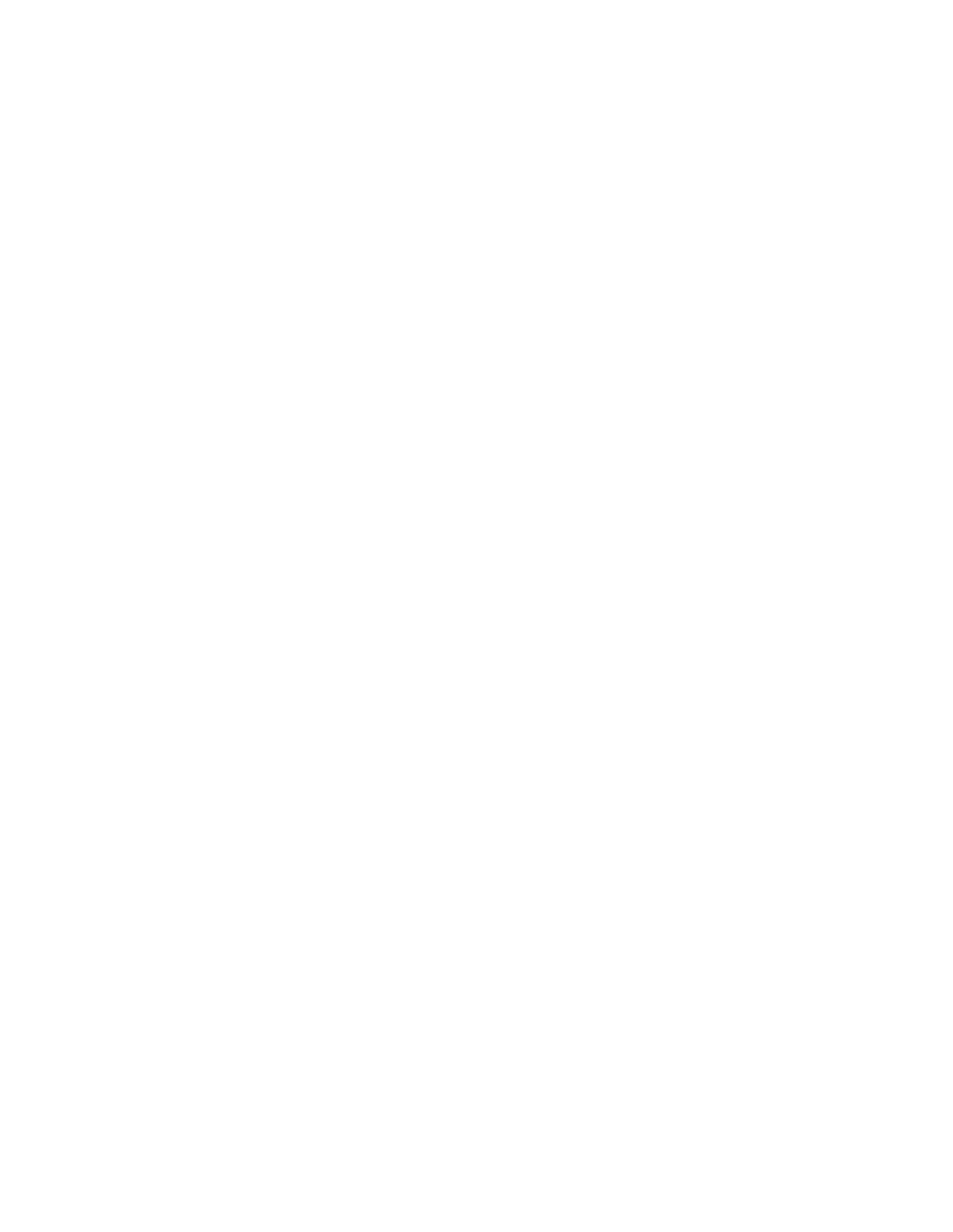# **Contents**

| <b>Chapter 1- Introduction</b> |         |                                                                                   | 1  |
|--------------------------------|---------|-----------------------------------------------------------------------------------|----|
| <b>Part 1- Preliminary</b>     |         |                                                                                   | 1  |
|                                | 1.01    |                                                                                   |    |
|                                | 1.02    |                                                                                   |    |
|                                | 1.03    |                                                                                   |    |
|                                | 1.04    |                                                                                   |    |
|                                |         | Part 2- Structure of the Basin Plan                                               | 1  |
|                                | 1.05    |                                                                                   |    |
| Part 3-Interpretation          |         |                                                                                   | 3  |
|                                | 1.06    |                                                                                   |    |
|                                | 1.07    |                                                                                   |    |
|                                | 1.08    | Basin Plan not to be inconsistent with Snowy Water Licence 10                     |    |
|                                | 1.09    | Construction of provisions imposing obligations on States  10                     |    |
|                                |         | Chapter 2— Basin water resources and the context for their use                    | 11 |
|                                | 2.01    |                                                                                   |    |
|                                |         | Chapter 3- Water resource plan areas and water accounting                         |    |
|                                | periods |                                                                                   | 12 |
| <b>Part 1- Preliminary</b>     |         |                                                                                   | 12 |
|                                | 3.01    |                                                                                   |    |
|                                | 3.02    | Time at which area becomes a water resource plan area12                           |    |
|                                | 3.03    | Datasets for identification of water resource plan areas  12                      |    |
|                                | 3.04    | Flexibility relating to boundaries of water resource plans 13                     |    |
|                                |         | Part 2- Water resource plan areas                                                 | 13 |
|                                | 3.05    |                                                                                   |    |
|                                | 3.06    |                                                                                   |    |
|                                | 3.07    | Water resource plan areas – surface water and groundwater 15                      |    |
|                                |         | Part 3- Water accounting periods                                                  | 16 |
|                                | 3.08    | Water accounting period for each water resource plan area16                       |    |
|                                |         | Chapter 4- The identification and management of risks to Basin<br>water resources | 17 |
| <b>Part 1- Preliminary</b>     |         |                                                                                   | 17 |
|                                | 4.01    |                                                                                   |    |
|                                |         | Part 2- Risks and strategies to address those risks                               | 17 |
|                                | 4.02    |                                                                                   |    |
|                                |         | Risks to the condition, or continued availability, of Basin                       |    |
|                                | 4.03    | Strategies to manage, or address, identified risks  18                            |    |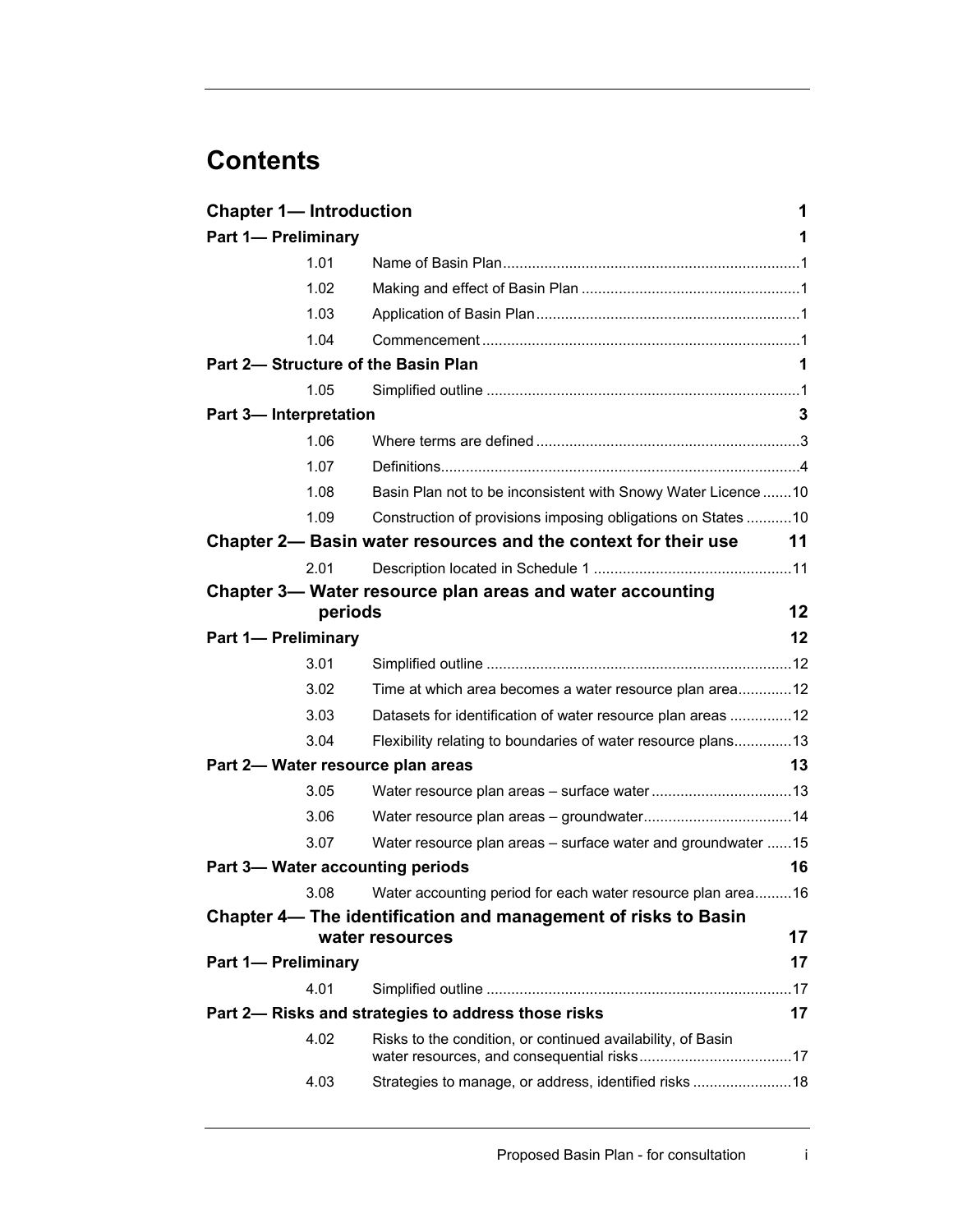|                              | 4.04            |                                                                                   |     |
|------------------------------|-----------------|-----------------------------------------------------------------------------------|-----|
|                              |                 | Chapter 5- Management objectives and outcomes to be achieved<br>by the Basin Plan | 20  |
|                              | 5.01            |                                                                                   |     |
|                              | 5.02            | Management objective and outcomes for the Basin Plan as                           |     |
|                              | 5.03            | Management objectives and outcome in relation to                                  |     |
|                              | 5.04            | Management objective and outcome in relation to water                             |     |
|                              | 5.05            | Management objective and outcomes in relation to long-term                        |     |
|                              | 5.06            | Management objectives and outcome in relation to the                              |     |
|                              |                 | Chapter 6- Water that can be taken                                                | 23  |
| <b>Part 1- Preliminary</b>   |                 |                                                                                   | 23  |
|                              | 6.01            |                                                                                   |     |
|                              |                 | Part 2- Long-term average sustainable diversion limits                            | 23  |
|                              |                 | Division 1- Identification of SDL resource units                                  | 23  |
|                              | 6.02            | Identification of surface water SDL resource units23                              |     |
|                              | 6.03            | Identification of groundwater SDL resource units 24                               |     |
|                              |                 |                                                                                   |     |
|                              |                 | Division 2- Long-term average sustainable diversion limits                        | 24  |
|                              | 6.04            | Long-term average sustainable diversion limits24                                  |     |
|                              | 6.05            |                                                                                   |     |
|                              | 6.06            | Authority may express its view in relation to possible                            |     |
|                              | 6.07            |                                                                                   |     |
|                              |                 | Part 3- Temporary diversion provision                                             | 27  |
|                              | 6.08            |                                                                                   |     |
|                              | diversion limit | Part 4— Method for determining compliance with the long-term annual               | 28  |
| Division 1- Register of take |                 |                                                                                   | 28  |
|                              | 6.09            |                                                                                   |     |
|                              |                 | Division 2- Method for determining compliance                                     | 28  |
|                              | 6.10            | Method for determining compliance with a long-term annual                         | .28 |
|                              | 6.11            | Step 1: Calculation of annual permitted take and annual                           |     |
|                              | 6.12            | Step 2: Record the difference between annual actual take                          |     |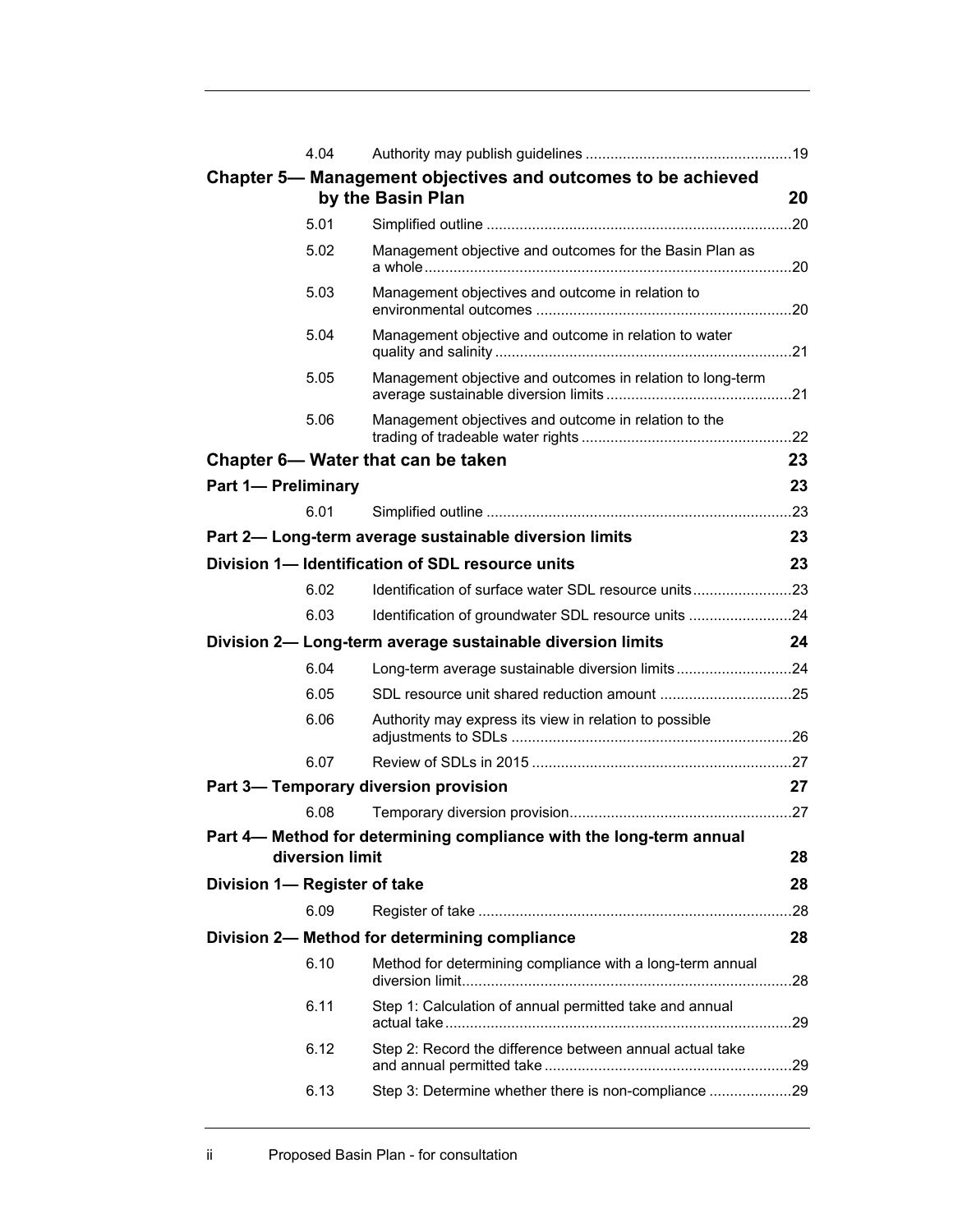|                            |            | Part 5- Allocation of risks in relation to reductions in water availability            | 30  |
|----------------------------|------------|----------------------------------------------------------------------------------------|-----|
|                            | 6.14       | Risks arising from reduction in diversion limits 30                                    |     |
|                            | 6.15       | Risks arising from other changes to the Basin Plan31                                   |     |
|                            |            | <b>Chapter 7— Environmental watering plan</b>                                          | 32  |
| <b>Part 1- Preliminary</b> |            |                                                                                        | 32  |
|                            | 7.01       |                                                                                        |     |
|                            |            | Part 2- Overall environmental objectives for the water-dependent                       |     |
|                            | ecosystems |                                                                                        | 33  |
|                            | 7.02       |                                                                                        |     |
|                            | 7.03       |                                                                                        |     |
|                            | 7.04       | Protection and restoration of water-dependent ecosystems 33                            |     |
|                            | 7.05       | Protection and restoration of ecosystem functions of water-                            |     |
|                            | 7.06       | Ensuring water-dependent ecosystems are resilient to risks                             |     |
|                            |            | Part 3- Targets by which to measure progress towards objectives                        | 36  |
|                            | 7.07       | Targets by which to measure progress towards achieving                                 |     |
|                            | 7.08       | Assessment of progress towards objectives in Part 236                                  |     |
|                            |            | Part 4- Environmental management framework                                             | 37  |
|                            |            | Division 1- Environmental management framework                                         | 37  |
|                            | 7.09       | The environmental management framework 37                                              |     |
|                            |            | Division 2- Preparation of long-term watering plans                                    | 37  |
|                            | 7.10       |                                                                                        |     |
|                            | 7.11       |                                                                                        |     |
|                            | 7.12       |                                                                                        |     |
|                            | 7.13       | Identification of environmental watering requirements39                                |     |
|                            | 7.14       | Identification of possible co-operative arrangements39                                 |     |
|                            | 7.15       |                                                                                        | .39 |
|                            | 7.16       |                                                                                        |     |
|                            | 7.17       |                                                                                        |     |
|                            | 7.18       |                                                                                        |     |
|                            | 7.19       |                                                                                        |     |
|                            |            | Division 3- Annual environmental watering priorities for a water<br>resource plan area | 40  |
|                            | 7.20       | Annual environmental watering priorities for a water                                   |     |
|                            | 7.21       |                                                                                        |     |
|                            | 7.22       |                                                                                        |     |
|                            |            |                                                                                        |     |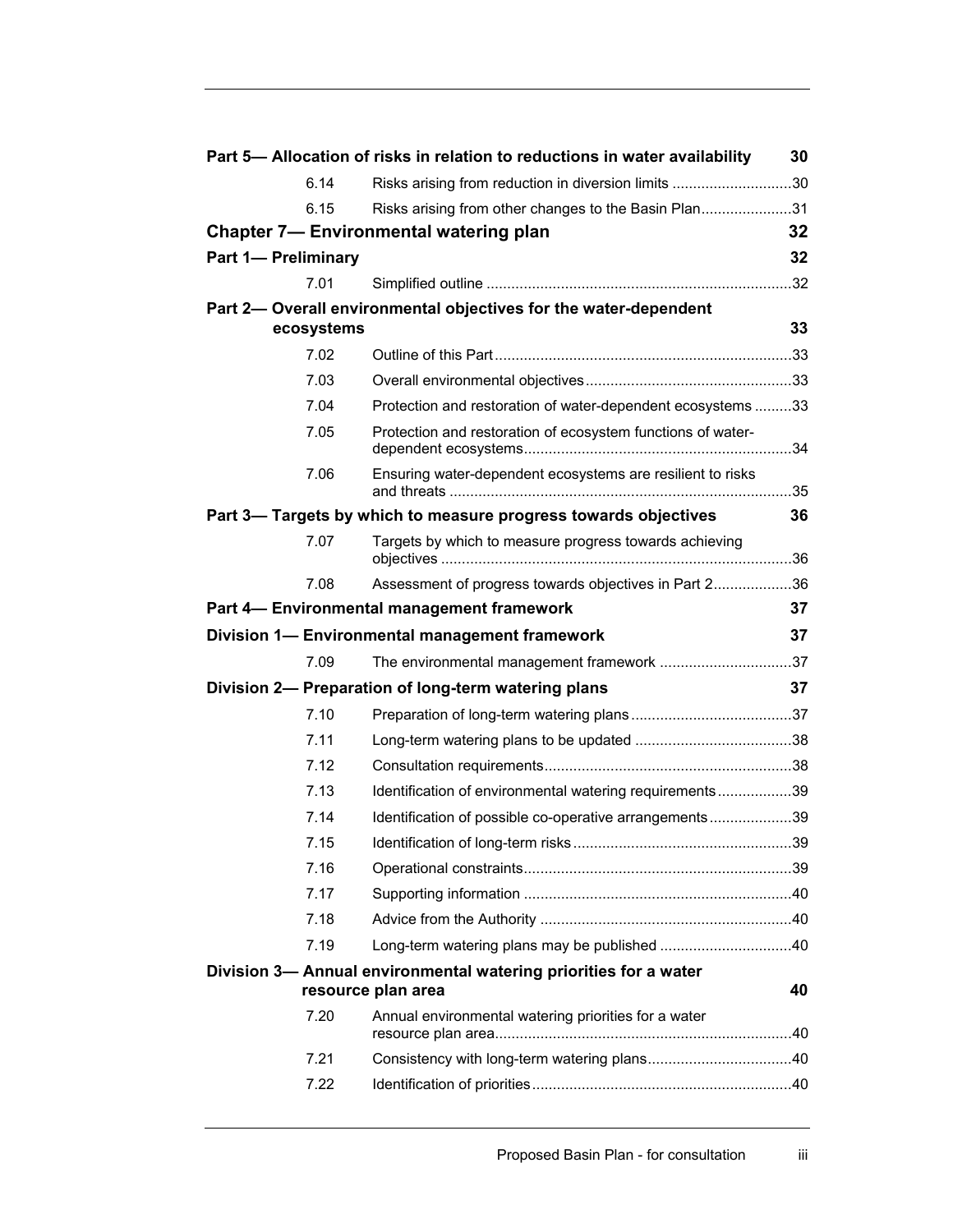| 7.23 | Identification of possible co-operative arrangements41                                                              |     |
|------|---------------------------------------------------------------------------------------------------------------------|-----|
| 7.24 | Information to be provided to Basin States to prepare annual                                                        |     |
|      | Division 4- Basin annual environmental watering priorities                                                          | 42  |
| 7.25 | Authority must prepare Basin annual environmental watering                                                          | .42 |
|      | Part 5- Methods for identifying environmental assets and ecosystem                                                  |     |
|      | functions and their environmental watering requirements                                                             | 43  |
| 7.26 | Environmental assets and ecosystem functions database43                                                             |     |
| 7.27 | Method for identifying environmental assets and their                                                               |     |
| 7.28 | Method for identifying ecosystem functions that require<br>environmental watering and their environmental watering  |     |
| 7.29 | Determination of the environmental watering requirements of<br>environmental assets and ecosystem functions         | .45 |
|      | Part 6– Principles and method to determine the priorities for applying                                              |     |
|      | environmental water                                                                                                 | 46  |
|      | Division 1— Principles to be applied to determine priorities                                                        | 46  |
| 7.30 | Principles to be applied to determine the priorities for                                                            |     |
| 7.31 | Principle 1 – Consistency with principles of ecologically<br>sustainable development and international agreements46 |     |
| 7.32 |                                                                                                                     |     |
| 7.33 |                                                                                                                     |     |
| 7.34 | Principle 4 – Condition of environmental assets and                                                                 |     |
| 7.35 | Principle 5 - Likely effectiveness and related matters 47                                                           |     |
| 7.36 |                                                                                                                     |     |
| 7.37 | Principle 7 - Robust and transparent decisions48                                                                    |     |
|      | Division 2- Method to be used to determine priorities                                                               | 48  |
| 7.38 | Method to be used to determine priorities for applying                                                              |     |
| 7.39 | Determining the resource availability scenario49                                                                    |     |
| 7.40 | Operational and management considerations 49                                                                        |     |
|      | Part 7- Principles to be applied in environmental watering                                                          | 49  |
|      | Division 1- Principles to be applied in environmental watering                                                      | 49  |
| 7.41 | Principles to be applied in environmental watering49                                                                |     |
| 7.42 | Principle 1 - Basin annual environmental watering priorities 50                                                     |     |
| 7.43 | Principle 2 – Consistency with the objectives in Part 250                                                           |     |
| 7.44 | Principle 3 - Maximising environmental benefits 50                                                                  |     |
|      |                                                                                                                     |     |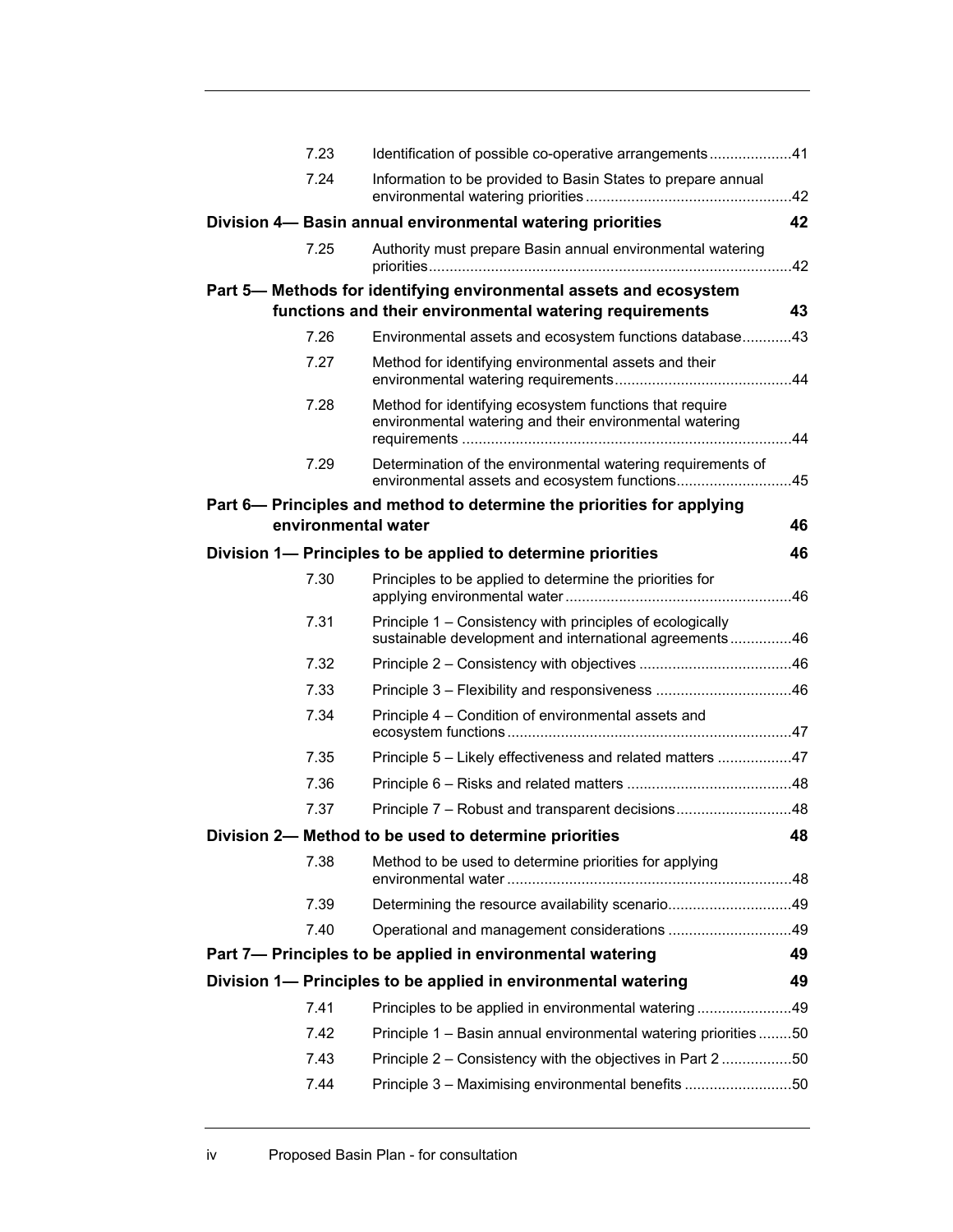|                                | 7.45         |                                                                                        |     |
|--------------------------------|--------------|----------------------------------------------------------------------------------------|-----|
|                                | 7.46         |                                                                                        |     |
|                                | 7.47         | Principle 6 – Apply the precautionary principle 51                                     |     |
|                                | 7.48         | Principle 7 – Working effectively with local communities 51                            |     |
|                                | 7.49         |                                                                                        |     |
|                                | 7.50         | Principle 9 - Relevant international agreements52                                      |     |
|                                | 7.51         | Principle 10 - Other management and operational practices 52                           |     |
|                                |              | Division 2- Reporting in relation to Basin annual environmental<br>watering priorities | 52  |
|                                | 7.52         | Reporting required where Basin annual environmental                                    |     |
|                                |              | Part 8- Planning for the recovery of additional environmental water                    | 52  |
|                                | 7.53         | Planning for the recovery of additional environmental water52                          |     |
|                                |              | Chapter 8— Water quality and salinity management plan                                  | 54  |
| <b>Part 1- Preliminary</b>     |              |                                                                                        | 54  |
|                                | 8.01         |                                                                                        | .54 |
|                                | <b>Basin</b> | Part 2- Key causes of water quality degradation in the Murray-Darling                  | 54  |
|                                | 8.02         | Types of water quality degradation and their key causes 54                             |     |
|                                |              | Part 3- Water quality objectives for Basin water resources                             | 55  |
|                                | 8.03         |                                                                                        |     |
|                                | 8.04         | Objectives for water-dependent ecosystems 55                                           |     |
|                                | 8.05         | Objectives for raw water for treatment for human                                       |     |
|                                | 8.06         |                                                                                        |     |
|                                | 8.07         |                                                                                        |     |
|                                | 8.08         | Objective - no deterioration of water quality56                                        |     |
| Part 4- Water quality targets  |              |                                                                                        | 56  |
| <b>Division 1- Preliminary</b> |              |                                                                                        | 56  |
|                                | 8.09         |                                                                                        |     |
|                                | 8.10         |                                                                                        |     |
|                                | 8.11         | Certain target values to inform operational decisions 57                               |     |
|                                |              | Division 2- Water quality targets for water-dependent ecosystems                       | 58  |
|                                | 8.12         | Water quality targets for water-dependent ecosystems58                                 |     |
|                                |              | Division 3— Water quality targets for raw water for human consumption                  | 58  |
|                                | 8.13         | Water quality targets for raw water for treatment for human                            |     |
|                                |              | Division 4- Water quality targets for irrigation water                                 | 59  |
|                                | 8.14         |                                                                                        |     |
|                                |              |                                                                                        |     |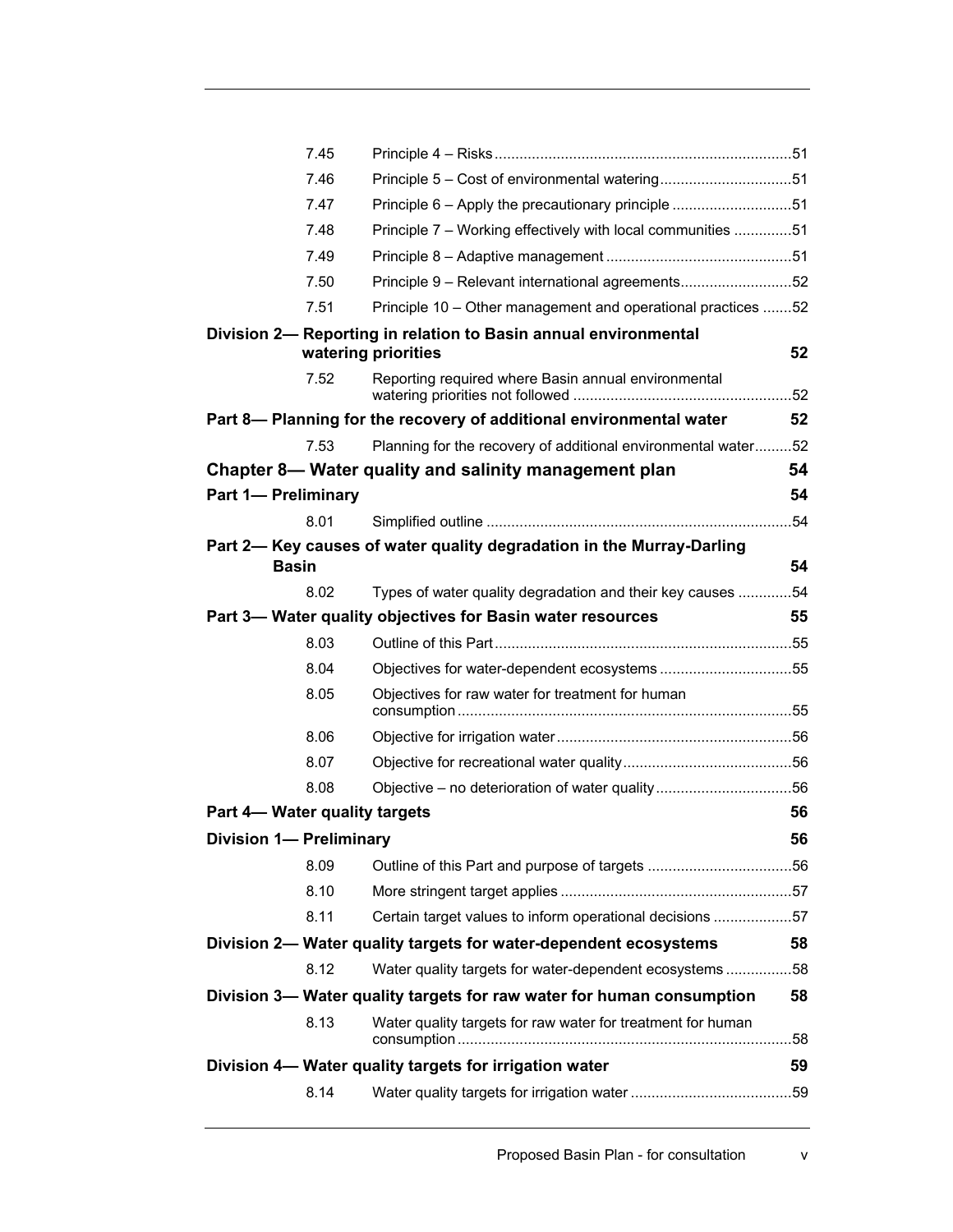|                             |       | Division 5- Water quality targets for recreational water                  | 60 |
|-----------------------------|-------|---------------------------------------------------------------------------|----|
|                             | 8.15  |                                                                           |    |
| Division 6-Salinity targets |       |                                                                           | 60 |
|                             | 8.16  |                                                                           |    |
|                             | 8.17  |                                                                           |    |
|                             | 8.18  |                                                                           |    |
|                             |       | Chapter 9- Water resource plan requirements                               | 62 |
| <b>Part 1- Preliminary</b>  |       |                                                                           | 62 |
|                             | 9.01  |                                                                           |    |
|                             |       | Part 2- Identification of water resource plan area and other matters      | 63 |
|                             | 9.02  | Identification of water resource plan area and water                      |    |
|                             | 9.03  | Identification of SDL resource units and water resources63                |    |
|                             | 9.04  | Water resource plan constituted by 2 or more instruments 63               |    |
|                             | 9.05  |                                                                           |    |
|                             | 9.06  | Material not forming part of the water resource plan64                    |    |
|                             | 9.07  |                                                                           |    |
|                             | 9.08  |                                                                           |    |
|                             | 9.09  |                                                                           |    |
|                             | limit | Part 3- Incorporation, and application, of the long-term annual diversion | 65 |
|                             |       | Division 1- Water access rights                                           | 65 |
|                             | 9.10  |                                                                           |    |
|                             | 9.11  | Identification of planned environmental water and register of             |    |
|                             |       | Division 2- Take for consumptive use                                      | 66 |
|                             | 9.12  | Long-term annual diversion limits for each SDL resource unit              |    |
|                             | 9.13  | Maximum long-term annual average quantity of water that                   |    |
|                             | 9.14  |                                                                           |    |
|                             | 9.15  |                                                                           |    |
|                             | 9.16  |                                                                           |    |
|                             | 9.17  |                                                                           |    |
|                             | 9.18  |                                                                           |    |
|                             | 9.19  | Effects, and potential effects, on water resources of the                 |    |
| Division 3- Actual take     |       |                                                                           | 70 |
|                             | 9.20  | Determination of actual take must be specified 70                         |    |
|                             |       |                                                                           |    |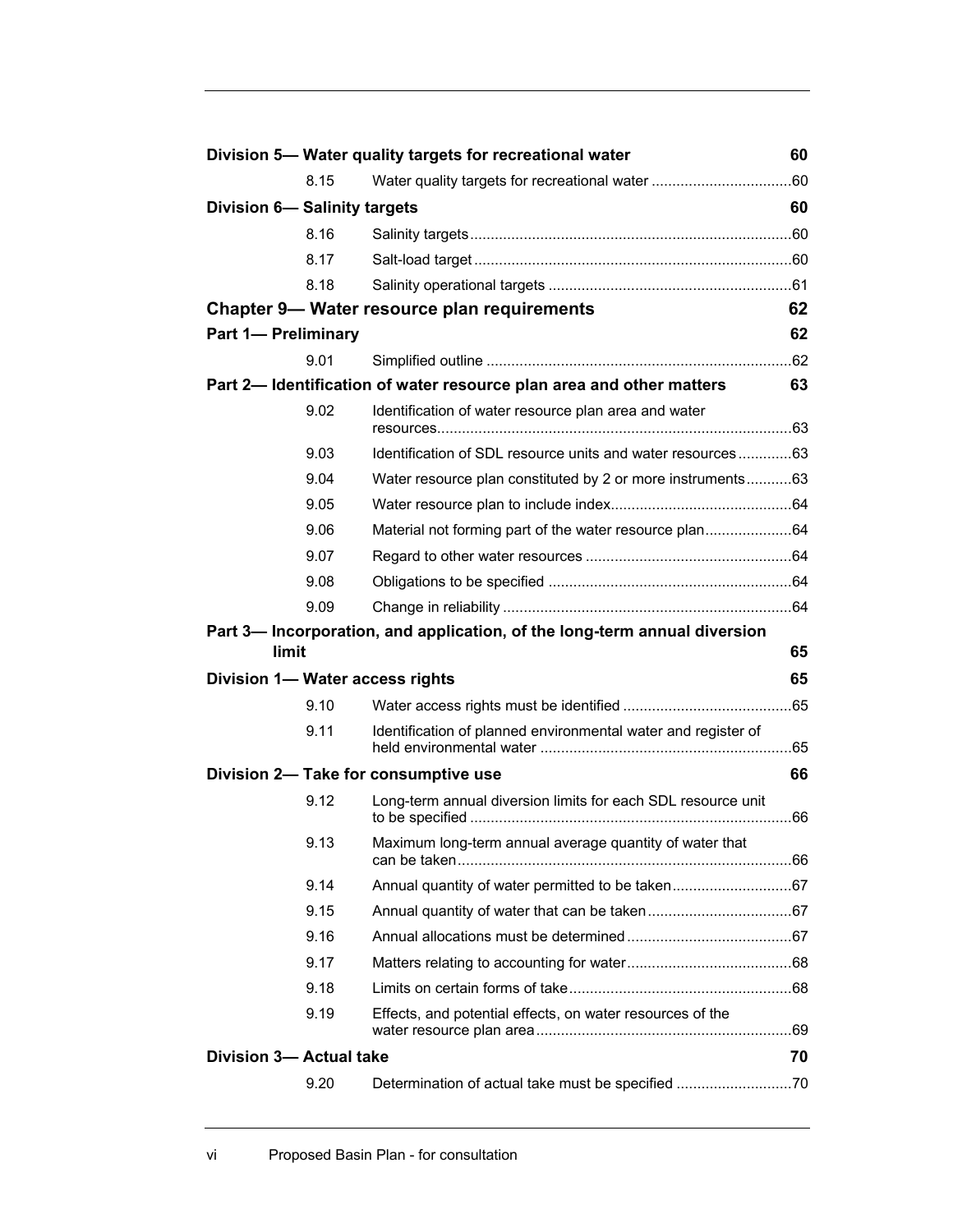|                                |      | Part 4- The sustainable use and management of water resources | 70 |
|--------------------------------|------|---------------------------------------------------------------|----|
|                                |      | Division 1- Sustainable use and management                    | 70 |
|                                | 9.21 | Sustainable use and management of water resources 70          |    |
| Division 2- Surface water      |      |                                                               | 70 |
|                                | 9.22 | Priority environmental assets and priority ecosystem          |    |
| <b>Division 3- Groundwater</b> |      |                                                               | 71 |
|                                | 9.23 | Priority environmental assets dependent on groundwater 71     |    |
|                                | 9.24 |                                                               |    |
|                                | 9.25 |                                                               |    |
|                                | 9.26 | Environmental outcomes relating to groundwater73              |    |
|                                |      | Division 4- How requirements have been met                    | 73 |
|                                | 9.27 | Description of how requirements have been met73               |    |
|                                |      | Part 5- Interception activities                               | 74 |
|                                | 9.28 |                                                               |    |
|                                | 9.29 |                                                               |    |
|                                | 9.30 |                                                               |    |
|                                |      | Part 6- Planning for environmental watering                   | 75 |
|                                | 9.31 |                                                               |    |
|                                | 9.32 | Enabling environmental watering between connected water       |    |
|                                | 9.33 | No net reduction in the protection of planned environmental   |    |
|                                |      | Part 7- Water quality objectives                              | 76 |
|                                | 9.34 |                                                               |    |
|                                | 9.35 | WQM Plan to identify key causes of water quality              |    |
|                                | 9.36 | WQM Plan to identify water quality target values76            |    |
|                                | 9.37 |                                                               |    |
|                                | 9.38 |                                                               |    |
|                                | 9.39 |                                                               |    |
|                                |      | Part 8- Trade of water access rights                          | 78 |
|                                | 9.40 |                                                               |    |
|                                | 9.41 | Circumstances in which conditions in section 11.23 are met78  |    |
|                                | 9.42 | Circumstances in which conditions in section 11.24 are met78  |    |
|                                | 9.43 | Circumstances in which conditions in section 11.25 are met79  |    |
|                                |      | Part 9-Approaches to addressing risks to water resources      | 79 |
|                                | 9.44 |                                                               |    |
|                                | 9.45 | Risk identification and assessment methodology 79             |    |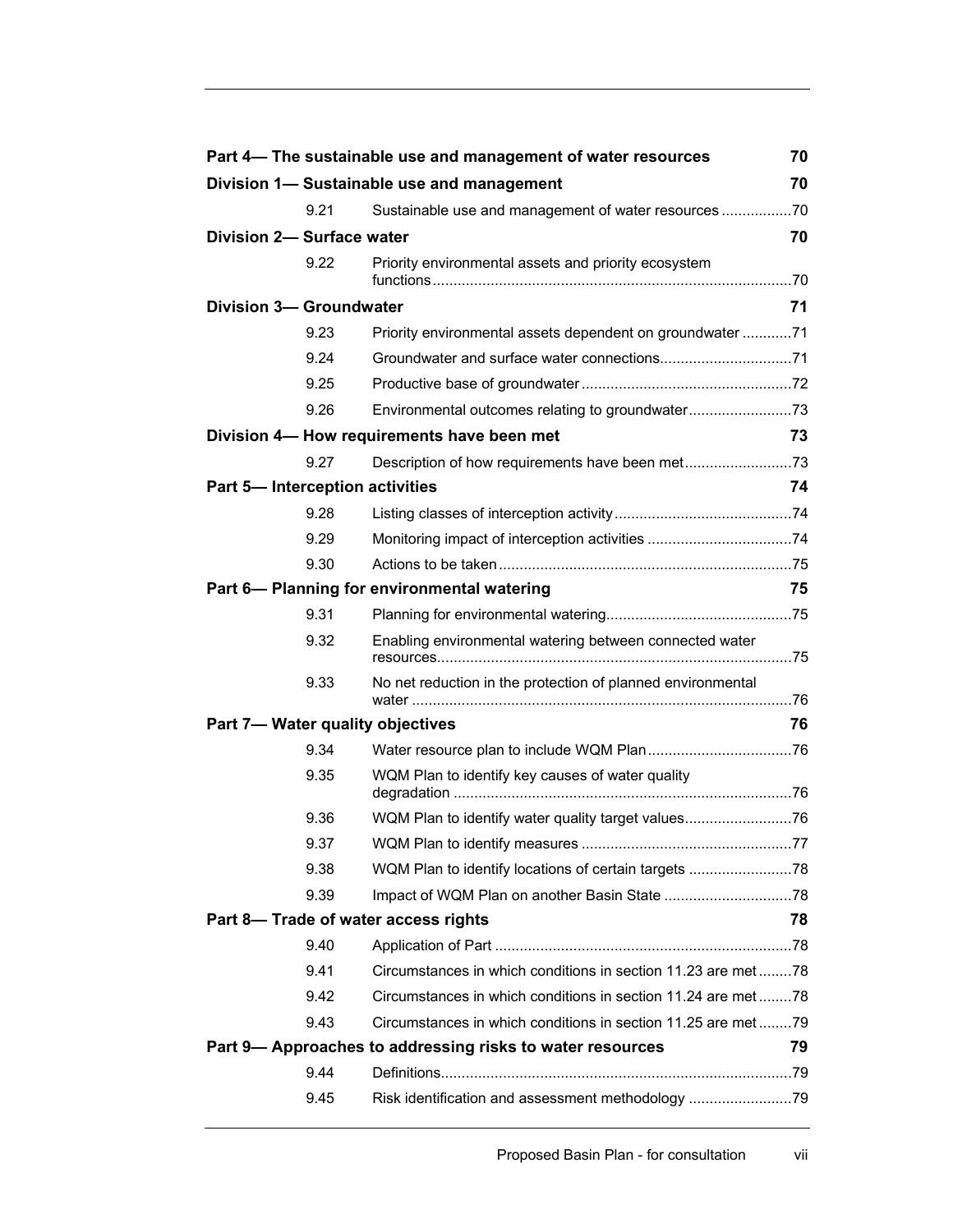|                                | 9.46  |                                                                                                                           |    |
|--------------------------------|-------|---------------------------------------------------------------------------------------------------------------------------|----|
|                                | 9.47  |                                                                                                                           |    |
|                                |       | Part 10-Measuring and monitoring                                                                                          | 81 |
|                                | 9.48  | Information relating to measuring take - water access                                                                     |    |
|                                | 9.49  |                                                                                                                           |    |
|                                | 9.50  |                                                                                                                           |    |
|                                |       | Part 11- Reviews of water resource plans                                                                                  | 81 |
|                                | 9.51  |                                                                                                                           |    |
|                                | 9.52  |                                                                                                                           |    |
|                                |       | Part 12- Information used to prepare water resource plan                                                                  | 82 |
|                                | 9.53  |                                                                                                                           |    |
|                                | 9.54  |                                                                                                                           |    |
| <b>Part 13- Extreme events</b> |       |                                                                                                                           | 82 |
|                                | 9.55  |                                                                                                                           |    |
|                                |       | Part 14- Indigenous values and uses                                                                                       | 83 |
|                                | 9.56  | Objectives and outcomes based on Indigenous values and                                                                    |    |
|                                | 9.57  | Consultation and preparation of water resource plan 83                                                                    |    |
|                                | 9.58  |                                                                                                                           |    |
|                                | 9.59  |                                                                                                                           |    |
|                                |       | <b>Chapter 10- Critical human water needs</b>                                                                             | 85 |
| <b>Part 1- Preliminary</b>     |       |                                                                                                                           | 85 |
|                                | 10.01 |                                                                                                                           |    |
|                                | 10.02 |                                                                                                                           |    |
|                                |       | Part 2- Water required to meet critical human water needs                                                                 | 85 |
|                                | 10.03 | Amount of water required to meet critical human water                                                                     |    |
|                                | 10.04 | Conveyance water required to deliver water for critical<br>human water needs (Act paragraph 86B(1)(b)) 85                 |    |
|                                | 10.05 | Water quality and salinity trigger points (Act paragraph                                                                  |    |
|                                |       | Part 3- Monitoring, assessment and risk management                                                                        | 87 |
|                                | 10.06 | Process for assessing inflow prediction (Act paragraph                                                                    |    |
|                                | 10.07 | Process for managing risks to critical human water needs<br>associated with inflow prediction (Act paragraph 86C(1)(b))87 |    |
|                                | 10.08 | Risk management approach for inter-annual planning                                                                        |    |
|                                |       | Part 4– Tier 2 water sharing arrangements                                                                                 | 90 |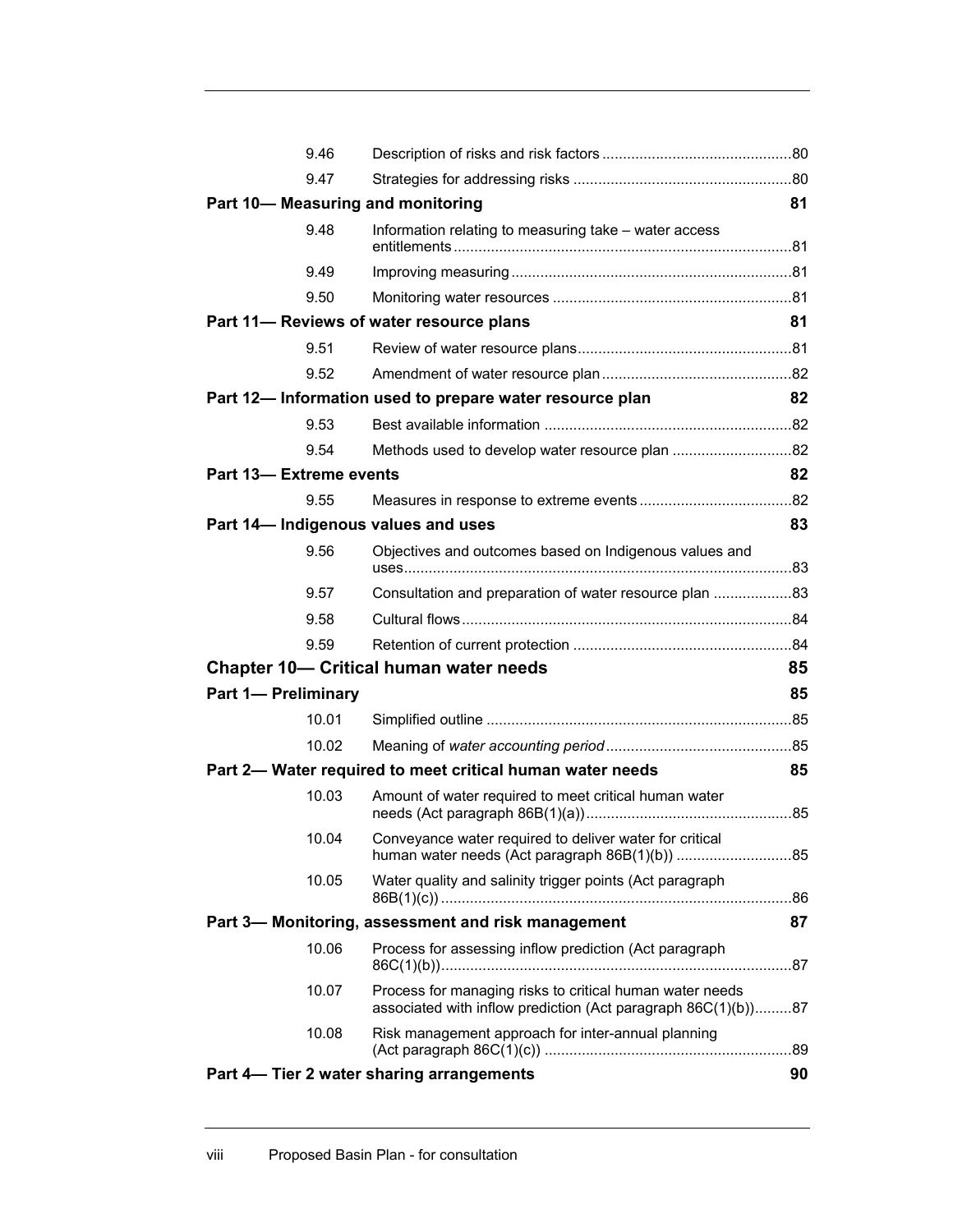|                            |       | Division 1- When Tier 2 water sharing arrangements apply            | 90 |
|----------------------------|-------|---------------------------------------------------------------------|----|
|                            | 10.09 | Commencement of Tier 2 water sharing arrangements                   |    |
|                            | 10.10 | Cessation of Tier 2 water sharing arrangements                      |    |
|                            |       | Division 2- Tier 2 reserves policy                                  | 91 |
|                            | 10.11 |                                                                     |    |
|                            | 10.12 | Meeting the annual shortfall in conveyance water 91                 |    |
|                            | 10.13 | Application of the conveyance reserve provisions of the             |    |
|                            | 10.14 | Arrangements for carrying water over in storage92                   |    |
|                            |       | Part 5- Tier 3 water sharing arrangements                           | 92 |
|                            | 10.15 | Commencement of Tier 3 water sharing arrangements                   |    |
|                            | 10.16 | Cessation of Tier 3 water sharing arrangements                      |    |
|                            |       | <b>Chapter 11— Water trading rules</b>                              | 95 |
| <b>Part 1- Preliminary</b> |       |                                                                     | 95 |
|                            | 11.01 |                                                                     |    |
|                            | 11.02 | Application of Chapter to certain water access rights 95            |    |
|                            | 11.03 |                                                                     |    |
|                            | 11.04 |                                                                     |    |
|                            | 11.05 |                                                                     |    |
|                            |       | Part 2- Restrictions on trade of tradeable water rights             | 97 |
|                            |       | Division 1- Trade of water access rights                            | 97 |
|                            |       | Subdivision A- All water resources - right to trade free of certain |    |
|                            | 11.06 |                                                                     |    |
|                            | 11.07 |                                                                     |    |
|                            | 11.08 |                                                                     |    |
|                            | 11.09 |                                                                     |    |
|                            | 11.10 |                                                                     |    |
|                            | 11.11 | Trade of water allocation which has been carried over98             |    |
|                            | 11.12 | Access to carryover for traded water access rights 98               |    |
|                            | 11.13 |                                                                     |    |
|                            | 11.14 |                                                                     |    |
|                            |       | Subdivision B- Additional rules relating to surface water99         |    |
|                            | 11.15 |                                                                     |    |
|                            | 11.16 |                                                                     |    |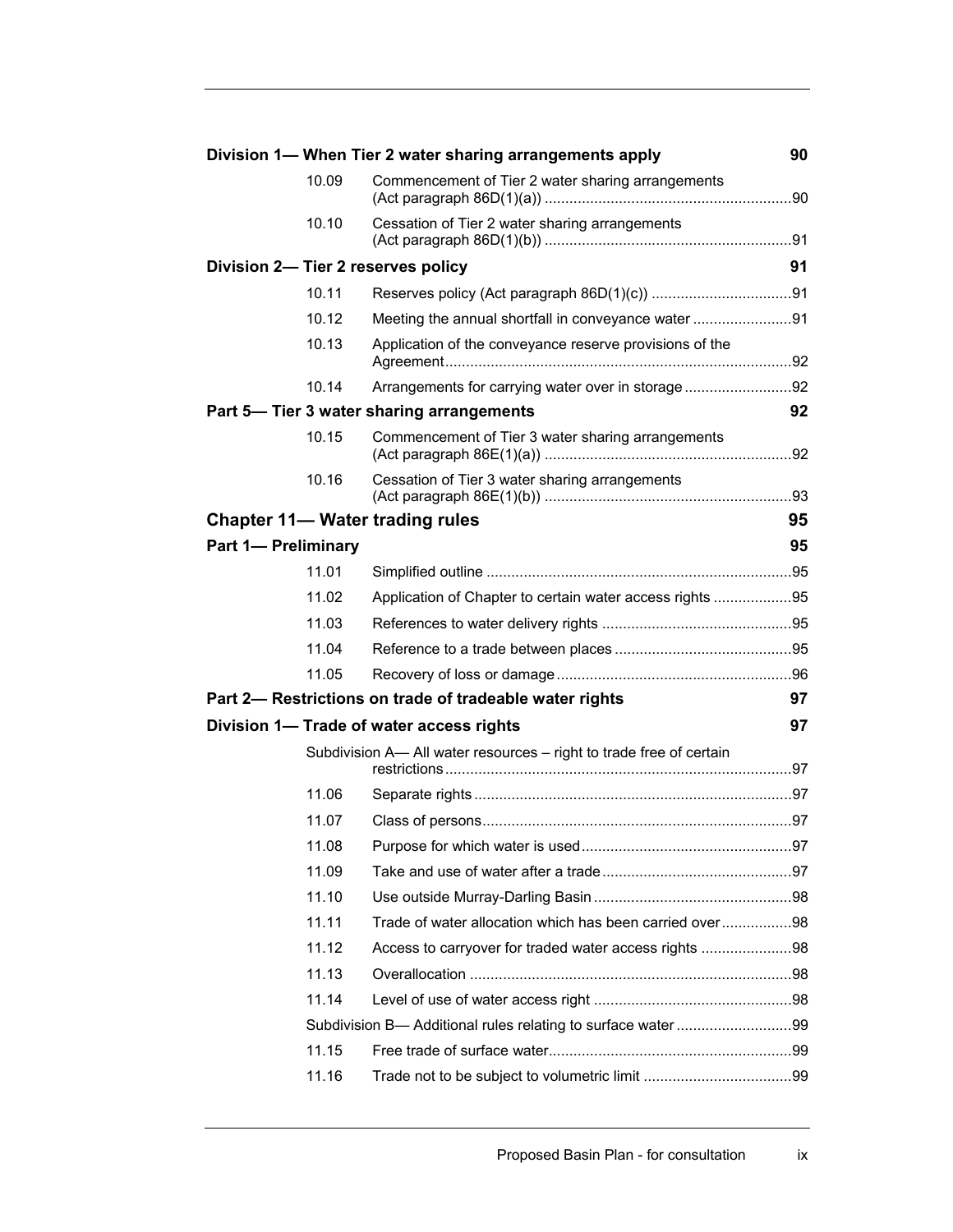|                            | 11.17     | Restrictions allowable for physical or environmental reasons99                                                     |     |
|----------------------------|-----------|--------------------------------------------------------------------------------------------------------------------|-----|
|                            | 11.18     | Basin States to notify the Authority of restrictions100                                                            |     |
|                            | 11.19     | Basin State may request Authority to make declaration100                                                           |     |
|                            | 11.20     | Exchange rates not to be used in a regulated system 101                                                            |     |
|                            | 11.21     | Authority may permit exchange rates in limited                                                                     |     |
|                            | 11.22     | Restrictions on delivery of water under a tagged water<br>access entitlement established after 21 October 2010 101 |     |
|                            |           | Subdivision C- Additional rules relating to groundwater 102                                                        |     |
|                            | 11.23     | Trade within a groundwater SDL resource unit102                                                                    |     |
|                            | 11.24     | Trade between groundwater SDL resource units103                                                                    |     |
|                            | 11.25     | Trade between groundwater and surface water103                                                                     |     |
|                            |           |                                                                                                                    |     |
|                            | 11.26     | Restrictions allowable for breaches of State water                                                                 |     |
|                            |           | Division 2- Trade of water delivery rights held against irrigation<br>infrastructure operators                     | 104 |
|                            | 11.27     | No unreasonable restriction of trade of water delivery rights 104                                                  |     |
|                            | 11.28     |                                                                                                                    |     |
|                            | 11.29     | Irrigation infrastructure operator must give reasons for                                                           |     |
|                            | 11.30     | Trade must not be made conditional on water delivery right105                                                      |     |
|                            |           | Part 3— Information about water delivery rights and irrigation rights                                              | 105 |
|                            |           |                                                                                                                    |     |
| <b>Division 1- General</b> |           |                                                                                                                    | 105 |
|                            | 11.31     |                                                                                                                    |     |
|                            |           | Division 2- Water delivery rights to be specified by irrigation<br>infrastructure operators                        | 106 |
|                            | 11.32     | Obligation on irrigation infrastructure operator to specify                                                        |     |
|                            | 11.33     | Obligation on irrigation infrastructure operator to give notice                                                    |     |
|                            | operators | Division 3- Irrigation rights to be specified by irrigation infrastructure                                         | 107 |
|                            | 11.34     | Obligation on irrigation infrastructure operator to specify                                                        |     |
|                            | 11.35     | Obligation on irrigation infrastructure operator to give notice                                                    |     |
|                            |           | Part 4- Approval processes for trade of water access rights                                                        | 108 |
| <b>Division 1- General</b> |           |                                                                                                                    | 108 |
|                            | 11.36     |                                                                                                                    |     |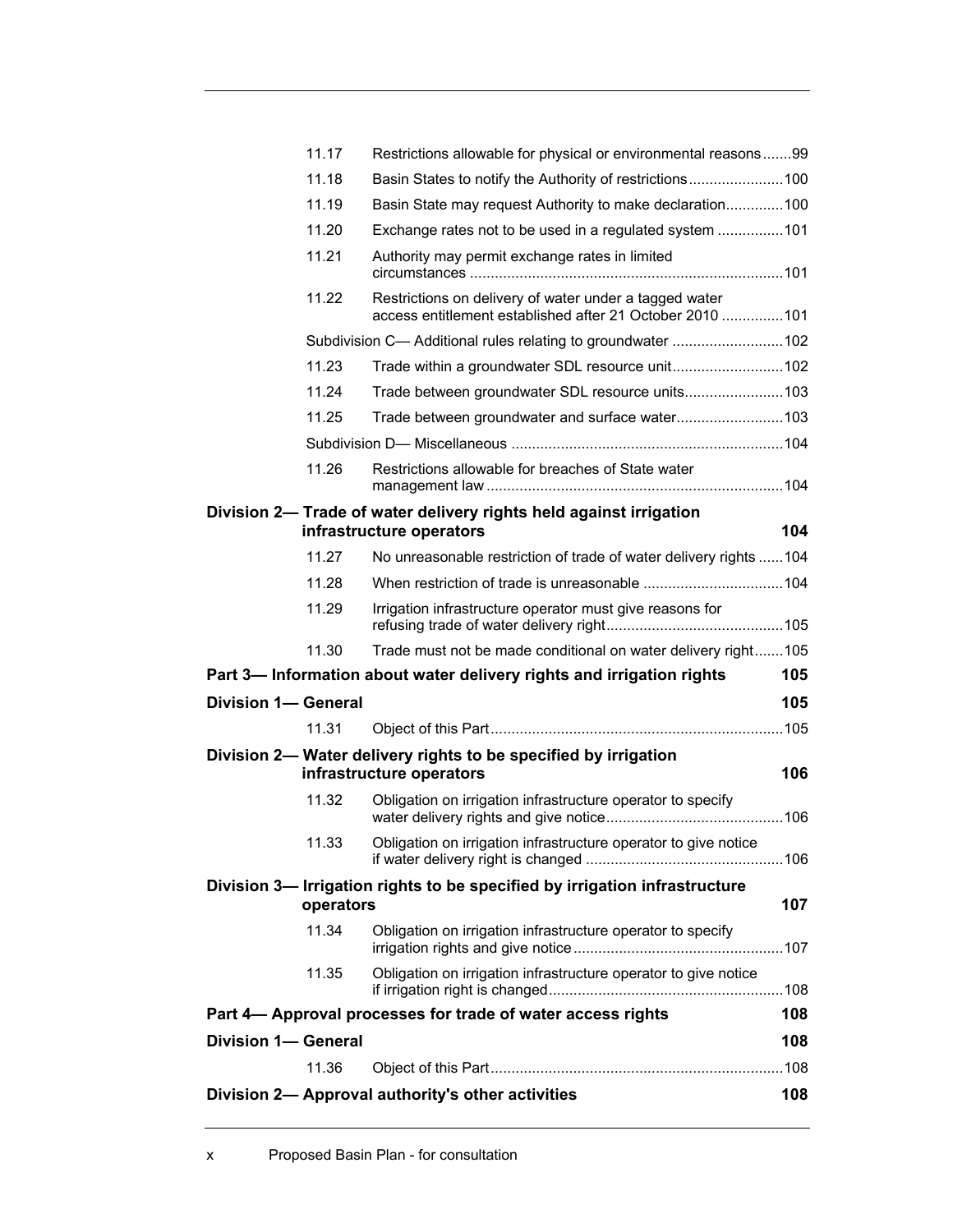|                             | 11.37 | Approval authority must disclose interest before trade occurs108   |            |
|-----------------------------|-------|--------------------------------------------------------------------|------------|
|                             | 11.38 | Approval authority must disclose if it has been a party to a       |            |
|                             | 11.39 | Approval authority to give reasons for rejecting trade109          |            |
|                             |       | Part 5-Information and reporting requirements                      | 109        |
| Division 1- General         |       |                                                                    | 109        |
|                             | 11.40 |                                                                    |            |
|                             |       | Division 2- Information about water access rights                  | 109        |
|                             | 11.41 |                                                                    |            |
|                             | 11.42 | Information about water access rights to be made available 109     |            |
|                             | 11.43 | Types of information about water access rights110                  |            |
|                             |       | Division 3- Trading rules to be made available                     | 111        |
|                             | 11.44 |                                                                    |            |
|                             | 11.45 | An irrigation infrastructure operator must provide trading         |            |
|                             |       | Division 4- Trading prices to be made available                    | 112        |
|                             | 11.46 | Price to be reported as a condition of approval of trade112        |            |
|                             |       | Division 5- Allocation and policy information to be made available | 112        |
|                             | 11.47 | Meaning of water announcements and material effect112              |            |
|                             | 11.48 | Water announcements must be made generally available113            |            |
|                             | 11.49 | Person not to trade if aware of water announcement before it       |            |
|                             |       | Chapter 12— Program for monitoring and evaluating the              |            |
|                             |       | effectiveness of the Basin Plan                                    | 114<br>114 |
| <b>Part 1- Preliminary</b>  |       |                                                                    |            |
|                             | 12.01 |                                                                    |            |
|                             | 12.02 | Part 2- Principles to be applied                                   | 115        |
|                             |       |                                                                    |            |
|                             | 12.03 | Principles to be applied in monitoring and evaluating the          |            |
| Part 3- Basin Plan outcomes |       |                                                                    | 116        |
|                             | 12.04 |                                                                    |            |
|                             |       | <b>Part 4- Reporting requirements</b>                              | 116        |
|                             | 12.05 | Reporting requirements for Basin States, the Department etc116     |            |
|                             | 12.06 | Agreements in relation to reporting requirements116                |            |
|                             | 12.07 | Reporting requirements for the Director of Meteorology and         |            |
|                             | 12.08 |                                                                    |            |
|                             | 12.09 |                                                                    |            |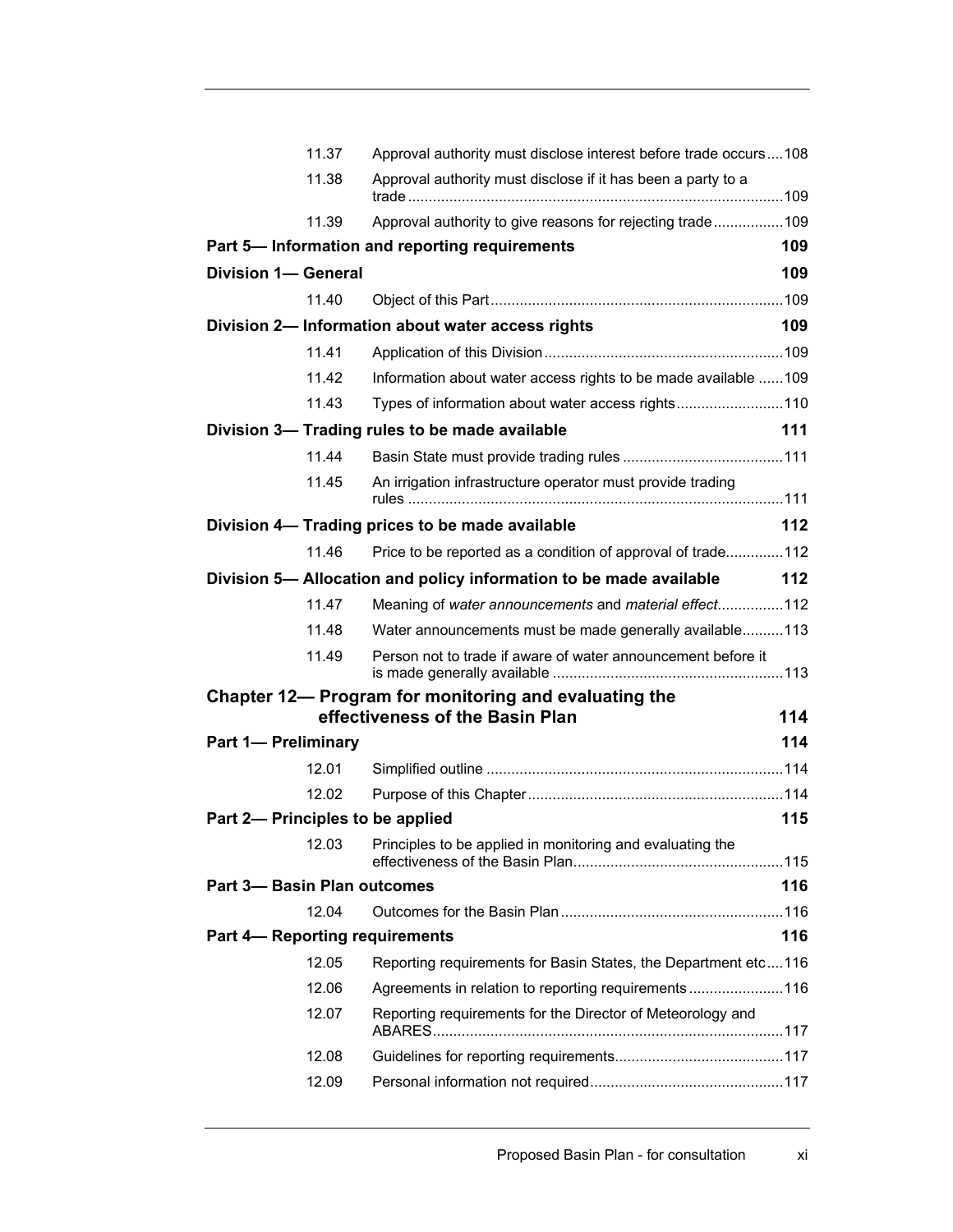|                                  | Part 5- Reviews of water quality targets and environmental watering |     |
|----------------------------------|---------------------------------------------------------------------|-----|
| plan                             |                                                                     | 118 |
| 12.10                            |                                                                     |     |
| 12.11                            | Reviews of the water quality and salinity management plan           |     |
| 12.12                            |                                                                     |     |
| Part 6- Evaluation of Basin Plan |                                                                     | 119 |
| 12.13                            | Authority's use of information to evaluate Basin Plan 119           |     |
| 12.14                            |                                                                     |     |
| 12.15                            | Evaluations to inform changes to Basin Plan120                      |     |
|                                  | Schedule 1— Basin water resources and the context for their use     | 121 |
|                                  | Schedule 2— Matters relating to surface water SDL resource units    | 142 |
|                                  | Schedule 3- BDLs for surface water SDL resource units               | 149 |
|                                  | Schedule 4— Matters relating to groundwater SDL resource units      | 172 |
|                                  | Schedule 5— Criteria for identifying an environmental asset         | 187 |
|                                  | Schedule 6- Criteria for identifying an ecosystem function          | 189 |
|                                  | Schedule 7- Targets to measure progress towards objectives          | 190 |
|                                  | Schedule 8- Key causes of water quality degradation                 | 191 |
|                                  | Schedule 9- Target values for target application zones              | 195 |
|                                  | Schedule 10– Basin Plan outcomes and reporting requirements         | 207 |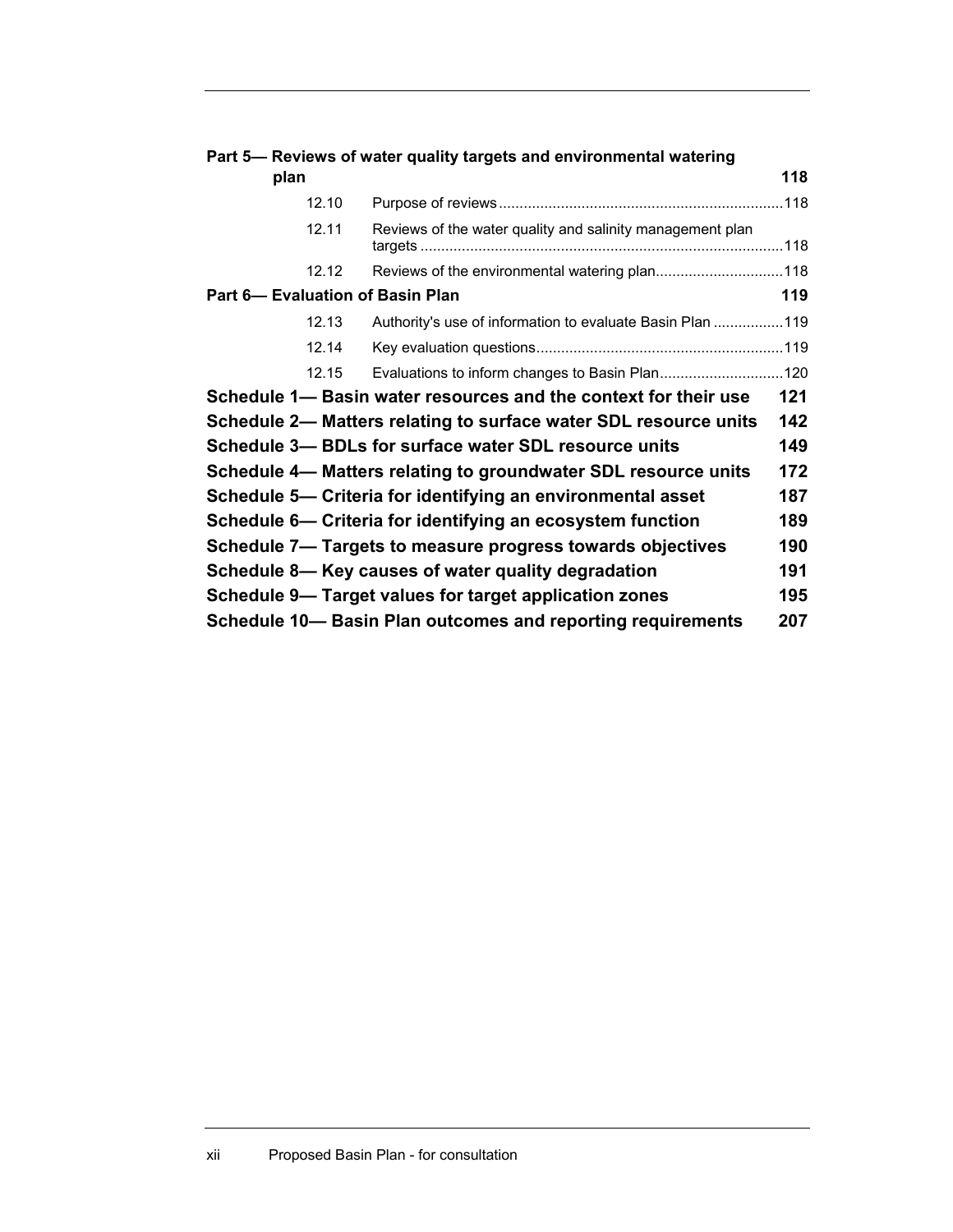**Chapter 1—**Introduction **Part 1—**Preliminary

## **Chapter 1—Introduction**

### **Part 1—Preliminary**

#### **1.01 Name of Basin Plan**

This instrument is the *Basin Plan 2012.*

#### **1.02 Making and effect of Basin Plan**

- (1) The Basin Plan is made under Part 2 of the Act*.*
- (2) This Basin Plan has the effect provided for in sections 34, 35, 36, 37, 86G and 86H of the Act*.*

#### **1.03 Application of Basin Plan**

The Basin Plan applies to Basin water resources.

Note: See section 4 of the Act for the meaning of *Basin water resources*.

#### **1.04 Commencement**

- (1) The Basin Plan, apart from Chapter 11, commences on the day after it is registered.
- (2) Chapter 11, apart from sections 11.15 to 11.19, commences on 1 July 2013.
- (3) Sections 11.15 to 11.19 commence on 1 July 2014.

## **Part 2—Structure of the Basin Plan**

#### **1.05 Simplified outline**

(1) The following table provides a summary of the Basin Plan:

| <b>SUMMARY OF THE BASIN PLAN</b> |                                                              |                                                                                                                                                                                                                                           |  |
|----------------------------------|--------------------------------------------------------------|-------------------------------------------------------------------------------------------------------------------------------------------------------------------------------------------------------------------------------------------|--|
|                                  | Title                                                        | <b>Subject matter</b>                                                                                                                                                                                                                     |  |
| Chapter 1                        | Introduction                                                 | The structure of the Basin Plan, and definitions<br>of terms used in the Plan.                                                                                                                                                            |  |
| Chapter 2                        | Basin water resources<br>and the context for their<br>use    | The description of Basin water resources and<br>the context in which those resources are used<br>(item 1 of the table in subsection 22(1) of the<br>Act). The details are set out in Schedule 1.                                          |  |
| Chapter 3                        | Water resource plan<br>areas and water<br>accounting periods | The identification of the particular areas that<br>are to be water resource plan areas and the<br>periods that are to be the water accounting<br>periods for each of those areas (item 2 of the<br>table in subsection 22(1) of the Act). |  |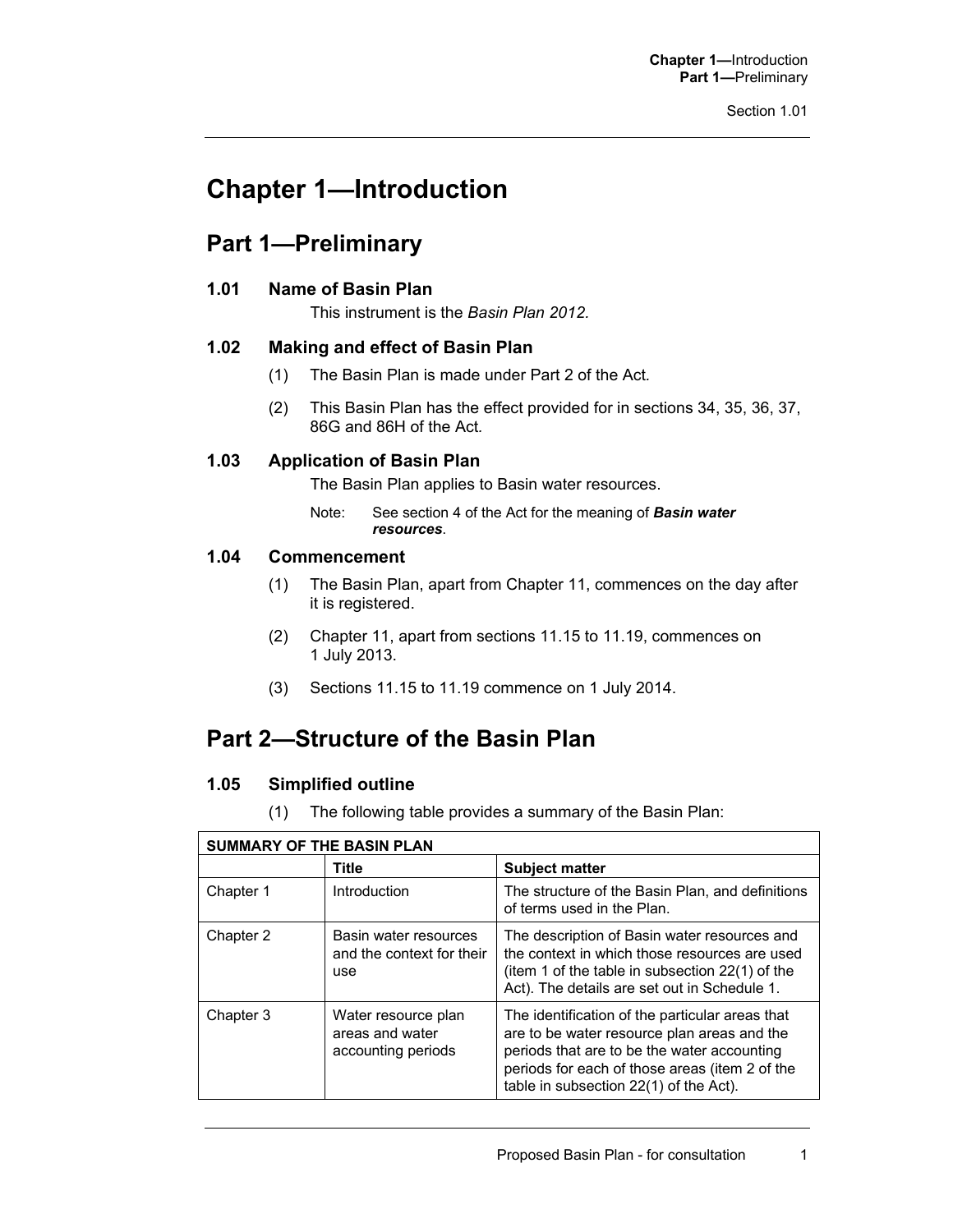#### **Chapter 1—**Introduction **Part 2—**Structure of the Basin Plan

Section 1.05

| Chapter 4  | The identification and<br>management of risks to<br>Basin water resources          | The identification of the risks to the condition,<br>or continued availability, of the Basin water<br>resources and the strategies to be adopted to<br>manage, or address, those risks (items 3 and 5<br>of the table in subsection 22(1) of the Act).                                                                                                                                                                                                                                                                    |
|------------|------------------------------------------------------------------------------------|---------------------------------------------------------------------------------------------------------------------------------------------------------------------------------------------------------------------------------------------------------------------------------------------------------------------------------------------------------------------------------------------------------------------------------------------------------------------------------------------------------------------------|
| Chapter 5  | Management objectives<br>and outcomes to be<br>achieved by the Basin<br>Plan       | The management objectives and outcomes to<br>be achieved by the Basin Plan (item 4 of the<br>table in subsection 22(1) of the Act).                                                                                                                                                                                                                                                                                                                                                                                       |
| Chapter 6  | Water that can be taken                                                            | The long-term average sustainable diversion<br>limits, the temporary diversion provisions, and<br>the method for determining whether the long-<br>term annual diversion limit has been complied<br>with and the extent of any failure to comply with<br>that limit (items 6, 7 and 8 of the table in<br>subsection 22(1) of the Act). This Chapter also<br>includes matters required by Division 4 of Part<br>2 of the Act which relate to the allocation of<br>risks in relation to reductions in water<br>availability. |
| Chapter 7  | Environmental watering<br>plan                                                     | The plan for the protection and restoration of<br>the wetlands and other environmental assets of<br>the Murray-Darling Basin; for the protection of<br>biodiversity dependent on Basin water<br>resources; and for achieving other<br>environmental outcomes for the Murray-Darling<br>Basin (item 9 of the table in subsection 22(1) of<br>the Act).                                                                                                                                                                     |
| Chapter 8  | Water quality and<br>salinity management<br>plan                                   | The key causes of water quality degradation in<br>the Murray-Darling Basin. This Chapter also<br>includes water quality and salinity objectives<br>and targets for Basin water resources (item 10<br>of the table in subsection 22(1) of the Act).                                                                                                                                                                                                                                                                        |
| Chapter 9  | Water resource plan<br>requirements                                                | The requirements that a water resource plan<br>must comply with for it to be accredited or<br>adopted under Division 2 of Part 2 of the Act<br>(item 11 of the table in subsection 22(1) of the<br>Act).                                                                                                                                                                                                                                                                                                                  |
| Chapter 10 | Critical human water<br>needs                                                      | The arrangements for meeting critical human<br>water needs (Part 2A of the Act).                                                                                                                                                                                                                                                                                                                                                                                                                                          |
| Chapter 11 | Water trading rules                                                                | The rules for the trading of tradeable water<br>rights in relation to Basin water resources (item<br>12 of the table in subsection 22(1) of the Act).                                                                                                                                                                                                                                                                                                                                                                     |
| Chapter 12 | Program for monitoring<br>and evaluating the<br>effectiveness of the<br>Basin Plan | The program that will be used to monitor and<br>evaluate the effectiveness of the Basin Plan.<br>Specific Commonwealth and Basin State<br>reporting requirements are also included (item<br>13 of the table in subsection 22(1) of the Act).                                                                                                                                                                                                                                                                              |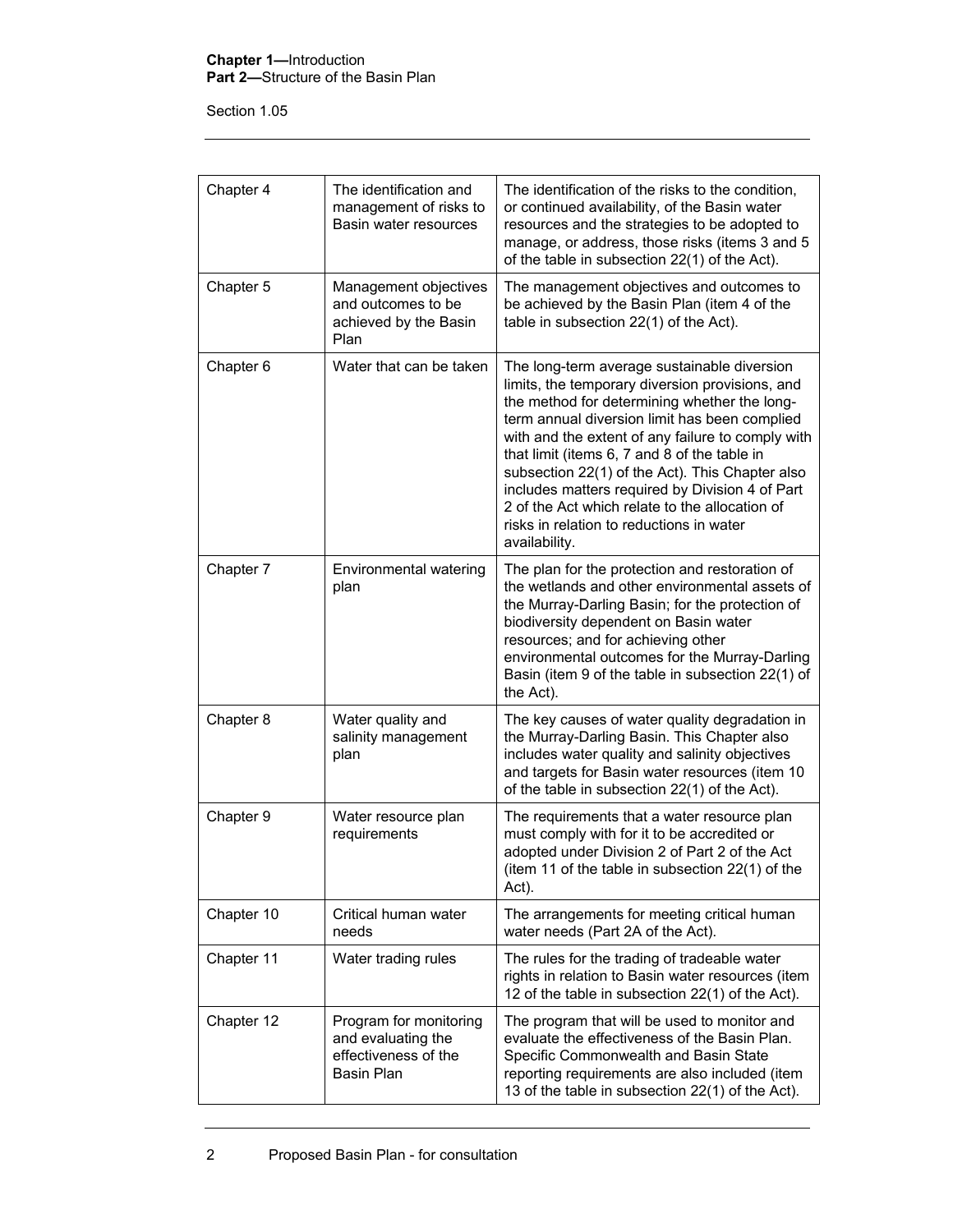| Schedule 1  | Basin water resources<br>and the context for their<br>use  | The description of Basin water resources and<br>the context in which those resources are used.                                                                         |
|-------------|------------------------------------------------------------|------------------------------------------------------------------------------------------------------------------------------------------------------------------------|
| Schedule 2  | Matters relating to<br>surface water SDL<br>resource units | Surface water SDL resource units and long-<br>term average sustainable diversion limits for<br>those units.                                                            |
| Schedule 3  | <b>BDLs for surface water</b><br>SDL resource units        | The BDL for each surface water SDL resource<br>unit.                                                                                                                   |
| Schedule 4  | Matters relating to<br>groundwater SDL<br>resource units   | Groundwater SDL resource units; groundwater<br>covered by those units; BDLs for those units;<br>and long-term average sustainable diversion<br>limits for those units. |
| Schedule 5  | Criteria for identifying<br>an environmental asset         | Criteria for identifying an environmental asset.                                                                                                                       |
| Schedule 6  | Criteria for identifying<br>an ecosystem function          | Criteria for identifying an ecosystem function.                                                                                                                        |
| Schedule 7  | Targets to measure<br>progress towards<br>objectives       | Targets by which to measure progress towards<br>achieving the environmental objectives<br>specified in Part 2 of Chapter 7.                                            |
| Schedule 8  | Key causes of water<br>quality degradation                 | Key causes of water quality degradation.                                                                                                                               |
| Schedule 9  | Target values for target<br>application zones              | Water quality targets that apply for target<br>application zones.                                                                                                      |
| Schedule 10 | Basin Plan outcomes<br>and reporting<br>requirements       | Outcomes against which the effectiveness of<br>the Basin Plan will be assessed and the<br>requirements relating to reporting on those<br>outcomes.                     |

- (2) Most Chapters are divided into Parts, Divisions and Subdivisions within the Chapter and these are made up of sections.
- (3) Each section is numbered with the number before the decimal point referring to the Chapter number (for example, section 5.04 is the fourth section in Chapter 5).

## **Part 3—Interpretation**

#### **1.06 Where terms are defined**

Many terms used in the Basin Plan have special meanings. Some are defined in the Act, and have the same meaning in the Basin Plan unless it provides otherwise. See also the list of definitions in section 1.07.

Note: See section 13 of the *Legislative Instruments Act 2003*.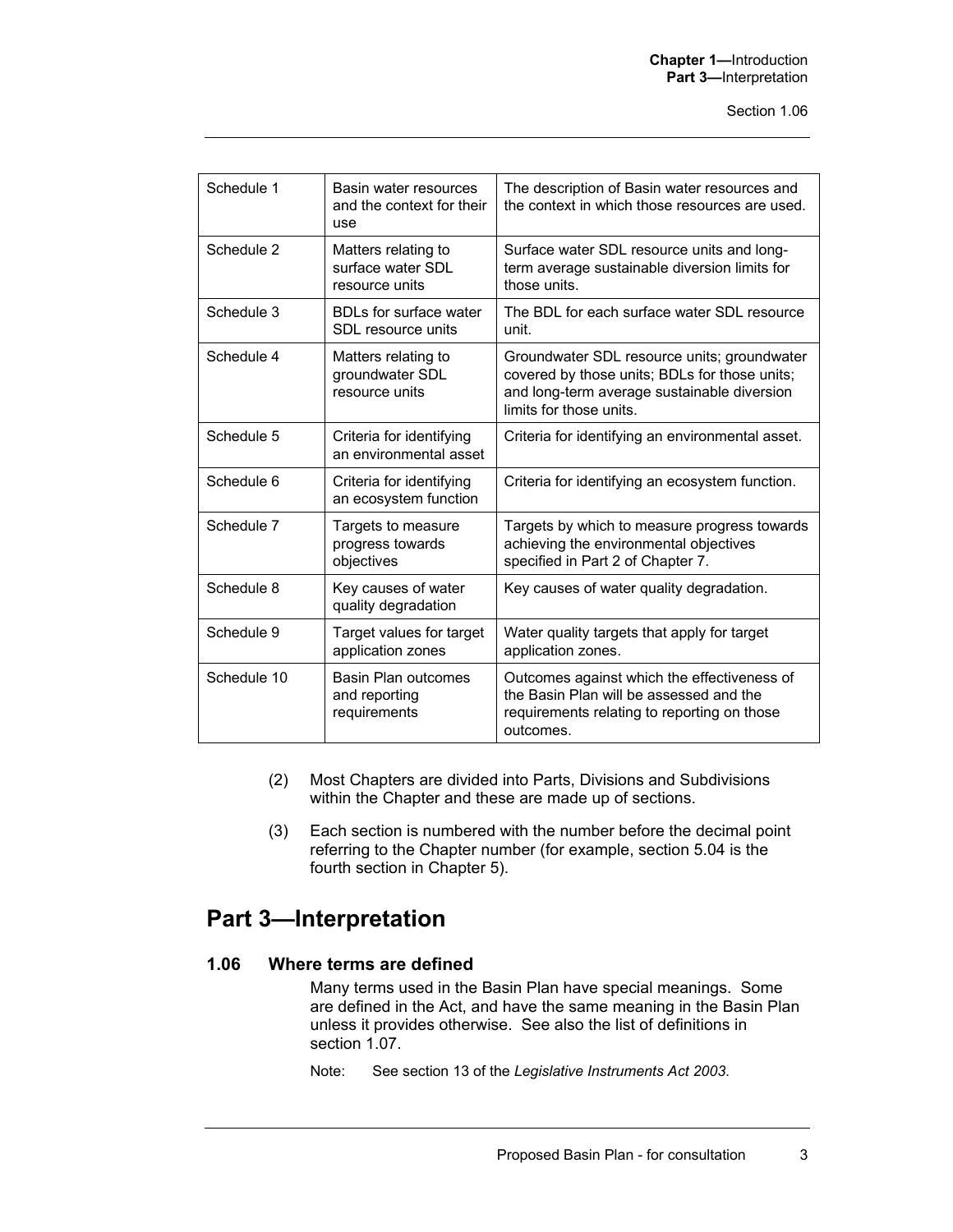Section 1.07

#### **1.07 Definitions**

In the Basin Plan:

*ABARES* means the Australian Bureau of Agricultural and Resource Economics and Sciences established by the Commonwealth.

*Act* means the *Water Act 2007*.

*advance* means an advance determined by the Authority in accordance with clause 102C of the Agreement or clause 7 of Schedule H to the Agreement.

*ADWG* means the *Australian Drinking Water Guidelines* published by the National Health and Medical Research Council and the Natural Resource Management Ministerial Council in 2004.

*allocation announcement* means an announcement specifying the volume of water allocated to water access entitlements.

Note: An announcement could increase, decrease or leave unchanged the volume of water allocated.

*annual actual take* has the meaning given by section 6.11.

*annual environmental watering priorities* has the meaning given by section 7.20.

*annual permitted take* has the meaning given by section 6.11.

*ANZECC Guidelines* means the *Australian and New Zealand Guidelines for Fresh and Marine Water Quality* published by the Australian and New Zealand Environment and Conservation Council and the Agriculture and Resource Management Council of Australia and New Zealand in 2000.

*approval authority*, in relation to the proposed trade of a water access right, means a person whose approval is required under State water management law for the trade to proceed.

*asset class* means a class of environmental asset.

Example: Floodplain, riparian forest or billabong.

*basic right* means any of the following:

- (a) a right under State water management law to take water for domestic or stock purposes;
- (b) a harvestable right under the *Water Management Act 2000* of New South Wales;
- (c) a native title right.

*Basin annual environmental watering priorities* has the meaning given by section 7.25.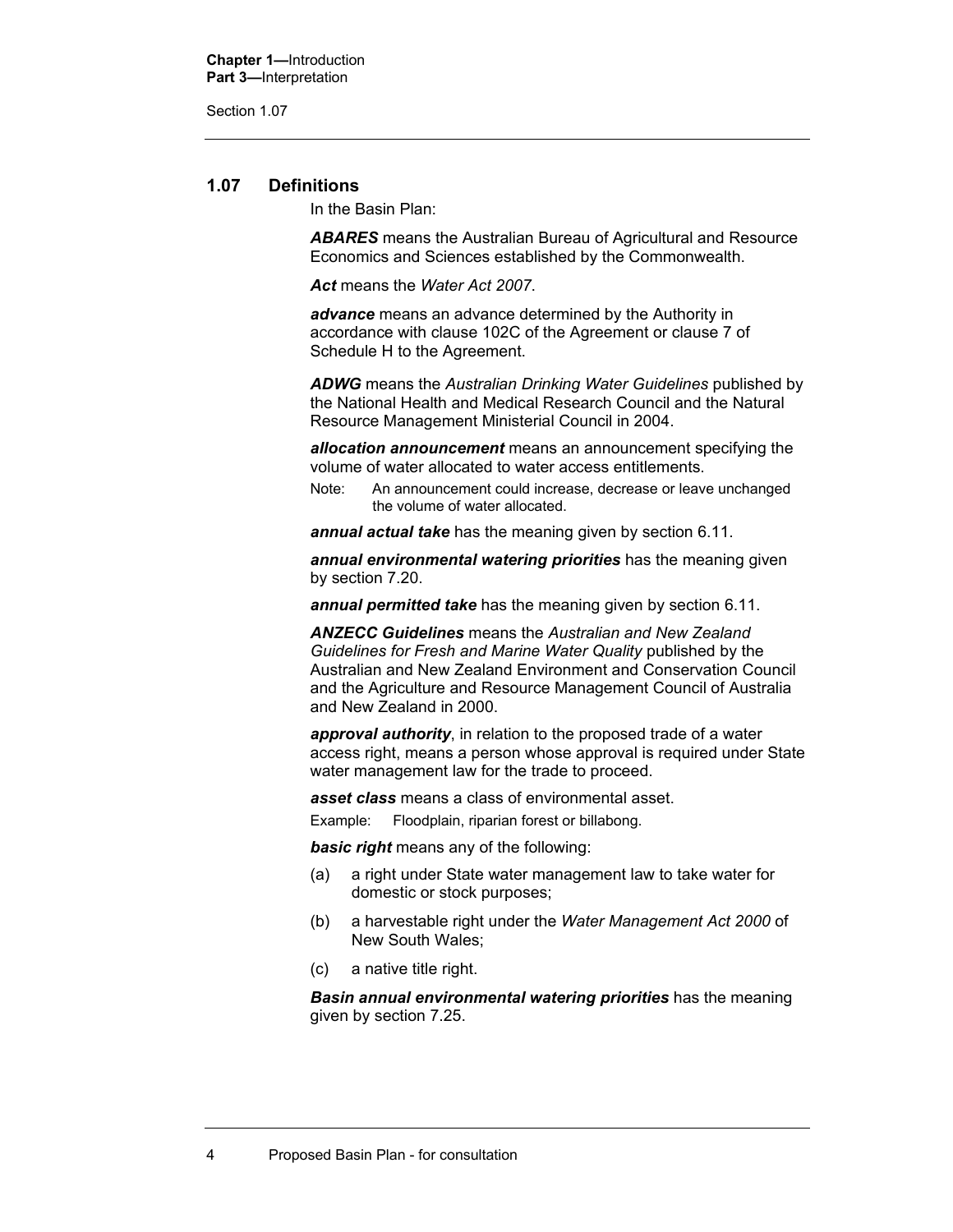**BDL** (baseline diversion limit) means the baseline limit of take from an SDL resource unit. This baseline limit is:

- (a) for a surface water SDL resource unit the quantity of water calculated in accordance with column 2 of the table in Schedule 3 for that SDL resource unit; and
- (b) for a groundwater SDL resource unit the quantity of water specified in column 3 of the table in Schedule 4 for that SDL resource unit.

*carryover announcement* means an announcement made by a Basin State as to when water allocations covered by a carryover arrangement may be taken or traded.

*carryover arrangement* means an arrangement which allows a water access right holder to retain water allocations not taken in a *water accounting period* for possible take or trade in the next water accounting period.

*commercial plantation* means an area of land on which perennial woody plants are planted primarily for commercial purposes (other than the production of food).

Note: Some examples of commercial purposes are the production of timber, woodchip, oil or biofuel, or the commercial exploitation of the carbon sequestration capacity of the plants.

*conveyance reserve* has the meaning given by clause 2 of the Agreement.

*deep drainage* means the volume of water that moves below the root zone, whether or not the water enters the saturated zone and becomes recharge to the groundwater system.

*Department* means the Commonwealth Department of Sustainability, Environment, Water, Population and Communities.

*de-watering* means controlling or lowering the level of groundwater within an aquifer.

*EC* means electrical conductivity.

*ecological objective* means an objective for the protection, and if necessary restoration, of a priority environmental asset or priority ecosystem function.

*ecological target* means a target that must be met in order to achieve an ecological objective.

*environmental assets and ecosystem functions database* has the meaning given by section 7.26.

*environmental water recovery recommendations* has the meaning given by section 7.53.

*environmental watering requirements* means the environmental watering requirements of a priority environmental asset or priority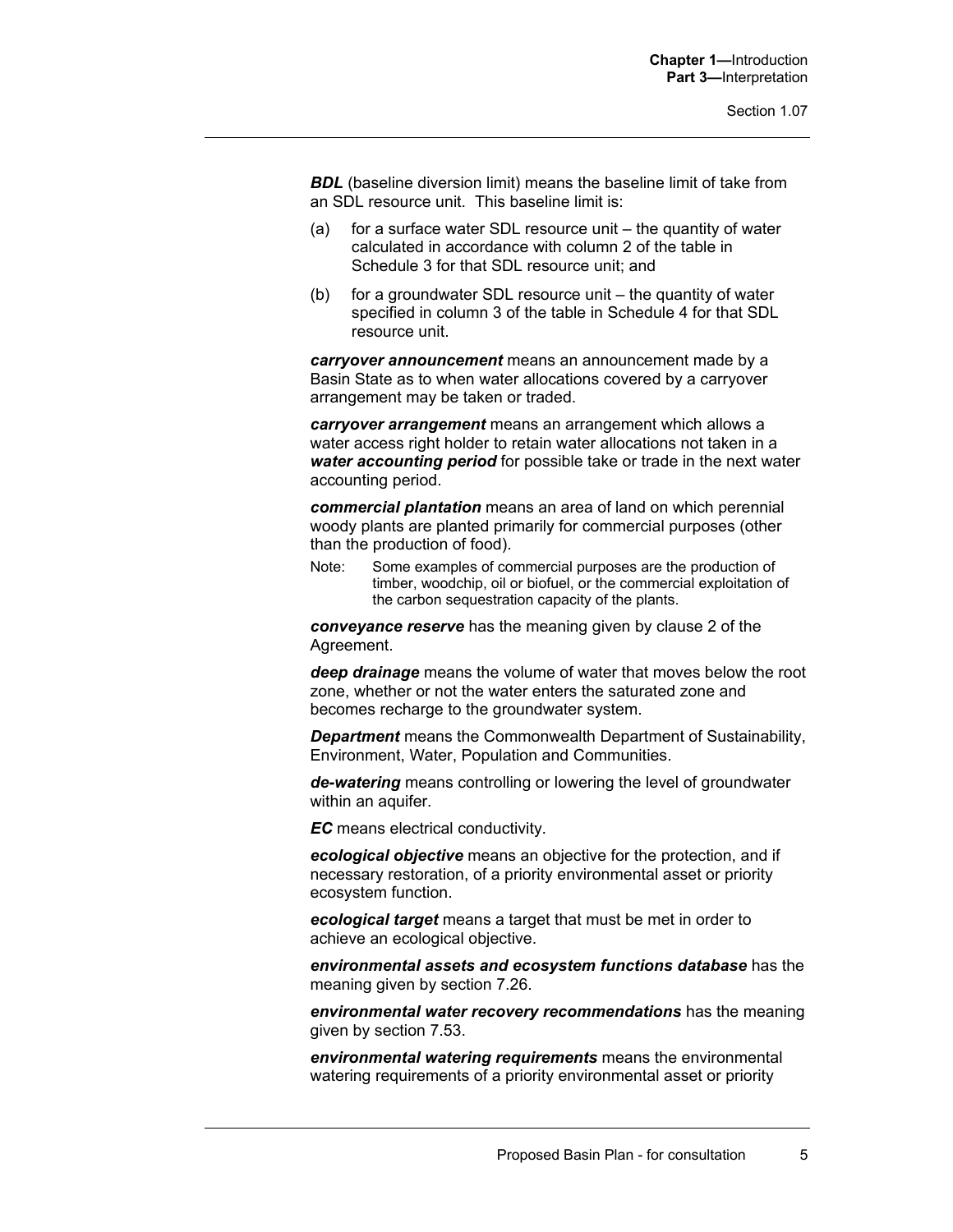Section 1.07

ecosystem function, as the case may be, identified using the method set out in Part 5 of Chapter 7.

*floodplain harvesting* means the taking of water from a floodplain after it leaves a watercourse during a flood.

*form of take* means any of the following forms of take:

- (a) take from a watercourse;
- (b) take from a regulated river;
- (c) take by floodplain harvesting;
- (d) take by a runoff dam;
- (e) net take by a commercial plantation;
- (f) take from groundwater;
- (g) take under a basic right.

*generally available* has the meaning given by section 11.48.

*groundwater resource* means a Basin water resource consisting of:

- (a) groundwater; or
- (b) an aquifer (whether or not it has water in it).

*groundwater SDL resource unit* has the meaning given by section 6.03.

*Guidelines for Managing Risks in Recreational Water* means the Guidelines for Managing Risks in Recreational Water published by the National Health and Medical Research Council in 2008.

*historical climate conditions* means the climatic conditions for the period July 1895 to June 2009 represented by the best available records of hydrological and meteorological information for that period.

*hydraulic connectivity* means the ease with which, or the rate at which, groundwater moves:

- (a) within an aquifer; or
- (b) between aquifers; or
- (c) between aquifers and the adjacent or overlying surface water system.

*hydrologic connections and water supply considerations* has the meaning given by section 11.17.

*Indigenous uses* has the meaning given by section 9.56.

*Indigenous values* has the meaning given by section 9.56.

*listed threatened ecological community* has the meaning given by section 528 of the *Environment Protection and Biodiversity Conservation Act 1999*.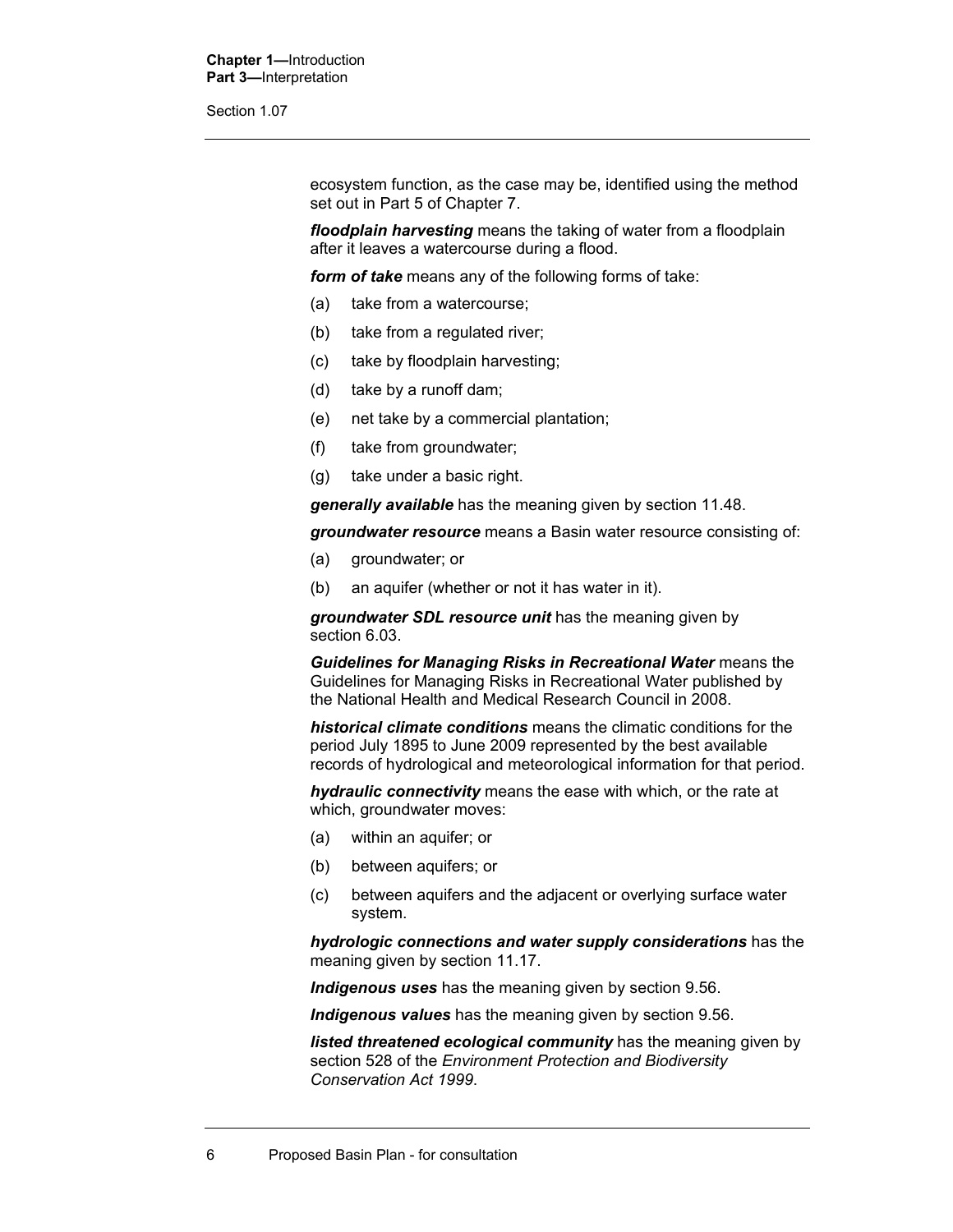*listed threatened species* has the meaning given by section 528 of the *Environment Protection and Biodiversity Conservation Act 1999*.

*local reduction amount*, for an SDL resource unit, means:

- (a) the quantity of water identified in column 2 of Schedule 2 as the local reduction amount for the unit; or
- (b) if no quantity is identified zero.

*location-related right* has the meaning given by section 11.06.

*long-term watering plan* has the meaning given by section 7.10.

*major storages* has the meaning given by clause 2 of the Agreement.

*MDBA Technical Report 2010/20* means the Murray-Darling Basin Authority Technical Report 2010/20 titled *Water Resource Assessments for Without Development and Baseline Conditions* published by the Authority in November 2010.

*MDBA Technical Report 2011/01* means the Murray-Darling Basin Authority Technical Report 2011/01 titled *Comparison of Watercourse Diversion Estimates in the Guide to the Proposed Basin Plan with other Published Estimates* published by the Authority in March 2011.

*native title right* has the meaning given by section 223 of the *Native Title Act 1993*.

*natural monthly water temperature* means the natural monthly water temperature that is estimated either through modelling or through the actual measurement of temperature at representative undisturbed locations.

*net take*, in the context of a commercial plantation, means the difference between the take by a commercial plantation and the take by the vegetation existing at the site of the plantation before the plantation commenced.

*NTU* means a nephelometric turbidity unit.

*overturn* means the remixing of a stratified water body.

*physical constraint* means a natural formation or a physical structure (for example, a pipe or channel) that limits the volume of water that can pass a given location.

*priority ecosystem function* has the meaning given by section 7.28.

*priority environmental asset* has the meaning given by section 7.27.

*raw water* means water in its natural state prior to any treatment.

*recharge* means the inflow of water, including precipitation, to a groundwater resource.

*reconfiguration or decommissioning work* has the meaning given by section 11.28.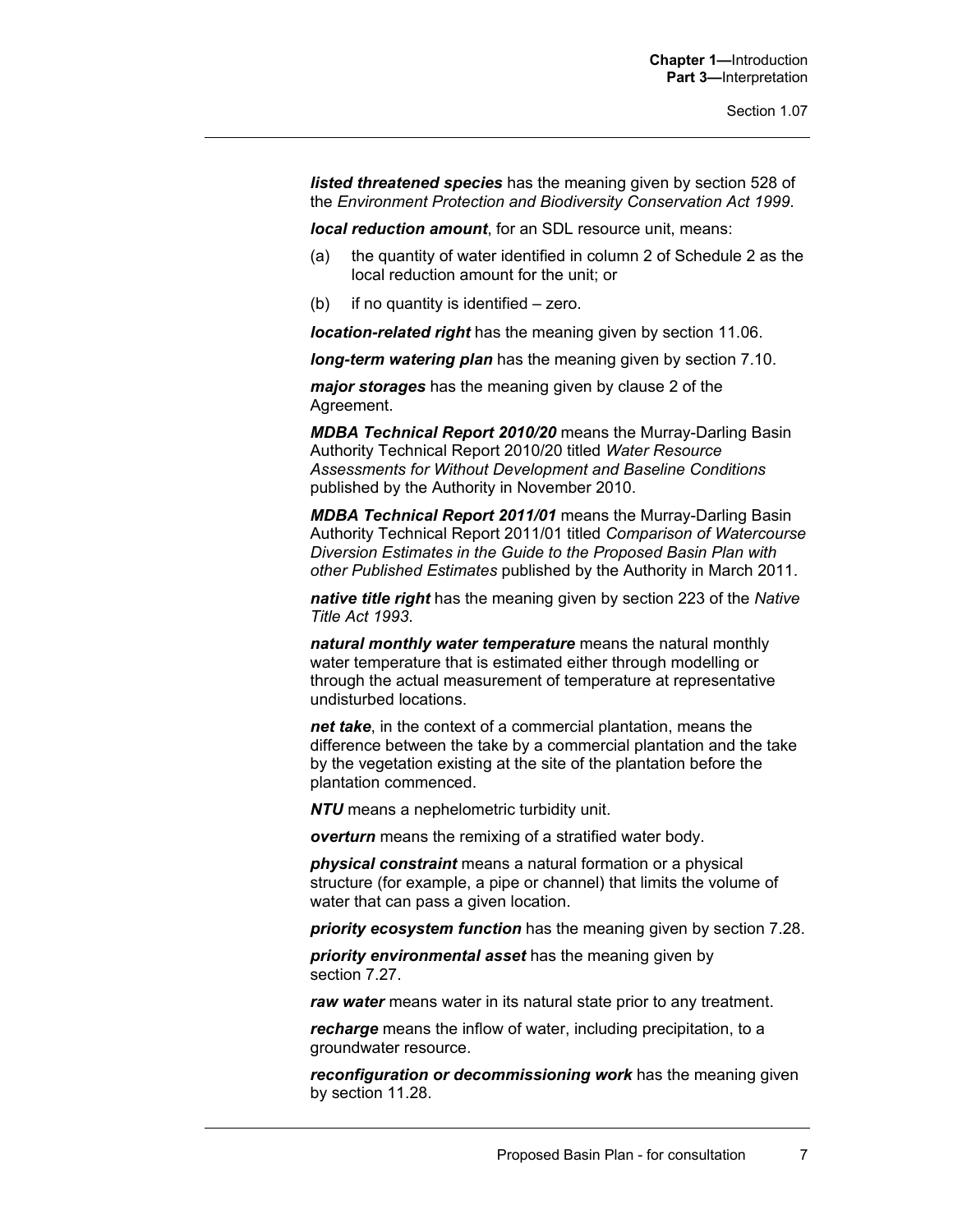Section 1.07

*recovery of environmental water* means the acquisition of a water access right for the purpose of achieving an environmental outcome.

*register of take* has the meaning given by section 6.09.

#### *regulated river* means:

- (a) in New South Wales a river that has been declared in accordance with the *Water Management Act 2000* of New South Wales to be a regulated river before the commencement of the Basin Plan;
- (b) in Victoria a river where the flow is regulated through the operation of large dams or large weirs.

*regulated system* means a surface water system in which water in a watercourse can be stored or flow levels can be controlled, through the use of structures such as large dams or large weirs.

*related party*, in relation to an approval authority, means:

- (a) an entity in which the approval authority has a controlling interest; or
- (b) a natural person who is acting on behalf of the approval authority in return for a commission or fee.

*resource availability scenario* has the meaning given by section 7.39.

*restriction*, in relation to trade, includes barrier.

*runoff dam* means a dam or reservoir that collects surface water, but does not include a dam or reservoir that collects water flowing in a watercourse.

**SDL** means the long-term average sustainable diversion limit.

**SDL resource unit** means the water resources, or particular parts of the water resources, of a water resource plan area that is either a surface water SDL resource unit or groundwater SDL resource unit.

**SDL resource unit shared reduction** amount has the meaning given by section 6.05.

*shortfall in conveyance water* means the shortfall calculated in accordance with subsection 86D(2) of the Act.

*soil degradation*, for the purposes of the objective for irrigation water in section 8.06 and the targets for irrigation water in section 8.14, means reduced permeability and soil structure breakdown caused by the level of sodium in the irrigation water, assessed using the sodium adsorption ratio.

*surface water resource* means a Basin water resource consisting of:

(a) surface water; or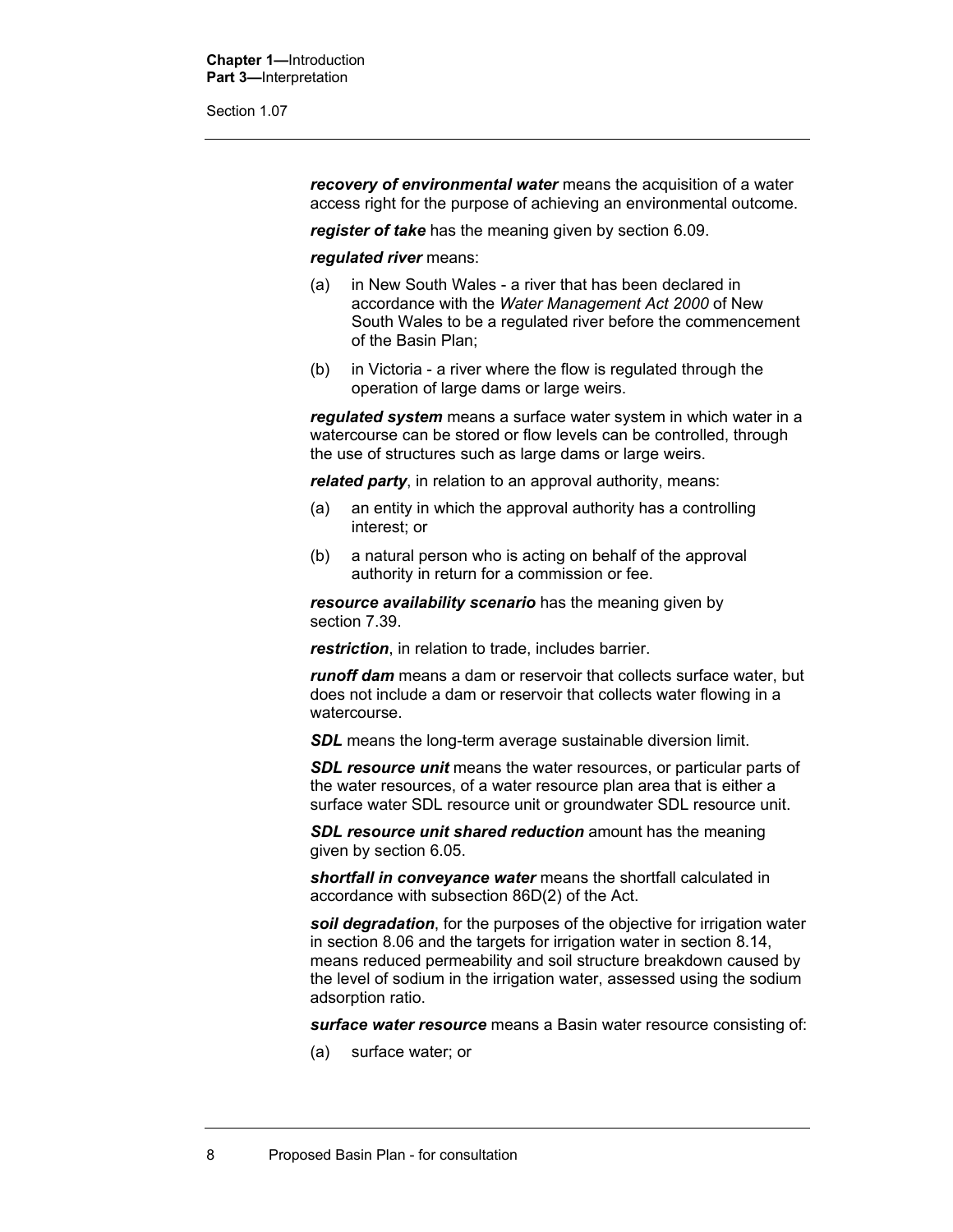(b) a watercourse, lake or wetland (whether or not it has water in it).

*surface water SDL resource unit* has the meaning given by section 6.02.

*tagged water access entitlement* has the meaning given by section 11.22.

*target application zone* has the meaning given by section 8.12.

*tier of water sharing arrangements* means either Tier 1 water sharing arrangements, Tier 2 water sharing arrangements or Tier 3 water sharing arrangements, within the meaning of the Agreement.

*trade* includes transfer.

*transformation* means the transformation of the whole, or a part, of an irrigation right into a water access entitlement in accordance with transformation arrangements.

*transformation arrangements* means arrangements of the kind referred to in paragraph 97(1)(a) of the Act.

*unregulated system* means a surface water system that is not a regulated system.

*volumetric limit* has the meaning given by section 11.16.

*water accounting period* has the meaning given by section 3.08.

*water announcement* has the meaning given by section 11.47.

*Water for Rivers* means the Joint Government Enterprise Limited, a public company limited by guarantee with the registered business name 'Water for Rivers'.

*water market intermediary* means any of the following:

- (a) a person who trades tradeable water rights on behalf of another person in exchange for a commission or fee;
- (b) a person who investigates tradeable water right trading possibilities on behalf of a potential water market participant for a commission or fee;
- (c) a person who prepares documents necessary for the trade of a tradeable water right on behalf of a potential water market participant for a commission or fee;
- (d) a person who provides a trading platform or water exchange for tradeable water rights.

*water quality* includes salinity.

*water quality characteristic* means a characteristic of water quality for which Part 4 of Chapter 8 sets a target value.

*water register* means a record of water access rights in a Basin State.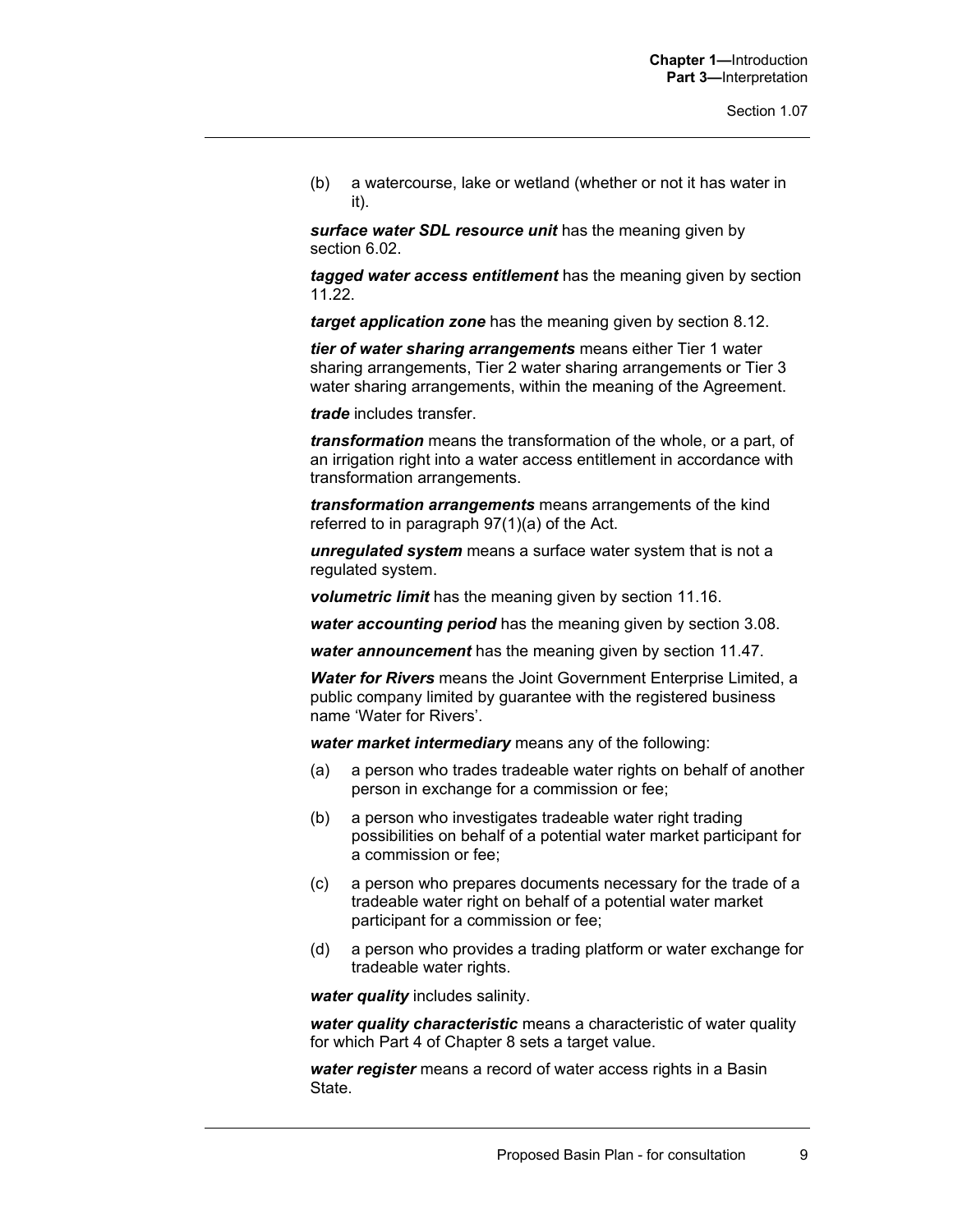Section 1.08

*water resource assessment* means an assessment (including one for the purposes of a determination under clause 102(c) of the Agreement) of the amount of water that will be available:

- (a) for distribution to New South Wales, Victoria and South Australia during a particular period; and
- (b) for holding in reserve at the end of the period;

taking into account matters including:

- (c) the volume of water held in the major storages;
- (d) estimated water use during the period; and
- (e) assumed or forecast inflows during the period.

*water supply authority* means an infrastructure operator that treats and supplies water for human consumption.

*water use approval* means an authority to use water on specified land or in a specified watercourse.

*Wimmera-Mallee Pipeline Project* means the joint water infrastructure project with the name 'The Wimmera-Mallee Pipeline Project' undertaken by Grampians Wimmera Mallee Water Corporation and funded by the Commonwealth and Victoria.

*works approval* means an authority to construct and use water supply works (including pumps, bores and dams).

*worst case planning water resource assessment* means a water resource assessment taking into account the minimum inflow sequence to the River Murray System.

*WQM Plan* means a water quality management plan for a water resource plan area made in accordance with Part 7 of Chapter 9.

#### **1.08 Basin Plan not to be inconsistent with Snowy Water Licence**

A provision of the Basin Plan has no effect to the extent to which the provision is inconsistent with the provisions of the licence issued under section 22 of the *Snowy Hydro Corporations Act 1997* of New South Wales.

#### **1.09 Construction of provisions imposing obligations on States**

If:

- (a) the Basin Plan purports to impose an obligation on a Basin State to do a particular thing; and
- (b) the imposition of that obligation would contravene a constitutional doctrine restricting the obligations that the Commonwealth may impose on a State;

the Basin Plan is taken, instead of imposing the obligation, to confer a discretion on the Basin State to do the thing.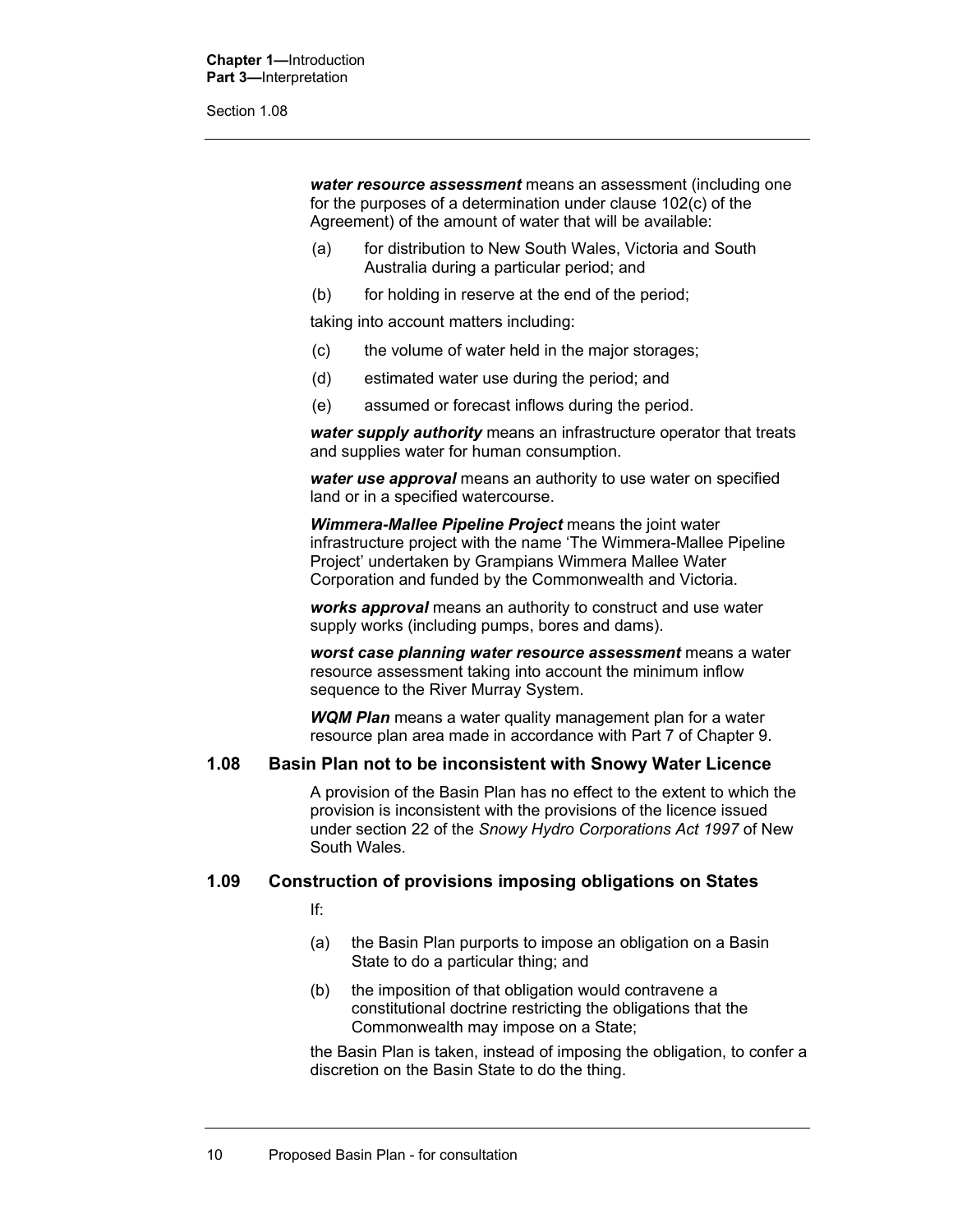## **Chapter 2—Basin water resources and the context for their use**

### **2.01 Description located in Schedule 1**

The description of the Basin water resources and the context in which those resources are used (item 1 of the table in subsection 22(1) of the Act) is set out in Schedule 1.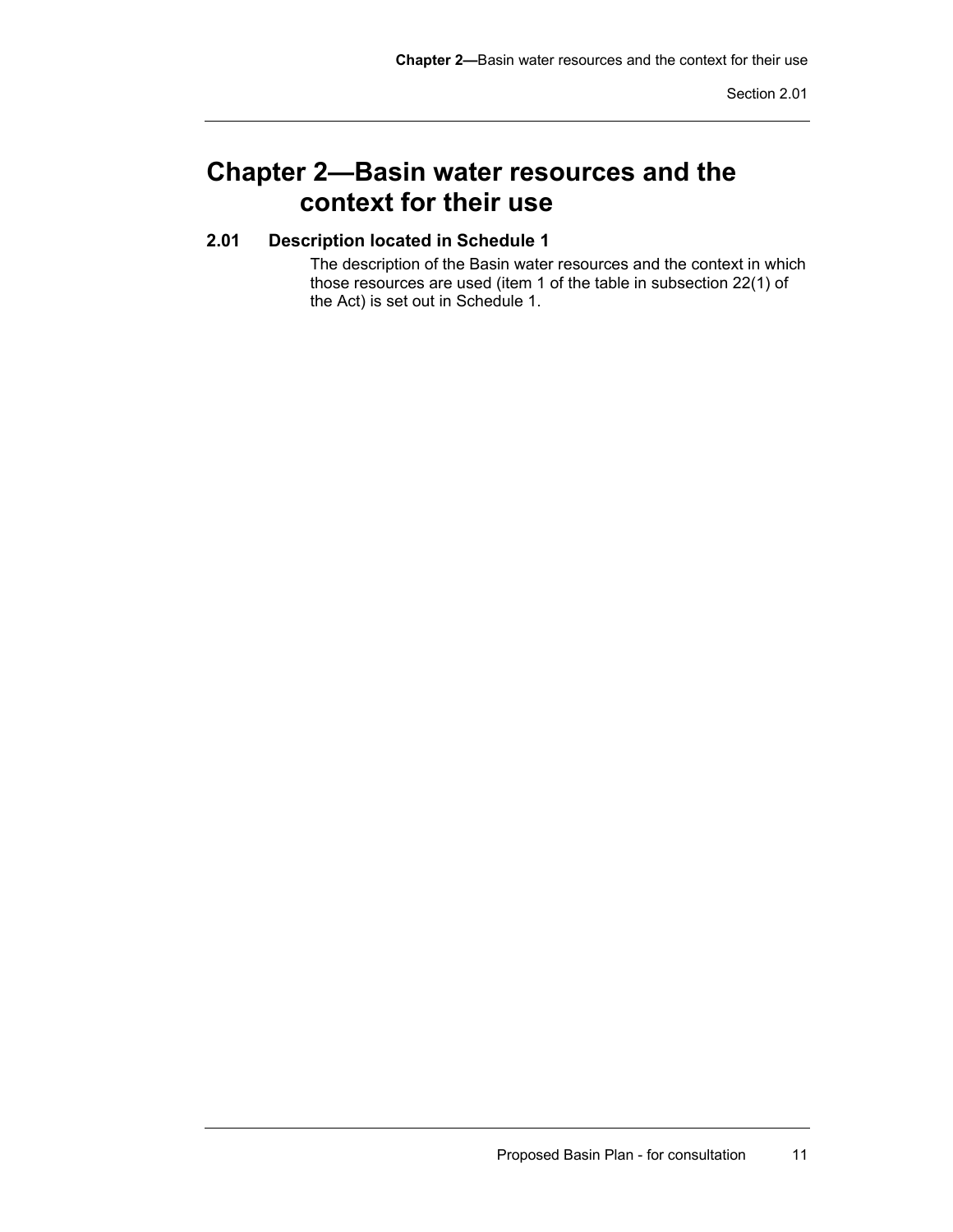Section 3.01

## **Chapter 3—Water resource plan areas and water accounting periods**

### **Part 1—Preliminary**

#### **3.01 Simplified outline**

- (1) This section sets out a simplified outline of this Chapter.
- (2) Part 2 identifies the particular areas that are to be water resource plan areas (item 2 of the table in subsection 22(1) of the Act).

(3) Part 3 identifies the periods that are to be the water accounting periods for each of those water resource plan areas (item 2 of the table in subsection 22(1) of the Act).

#### **3.02 Time at which area becomes a water resource plan area**

An area identified in Part 2 as a water resource plan area becomes a water resource plan area on the commencement of the Basin Plan.

#### **3.03 Datasets for identification of water resource plan areas**

- (1) A reference in section 3.05 to an area of a particular name is a reference to the area within the polygon of that name specified in the dataset that:
	- (a) is titled *Murray-Darling Basin Water Resource Plan Areas Surface Water*; and
	- (b) has a dataset scale of 1:250,000; and
	- (c) is held by the Authority.
- (2) A reference in section 3.06 to an area of a particular name is a reference to the area within the polygon of that name specified in the dataset that:
	- (a) is titled *Murray-Darling Basin Water Resource Plan Areas Groundwater*; and
	- (b) has a dataset scale of 1:250,000; and
	- (c) is held by the Authority.
- (3) A reference in section 3.07 to an area of a particular name is a reference to the area within the polygon of that name specified in both the datasets mentioned in subsections (1) and (2).

Note: A map of the water resource plan areas can be obtained from the Authority's website.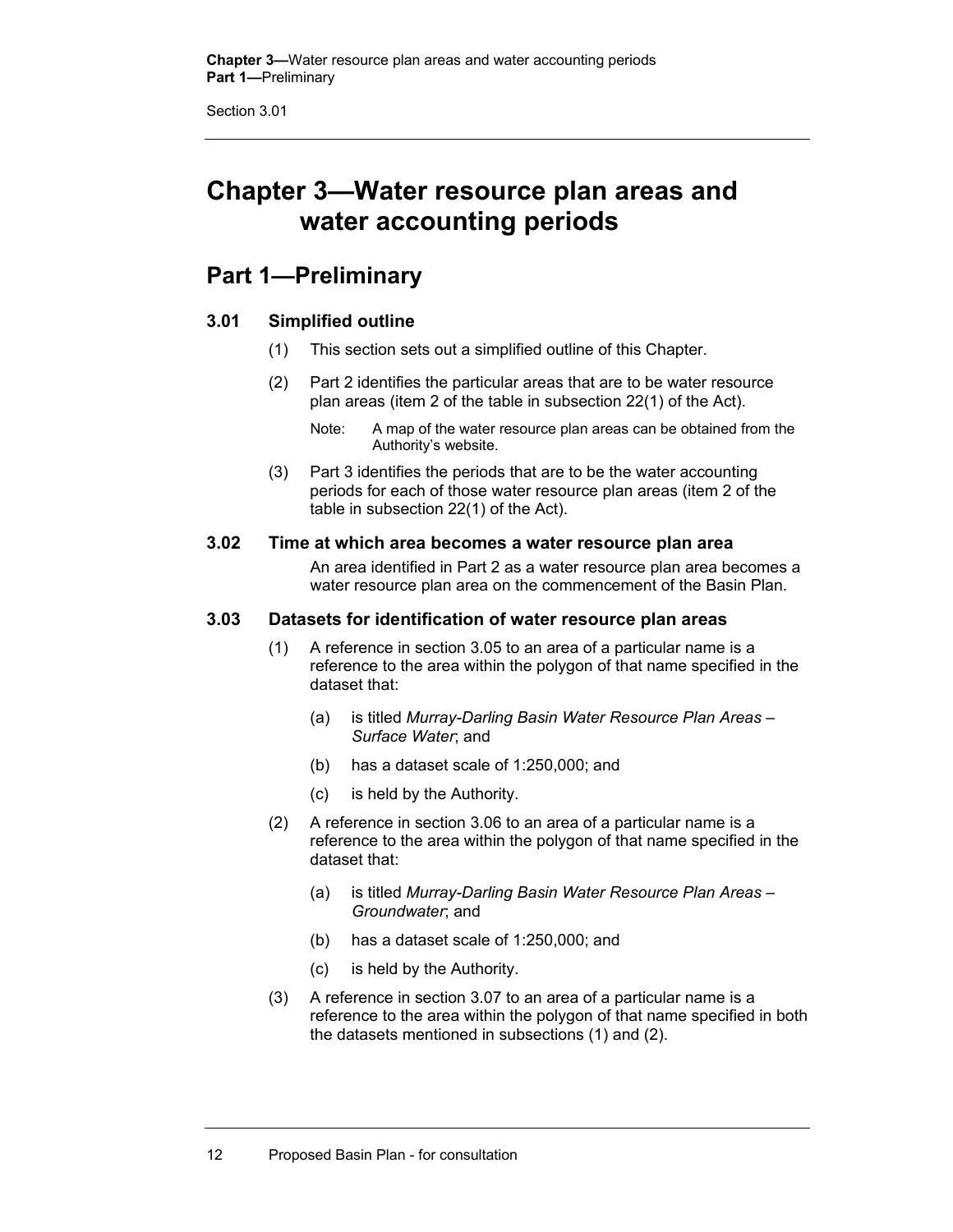- (4) The Authority must publish on its website a map that:
	- (a) identifies each water resource plan area; and
	- (b) is prepared using the relevant dataset mentioned in this section.

#### **3.04 Flexibility relating to boundaries of water resource plans**

If a segment of the boundary of a water resource plan area, as specified in a dataset mentioned in section 3.03, is also the boundary of the Murray-Darling Basin, the water resource plan for the area may specify a different course for that segment within the Murray-Darling Basin, provided that the changed boundary:

- (a) meets the requirements of item 2 of the table in subsection 22(1) of the Act; and
- (b) does not result in a material change in the water resources to which the water resource plan area applies.

### **Part 2—Water resource plan areas**

#### **3.05 Water resource plan areas** *–* **surface water**

Note: See section 1.07 for the meaning of *surface water resource*. Each of the following named areas is a water resource plan area that applies to the surface water resources indicated:

- (a) *Australian Capital Territory (surface water)* all surface water resources in the area;
- (b) *Barwon-Darling Watercourse* all surface water resources in the area;
- (c) *New South Wales Border Rivers* all surface water resources in the area;
- (d) *Northern Victoria* all surface water resources in the area;
- (e) *Gwydir* all surface water resources in the area;
- (f) *Intersecting Streams* all surface water resources in the area;
- (g) *Lachlan* all surface water resources in the area;
- (h) *Macquarie-Castlereagh* all surface water resources in the area;
- (i) *Murrumbidgee* all surface water resources in the area;
- (j) *New South Wales Murray and Lower Darling* all surface water resources in the area;
- (k) *Namoi* all surface water resources in the area;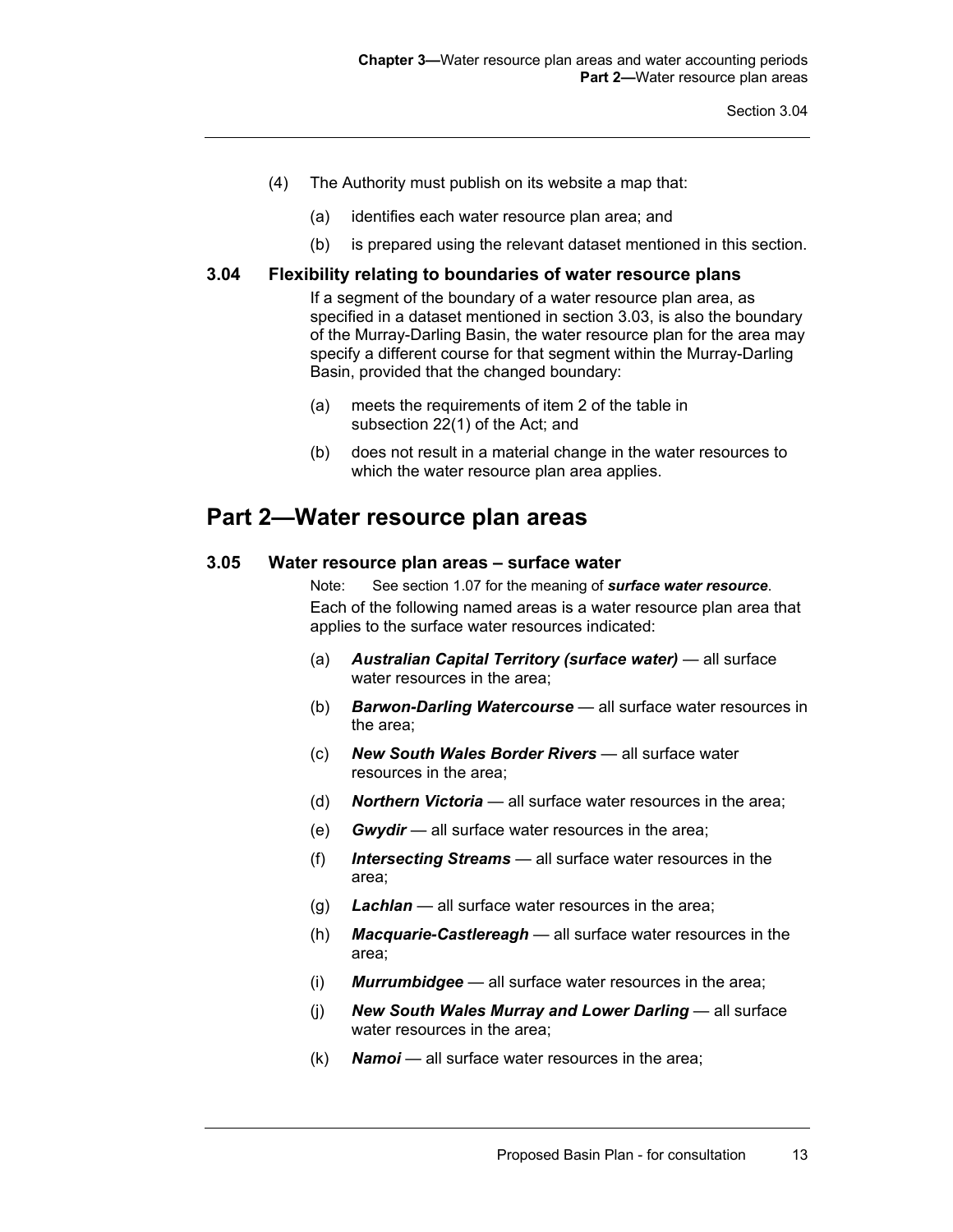Section 3.06

- (l) *Victorian Murray* all surface water resources in the area;
- (m) *Wimmera-Mallee (surface water)* all surface water resources in the area.

#### **3.06 Water resource plan areas – groundwater**

Note: See section 1.07 for the meaning of *groundwater resource*. Each of the following named areas is a water resource plan area that applies to the groundwater resources indicated:

- (a) *Australian Capital Territory (groundwater)* all groundwater resources beneath the area;
- (b) *New South Wales Alluvium above GAB* all groundwater resources beneath the area, excluding the Gunnedah-Oxley Basin;
- (c) *New South Wales Border Rivers Alluvium* all groundwater resources beneath the area, excluding the Gunnedah-Oxley Basin;
- (d) *Darling Alluvium* all groundwater resources beneath the area;
- (e) *Eastern Porous Rock* the following:
	- (i) all groundwater resources beneath the area;
	- (ii) all Basin water resources in the Gunnedah-Oxley Basin whether or not those resources are beneath the area;
- (f) *Goulburn-Murray* all groundwater resources beneath the area;
- (g) *Gwydir Alluvium* all groundwater resources beneath the area, excluding the Gunnedah-Oxley Basin;
- (h) *Lachlan Alluvium* all groundwater resources beneath the area;
- (i) *Lachlan and South Western Fractured Rock* all groundwater resources beneath the area, excluding the Oaklands Basin;
- (j) *Macquarie-Castlereagh Alluvium* all groundwater resources beneath the area, excluding the Gunnedah-Oxley Basin;
- (k) *Murray Alluvium* the following:
	- (i) all groundwater resources beneath the area;
	- (ii) all Basin water resources in the Oaklands Basin, whether or not those resources are beneath the area;
- (l) *Murrumbidgee Alluvium* all groundwater resources beneath the area, excluding the Oaklands Basin;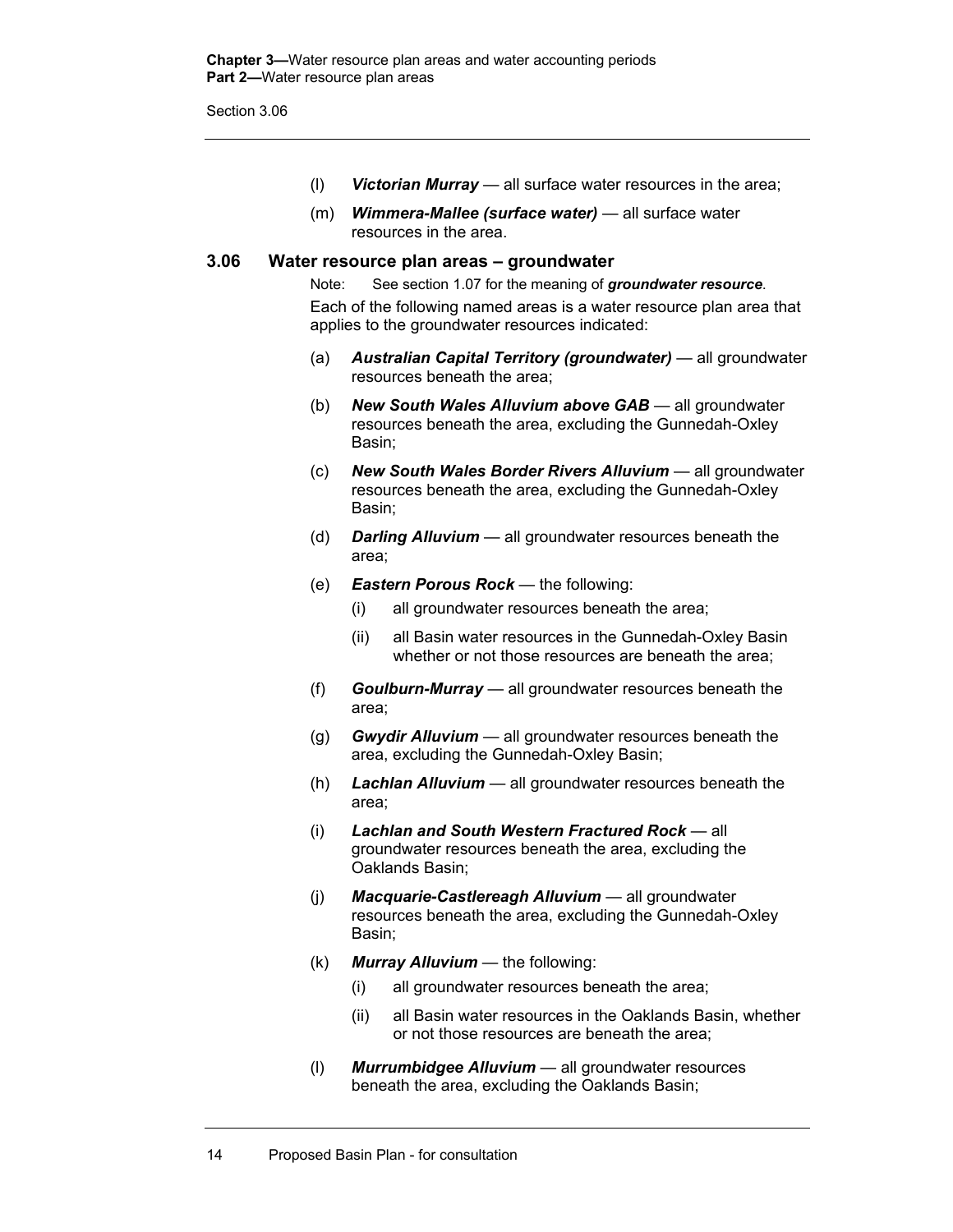- (m) *Namoi Alluvium* all groundwater resources beneath the area, excluding the Gunnedah-Oxley Basin;
- (n) *New England Fractured Rock and Northern Basalts* all groundwater resources beneath the area, excluding the Gunnedah-Oxley Basin;
- (o) *New South Wales Sediments above GAB* all groundwater resources beneath the area;
- (p) *Western Porous Rock* all groundwater resources beneath the area;
- (q) *Wimmera-Mallee (groundwater)* all groundwater resources beneath the area.

#### **3.07 Water resource plan areas – surface water and groundwater**

Each of the following named areas is a water resource plan area that applies to the surface water resources and groundwater resources indicated:

- (a) *Warrego-Paroo-Nebine* the following:
	- (i) all surface water resources in the area;
	- (ii) all groundwater resources beneath the area that are above the Great Artesian Basin;
- (b) *Condamine-Balonne* the following:
	- (i) all surface water resources in the area;
	- (ii) all groundwater resources beneath the area that are above the Great Artesian Basin;
- (c) *Moonie* the following:
	- (i) all surface water resources in the area;
	- (ii) all groundwater resources beneath the area that are above the Great Artesian Basin;
- (d) *Queensland Border Rivers* the following:
	- (i) all surface water resources in the area;
	- (ii) all groundwater resources beneath the area that are above the Great Artesian Basin;
- (e) *South Australian Murray* the following:
	- (i) all surface water resources in the area;
	- (ii) all groundwater resources beneath the area;
- (f) *Eastern Mount Lofty Ranges* the following:
	- (i) all surface water resources in the area;
	- (ii) all groundwater resources beneath the area.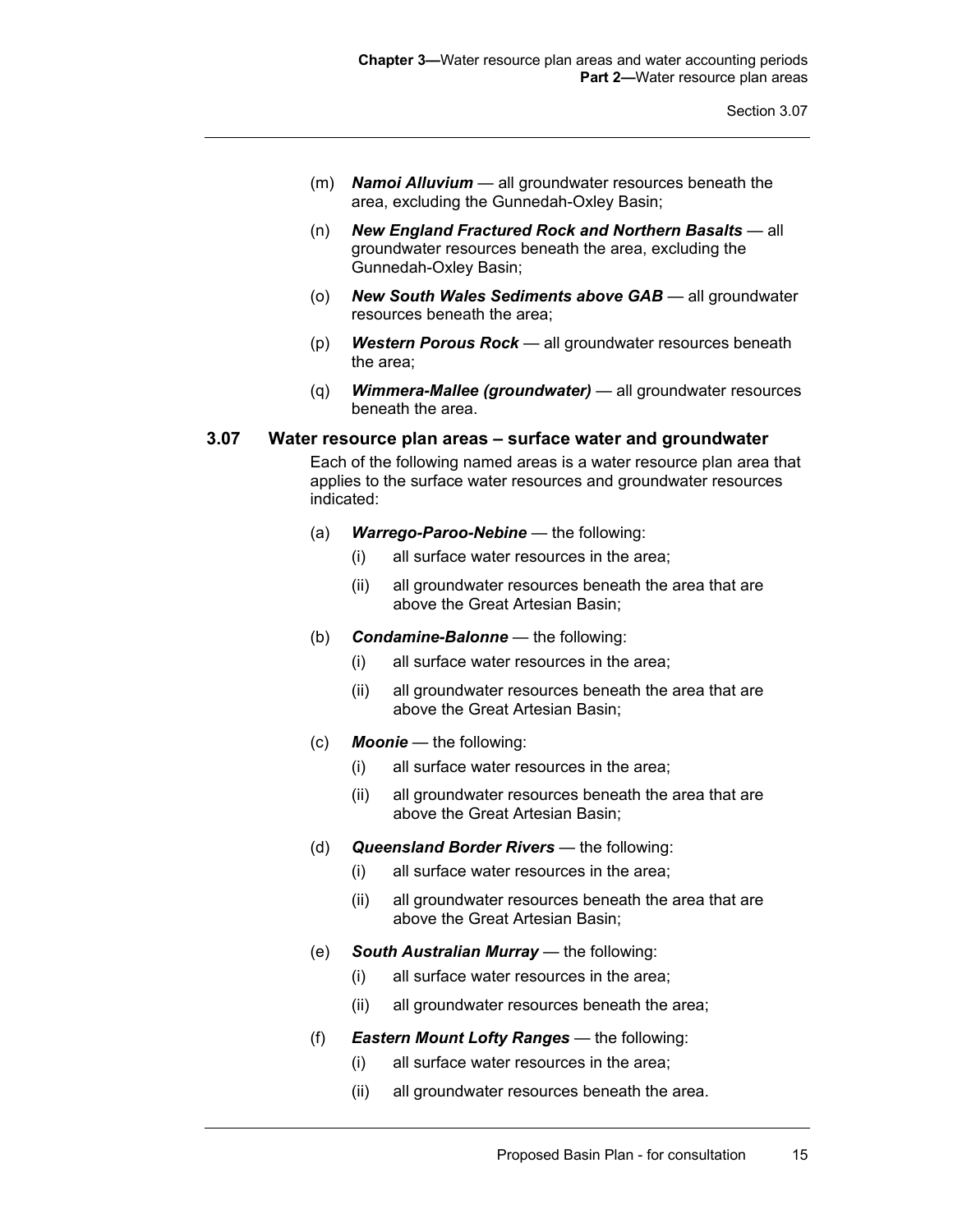Section 3.08

## **Part 3—Water accounting periods**

#### **3.08 Water accounting period for each water resource plan area**

The water accounting period for each water resource plan area is a financial year.

Note: In Chapter 10, *water accounting period* means a period of 12 months beginning on 1 June of any year (see section 10.02).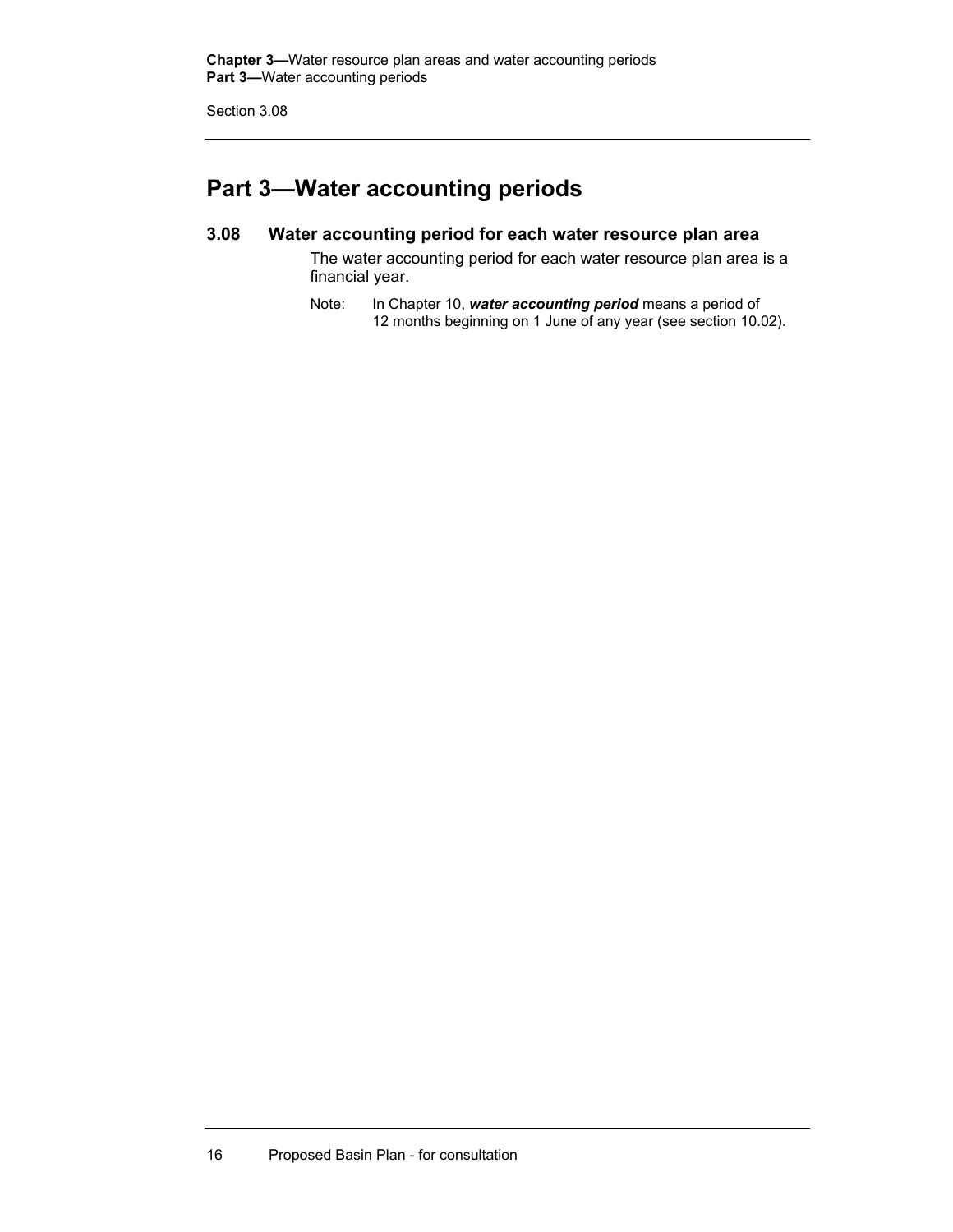## **Chapter 4—The identification and management of risks to Basin water resources**

## **Part 1—Preliminary**

#### **4.01 Simplified outline**

- (1) This section sets out a simplified outline of this Chapter.
- (2) This Chapter identifies:
	- (a) risks to the condition, or continued availability, of Basin water resources (item 3 of the table in subsection 22(1) of the Act); and
	- (b) strategies to manage, or address, those risks (item 5 of the table in subsection 22(1) of the Act).

## **Part 2—Risks and strategies to address those risks**

#### **4.02 Risks to the condition, or continued availability, of Basin water resources, and consequential risks**

- (1) The risks to the condition, or continued availability, of Basin water resources, including the risks to the availability of Basin water resources that arise from the matters specified in item 3 of the table in subsection 22(1) of the Act are:
	- (a) insufficient water available for the environment; and
	- (b) water being of a quality unsuitable for use; and
	- (c) poor health of water-dependent ecosystems.
- (2) The consequences of the materialisation of the risks identified in subsection (1) include:
	- (a) that insufficient water is available, or water is not suitable for consumptive and other economic uses of Basin water resources; and
	- (b) that insufficient water is available, or water is not suitable to maintain social, cultural, Indigenous and other public benefit values.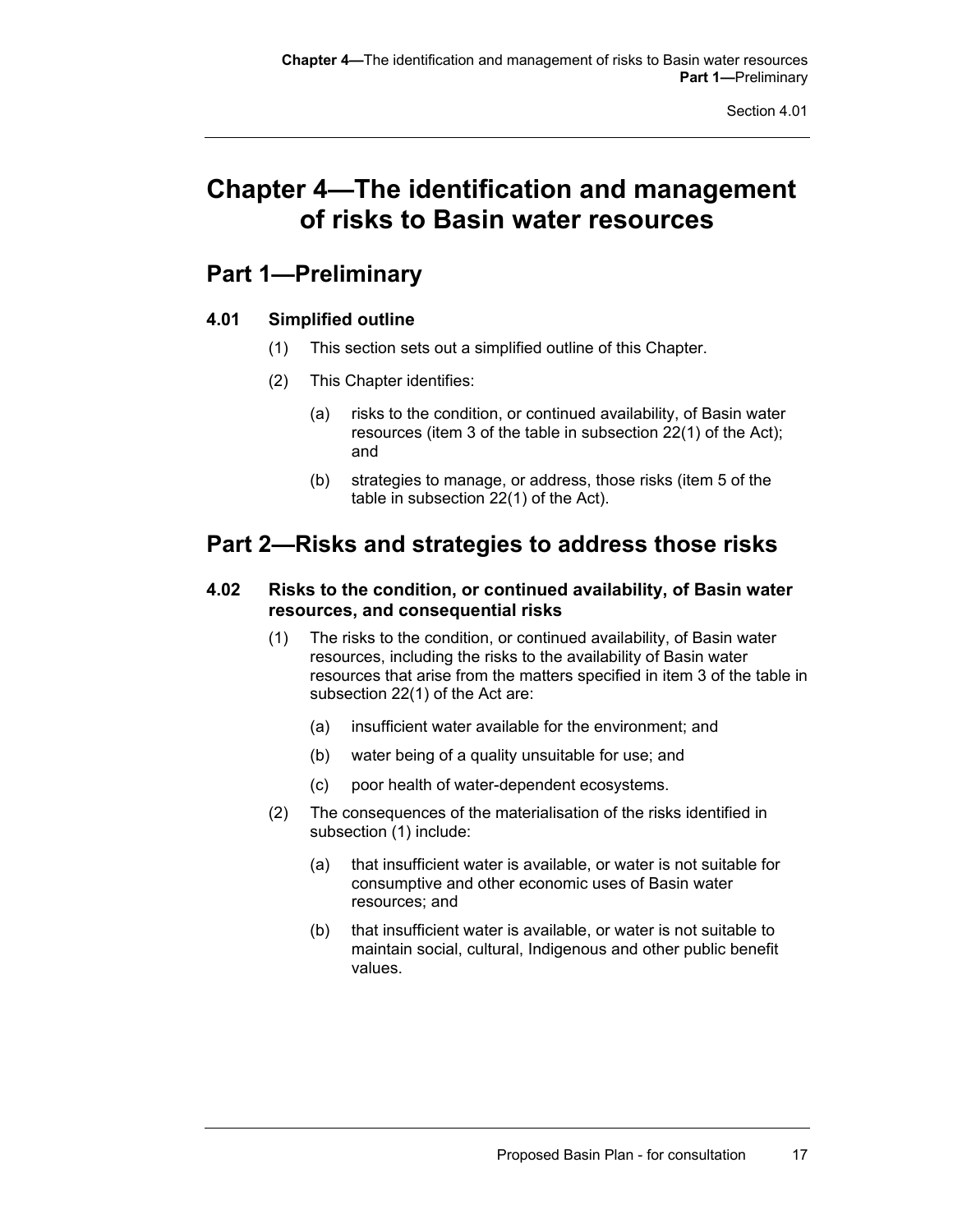**Chapter 4—**The identification and management of risks to Basin water resources **Part 2—**Risks and strategies to address those risks

Section 4.03

#### **4.03 Strategies to manage, or address, identified risks**

(1) This section sets out the strategies to manage, or address, the risks identified in section 4.02.

Note: Water resource plans must be prepared having regard to the strategies (see subsection 9.47(3)).

- (2) The Authority must have regard to the strategies when undertaking its functions.
- (3) The strategies are the following:
	- (a) to implement the Basin Plan, including its following key elements:
		- (i) the environmental watering plan;
		- (ii) the water quality and salinity management plan;
		- (iii) the water trading rules;
		- (iv) water resource planning;
	- (b) to develop water resource plans and amendments to the Basin Plan based on best available knowledge and in consultation with relevant stakeholders:
	- (c) to promote a risk-based approach to water resource planning and management;
	- (d) to manage flows to optimise outcomes across the range of water uses in the Murray-Darling Basin;
	- (e) to ensure effective monitoring and evaluation of the implementation of the Basin Plan;
	- (f) to promote and enforce compliance with the Basin Plan and water resource plans;
	- (g) to improve knowledge of water requirements within the Murray-Darling Basin, including the following:
		- (i) environmental watering requirements;
		- (ii) requirements relating to the social, spiritual and cultural uses of Basin water resources by Indigenous people;
		- (iii) the impact of climate change on water requirements;
		- (iv) the water required to deliver social and economic benefits to Basin communities;
	- (h) to improve knowledge of the impact on Basin water resources of the following:
		- (i) interception activities and land use change;
		- (ii) floodplain harvesting and peri-urban and industrial take;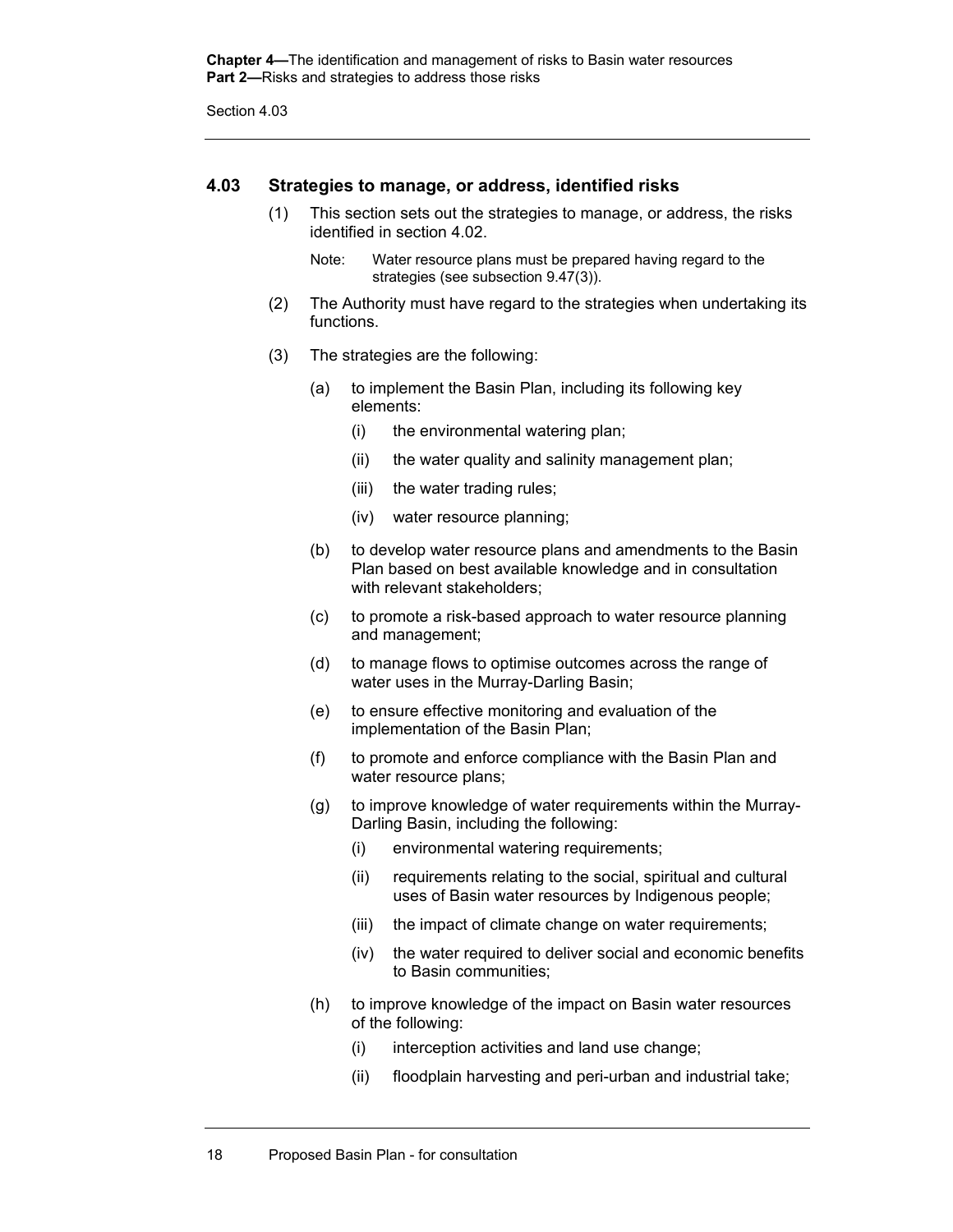Section 4.04

- (iii) climate change;
- (i) to improve knowledge of:
	- (i) groundwater and surface water resources, including through improved measurement; and
	- (ii) the causes of water quality degradation and the effects of water quality on environmental assets and ecosystem functions.

#### **4.04 Authority may publish guidelines**

- (1) The Authority may publish guidelines setting out specific actions that may be taken in relation to the implementation of the strategies listed in subsection 4.03(3).
- (2) The guidelines may be reviewed and, if necessary, updated at any time.
- (3) The guidelines must be made having regard to AS/NZS ISO 31000:2009 *Risk Management – Principles and Guidelines*.
	- Note: Water resource plans must be prepared having regard to any guidelines published in accordance with this section (see subsection 9.47(3)).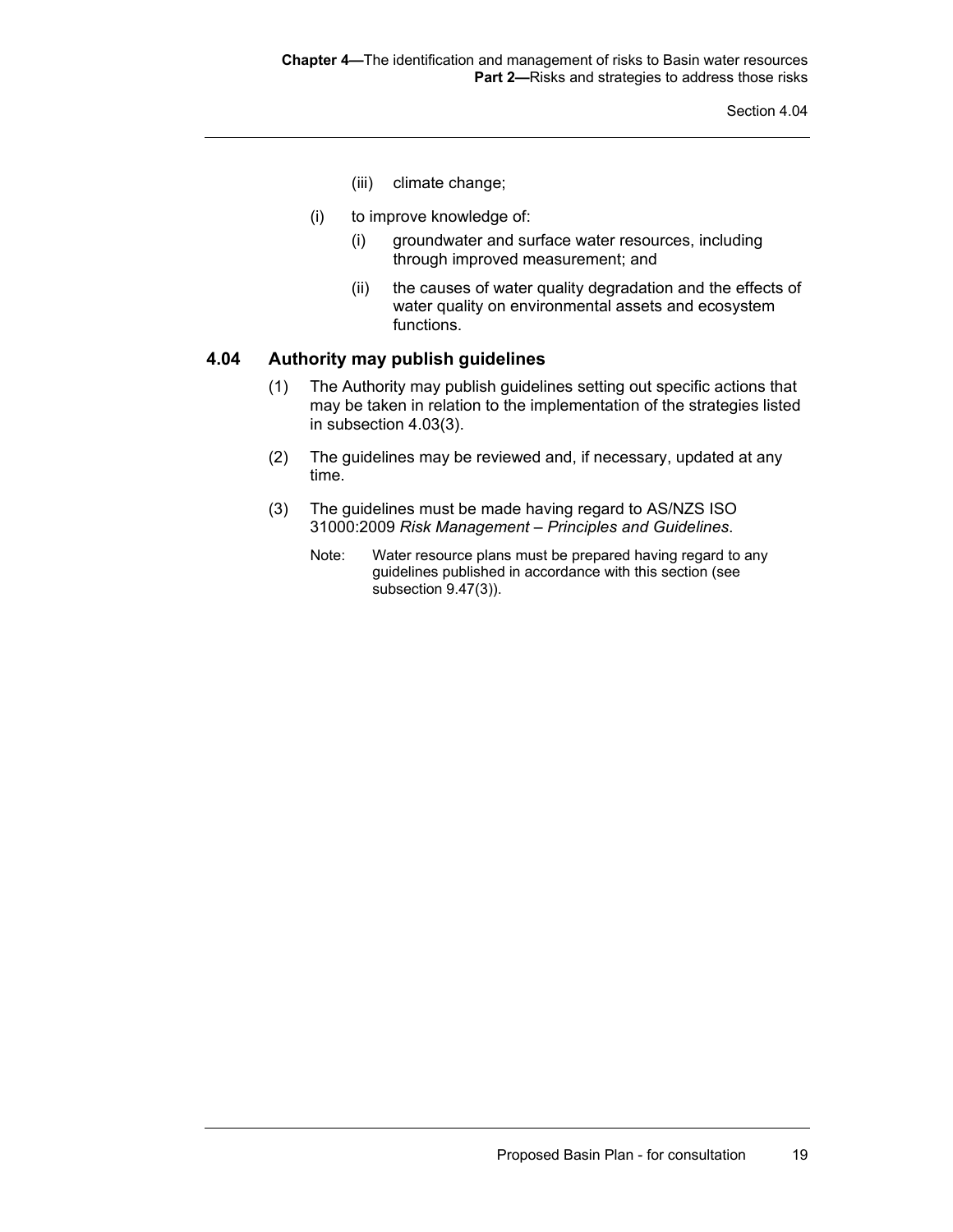## **Chapter 5—Management objectives and outcomes to be achieved by the Basin Plan**

#### **5.01 Simplified outline**

- (1) This section sets out a simplified outline of this Chapter.
- (2) This Chapter sets out the management objectives and outcomes to be achieved by the Basin Plan (item 4 of the table in subsection 22(1) of the Act).
- (3) The management objectives and outcomes include objectives and outcomes:
	- (a) for the Basin Plan as a whole; and
	- (b) in relation to environmental outcomes; and
	- (c) in relation to water quality and salinity; and
	- (d) in relation to the long-term average sustainable diversion limits; and
	- (e) in relation to the trading of tradeable water rights.
	- Note: The temporary diversion provision for each SDL resource unit is zero. Accordingly, there are no objectives or outcomes in relation to the temporary diversion provision.

#### **5.02 Management objective and outcomes for the Basin Plan as a whole**

- (1) The management objective for the Basin Plan as a whole is to achieve a healthy working Murray-Darling Basin, including a healthy environment, strong communities and a productive economy, through the integrated and cost effective management of Basin water resources.
- (2) The management outcomes that correspond to the objective in subsection (1) are that Basin water resources are used in a way that:
	- (a) optimises economic, social and environmental outcomes; and
	- (b) gives effect to relevant international agreements; and
	- (c) improves water security for all uses of Basin water resources.

#### **5.03 Management objectives and outcome in relation to environmental outcomes**

(1) The management objectives in relation to environmental outcomes are, within the context of a working Murray-Darling Basin: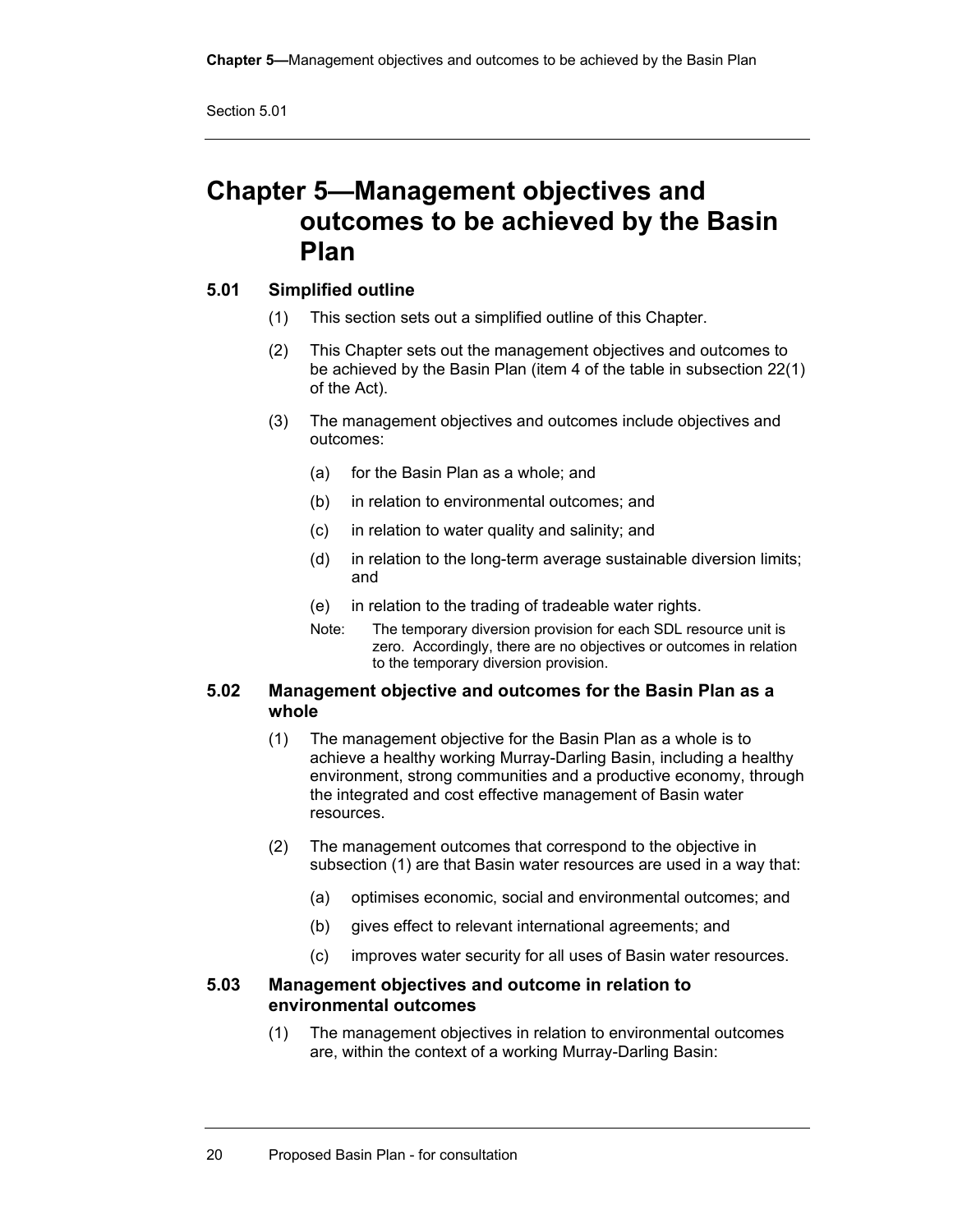- (a) to protect and restore water-dependent ecosystems of the Murray-Darling Basin; and
- (b) to protect and restore the ecosystem functions of waterdependent ecosystems; and
- (c) to ensure that water-dependent ecosystems are resilient to risks and threats; and
- (d) to ensure that environmental watering is co-ordinated between managers of planned environmental water, owners and managers of environmental assets, and holders of held environmental water.
- Note 1: The fact that water storages and property (including floodplains) are under the control of various persons will restrict the capacity to actively manage all water-dependent ecosystems.
- Note 2: Subsidiary objectives to each of the objectives in paragraphs (1)(a) to (c) are specified in Part 2 of Chapter 7.
- (2) The management outcome that corresponds to the objectives in subsection (1) is that the ecological and other values of waterdependent ecosystems in the Murray-Darling Basin are protected and restored so that ecosystems remain healthy in a changing climate.

#### **5.04 Management objective and outcome in relation to water quality and salinity**

- (1) The management objective in relation to water quality is to maintain appropriate water quality, including salinity levels, for environmental, social, cultural and economic activity in the Murray-Darling Basin.
	- Note: See also the water quality objectives for Basin water resources in Part 3 of Chapter 8.
- (2) The management outcome that corresponds to the objective in subsection (1) is that there is a low risk that Basin water resources will be unfit for use.

#### **5.05 Management objective and outcomes in relation to long-term average sustainable diversion limits**

- (1) The management objective in relation to long-term average sustainable diversion limits is to establish environmentally sustainable limits on the quantities of surface water and groundwater that can be taken for consumptive use from Basin water resources and in doing so:
	- (a) inform environmental water recovery measures, including water purchasing and infrastructure that improves water use efficiency; and
	- (b) provide greater certainty for all water users, including in times of drought and low water availability; and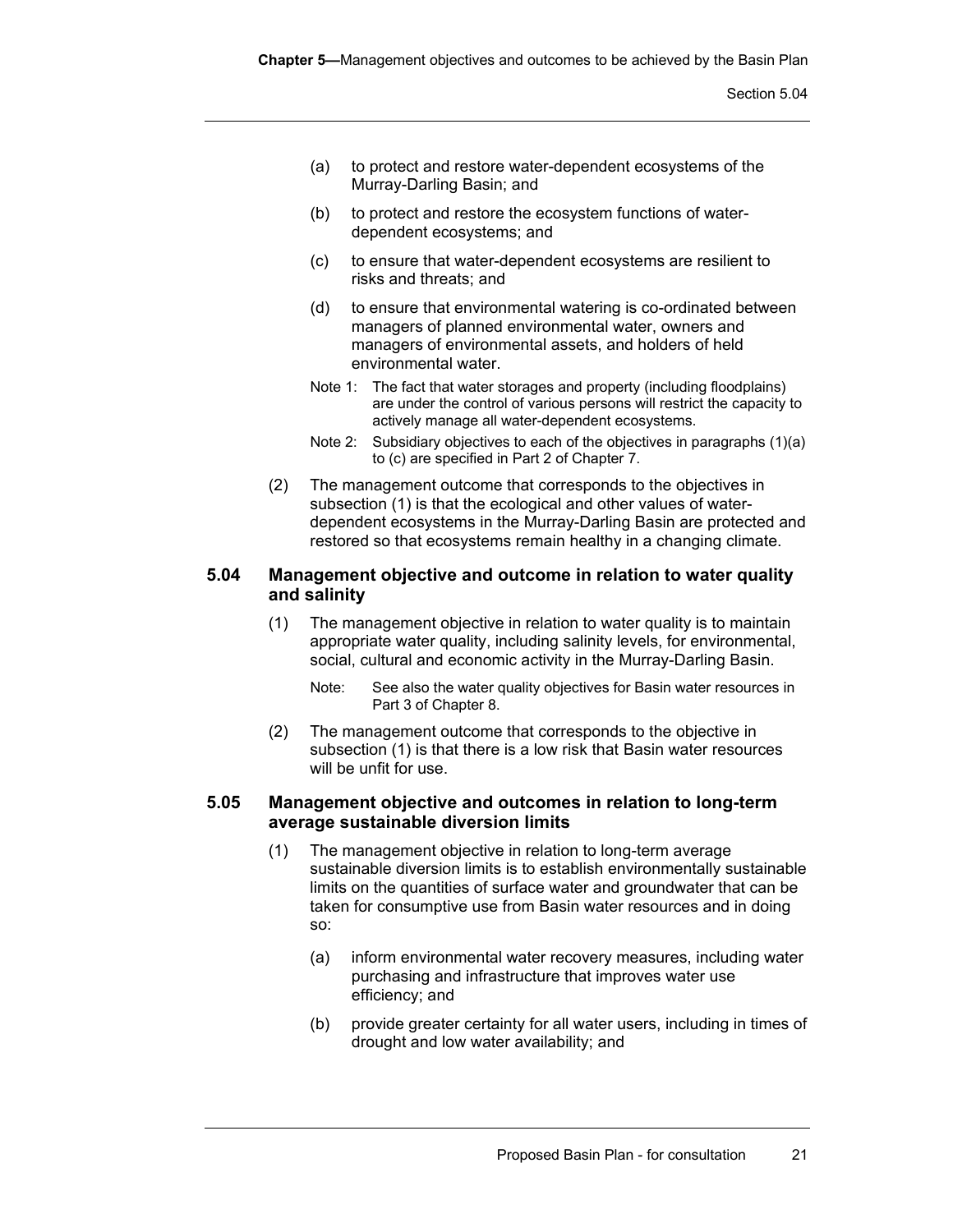- (c) provide time for water access entitlement holders and communities to transition and adjust to long-term average sustainable diversion limits.
- (2) The management outcomes that correspond to the objective in subsection (1) are:
	- (a) the outcome in subsection 5.03(2); and
	- (b) well informed water recovery measures, including water purchasing and infrastructure, enable a transition to long-term average sustainable diversion limits; and
	- (c) greater certainty of access to Basin water resources; and
	- (d) water access entitlement holders and communities of the Murray-Darling Basin are better adapted to reduced quantities of available water.

### **5.06 Management objectives and outcome in relation to the trading of tradeable water rights**

- (1) The management objectives for trading of tradeable water rights are:
	- (a) to facilitate the operation of efficient water markets and the opportunities for trading, within and between Basin States, where water resources are physically shared or hydrologic connections and water supply considerations will permit water trading; and
	- (b) to minimise transaction cost on water trades, including through good information flows in the market and compatible entitlement, registry, regulatory and other arrangements across jurisdictions; and
	- (c) to enable the appropriate mix of water products to develop based on water access entitlements which can be traded either in whole or in part, and either temporarily or permanently, or through lease arrangements or other trading options that may evolve over time; and
	- (d) to recognise and protect the needs of the environment; and
	- (e) to provide appropriate protection of third-party interests.
- (2) The management outcome that corresponds to the objectives in subsection (1) is that efficient and effective water markets facilitate tradeable water access rights reaching their most productive use.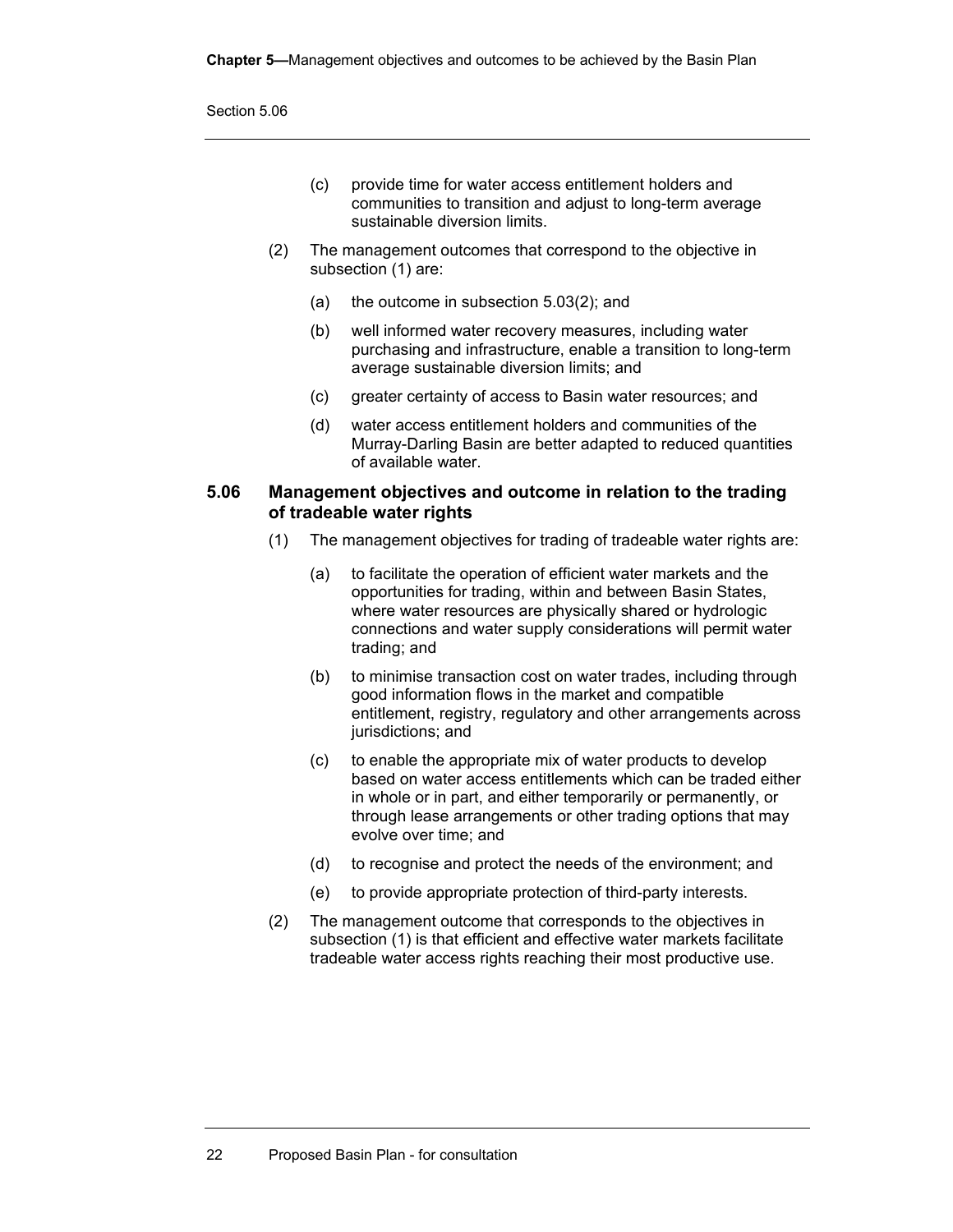# **Chapter 6—Water that can be taken**

## **Part 1—Preliminary**

## **6.01 Simplified outline**

- (1) This section sets out a simplified outline of this Chapter.
- (2) This Chapter deals with the matters set out in items 6, 7 and 8 of the table in subsection 22(1) and Division 4 of Part 2 of the Act. Those matters are:
	- (a) the long-term average sustainable diversion limits (Part 2); and
	- (b) the temporary diversion provision (Part 3); and
	- (c) the method for determining compliance with the long-term annual diversion limit (Part 4); and
	- (d) allocation of risks in relation to reductions in diversion limits (Part 5); and
	- (e) risks arising from other changes to the Basin Plan (Part 5).

## **Part 2—Long-term average sustainable diversion limits**

## **Division 1—Identification of SDL resource units**

#### **6.02 Identification of surface water SDL resource units**

- (1) A *surface water SDL resource unit* referred to in column 1 of the table in Schedule 2 consists of all surface water resources within the area described by the polygon of the same name contained in the dataset that:
	- (a) is titled *Surface Water SDL Resource Units*; and
	- (b) has a dataset scale of 1:250,000; and
	- (c) is held by the Authority.
	- Note: See subsection 6.04(2) for the long-term average sustainable diversion limits that apply to each surface water SDL resource unit.
- (2) The Authority must publish on its website a map that:
	- (a) identifies each surface water SDL resource unit; and
	- (b) is prepared using the dataset referred to in subsection (1).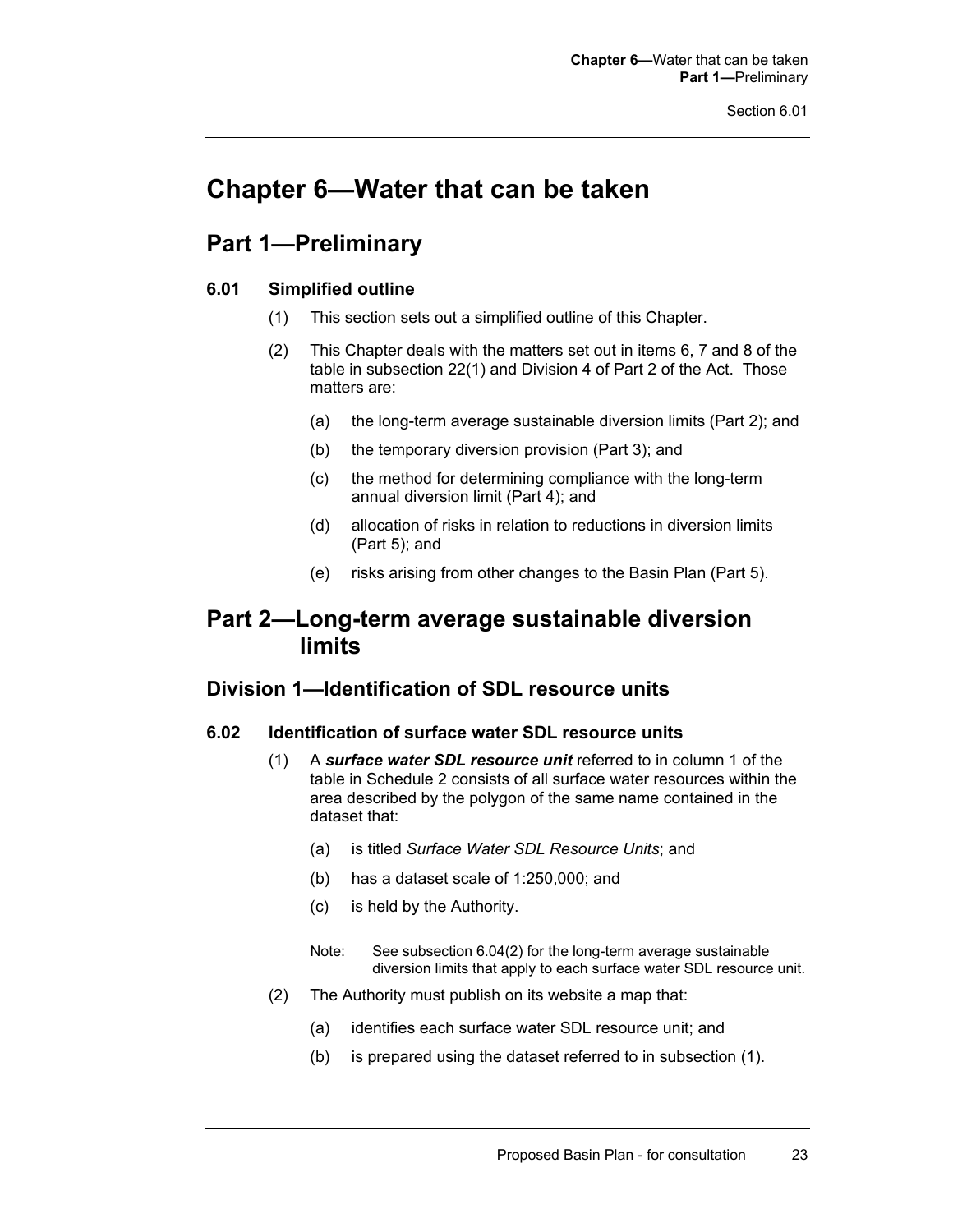## **6.03 Identification of groundwater SDL resource units**

- (1) A *groundwater SDL resource unit* referred to in column 1 of the table in Schedule 4 consists of all groundwater resources described by column 2 of Schedule 4 that lie beneath the area described by the polygon of the same name in the dataset that:
	- (a) is titled *Groundwater SDL Resource Units*; and
	- (b) has a dataset scale of 1:250,000; and
	- (c) is held by the Authority.
	- Note: See subsection 6.04(3) for the long-term average sustainable diversion limits that apply to each groundwater SDL resource unit.
- (2) The Authority must publish on its website a map that:
	- (a) identifies each groundwater SDL resource unit; and
	- (b) is prepared using the dataset referred to in subsection (1).

## **Division 2—Long-term average sustainable diversion limits**

Note: Water resource plans are not required to give effect to the longterm average sustainable diversion limits until 1 July 2019 (see Part 3 of Chapter 9).

### **6.04 Long-term average sustainable diversion limits**

- (1) The long-term average sustainable diversion limit for the Basin water resources as a whole is the sum of the long-term average sustainable diversion limits for the water resources of all SDL resource units.
	- Note: The Authority estimates the long-term average sustainable diversion limit for all surface water SDL resource units to be 10,873 GL per year. This reflects a reduction of 2,750 GL per year from the Authority's estimate of the BDL for all surface water SDL resource units. The Authority estimates that, as of 30 September 2011, 1,068 GL per year has been recovered for the environment. An additional 214 GL per year from the Northern Victoria Irrigation Renewal Project Stage 2 has recently been announced as recovered, leaving a further 1,468 GL per year to be recovered.
- (2) The long-term average sustainable diversion limit for the water resources that make up each surface water SDL resource unit is set out in column 2 of the table in Schedule 2.
- (3) The long-term average sustainable diversion limit for the water resources that make up each groundwater SDL resource unit is set out in column 4 of the table in Schedule 4.
	- Note: This section sets environmentally sustainable limits on the quantity of surface water and groundwater that may be taken from an SDL resource unit. However, a water resource plan may set a lower long-term annual average limit on the quantity of water that can be taken. See also section 9.13.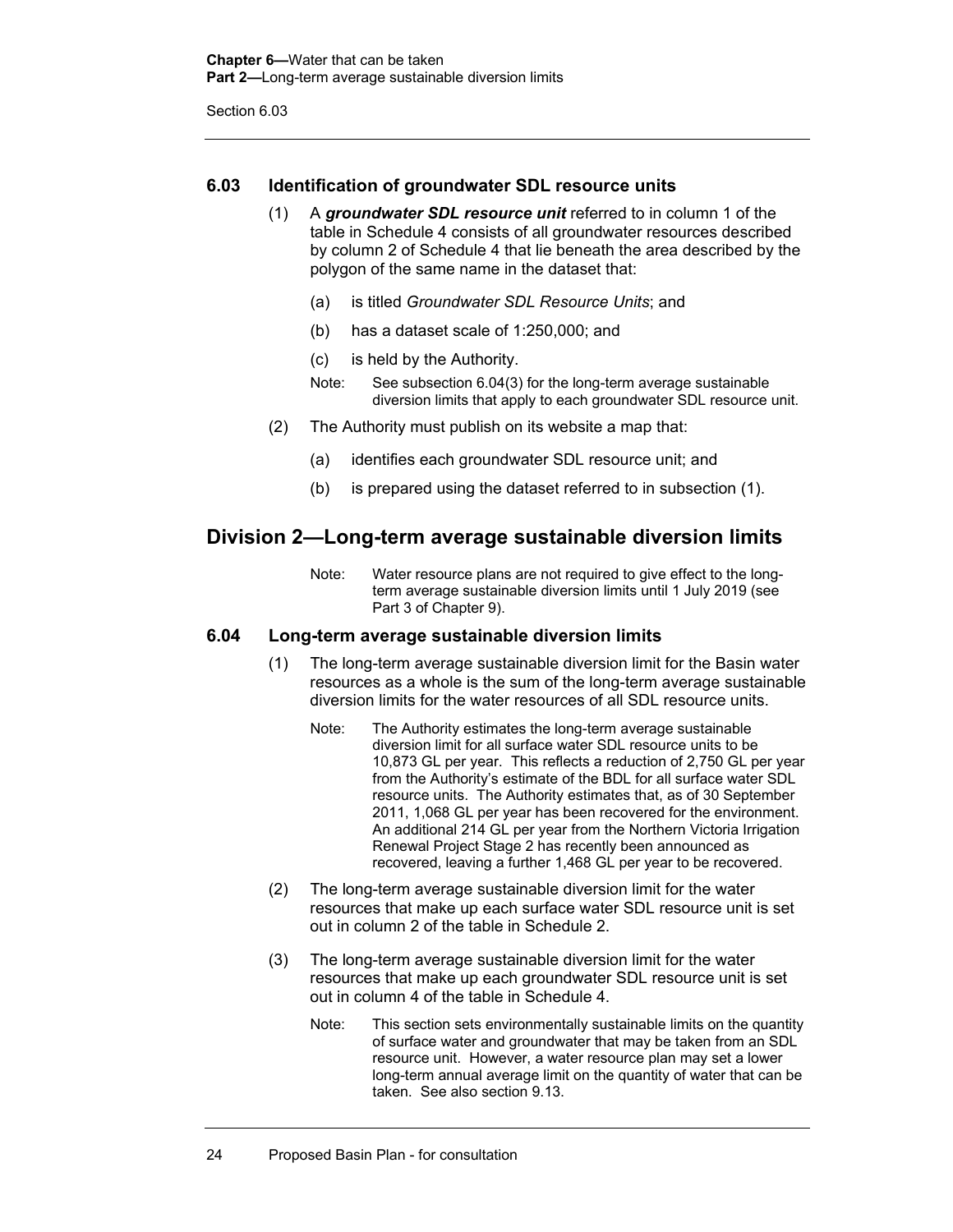### **6.05 SDL resource unit shared reduction amount**

- (1) For the purposes of column 2 of Schedule 2, the *SDL resource unit shared reduction amount* for an SDL resource unit in one of the zones mentioned in subsection (2) is the quantity of relevant environmental water for the SDL resource unit on the day when the reduction target for the zone is met in accordance with subsection (3).
- (2) For the purposes of this section, there are two zones:
	- (a) the *northern Basin zone*, made up of the following SDL resource units:
		- (i) Barwon-Darling Watercourse (SS19);
		- (ii) Condamine-Balonne (SS26);
		- (iii) Intersecting Streams (SS17);
		- (iv) Macquarie-Castlereagh (SS20);
		- (v) Moonie (SS25);
		- (vi) Namoi (SS21);
		- (vii) NSW Border Rivers (SS23);
		- (viii) Queensland Border Rivers (SS24); and
	- (b) the *southern Basin zone*, made up of the following SDL resource units:
		- (i) Broken (SS5);
		- (ii) Campaspe (SS7);
		- (iii) Eastern Mount Lofty Ranges (SS13).
		- (iv) Goulburn (SS6);
		- (v) Kiewa (SS3);
		- (vi) Loddon (SS8);
		- (vii) Lower Darling (SS18);
		- (viii) Murrumbidgee (SS15);
		- (ix) New South Wales Murray (SS14);
		- (x) Ovens (SS4);
		- (xi) South Australian Murray (SS11);
		- (xii) Victorian Murray (SS2).
- (3) For the purposes of this section:
	- (a) the reduction target for the northern Basin zone is met on the day on which the total quantity of relevant environmental water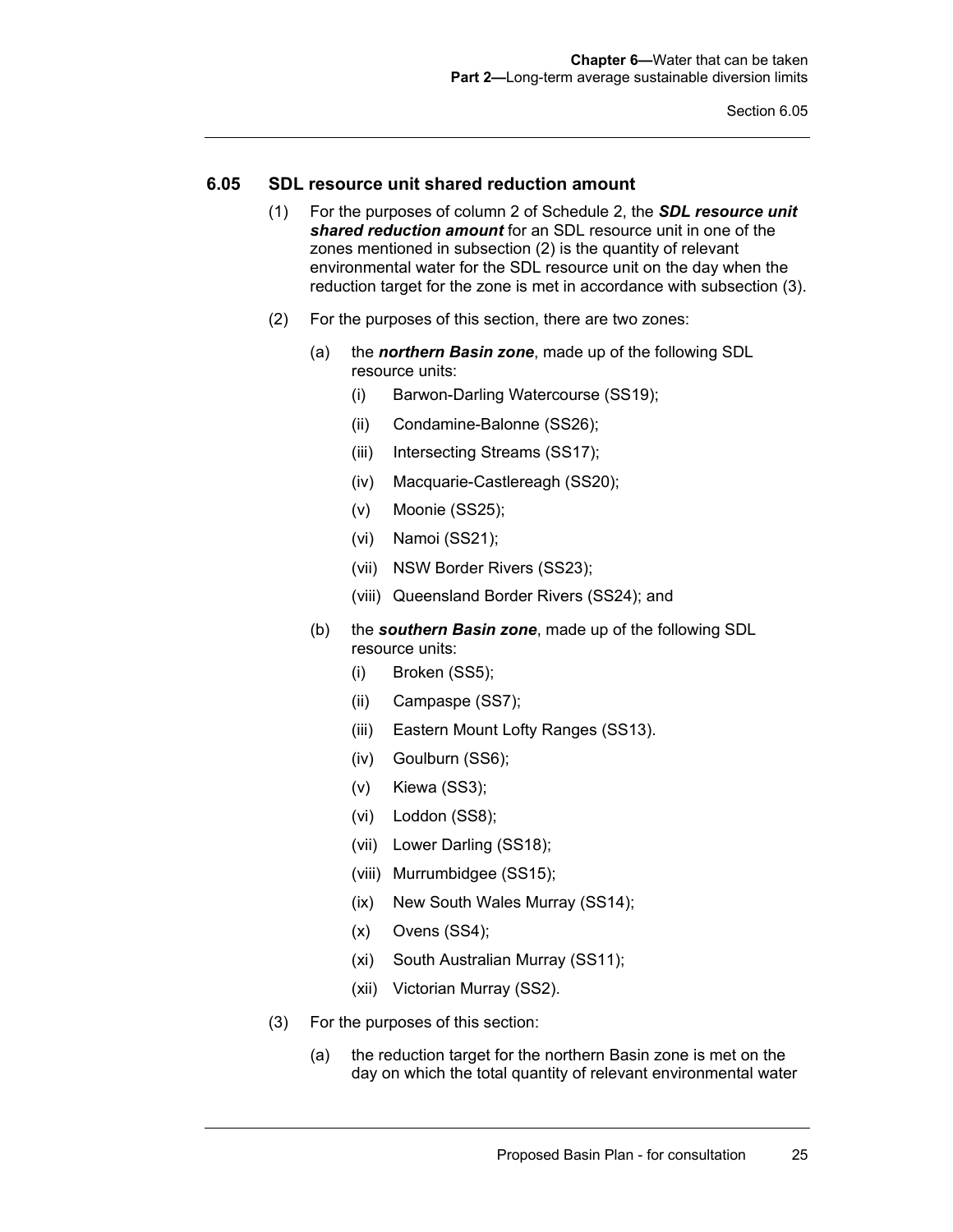for all the SDL resource units in the zone equals 143 GL per year;

- (b) the reduction target for the southern Basin zone is met on the day on which the total quantity of relevant environmental water for all the SDL resource units in the zone equals 971 GL per year.
- (4) In this section:

*quantity of relevant environmental water*, for an SDL resource unit, means the amount, if any, by which the quantity of SDL resource unit environmental water for the resource unit exceeds the local reduction amount for the unit.

Note: See section 1.07 for the meaning of *local reduction amount*.

*quantity of SDL resource unit environmental water*, for an SDL resource unit means the quantity of water, in GL per year, that:

- (a) is sourced from the unit; and
- (b) is held environmental water, or water available under a water access right that has been converted into planned environmental water; and
- (c) for the southern Basin zone—is not held environmental water that is expressly excluded from the BDL for the unit under Schedule 3.
- (5) When the Authority is satisfied that the reduction target for a zone has been met, it must publish on its website a notice of:
	- (a) the day on which the target for the zone was met; and
	- (b) the quantity of relevant environmental water in each SDL resource unit in the zone on that day.
	- Note: The Authority will use long-term diversion limit equivalent factors to convert water access entitlements into a common unit for the purpose of calculating when this day will occur.

## **6.06 Authority may express its view in relation to possible adjustments to SDLs**

- (1) The Authority may express its view in relation to the extent to which changes arising from any of the following matters are likely to result in a need to adjust the long-term average sustainable diversion limit for an SDL resource unit:
	- (a) works or measures;
	- (b) river management and river operational practices;
	- (c) methods of delivering water;
	- (d) new knowledge;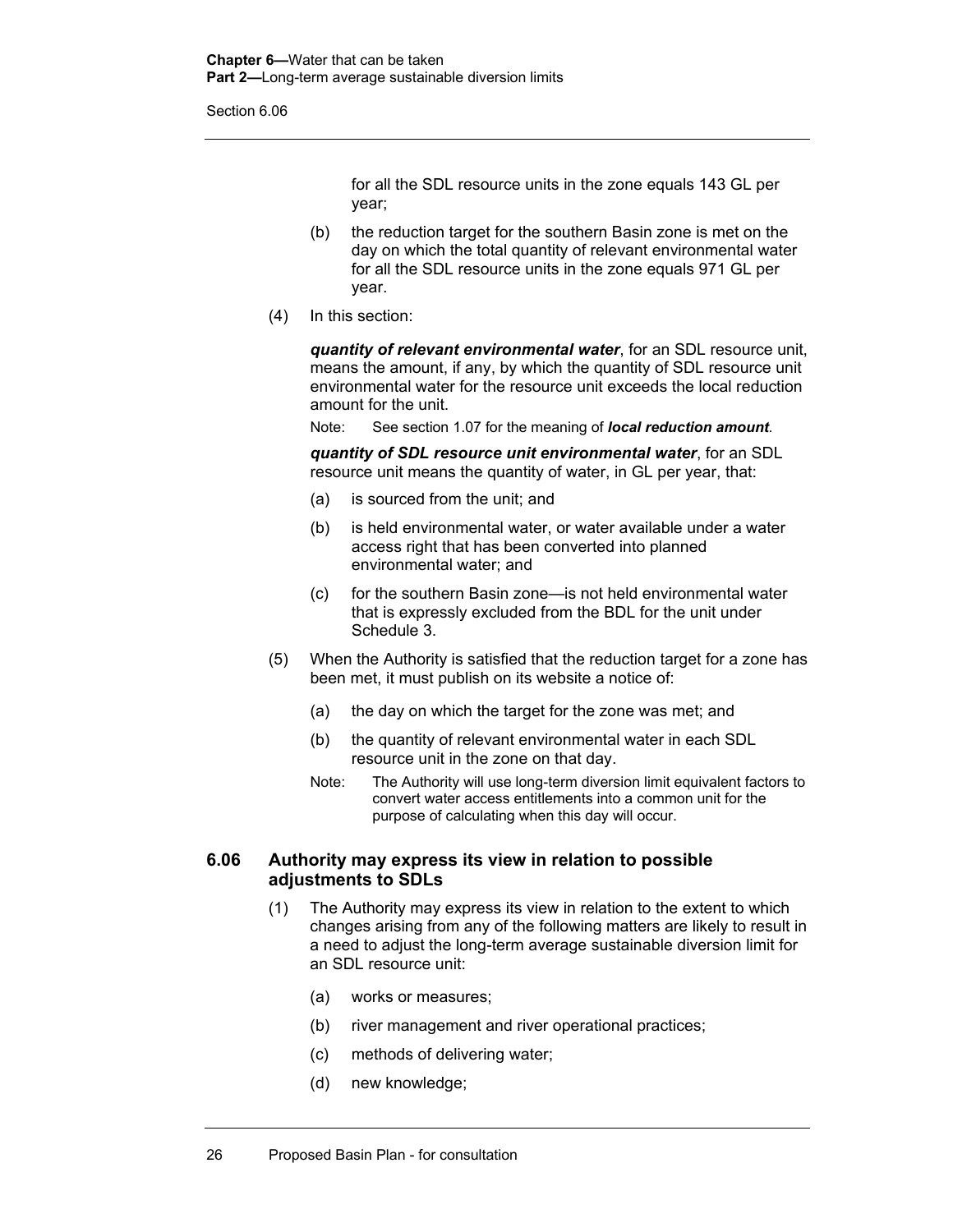- (e) proposals which serve to advance the objectives and outcomes of the Basin Plan, including optimising economic, social and environmental outcomes;
- (f) any other matter.
- (2) If the Authority expresses its view, it must record the matter, the view and the reasons for it on a register.
- (3) The Authority must publish the register on its website.

#### **6.07 Review of SDLs in 2015**

- (1) The Authority must undertake a review of the long-term average sustainable diversion limits in 2015 and prepare a written report of the review.
- (2) The purpose of the review is to inform the Authority to determine whether it should propose:
	- (a) any changes to the long-term average sustainable diversion limits; and
	- (b) apportionment of the reduction target amounts referred to in subsection 6.05(3) between Basin States or SDL resource units;

to be made (by amendment to the Basin Plan) before 30 June 2017.

- (3) The review must:
	- (a) take into account all relevant information available to the Authority, including the register maintained in accordance with section 6.06; and
	- (b) be undertaken in consultation with Basin States and the community.
	- Note: The Authority may prepare an amendment of the Basin Plan under section 45 of the Act.
- (4) The Authority must publish the report on its website.

## **Part 3—Temporary diversion provision**

## **6.08 Temporary diversion provision**

The temporary diversion provision for each SDL resource unit is zero.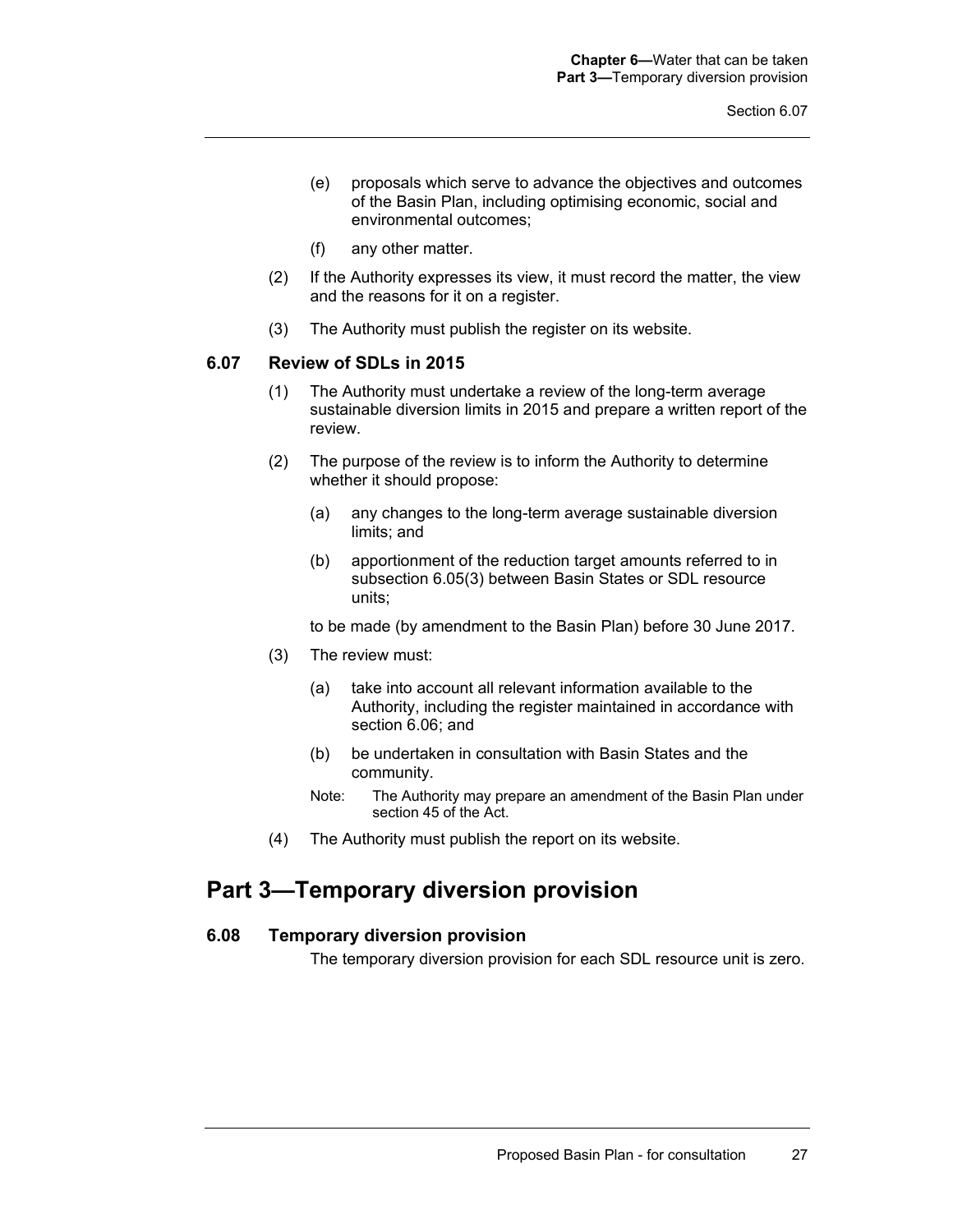## **Part 4—Method for determining compliance with the long-term annual diversion limit**

## **Division 1—Register of take**

## **6.09 Register of take**

- (1) The Authority must establish and maintain a *register of take* for each SDL resource unit in accordance with this Part.
- (2) The purpose of the register of take is to assist with determining, for each water accounting period, whether there has been compliance with the long-term annual diversion limit for an SDL resource unit and the extent of any failure to comply with that limit.
	- Note: See section 4 of the Act for the meaning of *long-term annual diversion limit*. Under the Basin Plan, the long-term annual diversion limit is the same as the long-term average sustainable diversion limit because the temporary diversion provision for each SDL resource unit is zero.
- (3) For each SDL resource unit, the register of take must include:
	- (a) a debit column to record the amounts referred to in subsections 6.12(1) and (3); and
	- (b) a credit column to record the amounts referred to in subsections 6.12(2) and (3); and
	- (c) a cumulative balance column to record the amounts referred to in subsection 6.12(4).
- (4) The register may also include any other matters the Authority considers relevant to determining whether there has been compliance with the long-term annual diversion limit.
- (5) The register of take commences in the first water accounting period after 30 June 2019 following the commencement of a water resource plan.
- (6) When a register of take commences, the register of take for an SDL resource unit must record a cumulative balance of zero.
- (7) The Authority must publish the register of take on its website.

## **Division 2—Method for determining compliance**

## **6.10 Method for determining compliance with a long-term annual diversion limit**

(1) The method for determining compliance with the long-term annual diversion limit for an SDL resource unit in a water accounting period is to follow the steps set out in this Division.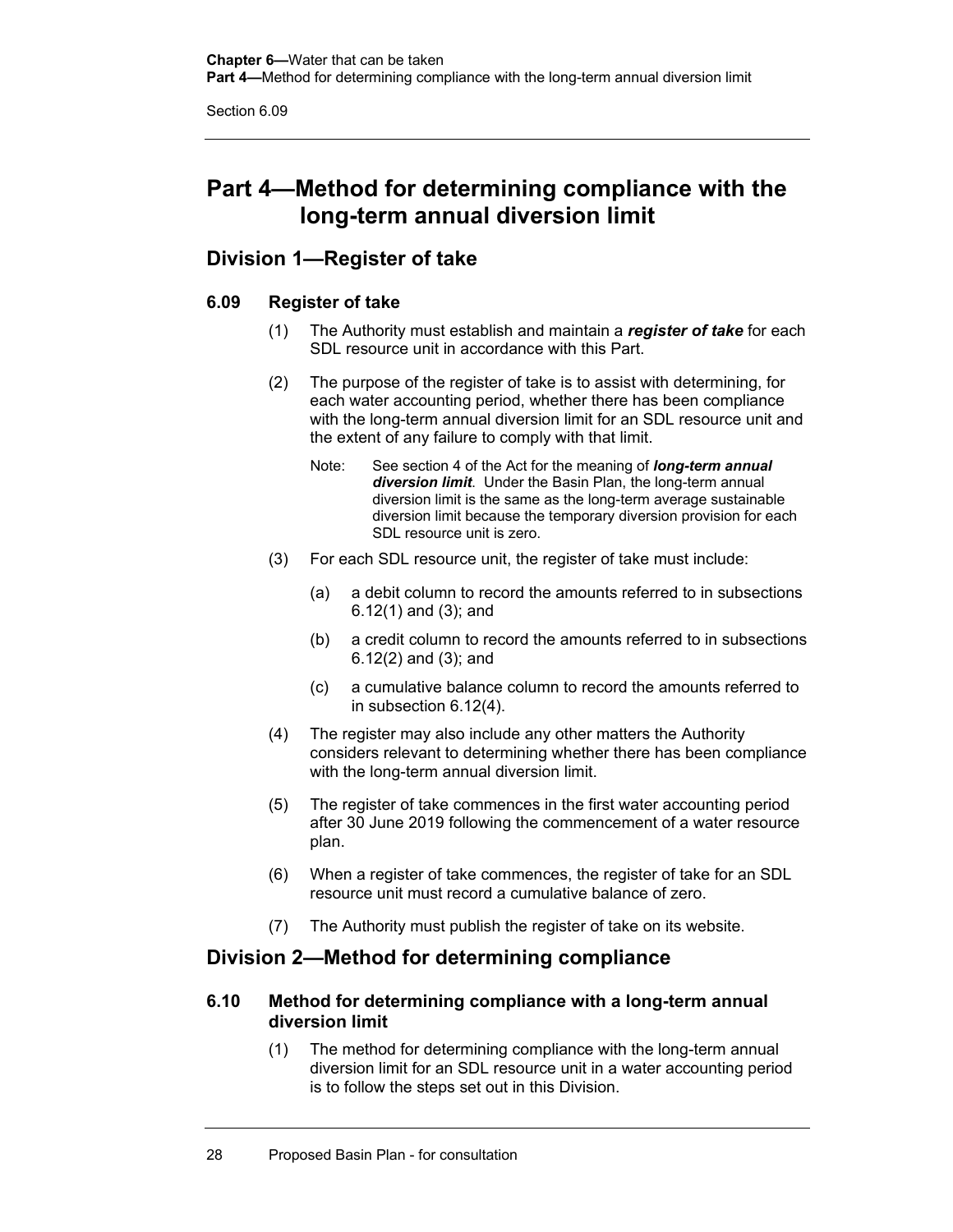(2) The method applies to each water accounting period after 30 June 2019 following the commencement of a water resource plan relating to the SDL resource unit.

#### **6.11 Step 1: Calculation of annual permitted take and annual actual take**

- (1) For a water accounting period, sum the quantity of water permitted to be taken by each form of take for consumptive use from the SDL resource unit (*annual permitted take*).
	- Note: Section 9.14 requires a water resource plan to determine the quantity of water permitted to be taken by each form of take for consumptive use from the SDL resource unit in each water accounting period.
- (2) For the same water accounting period, sum the quantity of water actually taken by each form of take for consumptive use from the SDL resource unit (*annual actual take*).
	- Note: See section 9.20.

#### **6.12 Step 2: Record the difference between annual actual take and annual permitted take**

- (1) If the annual actual take is greater than the annual permitted take, the difference must be recorded on the register of take for the SDL resource unit as a debit.
- (2) If the annual actual take is less than the annual permitted take, the difference must be recorded on the register of take as a credit.
- (3) If there is no difference between the annual actual take and the annual permitted take, a zero must be recorded on the register of take in both the debit column and the credit column.
- (4) As a result of the record made under subsections (1) to (3):
	- (a) determine the new cumulative balance of the difference between annual permitted take and annual actual take for the SDL resource unit; and
	- (b) record this balance on the register of take as either a cumulative debit, cumulative credit, or a zero.

#### **6.13 Step 3: Determine whether there is non-compliance**

Note: See paragraphs 71(1)(g) and (h) of the Act.

- (1) There is non-compliance with a long-term annual diversion limit for an SDL resource unit in a water accounting period if:
	- (a) the cumulative balance for an SDL resource unit, adjusted to account for any disposal or acquisition of held environmental water, is a debit amount equal to or greater than 20% of the long-term annual diversion limit for the SDL resource unit; and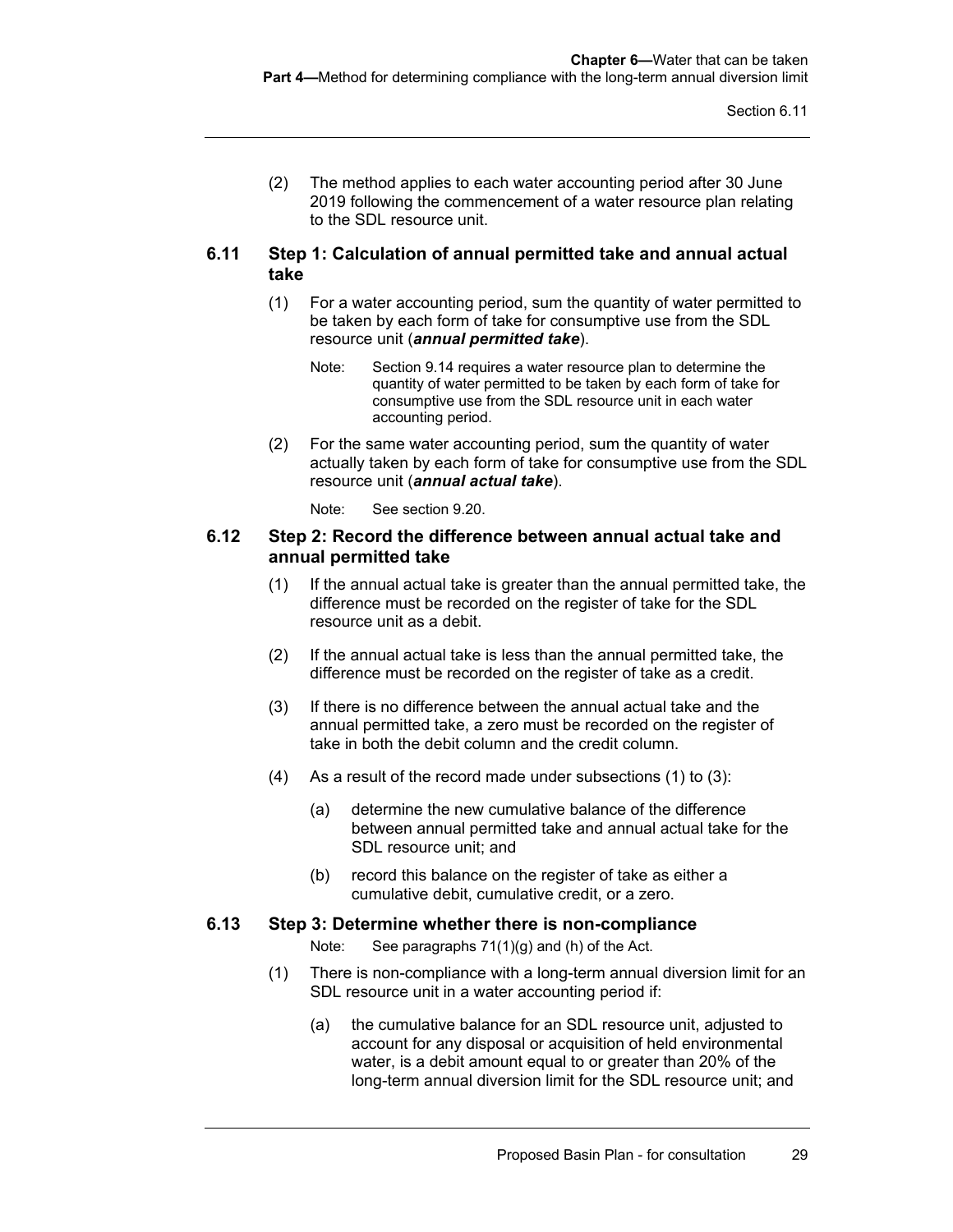- (b) the Basin State does not have a reasonable excuse for the excess.
- (2) For the purposes of subsection (1):
	- (a) the Victorian Murray, Kiewa and Ovens SDL resource units may be treated as a single SDL resource unit; and
	- (b) the Goulburn, Broken, Campaspe and Loddon SDL resource units may be treated as a single SDL resource unit.
- (3) A Basin State may not claim that there is a reasonable excuse for an excess unless it has provided a report to the Authority setting out:
	- (a) the reasons for the excess; and
	- (b) the steps the Basin State will take to bring the balance of the register of take back below 20% of the long-term annual diversion limit for the SDL resource unit.
	- Note: The Authority may undertake an audit in relation to compliance using its powers under the Act. The Authority may publish the findings of its audit, including steps that it believes should be taken to bring the SDL resource unit below the 20% threshold. The findings of such an audit may also lead to further action being taken by the Authority to ensure compliance with sections 34, 35, 58 and 59 of the Act.

## **Part 5—Allocation of risks in relation to reductions in water availability**

## **6.14 Risks arising from reduction in diversion limits**

- (1) This section sets out the matters required by Subdivision A of Division 4 of Part 2 of the Act.
- (2) For the purposes of subsection 78(2) of the Act, the long-term average limit on the quantity of water that can be taken from an SDL resource unit that the Authority is satisfied will be applicable immediately before a transitional water resource plan, or interim water resource plan, ceases to have effect is the BDL for the SDL resource unit.

Note: See section 1.07 for the meaning of *BDL*.

- (3) For the purposes of paragraph 75(1)(a) of the Act, the amount of the reduction is the amount by which the BDL for the SDL resource unit exceeds the long-term annual diversion limit for the SDL resource unit.
- (4) For the purposes of paragraph 75(1)(b) of the Act, the Commonwealth Government policy component of the reduction is 100% of the reduction.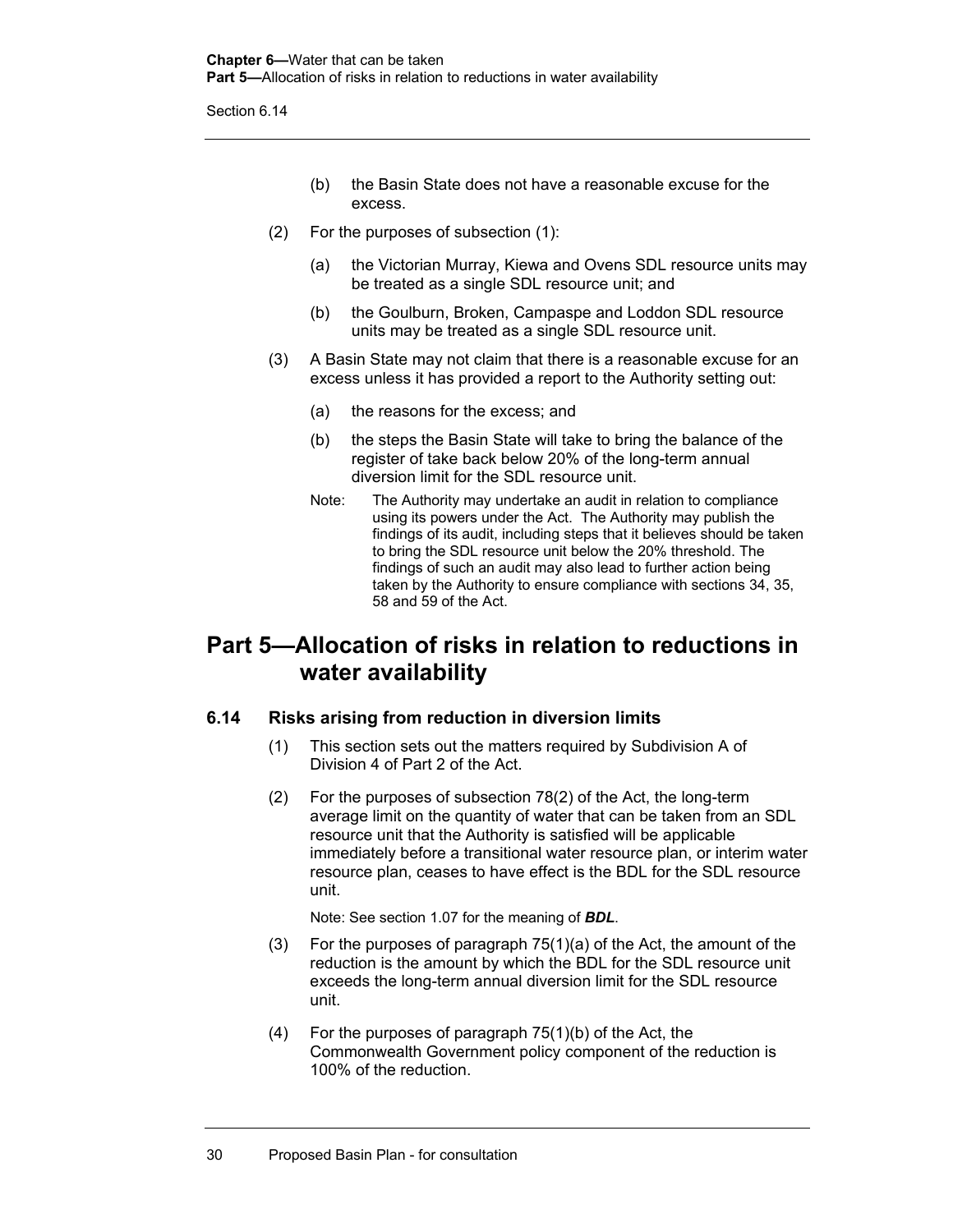- (5) For the purposes of paragraph 75(1)(c) of the Act, the new knowledge component of the reduction is zero.
- (6) For the purposes of paragraph 75(1)(d) of the Act, the Commonwealth's share of the reduction is 100% of the reduction.

Note: See subsections 77(2) and (5) of the Act.

### **6.15 Risks arising from other changes to the Basin Plan**

Nothing in the Basin Plan requires a change in the reliability of water allocations of a kind that would trigger Subdivision B of Division 4 of Part 2 of the Act.

Note: See also section 9.09.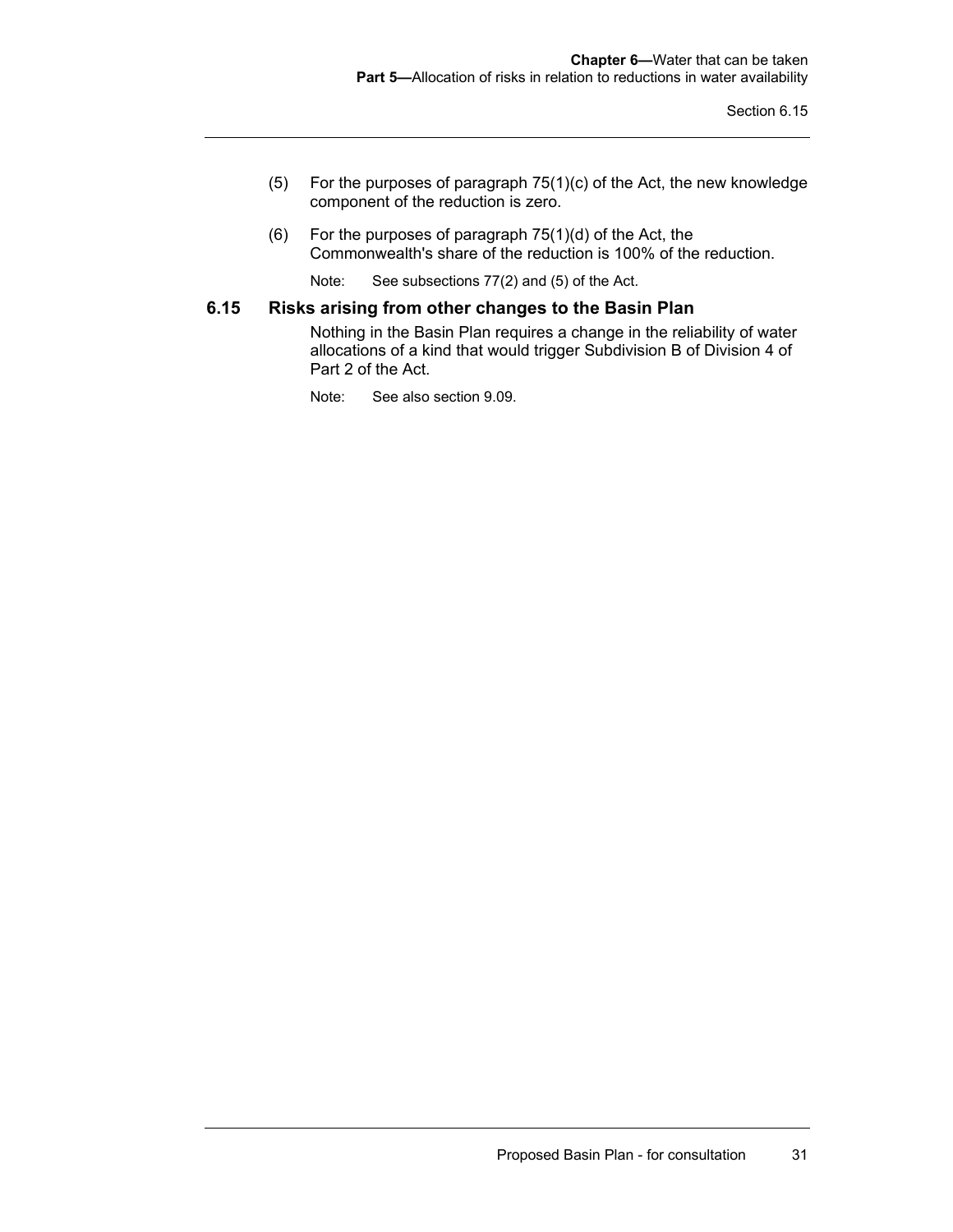# **Chapter 7—Environmental watering plan**

## **Part 1—Preliminary**

## **7.01 Simplified outline**

- (1) This section sets out a simplified outline of this Chapter.
- (2) This Chapter sets out the environmental watering plan (item 9 of the table in subsection 22(1) and section 28 of the Act).
- (3) The environmental watering plan sets out the following:
	- (a) overall environmental objectives for the water-dependent ecosystems of the Murray-Darling Basin (Part 2);
	- (b) targets by which to measure progress towards achieving those objectives (Part 3);
	- (c) an environmental management framework for planned environmental water and held environmental water (Part 4) which includes:
		- (i) processes to co-ordinate the planning and management of that water; and
		- (ii) the Authority's role in planning for the recovery of additional environmental water;
	- Note: Existing environmental water is safeguarded by other parts of the Basin Plan. See Chapter 6 (which deals with long-term annual diversion limits) and Chapter 9 (which deals with requirements that a water resource plan must comply with to be accredited or adopted).
	- (d) methods to be used to identify environmental assets and ecosystem functions in the Murray-Darling Basin that require environmental watering (Part 5);
	- (e) principles to be applied, and methods to be used, to determine the priorities for applying environmental water (Part 6);
	- (f) principles to be applied in environmental watering, including a requirement that environmental watering must be carried out having regard to Basin annual environmental watering priorities published by the Authority (Part 7);
	- (g) the Authority's role in planning for the recovery of additional environmental water (Part 8).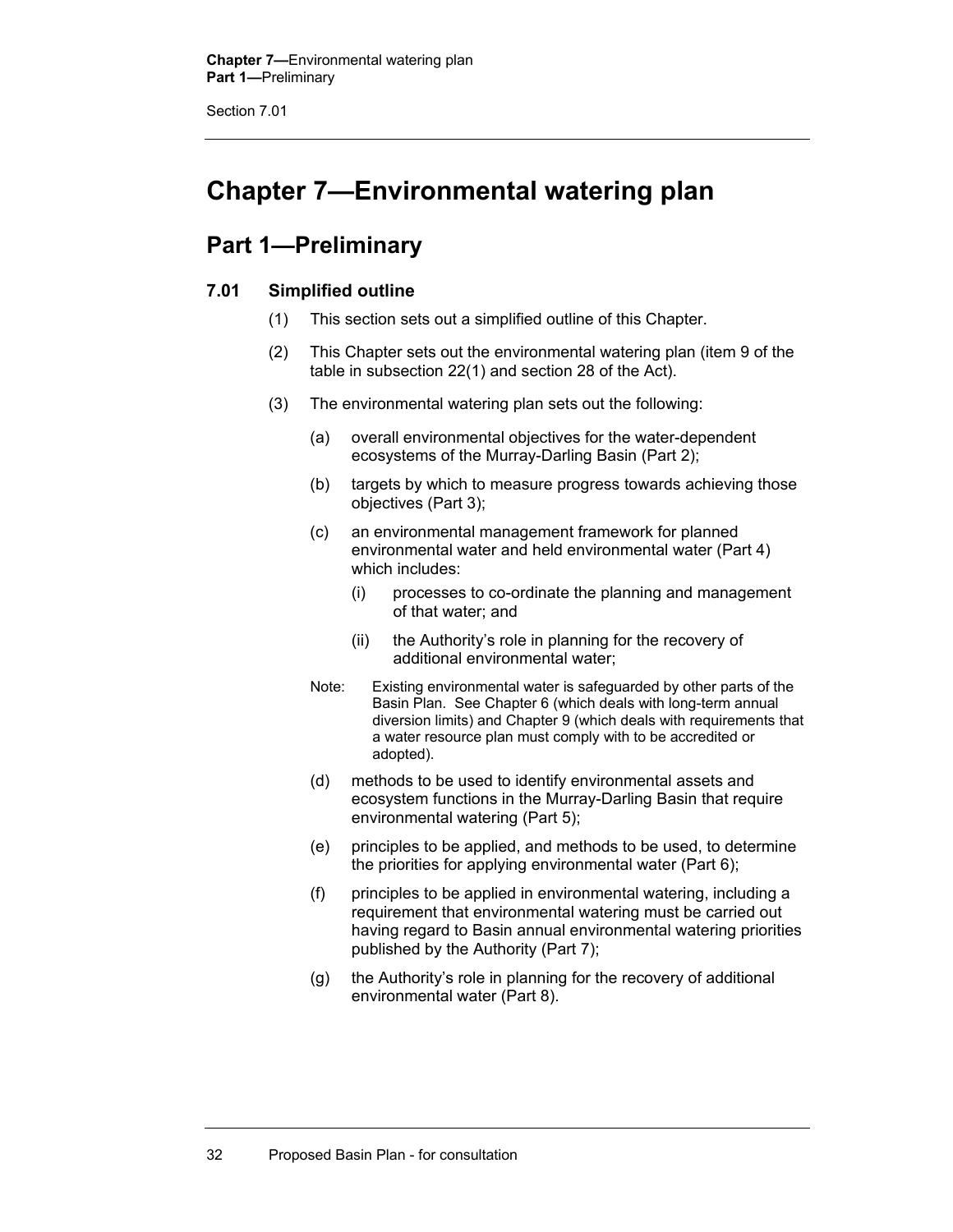## **Part 2—Overall environmental objectives for the water-dependent ecosystems**

## **7.02 Outline of this Part**

- (1) This Part sets out:
	- (a) overall environmental objectives; and
	- (b) subsidiary objectives for each of those objectives.
- (2) These objectives will be met in part by the provision of environmental water but will also be supported by other management actions.

Note: See also subsections 22(9) to (12) of the Act.

### **7.03 Overall environmental objectives**

The overall environmental objectives for the water-dependent ecosystems of the Murray-Darling Basin are, within the context of a working Murray-Darling Basin:

- (a) to protect and restore water-dependent ecosystems of the Murray-Darling Basin; and
- (b) to protect and restore the ecosystem functions of waterdependent ecosystems; and
- (c) to ensure that water-dependent ecosystems are resilient to risks and threats.
- Note 1: The fact that water storages and properties (including floodplains) are under the control of various persons will restrict the capacity to actively manage all water-dependent ecosystems.
- Note 2: Long-term watering plans are required to identify ecological objectives and ecological targets for a water resource plan area in accordance with the method in Part 5.

#### **7.04 Protection and restoration of water-dependent ecosystems**

- (1) This section sets out subsidiary objectives relating to the protection and restoration of the water-dependent ecosystems of the Murray-Darling Basin.
- (2) An objective is to protect and restore a subset of all water-dependent ecosystems of the Murray-Darling Basin, including by ensuring that:
	- (a) declared Ramsar wetlands that depend on Basin water resources maintain their ecological character; and Note: See paragraph 21(3)(c) of the Act.
	- (b) water-dependent ecosystems that depend on Basin water resources and support the lifecycles of species listed under the Bonn Convention, CAMBA, JAMBA or ROKAMBA continue to support those species; and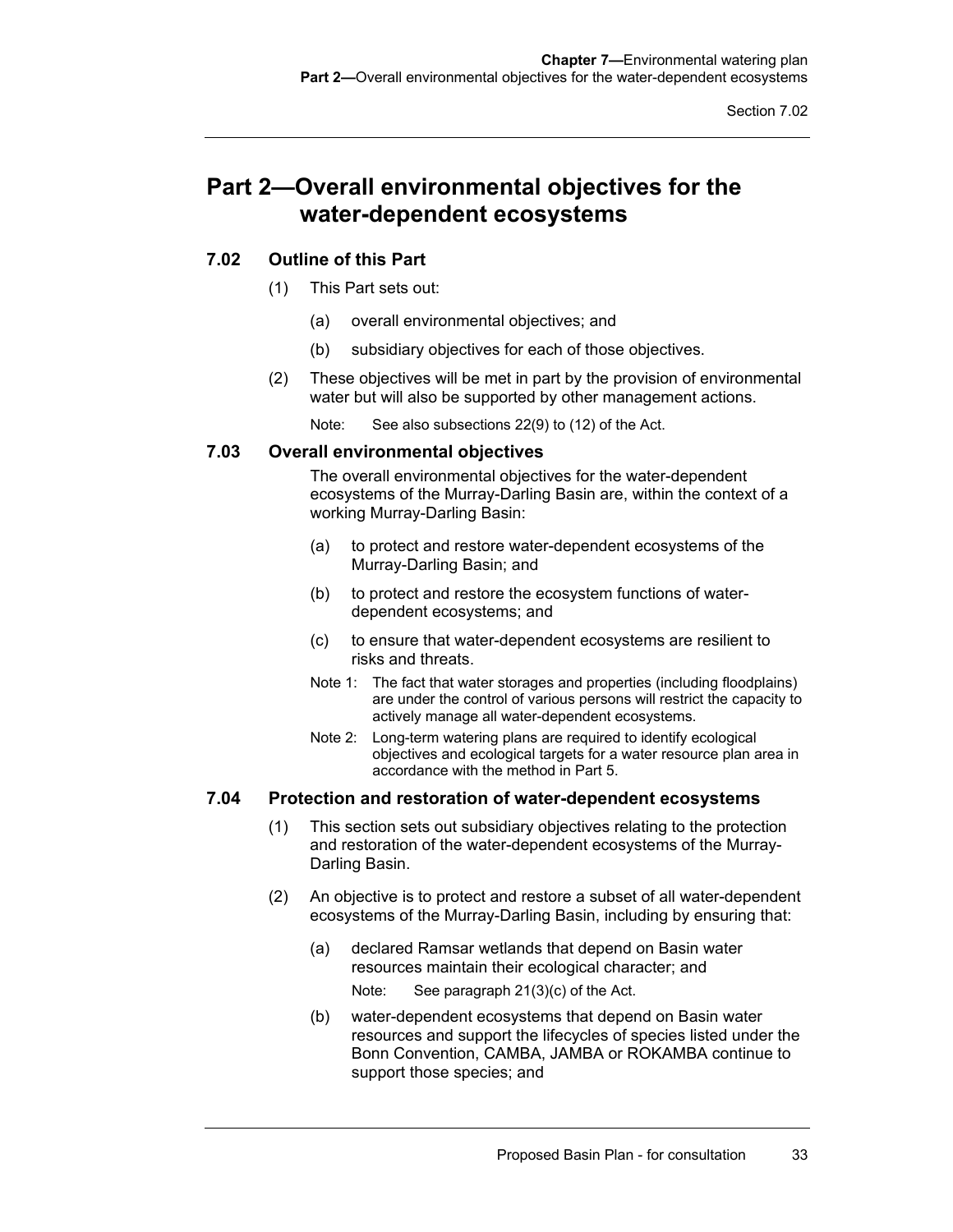- (c) water-dependent ecosystems are able to support episodically high ecological productivity and its ecological dispersal.
- (3) An objective is to protect and restore biodiversity that is dependent on Basin water resources, including by ensuring that:
	- (a) water-dependent ecosystems that:
		- (i) depend on Basin water resources; and
		- (ii) support the lifecycles of a listed threatened species or listed threatened ecological community, or species treated as threatened or endangered (however described) in State or Territory law;

are protected and, if necessary, restored so that they continue to support those life cycles; and

(b) representative populations and communities of native biota are protected and, if necessary, restored.

#### **7.05 Protection and restoration of ecosystem functions of waterdependent ecosystems**

- (1) This section sets out subsidiary objectives relating to the protection and restoration of the ecosystem functions of water-dependent ecosystems.
- (2) An objective is that the water quality of Basin water resources does not adversely affect water-dependent ecosystems and is consistent with the water quality and salinity management plan.
- (3) An objective is to protect and restore connectivity within and between water-dependent ecosystems, including by ensuring that:
	- (a) the diversity and dynamics of geomorphic structures, habitats, species and genes are protected and restored; and
	- (b) ecological processes dependent on hydrologic connectivity longitudinally along rivers, and laterally, between rivers and their floodplains (and associated wetlands) are protected and restored; and
	- (c) the Murray Mouth remains open at frequencies, for durations, and with passing flows, sufficient to enable the conveyance of salt, nutrients and sediment from the Murray-Darling Basin to the ocean; and
	- (d) the Murray Mouth remains open at frequencies, and for durations, sufficient to ensure that the tidal exchanges maintain the Coorong's water quality (in particular salinity levels) within the tolerance of the Coorong ecosystem's resilience; and
		- Note: This is to ensure that water quality is maintained at a level that does not compromise the ecosystem and that hydrologic connectivity is restored and maintained.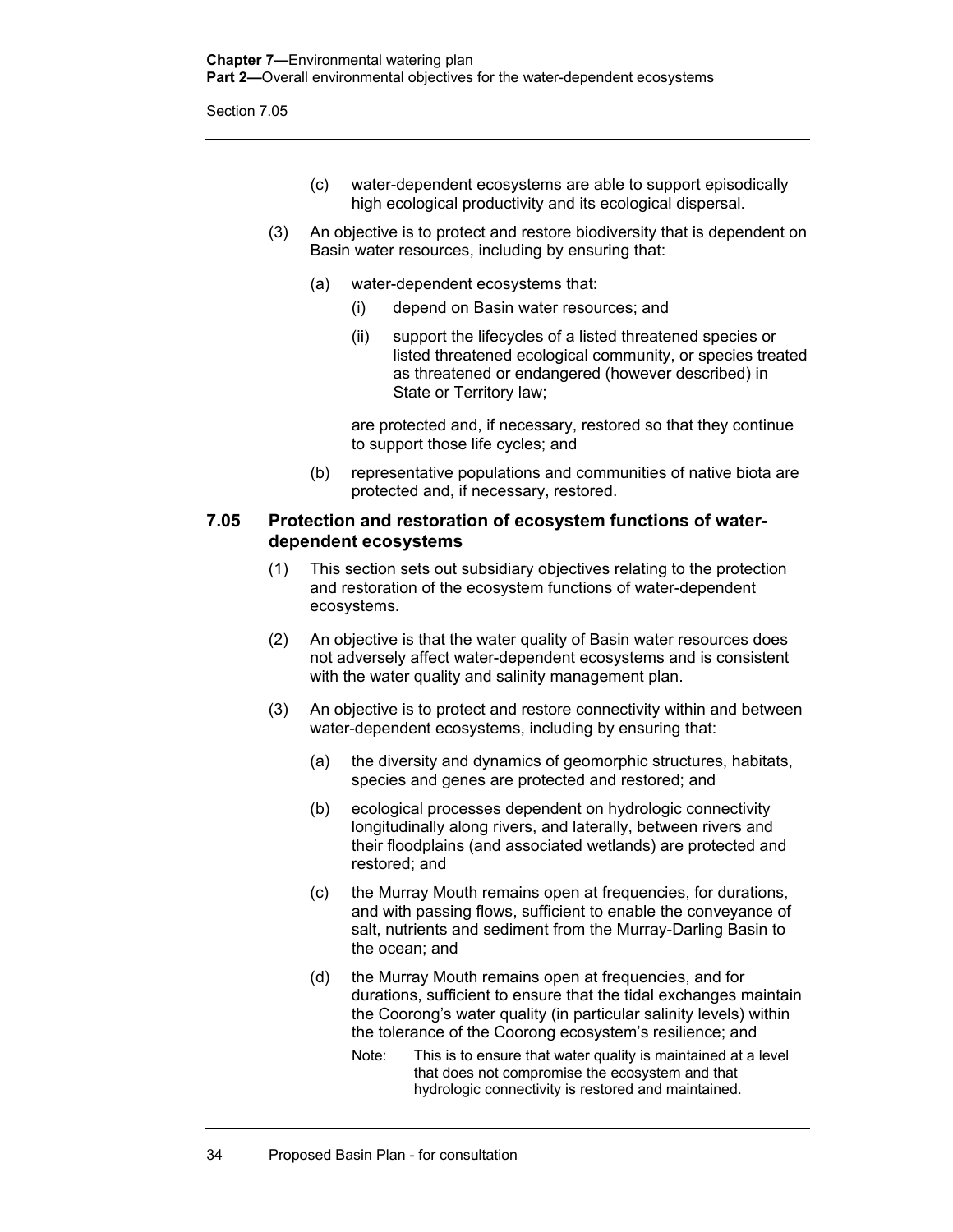- (e) barriers to the passage of biological resources (including biota, carbon and nutrients) through the Murray-Darling Basin are overcome or minimised.
- (4) An objective is that natural processes that shape landforms (for example, the formation and maintenance of soils) are protected and restored.
- (5) An objective is to provide habitat diversity for biota at a range of scales (including, for example, the Murray-Darling Basin, riverine landscape, river reach and asset class).
- (6) An objective is to protect and restore food webs that sustain waterdependent ecosystems, including by ensuring that energy, carbon and nutrient dynamics (including primary production and respiration) are protected and restored.
- (7) An objective is to protect and restore ecosystem functions of waterdependent ecosystems that maintain populations (for example recruitment, regeneration, dispersal, immigration and emigration) including by ensuring that:
	- (a) flow sequences, and inundation and recession events, meet ecological requirements (for example, cues for migration, germination and breeding); and
	- (b) habitat diversity that supports the life cycles of biota of waterdependent ecosystems (for example, habitats that protect juveniles from predation) is maintained.
- (8) An objective is to protect and restore ecological community structure and species interactions.

### **7.06 Ensuring water-dependent ecosystems are resilient to risks and threats**

- (1) This section sets out subsidiary objectives relating to ensuring that water-dependent ecosystems are resilient to risks and threats.
- (2) An objective is that water-dependent ecosystems are resilient to climate change, climate variability and disturbances (for example, drought and fire).
- (3) An objective is to protect refugia in order to support the long-term survival and resilience of water-dependent populations of native flora and fauna, including during drought to allow for subsequent recolonisation beyond the refugia.
- (4) An objective is to provide wetting and drying cycles and inundation intervals that do not exceed the tolerance of ecosystem resilience or the threshold of irreversible changes.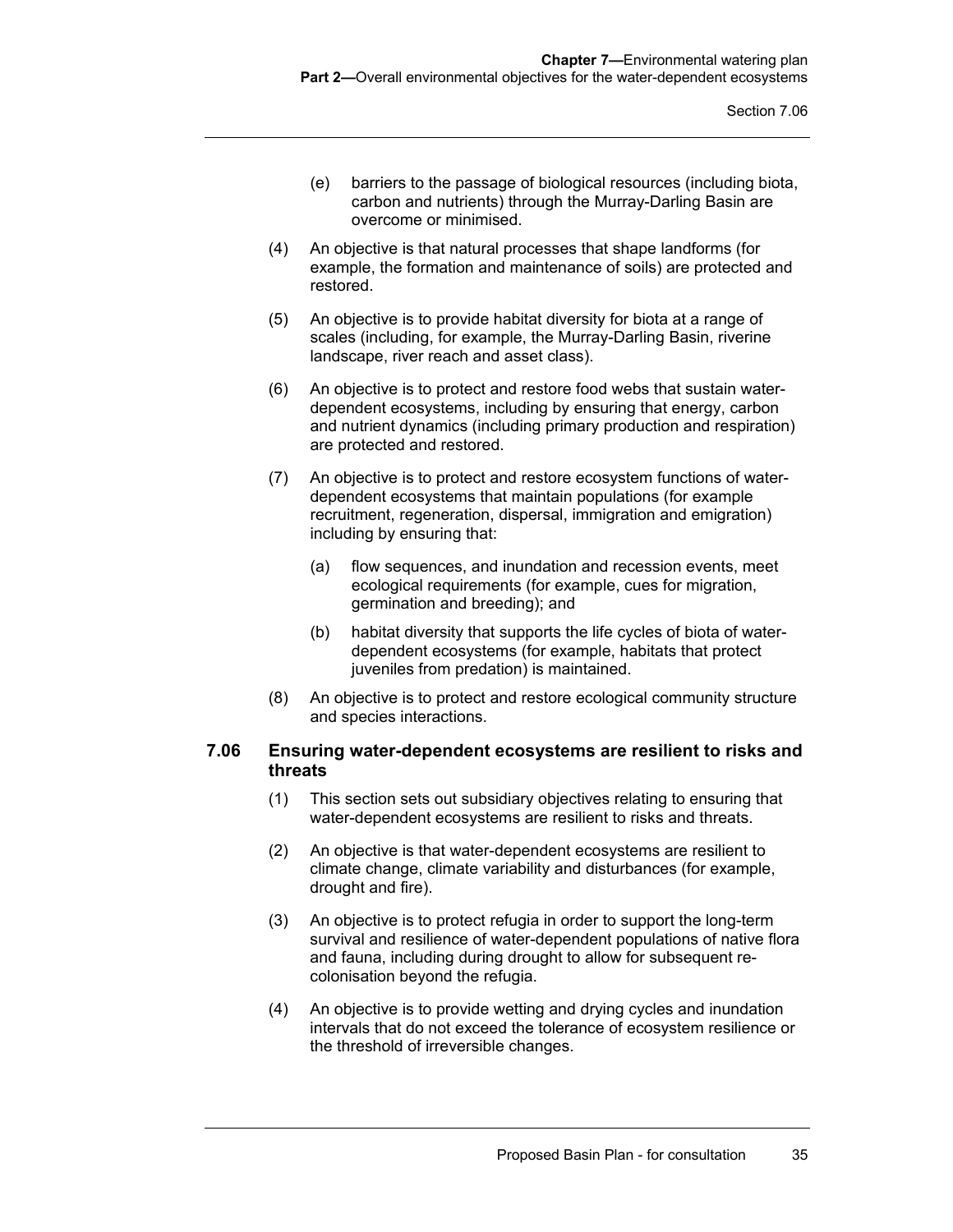- (5) An objective is to mitigate human-induced threats (for example, the impact of alien species, water management activities and degraded water quality).
- (6) An objective is to minimise habitat fragmentation.

## **Part 3—Targets by which to measure progress towards objectives**

## **7.07 Targets by which to measure progress towards achieving objectives**

- (1) The targets by which to measure progress towards achieving the objectives in Part 2 are set out in Schedule 7.
- (2) As the targets will be used to measure progress towards achieving the objectives in Part 2:
	- (a) the achievement of the objectives in Part 2 should be given priority over the achievement of the targets; and
	- (b) if a target is not achieved, this does not in itself mean that a person has acted inconsistently with the environmental watering plan.
	- Note: Section 12.12 requires 5 yearly reviews of the environmental watering plan to be undertaken by the Authority, which will include a review of the targets.

#### **7.08 Assessment of progress towards objectives in Part 2**

The Authority must measure progress towards achieving the objectives in Part 2 by using the targets in Schedule 7 having regard to the following:

- (a) progress towards achieving the long-term average sustainable diversion limits;
- (b) ecological objectives and ecological targets set out in long-term watering plans;
- (c) climatic conditions;
- (d) Basin annual environmental watering priorities;
- (e) any information collected, or analysis undertaken, under Chapter 12;
- (f) the outcomes of any review of the environmental watering plan.
	- Note: Section 12.12 requires the Authority to undertake 5 yearly reviews of the environmental watering plan.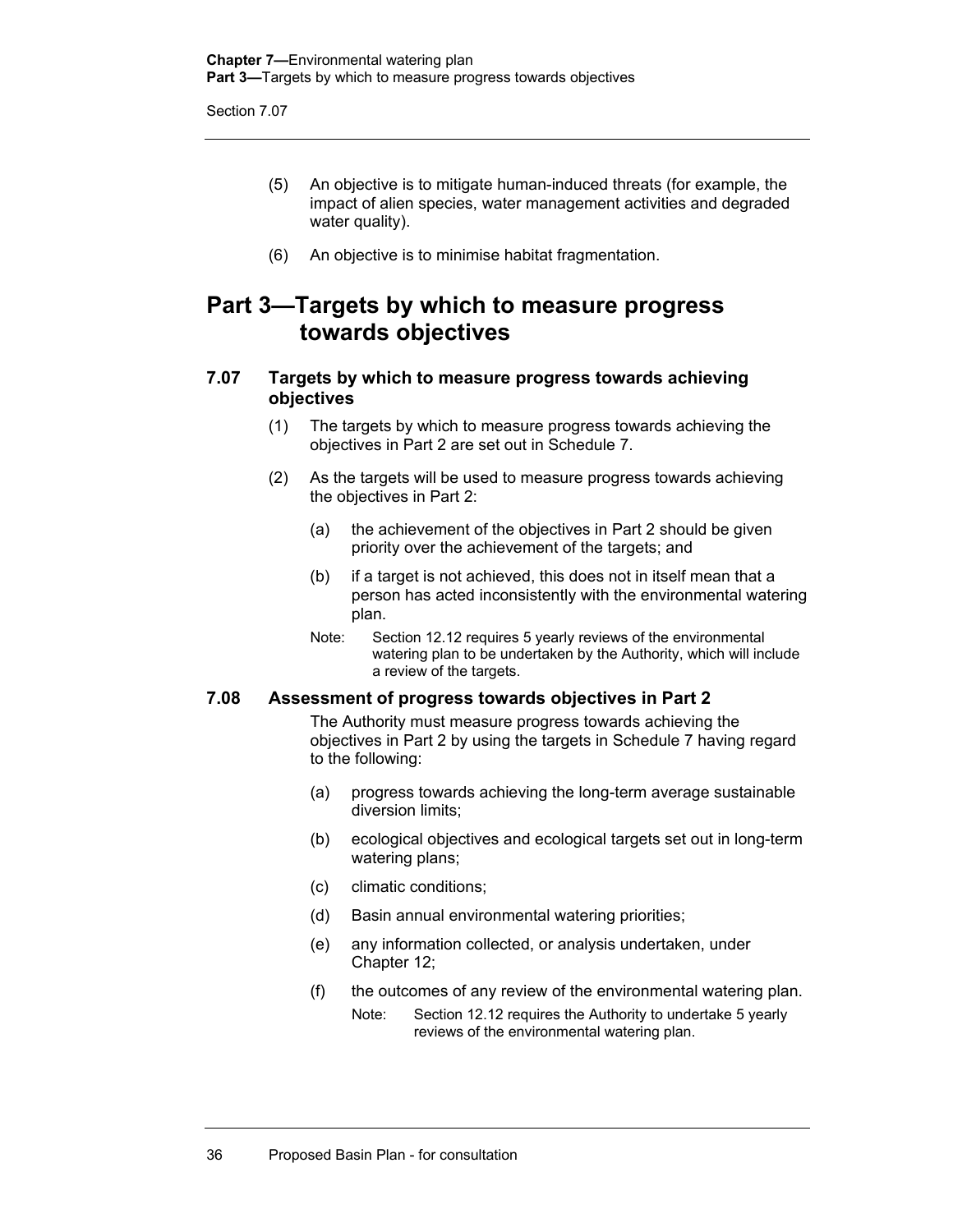## **Part 4—Environmental management framework**

## **Division 1—Environmental management framework**

## **7.09 The environmental management framework**

- (1) The environmental management framework is intended to co-ordinate the planning and use of environmental water on a long-term and annual basis and includes the following elements:
	- (a) long-term watering plans for each water resource plan area (Division 2);
	- (b) annual environmental watering priorities for each water resource plan area (Division 3);
	- (c) Basin annual environmental watering priorities (Division 4);
	- (d) the principles to be applied in environmental watering (Part 7);
	- (e) environmental water recovery recommendations (Part 8).
- (2) Long-term watering plans, annual environmental watering priorities and Basin annual environmental watering priorities must be prepared by applying:
	- (a) the methods for identifying environmental assets and ecosystem functions in the Murray-Darling Basin (Part 5); and
	- (b) the principles and method to determine the priorities for applying environmental water (Part 6).
	- Note: The effect of section 245 of the Act is that arrangements in a transitional water resource plan or interim water resource plan prevail over the requirements relating to the content required by an element of the framework to the extent that there is any inconsistency between the content required and the transitional water resource plan or interim water resource plan.

## **Division 2—Preparation of long-term watering plans**

## **7.10 Preparation of long-term watering plans**

- (1) A Basin State must prepare a long-term environmental watering plan for each water resource plan area that contains surface water (*longterm watering plan*).
- (2) A long-term watering plan must not be inconsistent with relevant international agreements.
	- Note: A purpose of the Basin Plan, including Chapter 7, is to give effect to relevant international agreements (see ss 20(a) and 21(1), (2) and (3) of the Act). This provision is a further check to ensure that this purpose is achieved.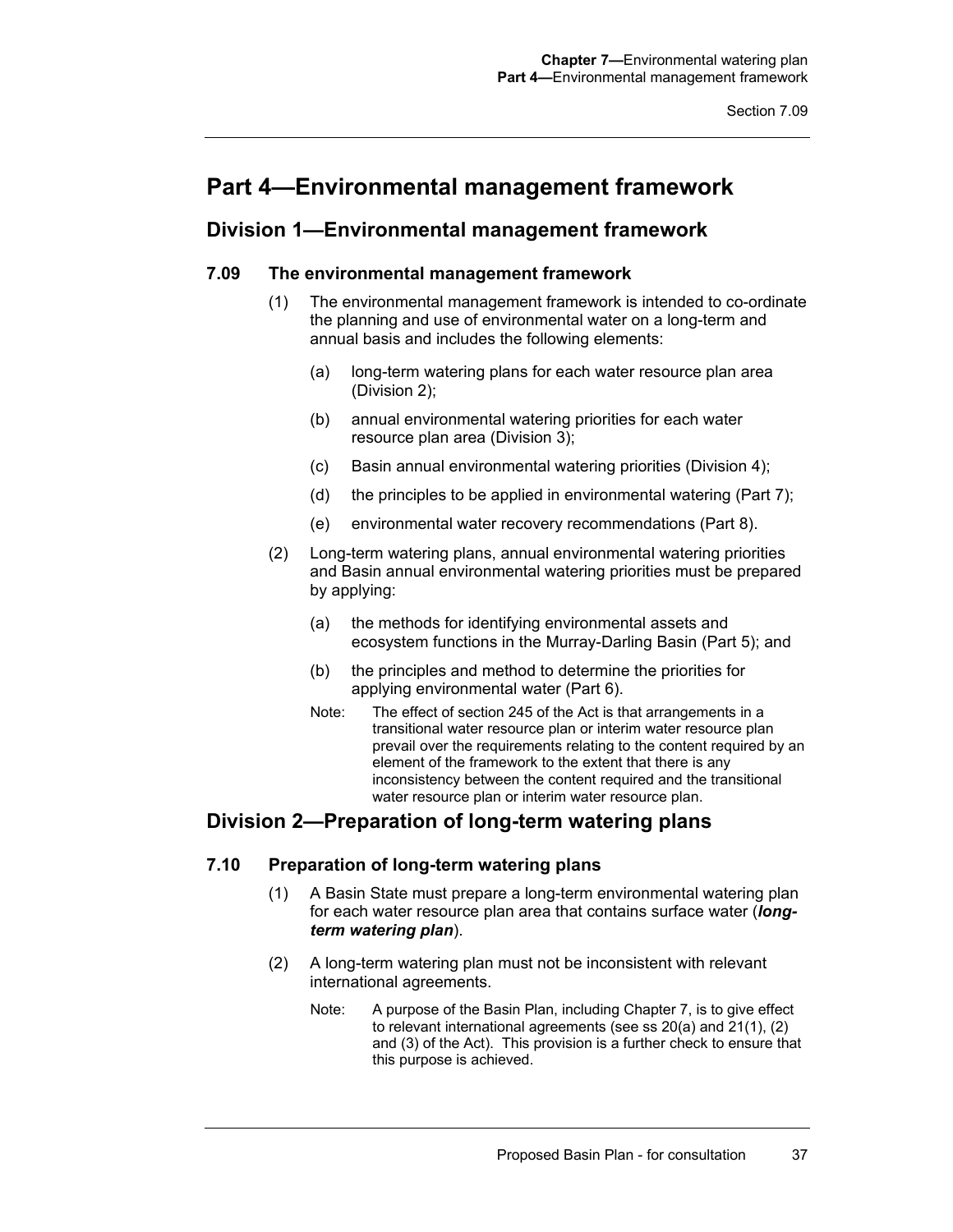- (3) A Basin State must give a long-term watering plan for a water resource plan area to the Authority:
	- (a) no later than 24 months after the commencement of the Basin Plan; or
	- (b) within another timeframe agreed to by the Authority and a Basin State.
- (4) The long-term watering plan may provide that a specified instrument or text, or specified part of an instrument or text, is part of the plan.

#### **7.11 Long-term watering plans to be updated**

- (1) A Basin State must review a long-term watering plan and give an updated plan to the Authority within 3 months after the following events:
	- (a) the water resource plan for the water resource plan area is accredited by the Minister under section 63 of the Act;
	- (b) an amendment of the water resource plan for the water resource plan area is accredited by the Minister under section 65 of the Act;
	- (c) the water resource plan for the water resource plan area is adopted by the Minister under section 69 of the Act;
	- (d) it is 5 years after the last time the plan was reviewed under this section.
- (2) A long-term watering plan may be reviewed and updated at any time.
- (3) If a Basin State updates a long-term watering plan under subsection (2), it must give a copy to the Authority within 3 months after the update.
- (4) In this section, an update includes a reissue without changes where a review has concluded that no change is required.

#### **7.12 Consultation requirements**

A long-term watering plan must be prepared in consultation with:

- (a) holders of held environmental water;
- (b) managers of planned environmental water;
- (c) local communities (including any local bodies established for the purpose of expressing the views of local communities in relation to environmental watering); and
- (d) persons materially affected by the management of environmental water in the water resource plan area.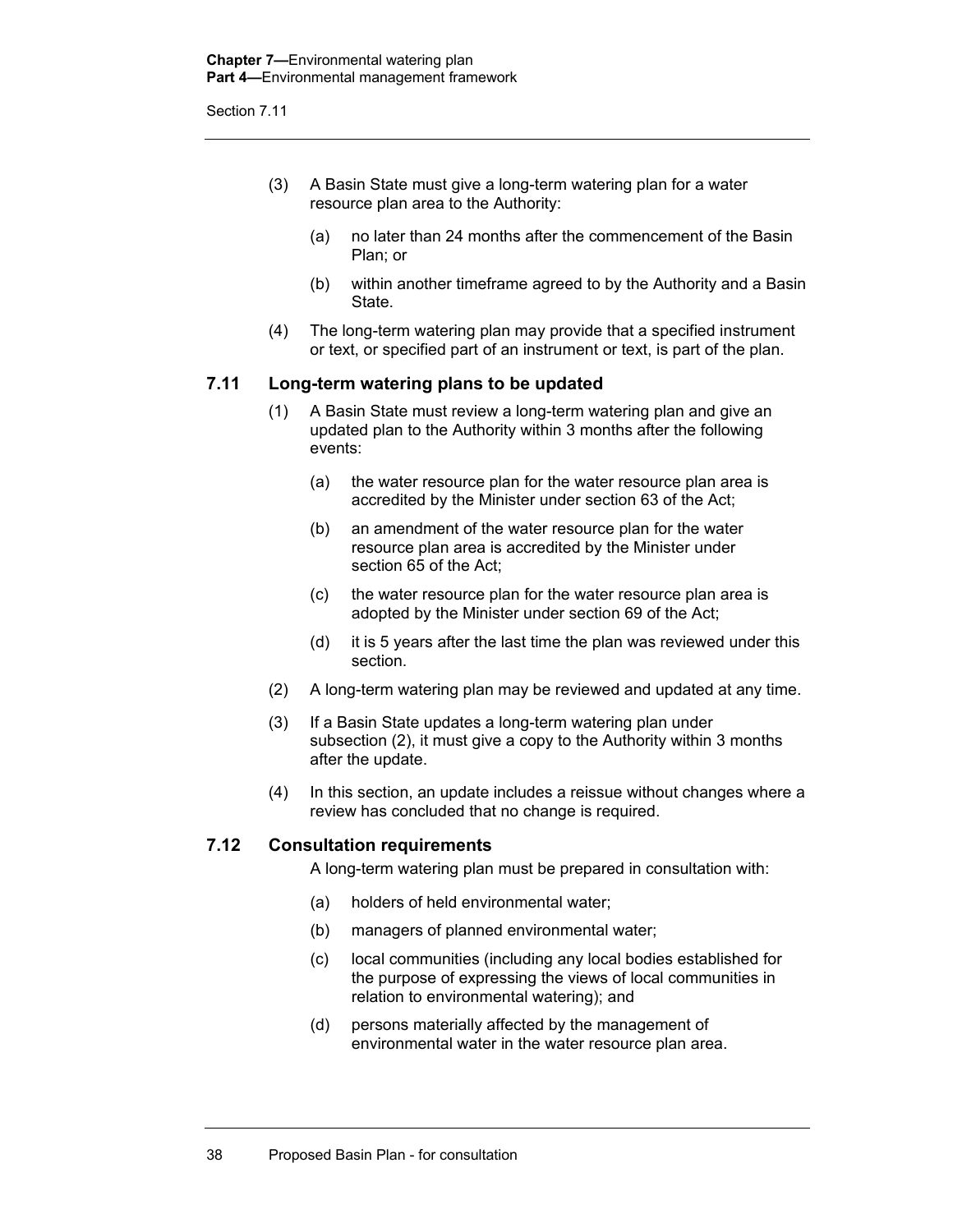#### **7.13 Identification of environmental watering requirements**

- (1) A long-term watering plan must identify:
	- (a) priority environmental assets in the water resource plan area; and
	- (b) ecological objectives and ecological targets for those assets; and
	- (c) environmental watering requirements needed to meet those targets in order to achieve those objectives;

using the method in section 7.27.

- (2) A long-term watering plan must identify:
	- (a) priority ecosystem functions in the water resource plan area; and
	- (b) ecological objectives and ecological targets for those functions; and
	- (c) environmental watering requirements needed to meet those targets in order to achieve those objectives;

using the method in section 7.28.

#### **7.14 Identification of possible co-operative arrangements**

A long-term watering plan must identify possible co-operative arrangements (for example, possible co-operative watering regimes) between holders of held environmental water, managers of planned environmental water, and owners or managers of environmental assets for the delivery of environmental water:

- (a) within the water resource plan area; and
- (b) between that area and upstream and downstream water resource plan areas;

that will ensure that environmental water meets the environmental watering requirements identified in accordance with section 7.13.

#### **7.15 Identification of long-term risks**

A long-term watering plan must identify:

- (a) long-term risks to providing for the environmental watering requirements of priority environmental assets and priority ecosystem functions; and
- (b) the strategies to manage those risks having regard to the strategies in Chapter 4.

#### **7.16 Operational constraints**

A long-term watering plan must identify any operational constraints in relation to environmental watering in the water resource plan area.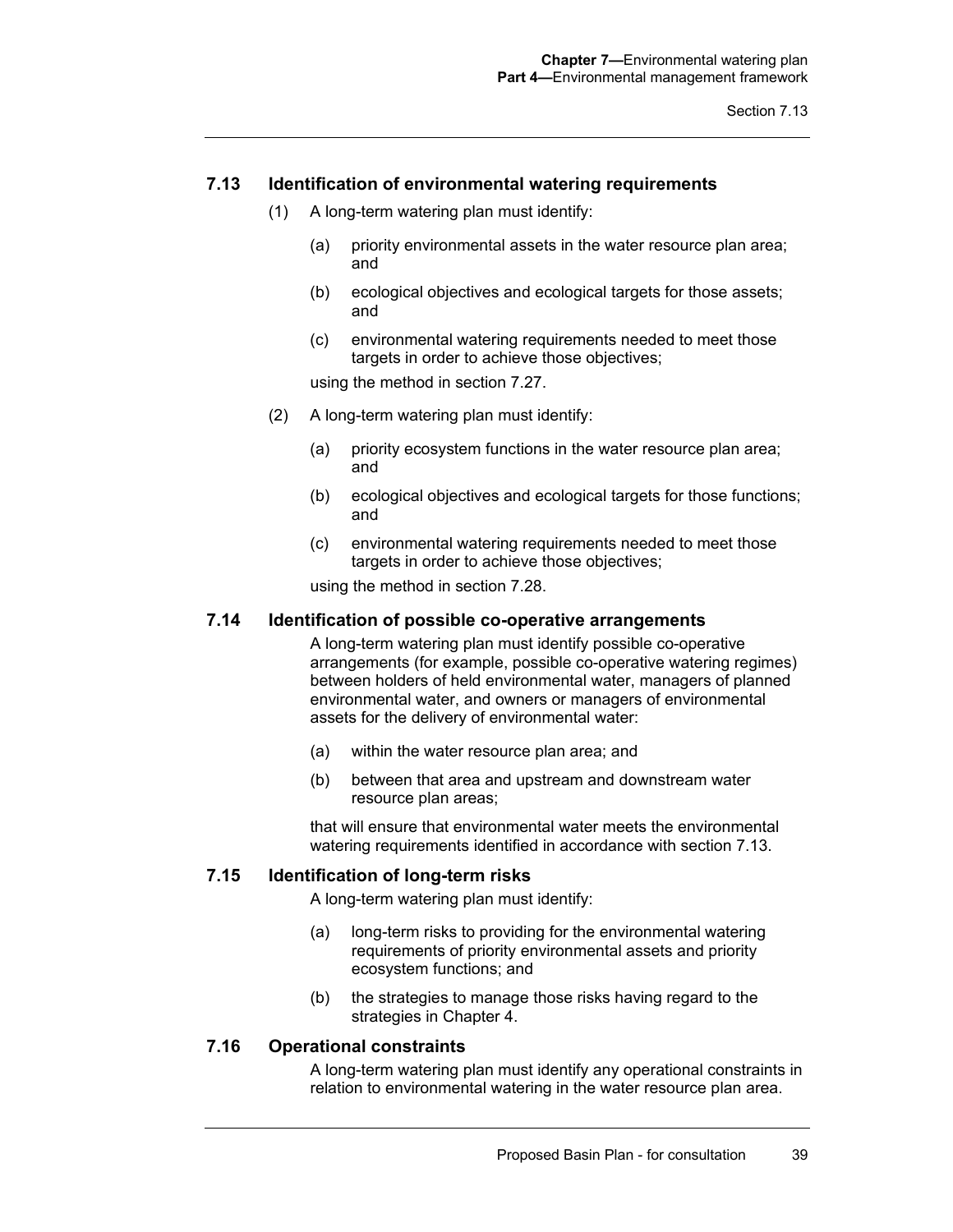## **7.17 Supporting information**

The long-term watering plan must include references to the information that informed the preparation of the long-term watering plan.

## **7.18 Advice from the Authority**

The Authority may advise, or assist, a Basin State in preparing a long-term watering plan, or updated long-term watering plan.

## **7.19 Long-term watering plans may be published**

The Authority or Basin State may publish a long-term watering plan or part of that plan.

## **Division 3—Annual environmental watering priorities for a water resource plan area**

## **7.20 Annual environmental watering priorities for a water resource plan area**

- (1) A Basin State must, in relation to each water accounting period, identify annual environmental watering priorities for surface water in each water resource plan area (*annual environmental watering priorities*).
	- Note: This does not require an annual instrument. For example, the annual environmental watering priorities for several years may be included in one instrument.
- (2) Annual environmental watering priorities for a water accounting period must be given to the Authority:
	- (a) by 31 May before the commencement of that water accounting period; or
	- (b) within a timeframe agreed to by the Authority and a Basin State.
- (3) The annual environmental watering priorities may provide that a specified instrument or text, or specified part of an instrument or text, is part of the priorities.

## **7.21 Consistency with long-term watering plans**

Annual environmental watering priorities for the water resource plan area must be consistent with the long-term watering plan for that water resource plan area.

#### **7.22 Identification of priorities**

(1) Annual environmental watering priorities must, by using the principles and method set out in Part 6, identify priorities for the watering of

Note: To ensure transparency, it is expected that Basin States will publish long-term watering plans as soon as is practical.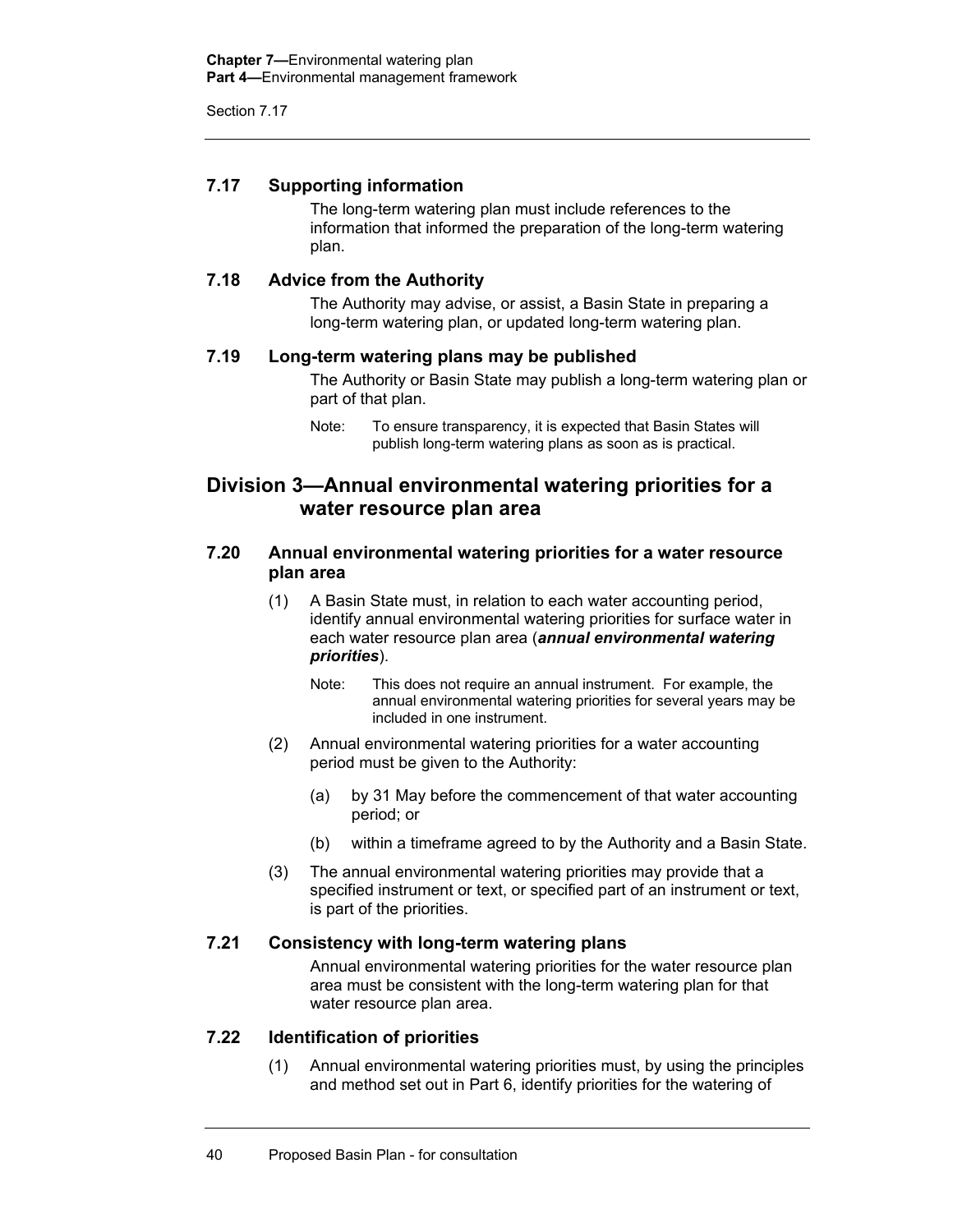priority environmental assets and priority ecosystem functions in the water resource plan area.

- (2) Annual environmental watering priorities must identify, to the extent possible, the assumptions upon which the priorities were based, including:
	- (a) expected holdings of held environmental water, including quantities, reliability, security class, licence type, limitations, and other characteristics of that water (including who holds that water); and
	- (b) expected quantities of planned environmental water and the associated rules and arrangements relating to that water (including who manages that water).
- (3) Annual environmental watering priorities must be prepared having regard to any:
	- (a) register of held environmental water maintained under the rules of the water resource plan for the water resource plan area; and
	- (b) register of held environmental water maintained by the Director of Meteorology; and
	- (c) rules relating to planned environmental water in the transitional water resource plan, interim water resource plan or water resource plan for the water resource plan area, as applicable.
	- Note: See section 9.11 which requires water resource plans to identify planned environmental water and to maintain a register of held environmental water in certain circumstances.
- (4) To avoid doubt, the requirements in paragraphs (3)(a) and (b) apply only if a water resource plan has been accredited or adopted for the water resource plan area.

#### **7.23 Identification of possible co-operative arrangements**

Annual environmental watering priorities must identify possible cooperative arrangements (including possible co-operative watering regimes) between:

- (a) holders of held environmental water; and
- (b) managers of planned environmental water; and
- (c) owners or managers of environmental assets;

for the delivery of environmental water:

- (d) within the water resource plan area; and
- (e) between that area and upstream and downstream water resource plan areas;

that will ensure that environmental water meets the priorities identified in section 7.22.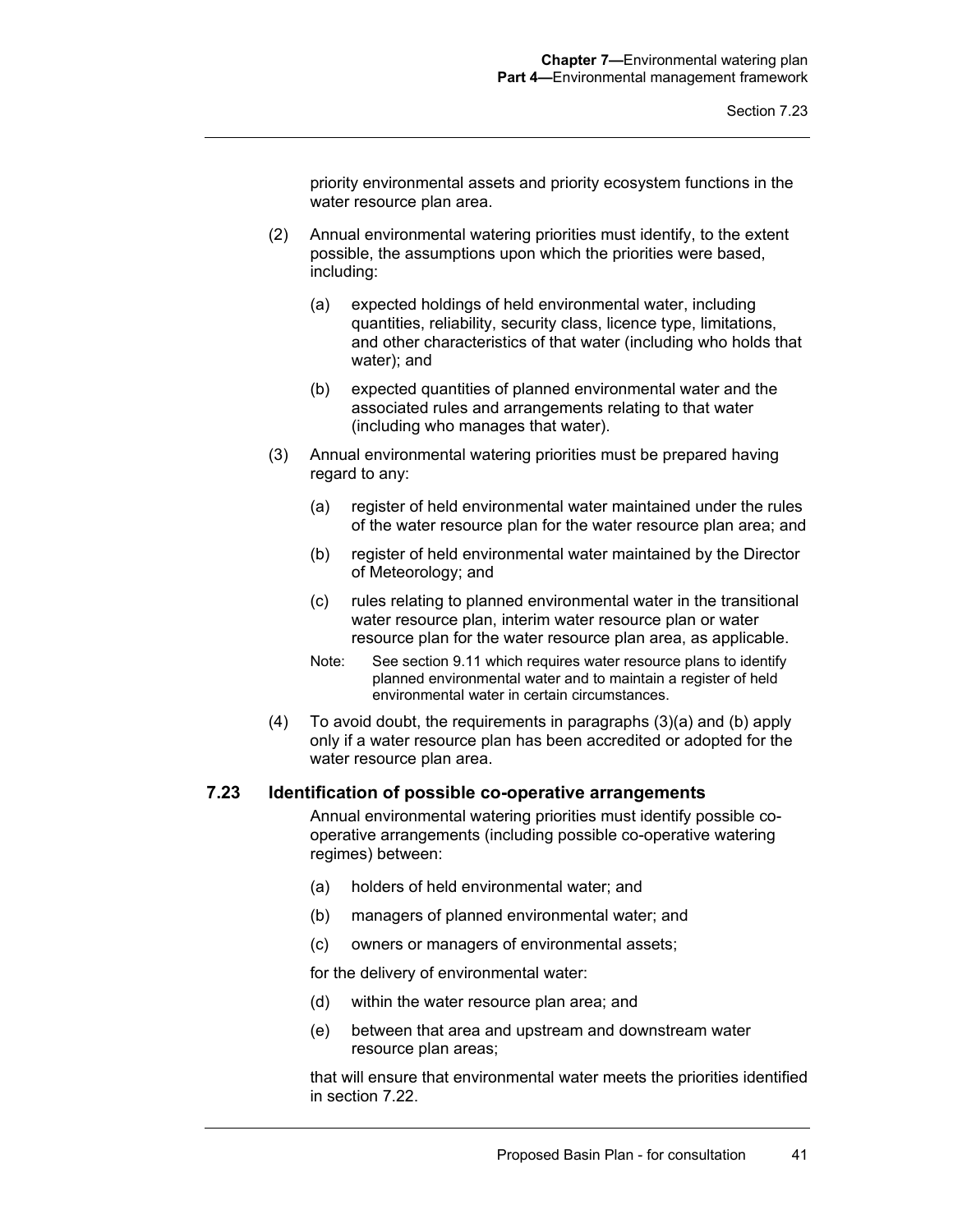## **7.24 Information to be provided to Basin States to prepare annual environmental watering priorities**

- (1) To enable a Basin State to prepare annual environmental watering priorities, a holder of held environmental water in the water resource plan area:
	- (a) must give a Basin State information relating to the matters covered by paragraph 7.22(2)(a); and
	- (b) may give a Basin State views on environmental watering priorities for priority environmental assets and priority ecosystem functions for the water accounting period.
- (2) To enable a Basin State to prepare annual environmental watering priorities, a manager of planned environmental water in the water resource plan area:
	- (a) must give the Basin State information relating to the matters covered by paragraph 7.22(2)(b); and
	- (b) if planned environmental water may be used in another water resource plan area – must give the Basin State details of the water that will be made available and the manager's preferred priorities for that water both inside and outside of the water resource plan area.

## **Division 4—Basin annual environmental watering priorities**

## **7.25 Authority must prepare Basin annual environmental watering priorities**

- (1) The Authority must, for each water accounting period, prepare annual watering priorities for the Murray-Darling Basin (*Basin annual environmental watering priorities*).
- (2) The Authority must prepare Basin annual environmental watering priorities that are consistent with the objectives in Part 2 of this Chapter.
- (3) When preparing the Basin annual environmental watering priorities, the Authority must have regard to the following:
	- (a) any advice prepared by a committee established under section 203 of the Act for the purpose of advising the Authority on issues relating to environmental watering;
	- (b) the long-term watering plans for all water resource plan areas;
	- (c) annual environmental watering priorities for all water resource plan areas;
	- (d) the method in Part 5 and the principles and method in Part 6;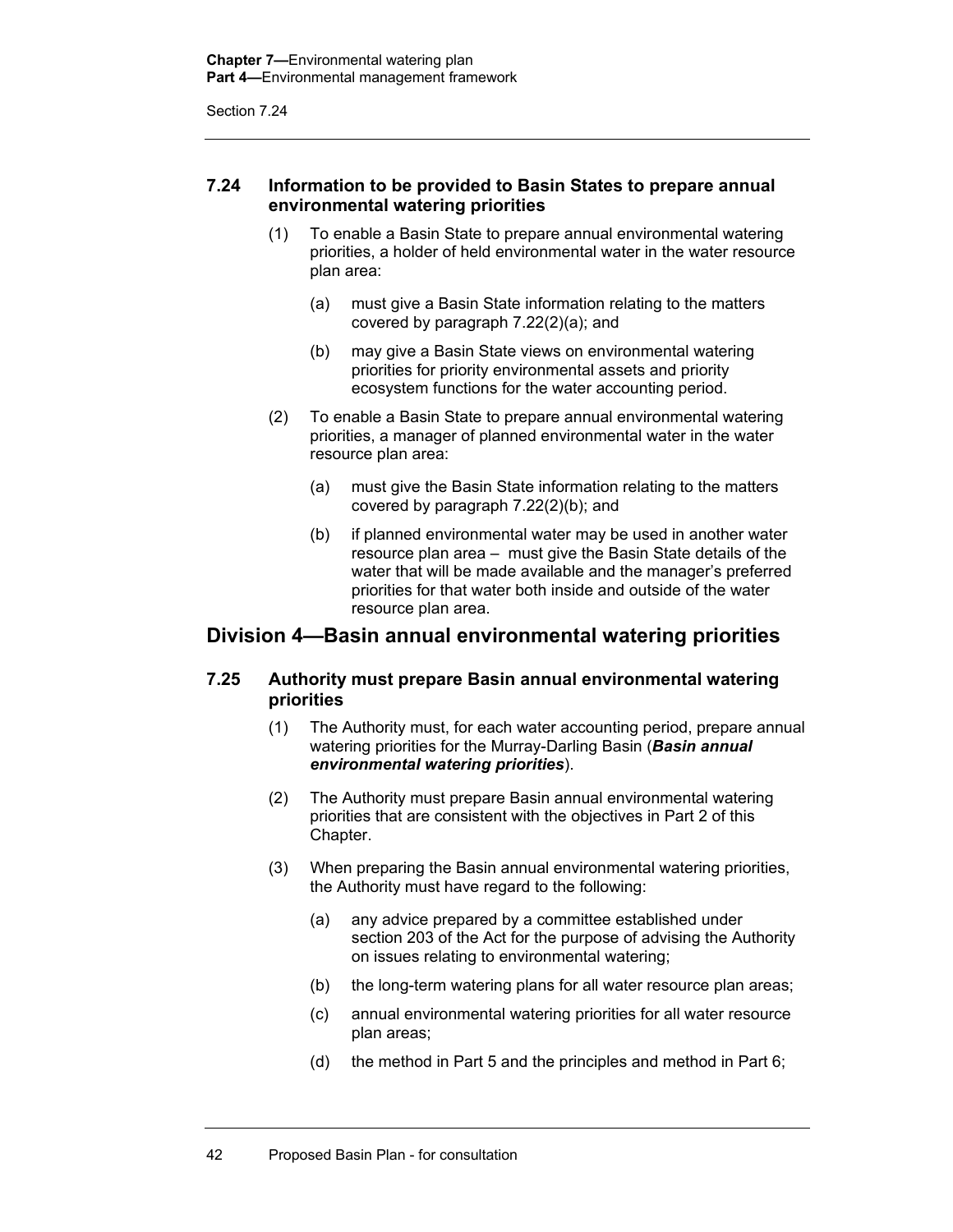- (e) the water quality and salinity objectives and targets specified in the water quality and salinity management plan in Chapter 8;
- (f) the views of:
	- (i) local communities, including bodies established by a Basin State that express community views in relation to environmental watering; and
	- (ii) persons materially affected by the management of environmental water;
- (g) social, spiritual and cultural values of Indigenous people, as determined through consultation with traditional Indigenous owner organisations, where these align with or enhance environmental outcomes;
- (h) optimising social, economic and environmental outcomes;
- (i) any consultation or other information the Authority considers relevant to the co-ordination of environmental watering.
	- Example: The Authority may engage an individual scientist or scientific advisory committee to provide advice on aspects of Basin annual environmental watering priorities.
- (4) The Basin annual environmental watering priorities must be consistent with any environmental watering schedules to which the Authority is a party.
- (5) The Authority must publish on its website the Basin annual environmental watering priorities before the commencement of the water accounting period to which they relate.
- (6) The Authority may amend the Basin annual environmental watering priorities at any time, including during the water accounting period.
	- Note: For the application of Basin annual environmental watering priorities see Part 7 of this Chapter.

## **Part 5—Methods for identifying environmental assets and ecosystem functions and their environmental watering requirements**

## **7.26 Environmental assets and ecosystem functions database**

- (1) The Authority must establish and maintain a database identifying information about environmental assets and ecosystem functions that require environmental watering (*environmental assets and ecosystem functions database*).
	- Note: This database is expected to include information used in the development of the Basin Plan which will be added to on an ongoing basis.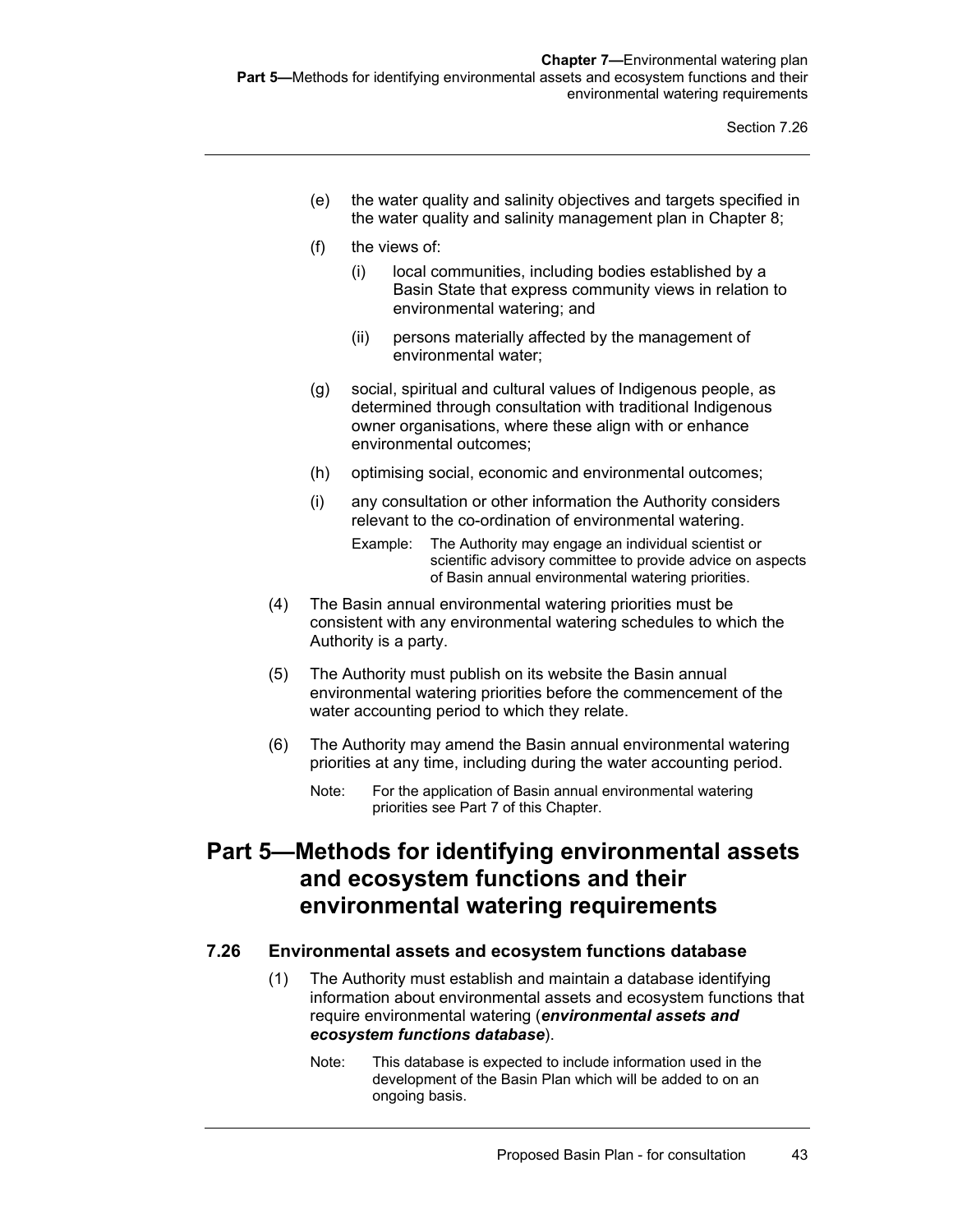(2) The database may be published on the Authority's website.

## **7.27 Method for identifying environmental assets and their environmental watering requirements**

An environmental asset that requires environmental watering, and its environmental watering requirements, must be identified having regard to the environmental assets and ecosystem functions database, using the following method:

- (a) identify any environmental asset that meets one or more of the assessment indicators for any of the 5 criteria specified in the table in Schedule 5; and
- (b) identify the environmental assets that can be managed with environmental water (*priority environmental assets*); and
- (c) for priority environmental assets, identify ecological objectives that are consistent with the criteria used to identify those assets; and
	- Example: If the environmental asset falls within the assessment indicator for Criterion 1 because it is a declared Ramsar wetland, the objectives must be directed towards maintaining the ecological character of the wetland.
- (d) identify ecological targets to achieve those objectives; and
- (e) in accordance with section 7.29 determine the environmental watering requirements needed to meet the targets in order to achieve the objectives.

## **7.28 Method for identifying ecosystem functions that require environmental watering and their environmental watering requirements**

An ecosystem function that requires environmental watering to sustain it, and its environmental watering requirements, must be identified having regard to the environmental assets and ecosystem functions database, using the following method:

- (a) identify any ecosystem function that meets one or more of the assessment indicators for any of the 4 criteria specified in the table in Schedule 6; and
- (b) identify the ecosystem functions that can be managed with environmental water (*priority ecosystem functions*); and
- (c) for priority ecosystem functions, identify ecological objectives that are consistent with the criteria used to identify those ecosystem functions; and
- (d) identify ecological targets to achieve those objectives; and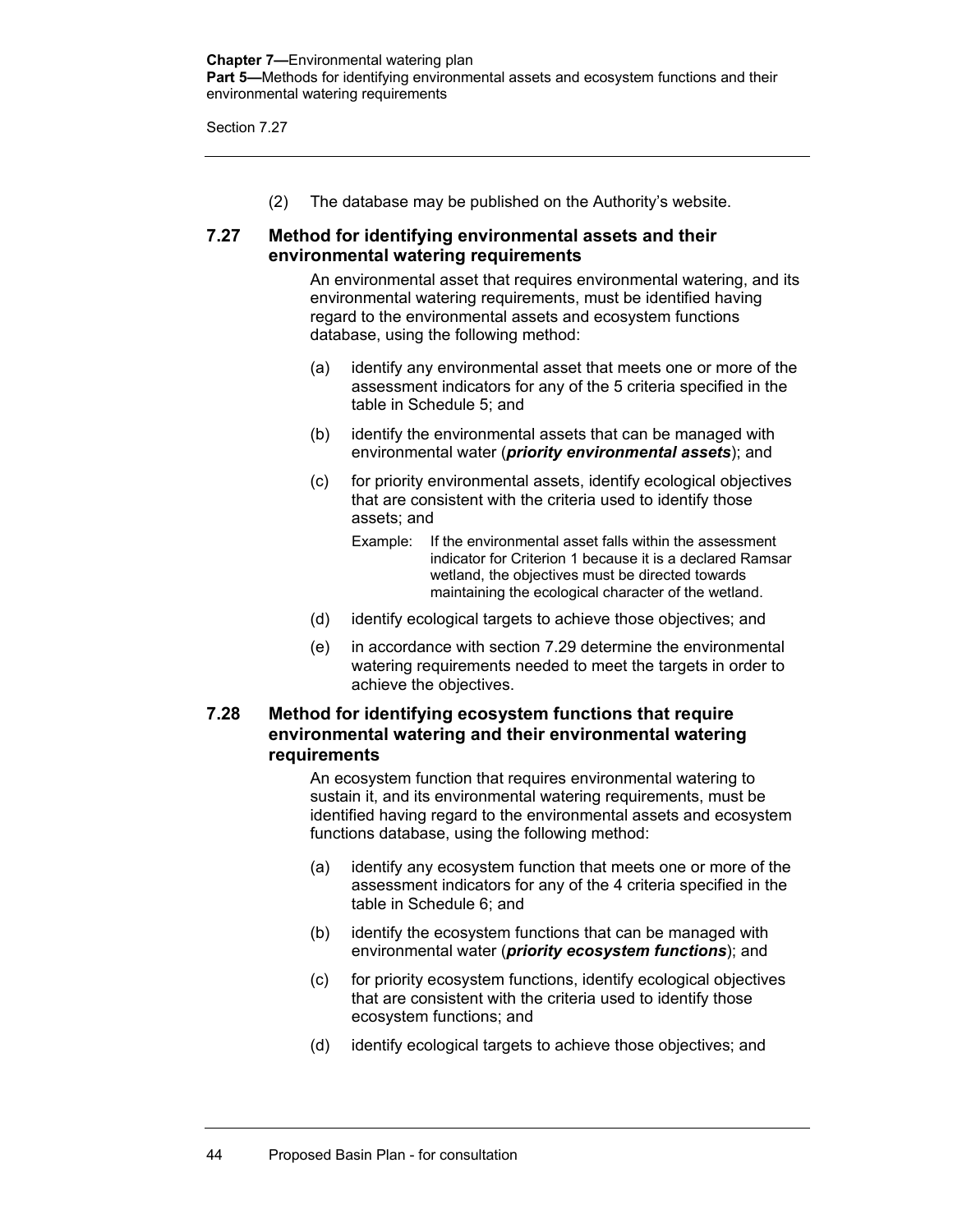(e) in accordance with section 7.29, determine the environmental watering requirements needed to meet the targets in order to achieve the objectives.

## **7.29 Determination of the environmental watering requirements of environmental assets and ecosystem functions**

- (1) The environmental watering requirements referred to in paragraphs 7.27(e) and 7.28(e) must:
	- (a) be supported by relevant information relating to the underlying physical geomorphic processes driving the flow-ecological relationship; and

Example: This may include a conceptual model.

- (b) include the following flow components that are relevant to the watering requirements:
	- (i) cease-to-flow events;
	- (ii) low-flow-season base flows;
	- (iii) high-flow-season base flows;
	- (iv) low-flow-season freshes;
	- (v) high-flow-season freshes;
	- (vi) bank-full flows;
	- (vii) over-bank flows; and
- (c) be determined having regard to:
	- (i) groundwater-derived base flows; and
	- (ii) groundwater recharge associated with groundwater resources that are highly connected to surface water resources; and
- (d) be within the range of natural flow variability and seasonality.
- (2) The environmental watering requirements must be expressed, where relevant, in the following terms:
	- (a) a flow threshold or total flow volume;
	- (b) the required duration for that flow threshold, or the duration over which the volume should be delivered (as the case requires);
	- (c) the required timing of the flow event;
	- (d) the required frequency of the flow event;
	- (e) the maximum period between flow events;
	- (f) the extent and thresholds for any groundwater dependency;
	- (g) the required inundation depth at the site.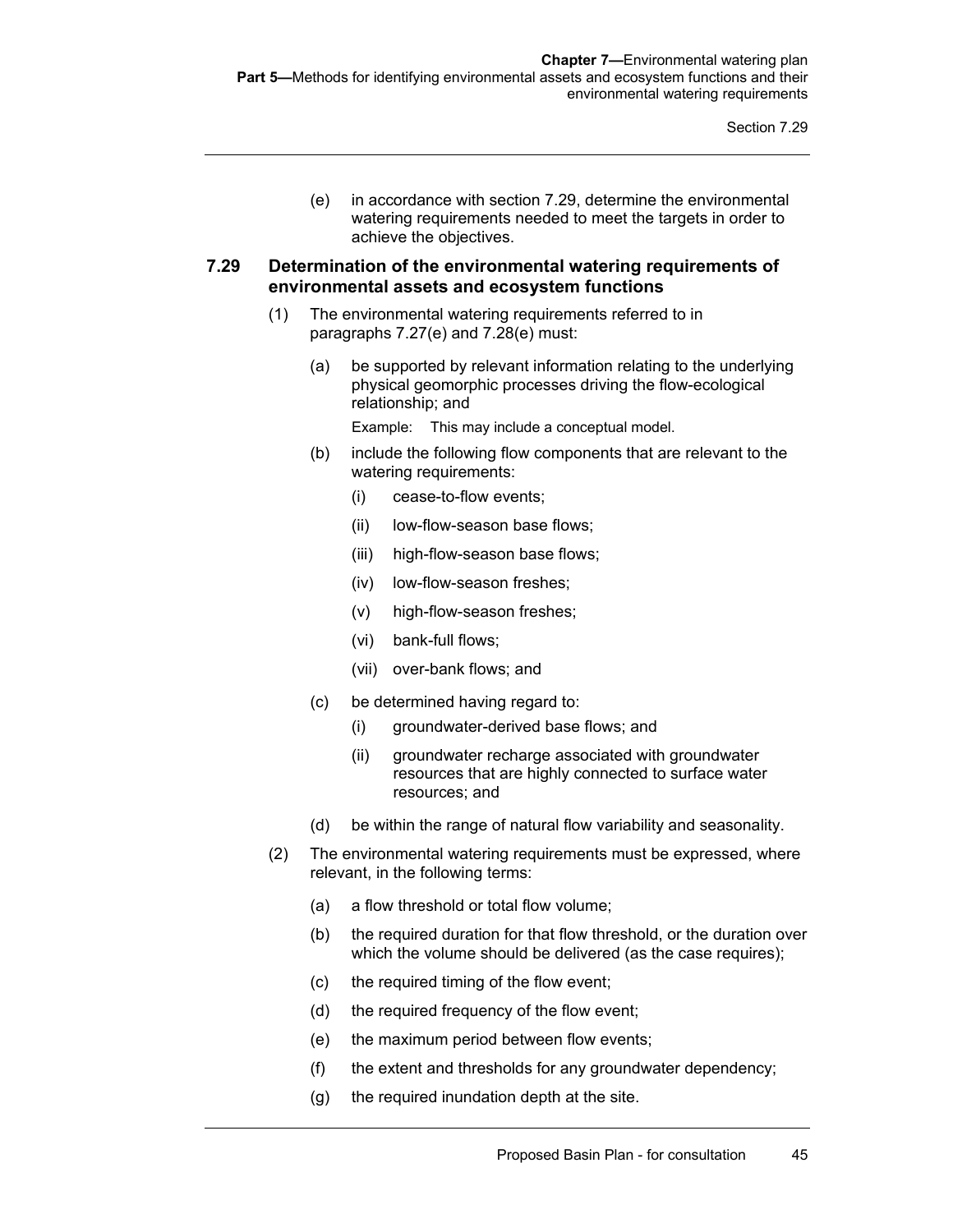## **Part 6—Principles and method to determine the priorities for applying environmental water**

## **Division 1—Principles to be applied to determine priorities**

**7.30 Principles to be applied to determine the priorities for applying environmental water** 

> This Division sets out the principles to be applied to determine the priorities for applying environmental water.

## **7.31 Principle 1 – Consistency with principles of ecologically sustainable development and international agreements**

Priorities for applying environmental water are:

- (a) to reflect the principles of ecologically sustainable development; and
- (b) not to be inconsistent with relevant international agreements; and
	- Note: A purpose of the Basin Plan, including Chapter 7, is to give effect to relevant international agreements (see ss 20(a) and 21(1), (2) and (3) of the Act). This provision is a further check to ensure that this purpose is achieved.
- (c) to be based on the best available knowledge of what is necessary to maintain the long-term resilience of the waterdependent ecosystem to risks and threats.

## **7.32 Principle 2 – Consistency with objectives**

Priorities for applying environmental water are to be consistent with the objectives in Part 2.

## **7.33 Principle 3 – Flexibility and responsiveness**

Priorities for applying environmental water are to be flexible and responsive so as to:

- (a) ensure that the management of all types of environmental water is co-ordinated between all holders of held environmental water and managers of planned environmental water to meet the overall environmental objectives for water-dependent ecosystems; and
- (b) ensure that regard is had to the views of:
	- (i) local communities, including bodies established by a Basin State that express community views in relation to environmental watering; and
	- (ii) persons materially affected by the management of environmental water; and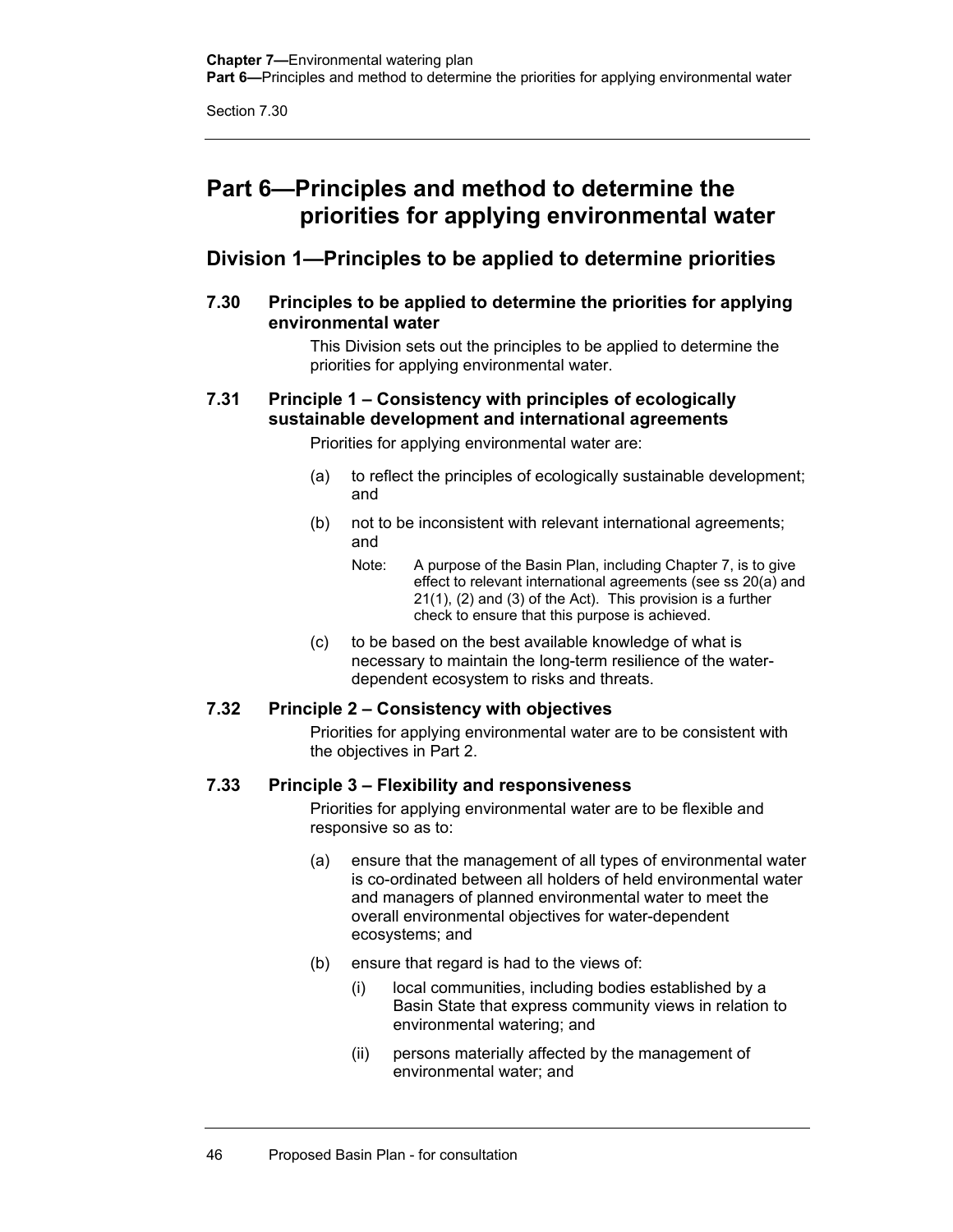- (c) ensure that wherever possible water meets multiple objectives in order to maximise system-wide benefits; and
- (d) encourage innovative approaches to water management.

### **7.34 Principle 4 – Condition of environmental assets and ecosystem functions**

Priorities for applying environmental water are to be determined having regard to matters relating to the condition of priority environmental assets and priority ecosystem functions, including:

- (a) the condition of the asset or function to be watered; and
- (b) relevant past conditions (for example, climate, drought, rainfall, flow history and fire); and
- (c) the urgency of the need to provide water to the asset or to sustain the function; and
- (d) the likely response of an asset or function to environmental watering, and the certainty of the change in condition based on previous experience or best available knowledge; and
- (e) the long-term sustainability of an asset or water-dependent ecosystem that supports a function; and
- (f) the existence of management plans relating to broader natural resource management matters; and
- (g) the effect on an asset or water-dependent ecosystem that supports a function if environmental water is not applied.

## **7.35 Principle 5 – Likely effectiveness and related matters**

Priorities for applying environmental water are to be determined having regard to matters relating to the likely effectiveness of applying environmental water including:

- (a) limitations on the effectiveness of environmental water; and
- (b) cost effectiveness; and
- (c) the opportunity to take advantage of non-environmental water flows (including flows in unregulated systems and releases of water from storage) to realise multiple benefits; and
	- Example: The ability to use environmental water in concert with stock and domestic releases, or other releases for consumptive use.
- (d) the quantity of water and other resources needed to achieve the objectives in Part 2 relative to other options for applying that environmental water in order to meet those objectives; and
- (e) the extent and effectiveness of integration with other related natural resource management plans; and
- (f) optimising economic, social and environmental outcomes.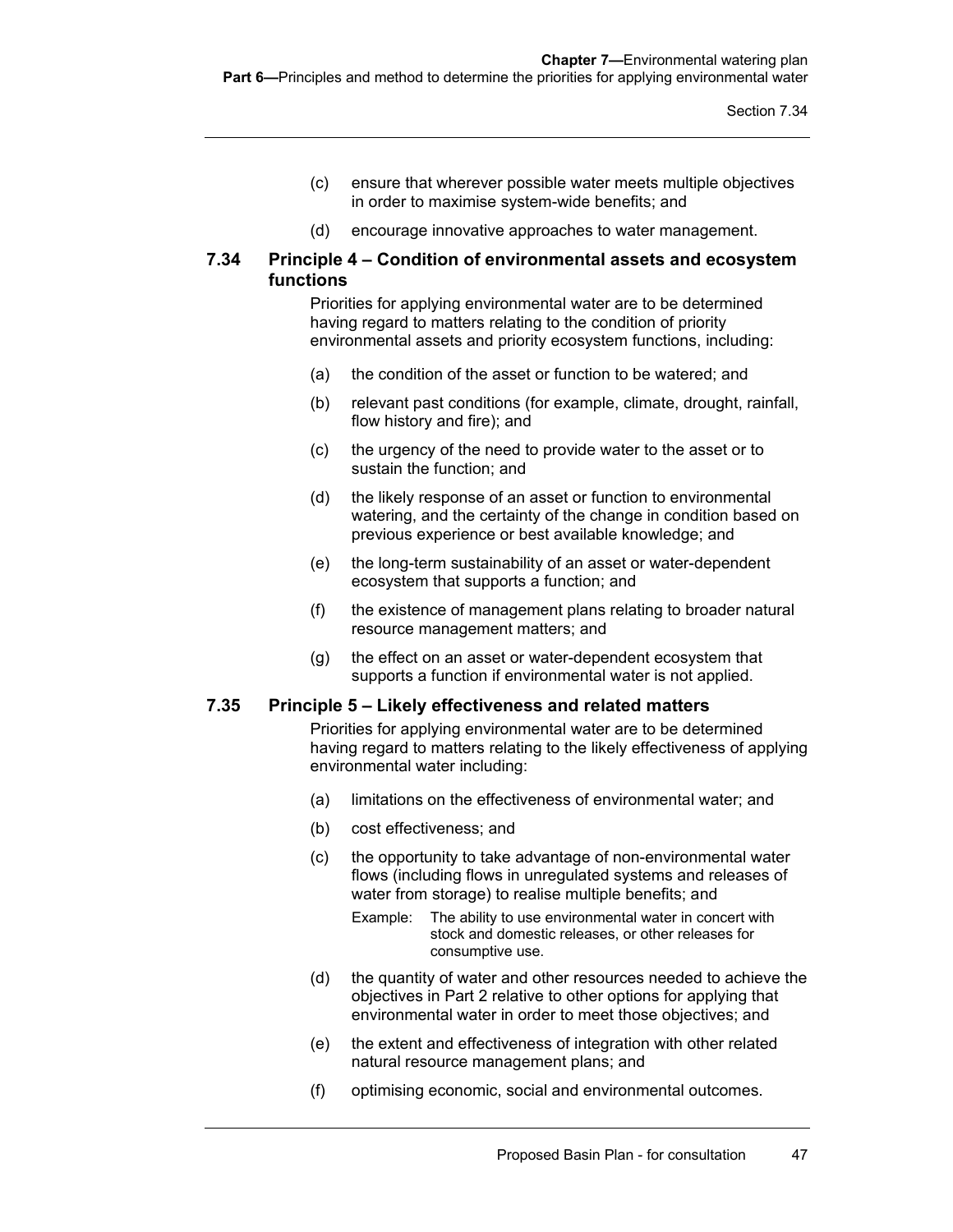## **7.36 Principle 6 – Risks and related matters**

Priorities for applying environmental water are to be determined having regard to matters relating to risk including:

- (a) potential risks, including downstream risks, that may result from the application of environmental water (for example, flooding private land with water released from a storage without prior agreement, fish kills or salinity impacts) and measures that may be taken to minimise the risks; and
- (b) ecological opportunity costs of using water for a particular environmental outcome instead of another environmental outcome; and
	- Example: This involves the identification of water-dependent ecosystems that will not receive water as a result of a particular watering decision.
- (c) impediments to the delivery of water to priority environmental assets and priority ecosystem functions, including risks of extraction of that water for other uses.

## **7.37 Principle 7 – Robust and transparent decisions**

Priorities for applying environmental water are to be determined using robust, transparent and documented decision-making processes.

## **Division 2—Method to be used to determine priorities**

## **7.38 Method to be used to determine priorities for applying environmental water**

- (1) This section sets out the method to be used to determine priorities for applying environmental water.
- (2) The method to determine the priorities for applying environmental water is to:
	- (a) determine the resource availability scenario; and
	- (b) determine the management outcomes that apply to the resource availability scenario; and
	- (c) consistent with the management outcomes that apply to the resource availability scenario, determine the provisional priorities for applying environmental water by applying the principles set out in Division 1 to priority environmental assets and priority ecosystem functions; and
	- (d) refine those priorities based on seasonal, operational and management considerations in accordance with section 7.40.
- (3) When applying the method, a person must have regard to any guidelines published by the Authority.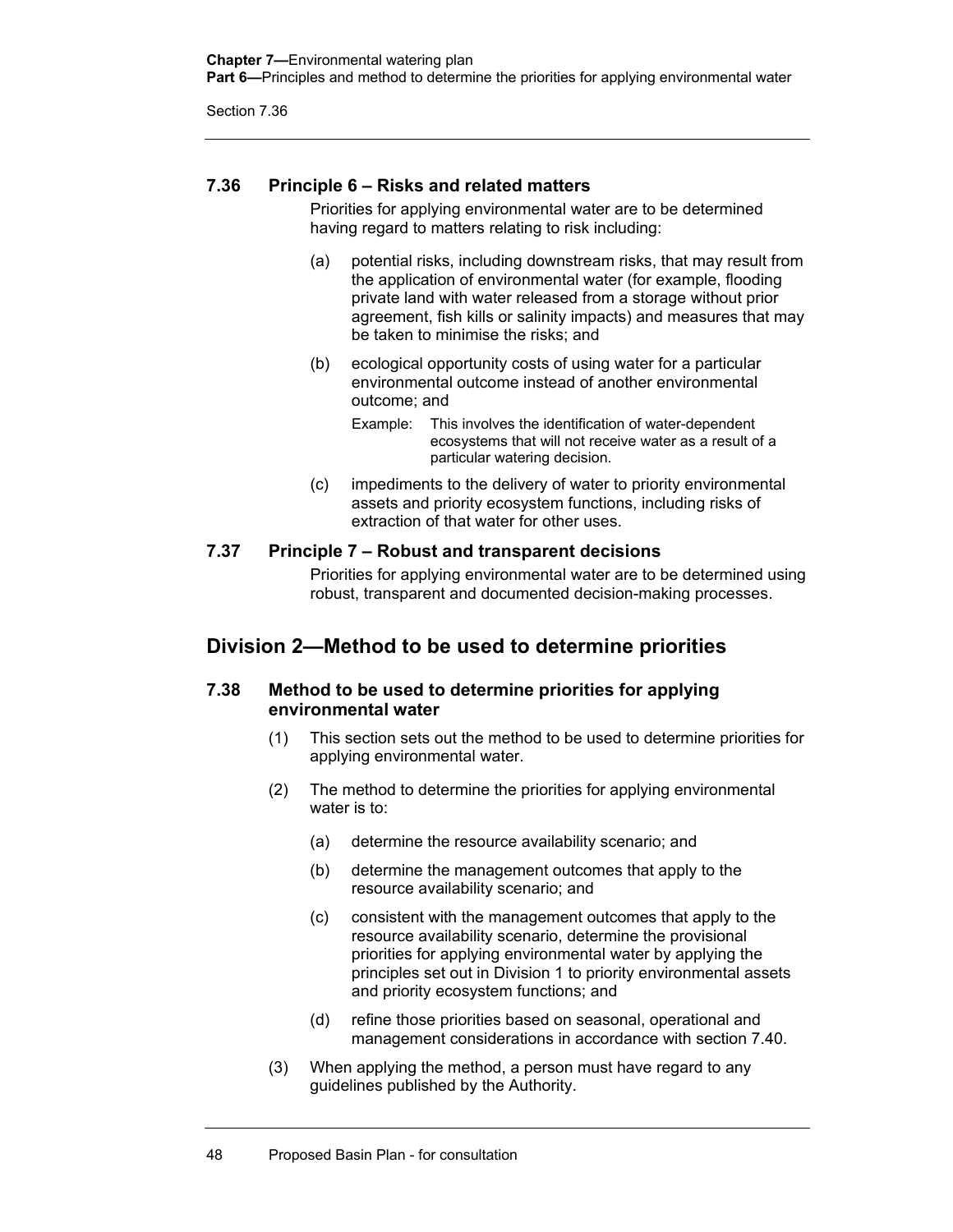## **7.39 Determining the resource availability scenario**

- (1) A *resource availability scenario* is one of the following:
	- (a) very dry;
	- (b) dry;
	- (c) moderate;
	- (d) wet;
	- (e) very wet.
- (2) When determining the resource availability scenario, a person must have regard to any guidelines published by the Authority.

#### **7.40 Operational and management considerations**

The seasonal, operational and management considerations upon which priorities for applying environmental water are to be refined must be based on the following:

- (a) the best available knowledge of the environmental watering requirements of each priority environmental asset and priority ecosystem function, and of the system as a whole; and
- (b) the ecological objectives and ecological targets for each priority environmental asset and priority ecosystem function; and
- (c) information which identifies ecological responses to hydrology; and
	- Note: See also paragraph 7.29(1)(a).
- (d) recent flow history at each priority environmental asset and for each priority ecosystem function to assess antecedent conditions; and
- (e) forecasts of likely water availability; and
- (f) operational feasibility; and
- (g) evaluation and review of the results and effectiveness of previous environmental watering.

## **Part 7—Principles to be applied in environmental watering**

## **Division 1—Principles to be applied in environmental watering**

#### **7.41 Principles to be applied in environmental watering**

This Part sets out the principles to be applied in environmental watering.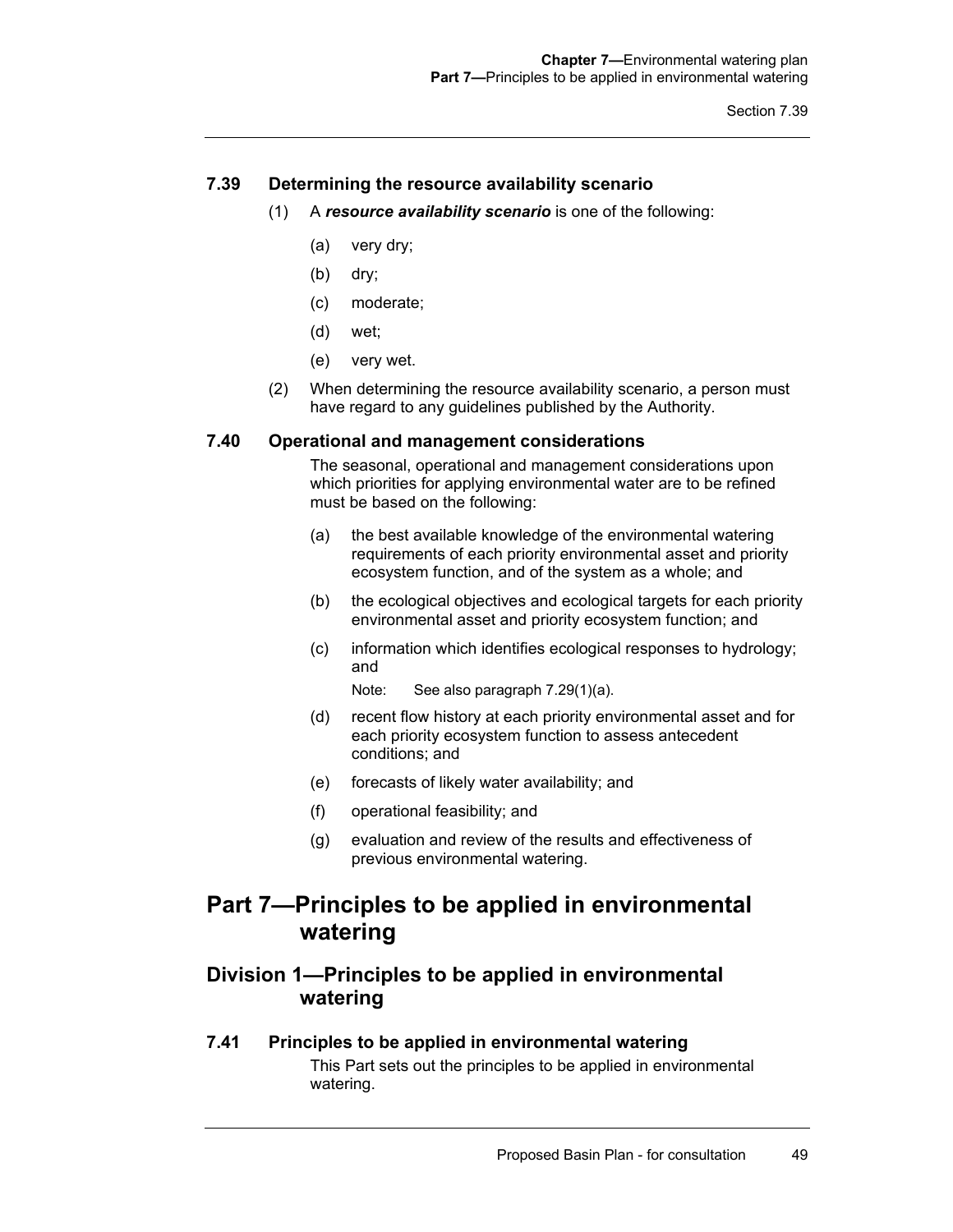Note 1: See sections 34 and 35 of the Act for the effect of these principles. Note 2: See the definition of *environmental watering* in section 4 of the Act.

#### **7.42 Principle 1 – Basin annual environmental watering priorities**

Environmental watering is to be undertaken having regard to the Basin annual environmental watering priorities published by the Authority in accordance with section 7.25.

Note: There may be reasons why it is not possible in particular circumstances to undertake watering in accordance with these priorities. Section 7.52 then applies.

#### **7.43 Principle 2 – Consistency with the objectives in Part 2**

Environmental watering is to be undertaken consistently with the objectives in Part 2.

#### **7.44 Principle 3 – Maximising environmental benefits**

Subject to the principles in sections 7.42 and 7.43, environmental watering is to be undertaken in a way that:

(a) maximises multiple environmental benefits of environmental watering; and

Example: Ensuring that the water achieves the best environmental outcomes including through multi-site watering *en route* to an intended priority environmental asset.

- (b) maximises its benefits and effectiveness by:
	- (i) co-ordinating environmental watering between all holders of held environmental water and managers of planned environmental water; and
	- (ii) co-ordinating environmental watering with flows regulated for consumptive use; and
	- (iii) utilising local knowledge and experience; and
	- (iv) giving effect to social, spiritual and cultural values of Indigenous people, as determined through consultation with traditional Indigenous owner organisations, where these align with or enhance environmental outcomes; and
	- (v) having regard to social and economic outcomes; and
- (c) enhances existing flow events, where possible, so as to ensure improvement in the delivery of a full range of flow conditions, including high flow events; and
- (d) takes into consideration the relative ecological benefits of applying environmental water to achieve one environmental outcome over another environmental outcome; and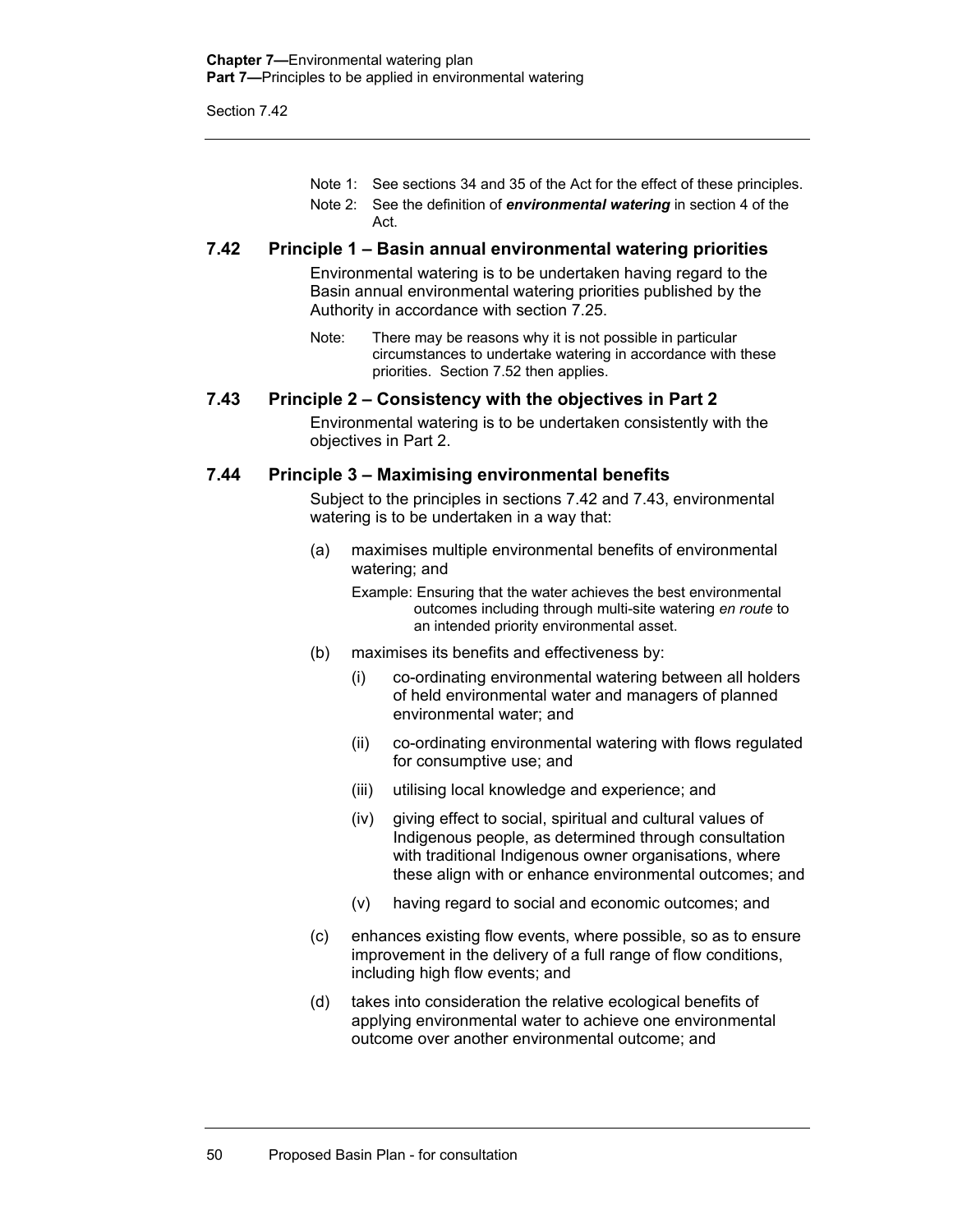- (e) takes into consideration the variability of the natural flow regime, for example, by mitigating or avoiding seasonal inversion of flows; and
- (f) incorporates strategies to deal with a variable and changing climate; and
- (g) enables information to be shared between the Authority, Commonwealth, Basin States, holders of held environmental water, and managers of planned environmental water to ensure efficient and effective use of environmental water.

## **7.45 Principle 4 – Risks**

Environmental watering is to be undertaken having regard to:

- (a) potential risks, including downstream risks, that may result from applying environmental water and measures that may be taken to minimise the risks; and
- (b) risks arising from impediments to the delivery of water to waterdependent ecosystems, including risks of extraction of that water for other uses, and inadequate accounting of water flows.

## **7.46 Principle 5 – Cost of environmental watering**

Environmental watering is to be undertaken having regard to the quantity of water and other resources required relative to the expected environmental benefits.

#### **7.47 Principle 6 – Apply the precautionary principle**

A lack of full scientific certainty as to whether there are threats of serious or irreversible environmental damage should not be used as a reason for postponing measures to prevent environmental degradation.

## **7.48 Principle 7 – Working effectively with local communities**

Environmental watering should be undertaken having regard to the views of local communities, including bodies established by a Basin State that express community views in relation to environmental watering.

#### **7.49 Principle 8 – Adaptive management**

Environmental watering should be undertaken in a way that applies adaptive management including by:

- (a) setting clear objectives; and
- (b) linking knowledge, management, evaluation and feedback over a period of time; and
- (c) identifying and testing uncertainties; and
- (d) using management as a tool to learn about the relevant system and change its management; and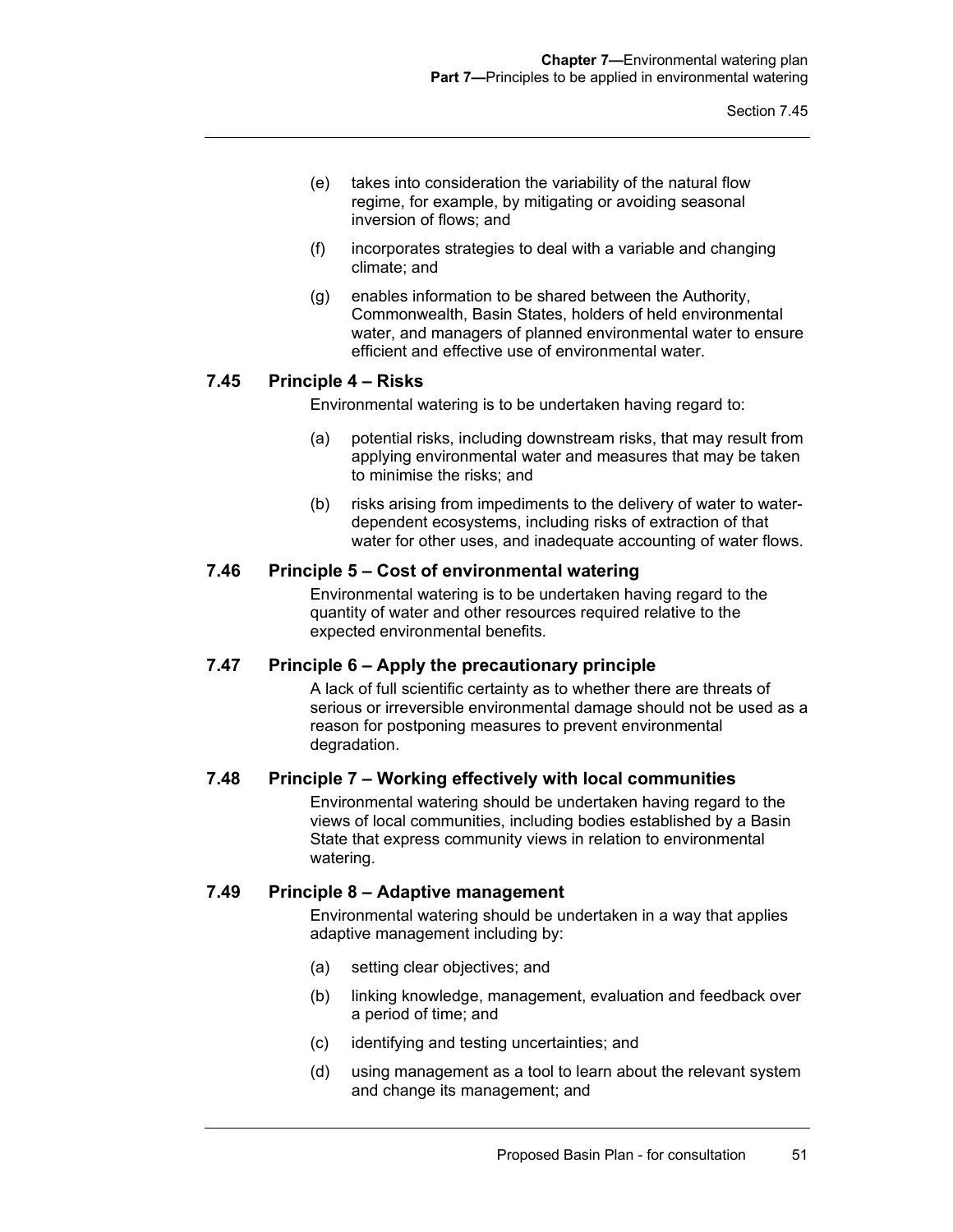- (e) improving knowledge; and
- (f) giving consideration to both the social and technical aspects of management.

### **7.50 Principle 9 – Relevant international agreements**

Environmental watering should be undertaken in a way that is not inconsistent with relevant international agreements.

Note: A purpose of the Basin Plan, including Chapter 7, is to give effect to relevant international agreements (see ss 20(a) and 21(1), (2) and (3) of the Act). This provision is a further check to ensure that this purpose is achieved.

## **7.51 Principle 10 – Other management and operational practices**

River management and operational practices should be reviewed, and if necessary altered, to ensure that rivers can be managed to achieve multiple objectives, including the objectives in Part 2.

## **Division 2—Reporting in relation to Basin annual environmental watering priorities**

## **7.52 Reporting required where Basin annual environmental watering priorities not followed**

- (1) If a person undertakes environmental watering other than in accordance with the Basin annual environmental watering priorities, that person must give to the Authority a statement of reasons why environmental water has not been undertaken in accordance with the Basin annual environmental watering priorities.
	- Note: See section 25D of the *Acts Interpretation Act 1901* for content required in a statement of reasons.
- (2) The Authority may publish on its website a statement of reasons given under subsection (1).

## **Part 8—Planning for the recovery of additional environmental water**

## **7.53 Planning for the recovery of additional environmental water**

- (1) This section sets out the Authority's role in planning for the recovery of additional environmental water.
- (2) The Authority may prepare, and publish on its website, recommendations about where in the Murray-Darling Basin additional environmental water should be recovered (*environmental water recovery recommendations*).
- (3) Without limiting subsection (2), environmental water recovery recommendations may include the following: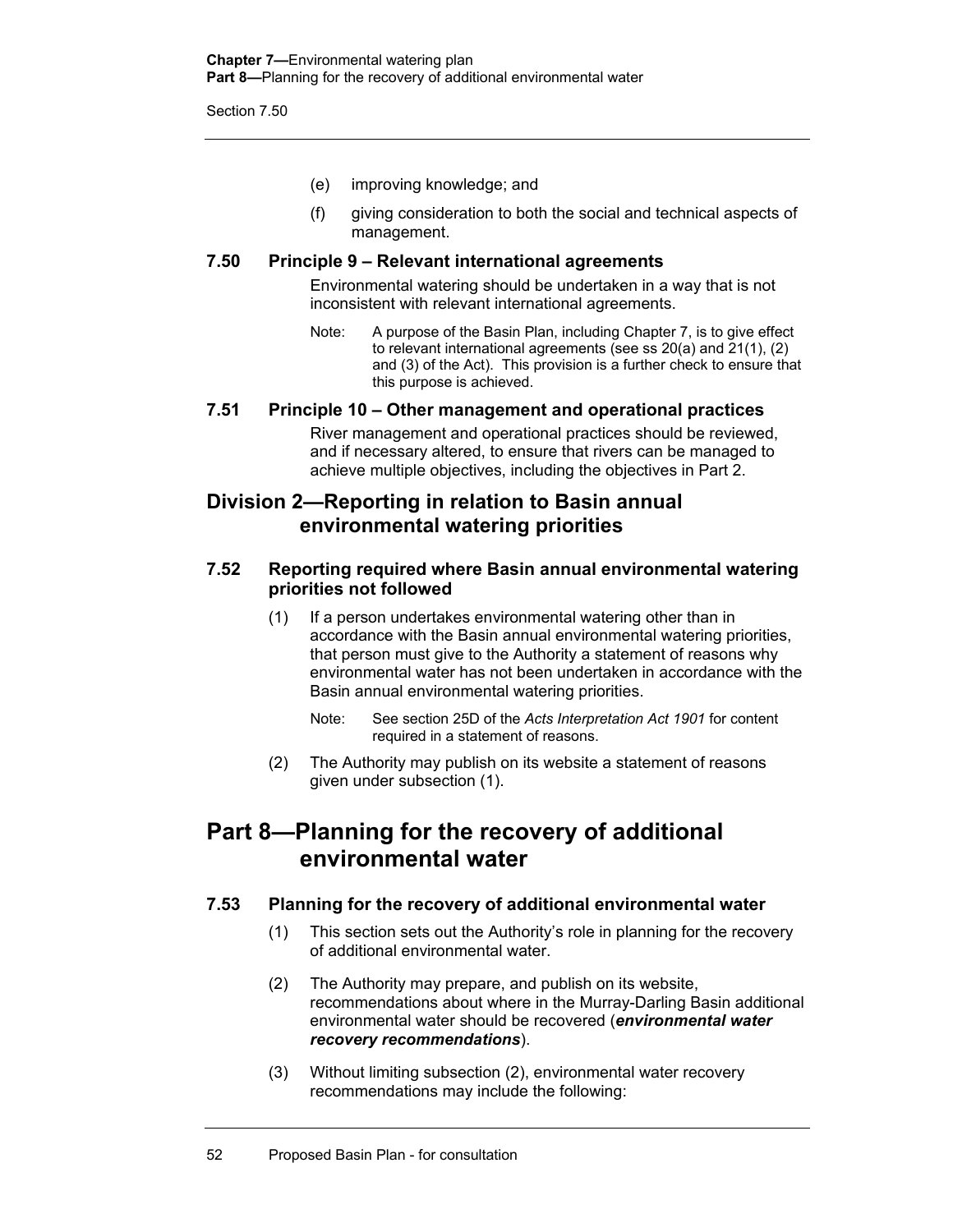- (a) priority areas for the recovery of environmental water;
	- Note: See section 1.07 for the meaning of *recovery of environmental water*.
- (b) priorities for the recovery of certain types of water access rights;
- (c) the reasoning on which those priorities are based.
	- Note: The reasoning may include models used by the Authority to identify priorities for the recovery of environmental water.
- (4) If a person:
	- (a) acquires a water access right for the purpose of undertaking environmental watering; and
	- (b) does not acquire that right consistently with the environmental water recovery recommendations;

then that person must, within 8 weeks of the acquisition, give to the Authority a statement of reasons for not doing so.

- Note: See section 25D of the *Acts Interpretation Act 1901* for content required in a statement of reasons.
- (5) The Authority may publish on its website a statement of reasons provided to it under subsection (4).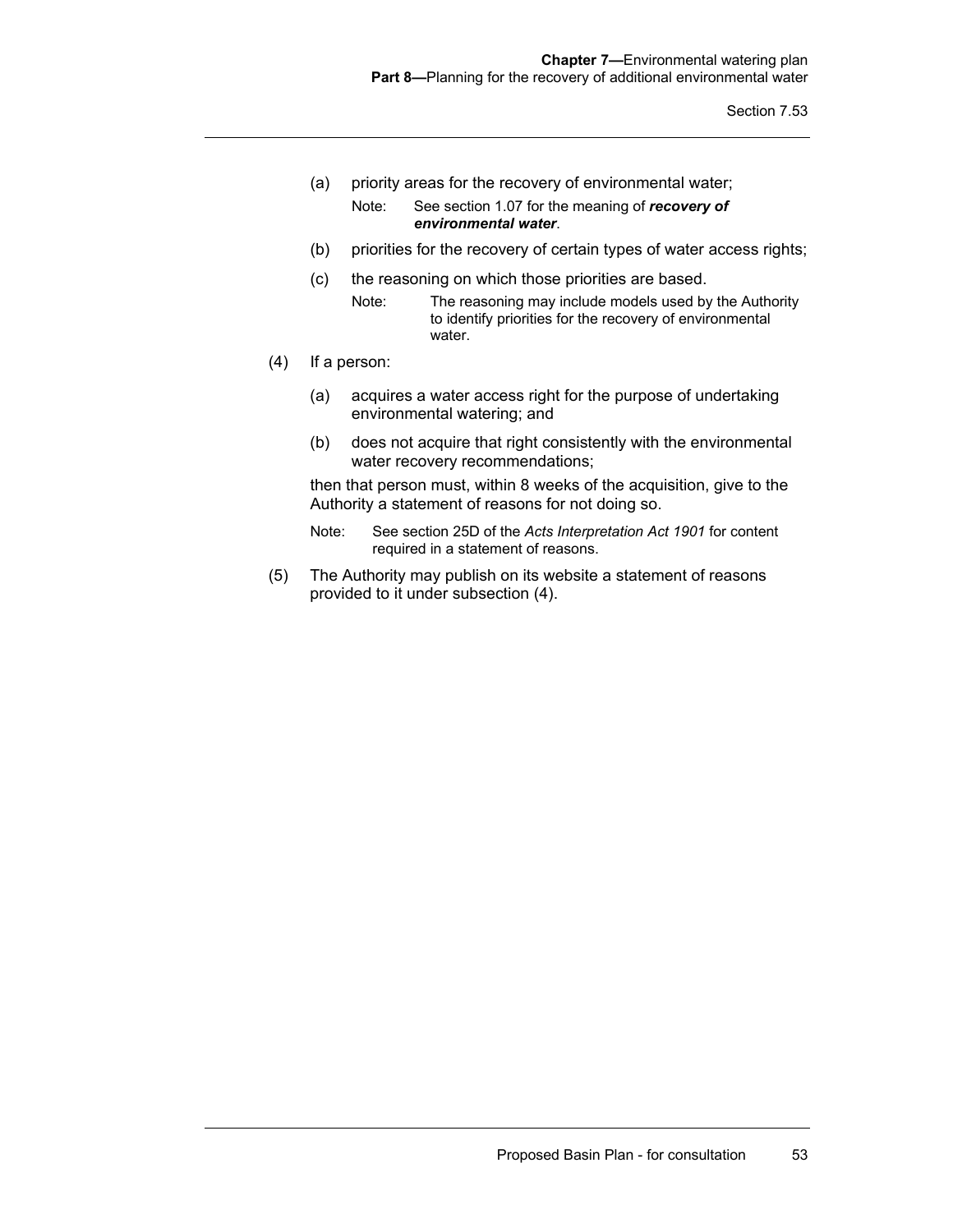Section 8.01

# **Chapter 8—Water quality and salinity management plan**

## **Part 1—Preliminary**

## **8.01 Simplified outline**

- (1) This section sets out a simplified outline of this Chapter.
- (2) This Chapter sets out the water quality and salinity management plan (item 10 of the table in subsection 22(1) and section 25 of the Act).
- (3) The water quality and salinity management plan sets out:
	- (a) the key causes of water quality degradation in the Murray-Darling Basin (Part 2); and
	- (b) water quality objectives for Basin water resources (Part 3); and
	- (c) water quality targets (Part 4).
	- Note: The water quality and salinity management plan has been prepared having regard to the National Water Quality Management Strategy endorsed by the Natural Resource Management Ministerial Council (see subsection 25(3) of the Act).

## **Part 2—Key causes of water quality degradation in the Murray-Darling Basin**

## **8.02 Types of water quality degradation and their key causes**

- (1) The types of water quality degradation in the Murray-Darling Basin are the following:
	- (a) elevated levels of salinity;
	- (b) elevated levels of suspended matter;
	- (c) elevated levels of nutrients;
	- (d) elevated cyanobacteria cell counts or biovolume, toxins and odour compounds;
	- (e) water temperature outside natural ranges;
	- (f) dissolved oxygen outside natural ranges;
	- (g) elevated levels of pesticides and other contaminants;
	- (h) pH outside natural ranges;
	- (i) elevated pathogen counts.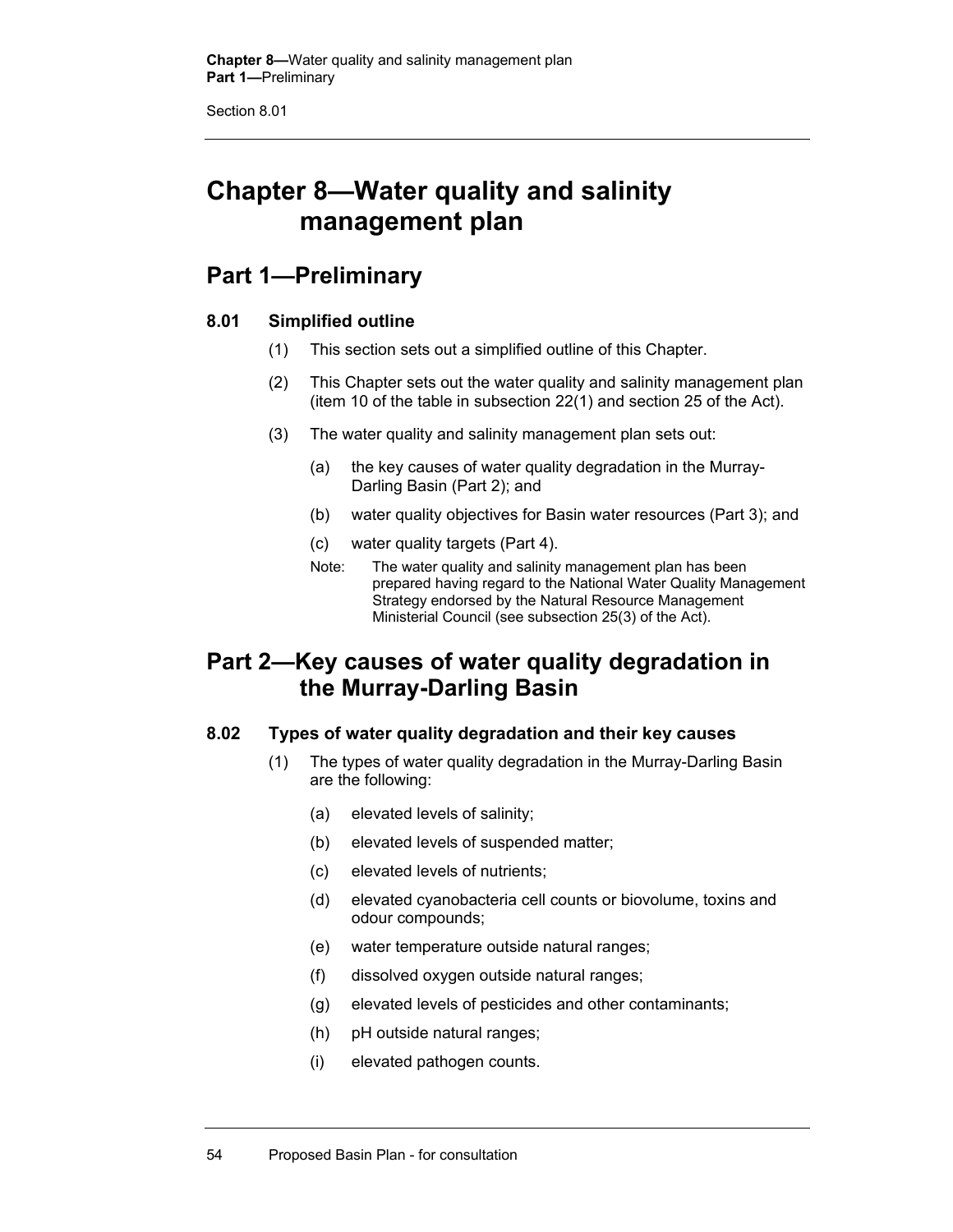(2) The key causes of water quality degradation for each type of degradation are set out in Schedule 8.

## **Part 3—Water quality objectives for Basin water resources**

## **8.03 Outline of this Part**

This Part sets out the following water quality objectives for Basin water resources:

- (a) objectives for:
	- (i) declared Ramsar wetlands; and
	- (ii) other water-dependent ecosystems;
- (b) objectives for raw water for treatment for human consumption;
- (c) the objective for irrigation water;
- (d) the objective for recreational water quality;
- (e) the objective of ensuring no deterioration of water quality.

## **8.04 Objectives for water-dependent ecosystems**

- (1) The water quality objective for declared Ramsar wetlands is that the quality of water is sufficient to maintain the ecological character of those wetlands consistent with their ecological character descriptions.
	- Note: See paragraph 21(3)(c) of the Act.
- (2) The water quality objective for water-dependent ecosystems other than declared Ramsar wetlands is that the quality of water is sufficient to achieve the objectives for water-dependent ecosystems described in Part 2 of Chapter 7.

#### **8.05 Objectives for raw water for treatment for human consumption**

The water quality objectives for raw water for treatment for human consumption are:

- (a) to minimise the risk that the quality of raw water taken for treatment for human consumption results in adverse human health effects; and
- (b) to maintain the palatability rating of water taken for treatment for human consumption at the level of good as set out in the ADWG; and

Note: See section 1.07 for the meaning of *ADWG*.

(c) to minimise the risk that the quality of raw water taken for treatment for human consumption results in the odour of drinking water being offensive to consumers.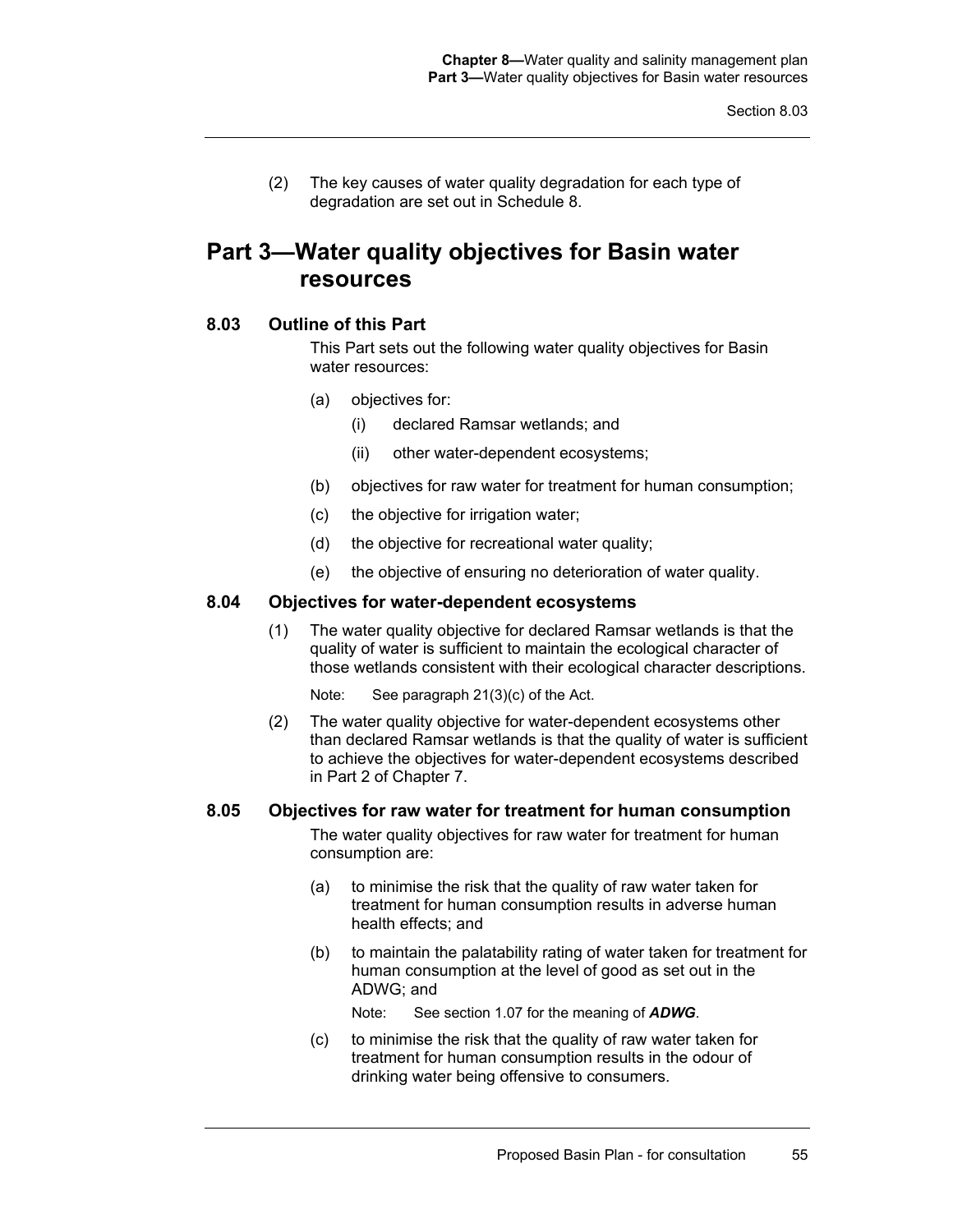Section 8.06

## **8.06 Objective for irrigation water**

The water quality objective for irrigation water is that the quality of surface water, when used in accordance with best irrigation and crop management practices and principles of ecologically sustainable development, does not result in crop yield loss or soil degradation.

Note: See section 1.07 for the meaning of *soil degradation*.

#### **8.07 Objective for recreational water quality**

The water quality objective for recreational water quality is to achieve a low risk to human health from water quality threats posed by exposure through ingestion, inhalation or contact during recreational use of Basin water resources.

#### **8.08 Objective – no deterioration of water quality**

If the value of a water quality characteristic (for example, salinity, nutrients, pesticides, pH, turbidity) is at a level that is better than the target value for water quality set out in Part 4, an objective is to maintain that better value.

## **Part 4—Water quality targets**

## **Division 1—Preliminary**

#### **8.09 Outline of this Part and purpose of targets**

- (1) This Part sets out the following:
	- (a) water quality targets for water-dependent ecosystems (including water-dependent ecosystems that are declared Ramsar wetlands) (Division 2);
	- (b) water quality targets for raw water for treatment for human consumption (Division 3);
	- (c) water quality targets for irrigation water (Division 4);
	- (d) water quality targets for recreational water (Division 5);
	- (e) salinity targets for Basin-wide salinity management (Division 6).
- (2) The targets:
	- (a) inform the development of certain measures which are required to be included in water resource plans (Part 7 of Chapter 9); and
	- (b) inform operational decisions relating to the management of water flows; and
		- Note: See sections 7.25 (Basin annual environmental watering priorities) and 8.11.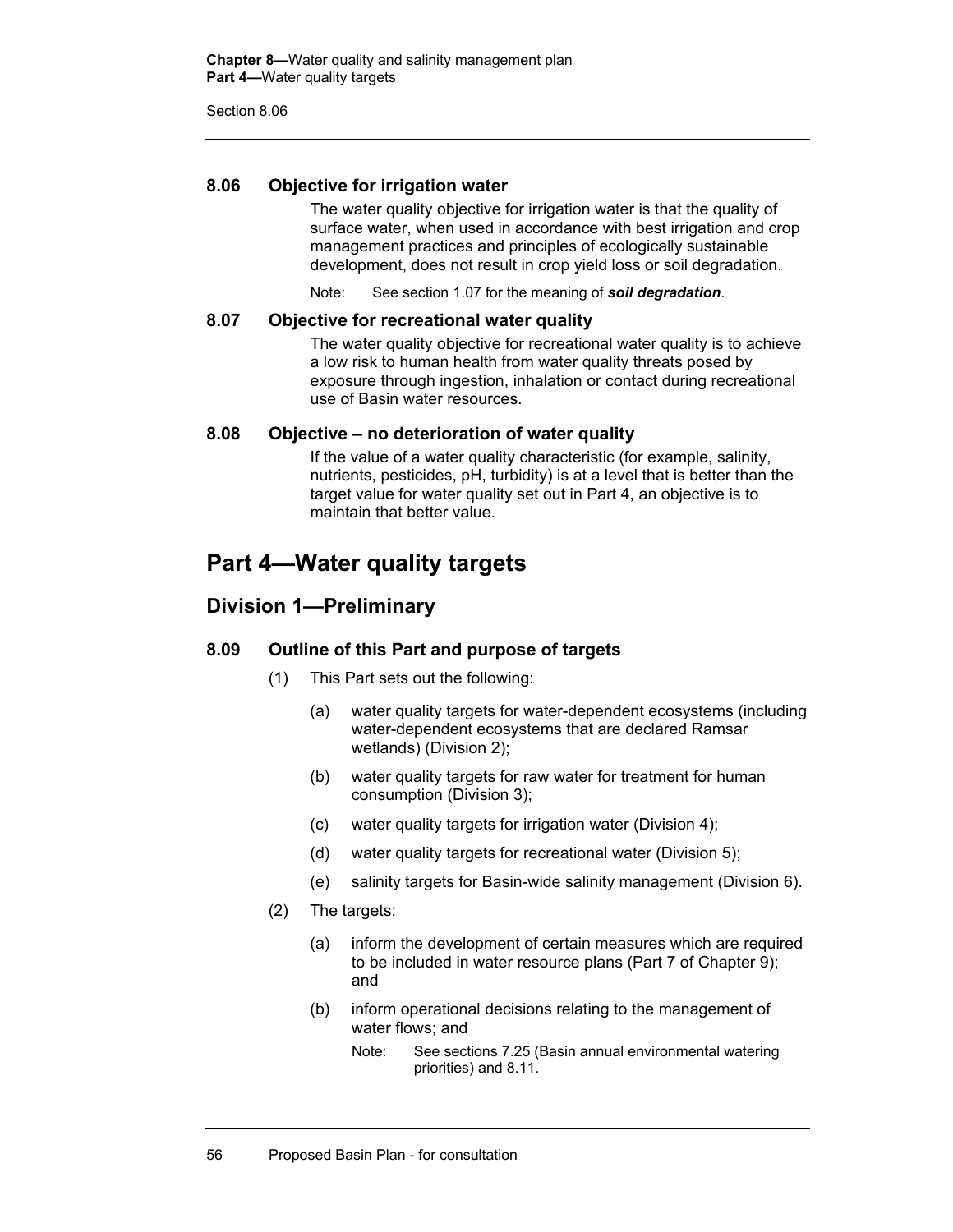(c) will be used by the Authority to measure progress towards achieving the objectives in Part 3;

however, if a target is not achieved, this does not in itself mean that a person has acted inconsistently with the water quality and salinity management plan.

- Note 1: These targets also inform the outcomes mentioned in section 12.04 and Schedule 10. It is expected that the Authority will enter into agreements with Basin States, ABARES, and the Director of Meteorology in relation to monitoring and reporting on matters relating to these targets, where applicable (see Part 4 of Chapter 12).
- Note 2: See also section 12.11 which requires the Authority to review these targets.

#### **8.10 More stringent target applies**

If, for a Basin water resource, more than one target value set out in this Part applies for the same water quality characteristic (for example, salinity, nutrients, pesticides, pH, turbidity), the most stringent target value applies.

#### **8.11 Certain target values to inform operational decisions**

- (1) The Authority must have regard to the targets in subsection (5) when making operating decisions under the Agreement relating to the management of water flows.
- (2) The Basin Officials Committee must have regard to the targets in subsection (5) when carrying out its functions under the Agreement relating to the management of water flows.
- (3) An agency of a Basin State must have regard to the targets in subsection (5) when making decisions in relation to the licences and operating rights and obligations of operating authorities and infrastructure operators.
- (4) The Commonwealth Environmental Water Holder, holders of held environmental water and managers of planned environmental water must have regard to the targets in subsection (5) when making decisions about the use of environmental water.
- (5) For the purposes of subsections (1) to (4), the following targets apply:
	- (a) to maintain dissolved oxygen at a target value of at least 50% saturation;
		- Note: This equates to approximately 50% oxygen saturation at 25°C and 1 atmosphere of pressure.
	- (b) the targets for recreational water quality in Division 5;
	- (c) the salinity operational targets in Division 6.
	- Note 1: The salt load target is not to be considered for the purposes of the obligation in this section.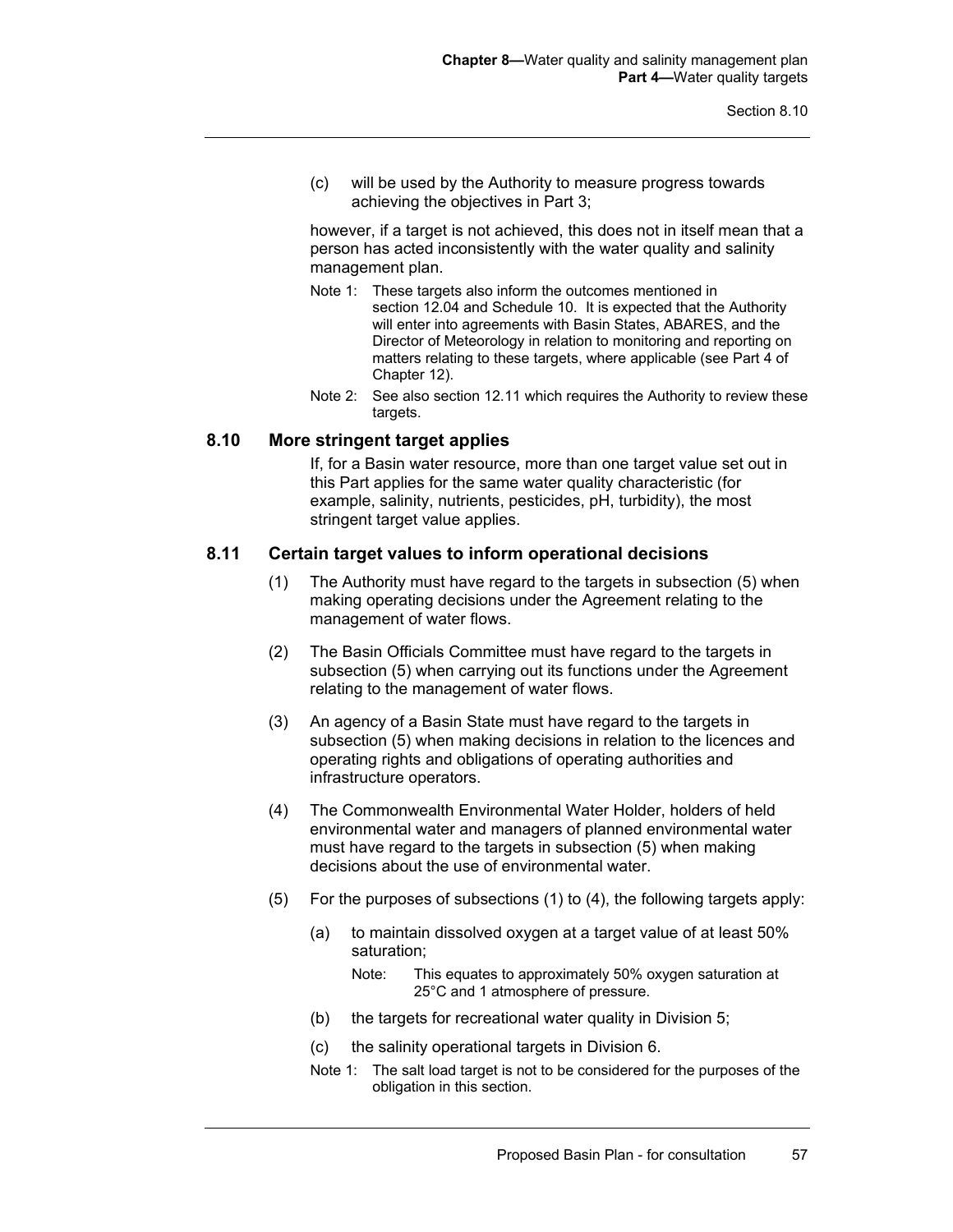Section 8.12

Note 2: Schedule B to the Agreement imposes obligations on the Commonwealth and Basin States in relation to decisions that may have a 'Significant Effect' on salinity, and how to account for these effects.

## **Division 2—Water quality targets for water-dependent ecosystems**

### **8.12 Water quality targets for water-dependent ecosystems**

- (1) The water quality targets for water-dependent ecosystems (including water-dependent ecosystems that are declared Ramsar wetlands) are that a water quality characteristic in a target application zone meets the target value set out in Schedule 9.
- (2) Despite subsection (1), for a declared Ramsar wetland, if:
	- (a) an ecological character description for that wetland is published on the Department's website before the commencement of the Basin Plan; and
	- (b) the ecological character description sets out the limits of acceptable change for water quality in that wetland;

then the only target values are those that correspond to those limits.

- (3) The *target application zone*, of a particular name, means the area within the boundary described by the polygon of that name included in the dataset that:
	- (a) is titled *Water Quality Zones*; and
	- (b) has a dataset scale of 1:250,000; and
	- (c) is held by the Authority.
- (4) The Authority must publish on its website a map that:
	- (a) identifies each target application zone; and
	- (b) uses the dataset referred to in subsection (3).

## **Division 3—Water quality targets for raw water for human consumption**

### **8.13 Water quality targets for raw water for treatment for human consumption**

- (1) The water quality targets for raw water for treatment for human consumption are that the values for each water quality characteristic meet the target values set out in this section.
- (2) The target values in this section apply to surface water and groundwater at sites in the Murray-Darling Basin where water is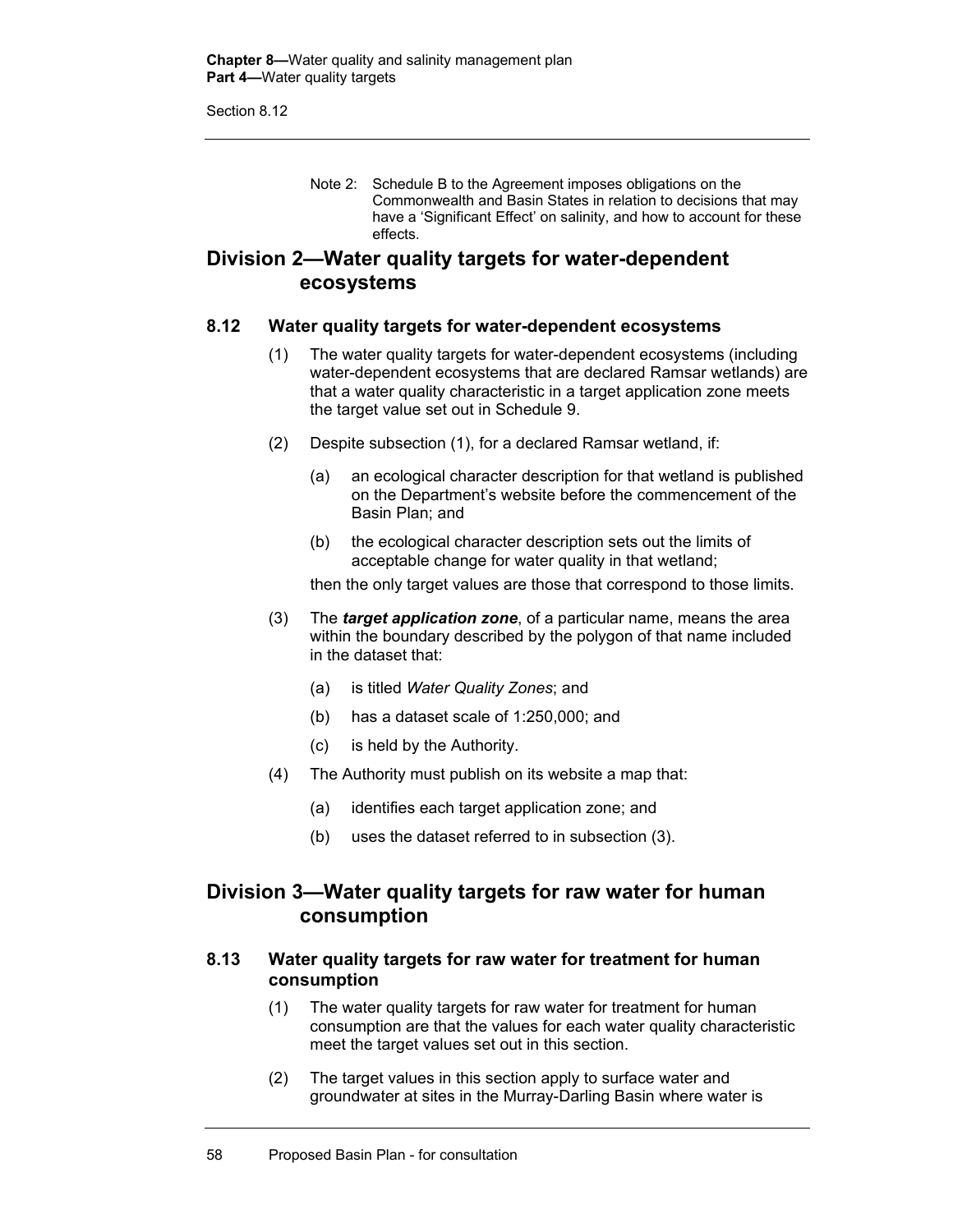extracted by a water supply authority for treatment and supply for human consumption.

- Note: Water resource plans are required to identify these sites (see section 9.38).
- (3) The target value for total dissolved solids (salinity) is 500 mg/L.
	- Note: This target value achieves a palatability rating of 'good' as provided for in the ADWG.
- (4) The target values for cyanobacteria cell counts or biovolume are the values that will ensure that there is a low risk that water, once treated by a water supply authority, will not meet the standards for treated water set out in the ADWG relating to:
	- (a) odour compounds (geosmin and 2-methylisoborneol); and
	- (b) toxins (total microcystins, cylindrospermopsin, saxitoxins).
	- Note: Measures expected to be included in water resource plans to manage high cyanobacteria cell counts or biovolume (Part 7 of Chapter 9) will be relevant to the characteristics at paragraphs (4)(a) and (b). Research Report 74 titled 'Management Strategies for Cyanobacteria (Blue-Green Algae): A Guide for Water Utilities' and published by Water Quality Research Australia Limited in 2010 may be useful for deriving applicable targets.

## **Division 4—Water quality targets for irrigation water**

#### **8.14 Water quality targets for irrigation water**

- (1) The water quality targets for irrigation water are that the values for a water quality characteristic meet the target values set out in this section.
- (2) The target values apply at sites in the Murray-Darling Basin where water is extracted by an irrigation infrastructure operator for the purpose of irrigation.
	- Note: Water resource plans are required to identify these sites (see section 9.38).
- (3) The target values are set out in the following table:

| Item | <b>Basin region</b>                                                            | Salinity target (mg/L) -<br>95% of the time |
|------|--------------------------------------------------------------------------------|---------------------------------------------|
|      | Southern Basin<br>(Murray River and<br>tributaries)                            | 500                                         |
|      | Northern Basin<br>(Barwon River and<br>Darling River and their<br>tributaries) | 670                                         |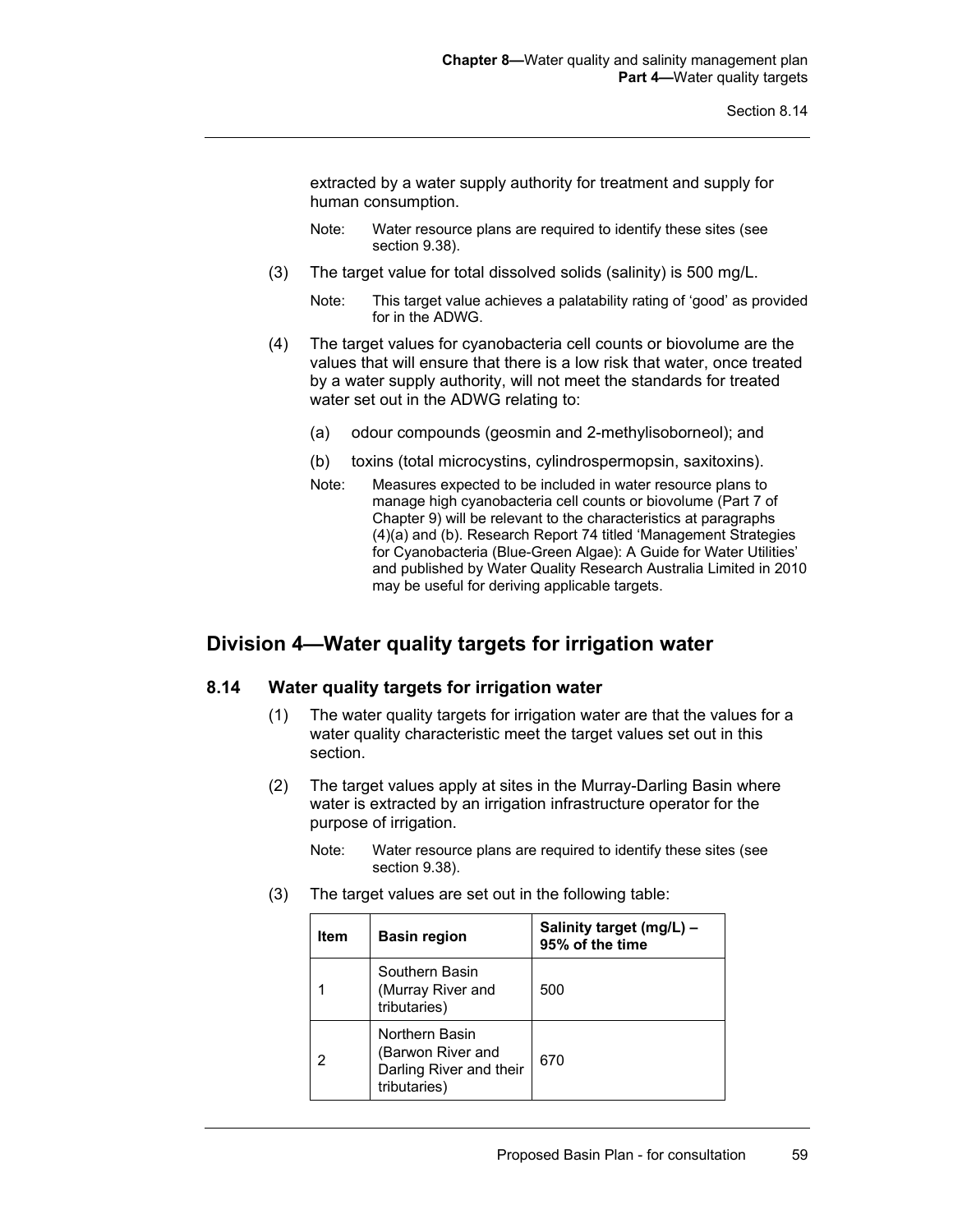Section 8.15

- Note: To convert mg/L to EC, the following approximate conversion factors can be used: (a) for the Southern Basin (including the Lachlan river),  $EC = \text{mq/L}$  divided by 0.6; (b) for Northern Basin,  $EC = mg/L$  divided by 0.7; (c) for the Paroo and Warrego rivers,  $EC$  $=$  mg/L divided by 0.8.
- (4) The target value for the sodium adsorption ratio of irrigation water is the value, which if exceeded would cause soil degradation when that water is applied to land.

Note: See section 1.07 for the meaning of *soil degradation*.

## **Division 5—Water quality targets for recreational water**

### **8.15 Water quality targets for recreational water**

The water quality targets for water used for recreational purposes are that the values for cyanobacteria cell counts or biovolume meet the guideline values set out in Chapter 6 of the Guidelines for Managing Risks in Recreational Water.

## **Division 6—Salinity targets**

### **8.16 Salinity targets**

- (1) This section sets out surface water salinity targets for the purpose of:
	- (a) long-term salinity planning for water resource plans; and
	- (b) monitoring and evaluating the effectiveness of the Basin Plan.
- (2) The salinity targets are the Murray-Darling Basin and End-of-Valley Targets for salinity (as absolute values) set out in Appendix 1 of Schedule B of the Agreement as amended from time to time.

### **8.17 Salt-load target**

- (1) This section sets out the salt-load target for the River Murray System for the purpose of:
	- (a) monitoring and evaluating the effectiveness of the Basin Plan; and
	- (b) ensuring adequate flushing of salt to the ocean.
- (2) The salt-load target is the discharge of a minimum of 2 million tonnes of salt from the River Murray System to the Southern Ocean each water accounting period.
- (3) The Authority must estimate the discharge of salt from the River Murray System to the Southern Ocean every water accounting period.
- (4) The Authority must assess achievement of the salt-load target against the number of tonnes of salt per year averaged over the preceding 10 years.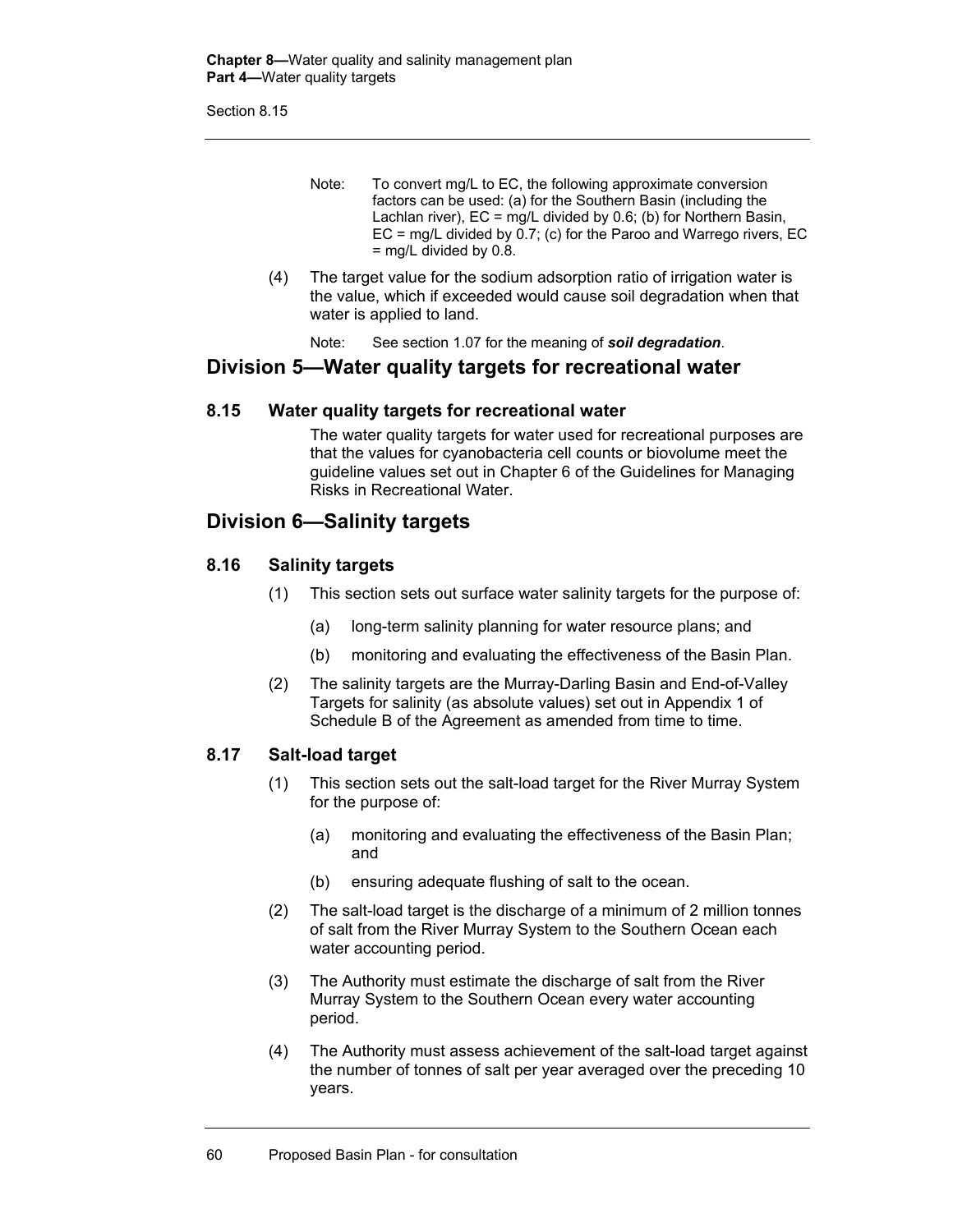(5) The Authority must publish its assessment on its website.

## **8.18 Salinity operational targets**

- (1) This section sets out the salinity operational targets that apply for the purposes of section 8.11.
- (2) The targets are to meet the target values for the reporting sites specified in the following table:

| <b>Item</b> | <b>Reporting site</b>                                     | <b>Target value</b><br>$(mg/L) - 95%$ of<br>the time |
|-------------|-----------------------------------------------------------|------------------------------------------------------|
|             | River Murray at Murray Bridge                             | 500                                                  |
| 2           | River Murray at Morgan                                    | 500                                                  |
| 3           | River Murray at Lock 7                                    | 310                                                  |
|             | Darling River downstream of Menindee Lakes<br>at Burtundy | 500                                                  |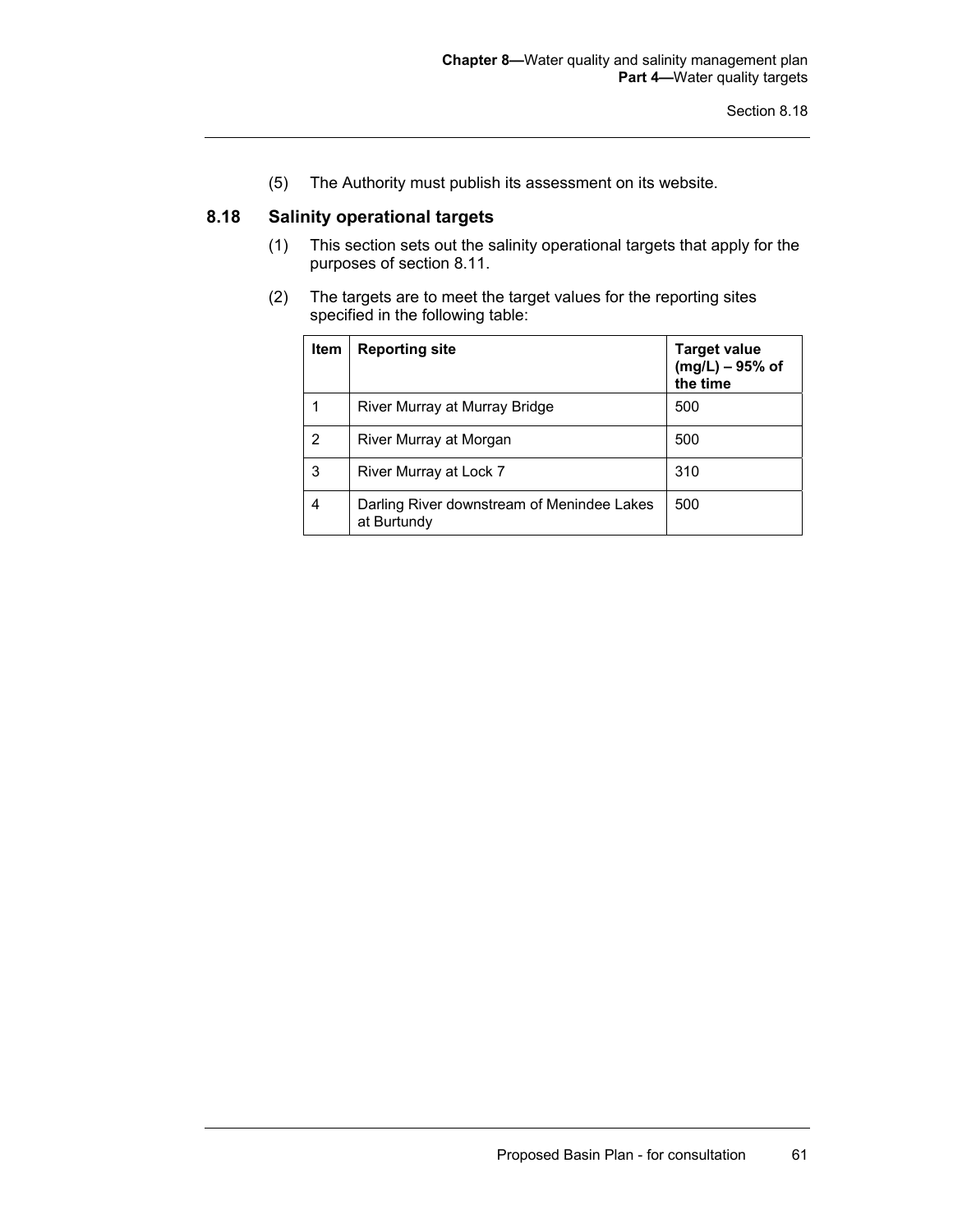# **Chapter 9—Water resource plan requirements**

# **Part 1—Preliminary**

### **9.01 Simplified outline**

- (1) This section sets out a simplified outline of this Chapter.
- (2) This Chapter sets out requirements in relation to the following matters that a water resource plan must comply with in order for it to be accredited or adopted under Division 2 of Part 2 of the Act (item 11 of the table in subsection 22(1) of the Act):
	- (a) the identification of the water resource plan area and other matters (Part 2);
	- (b) the incorporation, and application, of the long-term annual diversion limit for each SDL resource unit in the water resource plan area (Part 3);
	- (c) the sustainable use and management of water resources of the water resource plan area within the long-term annual diversion limits (Part 4);
	- (d) the regulation, for the purpose of managing Basin water resources, of interception activities with a significant impact (whether on an activity-by-activity basis or cumulatively) on those water resources (Part 5);
	- (e) planning for environmental watering (Part 6);
	- (f) water quality objectives for the water resource plan area (Part 7);
	- (g) the circumstances in which tradeable water rights in relation to the water resource plan area may be traded, and the conditions applicable to such trades (Part 8);
	- (h) the broad approaches to the way risks to the water resources of the water resource plan area should be addressed (Part 9);
	- (i) information about measuring the water taken from the water resources of the water resource plan area and monitoring the water resources of the water resource plan area (Part 10);
	- (j) reviews of the water resource plan and amendments of the plan arising from those reviews (Part 11);
	- (k) the scientific information or models on which the water resource plan is to be based (Part 12);
	- (l) planning for extreme events (Part 13);
	- (m) Indigenous values and uses (Part 14).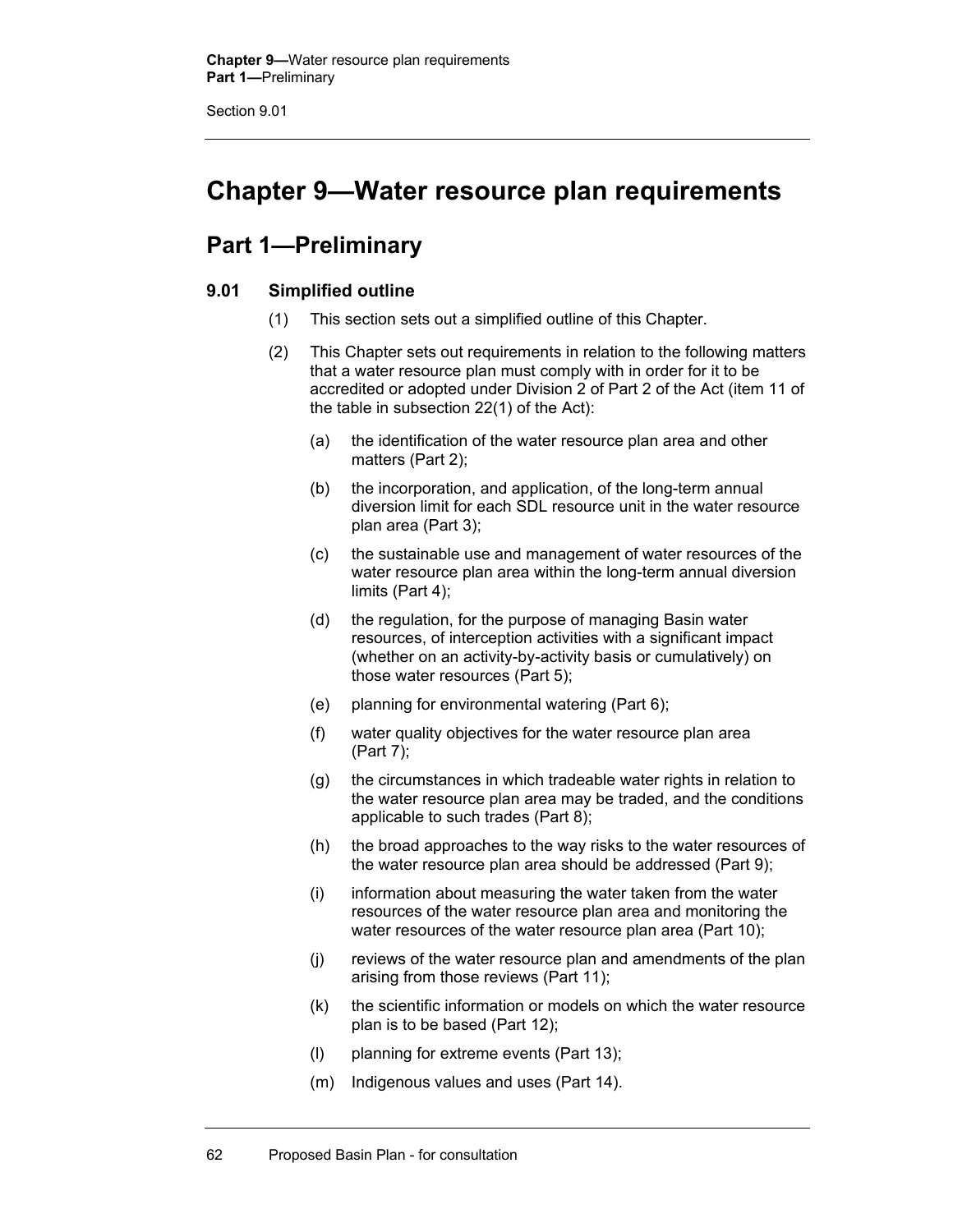# **Part 2—Identification of water resource plan area and other matters**

### **9.02 Identification of water resource plan area and water resources**

- (1) A water resource plan must identify:
	- (a) the water resource plan area; and
	- (b) the water resources;

to which it applies.

- (2) The water resource plan area must be one of the water resource plan areas described in Part 2 of Chapter 3 and must be identified using the same description of that area set out in that Part (with any variations permitted by section 3.04).
- (3) The water resources must be those described in Part 2 of Chapter 3 as the water resources of the water resource plan area and must be identified using the same description of those water resources set out in that Part.

#### **9.03 Identification of SDL resource units and water resources**

- (1) A water resource plan must identify:
	- (a) each SDL resource unit in the water resource plan area; and
	- (b) the water resources within each SDL resource unit.
- (2) The SDL resource units must be those described in sections 6.02 and 6.03 and Schedules 2 and 4 as the SDL resource units within the water resource plan area, as applicable.
- (3) The water resources within each SDL resource unit must be those described in sections 6.02 and 6.03, and Schedules 2 and 4.

#### **9.04 Water resource plan constituted by 2 or more instruments**

- (1) If a water resource plan is constituted by 2 or more instruments or texts, this section applies to it.
	- Note: Subsection 63(1) of the Act states that a water resource plan may be constituted by 2 or more instruments.
- (2) The water resource plan must identify the instruments or texts that constitute the water resource plan.
	- Note: The same instrument or text may be used for more than one water resource plan.
- (3) If an instrument or text applies to only some of the water resources of the water resource plan area, the water resource plan must: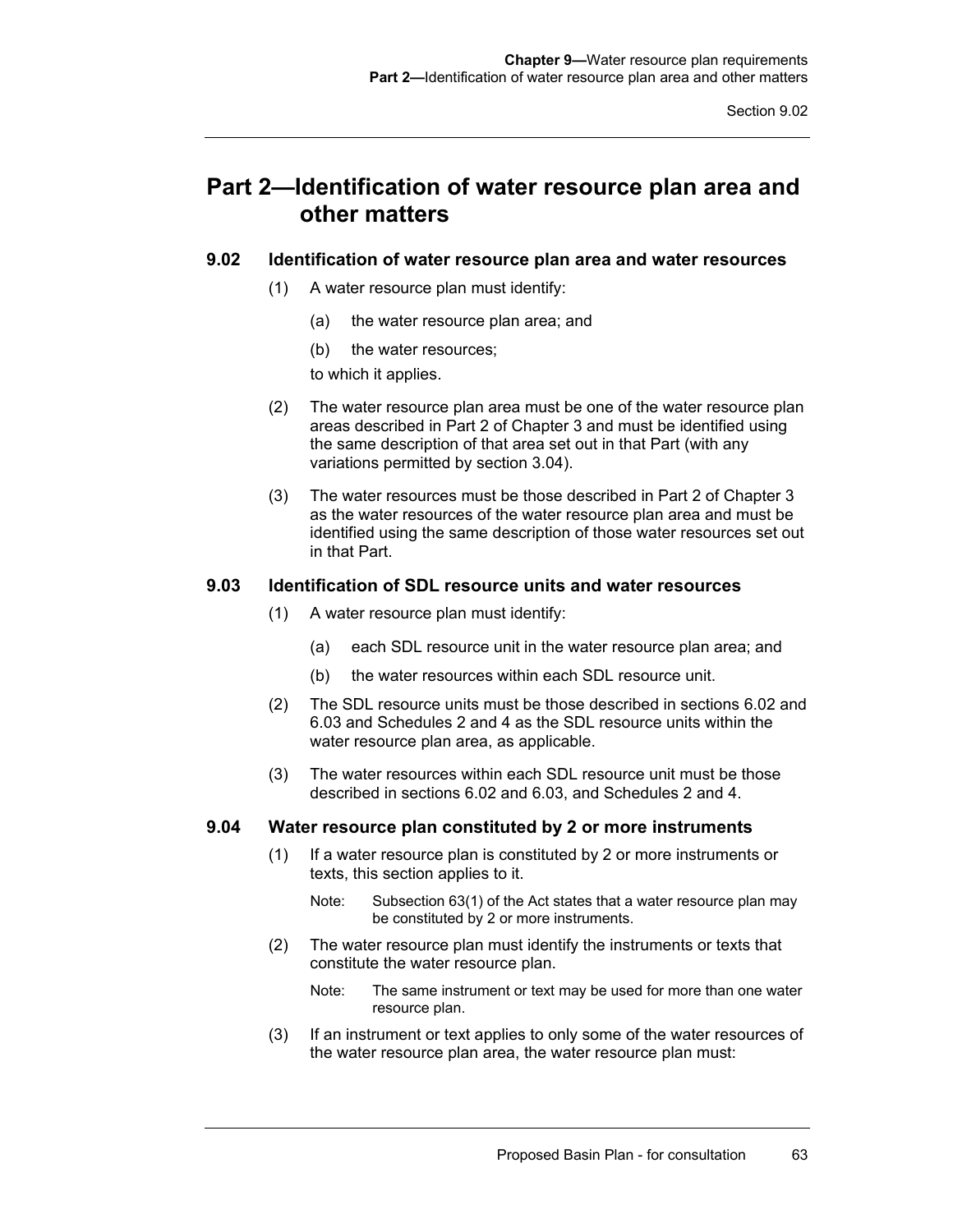- (a) identify the water resources or parts of the water resources to which the instrument or text applies; and
- (b) include an indicative map of the water resources identified in paragraph (a).

#### **9.05 Water resource plan to include index**

A water resource plan must include an index which lists each requirement set out in this Chapter along with the specific part of the plan that addresses the requirement.

#### **9.06 Material not forming part of the water resource plan**

If a water resource plan is constituted by an instrument or text which contains additional material that is not part of the water resource plan, the water resource plan must identify that material.

Note: See paragraph (d) of the definition of *water resource plan* in section 4 of the Act.

#### **9.07 Regard to other water resources**

- (1) A water resource plan must be prepared having regard to the management and use of:
	- (a) the water resources of an adjacent water resource plan area; and
	- (b) any water resources which have a significant hydrological connection to the water resources of the water resource plan area.
- (2) The water resource plan must describe the way in which regard was had to the matters referred to in subsection (1).

### **9.08 Obligations to be specified**

- (1) If this Chapter requires a matter to be dealt with in a water resource plan, the plan must specify the person responsible for that matter.
- (2) Without limiting subsection (1), if a water resource plan requires a measure or action to be undertaken, the plan must specify the person responsible for undertaking that measure or action.

#### **9.09 Change in reliability**

- (1) A water resource plan must, to the extent possible, meet each requirement of this Chapter in a way that will not result in a change in the reliability of water allocations in relation to the water resources of a water resource plan area.
- (2) However, if it is not possible to meet a requirement in such a way, the requirement has effect only to the extent that it does not result in such a change.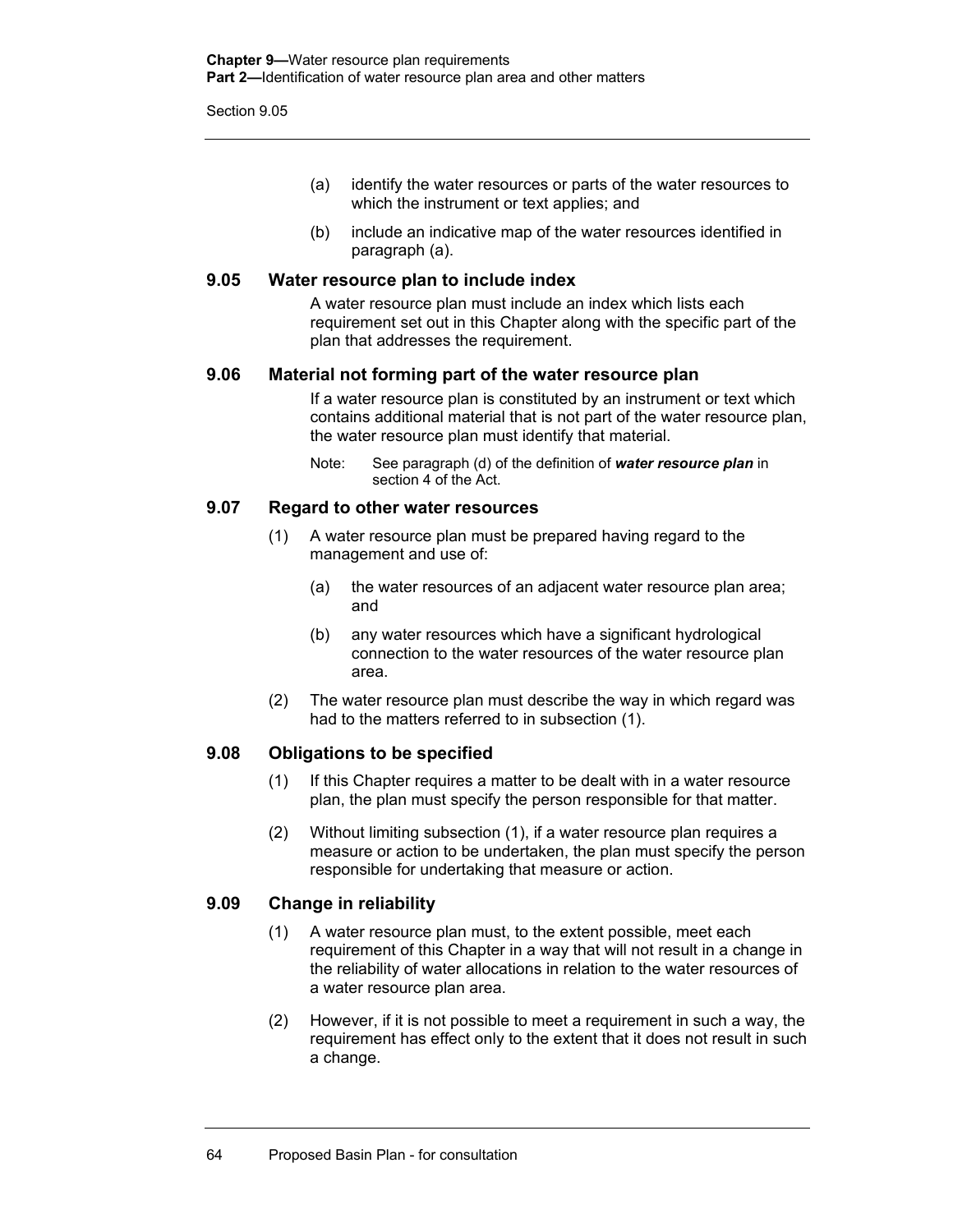(3) The change in reliability referred to in this section is a change in reliability of the kind dealt with by Subdivision B of Division 4 of Part 2 of the Act.

# **Part 3—Incorporation, and application, of the longterm annual diversion limit**

## **Division 1—Water access rights**

### **9.10 Water access rights must be identified**

- (1) A water resource plan must identify the following:
	- (a) each form of take from the water resources of each SDL resource unit in the water resource plan area;
	- (b) the classes of water access right that apply to each form of take identified under paragraph (a);
	- (c) the characteristics of each class of right, including the number of rights and any conditions on the exercise of the rights.
- (2) A water resource plan must require a holder of a water access right to comply with the conditions of that right.

#### **9.11 Identification of planned environmental water and register of held environmental water**

- (1) A water resource plan must identify the planned environmental water in the water resource plan area and associated rules and arrangements relating to that water.
- (2) A water resource plan must establish and maintain a register of held environmental water for the water resource plan area which records:
	- (a) the characteristics of held environmental water in the water resource plan area (for example, quantity, reliability, security class, licence type, limitations); and
	- (b) who holds that water.
- (3) The register must be published on a website specified by the water resource plan.
- (4) The requirements in subsection (2) and (3) will be satisfied if a water resource plan identifies a register of held environmental water which records the matters required by subsection (2) and is published on a website.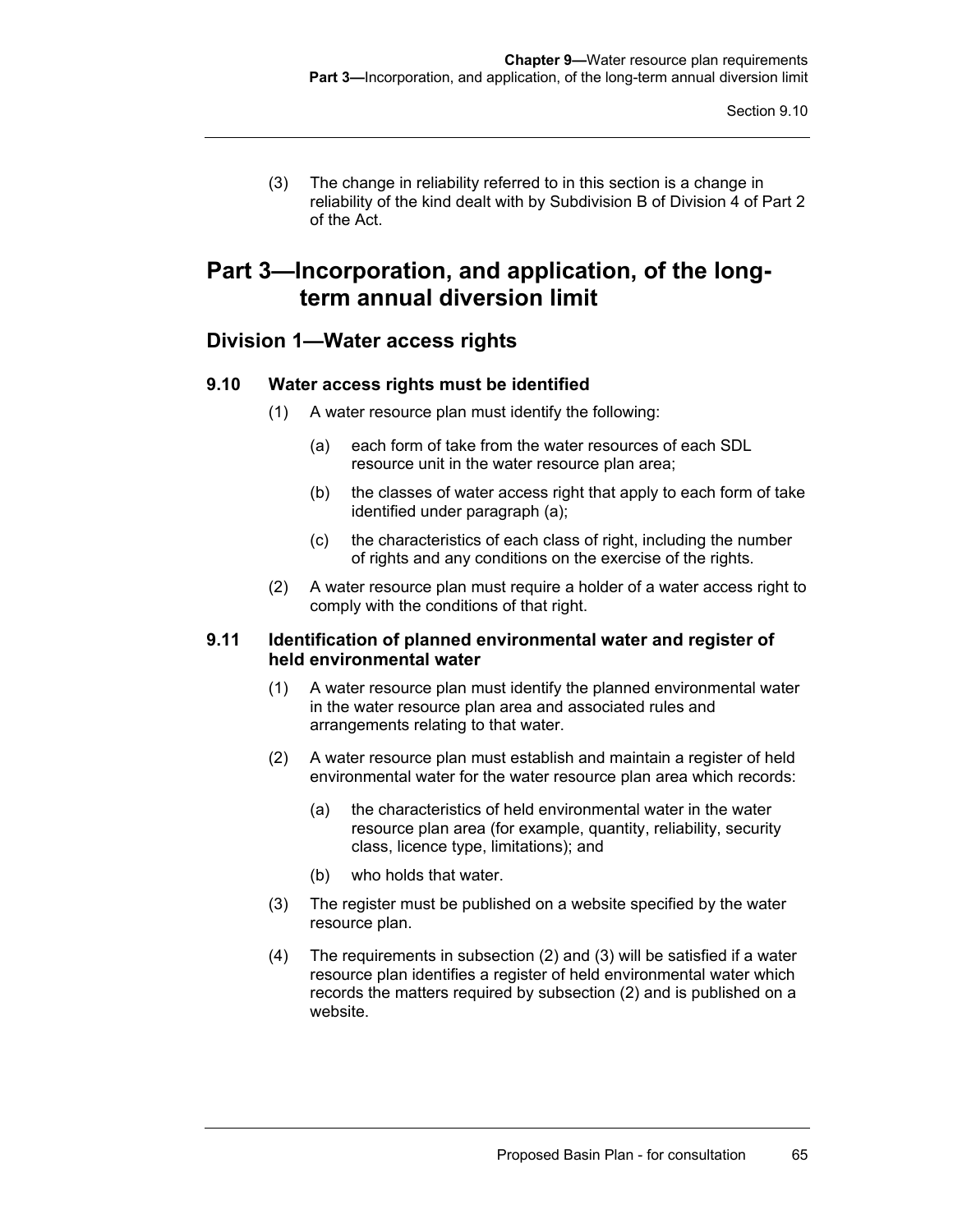## **Division 2—Take for consumptive use**

### **9.12 Long-term annual diversion limits for each SDL resource unit to be specified**

- (1) A water resource plan must state the long-term annual diversion limit for each SDL resource unit in the water resource plan area.
	- Note: See section 4 of the Act for the meaning of *long-term annual diversion limit*. Under the Basin Plan, the long-term annual diversion limit is the same as the long-term average sustainable diversion limit because the temporary diversion provision for each SDL resource unit is zero. Section 6.04 and Schedules 2 and 4 set out the long-term average sustainable diversion limits for each SDL resource unit. This section requires the information in those Schedules to be set out in the plan.
- (2) A water resource plan must specify an objective method (including modelling, if applicable) for calculating the predicted water system behaviour in relation to the long-term annual diversion limit for each SDL resource unit in the water resource plan area.
	- Note: This method (including modelling, if applicable) is used to estimate the water permitted to be taken in a water accounting period (see also section 9.14).
- (3) For a surface water SDL resource unit, the method (including modelling, if applicable) must use an analysis of predicted water system behaviour over a repeat of the historical climate conditions.
	- Note 1: See section 1.07 for the meaning of *historical climate conditions*.
	- Note 2: The method may, for example, be an estimate where there is insufficient information available.

### **9.13 Maximum long-term annual average quantity of water that can be taken**

- (1) A water resource plan must specify the maximum long-term annual average quantity of water that can be taken from each SDL resource unit in the water resource plan area under the rules of the water resource plan for consumptive use.
- (2) From 1 July 2019, a quantity specified under subsection (1) must not exceed the long-term annual diversion limit that applies to the relevant SDL resource unit.
- (3) A water resource plan must specify an objective method (including modelling, if applicable) for demonstrating that, from 1 July 2019, the rules of the water resource plan operate to ensure that take from the SDL resource unit for consumptive use is less than or equal to the quantity specified in subsection (2).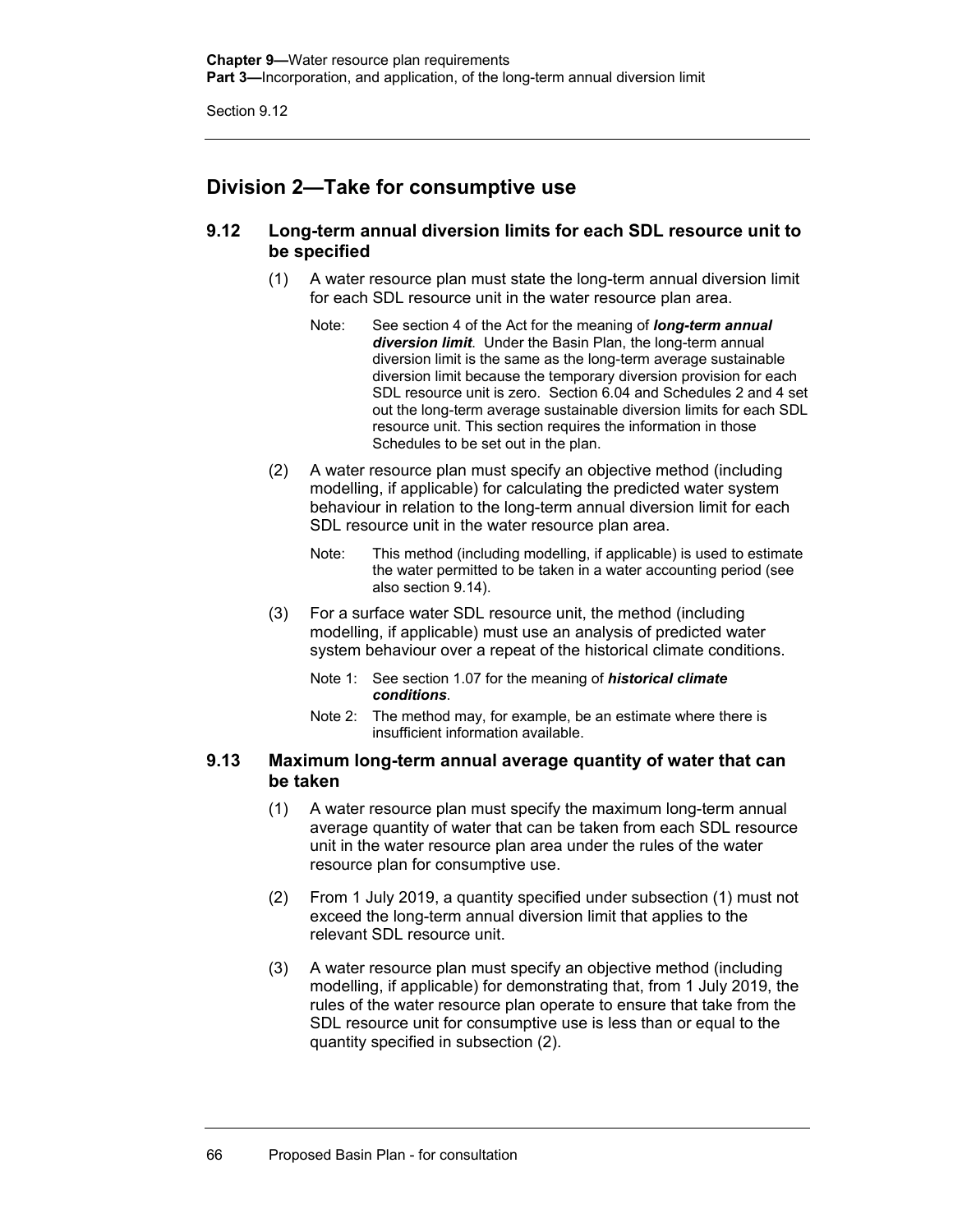- (4) For a surface water SDL resource unit, the method (including modelling, if applicable) must use an analysis of predicted water system behaviour over a repeat of the historical climate conditions.
	- Note 1: See section 1.07 for the meaning of *historical climate conditions*.
	- Note 2: The method may, for example, be an estimate where there is insufficient information available.

#### **9.14 Annual quantity of water permitted to be taken**

- (1) A water resource plan must determine the quantity of water permitted to be taken for consumptive use in a water accounting period:
	- (a) by each form of take;
	- (b) from each SDL resource unit in the water resource plan area.
	- Note: This is the annual expression of the long-term annual diversion limit and is used in the compliance method in Part 4 of Chapter 6 (in particular see section 6.11).
- (2) The quantity of water determined in subsection (1) must be determined consistently with the method (including modelling, if applicable) in subsection 9.12(2).
- (3) The water resource plan must be sufficiently certain to allow the quantity of water permitted to be taken in a water accounting period by a form of take from an SDL resource unit to be objectively determined.

#### **9.15 Annual quantity of water that can be taken**

- (1) A water resource plan must determine the quantity of water that can be taken for consumptive use in a water accounting period under the rules of the water resource plan:
	- (a) by each form of take;
	- (b) from each SDL resource unit in the water resource plan area.
- (2) The quantity of water determined in subsection (1) must be determined consistently with the method (including modelling, if applicable) in subsection 9.13(3).
- (3) The water resource plan must be sufficiently certain to allow the quantity of water that can be taken by a form of take from an SDL resource unit to be objectively determined.

#### **9.16 Annual allocations must be determined**

- (1) The water resource plan must provide for the determination of the water allocations to be made to water access entitlements in a water accounting period.
- (2) The water allocations must be determined consistently with the method used to estimate the quantity in section 9.13(3).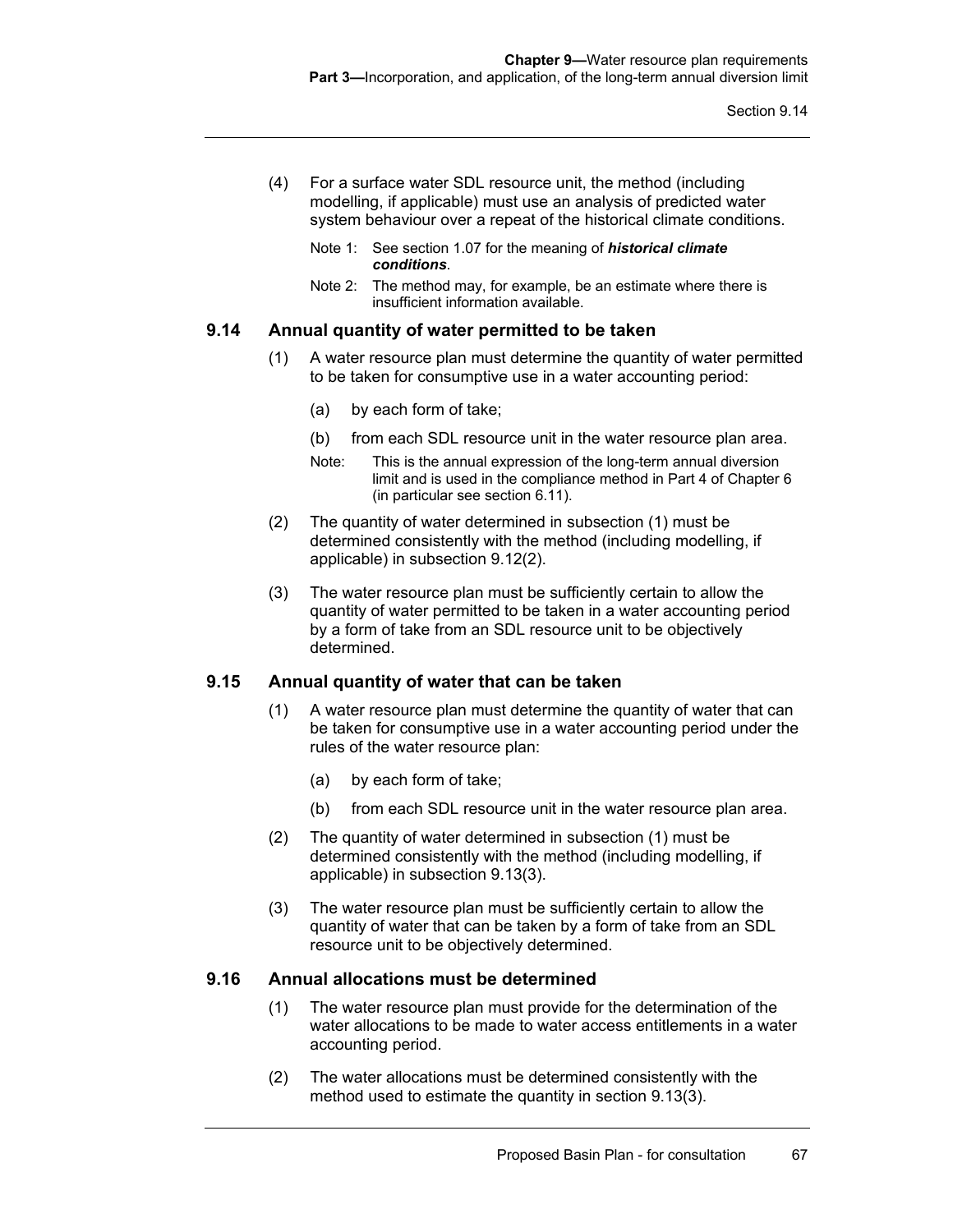### **9.17 Matters relating to accounting for water**

- (1) For the purposes of sections 9.14 and 9.15, the water resource plan must provide for the accounting for:
	- (a) water allocations that are carried over from one water accounting period to the next; and
	- (b) if it is a water resource plan area containing surface water return flows, in a way that is consistent with arrangements under the Agreement immediately before the commencement of the Basin Plan; and
	- (c) trade of water access rights; and
	- (d) water resources which are hydrologically connected to the water resources of the SDL resource unit; and
	- (e) circumstances in which there is a change in the way water is taken or held under a water access right; and
	- (f) water sourced from the Great Artesian Basin and released into a Basin water resource, by excluding that water.
- (2) In applying paragraph (1)(c), the water resource plan must account for the disposal and acquisition of held environment water separately and in a way that does not alter the determinations made in accordance with sections 9.14 and 9.15.

#### **9.18 Limits on certain forms of take**

- (1) Subject to this section, a water resource plan must require that the long-term annual average quantity of water that can be taken from a surface water SDL resource unit for consumptive use by:
	- (a) take under a basic right; or
	- (b) take by a runoff dam; or
	- (c) net take by a commercial plantation;

does not exceed the level specified in column 2 of Schedule 3 for that form of take.

- (2) The quantity specified in subsection (1) for a form of take may be increased above the level specified in column 2 of Schedule 3 for that form of take if:
	- (a) the long-term annual average quantity of water that can be taken by another form of take from the same SDL resource unit is changed at the same time so that there is no overall change in the total long-term annual average quantity of water that can be taken; and
	- (b) take by the forms of take affected by the changes are capable of: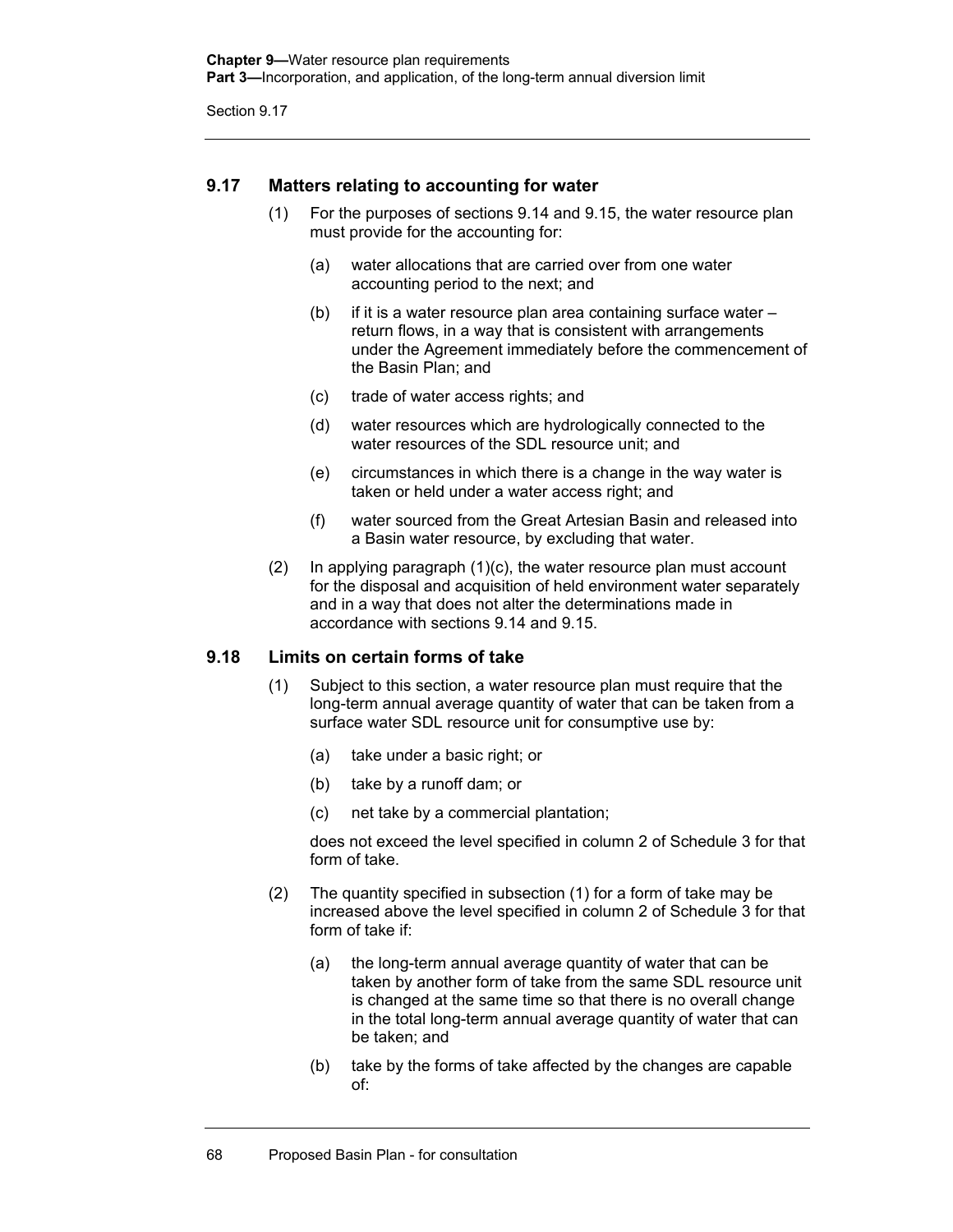- (i) being accurately measured (for example, through the use of a meter); or
- (ii) in the case of a form of take that is not capable of being accurately measured at the time the water resource plan is submitted for accreditation or adoption – being reasonably estimated using the best available method immediately before the water resource plan is submitted; and
- (c) the changes are not expected to result in the take from the SDL resource unit ceasing to be an environmentally sustainable level of take.

#### **9.19 Effects, and potential effects, on water resources of the water resource plan area**

- (1) A water resource plan must identify the effect, or the potential effect, if any, of the use and management of water resources that are not in the water resource plan area on the use and management of the water resources of the water resource plan area.
- (2) Without limiting subsection (1), the water resource plan must identify the effect, or potential effect, if any, of the following on the use and management of the water resources of the water resource plan area:
	- (a) the taking of groundwater outside a groundwater SDL resource unit resulting in water being removed from that unit because of a pre-existing hydrological connection or a hydrological connection created by the process of taking; and
	- (b) the taking of surface water or groundwater resulting in water that would otherwise flow directly or indirectly into an SDL resource unit no longer flowing into that unit.
- (3) If a water resource plan identifies an effect, or potential effect, of the kind referred to in subsection (1), the water resource plan must set out:
	- (a) a process for monitoring that effect or potential effect; and
	- (b) actions that will be taken to respond to that effect or potential effect.
- (4) Without limiting paragraph (3)(b), the water resource plan may require a person to hold a water access right in the water resource plan area in relation to the effect, or potential effect, identified.
- (5) The requirement in subsection (1) applies whether or not the water resources that are not in the water resource plan area are a Basin water resource.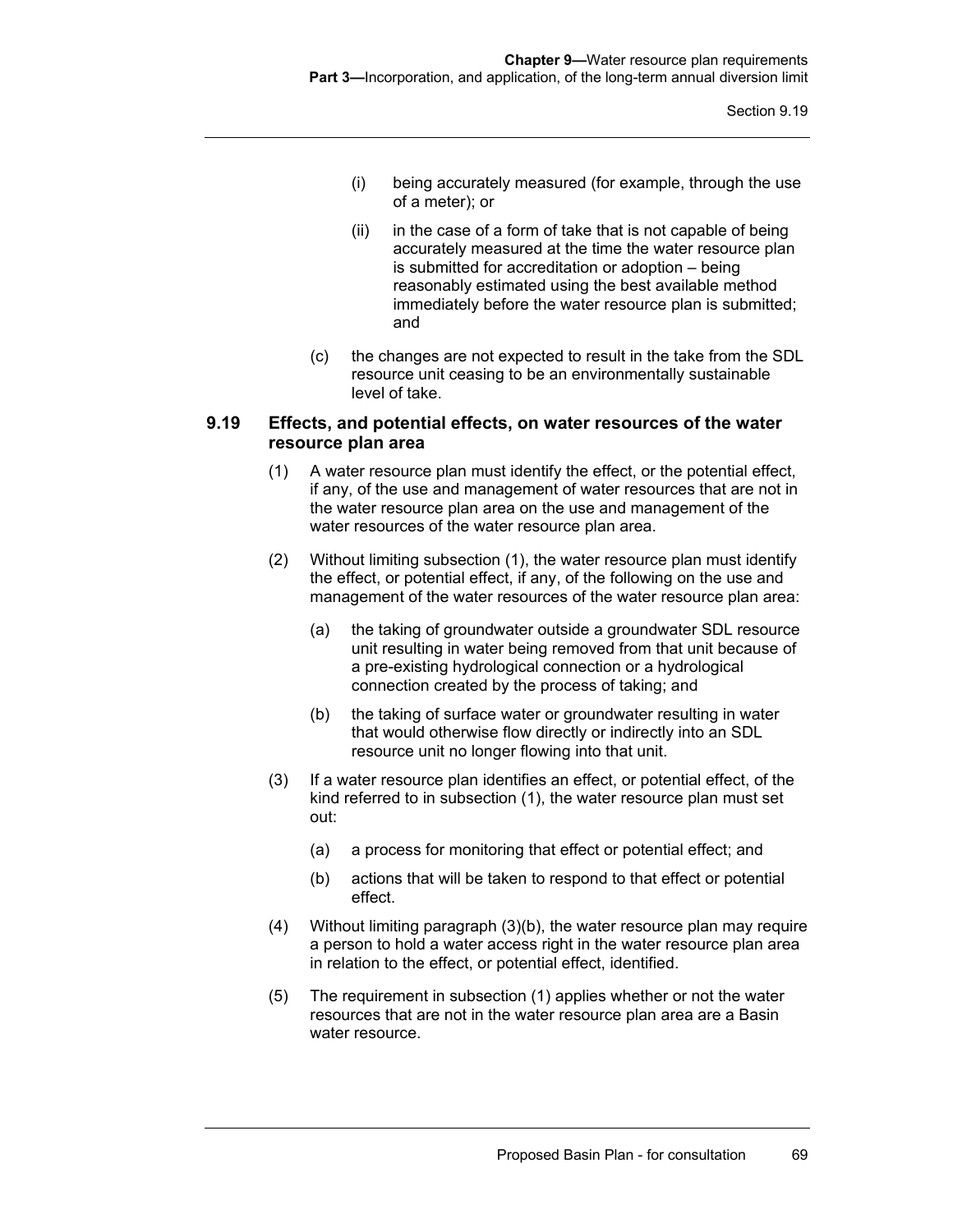# **Division 3—Actual take**

### **9.20 Determination of actual take must be specified**

- (1) A water resource plan must require:
	- (a) the quantity of water actually taken for consumptive use, by each form of take from an SDL resource unit, to be determined; and
	- (b) the determination to be done using the best available method (including modelling, if applicable) at the time the determination of actual take is made; and
	- (c) records to be maintained showing how the determination was made, including the source of information relied on, and any method (including modelling, if applicable) used.
	- Note: Paragraph 71(1)(c) of the Act requires information mentioned in paragraph (a) of this section to be provided to the Authority.
- (2) For the purposes of paragraph (1)(a), the quantity of water actually taken must:
	- (a) include water that was held environmental water which was disposed of and then used in the SDL resource unit for consumptive use; and
	- (b) exclude water sourced from the Great Artesian Basin and released into and taken from a Basin water resource.

# **Part 4—The sustainable use and management of water resources**

## **Division 1—Sustainable use and management**

**9.21 Sustainable use and management of water resources** 

This Part sets out the requirements in relation to the sustainable use and management of water resources of the water resource plan area within the long-term annual diversion limit for an SDL resource unit.

## **Division 2—Surface water**

### **9.22 Priority environmental assets and priority ecosystem functions**

(1) A water resource plan must be prepared having regard to whether it is necessary for it to include rules which ensure that the environmental watering requirements of priority environmental assets and priority ecosystem functions are not compromised.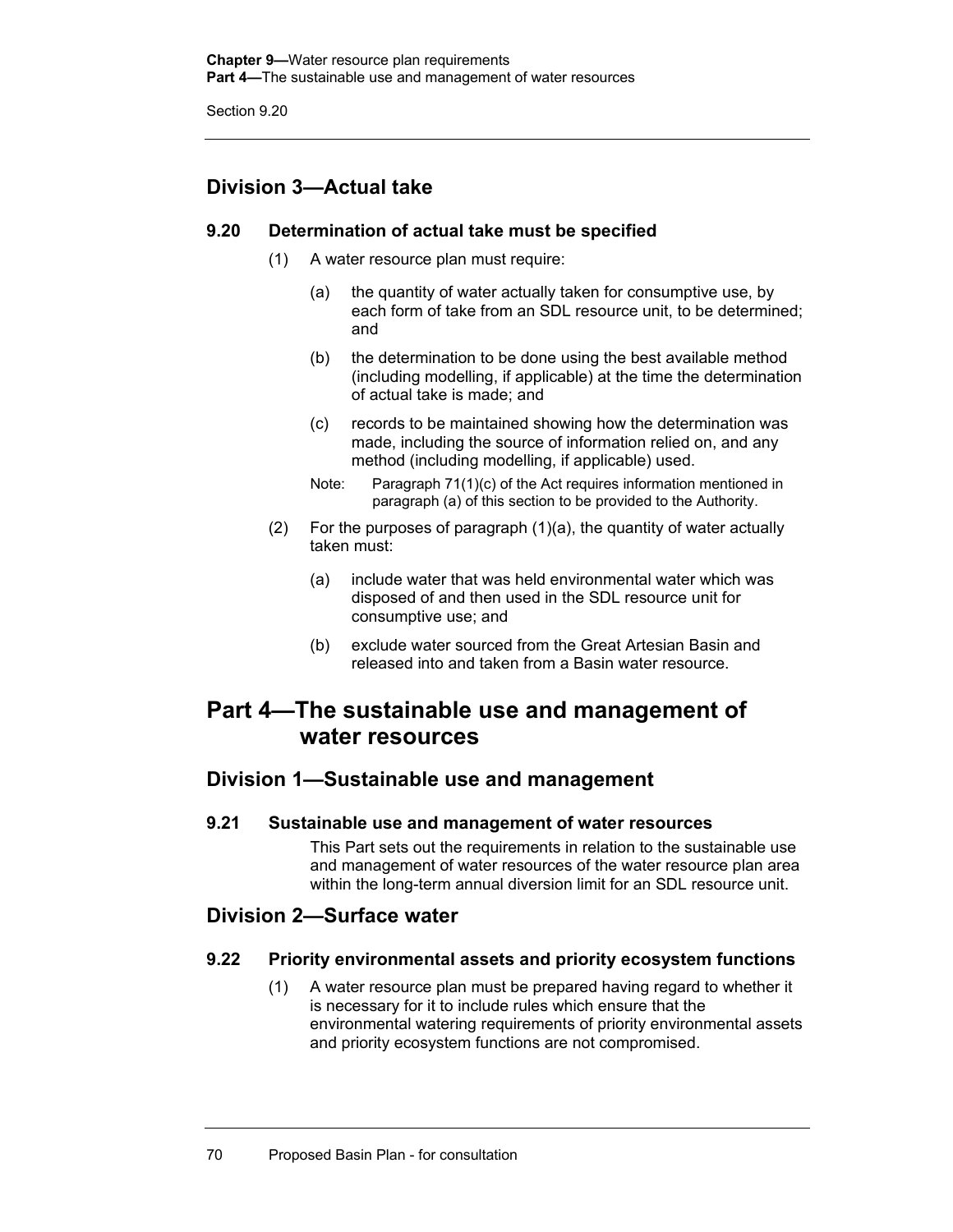- Note: Long-term watering plans are required to use the method in Part 5 of Chapter 7 to identify the environmental watering requirements of priority environmental assets and priority ecosystem functions.
- (2) Without limiting subsection (1), regard must be had to whether it is necessary for the rules to prescribe:
	- (a) the times, places and rates at which water is permitted to be taken from a surface water SDL resource unit; and
	- (b) how water resources in the water resource plan area must be managed and used.
- (3) If the outcome of the requirement in subsection (1) is that such rules are necessary, the water resource plan must include those rules.

## **Division 3—Groundwater**

#### **9.23 Priority environmental assets dependent on groundwater**

- (1) A water resource plan must be prepared having regard to whether it is necessary for it to include rules which ensure that, for priority environmental assets that depend on groundwater, environmental watering requirements are not compromised.
	- Note: Long-term watering plans are required to use the method in Part 5 of Chapter 7 to identify the environmental watering requirements of priority environmental assets.
- (2) Without limiting subsection (1), regard must be had to whether it is necessary for the water resource plan to include rules that specify:
	- (a) the times, places and rates at which water is permitted to be taken from a groundwater SDL resource unit; and
	- (b) resource condition limits, being limits beyond which the taking of groundwater will, for a priority environmental asset that depends on groundwater, compromise an environmental watering requirement; and
	- (c) restrictions on the water permitted to be taken (including the times, places and rates at which water may be taken) in order to prevent a resource condition limit from being exceeded.
- (3) If the outcome of the requirement in subsection (1) is that such rules are necessary, the water resource plan must include those rules.

#### **9.24 Groundwater and surface water connections**

(1) A water resource plan must be prepared having regard to whether it is necessary for it to include rules which ensure that, for groundwater that has a significant hydrological connection to surface water, environmental watering requirements (for example, base flows) are not compromised.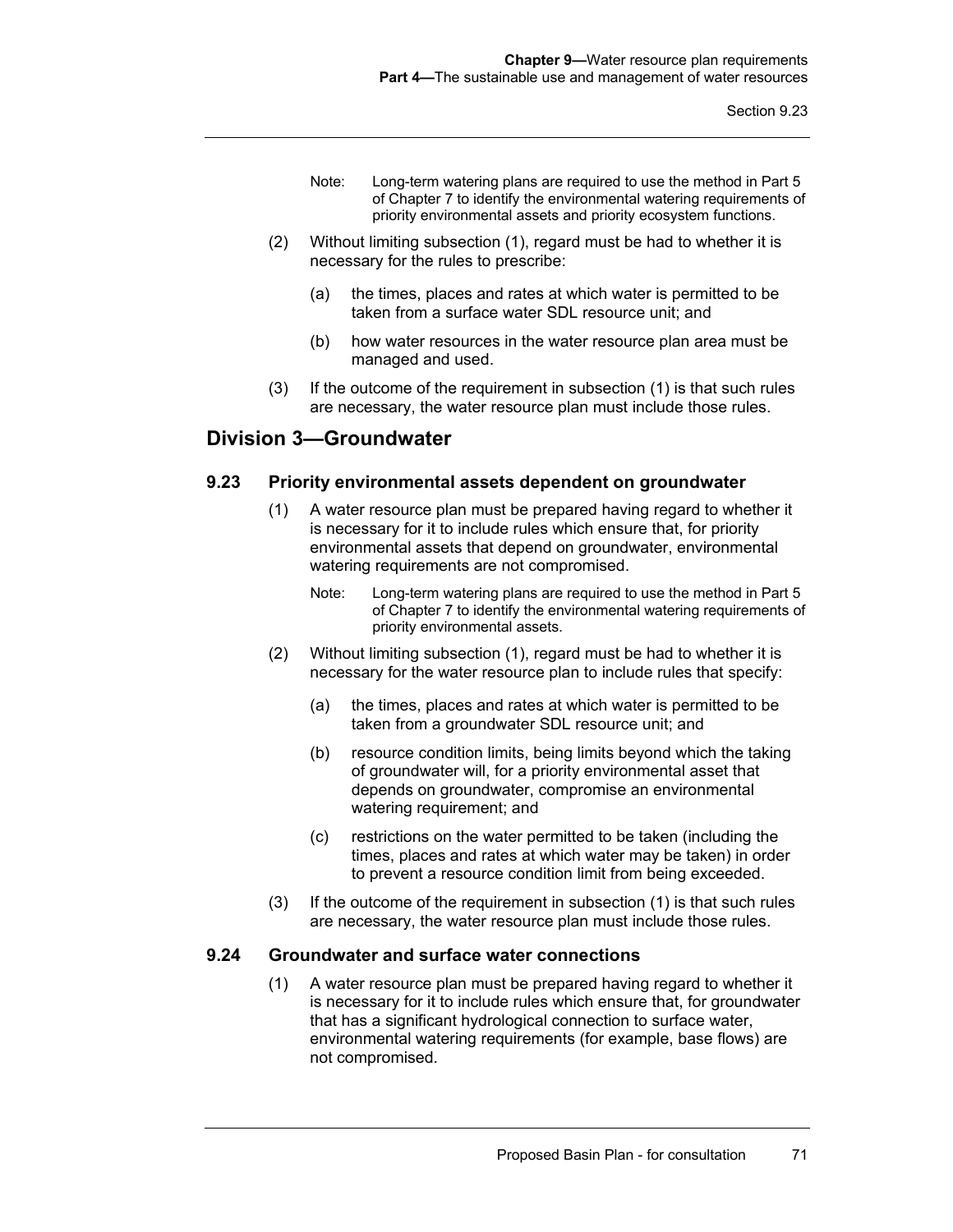- (2) Without limiting subsection (1), regard must be had to whether it is necessary for the water resource plan to include rules that specify:
	- (a) the times, places and rates at which water is permitted to be taken from a groundwater SDL resource unit; and
	- (b) resource condition limits, being limits beyond which the taking of groundwater will compromise the discharge of water into any surface water resource; and
	- (c) restrictions on the water permitted to be taken (including the times, places and rates at which water may be taken) in order to prevent a resource condition limit from being exceeded.
- (3) If the outcome of the requirement in subsection (1) is that such rules are necessary, the water resource plan must include those rules.

### **9.25 Productive base of groundwater**

- (1) A water resource plan must be prepared having regard to whether it is necessary for it to include rules which ensure that:
	- (a) there is no structural damage to an aquifer (whether within or outside the water resource plan area) arising from take within the long-term annual diversion limit for an SDL resource unit; and
	- (b) hydraulic relationships and properties between groundwater and surface water systems, between groundwater systems, and within groundwater systems are maintained.
- (2) Without limiting subsection (1), regard must be had to whether it is necessary for the water resource plan to include rules that specify:
	- (a) the times, places and rates at which water is permitted to be taken from a groundwater SDL resource unit; and
	- (b) any zones in the water resource plan area where continued groundwater extraction will result in a long-term decline in groundwater levels; and
	- (c) measures to prevent any long-term decline in groundwater levels in that zone, except where the groundwater is a nonrenewable groundwater resource; and
	- (d) for a non-renewable groundwater resource the planned rate of decline in groundwater levels and the anticipated groundwater levels after 50 years from the commencement of the water resource plan; and
	- (e) resource condition limits, being limits beyond which the taking of groundwater from the SDL resource unit will compromise the matters identified in paragraphs (1)(a) to (c); and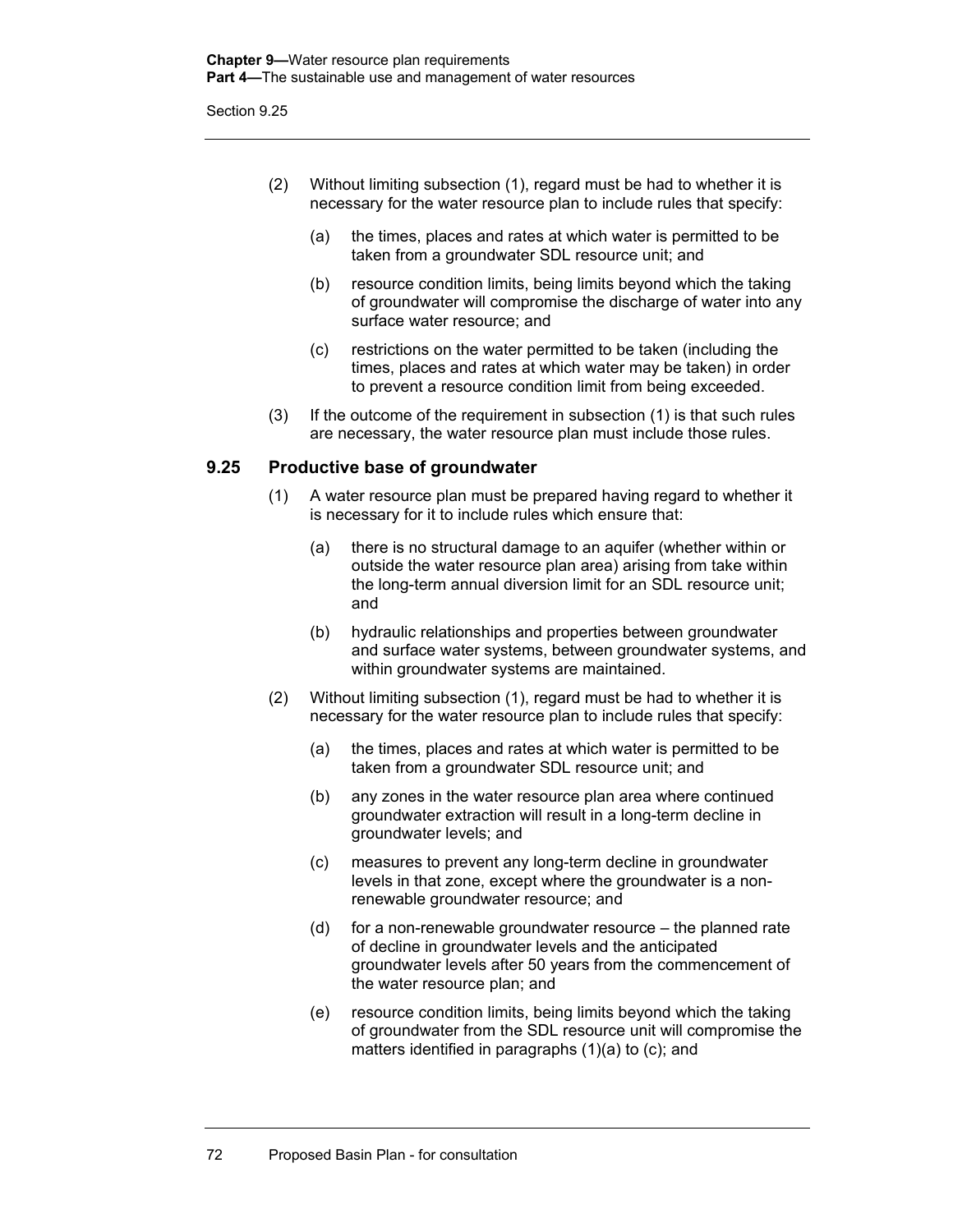- (f) restrictions on the water permitted to be taken (including the times, places and rates at which water may be taken) in order to prevent a resource condition limit from being exceeded.
- (3) If the outcome of the requirement in subsection (1) is that such rules are necessary, the water resource plan must include those rules.

#### **9.26 Environmental outcomes relating to groundwater**

- (1) A water resource plan must be prepared having regard to whether it is necessary for it to include rules to prevent an unacceptable level of salinity or contaminants within a groundwater SDL resource unit.
- (2) Without limiting subsection (1), regard must be had to whether it is necessary for the water resource plan to include rules that specify:
	- (a) the times, places and rates at which water is permitted to be taken from a groundwater SDL resource unit; and
	- (b) resource condition limits, being limits beyond which the taking of groundwater from the groundwater SDL resource unit will result in an unacceptable level of salinity or contaminants; and
	- (c) restrictions on the water permitted to be taken (including the times, places and rates at which water may be taken) in order to prevent a resource condition limit from being exceeded; and
	- (d) a requirement to establish and maintain a register which identifies the sites of bores used to monitor salinity and contaminants in the groundwater SDL resource unit.
- (3) If the outcome of the requirement in subsection (1) is that such rules are necessary, the water resource plan must include those rules.

### **Division 4—How requirements have been met**

#### **9.27 Description of how requirements have been met**

A water resource plan must:

- (a) describe what was done to comply with the requirements in this Part; and
- (b) if a risk of a kind referred to in subsection 9.45(2) has been identified in relation to the water resources of the water resource plan area - explain why rules addressing the risk have or have not been included in the plan.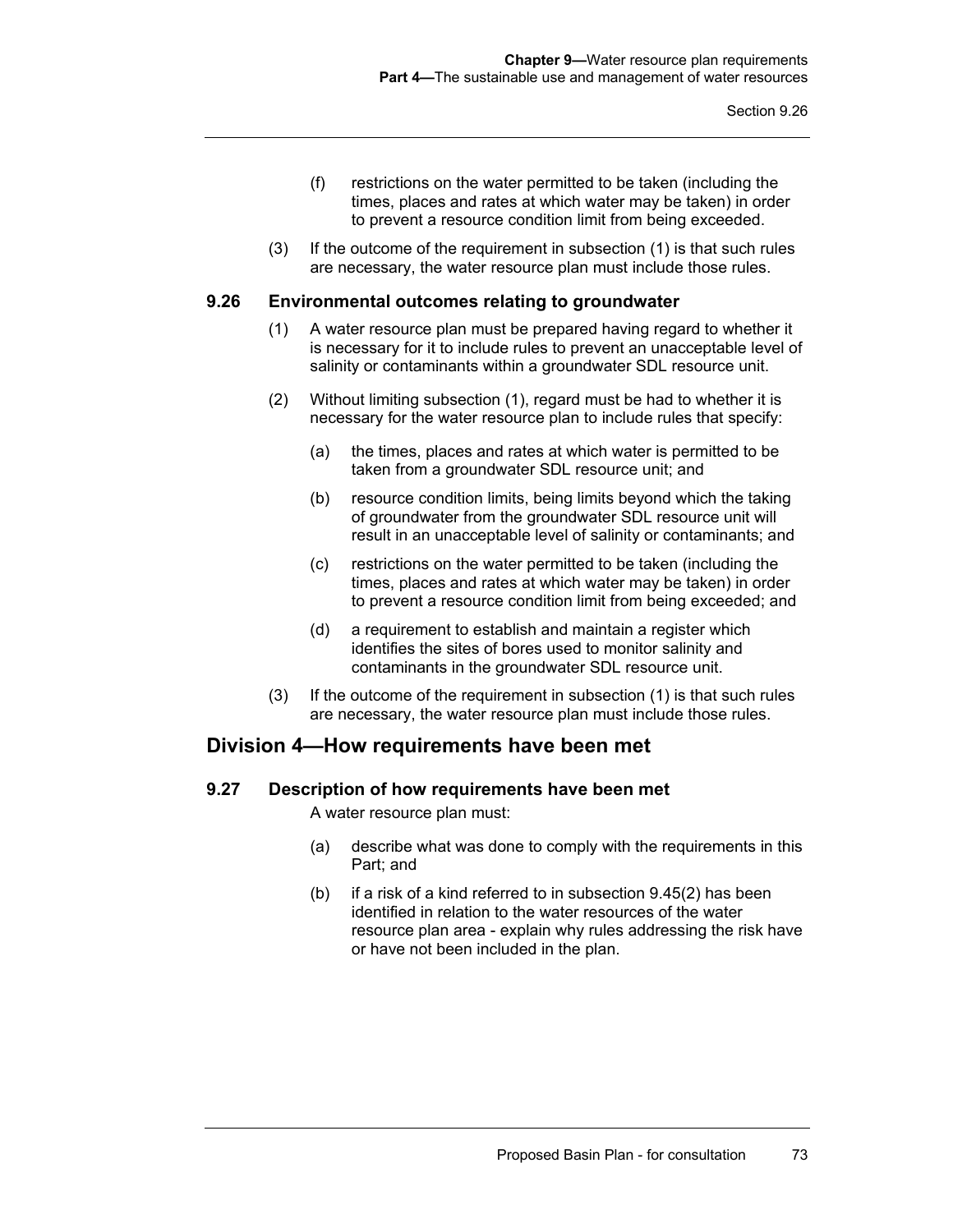# **Part 5—Interception activities**

### **9.28 Listing classes of interception activity**

- (1) A water resource plan must specify whether there are any classes of interception activity in the water resource plan area which have, or have the potential to have, a significant impact on:
	- (a) the water resources of the water resource plan area; or
	- (b) water resources which are hydrologically connected to the water resources of the water resource plan area;

whether on an activity-by-activity basis, or cumulatively.

- (2) If there are any such classes of interception activity, the water resource plan must list those classes.
- (3) Without limiting subsection (2), if there are any of the following activities in the water resource plan area, the water resource plan must list them as classes of interception activity which have, or have the potential to have, a significant impact on the water resources of the water resource plan area:
	- (a) interception by a runoff dam;
	- (b) interception by a commercial plantation;
	- (c) interception by a mining activity, including coal seam gas mining;
	- (d) interception by floodplain harvesting.
- (4) For the purpose of determining whether a class of interception activity is of the kind referred to in subsection (1), regard must be had to the following factors:
	- (a) the location of particular activities of the class in the water resource plan area;
	- (b) the impact of the class on the availability of:
		- (i) the water resources of the water resource plan area; and
		- (ii) water resources which are hydrologically connected to the water resources of the water resource plan area;
	- (c) the projected growth of the class over the period for which the water resource plan will have effect.

### **9.29 Monitoring impact of interception activities**

If a water resource plan includes a list of the kind referred to in subsection 9.28(2), the water resource plan must set out, in respect of each class of interception activity listed, a process for monitoring the impact of that class on: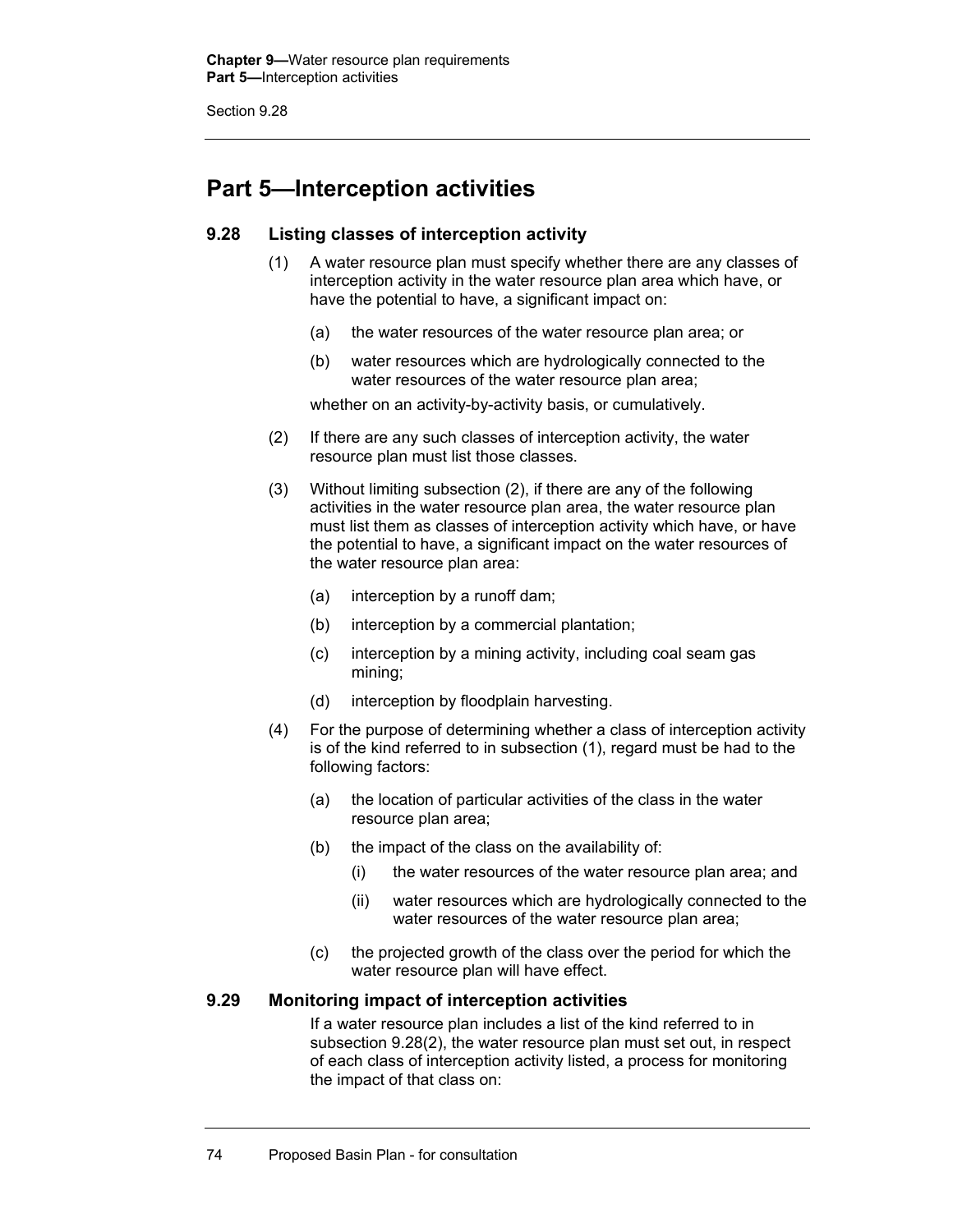- (a) the water resources of the water resource plan area; and
- (b) water resources which are hydrologically connected to the water resources of the water resource plan area.

#### **9.30 Actions to be taken**

A water resource plan must identify actions that will be taken in the event that monitoring under section 9.29 shows that:

- (a) an impact of a class of interception activity has a significant impact on an environmental watering requirement; or
- (b) an impact of several classes together has a significant impact on an environmental watering requirement; or
- (c) there is an increase in the quantity of water being intercepted by a class;

after the commencement of the water resource plan.

- Note 1: This section provides a mechanism to address unanticipated effects of, or changes in, interception activity.
- Note 2: Section 9.18 sets out the circumstances in which a water resource plan may allow for an increase in anticipated take by an interception activity.

# **Part 6—Planning for environmental watering**

#### **9.31 Planning for environmental watering**

- (1) A water resource plan must provide for environmental watering to occur in a way that is consistent with the environmental watering plan and contributes to the achievement of the objectives in Part 2 of Chapter 7.
- (2) For the purposes of subsection (1), the water resource plan must be prepared having regard to:
	- (a) the most recent version of the long-term watering plan prepared in accordance with the requirements of Division 1 of Part 4 of Chapter 7; and
	- (b) the views of local communities, including bodies established by a Basin State that express community views in relation to environmental watering.

### **9.32 Enabling environmental watering between connected water resources**

- (1) This section applies if:
	- (a) there are two water resource plan areas that contain surface water; and
	- (b) there is a surface water connection between the two areas.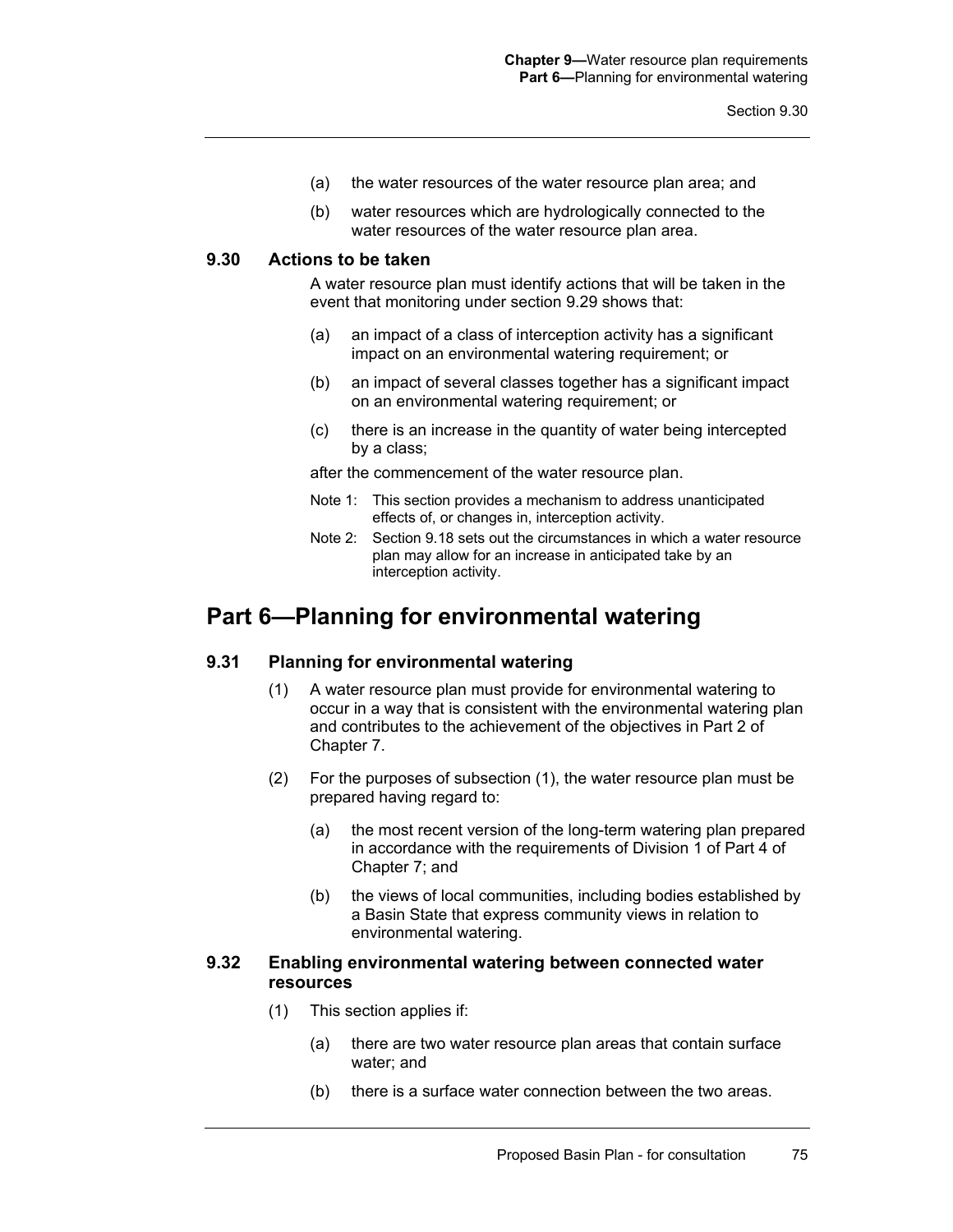(2) The water resource plan for each of the areas must provide for the coordination of environmental watering between the two areas.

#### **9.33 No net reduction in the protection of planned environmental water**

A water resource plan must ensure that there is no net reduction in the protection of planned environmental water from the protection provided for under State water management law immediately before the commencement of the Basin Plan.

# **Part 7—Water quality objectives**

Note: Section 1.07 defines *water quality* to include water salinity.

### **9.34 Water resource plan to include WQM Plan**

A water resource plan must include a water quality management plan (*WQM Plan*). The WQM Plan must be made in accordance with this Part.

#### **9.35 WQM Plan to identify key causes of water quality degradation**

The WQM Plan must identify the causes, or likely causes, of water quality degradation in the water resource plan area having regard to the key causes of water quality degradation identified in Part 2 of Chapter 8.

#### **9.36 WQM Plan to identify water quality target values**

- (1) The WQM Plan must identify the water quality target values for the water resource plan area.
- (2) The water quality target values are the following:
	- (a) for water-dependent ecosystems the applicable target values referred to in Division 2 of Part 4 of Chapter 8;
	- (b) for raw water for treatment for human consumption the target values for water quality characteristics set out in Division 3 of Part 4 of Chapter 8;
	- (c) for irrigation water the target values for water quality characteristics set out in Division 4 of Part 4 of Chapter 8;
	- (d) for water used for recreational purposes the target values for water quality characteristics set out in Division 5 of Part 4 of Chapter 8;
	- (e) for salinity the End-of-Valley Targets referred to in subsection 8.16(2).
- (3) However, if the objectively determined actual value of a water quality characteristic at a site is better than the target value identified in subsection (2), then the target value is that better value.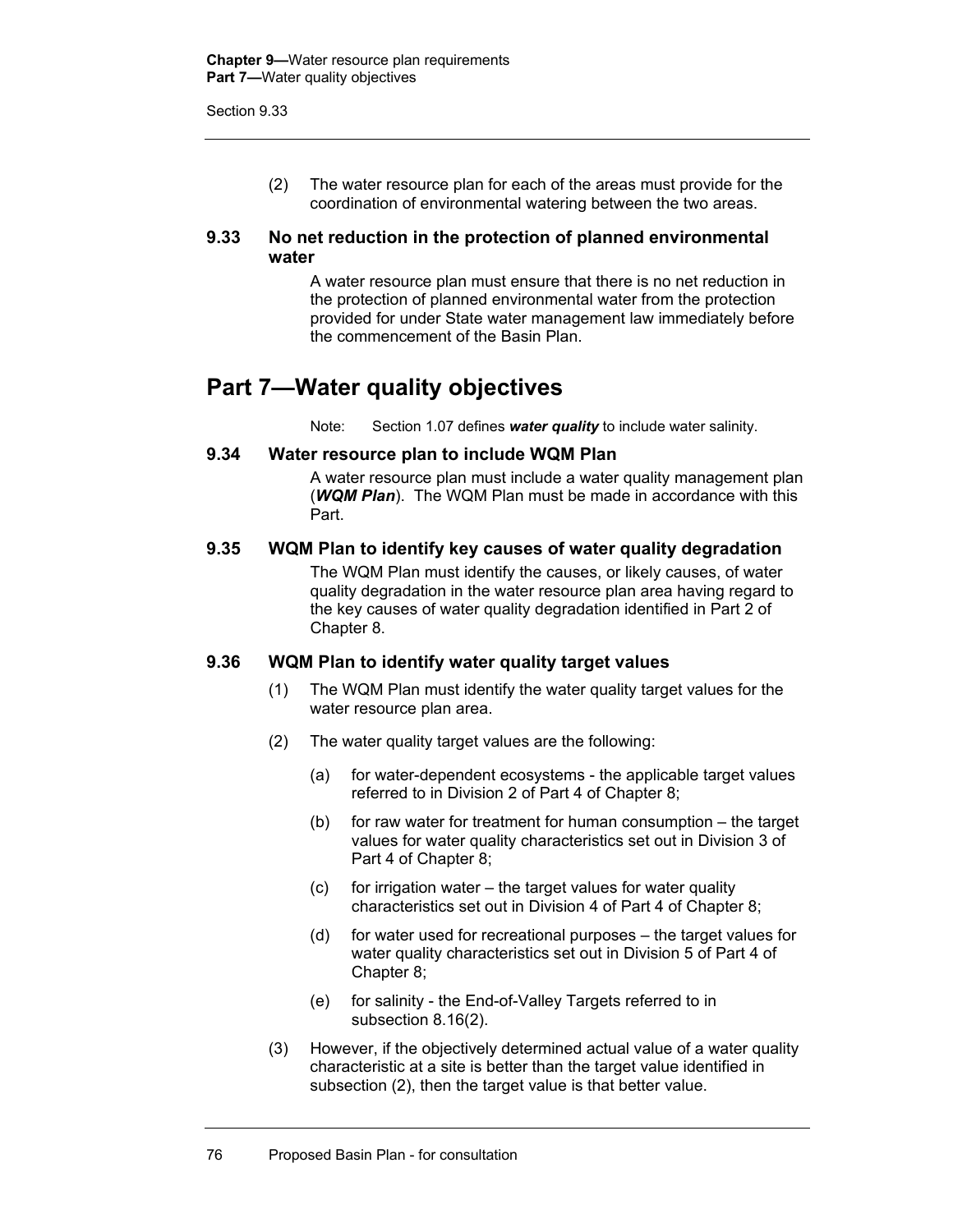- (4) For a water quality target value other than:
	- (a) a target value that applies to a declared Ramsar wetland under subsection 8.12(2); or
	- (b) an End-of-Valley Target referred to in subsection 8.16(2);

the WQM Plan may specify an alternative water quality target value if:

- (c) it is consistent with the water quality objectives in Part 3 of Chapter 8; and
- (d) for a declared Ramsar wetland the target value is consistent with the ecological character description for that wetland; and
- (e) it is determined in accordance with the procedures set out in the ANZECC Guidelines; and
- (f) either:
	- (i) the alternative target value provides a better level of protection than the value that would apply under subsection (2) or (3), as applicable; or
	- (ii) the WQM Plan sets out reasons why the alternative target value will be as effective in achieving the objectives in Part 3 of Chapter 8; or
	- (iii) the WQM Plan sets out reasons why the target value in subsection (2) or (3), as applicable, is inappropriate for the water resource plan area; and
- (g) for a water resource that is also covered by a water resource plan area of another Basin State – it is developed in consultation with that State.

### **9.37 WQM Plan to identify measures**

- (1) The WQM Plan must specify measures to be undertaken in or in relation to the water resources of the water resource plan area that contribute to the achievement of the water quality objectives in Part 3 of Chapter 8.
- (2) The measures must be prepared having regard to:
	- (a) the causes of water quality degradation identified in accordance with section 9.35; and
	- (b) target values identified in accordance with section 9.36.
- (3) The measures may include matters relating to land management.

Note: See also subsections 22(9) to (12) of the Act.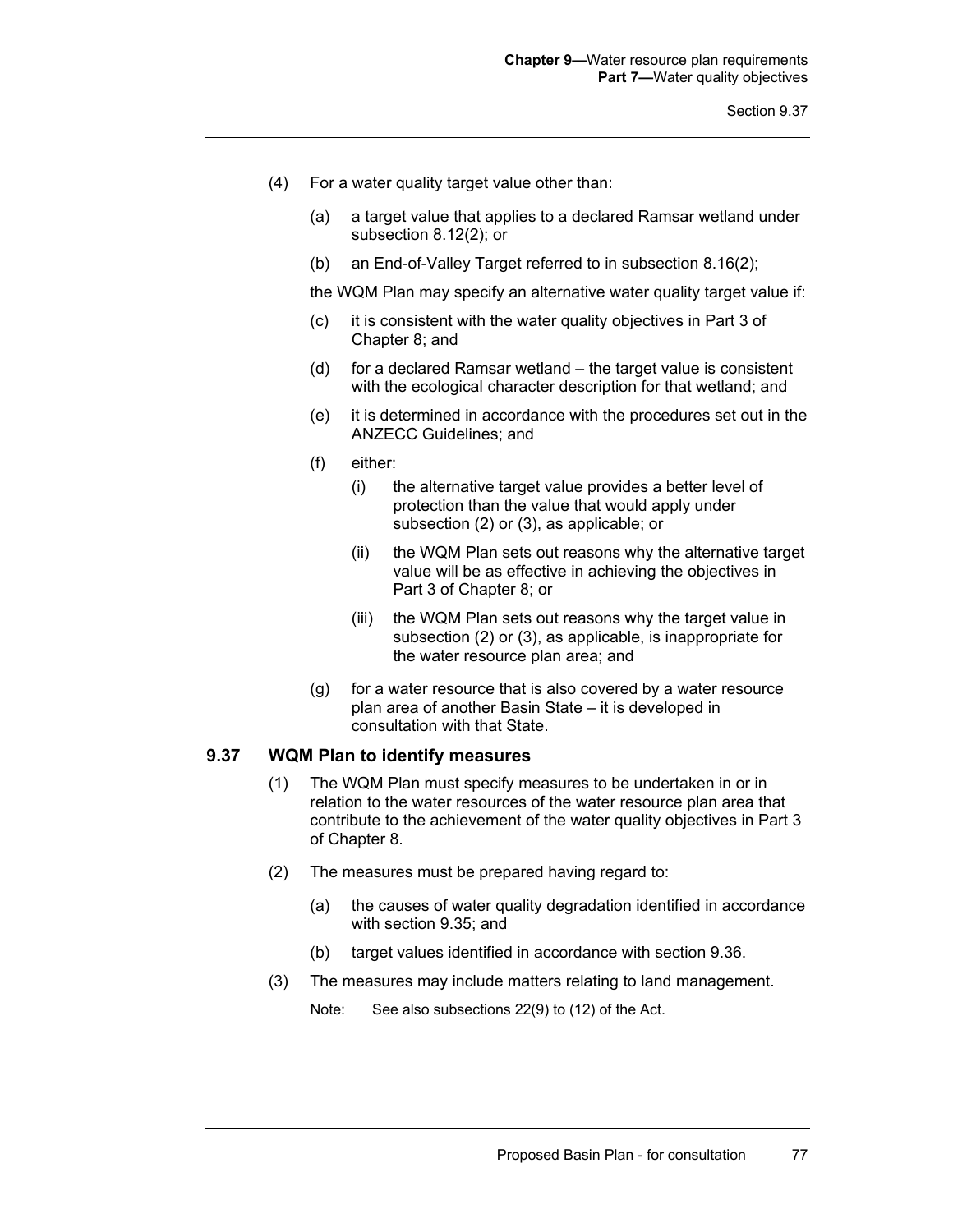#### **9.38 WQM Plan to identify locations of certain targets**

The WQM Plan must identify the locations in the water resource plan area at which the target values for raw water for treatment for human consumption and irrigation water apply.

### **9.39 Impact of WQM Plan on another Basin State**

The measures specified in the WQM Plan must be developed having regard to:

- (a) the impact those measures (including the absence of adequate measures) may have on the ability of another Basin State to meet water quality targets; and
- (b) any adverse impacts those measures may have on Basin water resources in the other Basin State.
- Note: See also the consultation requirement in subsection 63(2) of the Act.

# **Part 8—Trade of water access rights**

### **9.40 Application of Part**

This Part does not apply to water access rights of a kind that are not able to be traded under State water management law.

#### **9.41 Circumstances in which conditions in section 11.23 are met**

- (1) A water resource plan must set out the circumstances in which trade between 2 locations within a groundwater SDL resource unit is permitted. In setting out the circumstances, a water resource plan must ensure that each condition set out in section 11.23 will be met in relation to the proposed trade.
- (2) If the water resource plan applies a conversion rate to meet the condition in paragraph 11.23(d), the water resource plan must specify the conversion rate.

### **9.42 Circumstances in which conditions in section 11.24 are met**

- (1) A water resource plan must set out the circumstances in which trade between 2 groundwater SDL resource units is permitted. In setting out the circumstances, a water resource plan must ensure that each condition set out in section 11.24 will be met in relation to proposed trade.
- (2) If the water resource plan applies a conversion rate to meet the condition in paragraph 11.24(e), the water resource plan must specify the conversion rate.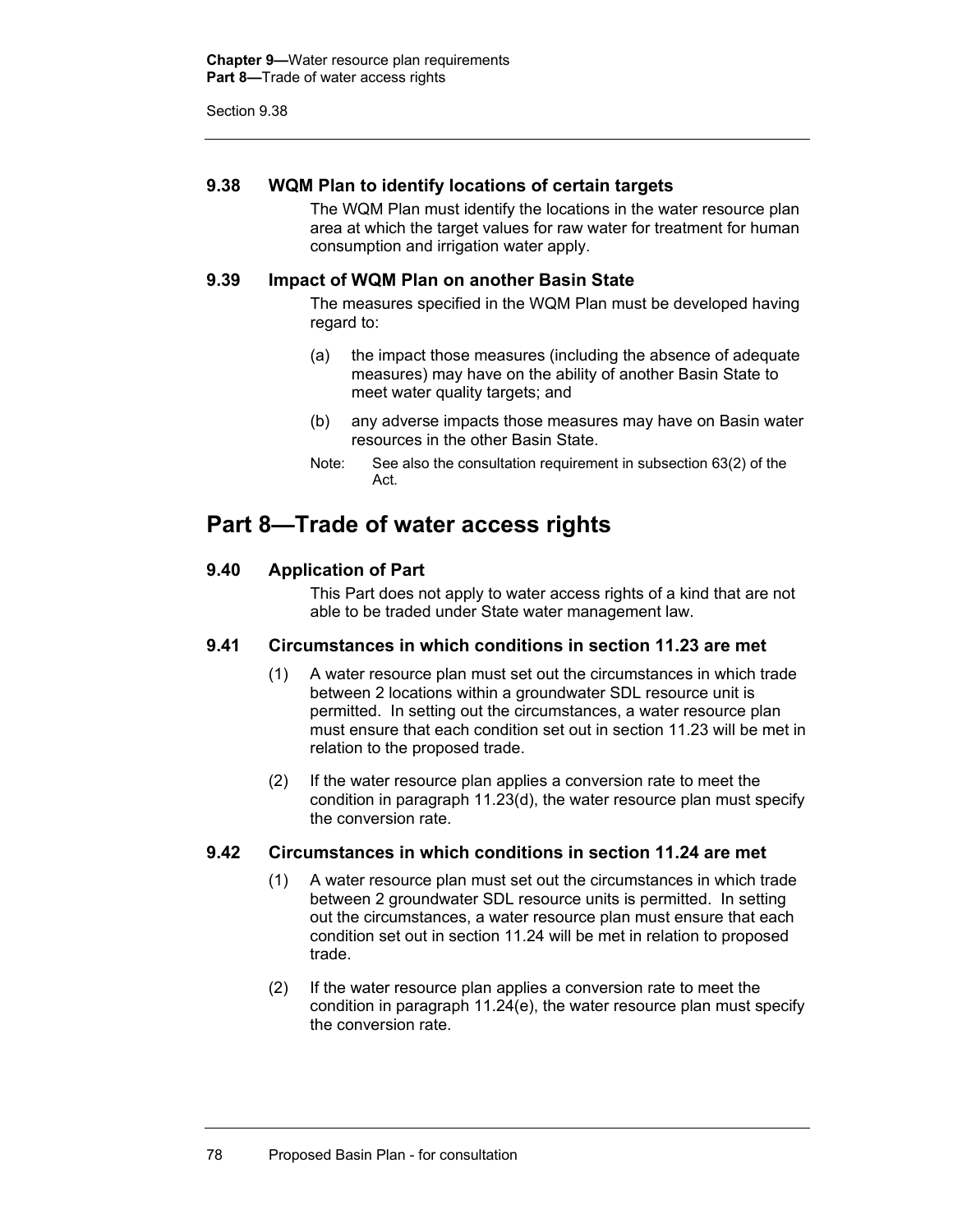### **9.43 Circumstances in which conditions in section 11.25 are met**

- (1) A water resource plan must set out the circumstances in which trade between a groundwater SDL resource unit and a surface water SDL resource unit is permitted. In setting out the circumstances, a water resource plan must ensure that each condition set out in section 11.25 will be met in relation to proposed trade.
- (2) If the water resource plan applies a conversion rate to meet the condition in paragraph 11.25(e), the water resource plan must specify the conversion rate.

# **Part 9—Approaches to addressing risks to water resources**

#### **9.44 Definitions**

In this Part:

*risk* means a risk listed in a water resource plan in accordance with subsection 9.45(4).

*risk factor* means a factor described in a water resource plan in accordance with paragraph 9.46(b).

*level of risk* has the meaning given in AS/NZS ISO 31000:2009 *Risk Management - Principles and Guidelines*.

#### **9.45 Risk identification and assessment methodology**

- (1) A water resource plan must be prepared having regard to current and future significant risks to the condition and continued availability of the water resources of the water resource plan area.
- (2) Without limiting subsection (1), the risks include (where applicable):
	- (a) risks to environmental watering requirements; and
	- (b) risks arising from the matters referred to in subsection 9.25(1); and
	- (c) risks arising from salinity or contaminants.
- (3) In identifying risks for the purposes of subsection (1), regard must be had to:
	- (a) risks identified in section 4.02; and
	- (b) any guidelines published by the Authority in relation to risk identification and risk assessment.
- (4) The water resource plan must list the risks identified for the purposes of subsection (1).
- (5) The water resource plan must assess each risk.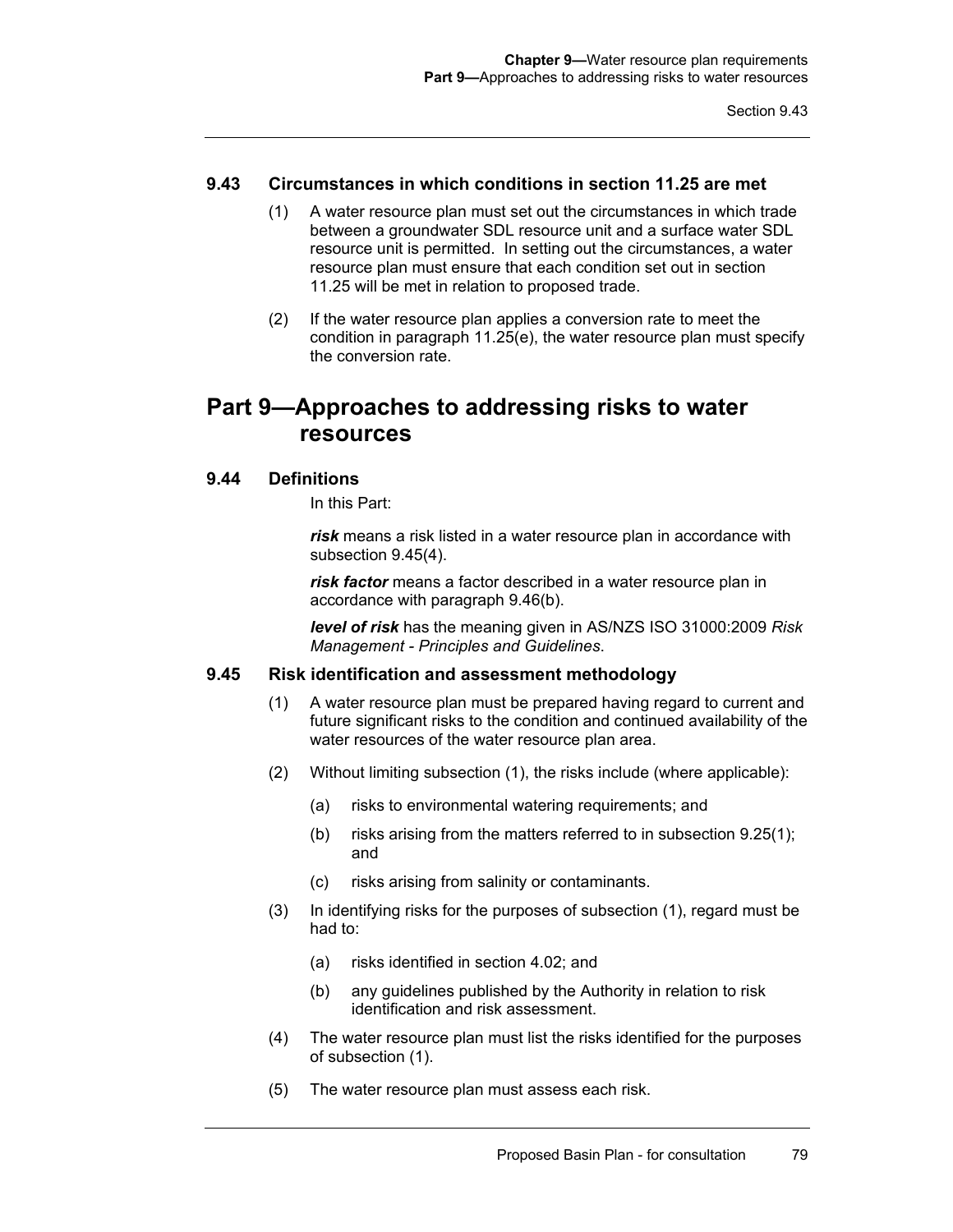- (6) The water resource plan must define the level of risk of each risk, using the following categories:
	- (a) low;
	- (b) medium;
	- (c) high;
	- (d) if it is considered appropriate, any additional category.
- (7) The water resource plan must describe the data and methods used to identify and assess the risks.
- (8) The water resource plan must describe any quantified uncertainties in the level of risk attributed to each risk, including the results of any sensitivity analysis.

#### **9.46 Description of risks and risk factors**

A water resource plan must describe:

- (a) each risk which is defined in accordance with subsection 9.45(6) as having a medium or higher level of risk; and
- (b) risk factors that contribute to those risks.

#### **9.47 Strategies for addressing risks**

- (1) If a water resource plan defines a risk in accordance with subsection 9.45(6) as having a medium or higher level of risk, the water resource plan must either:
	- (a) describe a strategy for the management of the water resources of the water resource plan area that will address the risk; or
	- (b) explain why the risk cannot be addressed by the water resource plan.
- (2) If the water resource plan identifies a risk which relates to a matter dealt with by a requirement in another Part of this Chapter, the strategy must take account of that requirement.
- (3) A water resource plan must be prepared having regard to:
	- (a) the strategies listed in subsection 4.03(3); and
	- (b) any guidelines published by the Authority in accordance with section 4.04.
	- Note: The Authority may publish guidelines in accordance with section 4.04 in relation to the implementation of strategies to manage or address risks identified in section 4.02.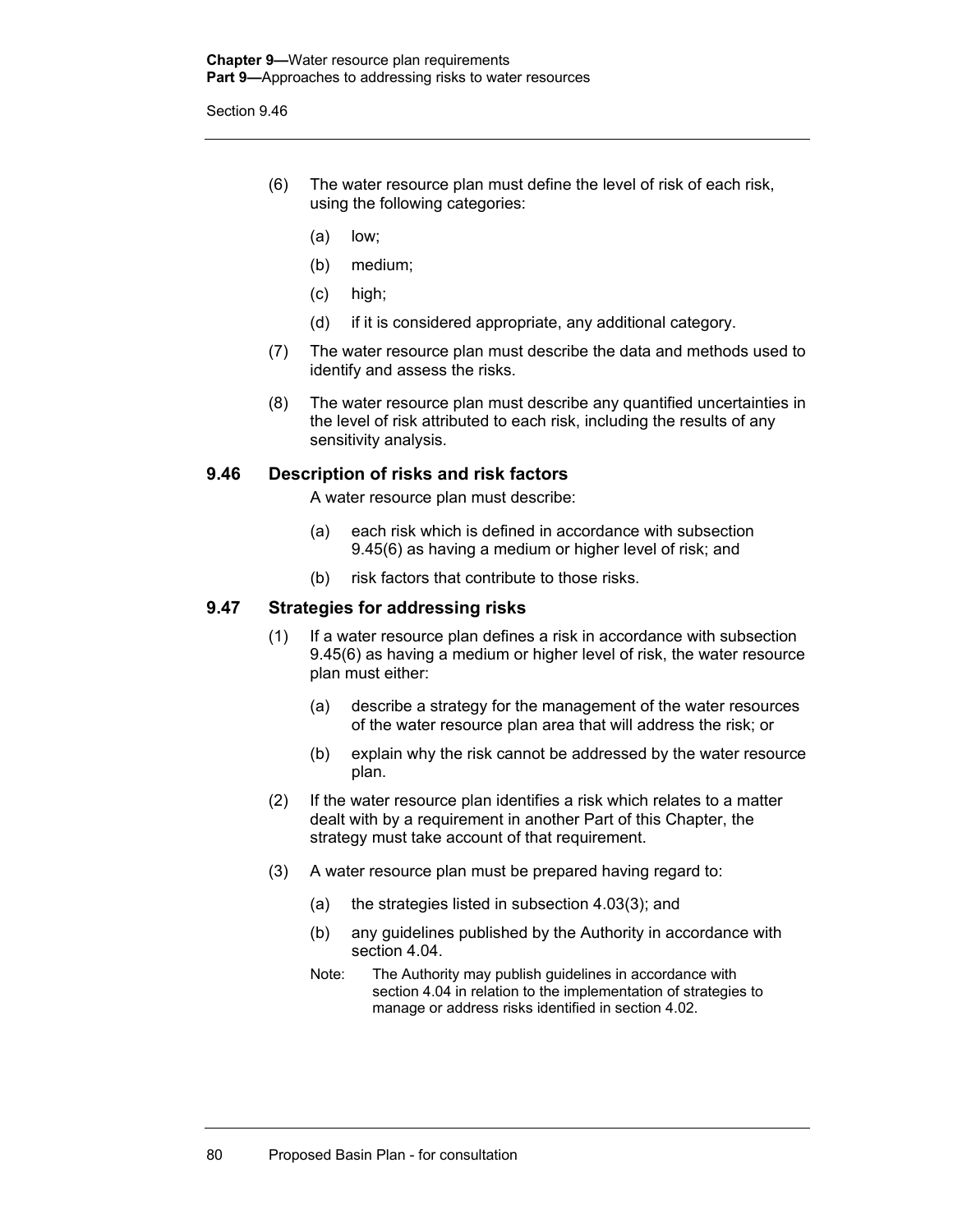# **Part 10—Measuring and monitoring**

#### **9.48 Information relating to measuring take – water access entitlements**

A water resource plan must include the following information in relation to each class of water access right relating to the water resources of the water resource plan area:

- (a) the best estimate of the total long-term annual average quantity of water taken that is measured;
- (b) the best estimate of the total long-term annual average quantity of water taken that is not measured;
- (c) how the quantities under paragraphs (a) and (b) were calculated;
- (d) the proportion of the quantity referred to in paragraph (a) that is measured in accordance with standards for measuring agreed by the Basin States and the Commonwealth.

#### **9.49 Improving measuring**

- (1) A water resource plan must specify measures for maintaining and, if practicable, improving:
	- (a) the proportion of take that is measured in the water resource plan area; and
	- (b) the standard to which take is measured.
- (2) The water resource plan must specify the timeframe for implementing the measures.

### **9.50 Monitoring water resources**

A water resource plan must provide that any monitoring of the water resources of the water resource plan area must be undertaken in a way which is consistent with Chapter 12.

# **Part 11—Reviews of water resource plans**

#### **9.51 Review of water resource plans**

A water resource plan must require that if a review of the plan is undertaken, the report of the review must be provided to the Authority within 30 days after the report is completed.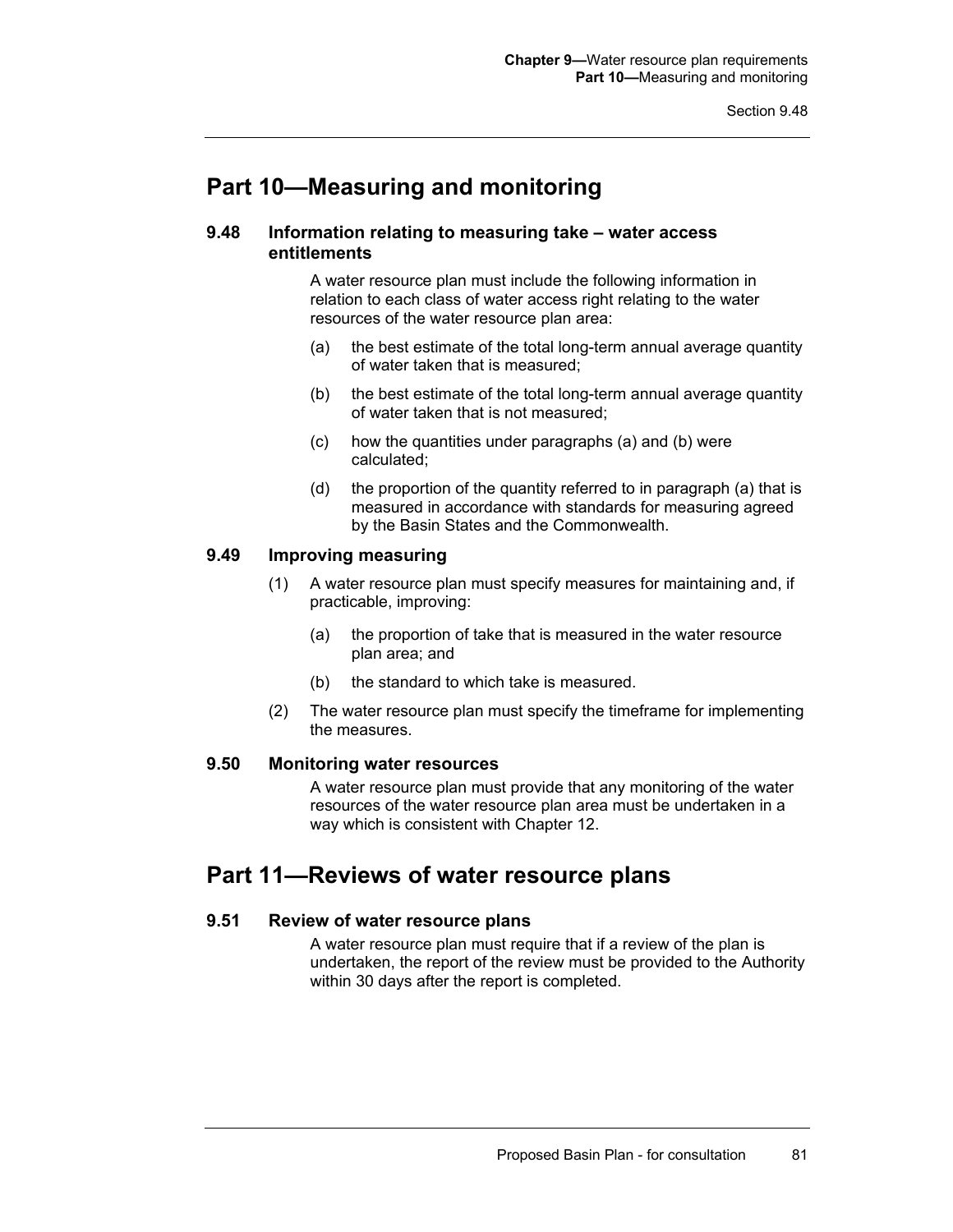#### **9.52 Amendment of water resource plan**

A water resource plan must require a Basin State that proposes an amendment to a water resource plan arising from a review to provide the reasons for the amendment to the Authority.

Note: See also section 65 of the Act.

# **Part 12—Information used to prepare water resource plan**

### **9.53 Best available information**

- (1) A water resource plan must be based on the best available information.
- (2) The water resource plan must identify and describe the significant sources of information on which the water resource plan is based.

#### **9.54 Methods used to develop water resource plan**

A water resource plan must identify any significant method, model or tool that has been used to develop the water resource plan.

# **Part 13—Extreme events**

#### **9.55 Measures in response to extreme events**

- (1) A water resource plan must describe how the water resources of the water resource plan area will be managed during the following types of events:
	- (a) an extreme dry period;
	- (b) a water quality event of an intensity, magnitude and duration that is sufficient to render water acutely toxic or unusable for established local uses and values;
	- (c) any type of event that has resulted in the suspension of a statutory regional water plan in the past 50 years (including a transitional water resource plan or interim water resource plan).
- (2) If an event of a type listed in subsection (1) would compromise a Basin State's ability to meet critical human water needs in the water resource plan area, the water resource plan must set out measures to meet critical human water needs during such an event.
- (3) The water resource plan must provide that, if new scientific information suggests a change in the likelihood of an event of a type listed in subsection (1) occurring (for example, due to climate change), consideration must be given to whether, as a result of this new information, the water resources should be managed differently.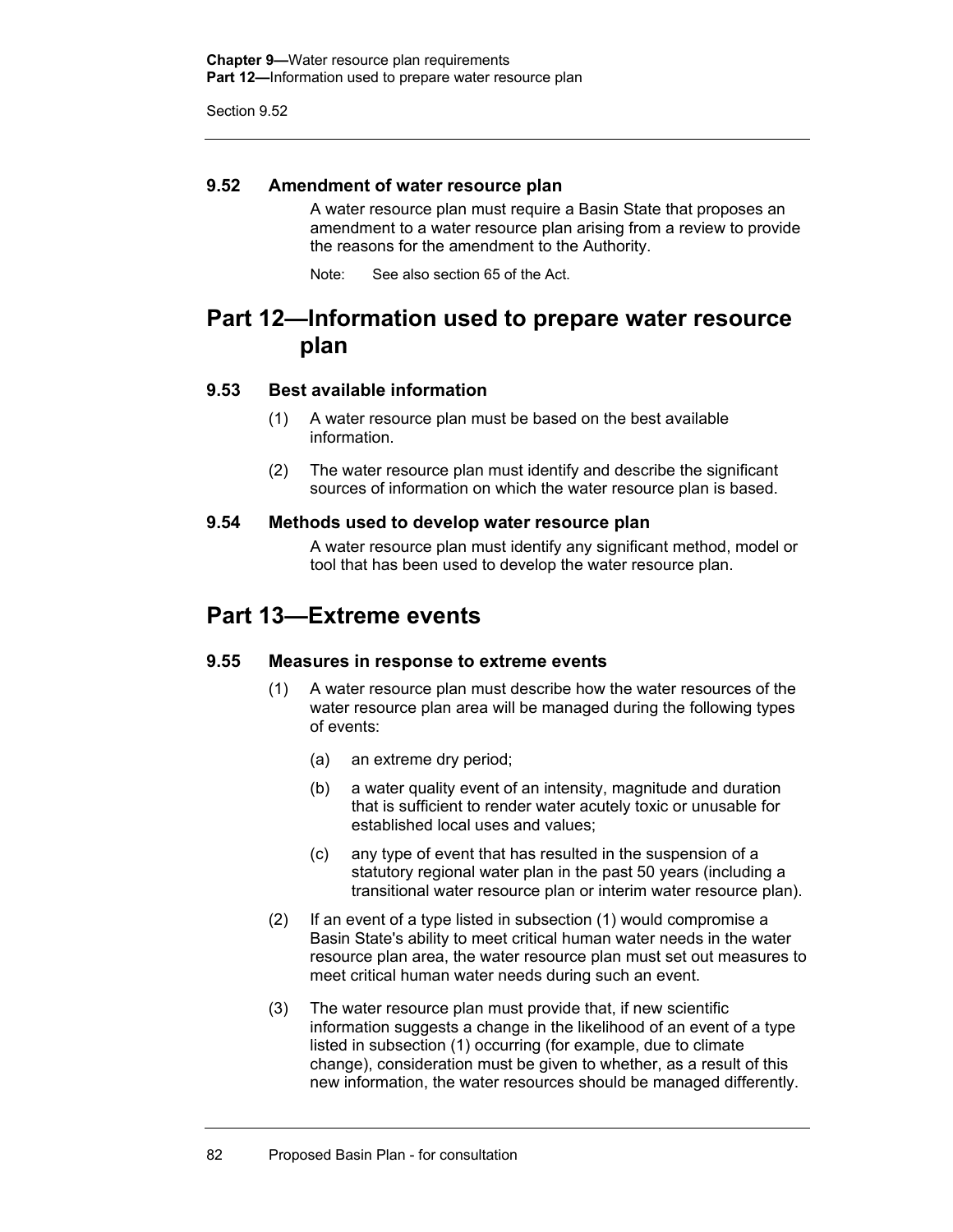# **Part 14—Indigenous values and uses**

Note: If a water resource plan is prepared by a Basin State, it is expected that the Authority will consult with relevant Indigenous organisations in relation to whether the requirements of this Part have been met, for the purposes of paragraph 63(3)(b) of the Act.

#### **9.56 Objectives and outcomes based on Indigenous values and uses**

- (1) A water resource plan must identify:
	- (a) the objectives of Indigenous people in relation to managing the water resources of the water resource plan area; and
	- (b) the outcomes for the management of the water resources of the water resource plan area that are desired by Indigenous people.
- (2) In identifying the matters set out in subsection (1), regard must be had to:
	- (a) the social, spiritual and cultural values of Indigenous people that relate to the water resources of the water resource plan area (*Indigenous values*); and
	- (b) the social, spiritual and cultural uses of the water resources of the water resource plan area by Indigenous people (*Indigenous uses*);

as determined through consultation with relevant Indigenous organisations, including the Murray Lower Darling Rivers Indigenous Nations and the Northern Murray-Darling Basin Aboriginal Nations, where appropriate.

- (3) The water resource plan must be prepared having regard to the desirability of minimising any risks to Indigenous values and Indigenous uses arising from the use and management of the water resources of the water resource plan area.
- (4) The water resource plan may identify opportunities to strengthen the protection of Indigenous values and Indigenous uses in accordance with the objectives and outcomes identified under subsection (1).

#### **9.57 Consultation and preparation of water resource plan**

- (1) A water resource plan must be prepared having regard to consultation undertaken co-operatively and in good faith with relevant Indigenous organisations with respect to the matters identified under section 9.56 and the following matters:
	- (a) native title rights, native title claims and Indigenous Land Use Agreements provided for by the *Native Title Act 1993* in relation to the water resources of the water resource plan area;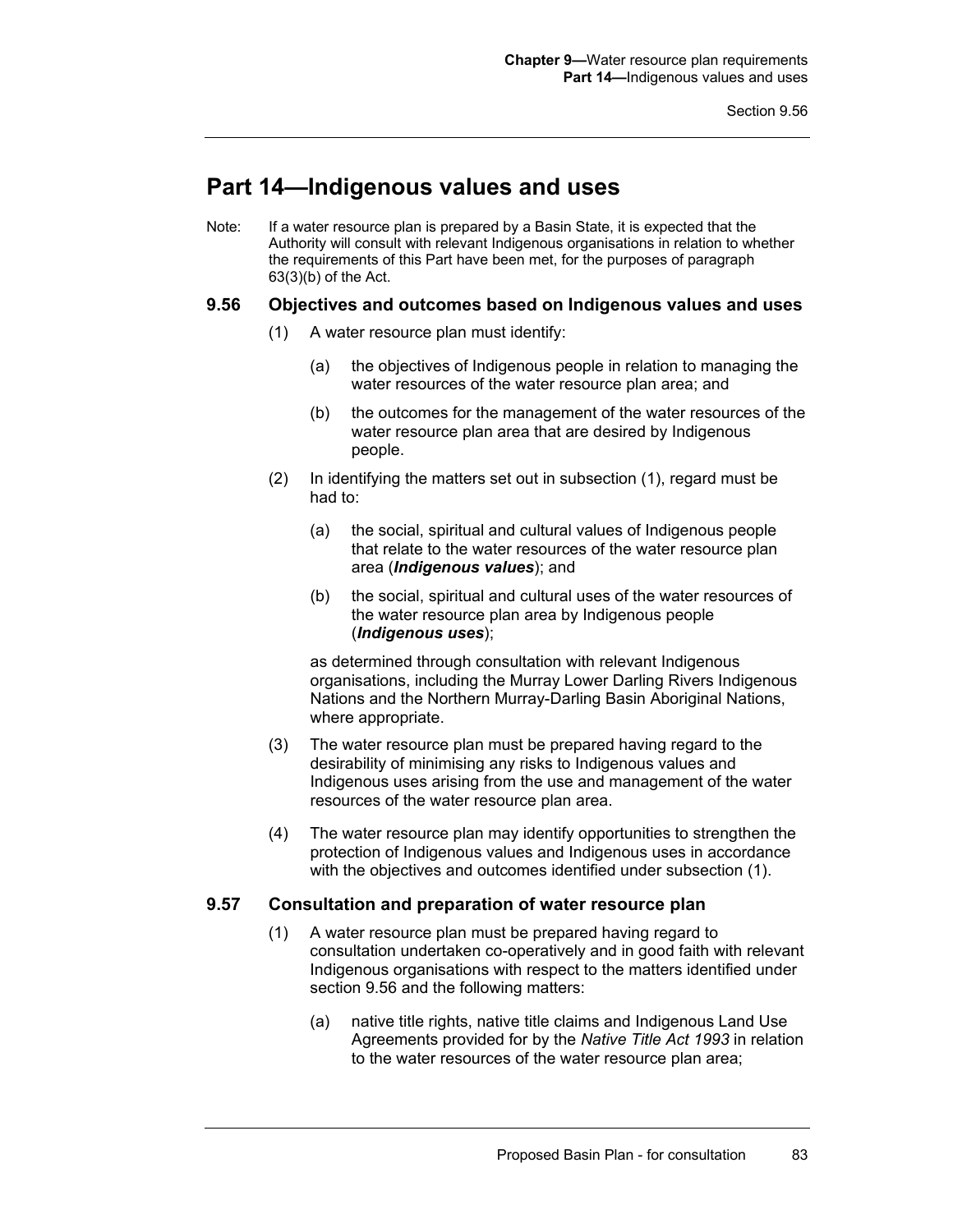- (b) inclusion of Indigenous representation in the preparation and implementation of the plan, where possible;
- (c) Indigenous social, cultural, spiritual and customary objectives, and strategies for achieving these objectives where possible;
- (d) encouragement of active and informed participation of Indigenous people.
- Note: For examples of the principles that may be applied in relation to the participation of Indigenous people, see the document titled 'MLDRIN and NBAN Principles of Indigenous Engagement in the Murray-Darling Basin'.

#### **9.58 Cultural flows**

A water resource plan must be prepared having regard to the views of Indigenous people with respect to cultural flows.

#### **9.59 Retention of current protection**

A water resource plan must provide at least the same level of protection of Indigenous values and Indigenous uses as provided in:

- (a) a transitional water resource plan for the water resource plan area; or
- (b) an interim water resource plan for the water resource plan area.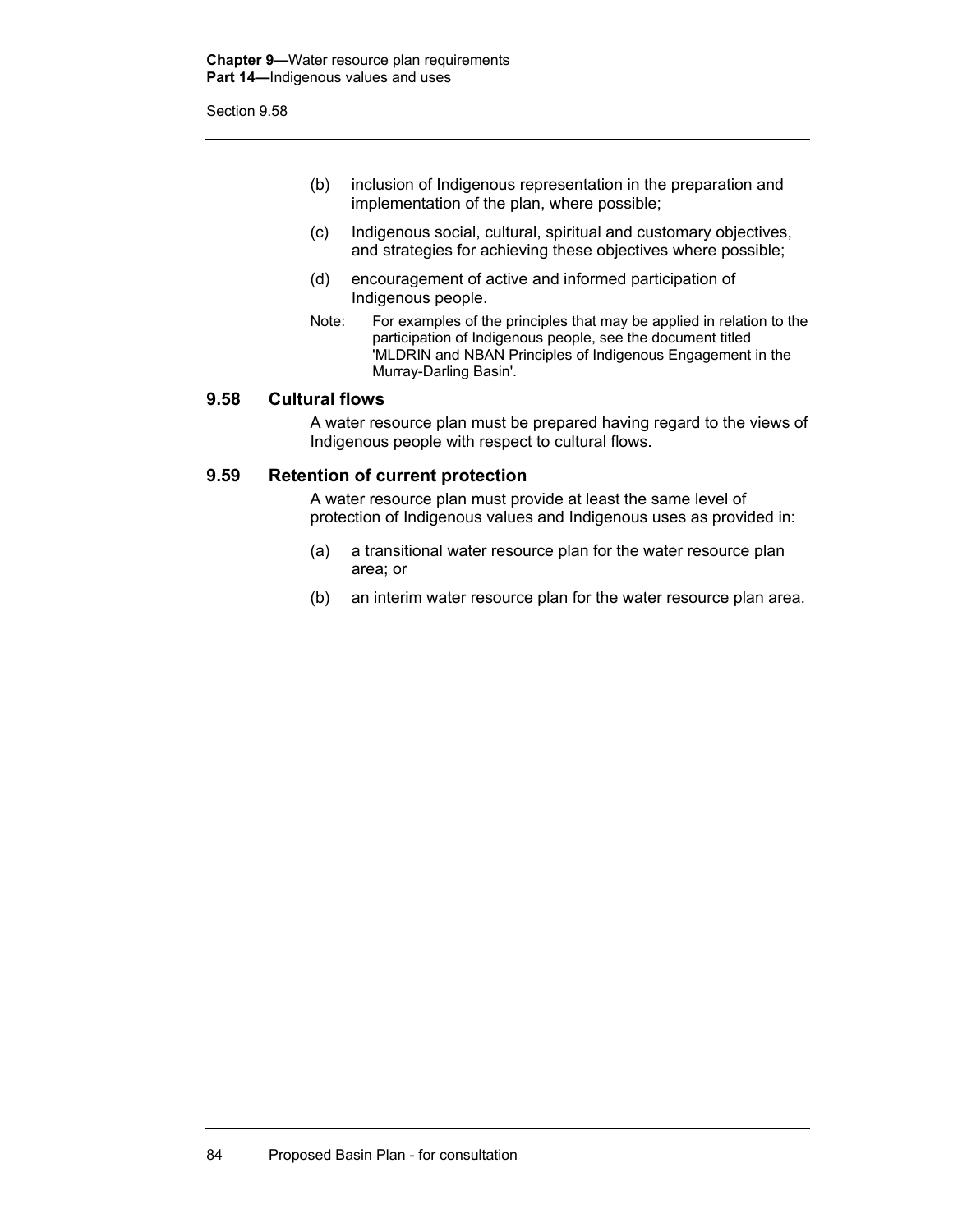# **Chapter 10—Critical human water needs**

Note: See subsection 86A(2) of the Act for the meaning of *critical human water needs*.

# **Part 1—Preliminary**

### **10.01 Simplified outline**

- (1) This section sets out a simplified outline of this Chapter.
- (2) This Chapter sets out the following matters in relation to critical human water needs (sections 86B, 86C, 86D and 86E of the Act):
	- (a) the amount of water required to meet critical human water needs, and the water quality and salinity trigger points (Part 2);
	- (b) monitoring, assessment and risk management relating to critical human water needs (Part 3);
	- (c) matters in relation to Tier 2 water sharing arrangements (Part 4);
	- (d) matters in relation to Tier 3 water sharing arrangements (Part 5).

#### **10.02 Meaning of** *water accounting period*

In this Chapter:

*water accounting period* means a period of 12 months beginning on 1 June of any year.

# **Part 2—Water required to meet critical human water needs**

### **10.03 Amount of water required to meet critical human water needs (Act paragraph 86B(1)(a))**

For each Basin State that is a referring State (other than Queensland) the amount of water required to meet the critical human water needs of the communities in the State that are dependent on the waters of the River Murray System is:

- (a) New South Wales 61 GL per water accounting period;
- (b) Victoria 77 GL per water accounting period;
- (c) South Australia 204 GL per water accounting period.

### **10.04 Conveyance water required to deliver water for critical human water needs (Act paragraph 86B(1)(b))**

The amount of conveyance water required to deliver the water referred to in section 10.03 is 1596 GL per water accounting period.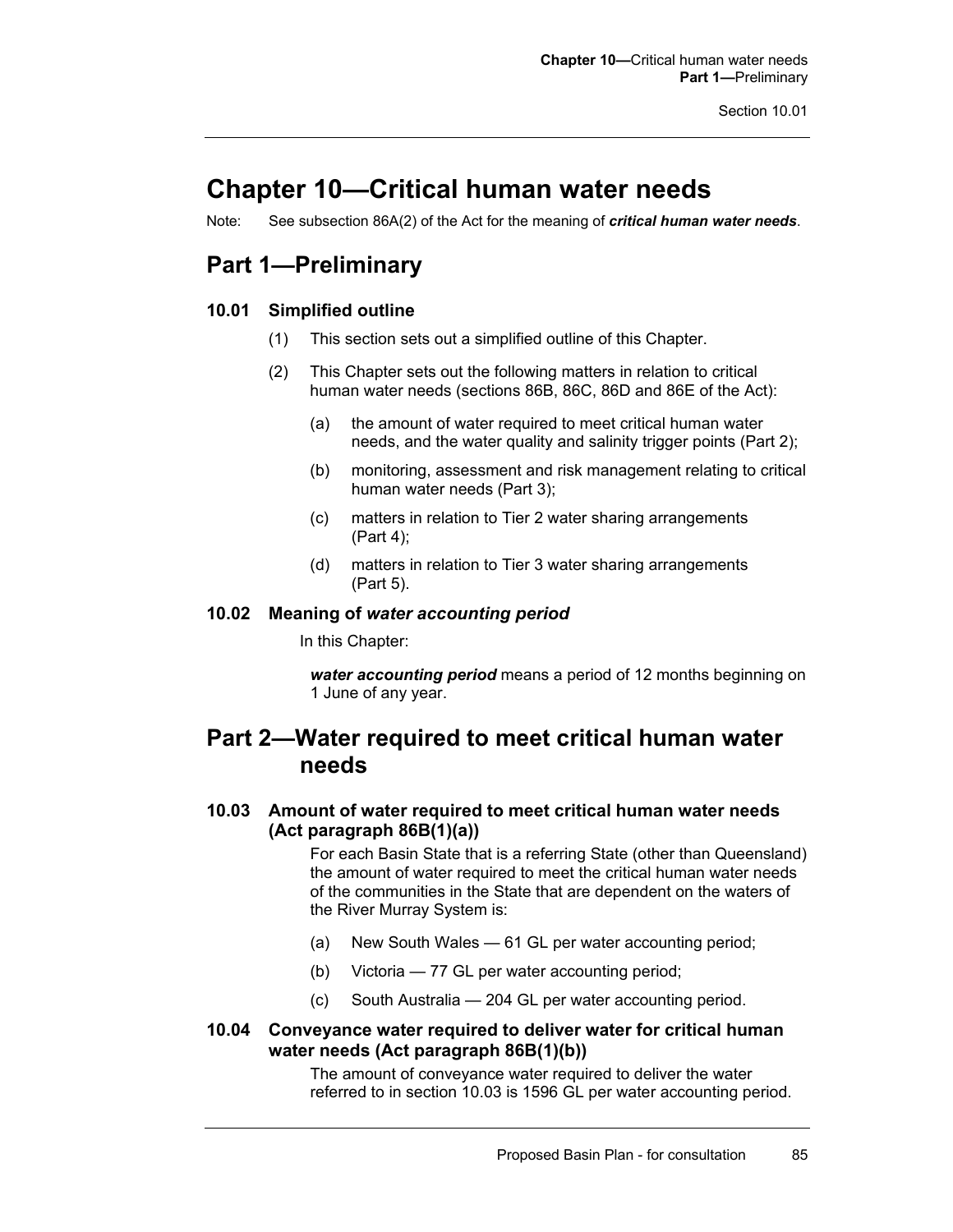Section 10.05

- Note 1: The amount specified in this section is based on observed losses from the major storages and the River Murray upstream of the South Australian border during years of low water availability. The amount specified in this section also includes the amount specified in clause 88(b) of the Agreement.
- Note 2: See subsection 86A(4) of the Act for the meaning of *conveyance water*.

### **10.05 Water quality and salinity trigger points (Act paragraph 86B(1)(c))**

- (1) This section specifies water quality trigger points and salinity trigger points at which water in the River Murray System becomes unsuitable for meeting critical human water needs.
	- Note: Section 86F of the Act provides for emergency responses when a water quality trigger point or a salinity trigger point specified in this Part is reached.

#### *Salinity trigger points*

- (2) A salinity trigger point is reached if a member of the Basin Officials Committee advises the Authority that:
	- (a) a water supply authority has taken raw water from the River Murray System, at any site that is upstream from Wellington, for the purpose of treatment and supply for human consumption; and
	- (b) the level of salinity in that water is 840 mg/L of total dissolved solids or greater.

#### *Water quality trigger points*

- (3) A water quality trigger point is reached if a member of the Basin Officials Committee advises the Authority that:
	- (a) a water supply authority has taken raw water from the River Murray System, at any site that is upstream from Wellington, for the purpose of treatment and supply for human consumption; and
	- (b) the level of a human health related water quality characteristic of the water makes it impracticable for the water supply authority to treat the water so that it meets the requirements of the ADWG; and
	- (c) it is expected that the water quality characteristic of water taken at the site will remain at such a level.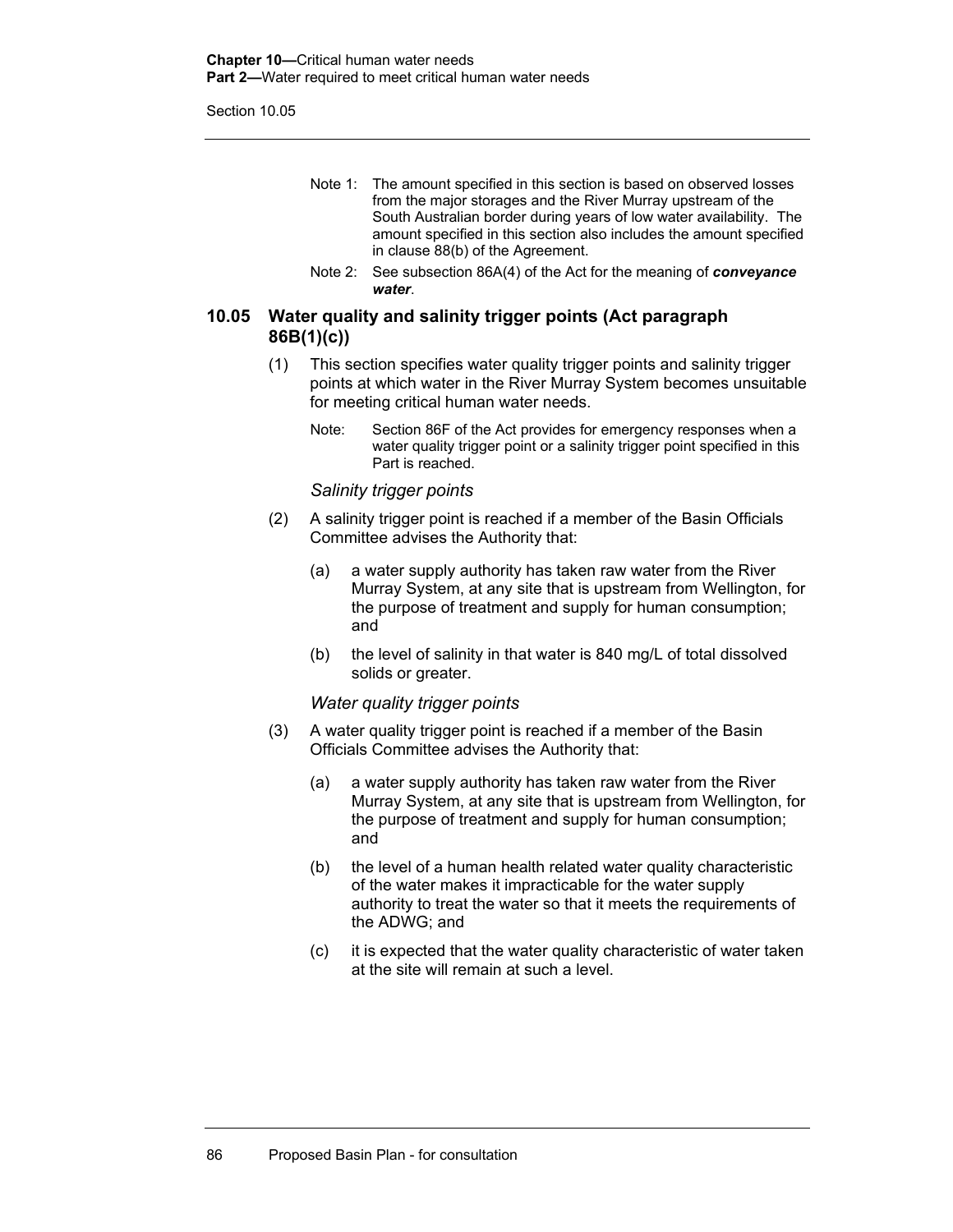# **Part 3—Monitoring, assessment and risk management**

Note: For the purposes of paragraph 86C(1)(a) of the Act, arrangements for monitoring matters that are relevant to critical human water needs are dealt with in Chapter 12.

### **10.06 Process for assessing inflow prediction (Act paragraph 86C(1)(b))**

#### *River Murray System*

- (1) The process by which the Authority must assess inflow prediction for the River Murray System involves:
	- (a) monitoring the volume of inflow; and
	- (b) having regard to the best available information about likely inflow, including:
		- (i) tributary inflow estimates provided by the Basin States; and
		- (ii) information about daily, monthly and seasonal rainfall, temperature and climate; and
	- (c) regularly reviewing trends in climate and inflow patterns.

#### *Snowy water licence*

(2) The processes by which the Authority must assess inflow prediction, in relation to works that are under the control of the body that is entitled, under the *Snowy Hydro Corporatisation Act 1997* of New South Wales, to the Snowy water licence within the meaning of that Act, are set out in Part III of Schedule F to the Agreement.

#### *Inflow prediction*

(3) The Authority must use the processes set out in subsections (1) and (2) to prepare a range of predictions of possible inflow into the River Murray System.

#### **10.07 Process for managing risks to critical human water needs associated with inflow prediction (Act paragraph 86C(1)(b))**

- (1) The Authority must manage the risks to critical human water needs in the River Murray System associated with inflow prediction in accordance with this section.
- (2) Based on the inflow predictions and other information mentioned in section 10.06 and the forecasts of water quality mentioned in paragraph (4)(c), the Authority must identify risk factors and assess the risks of the following events: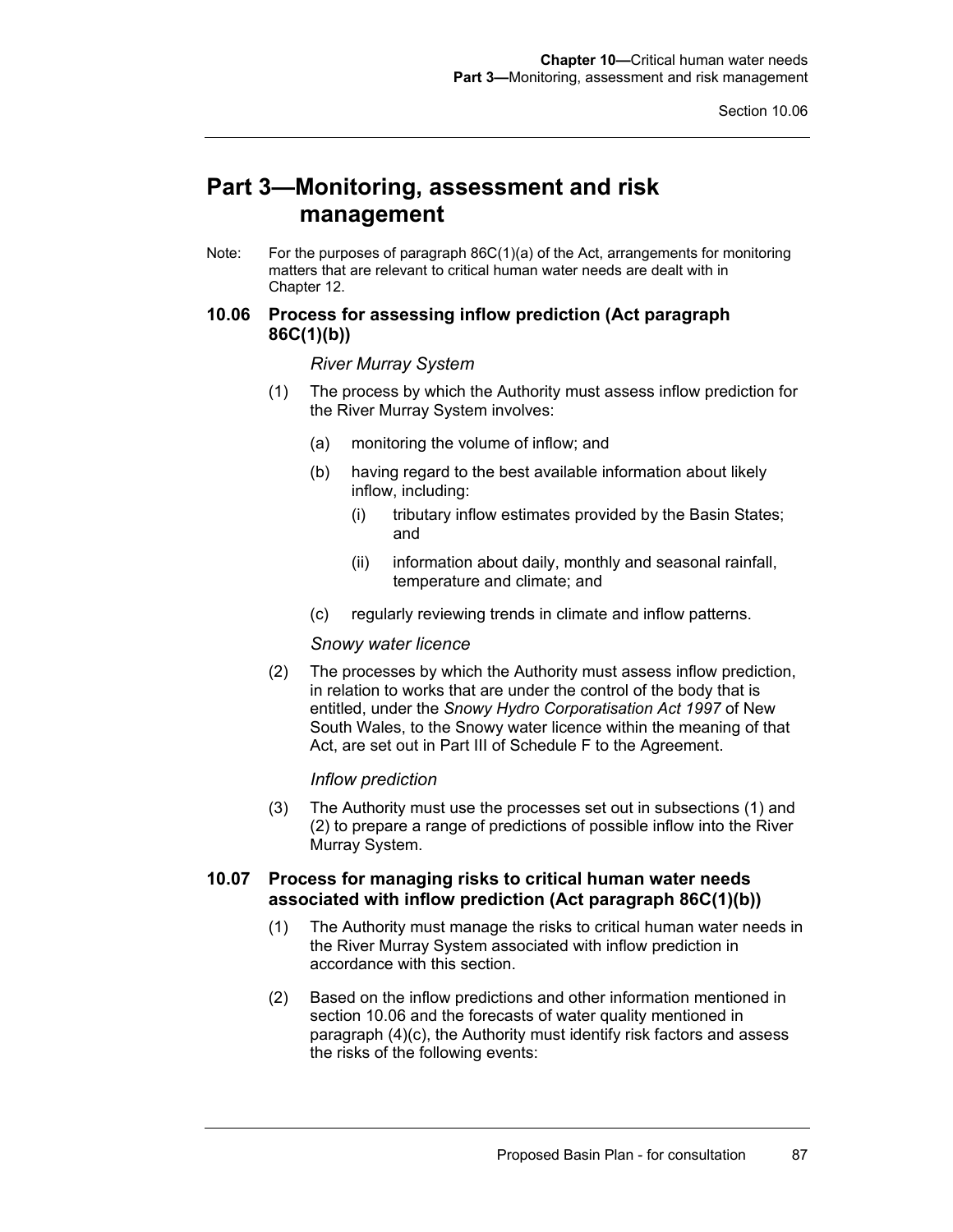Section 10.07

- (a) the full amount of the amount of conveyance water specified in section 10.04 will not be available;
- (b) the full amount of conveyance water to be reserved under subsection 10.12(2) will not be available;
- (c) water quality and salinity triggers under section 10.05 will be reached.
- (3) If the Authority's assessment of inflow prediction indicates that advances under clause 102C or Schedule H of the Agreement may be required in a water accounting period, the Authority must identify and assess the risks to critical human water needs associated with such advances.
- (4) The Authority must manage the risks to critical human water needs associated with inflow prediction by managing the operation of the River Murray System in accordance with the Agreement having regard to:
	- (a) the efficient and effective operation of the River Murray System; and
	- (b) the need to operate the River Murray System so as to ensure that there is water in the system that is of a suitable quality to meet critical human water needs; and
	- (c) monitoring and forecasting of water quality in the River Murray System and communication between the Authority, Basin States and private providers of data about water quality; and
	- (d) the need to undertake water resource assessments, including worst case planning water resource assessments; and
	- (e) the Authority's obligations under clause 50 of the Agreement; and
	- (f) the need to set aside, and draw upon, a conveyance reserve in accordance with Division 2 of Part 4 of this Chapter; and
	- (g) the need to operate the River Murray System in co-ordination with the operation of:
		- (i) works that are under the control of the body that is entitled, under the *Snowy Hydro Corporatisation Act 1997* of New South Wales, to the Snowy water licence within the meaning of that Act; and
		- (ii) tributaries of the River Murray System, in particular the operation of the Goulburn River in Victoria and the Murrumbidgee River in New South Wales; and
		- (iii) the Menindee Lakes Storage when it is under the control of New South Wales.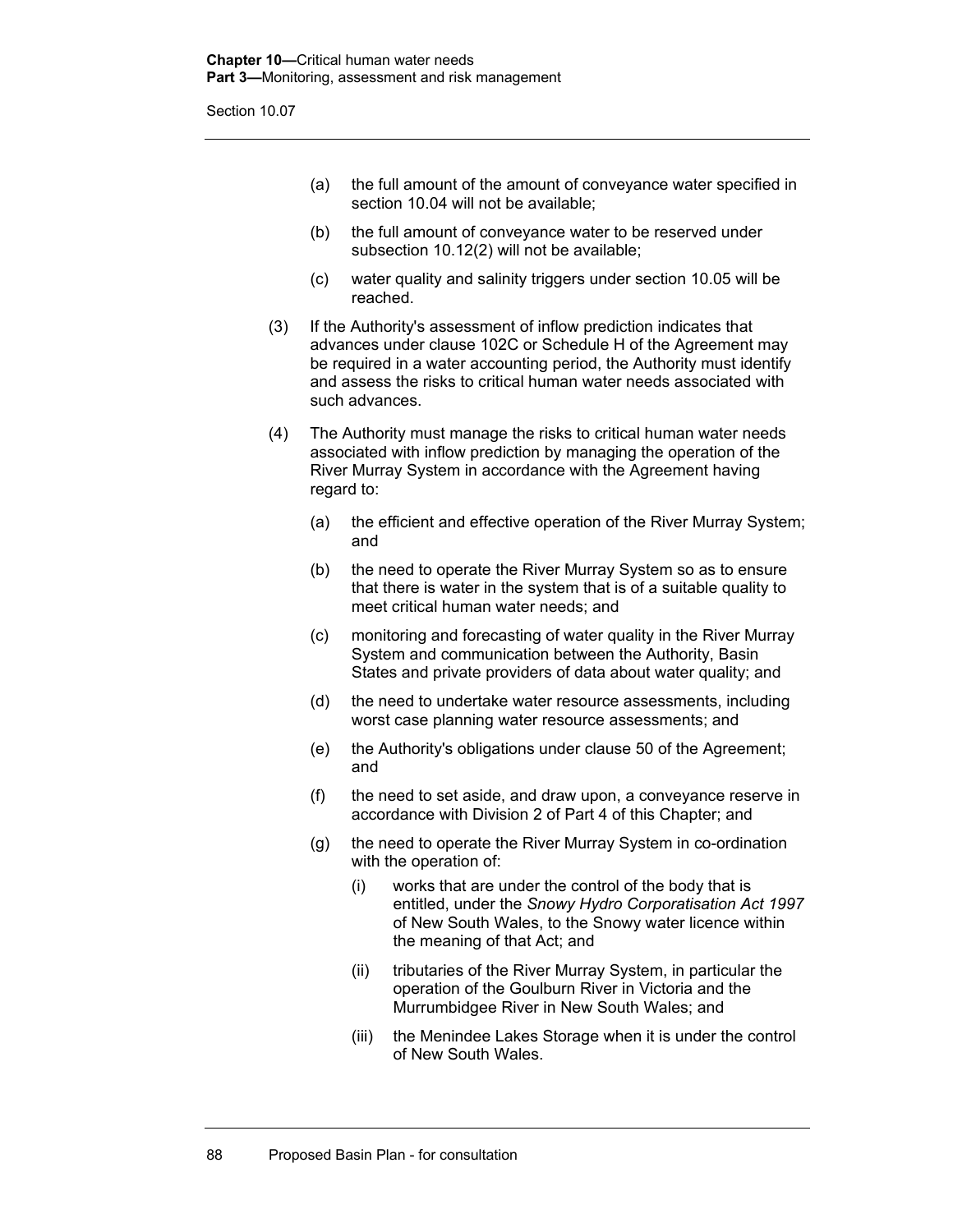#### **10.08 Risk management approach for inter-annual planning (Act paragraph 86C(1)(c))**

- (1) The Authority's risk management approach for inter-annual planning relating to arrangements for critical human water needs must be based on:
	- (a) the inflow predictions and other information mentioned in section 10.06; and
	- (b) the risk assessments made, the risk management approaches and measures adopted, and the information gathered under section 10.07; and
	- (c) the efficient operation of the River Murray System in accordance with the Agreement and the 'Objectives and Outcomes' document prepared under clause 31 of the Agreement.
- (2) The Authority must have regard to:
	- (a) water resource assessments; and
	- (b) accounts kept by the Authority in accordance with Subdivision D of Division 1 of Part XII of the Agreement;

when making decisions about:

- (c) the volume of water to be made available to the Basin States, in a particular year; and
- (d) whether water is set aside in the conveyance reserve for future years.
- Note: Part XII of the Agreement will also apply to the Authority in making such decisions.
- (3) A Basin State must have regard to advice from the Authority regarding the volume of water to be made available to it in a particular year, when making decisions about whether water is made available for uses other than meeting critical human water needs.
- (4) When Tier 3 water sharing arrangements apply, the Ministerial Council must have regard to the water accounts and water resource assessments when making decisions about:
	- (a) whether water is made available, in a particular year, for uses other than meeting critical human water needs; and
	- (b) whether water is set aside in the conveyance reserve for future years.
	- Note: Part 5 of this Chapter deals with when Tier 3 water sharing arrangements commence and when they cease to apply.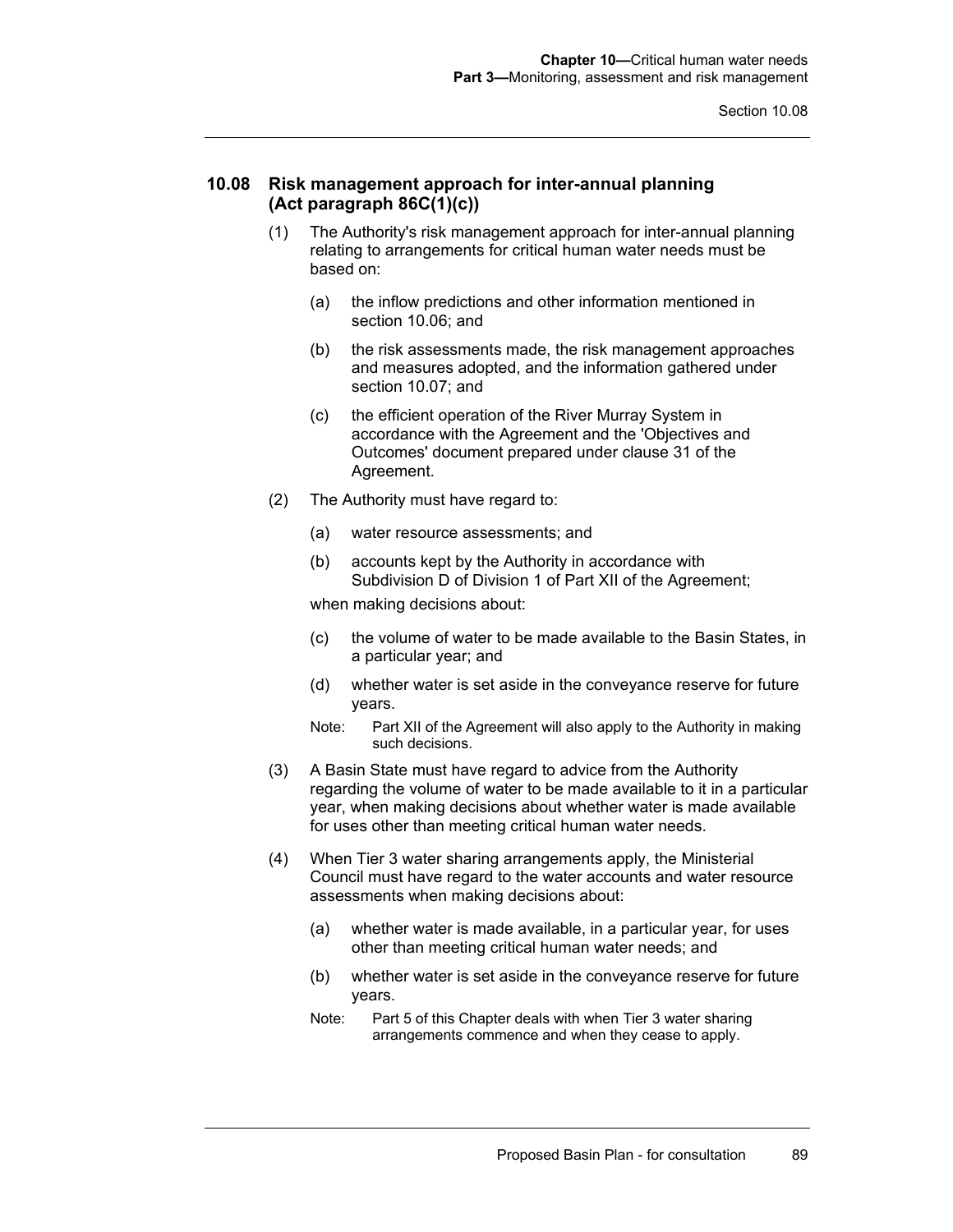Section 10.09

# **Part 4—Tier 2 water sharing arrangements**

Note: See Division 2 of Part XII of the Agreement for Tier 2 water sharing arrangements.

## **Division 1—When Tier 2 water sharing arrangements apply**

### **10.09 Commencement of Tier 2 water sharing arrangements (Act paragraph 86D(1)(a))**

- (1) If the Authority is satisfied that either subsection (2) or subsection (3) applies, it may, by a notice published on its website:
	- (a) declare which of the subsections applies; and
	- (b) declare that Tier 1 water sharing arrangements cease, and Tier 2 water sharing arrangements enter into effect from the date specified in the notice.
	- Note 1: See Division 1 of Part XII of the Agreement for Tier 1 water sharing arrangements.
	- Note 2: Tier 2 water sharing arrangements can also commence under subsection 10.16(1) if Tier 3 arrangements cease to apply.

#### *Insufficient water to provide conveyance water in current water accounting period*

(2) This subsection applies if at any time between the first day in June and the last day in August of the same water accounting period, the worst case planning water resource assessment indicates that the balance of the amount of conveyance water specified in section 10.04 cannot be supplied for the remainder of that water accounting period.

#### *Insufficient water to set aside conveyance reserve for next water accounting period*

(3) This subsection applies if at any time between the first day in September and the last day in May of the same water accounting period, the worst case planning water resource assessment indicates that the amount of conveyance water required to be reserved under subsection 10.12(2) cannot be set aside by the end of that water accounting period.

#### *No allowance for the use of advances or remedial action*

(4) In deciding whether subsection (2) or subsection (3) applies, no account is to be taken of any use of advances or of any remedial action undertaken in accordance with clause 10 of Schedule H to the Agreement.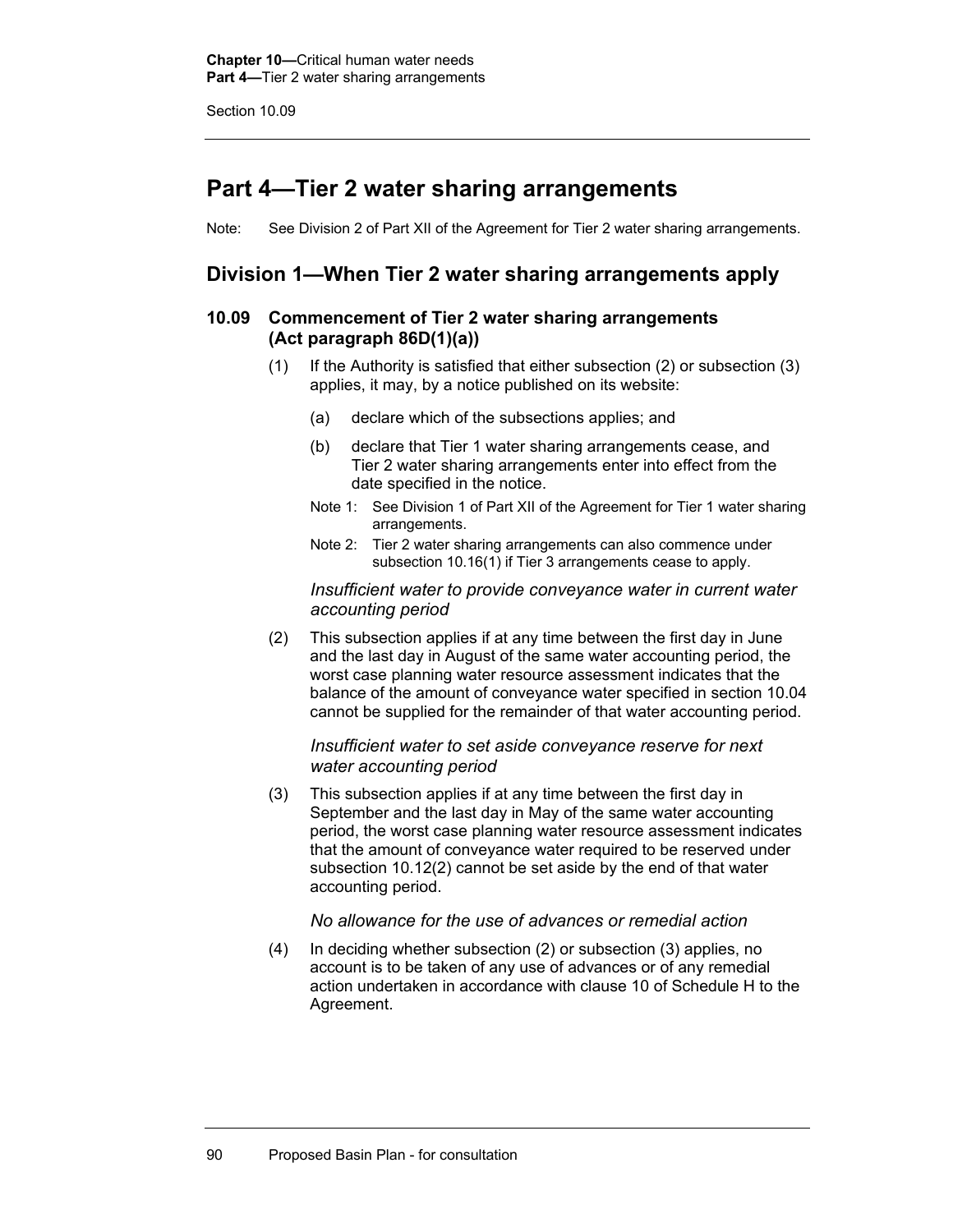### **10.10 Cessation of Tier 2 water sharing arrangements (Act paragraph 86D(1)(b))**

- (1) If Tier 2 water sharing arrangements are in effect, but the Authority is satisfied that subsection (2) applies, it may, by a notice published on its website:
	- (a) declare that the subsection applies;
	- (b) declare that Tier 2 water sharing arrangements cease, and Tier 1 water sharing arrangements enter into effect, on the date specified in the notice.
- (2) This subsection applies if:
	- (a) the worst case planning water resource assessment indicates that:
		- (i) the balance of the amount of conveyance water specified in section 10.04 can be supplied for the remainder of the current water accounting period; and
		- (ii) the amount of conveyance water specified in subsection 10.12(2) can be set aside by the end of the current water accounting period; and
	- (b) the Basin Officials Committee has not determined that an advance is required in the current water accounting period.

*No allowance for the use of advances or remedial action* 

(3) In determining whether paragraph (2)(a) applies, no account is to be taken of any use of advances or of any remedial action undertaken in accordance with clause 10 of Schedule H to the Agreement.

## **Division 2—Tier 2 reserves policy**

#### **10.11 Reserves policy (Act paragraph 86D(1)(c))**

This Division specifies the reserves policy that applies for periods during which Tier 2 water sharing arrangements apply.

#### **10.12 Meeting the annual shortfall in conveyance water**

- (1) For subsection 86D(2) of the Act, the shortfall in conveyance water is 620 GL in each year.
	- Note: The amount is based on the conveyance water amount set in section 10.04 and a minimum historical inflow of 980 GL. It may change if the Ministerial Council approves another amount.
- (2) For subparagraph 86D(1)(c)(i) of the Act, the annual volume of water required to be reserved by the end of a water accounting period to meet the shortfall in conveyance water is 225 GL.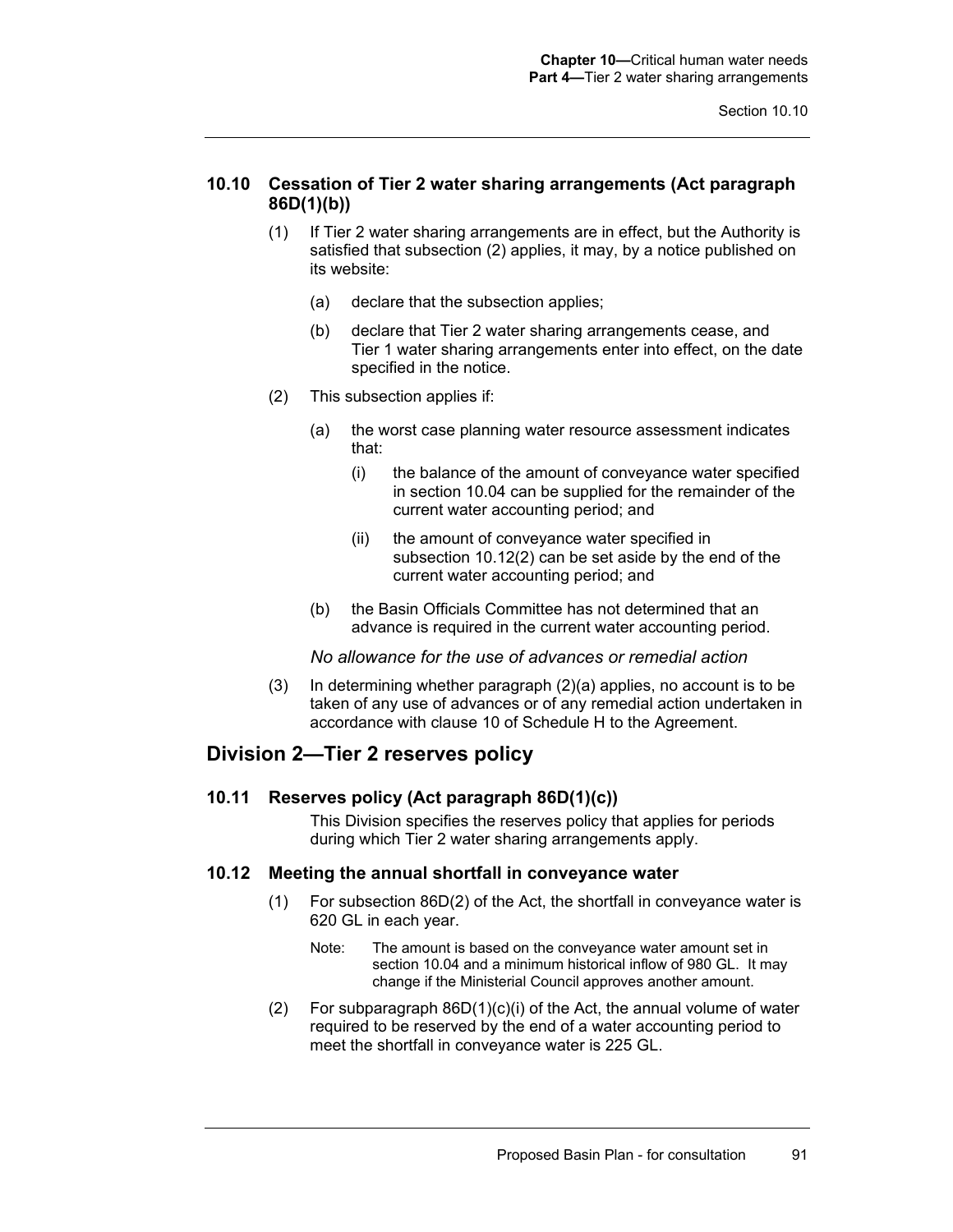Section 10.13

- Note: The amount is based on hydrological modelling. It may change if the Ministerial Council approves another amount based on different models.
- (3) For subparagraph 86D(1)(c)(ii) of the Act, the volume of water specified in subsection (2) must not vary between years.
- (4) For subparagraph 102D(2)(a)(ii) of the Agreement, the volume determined in accordance with the Basin Plan is the volume of water specified in subsection (2).
	- Note 1: While the volume of water specified in subsection 10.12(2) does not vary between years, the volume of water in the conveyance reserve may vary from time to time, owing to the use of the conveyance reserve in accordance with this Part and changes in applicable water sharing arrangements. See section 10.13.
	- Note 2: The volume of water specified in subsection 10.12(1) has been determined by the Authority in accordance with subsection 86D(2) of the Act on the basis of the minimum inflow sequence to the River Murray System (used by the Authority for planning purposes) including minimum inflows from the Murrumbidgee, Darling and Goulburn Rivers.

#### **10.13 Application of the conveyance reserve provisions of the Agreement**

For the purposes of paragraph 86D(1)(c) of the Act, the arrangements that are to apply to ensure that the volume of water specified in subsection 10.12(2) will be reserved and provided are set out in clause 102D of the Agreement and Schedule H to the Agreement.

#### **10.14 Arrangements for carrying water over in storage**

- (1) South Australia has the rights provided for in clauses 91 and 130 of the Agreement to store its entitlement to water.
- (2) Without limiting the operation of Part XII of the Agreement, New South Wales and Victoria have the right to carry over water in storage described in paragraph 135(14)(a) of the Agreement.
- (3) New South Wales, Victoria and South Australia are each responsible for meeting the critical human water needs of that State and for deciding how water from their respective water share is used.

# **Part 5—Tier 3 water sharing arrangements**

Note: See Division 3 of Part XII of the Agreement for Tier 3 water sharing arrangements.

#### **10.15 Commencement of Tier 3 water sharing arrangements (Act paragraph 86E(1)(a))**

- (1) If the Authority is satisfied that either subsection (2) or subsection (3) applies, it may, by a notice published on its website:
	- (a) declare which of the subsections applies; and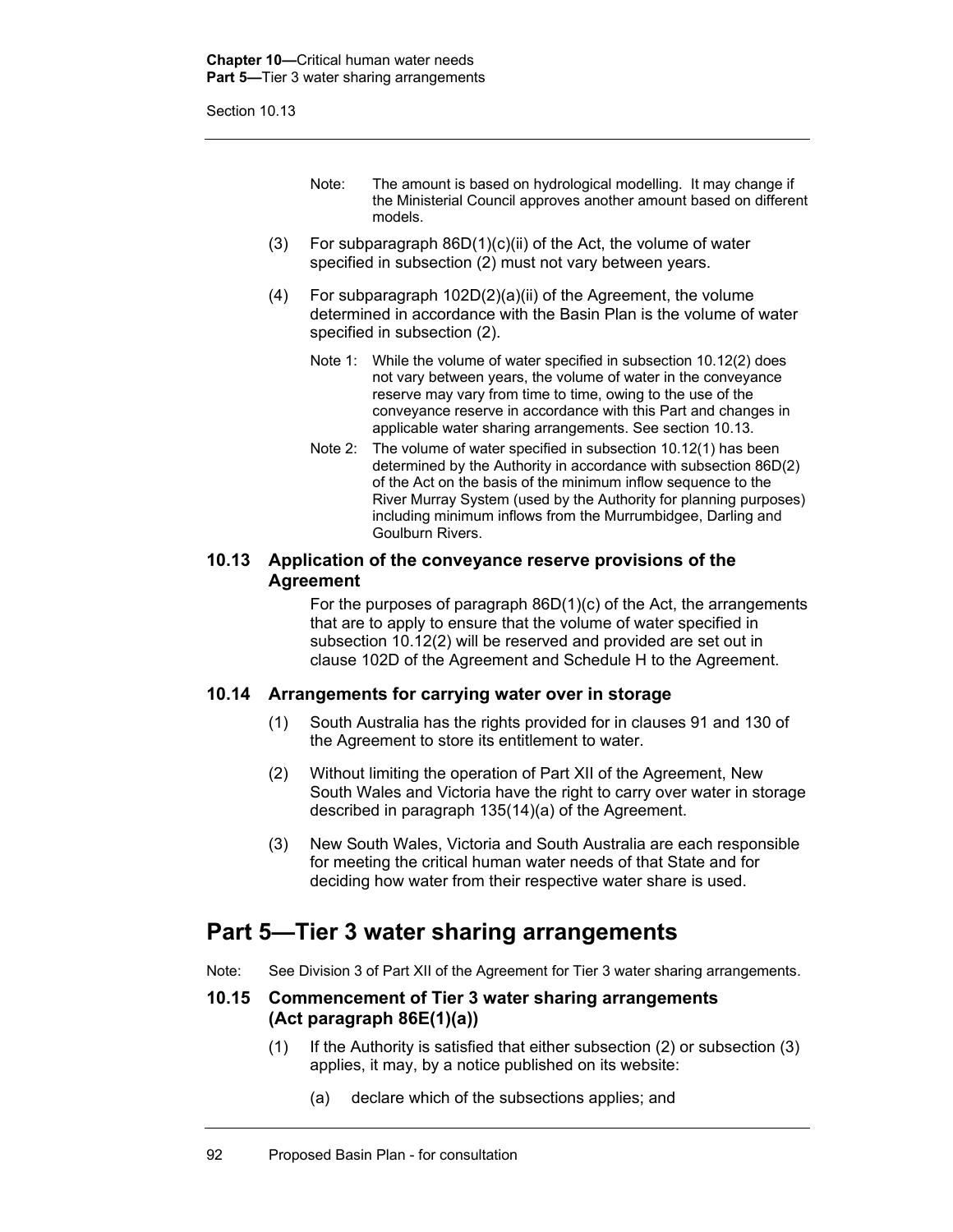- (b) declare that Tier 1 or Tier 2 water sharing arrangements cease, and Tier 3 water sharing arrangements enter into effect, on the date specified in the notice.
- (2) This subsection applies if, in either:
	- (a) circumstances of extreme and unprecedented low levels of water availability in the River Murray System; or
	- (b) circumstances in which there is an extremely high risk that water will not be available in the River Murray System to meet critical human water needs in the next 12 months;

either of the following paragraphs applies:

- (c) the worst case planning water resource assessment indicates that at least one of the amounts of water specified in section 10.03 cannot be supplied by the end of the current water accounting period; or
- (d) the worst case planning water resource assessment indicates that the amount of water specified in section 10.04 cannot be supplied by the end of the current water accounting period, taking into account the use of any remedial action undertaken in accordance with clause 10 of Schedule H to the Agreement.
- (3) This subsection applies if, in circumstances of extreme and unprecedented poor water quality in the water available in the River Murray System to meet critical human water needs, a water quality trigger point specified in subsection 10.05(3) is reached.
- (4) If Tier 1 water sharing arrangements cease in accordance with paragraph (1)(b), Tier 2 water sharing arrangements are:
	- (a) taken to have entered into effect immediately upon the cessation of Tier 3 water sharing arrangements; and
	- (b) taken to have ceased immediately afterwards.

## **10.16 Cessation of Tier 3 water sharing arrangements (Act paragraph 86E(1)(b))**

- (1) If Tier 3 water sharing arrangements are in place, but the Authority is satisfied that subsections (3) and (4) apply, it may, by a notice published on its website:
	- (a) declare that both the subsections apply; and
	- (b) declare that Tier 3 water sharing arrangements cease, and Tier 2 water sharing arrangements enter into effect, on the date specified in the notice.
- (2) If the Authority is satisfied that subsections (3) and (4) apply and also that subsection 10.10(2) is satisfied, it may, by a notice published on its website: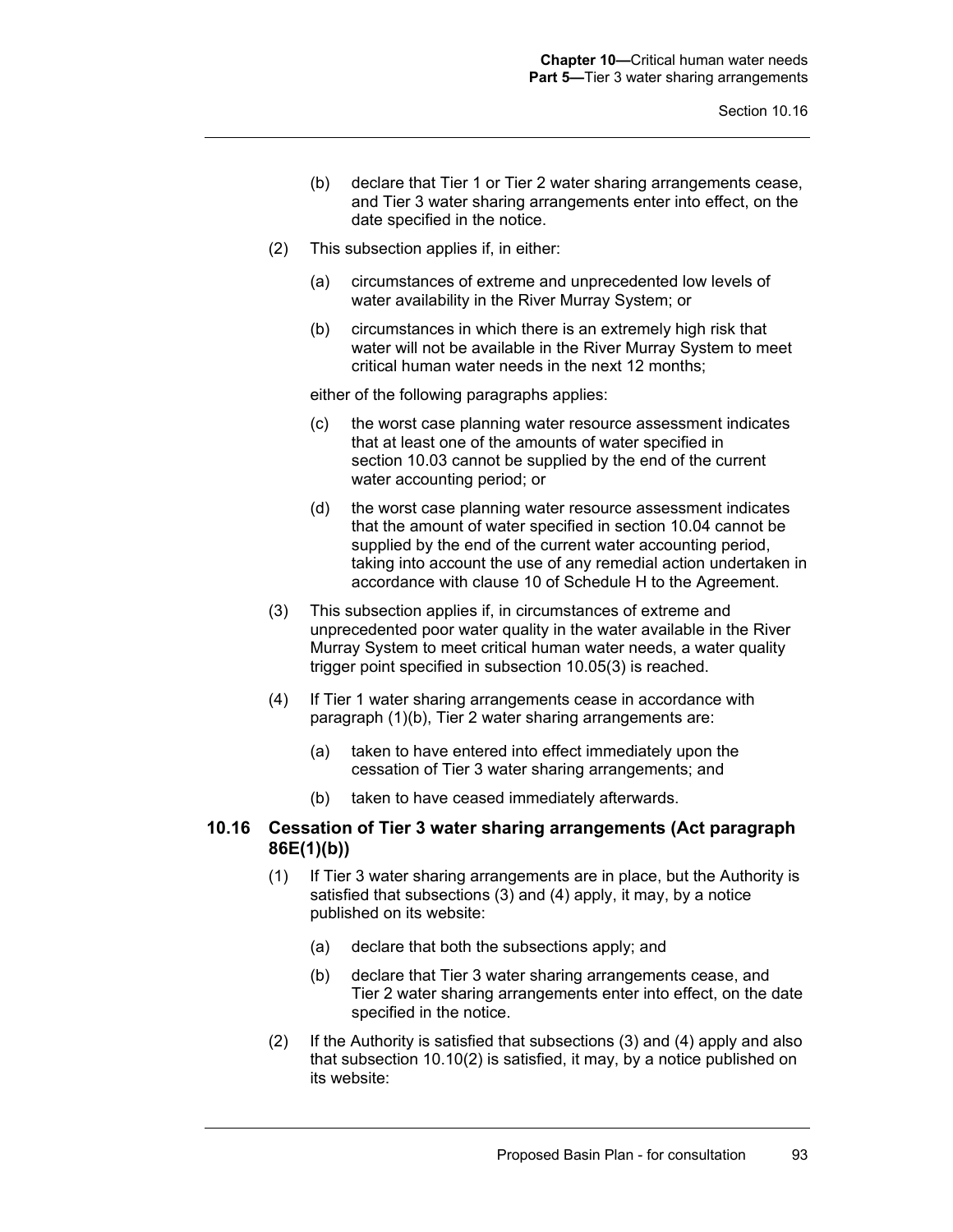- (a) declare that all the subsections apply; and
- (b) declare that Tier 3 water sharing arrangements cease to have effect, and Tier 1 water sharing arrangements enter into effect, on the date specified in the notice.
- (3) This subsection applies if the worst case planning water resource assessment indicates that:
	- (a) the amounts of water specified in section 10.03 can be supplied by the end of the current water accounting period; and
	- (b) the amount of conveyance water specified in section 10.04 can be supplied by the end of the current water accounting period, taking into account the use of any remedial action undertaken in accordance with clause 10 of Schedule H to the Agreement.
- (4) This subsection applies if:
	- (a) raw water has been taken by a water supply authority in accordance with paragraph 10.05(3)(a); and
	- (b) the levels of human health related water quality characteristic of the water make it practicable for the water supply authority to treat the water so that it meets the requirements of the ADWG; and
	- (c) it is expected that it will remain practicable for the water supply authority to treat the water so that it meets the requirements of the ADWG.
- (5) If Tier 1 water sharing arrangements enter into effect in accordance with subsection (2), Tier 2 water sharing arrangements are:
	- (a) taken to have entered into effect immediately upon the cessation of Tier 3 water sharing arrangements; and
	- (b) taken to have ceased immediately afterwards.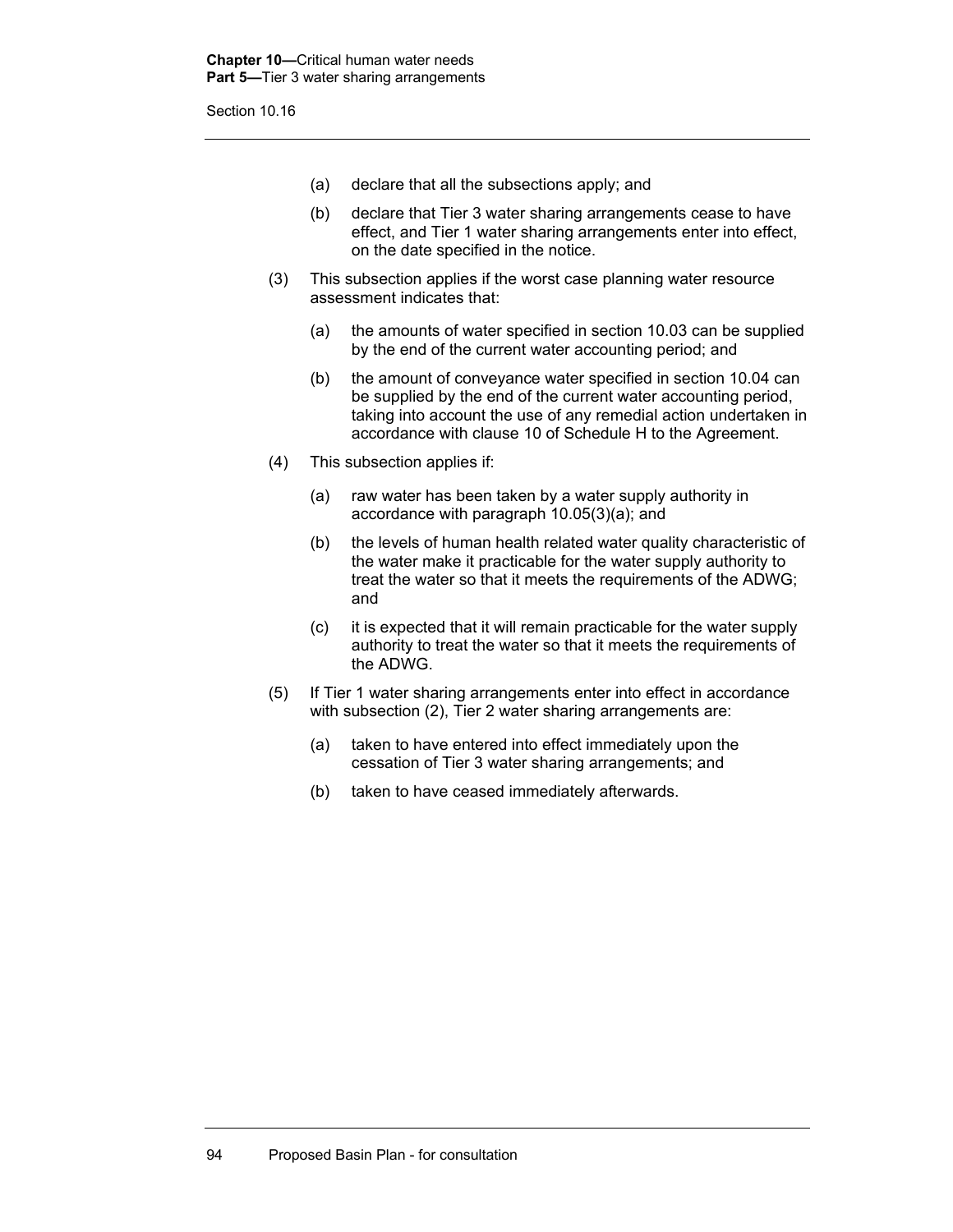# **Chapter 11—Water trading rules**

# **Part 1—Preliminary**

## **11.01 Simplified outline**

- (1) This section sets out a simplified outline of this Chapter.
- (2) This Chapter sets out the water trading rules (item 12 of the table in subsection 22(1) of the Act) which deal with the following:
	- (a) restrictions on the trade of tradeable water rights (Part 2);
	- (b) information which must be provided by irrigation infrastructure operators in relation to water delivery rights and irrigation rights (Part 3);
	- (c) disclosure obligations of approval authorities (Part 4);
	- (d) information which must be made available by Basin States and irrigation infrastructure operators (Part 5).

## **11.02 Application of Chapter to certain water access rights**

This Chapter does not apply to water access rights of a kind that are not able to be traded under State water management law.

## **11.03 References to water delivery rights**

- (1) In this Chapter, a reference to a water delivery right is a reference to a water delivery right with the following characteristics:
	- (a) the right is held against an irrigation infrastructure operator; and
	- (b) the delivery of water pursuant to the right requires the irrigation infrastructure operator to divert the water from a natural watercourse.
- (2) In this Chapter, a reference to the trade of a water delivery right includes a trade of part or all of the entitlement to delivery under a water delivery right.

#### **11.04 Reference to a trade between places**

A reference to the trade of a water access right to or between places (for example trading zones, locations, areas, resources or systems) is a reference to a trade which results in a change of location at which the water to which the right relates may be taken.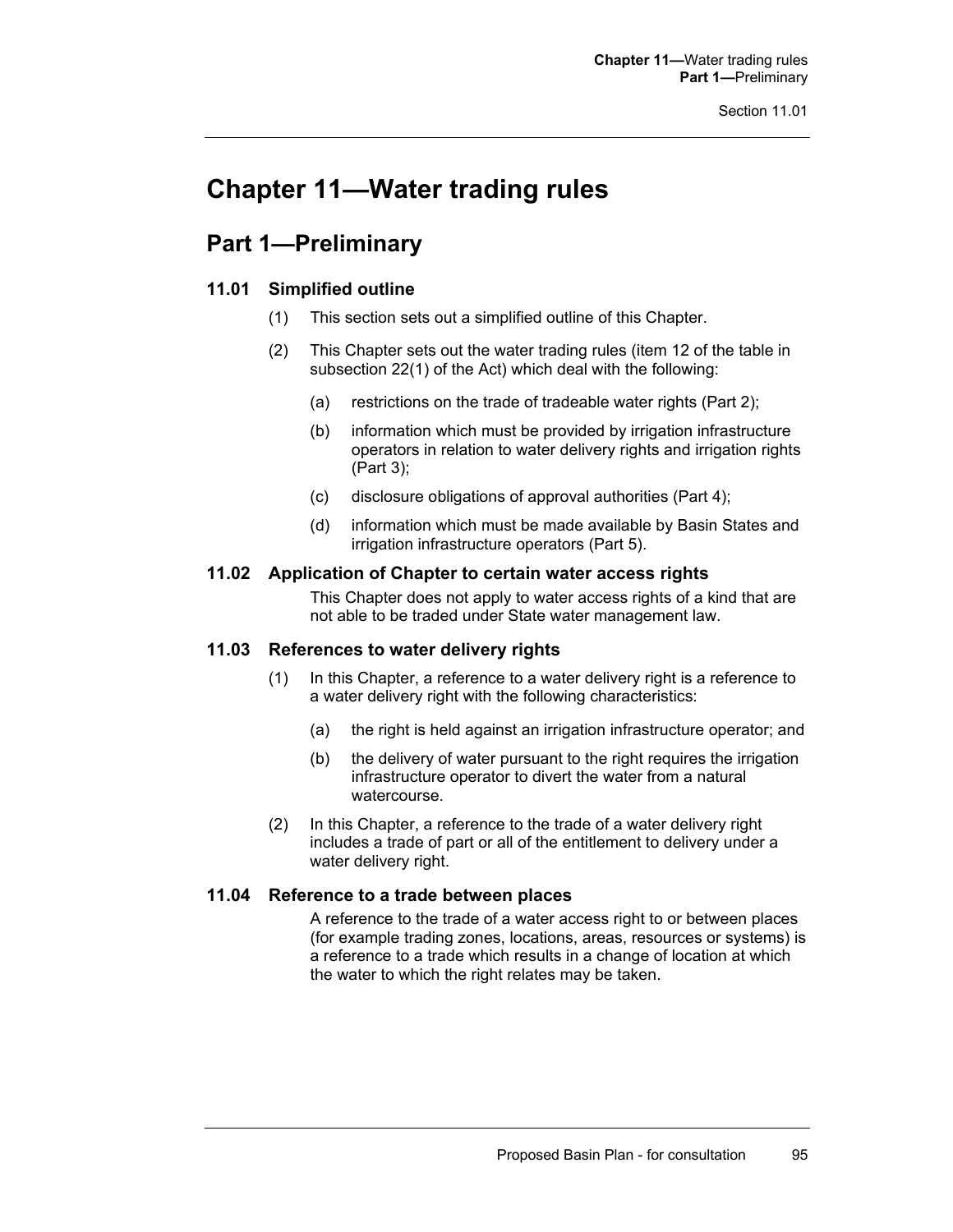## **11.05 Recovery of loss or damage**

A person who suffers loss or damage as a result of conduct of another person, other than an agency of a Basin State, that contravenes a section specified in the table at the foot of this section may recover the amount of the loss or damage by action against that other person.

## **Table**

| 11.06                                           |
|-------------------------------------------------|
| 11.07                                           |
| 11.08                                           |
| 11.09                                           |
| 11.10                                           |
| 11.11                                           |
| 11.12                                           |
| 11.13                                           |
| 11.14                                           |
| 11.15                                           |
| 11.16                                           |
| 11.20                                           |
| 11.22                                           |
| 11.23                                           |
| 11.24                                           |
| 11.25                                           |
| 11.27                                           |
| 11.29                                           |
| 11.30                                           |
| 11.32                                           |
| 11.33                                           |
| 11.34                                           |
| 11.35                                           |
| 11.37                                           |
| 11.38                                           |
| 11.39                                           |
| 11.49<br>$S_{00}$ cubcootion $26(5)$ of the Act |
|                                                 |

Note: See subsection 26(5) of the Act.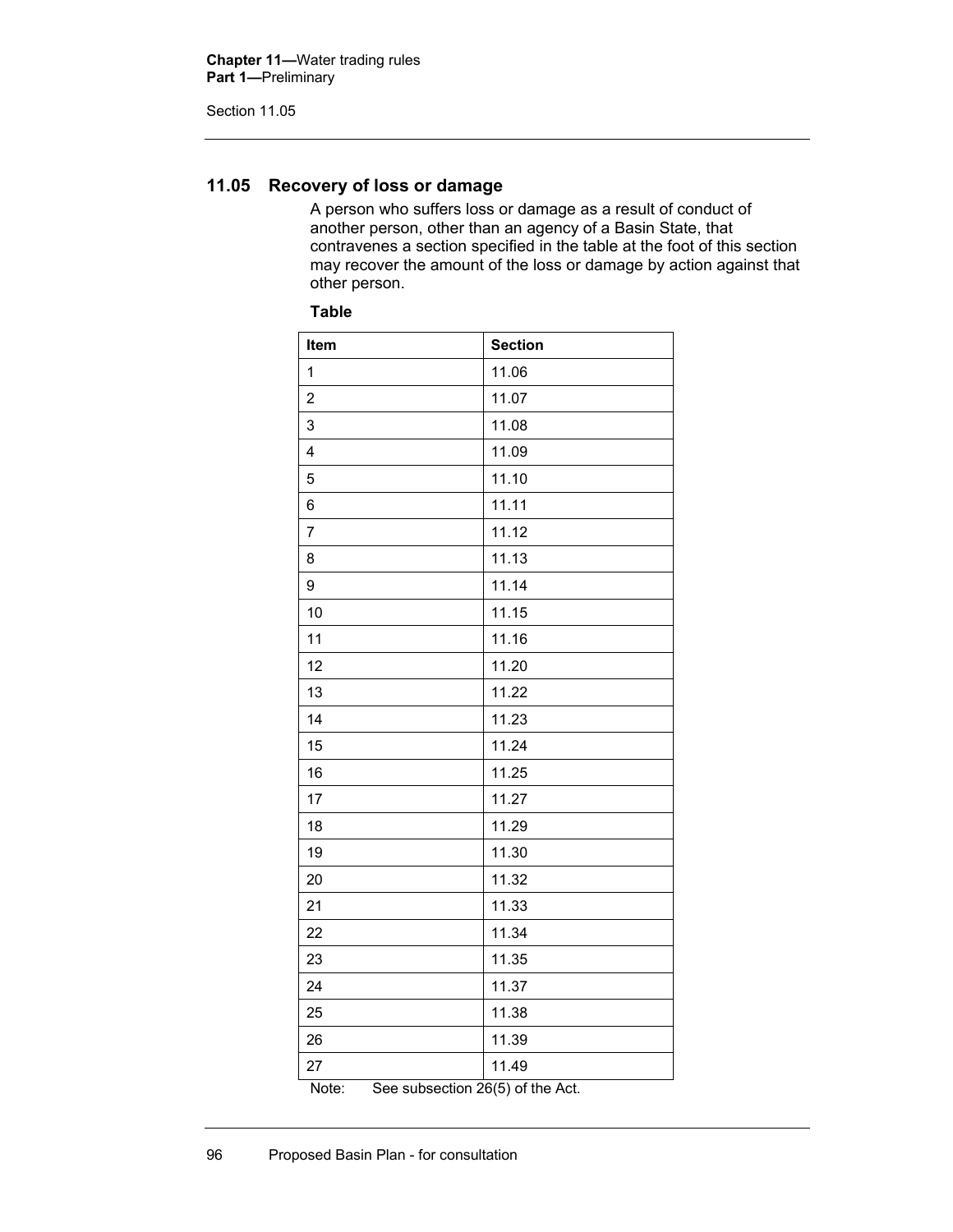# **Part 2—Restrictions on trade of tradeable water rights**

# **Division 1—Trade of water access rights**

## **Subdivision A—All water resources – right to trade free of certain restrictions**

## **11.06 Separate rights**

- (1) A person may trade a water access right free of any condition as to the holding, buying, selling, obtaining, accepting, or terminating of a separate location-related right.
- (2) In this section:

*location-related right* means any of the following:

- (a) water delivery right;
- (b) works approval;
- (c) water use approval.

### **11.07 Class of persons**

A person may trade a water access right free of any condition as to the person being, or not being, a member of a particular class of persons.

Note 1: An example of a class of persons is 'environmental water user'. Note 2: See also section 11.26.

## **11.08 Purpose for which water is used**

- (1) A person may trade a water access right free of any condition as to the purpose for which the water relating to that right has been, or will be, used.
- (2) This section does not apply to a water access right that is a stock and domestic right.
- (3) This section does not apply to the trade of a water access entitlement designated for an urban water supply activity under State water management law.

## **11.09 Take and use of water after a trade**

A person may take and use water under a water access right free of any restriction arising from the fact that the person acquired the water access right by way of trade.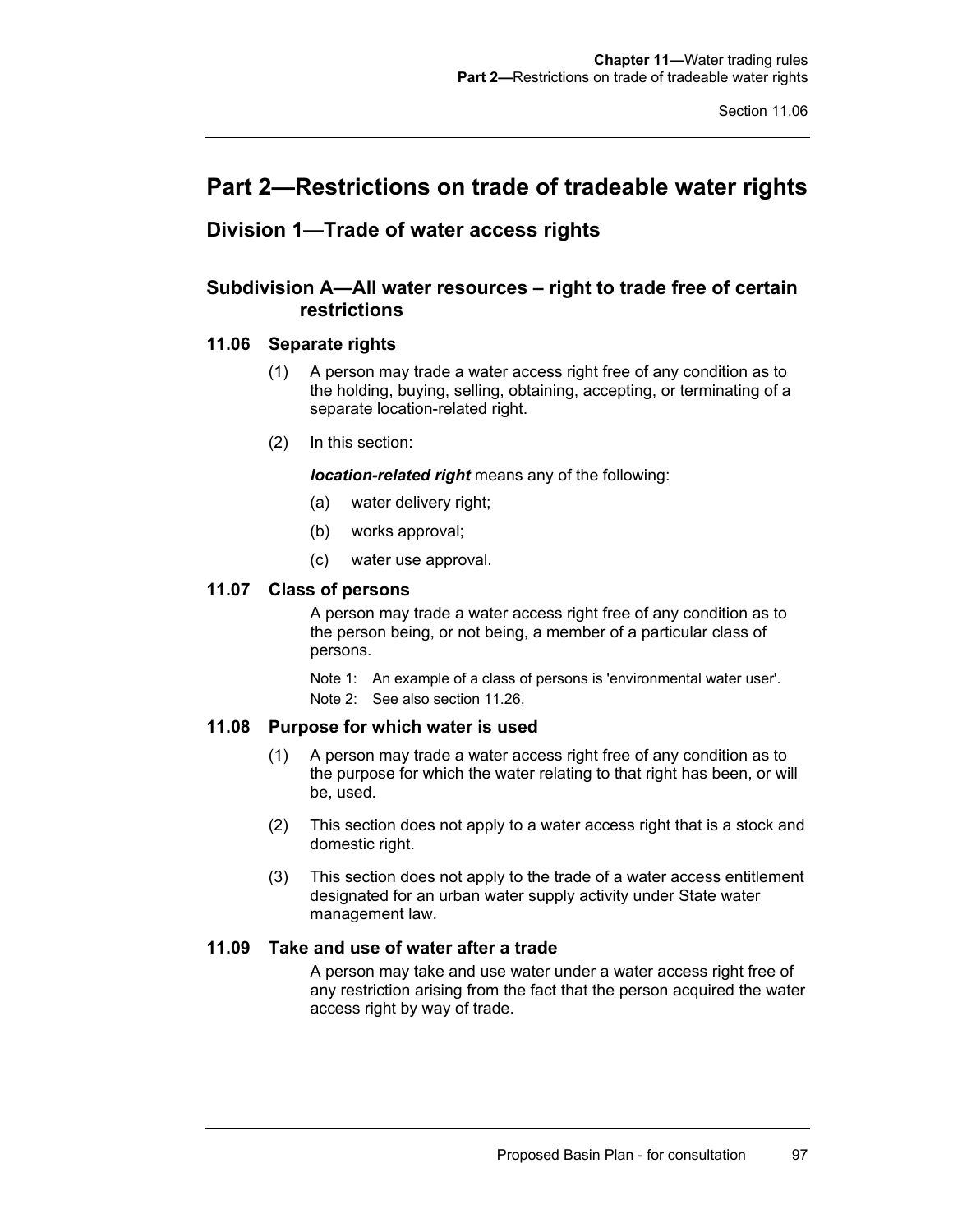## **11.10 Use outside Murray-Darling Basin**

A person may trade a water access right free of any restriction arising from the fact that water extracted under the right might be transported or used outside the Murray-Darling Basin.

### **11.11 Trade of water allocation which has been carried over**

- (1) A person may trade a water allocation free of any restriction arising from the fact that the water allocation was carried over from the previous water accounting period under a carryover arrangement.
- (2) Subsection (1) does not apply if:
	- (a) a carryover announcement is required before the water allocation is permitted to be taken or traded; and
	- (b) no such announcement has been made.

### **11.12 Access to carryover for traded water access rights**

- (1) A person may participate in a carryover arrangement in relation to a water access right free of any restriction arising from the fact that the person acquired the water access right by way of trade.
- (2) Despite subsection (1), if:
	- (a) the trade of a water access right results in a change of the water resource to which the right relates; and
	- (b) the carryover arrangement for the destination water resource is different from that of the origin water resource;

the carryover arrangement for the destination water resource may be applied to the water access right.

Note: See sections 11.20 and 11.21.

## **11.13 Overallocation**

A person may trade a water access right within a water resource free of any restriction based on the fact that a water resource is overallocated.

## **11.14 Level of use of water access right**

A person may trade a water access right free of any restriction based on:

- (a) the historical level of use of the water access right; or
- (b) an anticipated increase in the use of the water access right by the person to whom it is traded.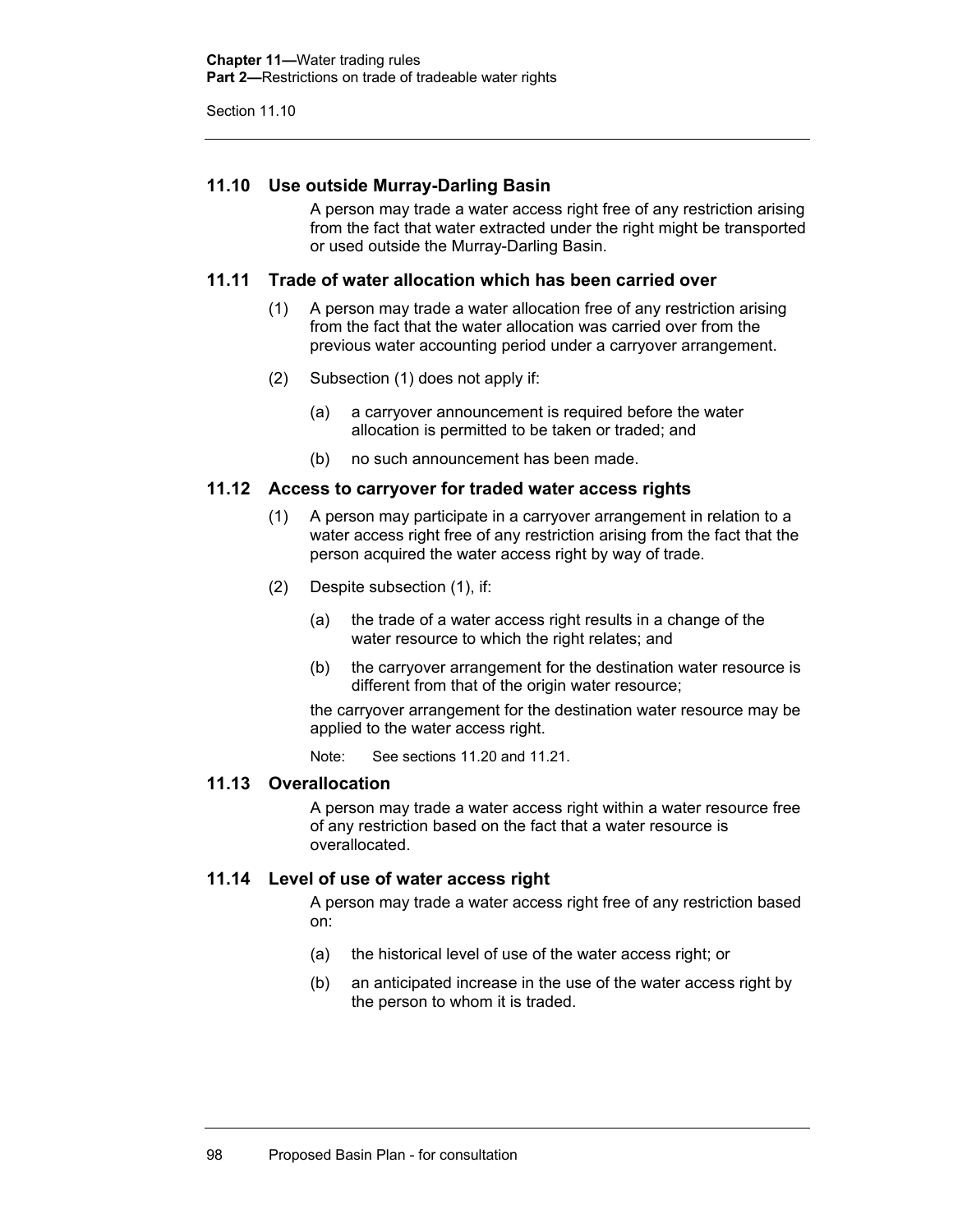## **Subdivision B—Additional rules relating to surface water**

## **11.15 Free trade of surface water**

- (1) A person may trade a water access right:
	- (a) within a regulated system; or
	- (b) between different regulated systems; or
	- (c) within an unregulated system;

free of any restriction on changing the location at which the water to which the right relates may be taken, other than a restriction that:

- (d) is necessary because of a reason listed in subsection 11.17(1); and
- (e) is consistent with Subdivision A.
- (2) For the purposes of this section, if the boundary between 2 unregulated systems is based solely on the border between 2 Basin States, this section applies as if the 2 unregulated systems were one unregulated system.

Note: See also section 11.23.

## **11.16 Trade not to be subject to volumetric limit**

- (1) Without limiting the generality of section 11.14, a person may trade a water access right within a regulated system, or between regulated systems, free of any volumetric limit, unless the volumetric limit:
	- (a) is necessary because of a reason listed in subsection 11.17(1); and
	- (b) is consistent with Subdivision A.
- (2) In this section:

*volumetric limit* means a limit whose purpose or effect is to cap the total volume of water that may be traded out of an area.

## **11.17 Restrictions allowable for physical or environmental reasons**

- (1) A restriction of a type referred to in sections 11.15 or 11.16 may be necessary because of:
	- (a) the existence of a physical constraint;
	- (b) the need to address hydrologic connections and water supply considerations;
	- (c) the need to avoid compromising environmental watering requirements;
	- (d) the level of hydraulic connectivity;
	- (e) a combination of any of the above.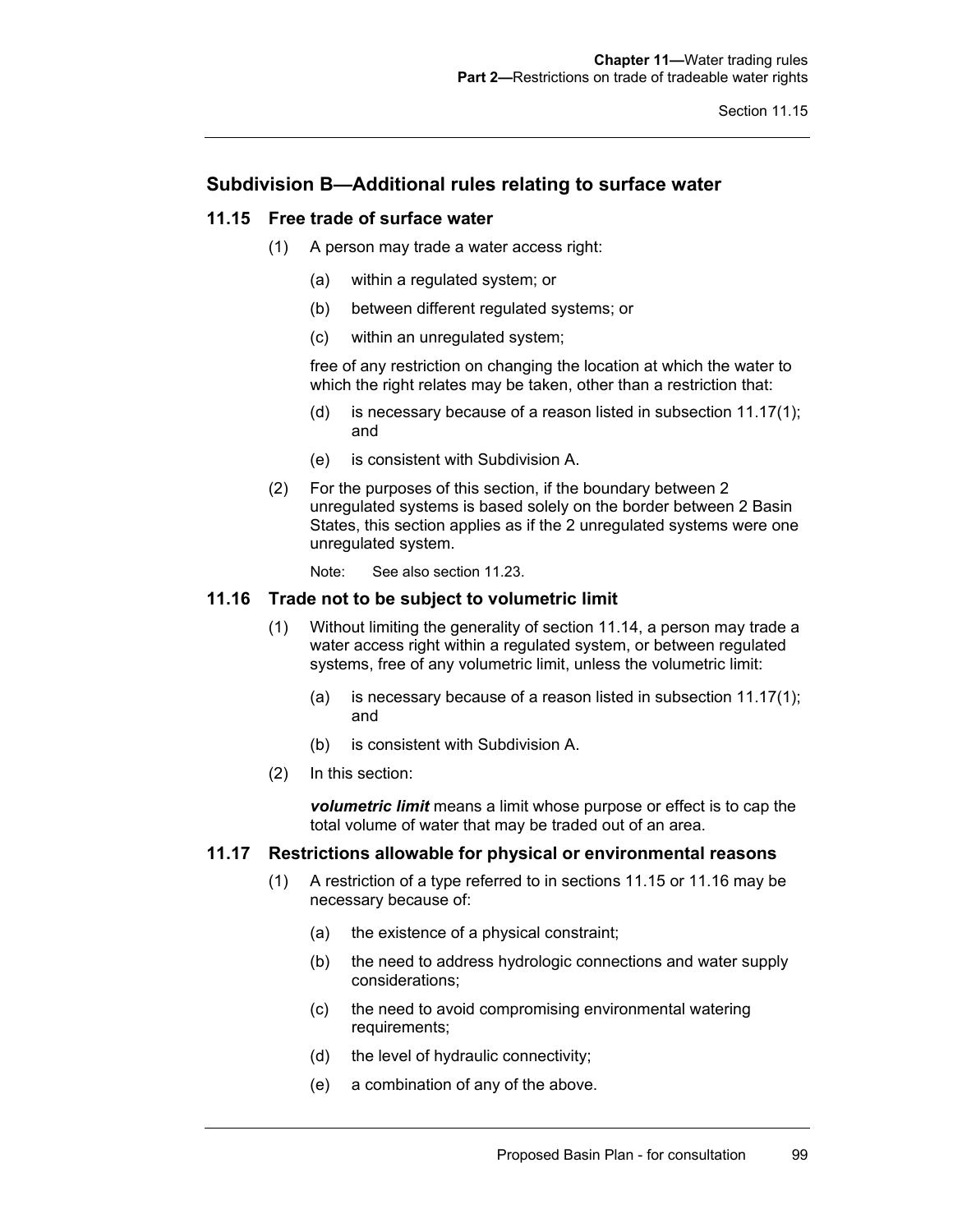- (2) In this section, *hydrologic connections and water supply considerations*, in relation to a water access right, means any of the following:
	- (a) the amount of transmission loss that may be incurred through evaporation, seepage, or other means;
	- (b) the potential impact, as a result of the trade of a water access right, on water availability in relation to a water access right held by a third party (other than an impact arising solely because of an increase in use of the traded water access right);
	- (c) the ability to:
		- (i) deliver water from the same storage from which it is currently delivered; or
		- (ii) adjust valley and state transfer accounts to facilitate trade, for example by way of a back trade.
	- Note 1: See clause 3 of Schedule D to the Agreement for the meaning of *valley account*.
	- Note 2: See clause 5 of the *Murray-Darling Basin Agreement (Adjusting Valley Accounts and State Transfer Accounts) Protocol 2010* for the meaning of *state transfer account*.

### **11.18 Basin States to notify the Authority of restrictions**

- (1) A Basin State must, within 30 days of the commencement of this Chapter, notify the Authority of any restriction of a kind referred to in sections 11.15 or 11.16 which is in effect at the commencement of this Chapter, and the reasons for the restriction.
- (2) If a Basin State imposes a restriction of a kind referred to in sections 11.15 or 11.16 after the commencement of this Chapter, it must notify the Authority of the restriction and the reasons for the restriction as soon as practicable after the restriction is imposed.

#### **11.19 Basin State may request Authority to make declaration**

- $(1)$  If:
	- (a) a Basin State requests the Authority to declare that a restriction of a kind referred to in sections 11.15 or 11.16 is necessary because of a reason listed in subsection 11.17(1); and
	- (b) the Authority is satisfied that the restriction is in fact necessary because of a reason listed in subsection 11.17(1);

the Authority must make the declaration.

- (2) The Authority may consult other Basin States and the ACCC before making the declaration.
- (3) The Authority must publish the declaration on its website.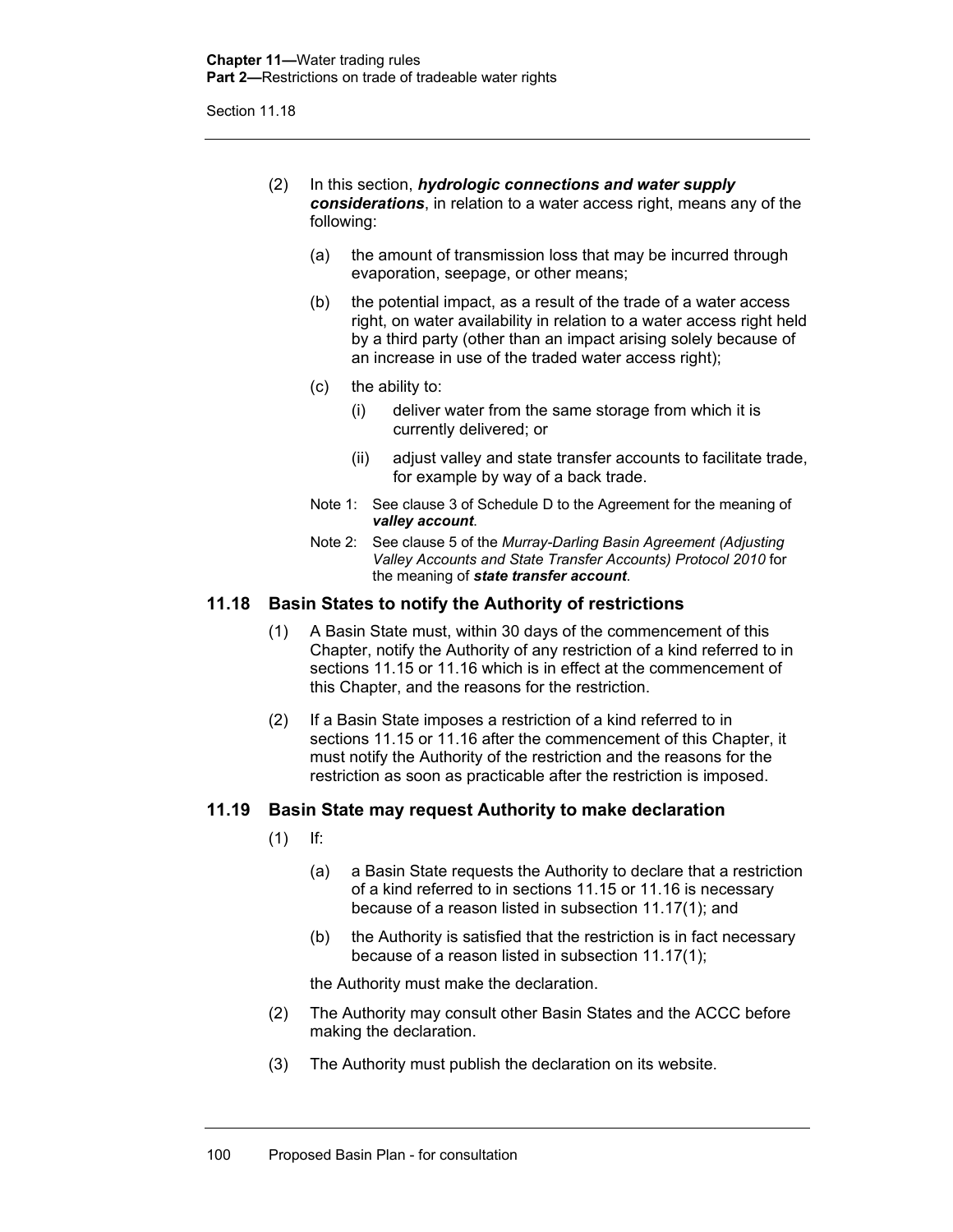## **11.20 Exchange rates not to be used in a regulated system**

A water access entitlement must not be traded in a regulated system or between regulated systems if an exchange rate is applied to the water access entitlement as a condition of the trade.

Note: See section 11.21 for an exception to this section.

#### **11.21 Authority may permit exchange rates in limited circumstances**

- (1) Section 11.20 does not apply if:
	- (a) the exchange rate is applied as a condition of the trade of a water access entitlement from one location (*location A*) to another (*location B*); and
	- (b) the Authority has made a declaration under this section; and
	- (c) the water access entitlement is to be traded between the 2 locations at the exchange rate specified in the declaration.
- (2) The Authority may make a declaration permitting the application of a specified exchange rate to trades between 2 specified locations under this section if it is satisfied that:
	- (a) the purpose of the exchange rate is to redress the impact of previous exchange rate trades from location B to location A; and
	- (b) the total volume of water access entitlements to be traded from location A to location B using the exchange rate would not exceed the total volume of water access entitlements previously traded to location A from location B using exchange rates.
- (3) The declaration must be in writing and must be published on the Authority's website.

### **11.22 Restrictions on delivery of water under a tagged water access entitlement established after 21 October 2010**

- (1) In regulated systems, if:
	- (a) a restriction has effect because of sections 11.15 or 11.16 on the trade of water allocations between 2 trading zones; and
	- (b) a tagged water access entitlement exists in relation to those 2 trading zones; and
	- (c) an order for water is made under the tagged water access entitlement;

the order for water under the tagged water access entitlement is subject to the same restriction.

(2) This section does not apply to a tagged water access entitlement which is established before 22 October 2010.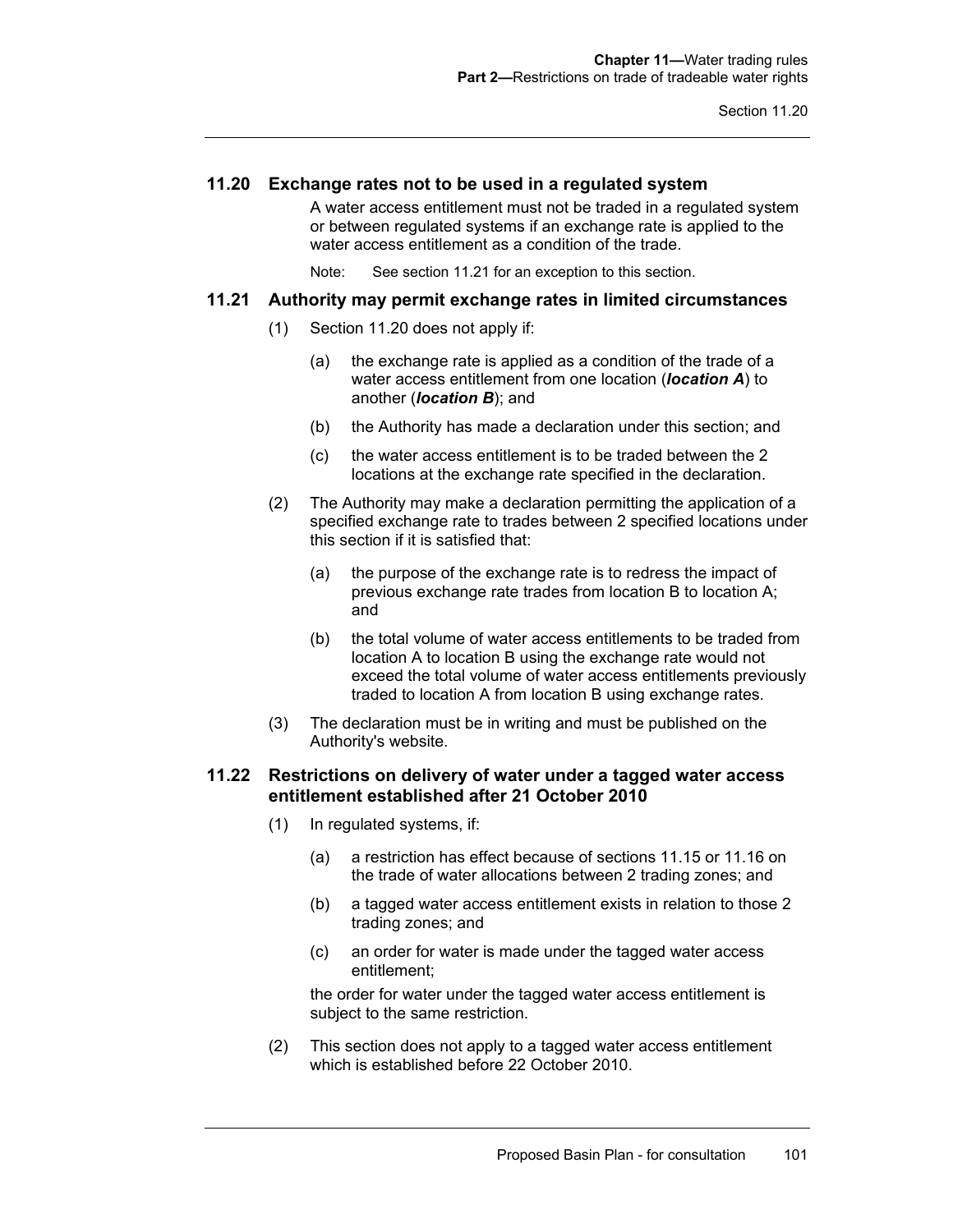- (3) During the first 5 years after the commencement of this Chapter, this section does not apply to a tagged water access entitlement which is established after 22 October 2010 and before the commencement of this Chapter.
- (4) For the purposes of this section, a tagged water access entitlement is *established* once the tag has been approved by all relevant approval authorities.
- (5) In this section:

*tagged water access entitlement* means a water access entitlement:

- (a) which is registered on a water register in relation to one trading zone; and
- (b) under which the water allocation is extracted in a different trading zone (which is tagged on the register);

pursuant to an arrangement for water access entitlement tagging.

(6) If trading zones are not in place, a reference in this section to a *trading zone* is taken to be a reference to a location.

## **Subdivision C—Additional rules relating to groundwater**

## **11.23 Trade within a groundwater SDL resource unit**

The trade of a water access right between 2 locations within a groundwater SDL resource unit is prohibited, unless all the following conditions are met:

- (a) there is sufficient hydraulic connectivity between the 2 locations;
- (b) any resource condition limits in the SDL resource unit specified in a water resource plan will not be exceeded as a result of the trade;
- (c) either:
	- (i) water access rights in the 2 locations have substantially similar characteristics of timing, reliability and volume; or
	- (ii) measures are in place to ensure that the water access right to be traded will maintain its characteristics of timing, reliability and volume;
- (d) measures are in place to address the impact, as a result of trade, on water availability in relation to a water access right held by a third party.
- Note: Section 9.41 sets out requirements for a water resource plan in relation to this section.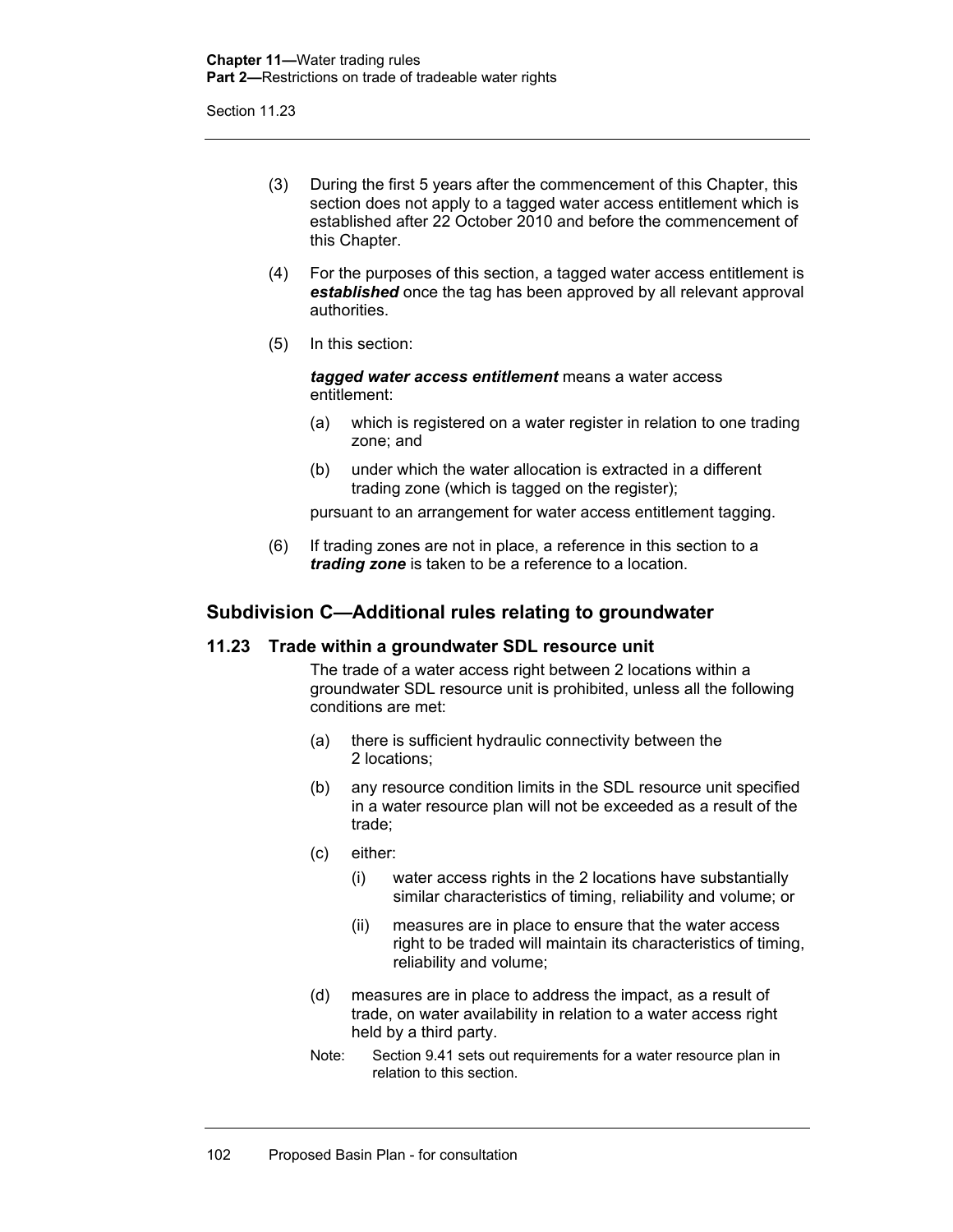## **11.24 Trade between groundwater SDL resource units**

The trade of a water access right between 2 groundwater SDL resource units is prohibited, unless all the following conditions are met:

- (a) there is sufficient hydraulic connectivity between the 2 units;
- (b) any resource condition limits in either unit specified in a water resource plan will not be exceeded as a result of the trade;
- (c) measures are in place to account for the trade;
- (d) either:
	- (i) water access rights in the 2 units have substantially similar characteristics of timing, reliability and volume; or
	- (ii) measures are in place to ensure that the water access right to be traded will maintain its characteristics of timing, reliability and volume;
- (e) measures are in place to address the impact, as a result of trade, on water availability in relation to a water access right held by a third party.
- Note: Section 9.42 sets out requirements for a water resource plan in relation to this section.

#### **11.25 Trade between groundwater and surface water**

The trade of a water access right between a groundwater SDL resource unit and a surface water SDL resource unit is prohibited, unless all the following conditions are met:

- (a) there is sufficient hydraulic connectivity between the 2 units;
- (b) any resource condition limits in the groundwater SDL resource unit specified in a water resource plan will not be exceeded as a result of the trade;
- (c) measures are in place to account for the trade;
- (d) either:
	- (i) water access rights in the 2 units have substantially similar characteristics of timing, reliability and volume; or
	- (ii) measures are in place to ensure that the water access right to be traded will maintain its characteristics of timing, reliability and volume;
- (e) measures are in place to address the impact, as a result of trade, on water availability in relation to a water access right held by a third party.
- Note: Section 9.43 sets out requirements for a water resource plan in relation to this section.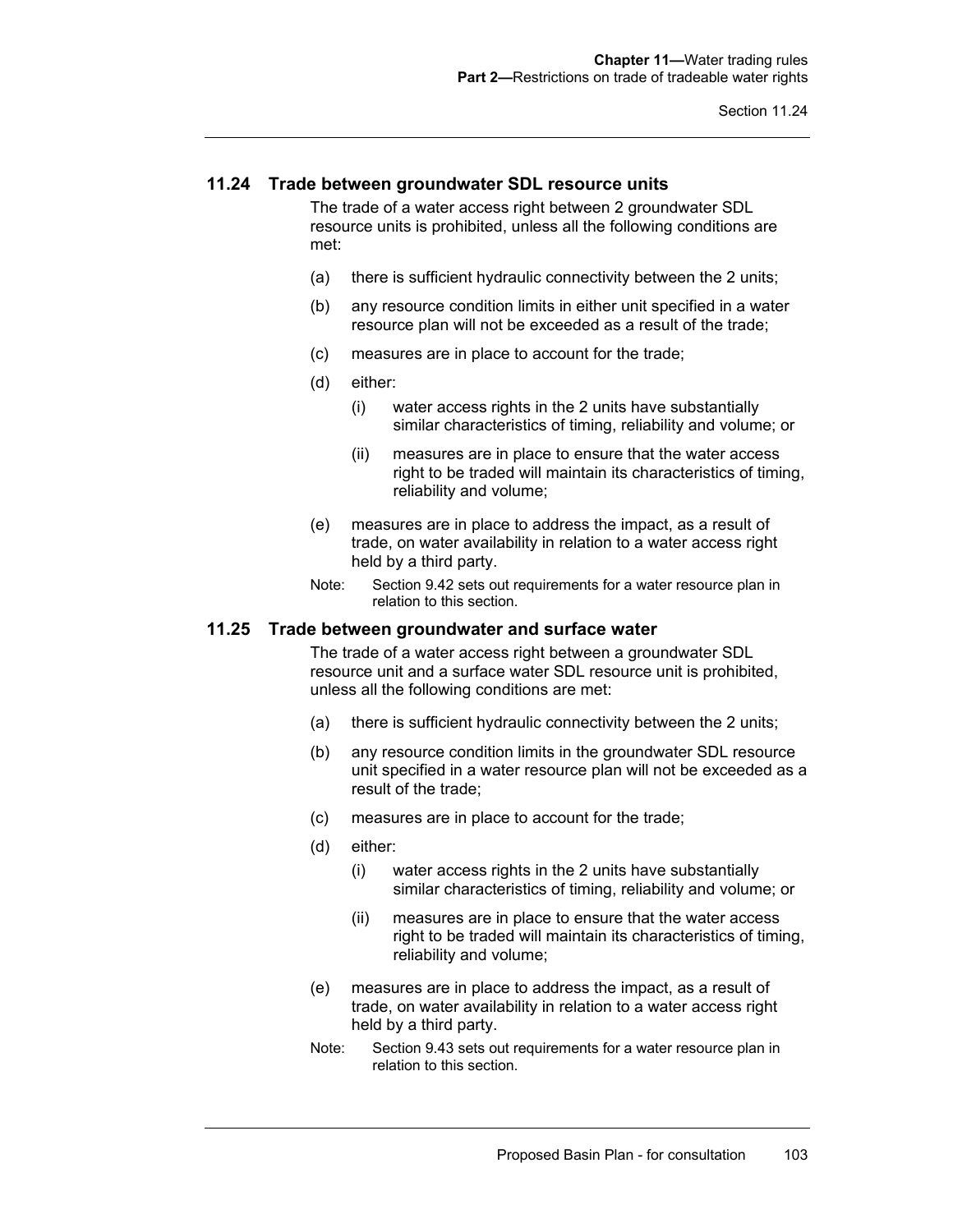# **Subdivision D—Miscellaneous**

## **11.26 Restrictions allowable for breaches of State water management law**

Nothing in this Division is to be taken to have the effect that a person may trade a water access right free of a restriction imposed under State water management law because the person has:

- (a) committed an offence; or
- (b) failed to pay fees or charges.

Note: See section 4 of the Act for the meaning of *State water management law*.

# **Division 2—Trade of water delivery rights held against irrigation infrastructure operators**

Note: See section 4 of the Act for the meaning of *irrigation infrastructure operator***.** 

## **11.27 No unreasonable restriction of trade of water delivery rights**

- (1) An irrigation infrastructure operator must not unreasonably restrict the trade of a water delivery right between persons who own or occupy land in the area serviced by the irrigation infrastructure operator's irrigation network.
- (2) Without limiting subsection (1), an irrigation infrastructure operator is taken to restrict trade if it refuses, prevents, deters or delays trade.

## **11.28 When restriction of trade is unreasonable**

- (1) For the purposes of section 11.27, factors to be taken into account in deciding whether a restriction is reasonable include, but are not limited to the following:
	- (a) overall capacity in the irrigation infrastructure operator's irrigation network;
	- (b) capacity in the parts of the irrigation infrastructure operator's irrigation network to which water would potentially be delivered under the traded water delivery right;
	- (c) reconfiguration or decommissioning work in the parts of the irrigation infrastructure operator's irrigation network to which water would potentially be delivered under the traded water delivery right;
	- (d) connectivity between specific parts of the irrigation infrastructure operator's irrigation network relevant to the proposed trade;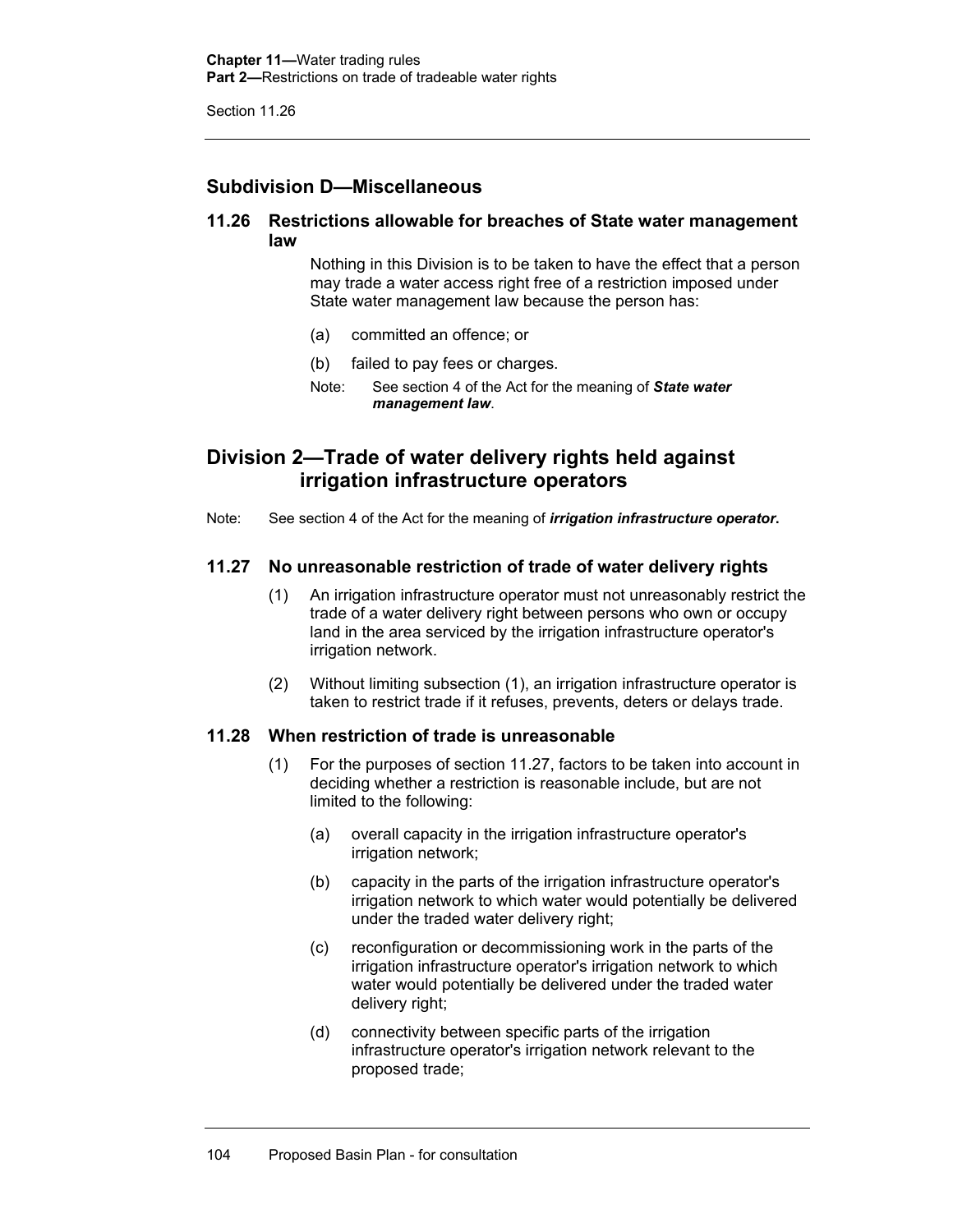- (e) payment of fees or charges of the type described in section 91(1)(a) of the Act;
- (f) the volume of a water delivery right reasonably required to irrigate a person's property for both current and expected future water use;
- (g) the existence of necessary administrative arrangements needed to assess and give effect to a trade in water delivery rights.
- (2) In this section:

*reconfiguration or decommissioning work* means activities whereby irrigation networks are closed, rationalised, or otherwise changed, in order to change their capacity or efficiency.

## **11.29 Irrigation infrastructure operator must give reasons for refusing trade of water delivery right**

- (1) If an irrigation infrastructure operator refuses the trade of a water delivery right between persons who own or occupy land in the area serviced by the irrigation infrastructure operator's irrigation network, the irrigation infrastructure operator must give written reasons for its decision to both persons.
- (2) The irrigation infrastructure operator must provide the written reasons as soon as practicable, but in any case within 30 days after the refusal.

## **11.30 Trade must not be made conditional on water delivery right**

An irrigation infrastructure operator must not require a person to hold, buy, sell, obtain, accept, terminate or vary the volume or unit share of a water delivery right:

- (a) as a condition of; or
- (b) as the result of;

the trade of a water access right or irrigation right.

# **Part 3—Information about water delivery rights and irrigation rights**

# **Division 1—General**

## **11.31 Object of this Part**

The object of this Part is to facilitate the trade of water delivery rights and irrigation rights by making information about the rights available to the holders of those rights.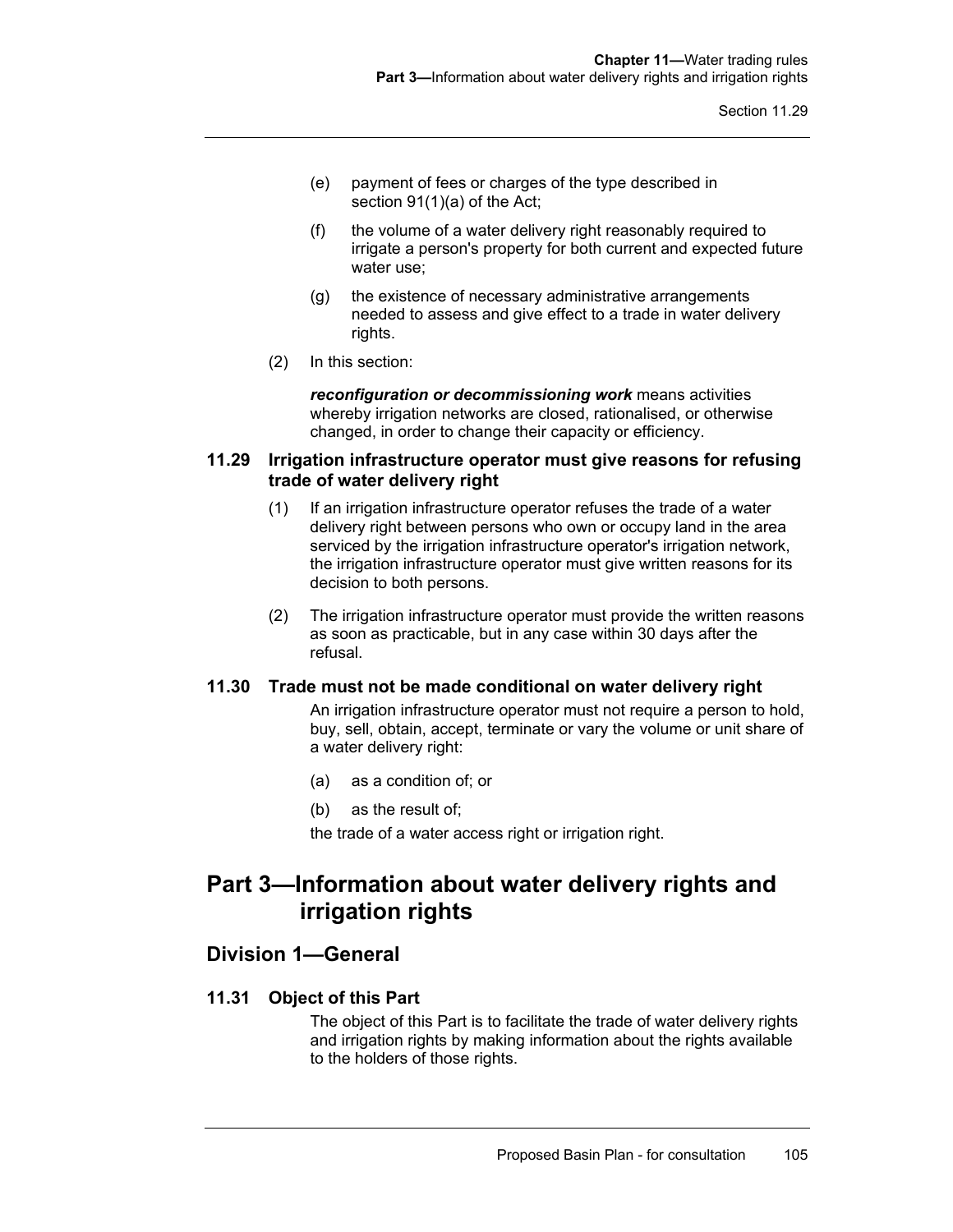# **Division 2—Water delivery rights to be specified by irrigation infrastructure operators**

Note: See section 4 of the Act for the meaning of *irrigation infrastructure operator***.** 

## **11.32 Obligation on irrigation infrastructure operator to specify water delivery rights and give notice**

- (1) An irrigation infrastructure operator must, for each person who holds a water delivery right against that irrigation infrastructure operator, make a decision as to:
	- (a) the volume or unit share of the person's water delivery right; and
	- (b) the units applicable to the water delivery right; and
	- (c) if the water delivery right relates to a specific part of the irrigation infrastructure operator's irrigation network - the part of the irrigation network to which the water delivery right relates.
	- Note: The units applicable to the water delivery right may be expressed, for example, as megalitres (ML), ML/time, percentage or fraction of available capacity.
- (2) The irrigation infrastructure operator must provide written notice to the person of:
	- (a) the decision; and
	- (b) the reasons for the decision.
	- Note: See section 25D of the *Acts Interpretation Act 1901* for content required in a statement of reasons.
- (3) The irrigation infrastructure operator must provide written notice to the person of the terms and conditions of the contract between the irrigation infrastructure operator and the person which are applicable to the water delivery right.
- (4) The notices referred to in subsections (2) and (3) must be provided within 30 days after the commencement of this Chapter.
- (5) This section does not apply if:
	- (a) the irrigation infrastructure operator has given notice of the kinds referred to in subsections (2) and (3) before the commencement of this Chapter; and
	- (b) the notices are accurate at the commencement of this Chapter.

## **11.33 Obligation on irrigation infrastructure operator to give notice if water delivery right is changed**

(1) If a person's volume or unit share of water delivery right changes as a result of a decision by the irrigation infrastructure operator, the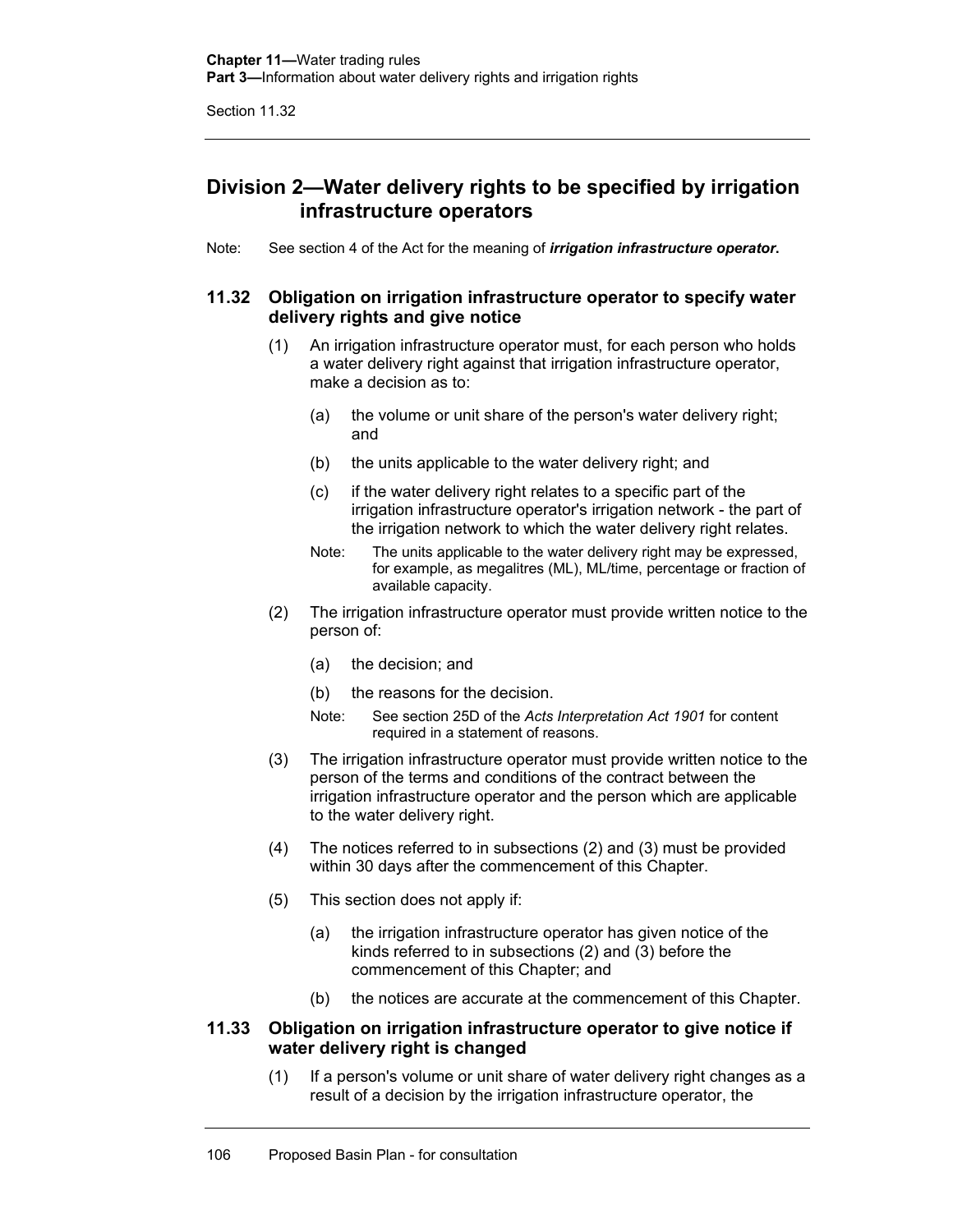irrigation infrastructure operator must provide written notice to the person of:

- (a) the change to the volume or unit share; and
- (b) the reasons for the change to the volume or unit share;

as soon as practicable, but in any case within 30 days after the change.

- Note: See section 25D of the *Acts Interpretation Act 1901* for content required in a statement of reasons.
- (2) This section does not apply if the person's volume or unit share of water delivery right changes to reflect a trade or termination by the person.

# **Division 3—Irrigation rights to be specified by irrigation infrastructure operators**

Note: See section 4 of the Act for the meaning of *irrigation infrastructure operator.* 

## **11.34 Obligation on irrigation infrastructure operator to specify irrigation rights and give notice**

- (1) An irrigation infrastructure operator must, for each person who holds an irrigation right against that irrigation infrastructure operator, make a decision in relation to the person's entitlement to water under their irrigation right, expressed as either:
	- (a) a number of megalitres; or
	- (b) a unit share of the irrigation infrastructure operator's water access entitlement.
- (2) An irrigation infrastructure operator must provide written notice to the person of:
	- (a) the decision; and
	- (b) the reasons for the decision;

within 30 days after the commencement of this Chapter.

- Note: See section 25D of the *Acts Interpretation Act 1901* for content required in a statement of reasons.
- (3) This section does not apply if:
	- (a) an irrigation infrastructure operator has given such notice to each person who holds an irrigation right against that irrigation infrastructure operator before the commencement of this Chapter; and
	- (b) the notice is accurate at the commencement of this Chapter.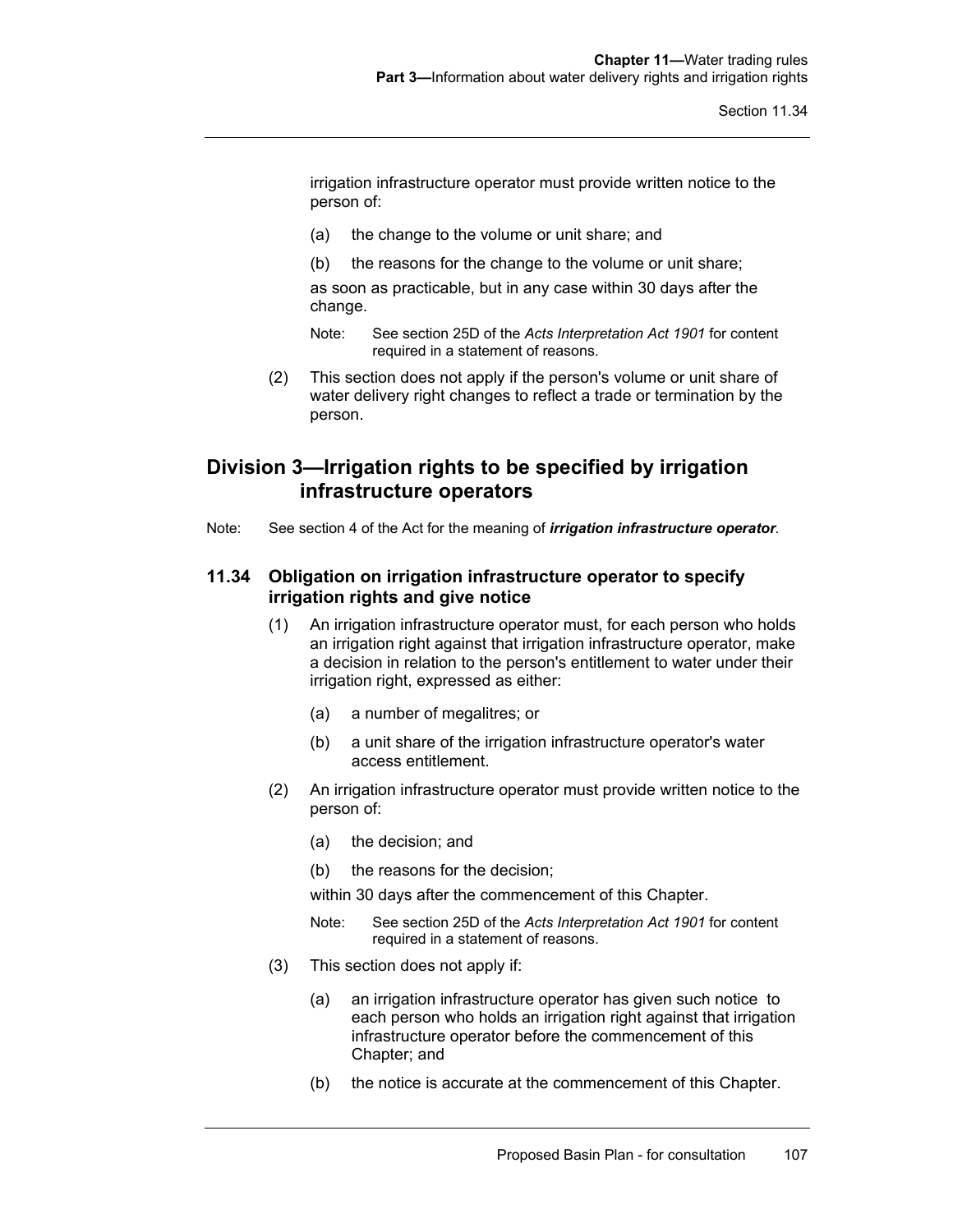## **11.35 Obligation on irrigation infrastructure operator to give notice if irrigation right is changed**

- (1) If a person's entitlement to water under an irrigation right changes as a result of a decision by the irrigation infrastructure operator, the irrigation infrastructure operator must provide written notice to the person of:
	- (a) the change to the entitlement; and
	- (b) the reasons for the change to the entitlement;

as soon as practicable, but in any case within 30 days after the change.

- Note: See section 25D of the *Acts Interpretation Act 1901* for content required in a statement of reasons.
- (2) This section does not apply if the person's entitlement to water under an irrigation right changes to reflect a trade or transformation by the person.

# **Part 4—Approval processes for trade of water access rights**

# **Division 1—General**

## **11.36 Object of this Part**

The object of this Part is to facilitate the trade of water access rights by making the approval processes involved in trade more open and transparent.

# **Division 2—Approval authority's other activities**

## **11.37 Approval authority must disclose interest before trade occurs**

- (1) An approval authority must disclose to each party to a proposed trade submitted to it for approval:
	- (a) the nature of any legal or equitable interest it, or a related party, has in a water access right which is the subject of the proposed trade; and
	- (b) the nature of any commercial interest it, or a related party, has in the activities of any water market intermediary involved in the proposed trade.
- (2) The disclosure must be made:
	- (a) as soon as practicable; and
	- (b) before the approval authority approves or rejects the trade.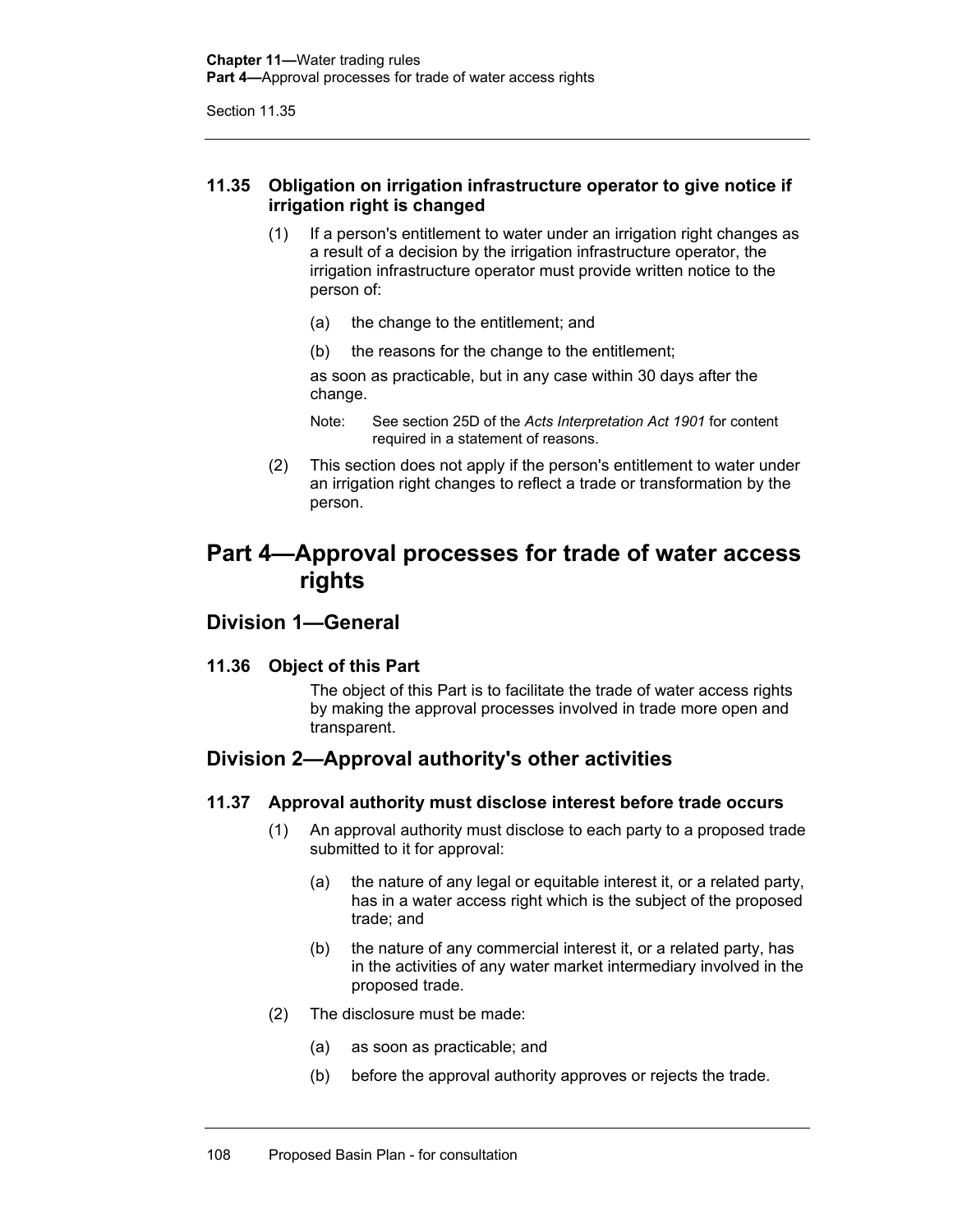- (3) Subsection (1) does not apply if the interest arises solely from the fact that the approval authority is an agency of a Basin State.
- (4) An approval authority is taken to have satisfied the requirements in subsections (1) and (2) if those requirements have been satisfied by a related party of the approval authority, on behalf of the approval authority.

# **11.38 Approval authority must disclose if it has been a party to a trade**

- If:
- (a) an approval authority has approved the trade of a water access right; and
- (b) the approval authority, or a related party, was a party to the trade (for example, a buyer, seller, lessee or lessor);

the approval authority must publish those facts (including details of the type of water access right and volume) on its website as soon as practicable after the trade has been approved.

## **11.39 Approval authority to give reasons for rejecting trade**

If an approval authority has rejected a proposed trade of a water access right, the approval authority must notify the parties to the proposed trade in writing of its reasons for rejecting the trade as soon as practicable, but in any case within 30 days of the rejection.

Note: See section 25D of the *Acts Interpretation Act 1901* for content required in a statement of reasons.

# **Part 5—Information and reporting requirements**

# **Division 1—General**

## **11.40 Object of this Part**

- (1) The object of this Part is to facilitate the trade of tradeable water rights by making information about the rights publicly available.
- (2) The Authority must publish information provided to it under this Part.

# **Division 2—Information about water access rights**

## **11.41 Application of this Division**

In this Division, *water access right* does not include water allocation.

## **11.42 Information about water access rights to be made available**

(1) A Basin State which holds information: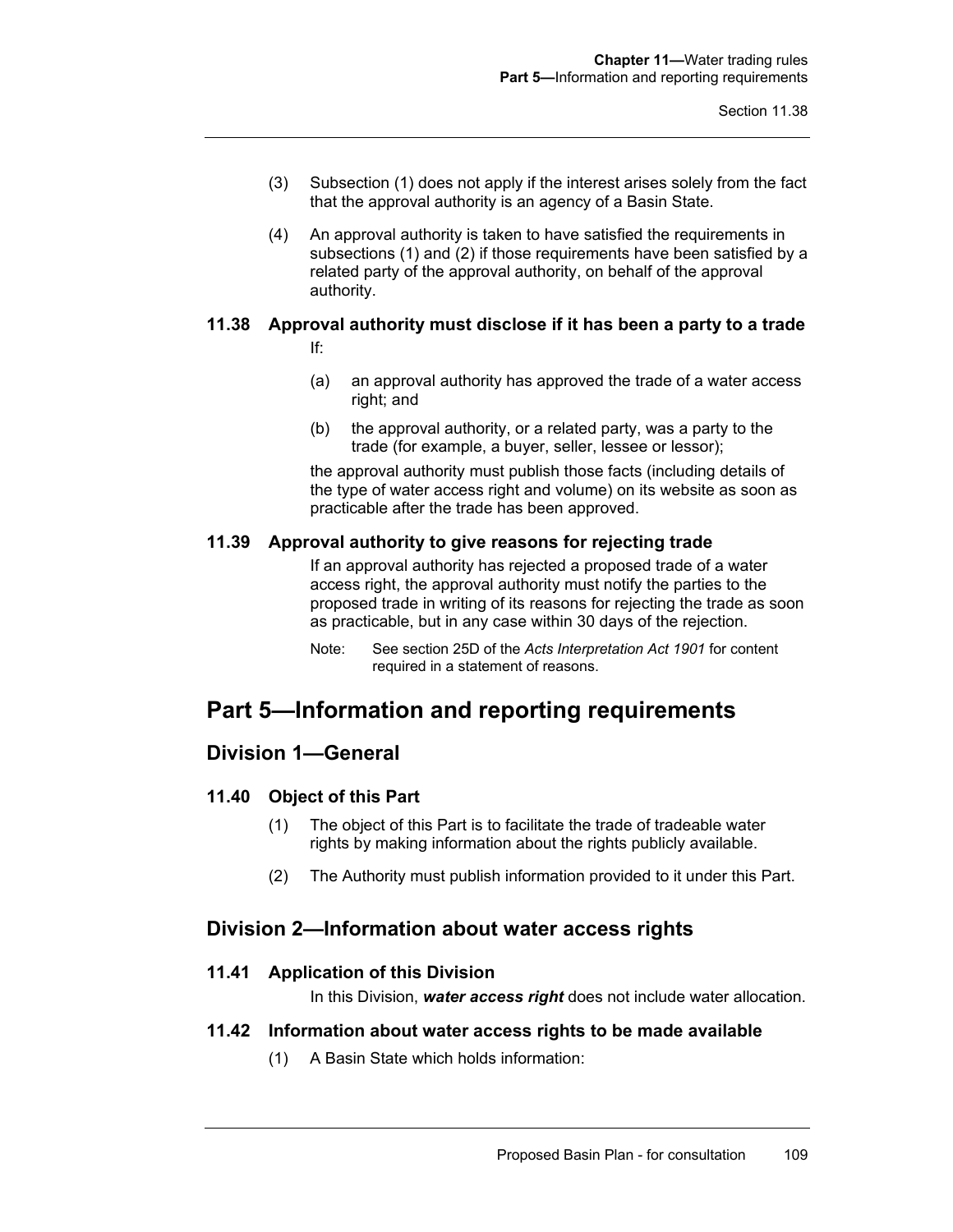- (a) relating to a category of water access right conferred by or under a law of the State; and
- (b) which is referred to in section 11.43;

must provide the information to the Authority in accordance with this section.

- (2) The information must be provided in the form prescribed by the Authority from time to time.
- (3) The information must be provided within the time periods prescribed by the Authority from time to time.
- (4) The Authority must not require the information to be provided more than once per water accounting period.
- (5) However, if the information is changed, the State must provide the changed information to the Authority as soon as is practicable, but in any case within 30 days of the change.

#### **11.43 Types of information about water access rights**

- (1) The information the Authority may require in the form prescribed under subsection 11.42(2), in relation to a category of water access right, is information relating to the following:
	- (a) the characteristics of the category, including:
		- (i) the water resource name;
		- (ii) the SDL resource unit;
		- (iii) the priority or reliability class;
		- (iv) the form of take;
	- (b) the total volume of the category on issue;
	- (c) the historic reliability of the category (both as a long term average and in more recent periods);
	- (d) the fees and charges payable by a holder of a water access right in the category;
	- (e) carryover arrangements;
	- (f) the timing and manner of making allocation announcements;
	- (g) how allocation levels are determined;
	- (h) the trading rules relevant to the category;
	- (i) the areas to which a water access right of the category (and any water allocation under such a right) may be traded;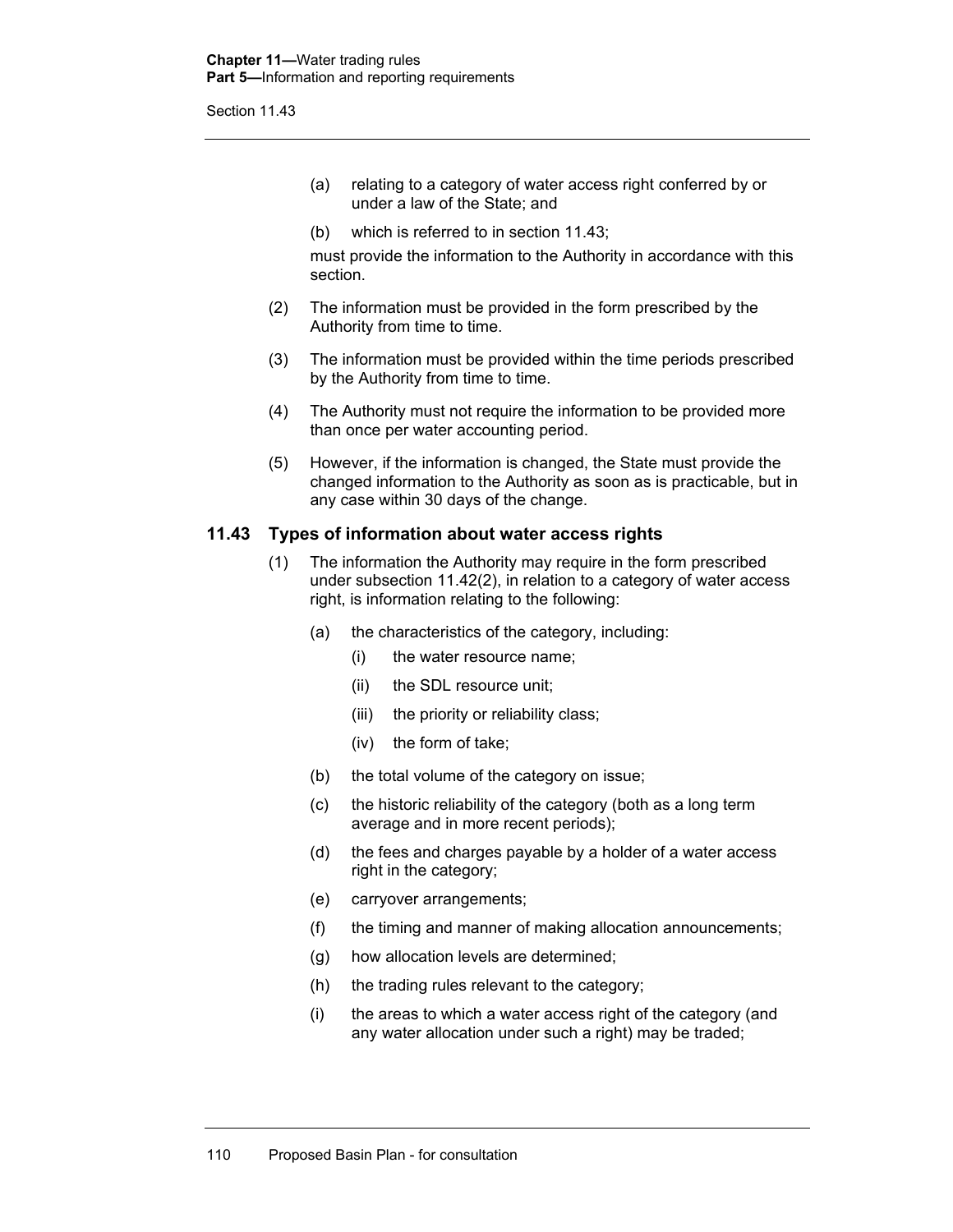- (j) the areas from which water access rights of other categories (and any water allocations under such rights) may be traded to the water resource to which the category relates.
- (2) The information referred to in paragraphs (1)(d) to (j) may be provided by way of a link to an appropriate website.

# **Division 3—Trading rules to be made available**

## **11.44 Basin State must provide trading rules**

- (1) A Basin State must provide a copy of rules regulating the trade of water access rights in its jurisdiction to the Authority:
	- (a) within 30 days after the commencement of this Chapter; and
	- (b) if the rules change as soon as practicable, but in any case within 30 days of the change.
- (2) Subsection (1) does not apply to the following rules:
	- (a) the rules set out in this Chapter; or
	- (b) rules of a kind referred to in section 11.45.
- (3) The rules must be provided to a central information point determined by the Authority.
- (4) The rules must be provided in a consolidated form.
- (5) If the rules include material by way of a reference to another document:
	- (a) the rules must explain how the referenced document relates to the rules; and
	- (b) the referenced document must be publicly available online.

#### **11.45 An irrigation infrastructure operator must provide trading rules**

- (1) If a person requests a copy of the rules made by an irrigation infrastructure operator which govern the trade of tradeable water rights within, into, or out of the irrigation infrastructure operator's irrigation network, the irrigation infrastructure operator must provide a copy of the rules to the person within a reasonable time.
- (2) If the irrigation infrastructure operator has a website, it must also publish the rules on the website:
	- (a) within 7 days after the commencement of this Chapter; and
	- (b) if the rules change as soon as practicable, but in any case within 30 days of the change.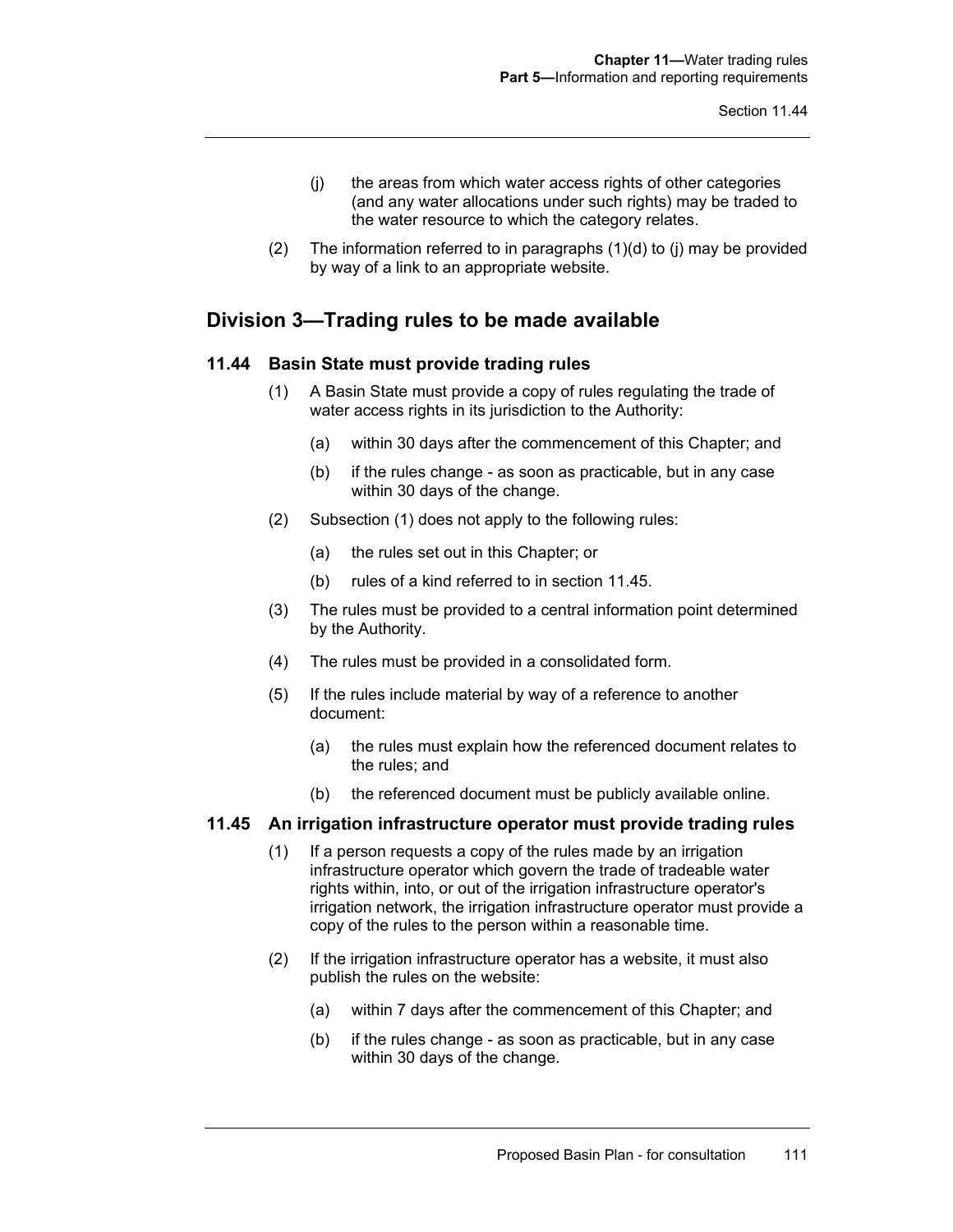- (3) If the irrigation infrastructure operator is one to whom rule 15 of the *Water Charge (Infrastructure) Rules 2010* applies, it must also provide a copy of the rules to the central information point referred to in subsection 11.44(3):
	- (a) within 7 days after the commencement of this Chapter; and
	- (b) if the rules change as soon as practicable, but in any case within 30 days of the change.
	- Note: Rule 15(1) of the *Water Charge (Infrastructure) Rules 2010* requires an infrastructure operator that meets the criteria in rule 15(2) to publish its schedule of fees in a prescribed manner.
- (4) The rules must be provided in a consolidated form.
- (5) If the rules include material by way of a reference to another document:
	- (a) the rules must explain how the referenced document relates to the rules; and
	- (b) the referenced document must be publicly available online.
	- Note: See section 4 of the Act for the meaning of *irrigation infrastructure operator*.

# **Division 4—Trading prices to be made available**

## **11.46 Price to be reported as a condition of approval of trade**

- (1) If the trade of a water access right requires the approval of an approval authority, the seller of a water access right must notify the approval authority in writing of the price agreed for the trade.
- (2) If the trade of a water access right does not require the approval of an approval authority but does require registration, the seller must notify the registration authority of the price agreed for the trade.
- (3) The notice must be given either at, or before, the time the registration is sought.

# **Division 5—Allocation and policy information to be made available**

## **11.47 Meaning of** *water announcements* **and** *material effect*

- (1) In this Division, *water announcement* means a public announcement of either of the following kinds:
	- (a) an allocation announcement; or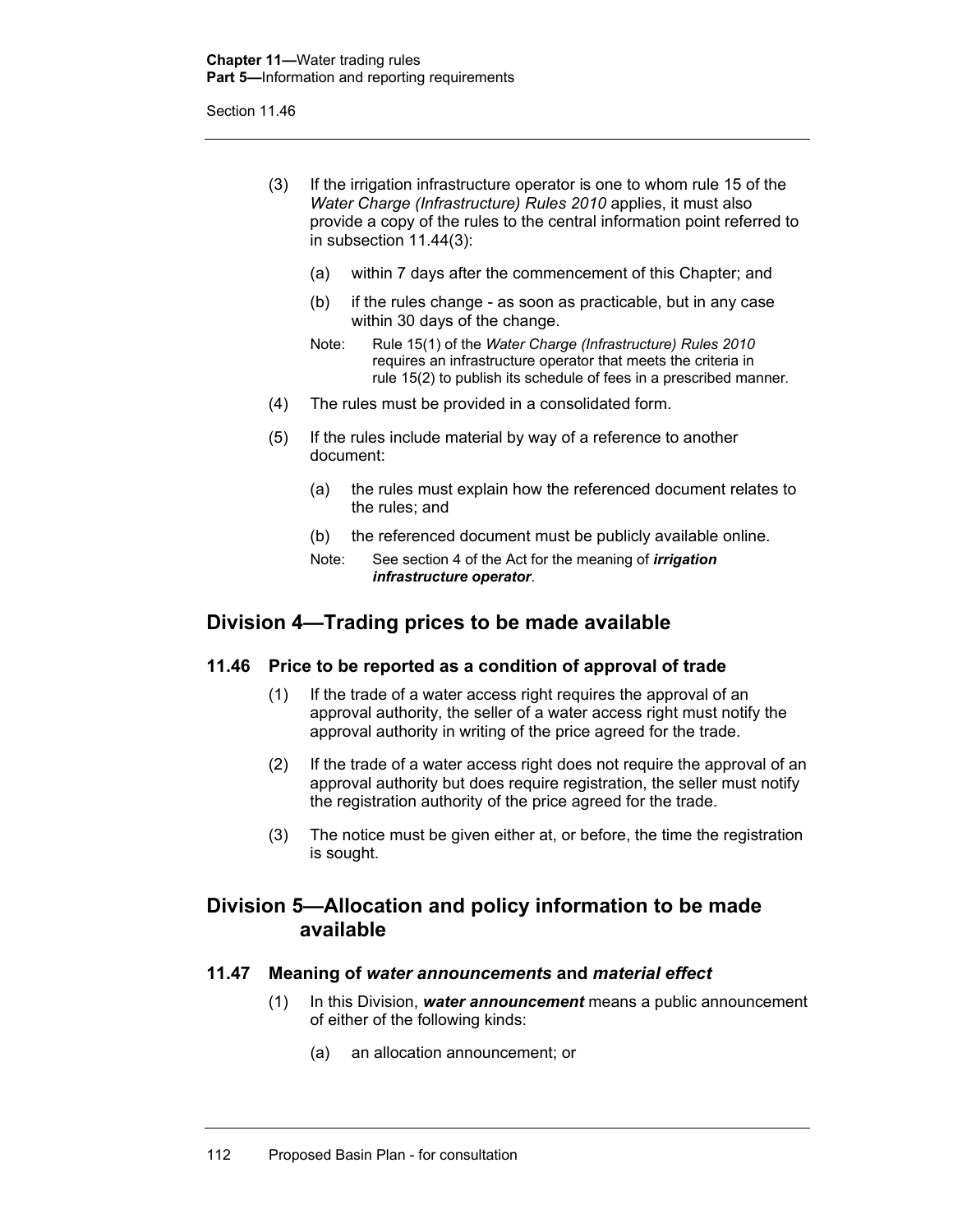- (b) an announcement of a policy decision that would have a material effect on the price or value of water access rights, including but not limited to:
	- (i) changes to carryover conditions; or
	- (ii) changes in the ability to trade between trading zones; or
	- (iii) amendments to previous announcements.
- (2) An announcement of a policy decision is taken to have a *material effect* on the price or value of water access rights if the announcement would, or would be reasonably likely to, influence a person in deciding whether or not to acquire or dispose of such rights.

#### **11.48 Water announcements must be made generally available**

- (1) A person who makes a water announcement must ensure that it is made in such a manner as to be generally available.
- (2) For the purposes of this section and section 11.49, information is *generally available* if it has been published in a manner that would, or would be likely to, bring it to the attention of interested members of the public.

## **11.49 Person not to trade if aware of water announcement before it is made generally available**

A person who is aware of a proposed water announcement, or is aware of a water announcement before it is made generally available, must not trade any water access right that is:

- (a) the subject of the water announcement; or
- (b) whose price or value would be materially affected by the water announcement;

until the water announcement is made generally available.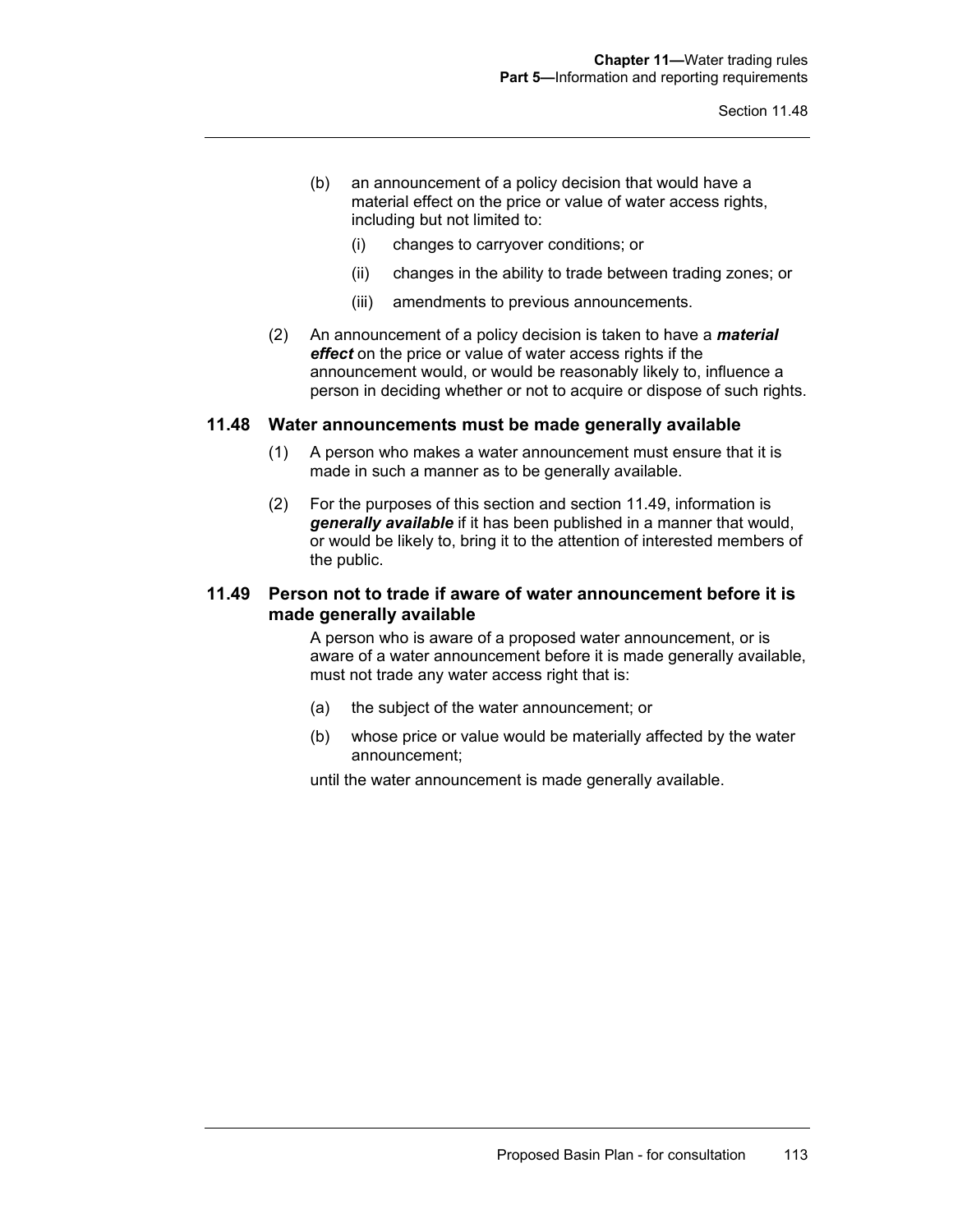**Chapter 12—**Program for monitoring and evaluating the effectiveness of the Basin Plan **Part 1—**Preliminary

Section 12.01

# **Chapter 12—Program for monitoring and evaluating the effectiveness of the Basin Plan**

# **Part 1—Preliminary**

## **12.01 Simplified outline**

- (1) This section sets out a simplified outline of this Chapter.
- (2) This Chapter sets out the program for monitoring and evaluating the effectiveness of the Basin Plan (item 13 of the table in subsection 22(1) of the Act), which consists of:
	- (a) the principles to be applied in monitoring and evaluating the effectiveness of the Basin Plan (Part 2); and
	- (b) the following framework to be used to monitor and evaluate the effectiveness of the Basin Plan:
		- (i) outcomes against which the effectiveness of the Basin Plan will be measured (Part 3);
		- (ii) reporting requirements relating to those outcomes (Part 4);
		- (iii) review processes for the environmental watering plan and the water quality targets in the water quality and salinity management plan (Part 5);
		- (iv) the process for evaluating the Basin Plan, including the key evaluation questions that will inform evaluations (Part 6).

## **12.02 Purpose of this Chapter**

The purpose of this Chapter is to:

- (a) provide a framework for consistent reporting; and
- (b) inform reviews of the Basin Plan and its elements; and
- (c) provide the principles and framework to evaluate the effectiveness of the Basin Plan against the objectives set out in Chapters 5, 7 and 8, which are represented by the outcomes listed in Schedule 10.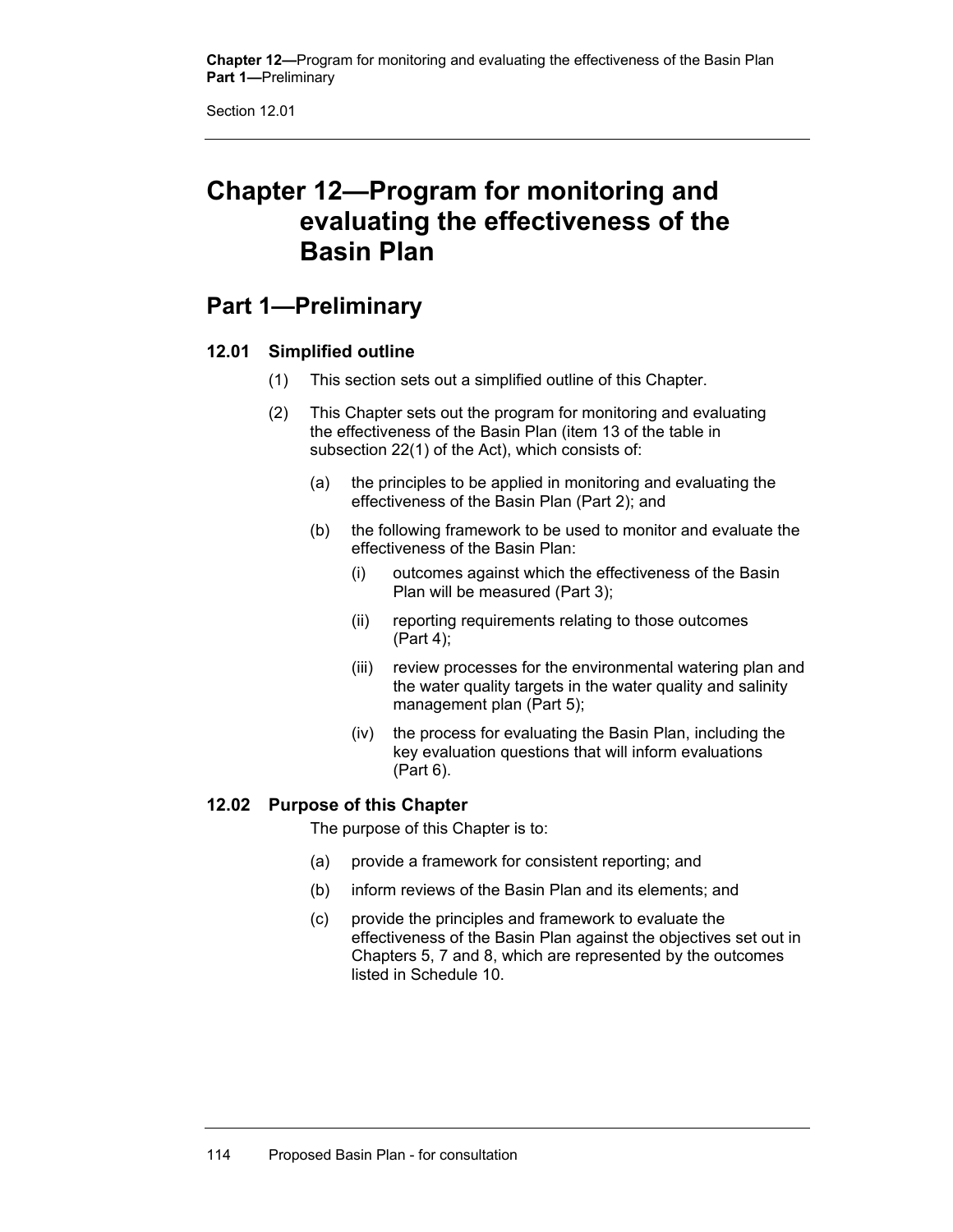# **Part 2—Principles to be applied**

## **12.03 Principles to be applied in monitoring and evaluating the effectiveness of the Basin Plan**

- (1) The principles in this section must be applied by:
	- (a) the Authority, when monitoring and evaluating the effectiveness of the Basin Plan or conducting a review under Part 5; and
	- (b) the Basin States, the Commonwealth Environmental Water Holder and the Department, when monitoring and evaluating for the purpose of meeting the reporting requirements in Part 4.

### *Principle 1*

(2) Decisions should be made through an ongoing collaborative process between the Basin States and the Commonwealth, through their agencies. The collaborative process may result in agreements and guidelines that the Authority may publish and the Basin States and the Commonwealth may have reference to.

## *Principle 2*

- (3) Monitoring and evaluation should be undertaken within the conceptual framework of program logic.
	- Note: Program logic is a mechanism that helps to determine when and what to evaluate so that resources can be used effectively and efficiently: see the Australian Government's *NRM MERI Framework*.

## *Principle 3*

(4) Basin States and the Commonwealth should report against outcomes in a manner which reflects the degree to which they are responsible for that outcome, and in a manner that avoids duplication.

## *Principle 4*

(5) Best available scientific knowledge, evidence and analysis should be used where practicable to ensure credibility, transparency and usefulness of monitoring and evaluation findings.

## *Principle 5*

(6) Basin States and the Commonwealth should collaborate on the technical and operational elements of monitoring and evaluation in order to build engagement and ownership.

## *Principle 6*

(7) A risk-based approach should be used for investment in monitoring and evaluation.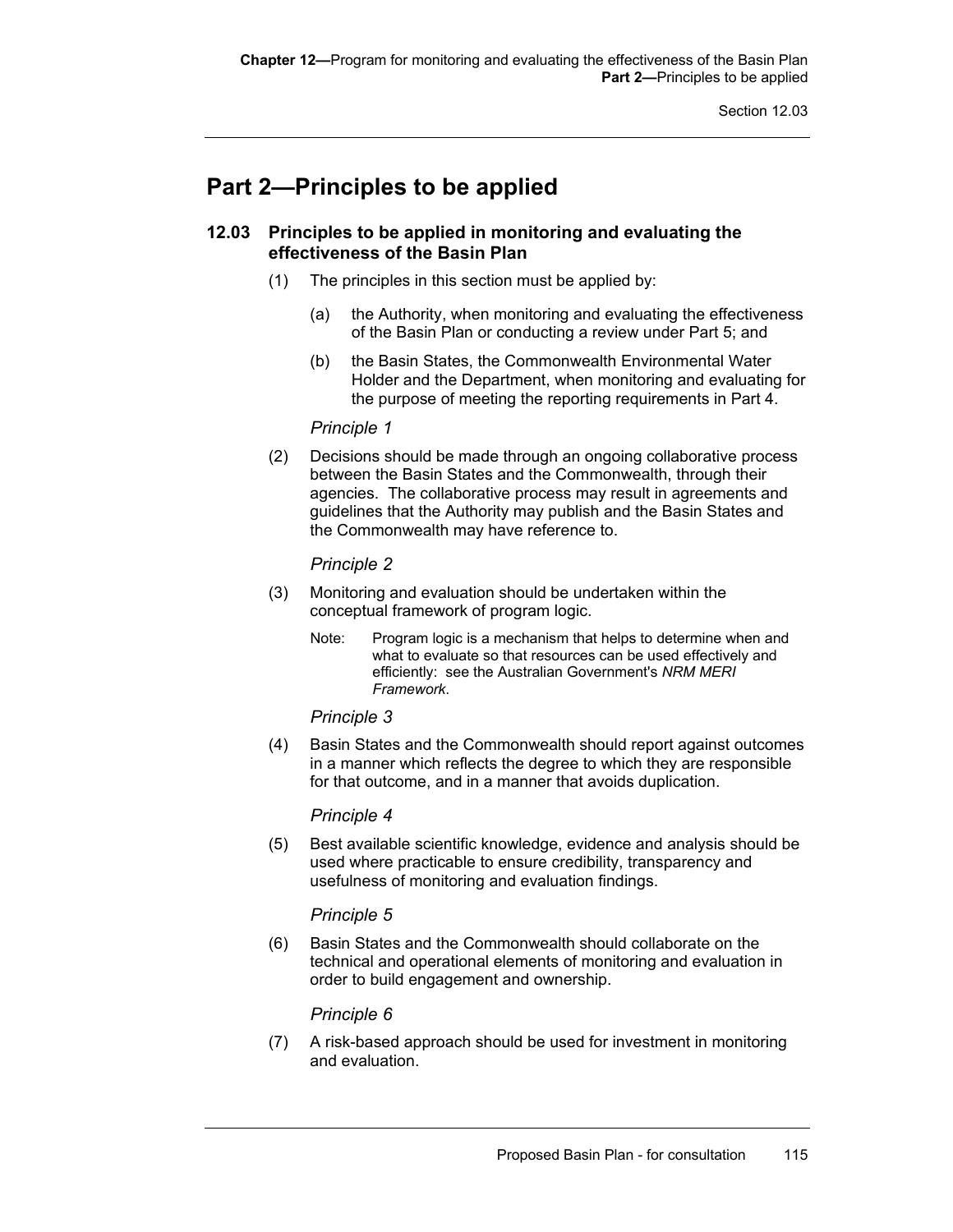**Chapter 12—**Program for monitoring and evaluating the effectiveness of the Basin Plan **Part 3—**Basin Plan outcomes

Section 12.04

*Principle 7* 

(8) Monitoring and evaluation findings should enable decision-makers to use adaptive management.

*Principle 8* 

(9) Monitoring, evaluation and reporting should be timely, efficient, costeffective, consistent and should supply the information needed for evaluation. Reporting requirements should build on existing programs that are consistent with these principles and should be aligned with other reporting requirements where possible.

# **Part 3—Basin Plan outcomes**

## **12.04 Outcomes for the Basin Plan**

- (1) The outcomes against which the effectiveness of the Basin Plan is to be measured are set out in Schedule 10.
- (2) The outcomes relate to:
	- (a) the Basin Plan as a whole; and
	- (b) each of the following elements of the Basin Plan:
		- (i) the environmental watering plan;
		- (ii) the water quality and salinity management plan;
		- (iii) the water trading rules;
		- (iv) water resource planning.

# **Part 4—Reporting requirements**

## **12.05 Reporting requirements for Basin States, the Department etc**

- (1) For each Basin Plan outcome listed in Schedule 10, and for each year indicated for that outcome, the person listed as the reporter for the outcome must produce a report on the extent to which that outcome has been achieved, as at 1 July of that year.
- (2) The report must be produced and (if not produced by the Authority) given to the Authority by 31 October of the year.
- (3) The Authority must publish a copy of each report on its website.

## **12.06 Agreements in relation to reporting requirements**

(1) The Authority may enter into an agreement with a Basin State, the Commonwealth Environmental Water Holder or the Department, in relation to meeting the reporting requirements in section 12.05.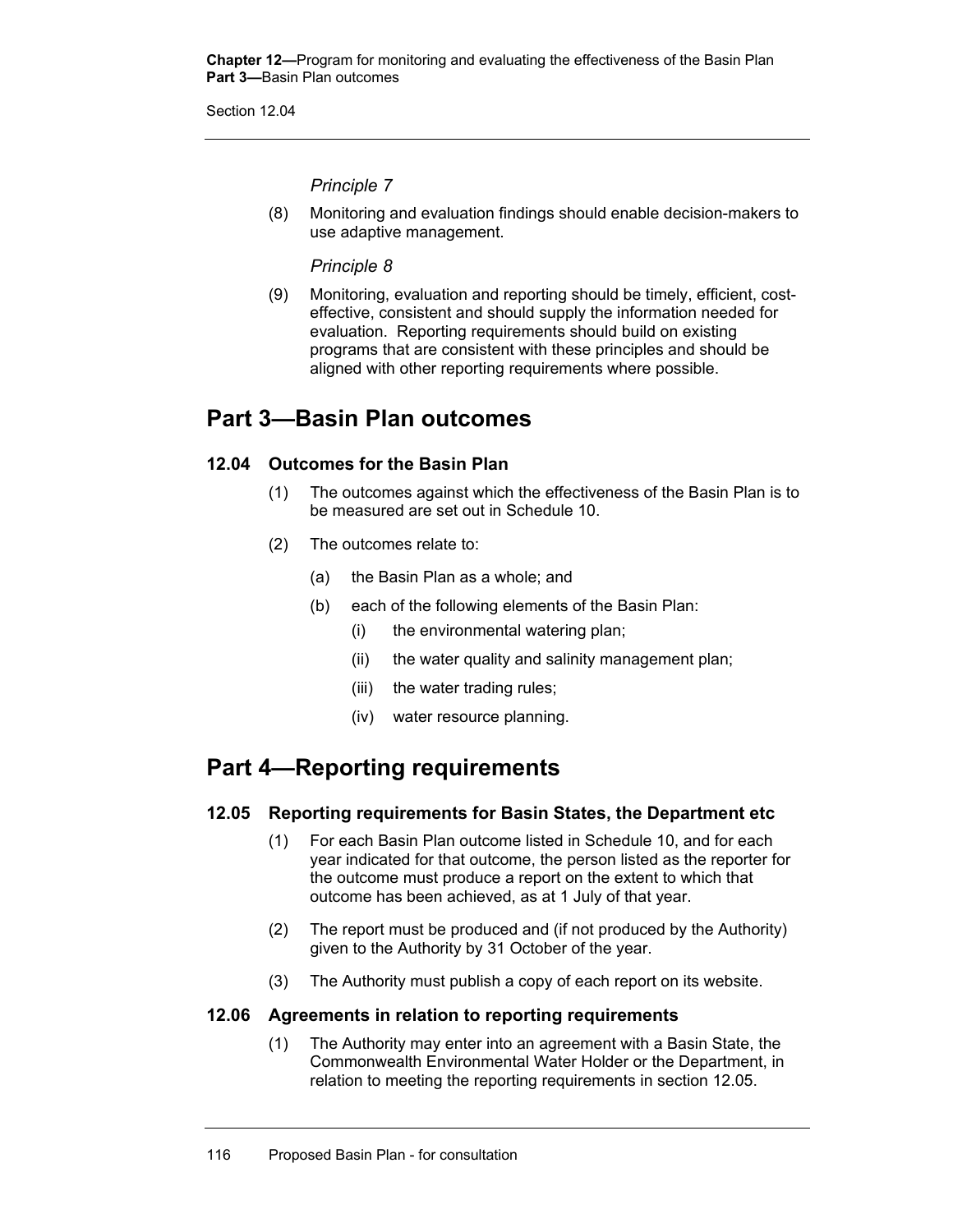- (2) Without limiting subsection (1), an agreement may:
	- (a) exempt a Basin State, the Commonwealth Environmental Water Holder or the Department from reporting on an outcome to the extent that it is not relevant to that person; or
	- (b) if more than one person is listed as the reporter for an outcome, permit a joint report to be produced; or
	- (c) allow a person to contribute information to a report produced by another.
- (3) The Authority must consult with the Basin States and Commonwealth agencies to ensure that the agreements remove unnecessary duplication of effort.

## **12.07 Reporting requirements for the Director of Meteorology and ABARES**

- (1) The Authority may enter into an agreement with the Director of Meteorology in relation to any information held by the Bureau that is:
	- (a) water information relating to Basin water resources; or
	- (b) information that is relevant to any of the outcomes listed in Schedule 10.
	- Note: See section 4 of the Act for the meaning of *water information*.
- (2) The Authority may enter into an agreement with ABARES in relation to information held by ABARES that is relevant to any of the outcomes listed in Schedule 10.
- (3) The Director of Meteorology and ABARES must provide the information to the Authority in accordance with the agreement.

#### **12.08 Guidelines for reporting requirements**

The Authority may publish guidelines in relation to the reporting requirements in this Part, and the Basin States may have regard to the guidelines.

#### **12.09 Personal information not required**

Nothing in this Chapter requires a person to disclose personal information.

Note: See section 6 of the *Privacy Act 1988* for the definition of *personal information*.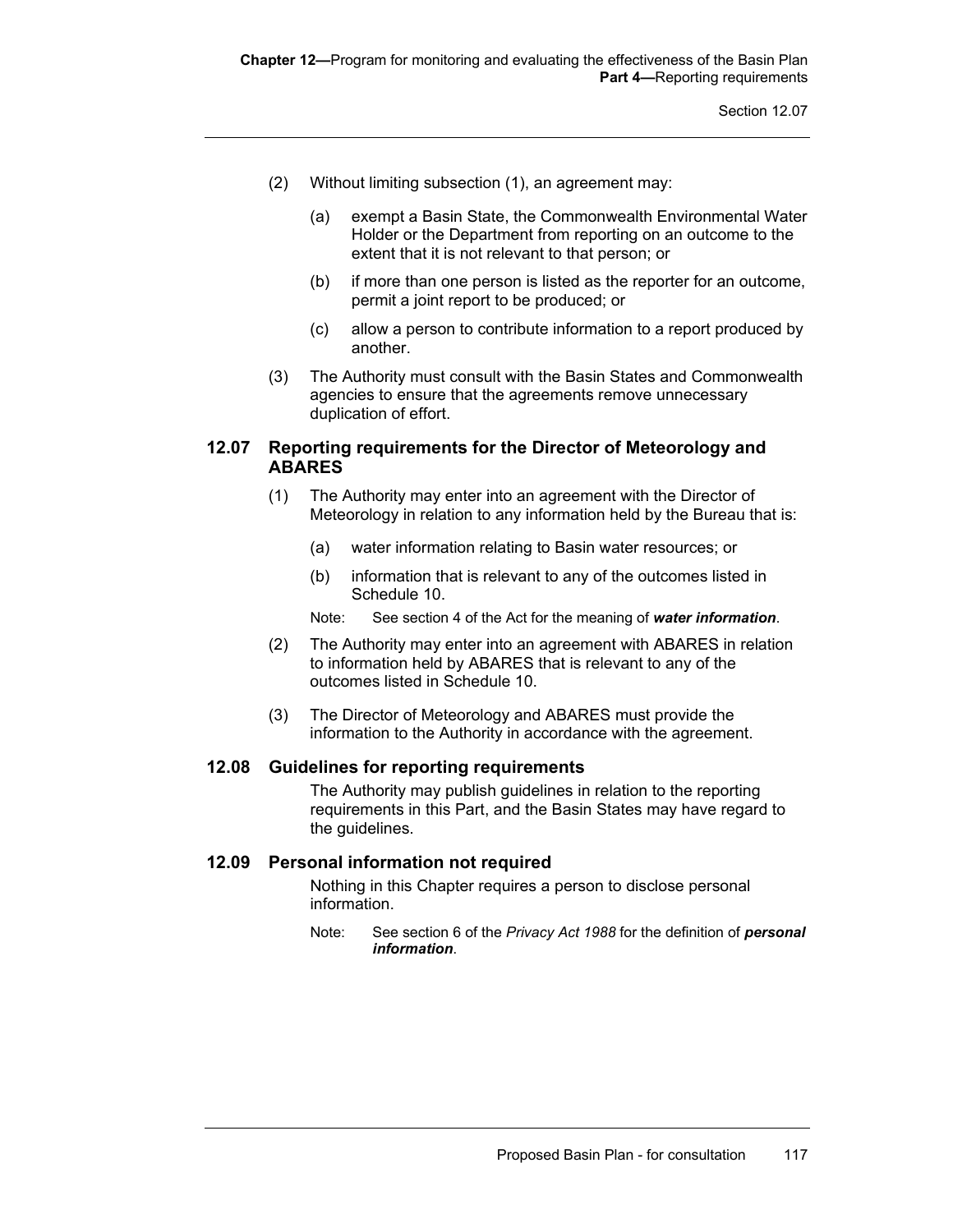**Chapter 12—**Program for monitoring and evaluating the effectiveness of the Basin Plan Part 5-Reviews of water quality targets and environmental watering plan

Section 12.10

# **Part 5—Reviews of water quality targets and environmental watering plan**

## **12.10 Purpose of reviews**

The purpose of the reviews required by this Part is to assess the effectiveness of:

- (a) the water quality targets in the water quality and salinity management plan; and
- (b) the environmental watering plan;

in contributing to the achievement of the objectives set out in Chapters 7 and 8.

## **12.11 Reviews of the water quality and salinity management plan targets**

(1) The Authority must conduct a review of the water quality targets in the water quality and salinity management plan every 5 years after the commencement of the Basin Plan.

Note: The water quality targets are set out in Part 4 of Chapter 8.

- (2) The first review must include a consideration of:
	- (a) the appropriateness of the existing salinity operational target values and sites; and
	- (b) whether it is necessary to increase the number of target sites in order to improve the management of salinity;

having regard to Schedule B of the Agreement.

(3) The Authority may request from a Basin State, the Commonwealth Environmental Water Holder, the Department, the Director of Meteorology and ABARES any information that it considers necessary to conduct the review, in addition to the information required by Part 4.

Note: See also section 238 of the Act.

- (4) The review must be undertaken in consultation with the Basin States.
- (5) The Authority must prepare a written report of the review.
- (6) The Authority must publish a copy of the report on its website.

## **12.12 Reviews of the environmental watering plan**

- (1) The Authority must conduct a review of the environmental watering plan every 5 years after the commencement of the Basin Plan.
	- Note: A review will include a review of the targets by which to measure progress towards achieving the objectives in the environmental watering plan (Part 3 of Chapter 7).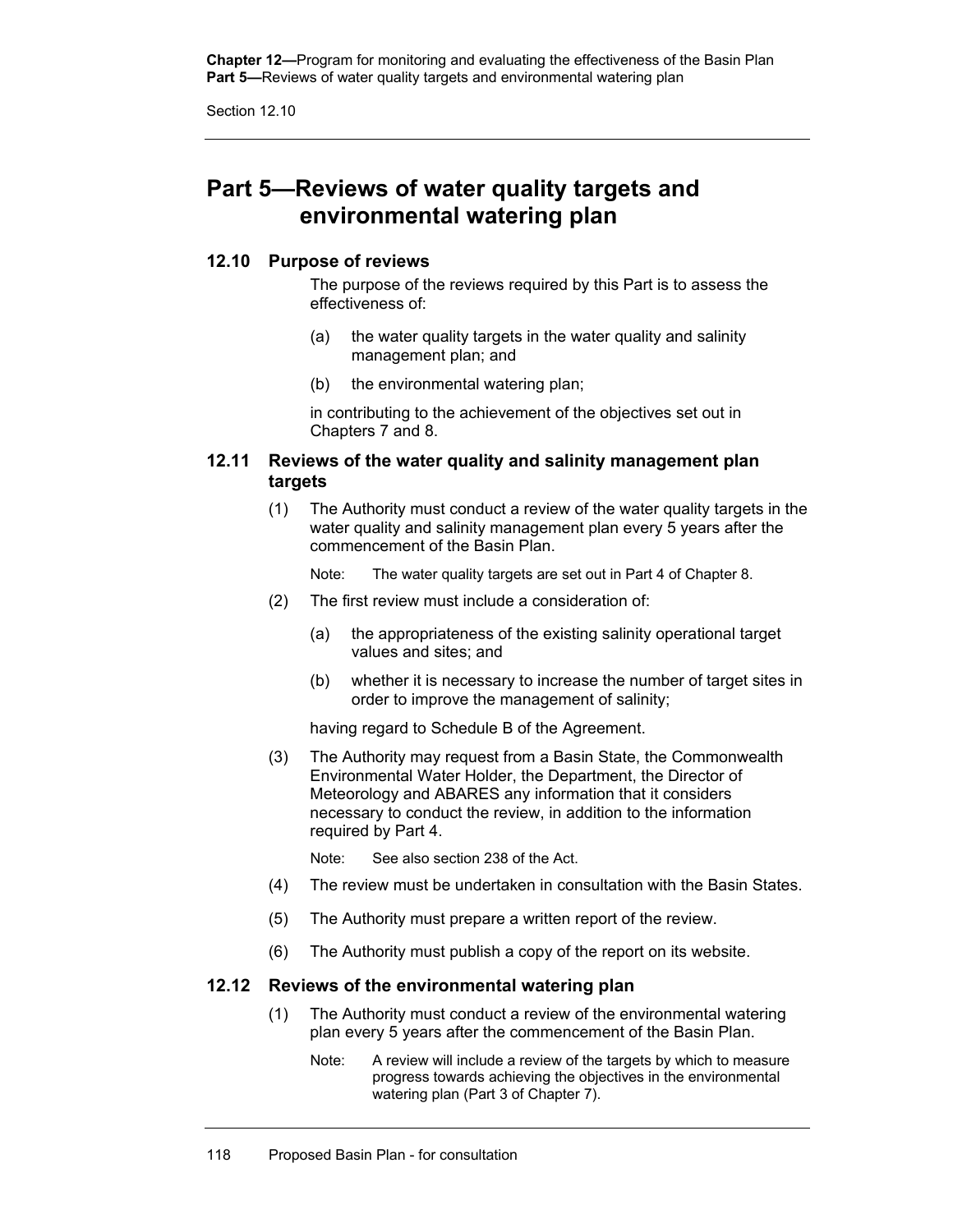(2) The Authority may request from a Basin State, the Commonwealth Environmental Water Holder, the Department, the Director of Meteorology and ABARES any information that it considers necessary to conduct the review, in addition to the information required by Part 4.

Note: See also section 238 of the Act.

- (3) The review must be undertaken in consultation with the Basin States, the Commonwealth Environmental Water Holder and other relevant Commonwealth agencies.
- (4) The Authority must prepare a written report of the review.
- (5) The Authority must publish a copy of the report on its website.

# **Part 6—Evaluation of Basin Plan**

## **12.13 Authority's use of information to evaluate Basin Plan**

- (1) The Authority must evaluate the effectiveness of the Basin Plan in achieving the outcomes listed in Schedule 10, for the purpose of:
	- (a) annual reports on the effectiveness of the Basin Plan, as required by paragraph 214(2)(a) of the Act;
	- (b) advising on the impacts of the Basin Plan after the first 5 years, as required by section 49A of the Act;
	- (c) 10 yearly reviews of the Basin Plan, as required by section 50 of the Act.
	- Note: For the review of SDLs in 2015, see section 6.07.
- (2) In making an evaluation, the Authority must have regard to:
	- (a) information provided by the Basin States, the Commonwealth Environmental Water Holder and the Department under section 12.05; and
	- (b) information provided by the Director of Meteorology and ABARES under section 12.07; and
	- (c) the key evaluation questions in section 12.14; and
	- (d) any other relevant information it holds.
- (3) In making an evaluation, the Authority must provide the Basin States, the Department, the Commonwealth Environmental Water Holder, the Director of Meteorology, and ABARES with an opportunity to comment on the evaluation before the evaluation is publicly released.

## **12.14 Key evaluation questions**

The key questions that the Authority must ask when making an evaluation referred to in section 12.13 are the following: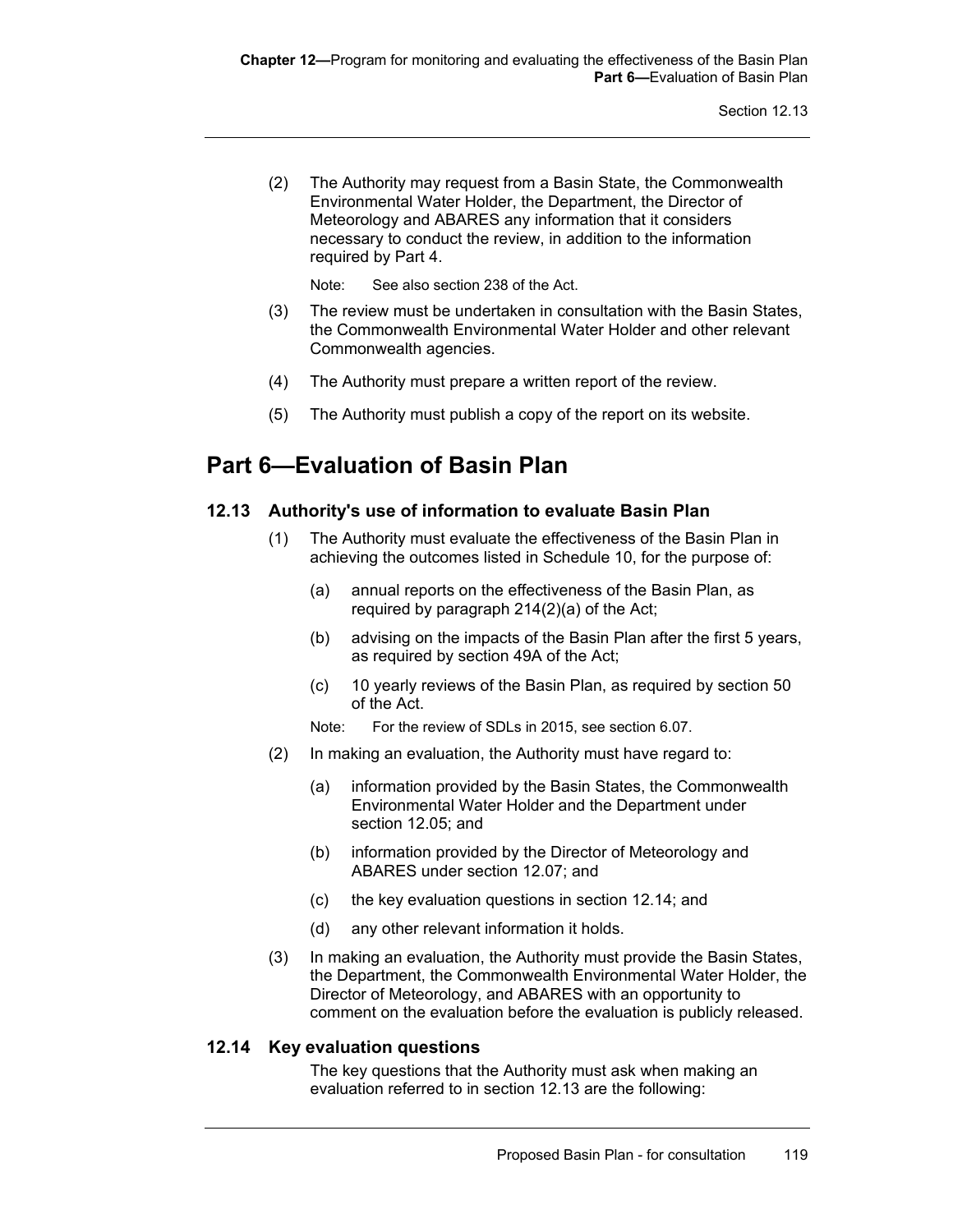**Chapter 12—**Program for monitoring and evaluating the effectiveness of the Basin Plan **Part 6—**Evaluation of Basin Plan

Section 12.15

- (a) to what extent has the intended purpose of the Basin Plan set out in section 20 of the Act been achieved?
- (b) to what extent have the objectives, targets and outcomes set out in the Basin Plan been achieved?
- (c) how has the Basin Plan contributed to changes to the environmental, social and economic conditions in the Murray-Darling Basin?
- (d) what, if any, unanticipated outcomes have resulted from the implementation of the Basin Plan?
- (e) how could the effectiveness of the Basin Plan be improved?
- (f) to what extent were the actions required by the Basin Plan suited to meeting the objectives of the Basin Plan?

#### **12.15 Evaluations to inform changes to Basin Plan**

In proposing any amendments to the Basin Plan, the Authority must have regard to any evaluations of the effectiveness of the Basin Plan made under this Chapter and any resulting recommendations.

Note: Subdivision F of Division 1 of Part 2 of the Act sets out the process for amending the Basin Plan.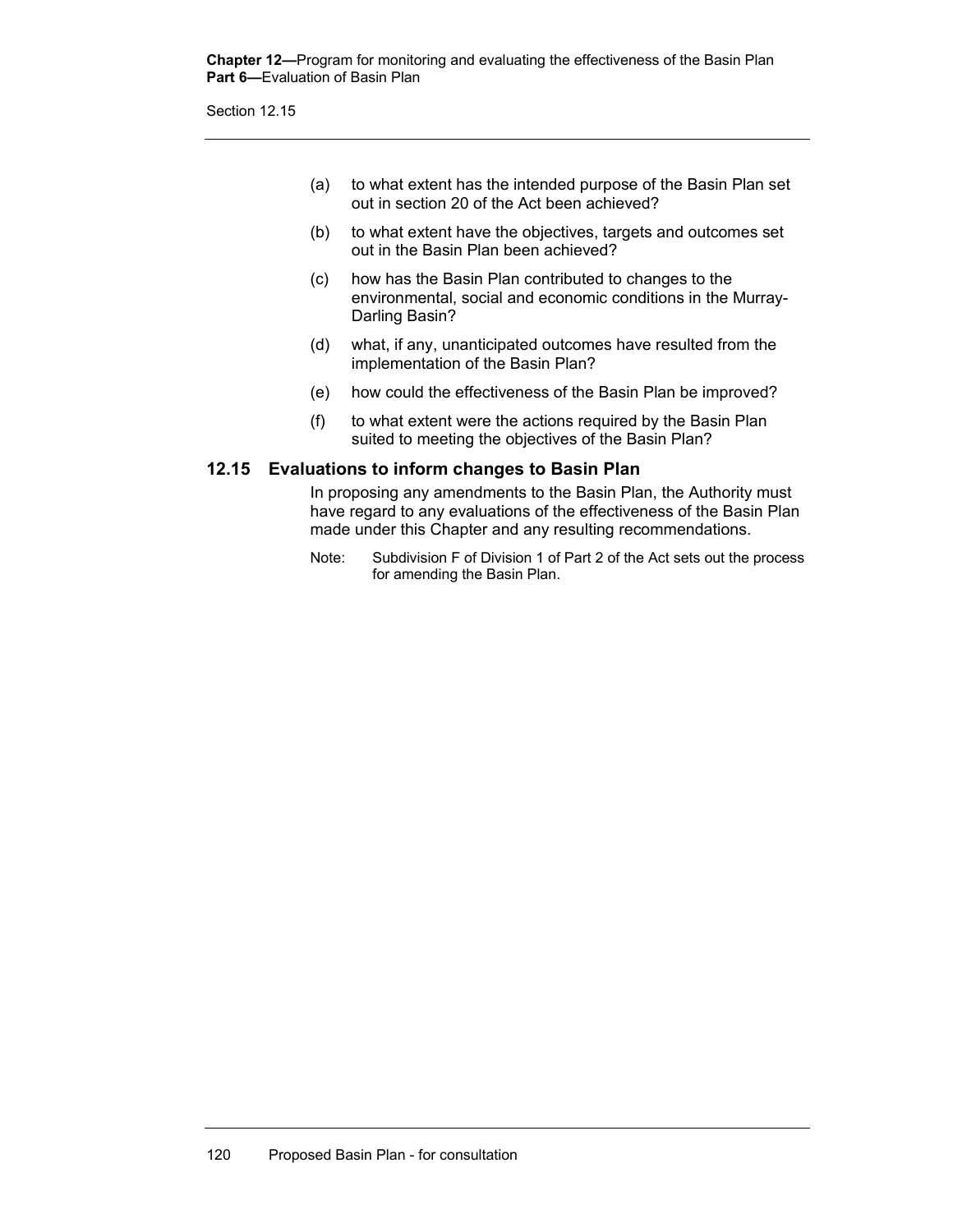# **Schedule 1—Basin water resources and the context for their use**

- Note 1: See section 2.01.
- Note 2: This description presents a range of information across a number of themes. With no consistent reference period available the most recent available data for each theme has generally been used. As a result a comparison across themes is difficult.

## **Size and extent of water resources in the Murray-Darling Basin**

- 1. The Murray-Darling Basin is defined by the catchment areas of the Murray and Darling rivers and their many tributaries. Comprising 23 main river valleys, the Basin extends over 1 million km<sup>2</sup> of south-eastern Australia, covering three-quarters of New South Wales, more than half of Victoria, significant portions of Queensland and South Australia, and all of the Australian Capital Territory.
- 2. The Basin's river systems range from a largely unregulated system in the north, where many of the rivers and streams are ephemeral, to more highly regulated systems in the south. To the east and south its limits are the highlands of the Great Dividing Range, while in the north, west and south-west the boundaries are much less distinct. The great proportion of the Basin is made up of extensive plains and low undulating areas, mostly lower than 200 m above sea level.
- 3. The River Murray lies in the south of the Murray-Darling Basin. From an altitude of 1,430 m in the Snowy Mountains, the river flows north-west, forming the New South Wales – Victorian border and meeting with the Mitta Mitta, Kiewa, Ovens, Goulburn, Campaspe, Loddon, Avoca, Edward–Wakool, Murrumbidgee and Darling rivers. It then continues west into South Australia. Near Morgan, it turns south towards Lake Alexandrina and the mouth where the Murray meets the Southern Ocean.
- 4. The Darling River starts in the north of the Murray-Darling Basin between Brewarrina and Bourke at the confluence of the Culgoa and Barwon rivers, which begin their flows in southern Queensland and northern New South Wales west of the Great Dividing Range. The Darling runs south to south-west in far west New South Wales, joining the River Murray on the New South Wales – Victorian border at Wentworth, New South Wales. The Darling is the third largest river in Australia but has the longest system of tributaries, including the Balonne, Macintyre, Dumaresq, Gwydir, Namoi, Castlereagh, Macquarie and Severn rivers. The Bogan, Warrego and Paroo rivers join the Darling near or below Bourke in New South Wales.
- 5. The Murray-Darling Basin has large groundwater resources in three main aquifer types: alluvial, porous rock and fractured rock. The alluvial and porous rocks of the sedimentary basins cover the largest area. The storage in these aquifers is significant, but only a small percentage is accessible and water quality is often poor. While the Great Artesian Basin is a major groundwater resource under the Basin, its management is not included in the Basin Plan.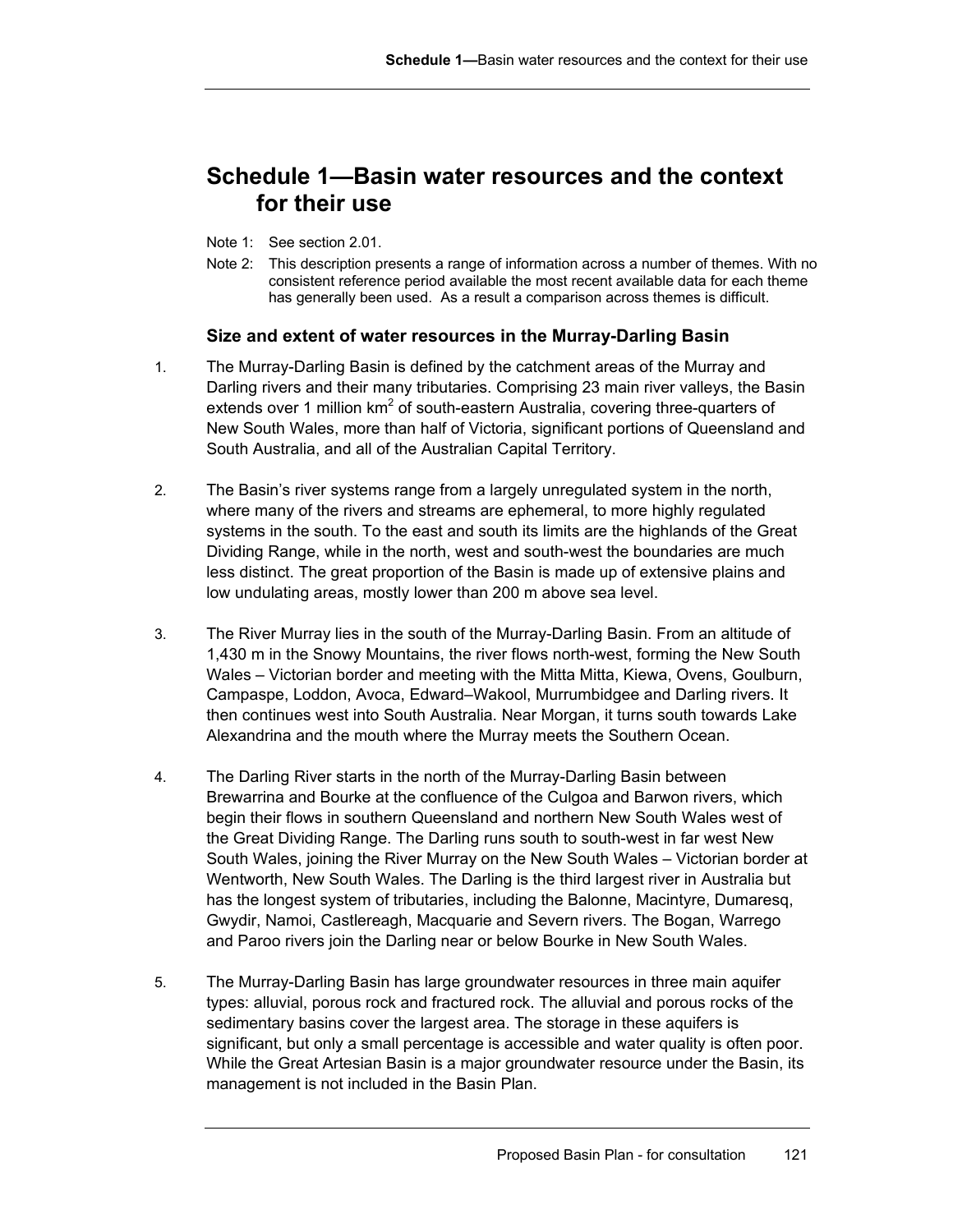$\mathbf{r}$ 

6. The natural environment of the Murray-Darling Basin includes vast floodplains and wetlands that support biodiversity of national and international significance. The Basin has one World Heritage site (the Willandra Lakes Region), 16 wetlands listed under the Convention on Wetlands of International Importance (the Ramsar Convention), and more than 200 wetlands listed in *A Directory of Important Wetlands in Australia* (Environment Australia, 2001; CSIRO, 2008).

| <b>MDB Baseline diversions (GL/y)</b> |                           |               |                                     |
|---------------------------------------|---------------------------|---------------|-------------------------------------|
| <b>SDL Resource Unit</b>              | Watercourse<br>diversions | Interceptions | <b>Total baseline</b><br>diversions |
| Southern connected system             |                           |               |                                     |
| Ovens                                 | 25                        | 58            | 83                                  |
| Goulburn                              | 1580                      | 109           | 1689                                |
| <b>Broken</b>                         | 13                        | 43            | 56                                  |
| Loddon                                | 89                        | 90            | 179                                 |
| Campaspe                              | 113                       | 40            | 153                                 |
| Murrumbidgee                          | 2000                      | 501           | 2501                                |
| <b>ACT</b>                            | 40.5                      | 12            | 52.5                                |
| Kiewa                                 | 11                        | 14            | 25                                  |
| <b>NSW Murray</b>                     | 1708                      | 104           | 1812                                |
| Victorian Murray                      | 1662                      | 45            | 1707                                |
| <b>SA Murray</b>                      | 665                       |               | 665                                 |
| SA Non Prescribed Areas               |                           | 3.5           | 3.5                                 |
| Lower Darling                         | 55                        | 5.5           | 60.5                                |
| <b>Eastern Mt Lofty Ranges</b>        | 28.3                      |               | 28.3                                |
| Marne-Saunders                        | 2.9                       |               | 2.9                                 |
| Total                                 | 7993                      | 1025          | 9017                                |
| Southern disconnected system          |                           |               |                                     |
| Lachlan                               | 302                       | 316           | 618                                 |
| Wimmera-Mallee                        | 66                        | 62            | 129                                 |
| Total                                 | 369                       | 378           | 747                                 |
| Northern connected system             |                           |               |                                     |
| Paroo                                 | 0.2                       | 9.7           | 9.9                                 |
| Warrego                               | 45                        | 83            | 128                                 |
| Condamine-Balonne                     | 713                       | 265           | 978                                 |
| Nebine                                | 6                         | 25            | 31                                  |
| Moonie                                | 33                        | 51            | 84                                  |
| Intersecting streams                  | $\mathsf 3$               | 111           | 114                                 |
| Gwydir                                | 325                       | 125           | 450                                 |
| Namoi                                 | 343                       | 165           | 508                                 |
| Macquarie-Castlereagh                 | 424                       | 310           | 734                                 |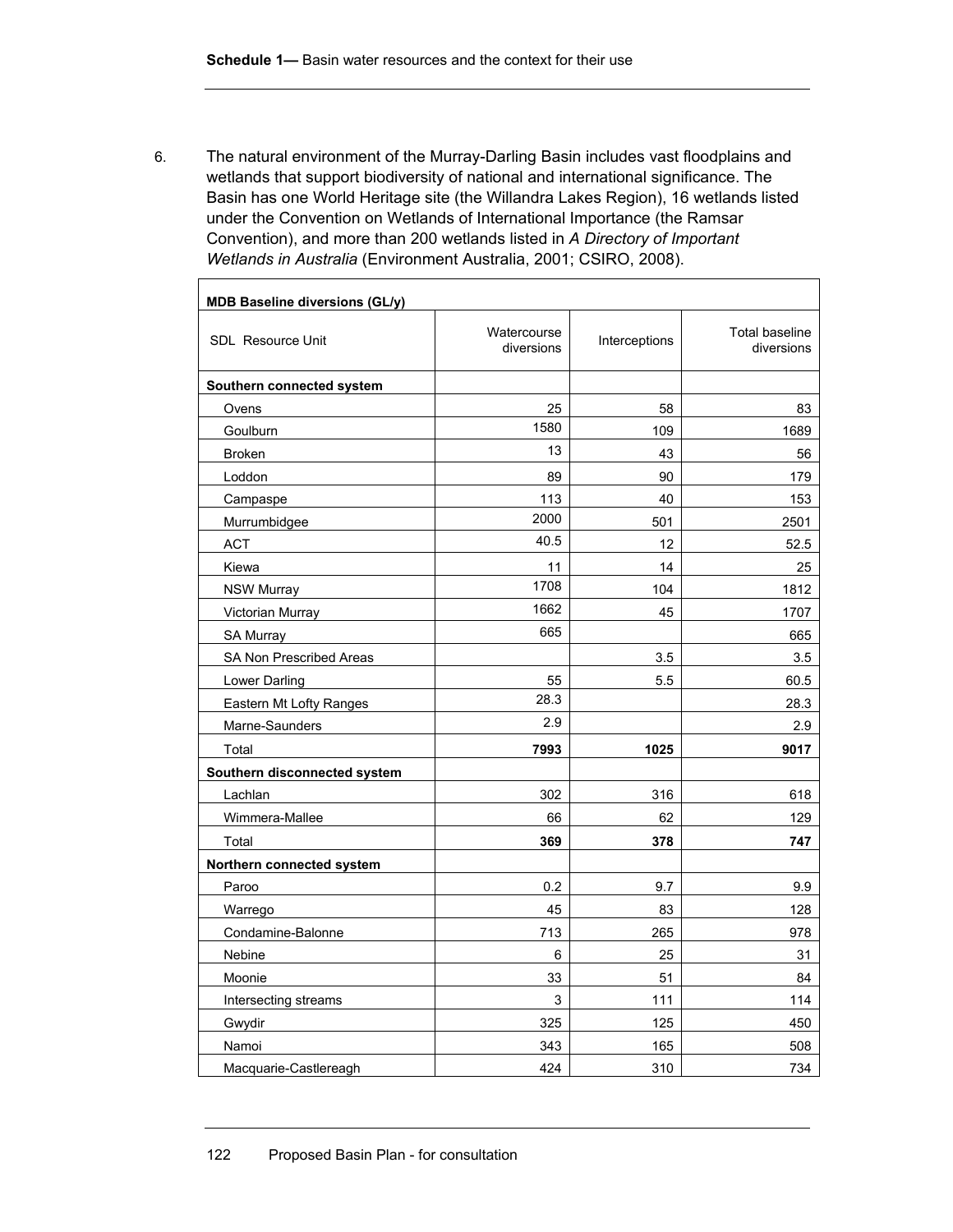| Queensland Borders Rivers  | 242<br>208 | 78   | 320   |
|----------------------------|------------|------|-------|
| <b>NSW Border Rivers</b>   |            | 95   | 303   |
| Barwon-Darling Watercourse | 198        |      | 198   |
| Total                      | 2541       | 1318 | 3858  |
| <b>MDB Total</b>           | 10903      | 2720 | 13623 |

Note 1: For the Eastern Mount Lofty Ranges and Marne-Saunders SDL resource units, watercourse diversion figures include interceptions.

Note 2: Some estimates have been subject to rounding.

## **Connectivity**

- 7. Environmental connectivity across the Murray-Darling Basin provides links between water-dependent ecosystems that allow migration, colonisation and reproduction of species. Connections upstream and downstream to the ocean, and between a river and its floodplains and wetlands, are important for transferring energy and nutrients, and in the life cycles of many plants and animals.
- 8. Hydrologic connectivity, or the ability for water sources to sufficiently connect to allow the movement of water, is highly variable between the regions of the Murray-Darling Basin and between wet and dry periods. For example, the Paroo, Lachlan and Wimmera rivers terminate in floodplain wetlands, and only in very large floods can contribute any flow to the Darling, Murrumbidgee or Murray rivers respectively (CSIRO, 2008). The Murrumbidgee and Goulburn-Broken generally provide more regular flows to the Murray.
- 9. The rate and volume of flow between water resources varies across the Murray-Darling Basin. During very wet periods, water connects laterally from river channels to wide floodplains. These floodplains are typically very flat in their lower reaches, resulting in slow travel times and high volumes of seepage and evaporation, particularly over summer and especially in the northern parts of the Basin.
- 10. Surface water and groundwater systems are not separate resources but are components of one system. Where the connection is strong, groundwater extraction may directly affect surface water stream flow. Similarly, surface water extraction and management regimes may affect the availability of groundwater.
- 11. The capacity of river channels and infrastructure can, at peak times, constrain the delivery of consumptive water, as they create limits to the volume of water that can move through the river system.

## **Variability**

12. Climatic conditions in the Murray-Darling Basin vary considerably from region to region and year to year. There is a strong east-west rainfall gradient and a strong north-west to south-east temperature gradient. Rainfall is summer dominant in the north and winter dominant in the south (CSIRO, 2008). Climate change is expected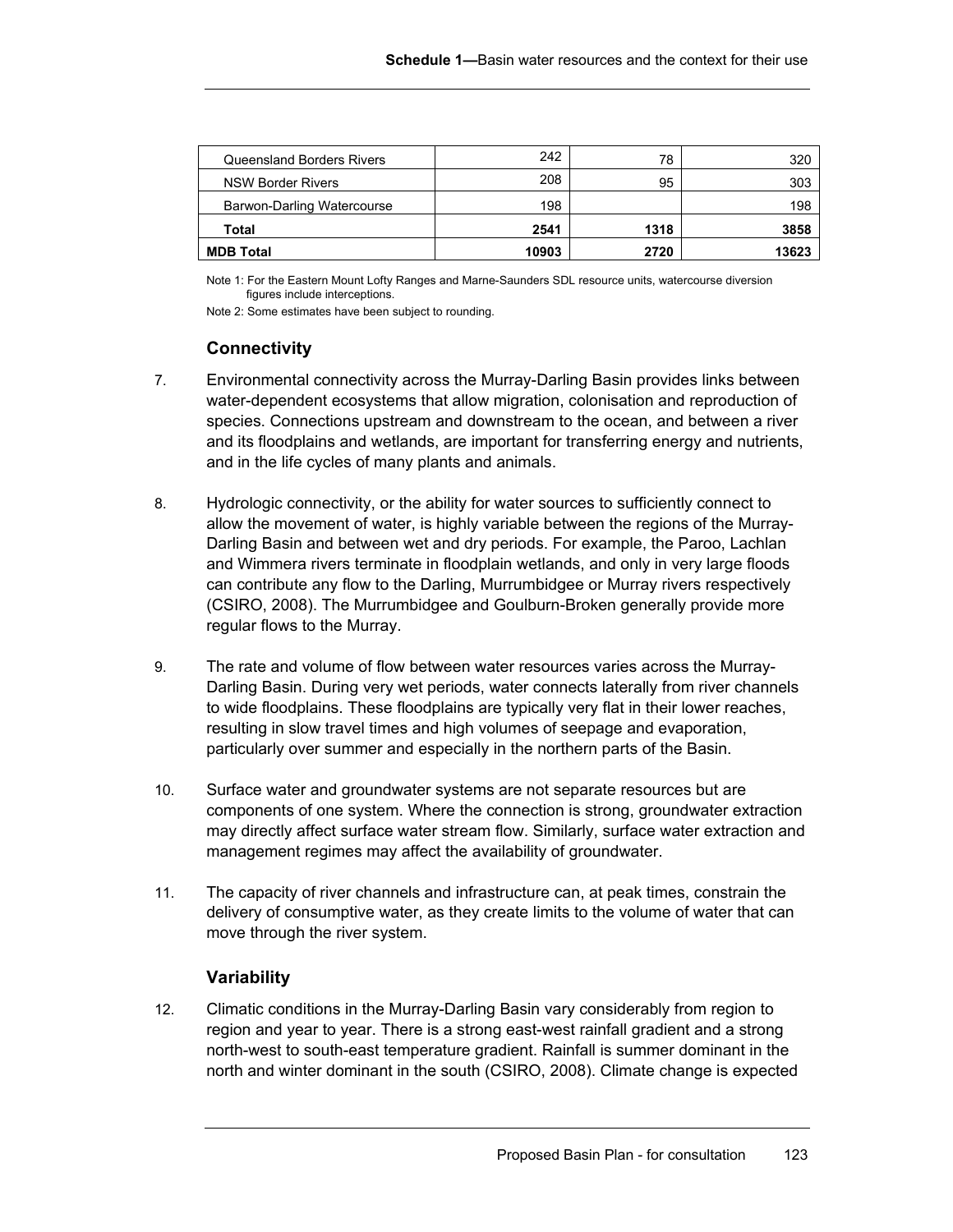to increase this variability and result in more frequent extreme weather events, including more severe droughts and floods.

- 13. Water run-off into the river system of the Murray-Darling Basin is very low at less than 7% of total annual rainfall. The Basin also experiences considerable variation in annual inflow to its rivers – over the past 114 years inflows have ranged from a high of around 117,907 GL in 1956 to a low of around 6,740 GL in 2006 (MDBA, 2010a, 2010b).
- 14. The natural variability of flows is important to Murray-Darling Basin ecology. As a result of the Basin's highly variable climate and rainfall, many water-dependent ecosystems and functions need frequent and variable flows. Many water-dependent ecosystems also require dry periods, reflecting the Basin's unpredictable and highly variable climate. Flows and freshes are required to sustain key ecosystem functions, while overbank flows support the Basin's key environmental floodplain assets.

## **Condition of the Basin's water resources**

- 15. The condition of the Basin's surface water resources varies depending on a range of factors including: location, climate and connectivity, the level of development, management arrangements, local activities, and an area's relationship with other parts of the system.
- 16. Changes to the flow regime of the Murray-Darling Basin's rivers have affected floodand flow-dependent species and ecosystems (Boulton, 1999; Kingsford, 2000; Kingsford & Thomas, 2004). The National Land & Water Resources Audit, 2000 Assessment of River Condition indicated that the ecological health of Basin rivers was poorer than that required for ecological sustainability (Norris et al., 2001).
- 17. The long term average annual flow reaching the Murray Mouth from the 1900s to the 1990s was around 12,000 GL (Paton, 2010), noting that over the more recent drought period from 2000 to 2008 flows to the Mouth averaged just 1006 GL (Paton 2010). Keeping the Mouth open is important for the exporting of salt and nutrients from the Basin and for maintaining the health of the Coorong.
- 18. Changing flow patterns and degraded riparian zones increase bank erosion, turbidity and sedimentation, filling pools with sediment and smothering habitat. Changes to seasonal flows have affected fish breeding, and constant low flows reduce ecosystem productivity by removing the high-flow and low-flow cues that trigger and sustain aquatic life cycles (Poff et al., 1997; Humphries, Serafini & King, 2002; MDBC, 2003b).
- 19. The Sustainable Rivers Audit provides a comprehensive assessment of the ecosystem health of 23 river valleys in the Murray-Darling Basin. On the basis of the first assessment, the Paroo valley in the north-west of the Basin was the only region to achieve a health rating of 'good'. The Condamine and Border Rivers valleys were rated as being in 'moderate health', and all others were rated 'poor' or 'very poor',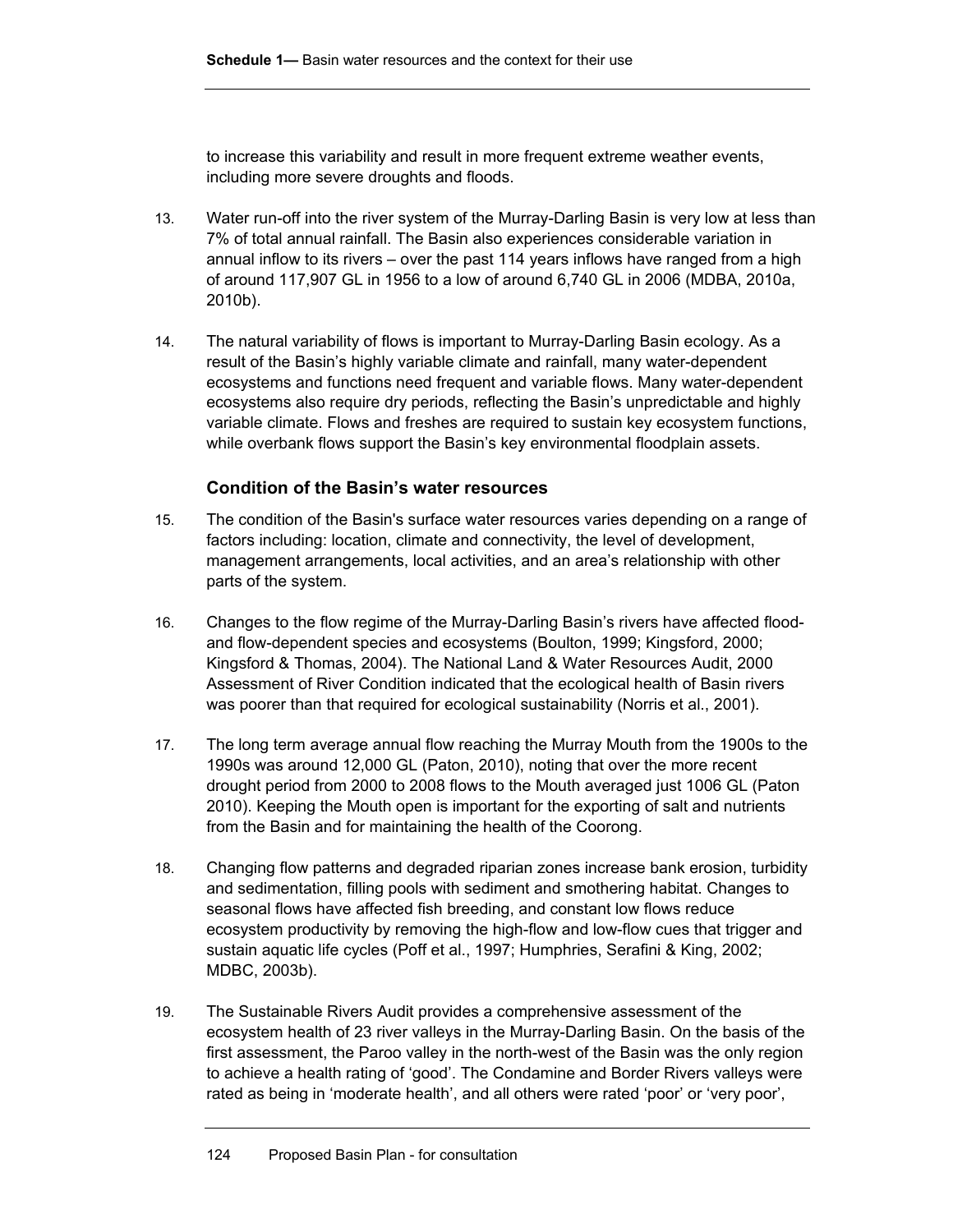with the lowest ranked being the Murrumbidgee and Goulburn valleys (Davies et al., 2008).

- 20. The Murray-Darling Basin supports many plants, animals and ecosystems that are nationally and internationally significant. In the past 50 years, populations of native fish species in the Basin have suffered serious declines in distribution and abundance. These declines reflect the poor state of the river system and the impacts of human use. Up to half of the Basin's native fish species are considered to be either threatened or of conservation significance (Lintermans, 2007). Many species of waterbirds breed in large numbers only during flooding of wetlands and lakes. The large wetlands on the lower reaches of the Condamine–Balonne, the Gwydir, the Macquarie, the Lachlan and the Murrumbidgee rivers are among the most important sites of their type in Australia for such breeding events (Kingsford & Johnson, 1998; Kingsford, Curtin & Porter, 1999; Kingsford & Thomas, 2004; Kingsford & Auld, 2005). However, assessments indicate that approximately 90% of the Gwydir Wetlands, 75% of the wetlands of the Lower Murrumbidgee floodplain, and 40–50% of the Macquarie Marshes have been lost since European settlement (Keyte, 1994; Kingsford & Thomas, 1995, 2004). The breeding of colonially nesting waterbirds in the Barmah–Millewa Forest on the Murray (Leslie, 2001), the number of waterbirds and waterbird nests, and the frequency of waterbird breeding in the Macquarie Marshes have been reduced relative to without-development conditions (Kingsford & Thomas, 1995; Kingsford & Johnson, 1998).
- 21. At the end of the system, the Coorong and Lower Lakes region is listed under the Ramsar convention for support of 49 species of birds at a critical stage in their life cycles, and/or providing refuge for them during adverse conditions. This includes 25 migratory waterbird birds listed under the Japan–Australia and China–Australia Migratory Bird Agreements (JAMBA and CAMBA respectively). The Coorong and Lower Lakes region also supports many resident species that breed in the site or rely on it for refuge during times of drought (Phillips & Muller, 2006).
- 22. Modifications to the flow regime of the River Murray have resulted in a significant change to the ecological character of the region since its listing as a Ramsar wetland in 1985. Over the past decade the average annual stream flow at the Murray Mouth has been particularly low. This has resulted in the siltation of the Murray Mouth channel and the extreme hypersalinisation of the South Lagoon, where salinity was recently more than four times that of seawater. Changes to the water regime of the River Murray have also been linked to a decline in abundance of a number of fish and waterbird species in the Coorong (Brookes et al., 2009).
- 23. The Sustainable Rivers Audit showed macroinvertebrate populations had a lower diversity than expected, especially in the Campaspe, Castlereagh, Wimmera and Avoca valleys. More than two-thirds of sites were rated as being in moderate to good condition in terms of long-term hydrologic regimes (i.e. not including the recent dry period). Sites that were rated as being in poor hydrologic condition are in the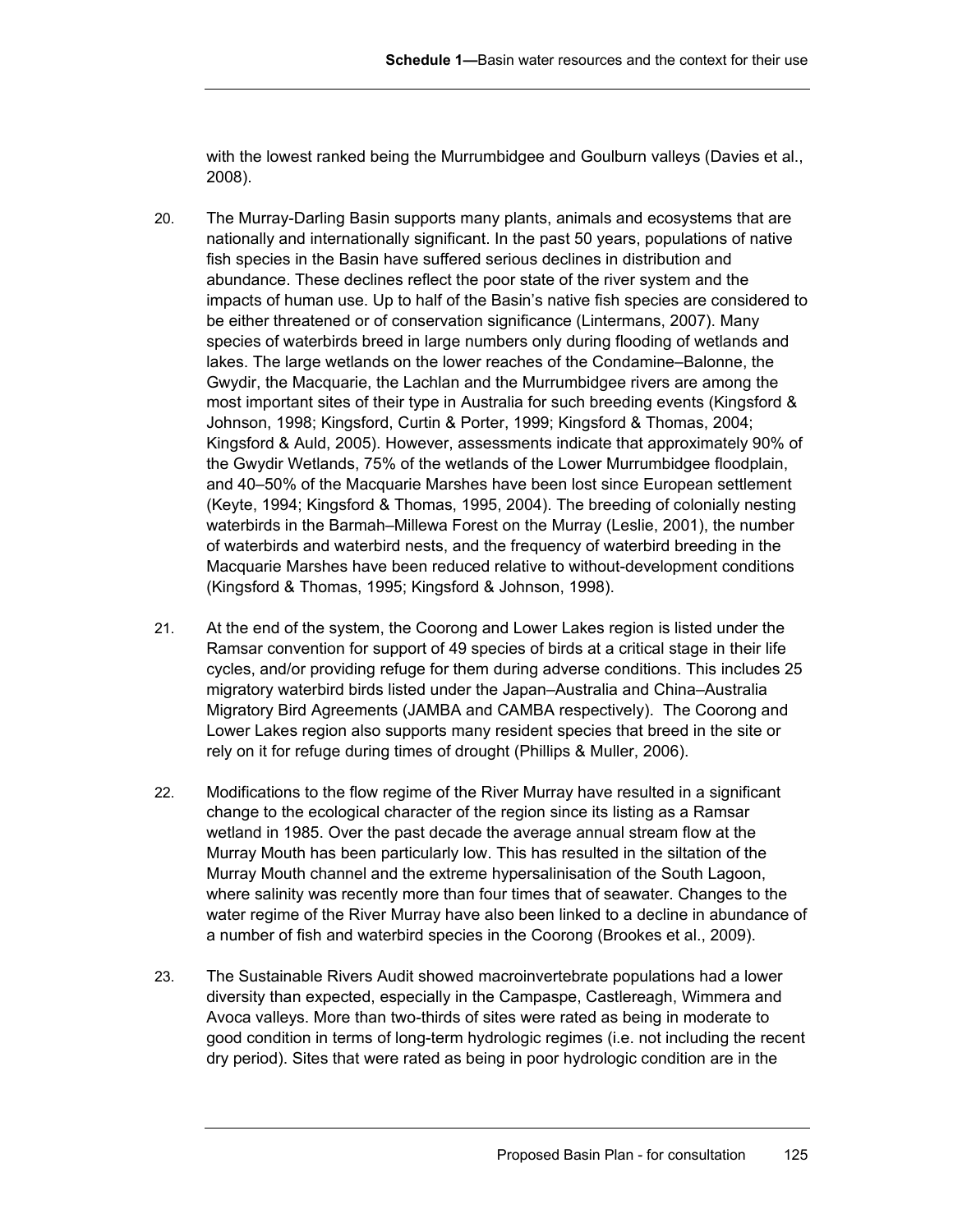lowland reaches of the major river systems and on reaches affected by river regulation and extraction for irrigation (Davies et al,. 2008).

- 24. The Sustainable Rivers Audit also reported that the condition of the native fish population in the Basin was at best moderate (Davies et al. 2008). Native fish populations have declined and their resistance to invasion by alien species has been lowered (Gehrke et al., 1995; Gehrke, 2001). It is estimated that the fish communities in the Basin are at about 10% of their levels before European settlement (Lintermans, 2007). Other changes cited by Lintermans include a 93% and 74% decline between 1940 and 1990 in the numbers of silver perch and golden perch, respectively, passing through Euston Weir; a decline in the commercial catch of Murray cod in New South Wales from approximately 74 t/y in the late 1940s to 9.5 t/y in the early 1990s; and the presence of 11 alien species, which comprise 80– 90% of fish biomass at many sites in several rivers (Lintermans, 2007).
- 25. While no fish species has become extinct in the Murray-Darling Basin localised extinctions have occurred. Twenty-six of the 46 native species in the Basin are recognised as either rare or threatened on state, territory or national listings. A number of Basin fish communities are also listed as threatened. In New South Wales, three aquatic ecological communities are listed as endangered (the lower Murray, lower Darling, and lower Lachlan), and in Victoria the Lowland Riverine Fish Community of the Southern Murray-Darling (Lintermans, 2007).
- 26. The health of riparian and wetland vegetation, which plays a key part in riverine ecology, has declined. Many areas remain under significant pressure from the combined effects of human activity and the recent drought. For example, in 2003, 80% of remaining river red gums on the River Murray floodplain in South Australia were stressed to some degree, and 20–30% were severely stressed. In the Macquarie Marshes, over half the river red gum forest and woodland has more than 40% dead canopy, and over 40% has more than 80% dead canopy (Bowen & Simpson, 2009).
- 27. The beneficial uses of Basin water resources, such as for irrigation, drinking, recreation and watering aquatic ecosystems, depend on suitable water quality. Threats to water quality include salinity, algal toxins, high nutrient and suspended sediment loads, acidification, cold-water pollution, toxicants, low pH and low dissolved oxygen levels.
- 28. Recent low levels of flow have led to significant water quality problems (e.g. bluegreen algal blooms). The Murray-Darling Basin naturally contains large quantities of salt, but dams, irrigation and water consumption have reduced flushing flows and increased its accumulation. Salinity is generally managed and controlled as a result of programs initiated since 1988, but a need for continued management of salt in the Basin remains. Toxic blue-green algal blooms and blackwater events occur periodically. Algal blooms occur most often when water is still or slow moving, nutrient levels (particularly phosphorus and nitrogen) in the water are high, and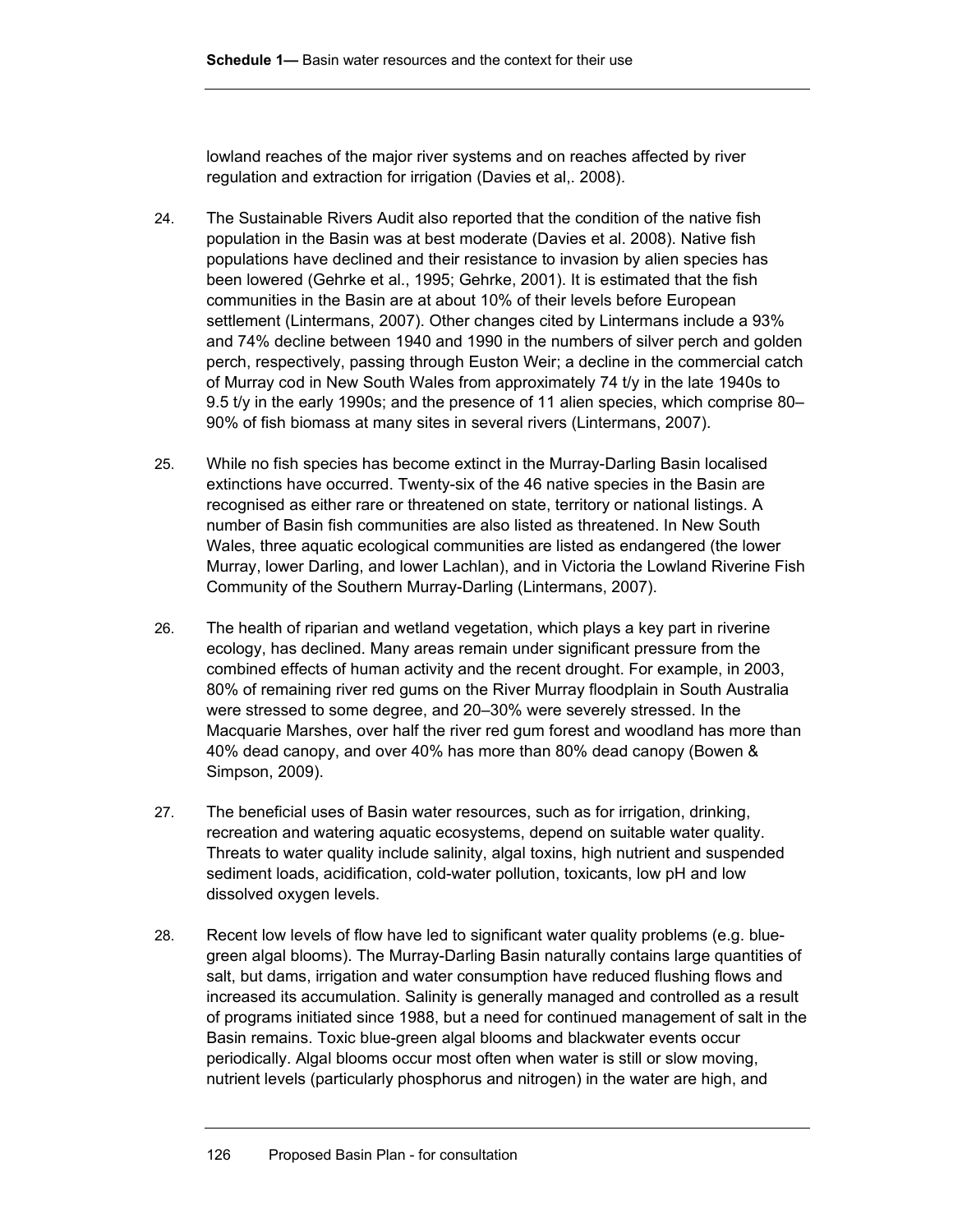weather is steady and warm. Blackwater events (elevated levels of dissolved organic carbon) naturally occur in the Basin's rivers. Leaf litter and other organic matter collects on floodplains during dry periods, and when rains arrive this matter is washed into rivers where it decays, depleting the oxygen in the water.

- 29. While these are natural events, they have been increasing in intensity due to the changes in flow patterns in many rivers, particularly in the south. Medium-to-large floods, which normally would flush through floodplains quite regularly, are now contained and regulated.
- 30. The quality of groundwater resources in the Murray-Darling Basin varies naturally from fresh through brackish to highly saline (in some areas exceeding the salinity of sea water). Most of the Basin's groundwater resources are relatively unchanged from without-development conditions. However, significant changes have occurred in groundwater resources in some locations, including where large aquifers in areas of intensive irrigation development have been heavily used over the past 30 to 40 years. The condition of groundwater resources in the Basin, compared with their condition before land clearing and development for consumptive purposes, relates to the decline in groundwater levels (and pressure in confined systems) and the raising of groundwater levels because of increased recharge caused by local irrigation drainage or greater rainfall infiltration following land clearing.

## **Users of Basin water resources and the uses to which the resources are put**

31. The water resources of the Murray-Darling Basin not only support the Basin's freshwater ecosystems but also play an important role in delivering water for industry, human consumption and environmental management. Approximately 42% of the annual surface water run-off to the Murray-Darling Basin is diverted for social and economic consumption or environmental management while 58% currently remains in the environment.

| MDB average long-term annual inflow and water use                 |        |  |  |
|-------------------------------------------------------------------|--------|--|--|
| <b>Surface water</b>                                              | GL     |  |  |
| <b>Inflows</b>                                                    |        |  |  |
| Inflows to the Basin                                              | 31,599 |  |  |
| Transfer into the Basin                                           | 954    |  |  |
| <b>Total</b>                                                      | 32,553 |  |  |
| <b>Water Use</b>                                                  |        |  |  |
| Watercourse diversions                                            | 10,903 |  |  |
| Interceptions                                                     | 2,720  |  |  |
| Water used by the environment & losses                            | 13,788 |  |  |
| Outflows from the Basin                                           | 5,142  |  |  |
| Total<br>$MOMA$ . $A = A + B + A + A + C$<br>$\sim$ $\sim$ $\sim$ | 32,553 |  |  |

Source: MDBA unpublished data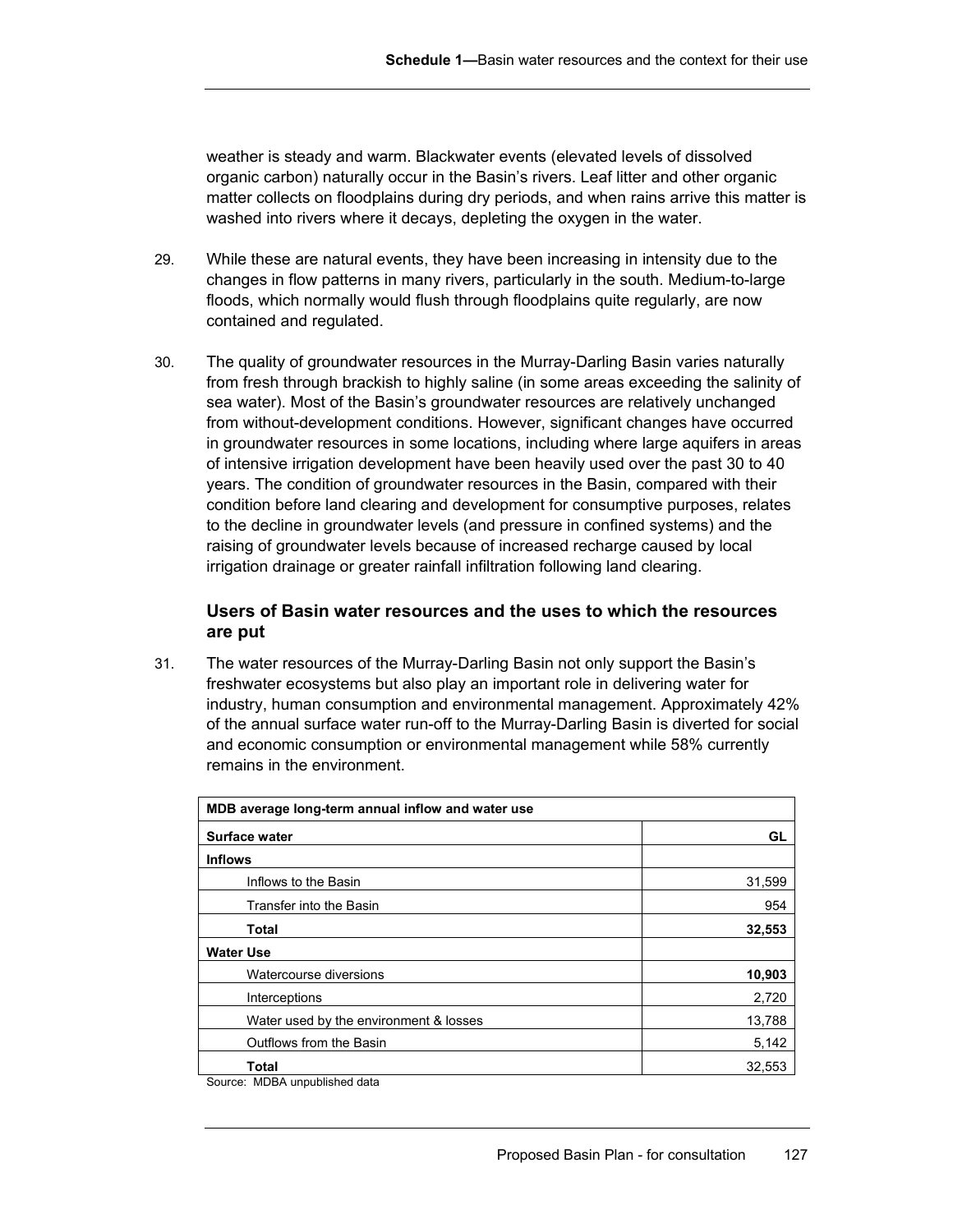Note 1:The diversions shown in this table are based on MDBA estimates and correspond to those outlined in Schedule 2.

Note 3: Some estimates have been subject to rounding.

- 32. In the northern system there are highly variable rivers, small public storages (the total volume of private storages is often bigger), floodplain harvesting storages and only a few small communal irrigation schemes.
- 33. In the southern river systems, water is highly regulated, with large public storages, many small farms and large communal irrigation schemes where channels and pipelines allow water to be moved and traded.
- 34. Water may also be moved into or out of the Murray-Darling Basin; the major transfers into the Basin are from the Snowy River catchment via the Snowy Mountains Hydro-electric Scheme, and from the Glenelg River to the Wimmera system. Transfers out of the Basin include water diversions from the River Murray to supply Adelaide and most of regional South Australia, water diversions from the Macquarie catchment to supply Lithgow and the Blue Mountains in New South Wales, and water from the Goulburn catchment to supply southern Victoria.
- 35. The Basin water resource provides consumptive water for critical human needs, irrigation, and stock and domestic use; it allows communities and industry to function and ultimately provides water to over 2 million Basin residents and to 3.3 million Australians in total.
- 36. Water is made available to the environment either naturally or through the delivery of environmental flows. The delivery of consumptive water and environmental flows is managed through the decisions and operations of environmental and river managers, river operators and irrigation infrastructure operators.
- 37. Access to consumptive water is governed by water access rights and entitlements.
- 38. The actual consumptive water use in any given year will vary from the entitlement, based on the annual climatic conditions and existing water availability. Entitlementsbased water is made available to users each year through the state-based allocations system. Actual water use, or consumption, in the economy for the 2008–09 year, a drought year, was estimated by the ABS to be 6,152 GL.

Note 2:The total inflows into the Basin shown in this table are the Authority's best estimate of surface water runoff generated across the Basin, and are based on modelled inflows adjusted where necessary to incorporate the effects of interception activities. This differs from other methods of assessing total Basin water availability such as inflow data based on the CSIRO Murray–Darling Basin Sustainable Yields Project which modelled flows at the point of maximum flow under without-development conditions.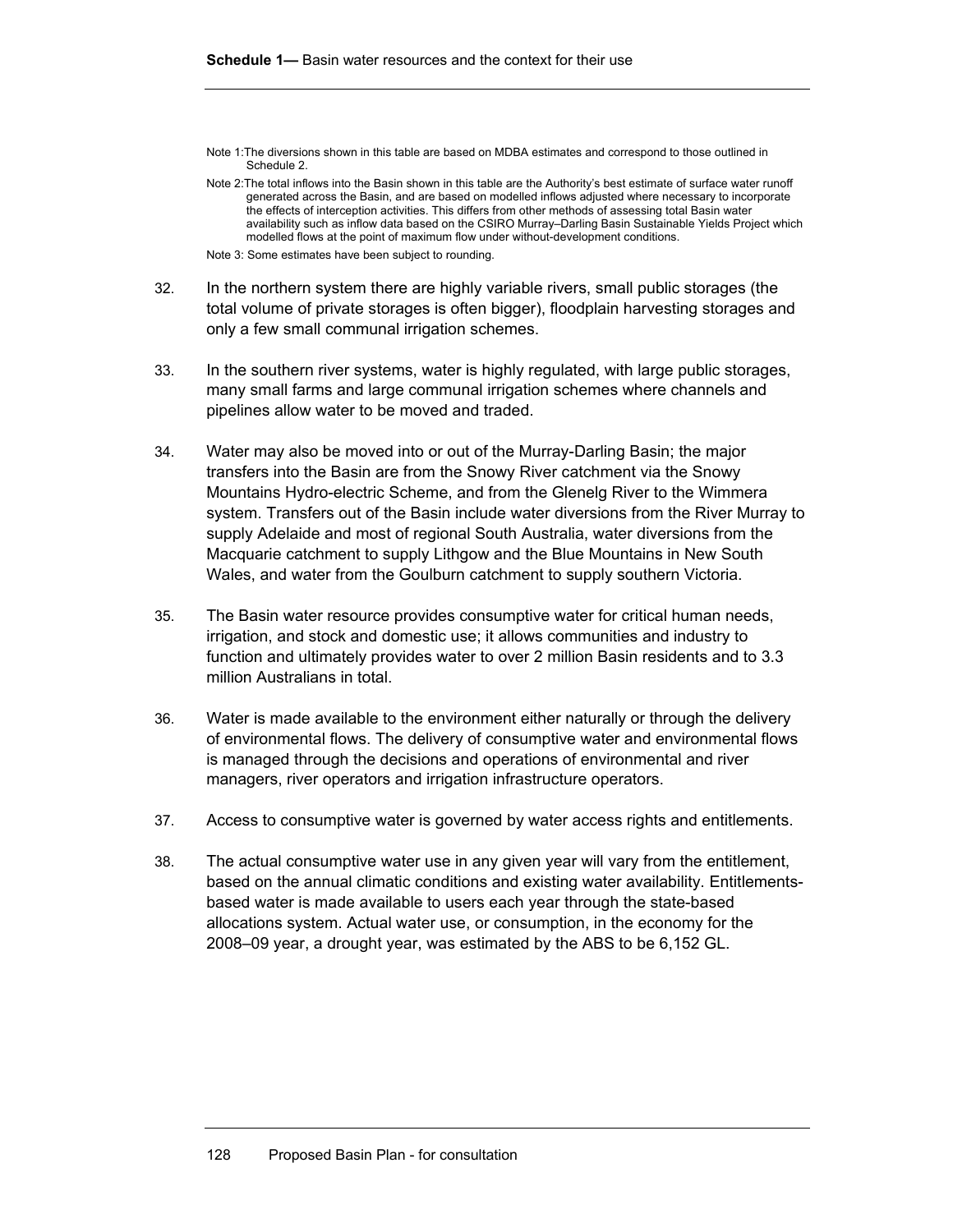| Murray-Darling Basin water use 2008-09                |                    |                    |          |                 |             |
|-------------------------------------------------------|--------------------|--------------------|----------|-----------------|-------------|
|                                                       | Self-<br>extracted | <b>Distributed</b> | Reuse    | Instream<br>use | Consumption |
|                                                       | MI                 | ML                 | ML       | ML              | ML          |
| Agriculture, forestry and fishing                     |                    |                    |          |                 |             |
| Agriculture                                           | 1,590,175          | 2,211,827          | 40,897   | $\Omega$        | 3,842,899   |
| Aquaculture                                           | 1,162              | 1,041              | 19       | 1,130           | 1,091       |
| Forestry and logging                                  | 26                 | 1,209              | $\Omega$ | 0               | 1,235       |
| Fishing, hunting and trapping                         | 195                | 107                | $\Omega$ | 0               | 302         |
| Agriculture, forestry and<br>fishing support services | 1,179              | 32,992             | $\Omega$ | $\Omega$        | 34,171      |
| <b>Mining</b>                                         | 36,593             | 3,294              |          | 12,027          | 30,455      |
| Manufacturing                                         | 33,777             | 68,233             |          |                 | 101,923     |
| Electricity, gas, water and waste services            |                    |                    |          |                 |             |
| Electricity and gas supply                            | 9,170,193          | 14,999             | 0        | 9.169.398       | 847         |
| Water supply, sewerage and<br>drainage services       | 4,504,159          | 1,750,450          | 42,814   | 141,169         | 1,652,095   |
| Waste collection, treatment and<br>disposal services  | 45                 | 21                 | $\Omega$ | $\Omega$        | 66          |
| <b>Other industries</b>                               | 19,176             | 257,315            | 14,792   | $\Omega$        | 291,283     |
| <b>Household</b>                                      | 10,141             | 179,514            | $\Omega$ | 0               | 189,654     |
| Total                                                 | 15,369,643         | 4,524,427          | 106,352  | 9,323,724       | 6,152,271   |

Source: ABS Water Account Australia, 2008–09

Note: The majority of water use in electricity and gas supply relates to generation of hydro-electric power.

### *Agricultural use*

- 39. Basin water resources support dryland and irrigated agriculture across the Murray-Darling Basin. Water can be used directly through the irrigation of crop and pastures, such as cotton, rice, dairy pastures and horticulture or less directly in dryland agriculture for the watering of stock and in maintaining farming operations. The water resources of the Basin also provide support to those who live and work in dryland and irrigated farming communities.
- 40. Agricultural production in the Murray-Darling Basin accounts for 40% of Australia's agricultural production and is estimated to be worth 15 billion dollars annually, around 5 billion dollars of this production is produced with the assistance of irrigation. Of the 60,000 agricultural businesses operating in the Basin in 2005–06 almost one-third (18,600) applied water in some form as part of their production processes (ABS, 2006).
- 41. In 2006, agriculture's share of Gross Regional Product for the Murray-Darling Basin was estimated at 15% (9.4% from dryland and 5.6% from irrigated activities) (Wittwer, 2010).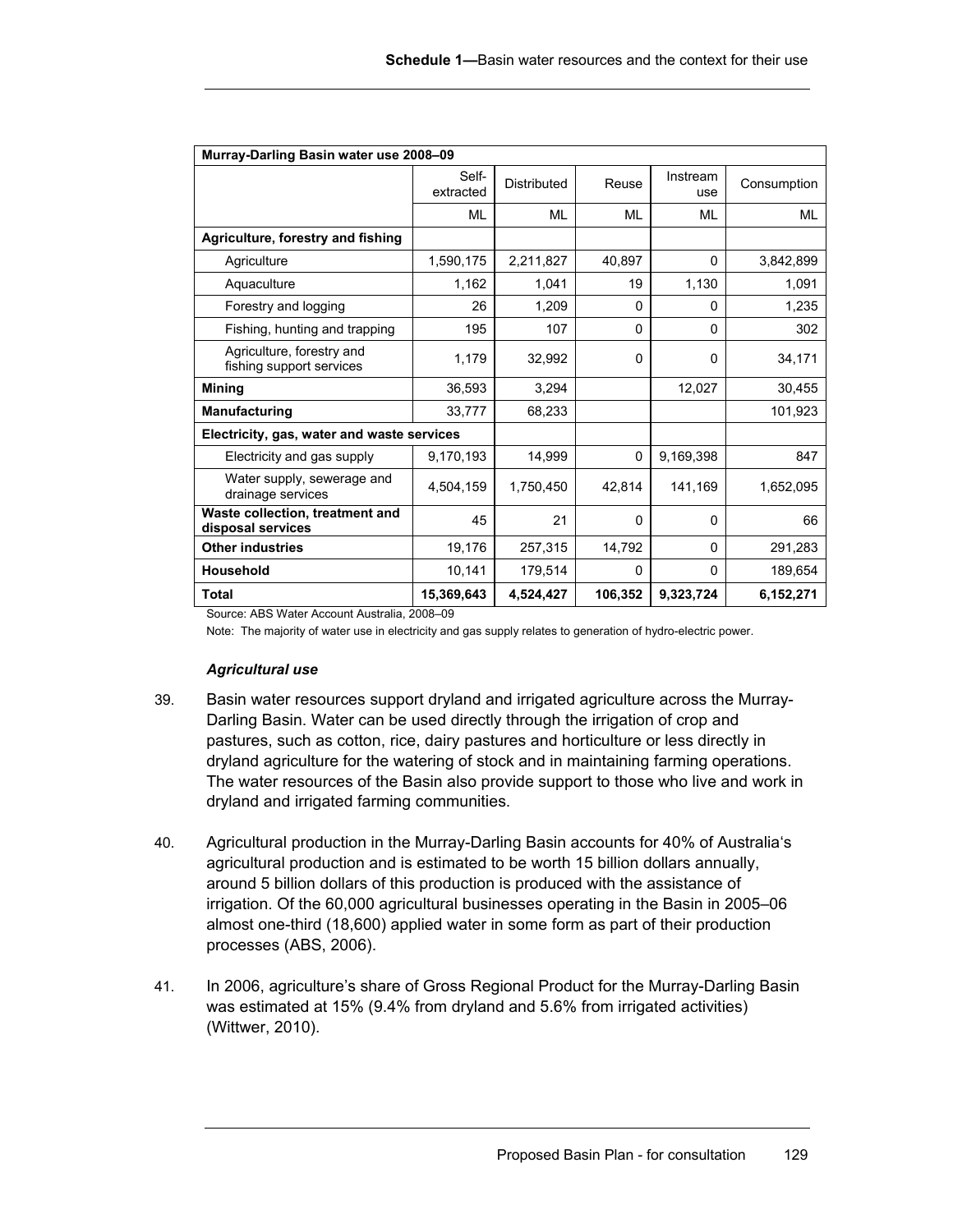| Selected agricultural statistics by region (2005-06)                                    |                                          |                                                             |                            |                                                 |  |
|-----------------------------------------------------------------------------------------|------------------------------------------|-------------------------------------------------------------|----------------------------|-------------------------------------------------|--|
| Sustainable Yields Region                                                               | Agricultural<br>businesses<br>irrigating | <b>Gross Value</b><br>of Irrigated<br>Production<br>(GVIAP) | Volume of water<br>applied | Ratio of GVIAP to<br>volume of water<br>applied |  |
|                                                                                         | no.                                      | \$m\$                                                       | GL                         | \$/ML                                           |  |
| Barwon-Darling                                                                          | 88                                       | 76                                                          | 224                        | 338                                             |  |
| <b>Border Rivers</b>                                                                    | 566                                      | 350                                                         | 358                        | 980                                             |  |
| Campaspe                                                                                | 445                                      | 93                                                          | 112                        | 828                                             |  |
| Condamine-Balonne                                                                       | 1,068                                    | 399                                                         | 347                        | 1,150                                           |  |
| Eastern Mount Lofty<br>Ranges                                                           | 691                                      | 168                                                         | 73                         | 2,308                                           |  |
| Goulburn-Broken                                                                         | 2,396                                    | 712                                                         | 630                        | 1,131                                           |  |
| Gwydir                                                                                  | 146                                      | 171                                                         | 305                        | 559                                             |  |
| Lachlan                                                                                 | 627                                      | 165                                                         | 222                        | 744                                             |  |
| Loddon-Avoca                                                                            | 1,215                                    | 275                                                         | 359                        | 767                                             |  |
| Macquarie-Castlereagh                                                                   | 703                                      | 176                                                         | 198                        | 891                                             |  |
| Moonie                                                                                  | np                                       | 35                                                          | 56                         | 629                                             |  |
| Murray                                                                                  | 6,883                                    | 1,799                                                       | 2,287                      | 787                                             |  |
| Murrumbidgee                                                                            | 2,336                                    | 727                                                         | 1,751                      | 415                                             |  |
| Namoi                                                                                   | 691                                      | 231                                                         | 383                        | 603                                             |  |
| Ovens                                                                                   | 505                                      | 85                                                          | 31                         | 2,715                                           |  |
| Paroo                                                                                   | np                                       | $\overline{2}$                                              | 1                          | 1,729                                           |  |
| Warrego                                                                                 | 20                                       | 9                                                           | 8                          | 1,118                                           |  |
| Wimmera                                                                                 | np                                       | 12                                                          | 6                          | 2,045                                           |  |
| <b>Murray-Darling Basin</b>                                                             | 18,634                                   | 5,522                                                       | 7,370                      | 749                                             |  |
| Source: Augtralian Purcau of Statistics - Agricultural Concus 2005, 06 unpublished data |                                          |                                                             |                            |                                                 |  |

Source: Australian Bureau of Statistics , Agricultural Census, 2005–06, unpublished data.

| Agricultural commodities (2005-06)        |                            |                                |              |  |  |
|-------------------------------------------|----------------------------|--------------------------------|--------------|--|--|
|                                           | Gross value of             | Gross value of<br>Agricultural |              |  |  |
|                                           | Agricultural<br>Production | Irrigated<br>Production        | Water<br>use |  |  |
|                                           | \$m                        | \$m                            | GL           |  |  |
| Pasture and hay for livestock             | 6,298                      | 1,798                          | 2,671        |  |  |
| Rice                                      | 274                        | 274                            | 1,252        |  |  |
| Cereals for grain and seed                | 3,436                      | 180                            | 624          |  |  |
| Cotton                                    | 861                        | 798                            | 1,574        |  |  |
| Grapes                                    | 777                        | 721                            | 515          |  |  |
| Fruit and nuts                            | 1,111                      | 1,011                          | 413          |  |  |
| Vegetables for human consumption and seed | 602                        | 555                            | 152          |  |  |
| Other agriculture                         | 1632                       | 186                            | 169          |  |  |
| <b>Total</b>                              | 14,991                     | 5,522                          | 7,370        |  |  |

٦

Source: Australian Bureau of Statistics, Agricultural Census, 2005–06, unpublished data.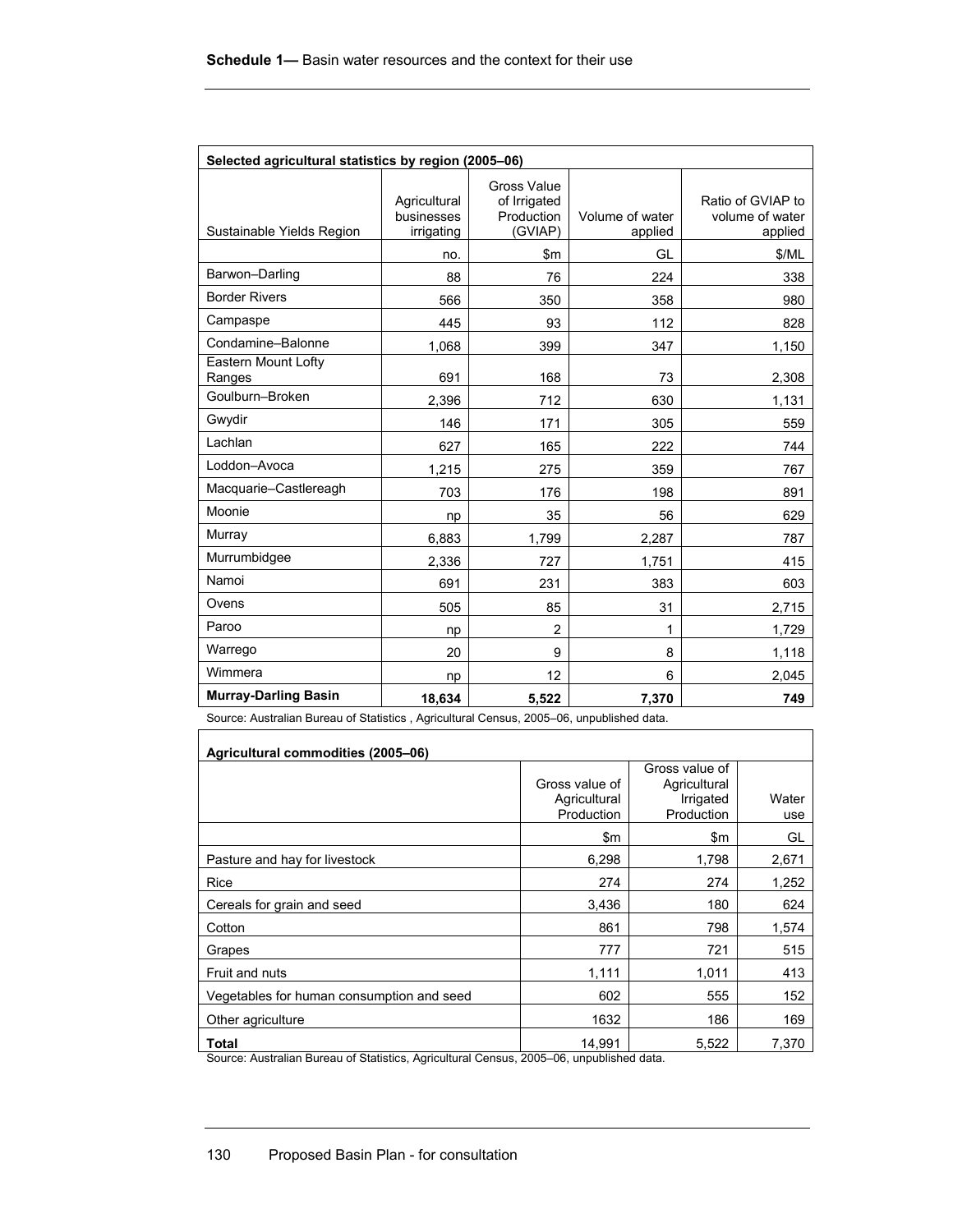#### *Industry use*

- 42. Compared to agriculture other industries make relatively small use of the Basin water resources. Notwithstanding this, many industry and service providers rely on and use Basin water resources to some extent.
- 43. The processing of agricultural products, food manufacturing and the mining industry are key direct uses of Basin water resources. Importantly this industry use extends outside the Basin to those areas that receive transfers of Basin water resources, notably South Australia.
- 44. The freight movement of agricultural and industrial products produced with the assistance of Basin water, to processor, to market or to port for export plays an important role in the economic viability of many communities inside and outside of the Basin.

#### *Ecosystem use*

- 45. Water that is provided to freshwater ecosystems rivers, lakes, floodplains, wetlands and estuaries — not only supports the plants, animals and landscapes in these ecosystems, but also provides a range of environmental services that are essential to human health and wellbeing. These ecosystem services can include water supply and treatment, pollution abatement, pollination, carbon sequestration and pest management.
- 46. There are some 30,000 wetlands in the Murray-Darling Basin most are on private land. Sixteen Murray-Darling Basin wetlands are listed as internationally important under the Ramsar Convention and around 220 are listed in *A directory of important wetlands in Australia* (CSIRO, 2008).
- 47. The Murray-Darling Basin wetlands listed in *A directory of important wetlands in Australia* cover an area of around 2,500,000 ha (SEWPAC, 2001). Ramsar-listed wetlands in the Basin cover an area of 636,500 ha (SEWPAC, 2010).
- 48. The approximate total Murray-Darling floodplain area is 6,064,000 ha based on maximum inundation extents (Overton et al., 2009). Inundation areas were mapped for the periods 1984–93 and 2000–09. 4,545,785 ha or 76% of total floodplain area was inundated during the period 1984–93. 1,517,753 or 25% of total floodplain area was inundated during the period 2000–09.
- 49. More than 60 fish species are known from the Murray-Darling Basin, including a complex of species (Hypseleotris spp.) awaiting formal description. The total also includes 10 species that are alien, having originated outside Australia, and 7 marine or estuarine species that enter fresh water (Davies et al., 2008).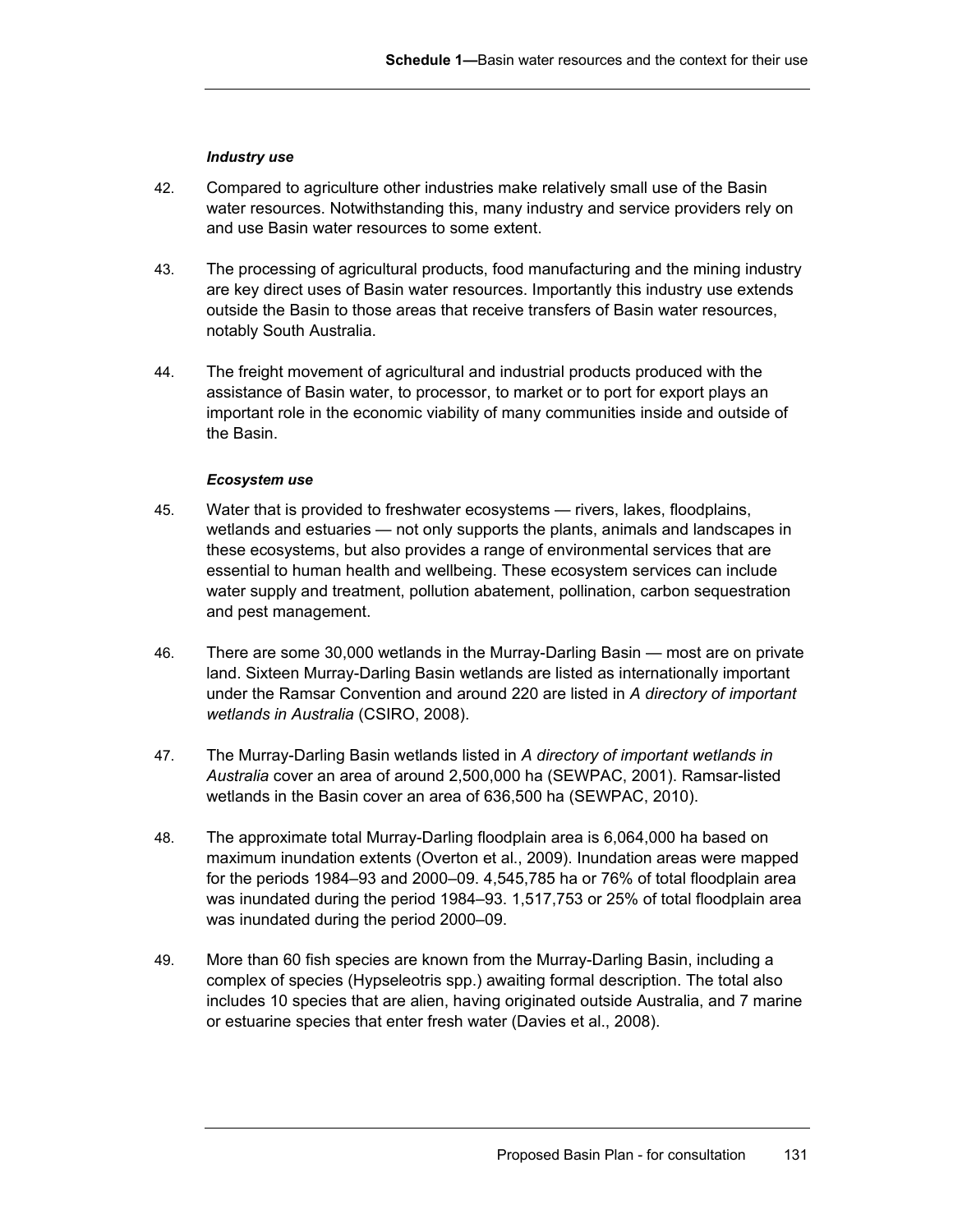- 50. Sustainable Rivers Audit fish sampling at 487 sites during 2004–07 yielded more than 60,600 individuals (57% native, 43% alien) in 38 species (28 native, 10 alien), weighing more than 4 tonnes (32% native, 68% alien) (Davies et al., 2008).
- 51. Sustainable Rivers Audit macroinvertebrate samples taken from 773 sites included over 209,100 specimens of macroinvertebrates in 124 families. They included leeches and worms, shrimps, snails, beetles, bugs and the young stages of dragonflies, midges and other insects (Davies et al., 2008).
- 52. Wetlands in the Murray-Darling Basin are very significant for waterbirds on a continental scale with 98 species recorded during a Basin-wide survey (Scott, 1997). This includes waterfowl (ducks, geese, swans), grebes, pelicans, cormorants, crakes, rails, ibis, egrets, herons and migratory waders. Thirty-four waterbird species have a large component of their breeding habitat in the wetlands of the Murray-Darling Basin.
- 53. In recent years, water holdings managed by the Commonwealth Environmental Water Holder and through programs such as The Living Murray have played a role in using the Basin's water resources to deliver water to environmental sites. As well as preserving these sites, environmental watering has provided a range of broader ecological benefits such as improved health of river red gums, and better habitat for birds and fish. Environmental water was of particular value in maintaining environmental assets towards the end of the extreme drought period.

# *Community use*

- 54. The Murray-Darling Basin is home to over 2 million people (ABS, 2009) who rely directly on water resources for household use including drinking, food preparation, bathing, washing and domestic outdoor purposes such as gardening.
- 55. A further 1.3 million people outside the Basin rely, either fully or partially, on Basin water for similar purposes (ABS, 2009).
- 56. Many Basin towns were explicitly established as irrigation communities as part of soldier settlement schemes or, for Coleambally in 1968, as a consequence of the development of the Snowy River scheme. Community identity for these towns is therefore closely associated with the historical context of water resources development.
- 57. The water resource also provides, beyond specific uses, a broader amenity that contributes greatly to the social values that communities and individuals consider important. Rivers, lakes, creeks and streams engender a sense of place for communities, which in turn helps to maintain the social fabric that the Basin's communities value.
- 58. This can also take the form of direct use of the water resource for recreational activities such as fishing, boating, swimming, and camping, as well as the more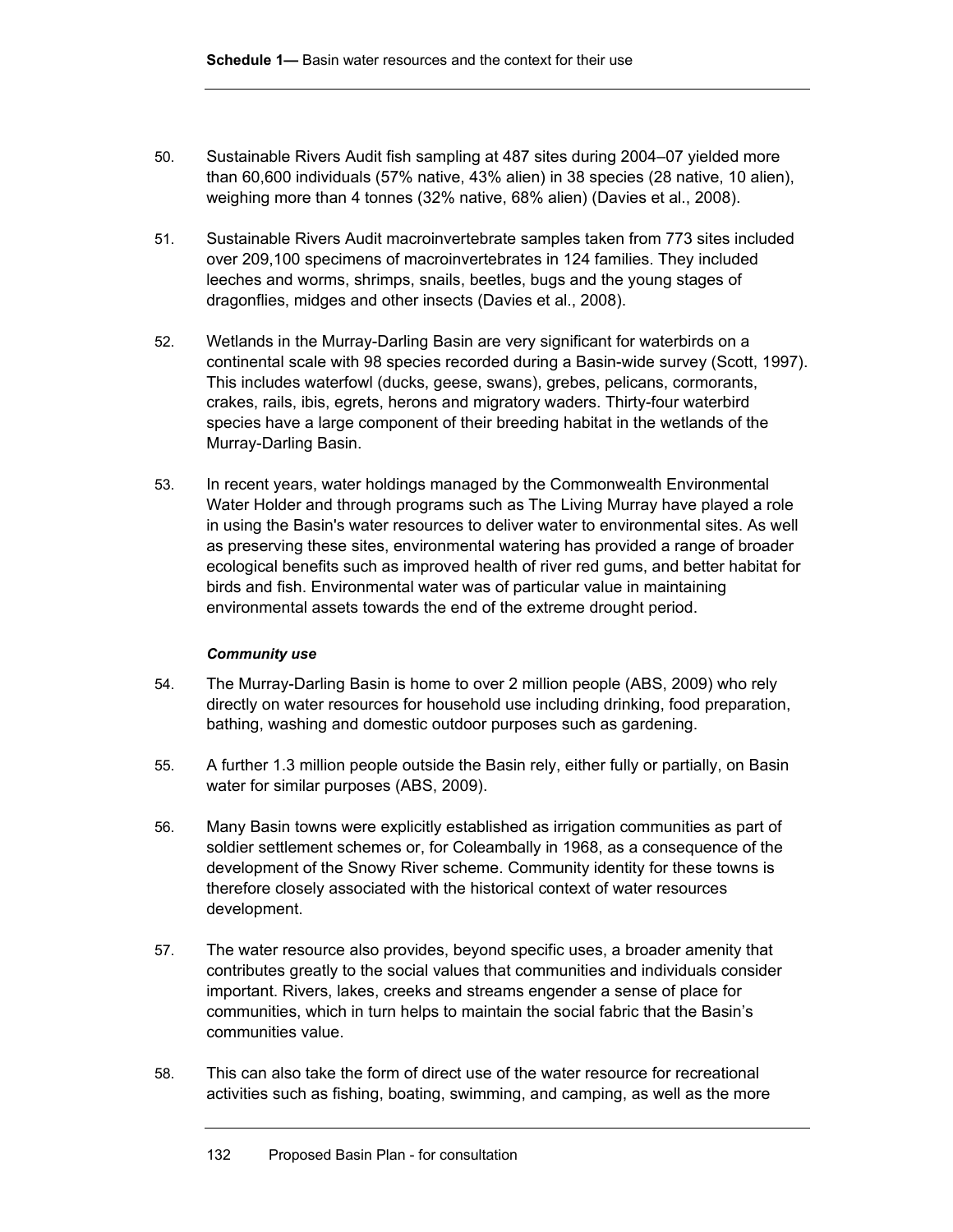indirect, but nevertheless, highly valued use to maintain sporting ovals and school grounds, and community facilities such as parks and gardens.

# *Recreation and tourism use*

- 59. Recreation and tourism have few direct water consumption needs. However, their ongoing viability is closely related to the ecological health of rivers, lakes and other environmental assets, including Ramsar-listed wetlands. These sites represent significant tourist destinations for visitors and residents of the Murray-Darling Basin.
- 60. Service-based industries that draw tourists and provide amenity to Basin residents employ a large part of the Basin workforce, including in cultural and recreational services, wholesale and retail trade and hospitality services (accommodation, cafes and restaurants).
- 61. Recreational fishing makes a substantial contribution to the Murray-Darling Basin economy. The National Recreational and Indigenous Fishing Survey (Henry & Lyle, 2003) estimated that over 566,000 recreational fishers fished in the Murray-Darling Basin during the survey period (2000–01).
- 62. Approximately \$105 million (2001 dollar value) was spent on services and items attributed to inland recreational fishing in the NSW regions of the Basin, \$157 million in Victorian areas, \$33 million in Queensland, \$27 million in South Australia and \$7 million in the Australian Capital Territory. This includes expenditure on accommodation, camping gear, boats and trailers, clothing, fishing gear, licences and travel (Campbell & Murphy, 2005).
- 63. Tourism in the Basin is widespread and diverse and includes experiential and ecotourism, boating and recreational fishing. Experiential tourism often relies on a vibrant food and wine sector, and as such has a close cultural association with irrigated agriculture. Activities such as boating, water sports and fishing depend to an extent on infrastructure developed to support the river regulation that maintains weir pools, while eco-tourism, boating, houseboating and fishing often rely on the natural attraction of aquatic ecosystems and water for the environment.
- 64. Data from state tourism departments was used to estimate that the total value of tourism associated with the River Murray alone was \$1.6 billion in 2005 (Howard, 2008).

### *Indigenous use*

65. Australia has been home to Indigenous people for tens of thousands of years, sustaining cultural, social, economic and spiritual life. Indigenous people along the Murray and Darling rivers and throughout the Murray-Darling Basin talk of their deep relationship with the rivers. Trade routes, major gathering places and sacred sites exist across the Basin and continue to hold great significance for over 40 Indigenous nations. Twenty-one nations in the north of the Basin are represented by the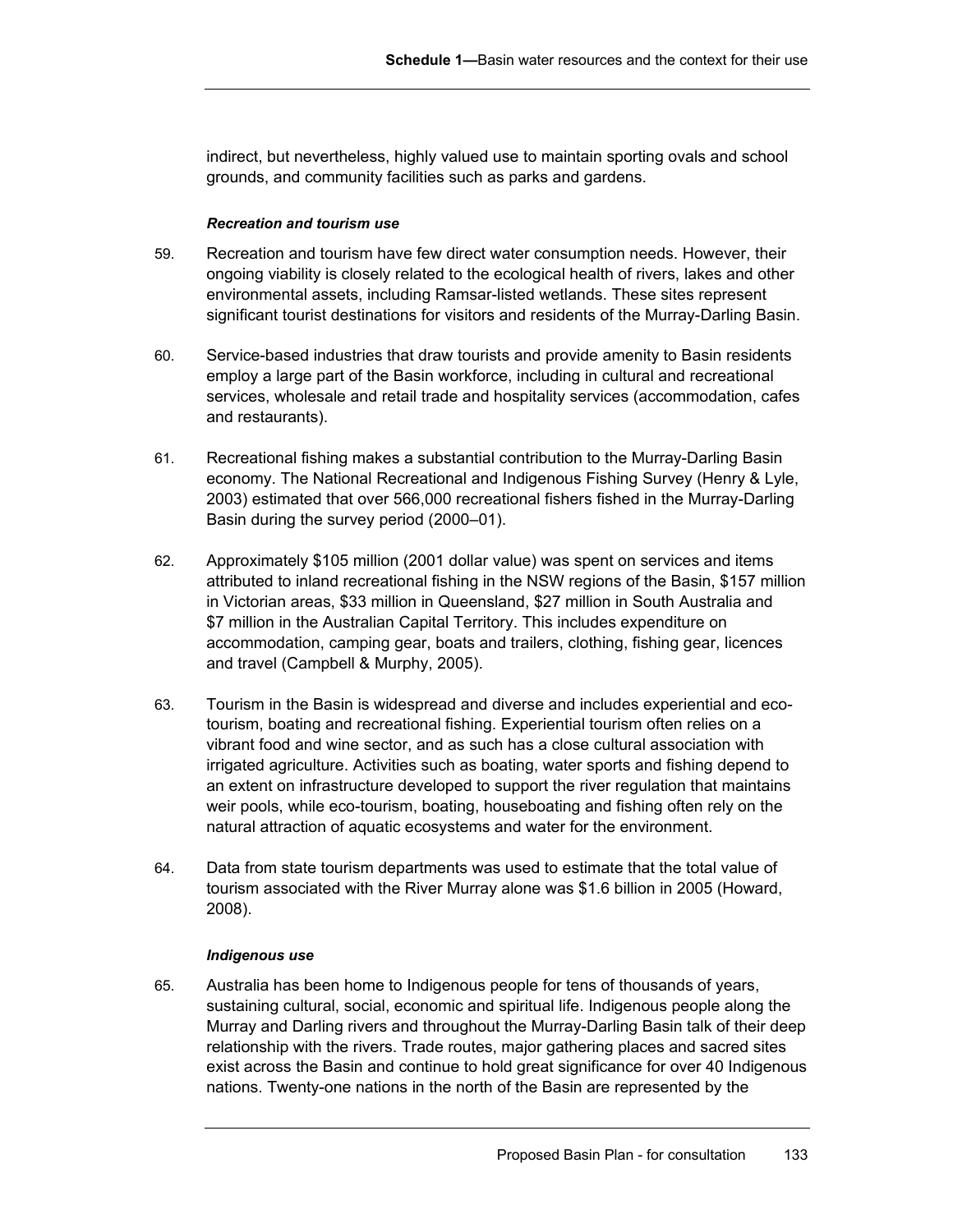Northern Murray-Darling Basin Aboriginal Nations, and 21 in the south of the Basin are represented by the Murray Lower Darling Rivers Indigenous Nations.

- 66. Indigenous people have multiple interests in the water resources of the Murray-Darling Basin, including cultural, social, environmental, spiritual and economic interests. These interests include hunting or gathering food and other items for use that alleviate the need to purchase similar items and the use of water to support businesses in industries such as pastoralism and horticulture. The environmental health of the Murray-Darling Basin is of paramount importance in serving these interests. Indigenous people view water as inextricably connected to the land and rivers, and view themselves as an integral part of the river system. Because of this holistic understanding and connection, Indigenous people feel a deep responsibility for the health of rivers.
- 67. The concept of cultural flows helps to translate the complex relationship described above into the language of water planning and management. The provision of cultural flows has potential benefits for Indigenous people, such as improved health, wellbeing and empowerment from being able to care for their country and undertake cultural activities. It also provides an important and respectful acknowledgement of their culture, traditional knowledge, and spiritual attachment to place.
- 68. Indigenous bodies hold an estimated 81 water licences in the Basin. Under four state licensing regimes not all licences include a designated water allocation. Water that is allocated in the 81 licences totals some 8,237 ML. Of this, 2,601 ML is classified as 'High Security' or 'Reliable'. Most licences are in the regions of Macquarie–Castlereagh, Lower Darling, Lachlan, Murrumbidgee, Murray and Goulburn–Broken. Two water licences are held in the Victorian portion of the Basin associated with properties held by the Indigenous Land Corporation (Arthur, 2010).
- 69. Aboriginal groups hold an estimated 75 parcels of land in the Basin totalling 3,445 km<sup>2</sup>, representing less than 1% of the whole Basin. The majority of this land has been obtained through the Indigenous Land Corporation on behalf of Indigenous groups and is inalienable freehold title (Arthur, 2010). The extent to which Indigenous groups may obtain control or influence over land that is subject to native title determination or to Indigenous Land Use Agreements is variable ranging from agreements for access, hunting and fishing to particular commercial arrangements. They rarely provide for exclusive control of land. Approximately 339,236  $km^2$ , around 33% of the Basin, is subject to native title application. Native title has been found to exist over some 8,307 km<sup>2</sup> of the Basin, principally in the regions of Murray and Wimmera–Avoca. Some 101,457  $km^2$ , around 10% of the Basin, is subject to Indigenous Land Use Agreements under native title. Agreements have been established mostly in parts of the regions of Paroo, Condamine–Balonne, Murrumbidgee, Murray, Wimmera–Avoca and Loddon (Arthur, 2010).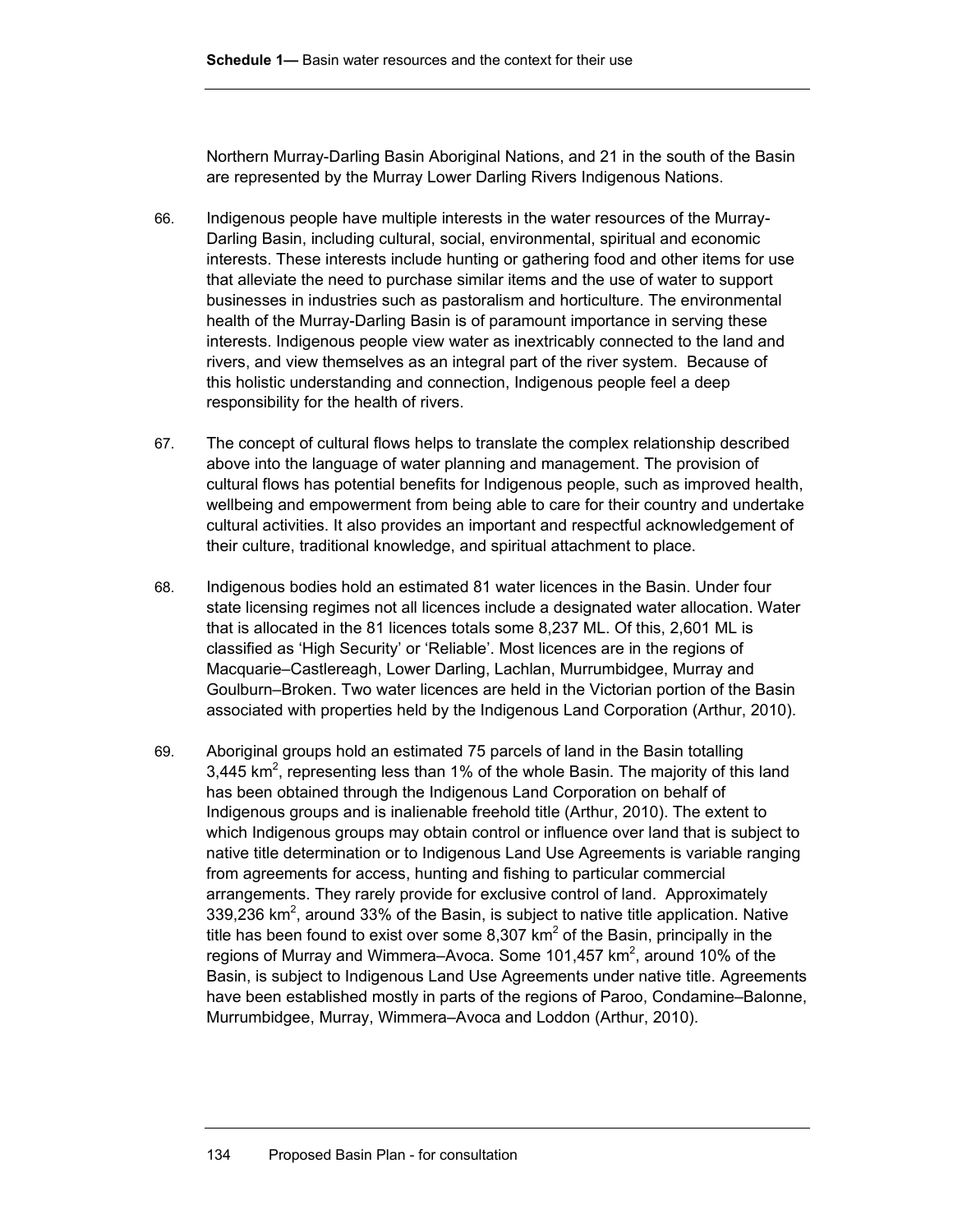# **Social and economic circumstances of people living in the Basin**

# *Population*

70. In 2006, over 2 million people were living in the Murray-Darling Basin and 78% of this Basin population were identified as residing in one of the over 400 urban centres, towns and rural localities spread across the Basin. The remaining 22% of Basin residents lived rurally outside of these locations and a further 36,000 people reported that they worked in the Basin but did not live in the Basin.

| Basin communities (2006)          |                           |                      |            |                    |  |
|-----------------------------------|---------------------------|----------------------|------------|--------------------|--|
|                                   |                           | Population<br>('000) | Population | Number of<br>towns |  |
|                                   |                           |                      | (%)        |                    |  |
| Large urban centres               | (more than 10,000 people) | 957.6                | 48         | 19                 |  |
| Medium urban centres              | $(5,000 - 9,999$ people)  | 218.2                | 11         | 31                 |  |
| Small towns                       | $(2,000 - 4,999$ people)  | 173.0                | 9          | 57                 |  |
| Small towns                       | $(1,000 - 1,999$ people)  | 103.0                | 5          | 71                 |  |
| <b>Rural localities</b>           | (fewer than 1,000 people) | 106.3                | 5          | 230                |  |
| Rural living                      |                           | 446.5                | 22         | 0                  |  |
| <b>Total Murray-Darling Basin</b> |                           | 2,004.7              |            | 408                |  |

Source: Socio-Economic Context for the Murray-Darling Basin, Australian Bureau of Statistics, 2009

71. The majority of the Basin population, over 70%, when classified by the Commonwealth Department of Health and Aged Care Accessibility/ Remoteness Index of Australia, are shown to be living in either Canberra or the inner regional areas in the south-east and east of the Basin. The population becomes increasingly remote following a south-east to north-west gradient.

### *Employment and unemplo***y***ment*

72. In 2006 there were 922,000 people employed in the Basin with over 21% of this employment located in Canberra. Of those residents considered to be part of the labour force, 5% were at the time classified as unemployed and this was comparable to the 5.2% of the total Australian labour force that were unemployed at the same time.

| Employed and unemployed persons (2006) |            |                   |                              |                                 |  |
|----------------------------------------|------------|-------------------|------------------------------|---------------------------------|--|
|                                        |            | Population ('000) |                              |                                 |  |
|                                        | Unemployed | Employed          | <b>Total labour</b><br>force | % of labour force<br>unemployed |  |
| Canberra                               | 6.7        | 194.5             | 201.2                        | 3.3                             |  |
| Inner regional Australia               | 27.2       | 471.8             | 499.0                        | 5.4                             |  |
| Outer regional Australia               | 13.3       | 228.3             | 241.6                        | 5.5                             |  |
| Remote Australia                       | 1.3        | 23.2              | 24.5                         | 5.4                             |  |
| Very remote Australia                  | 0.2        | 3.7               | 3.9                          | 4.5                             |  |
| <b>Total Murray-Darling Basin</b>      | 48.8       | 921.6             | 970.4                        | 5.0                             |  |

Source: ABS Census of Population and Housing 2006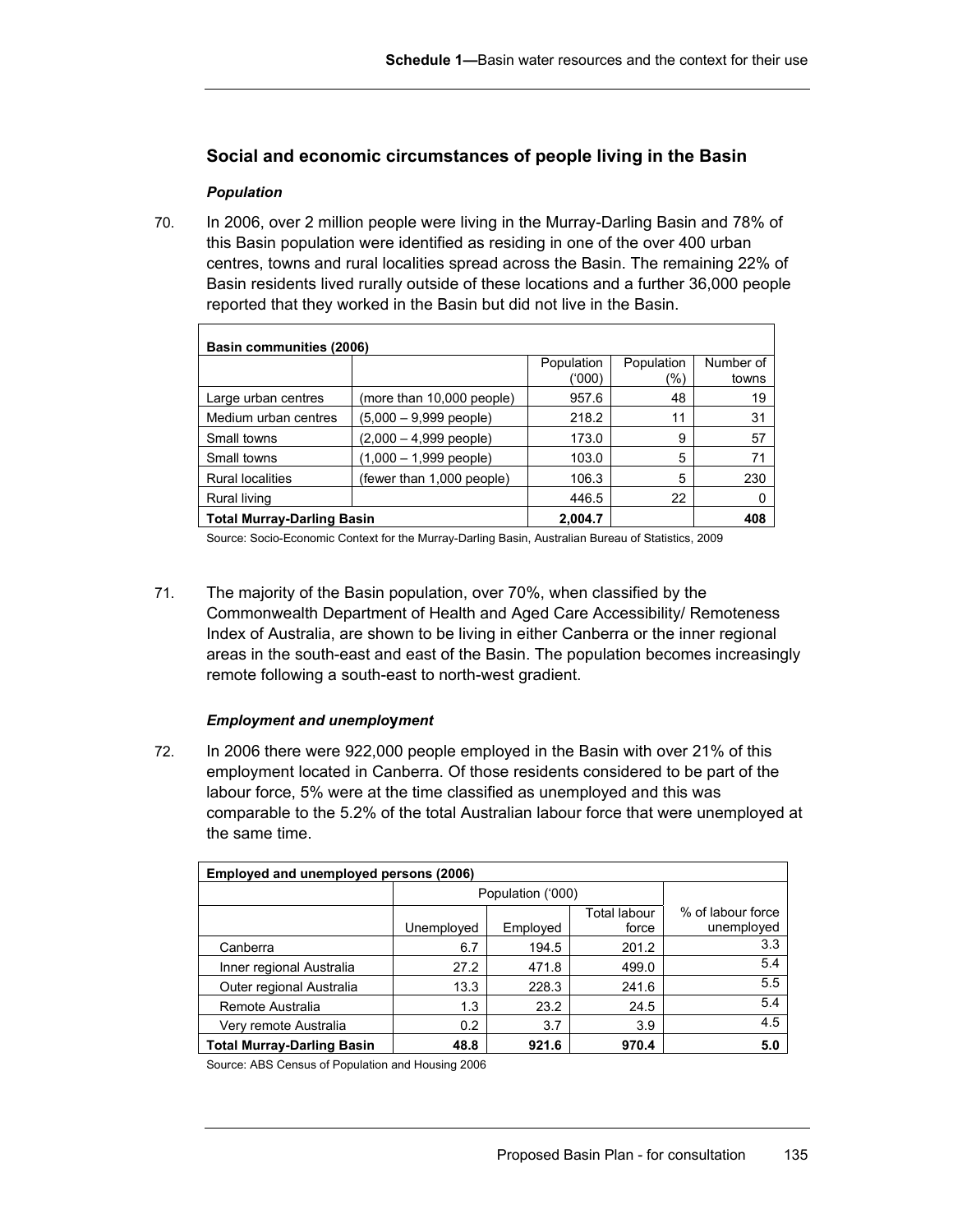73. The distribution of employed persons across the industries of the Basin is not too dissimilar to the National distribution. The significant exception is agriculture, forestry and fishing which is a dominant industry in the Basin. The professional, information, financial and administrative services are less represented in the Basin. The exclusion of Canberra from the Basin's distribution provides a more representative view of the industries Basin residents are employed in.

| Industry of employment (2006)                      |                         |                                                        |           |  |
|----------------------------------------------------|-------------------------|--------------------------------------------------------|-----------|--|
|                                                    | <b>Employed persons</b> |                                                        |           |  |
|                                                    | Canberra                | Murray-<br>Darling<br>Basin<br>(excluding<br>Canberra) | Australia |  |
| Agriculture, forestry and fishing                  | 0.3%                    | 13.3%                                                  | 3.2%      |  |
| Mining                                             | $0.0\%$                 | 1.0%                                                   | 1.2%      |  |
| Manufacturing                                      | 2.7%                    | 10.6%                                                  | 10.7%     |  |
| Electricity, gas, water and waste services         | 0.7%                    | 1.2%                                                   | 1.0%      |  |
| Construction                                       | 5.5%                    | 7.1%                                                   | 8.0%      |  |
| Wholesale trade                                    | 1.4%                    | 3.4%                                                   | 4.5%      |  |
| Retail trade                                       | 8.9%                    | 11.9%                                                  | 11.7%     |  |
| Accommodation and food services                    | 6.0%                    | 6.3%                                                   | 6.5%      |  |
| Transport, postal and warehousing                  | 2.4%                    | 4.5%                                                   | 4.8%      |  |
| Information media and telecommunications           | 2.2%                    | 1.1%                                                   | 2.0%      |  |
| Financial and insurance services                   | 2.1%                    | 2.0%                                                   | 3.9%      |  |
| Rental, hiring and real estate services            | 1.4%                    | 1.1%                                                   | 1.7%      |  |
| Professional, scientific and technical<br>services | $9.7\%$                 | 3.5%                                                   | 6.8%      |  |
| Administrative and support services                | 2.6%                    | 2.4%                                                   | 3.2%      |  |
| Public administration and safety                   | 30.7%                   | 7.2%                                                   | 6.9%      |  |
| Education and training                             | 9.1%                    | 7.9%                                                   | 7.9%      |  |
| Health care and social assistance                  | 9.0%                    | 10.9%                                                  | 10.8%     |  |
| Arts and recreation services                       | 1.8%                    | 0.9%                                                   | 1.4%      |  |
| Other services                                     | 3.4%                    | 3.7%                                                   | 3.8%      |  |
| Total employed persons ('000)                      | 175.8                   | 745.5                                                  | 9.104.2   |  |

### *Income*

74. Excluding Canberra, almost half (47%) of the Basin's income earners in 2006 earned less than \$400 per week as gross income, slightly more than the national proportion of 45%. For higher incomes, 17% of working Basin residents earned more than \$1,000 of gross income per week which was less than the national proportion of almost 20%. A similar pattern, of more lower income earners and fewer higher income earners, emerges when the gross weekly incomes are combined for families.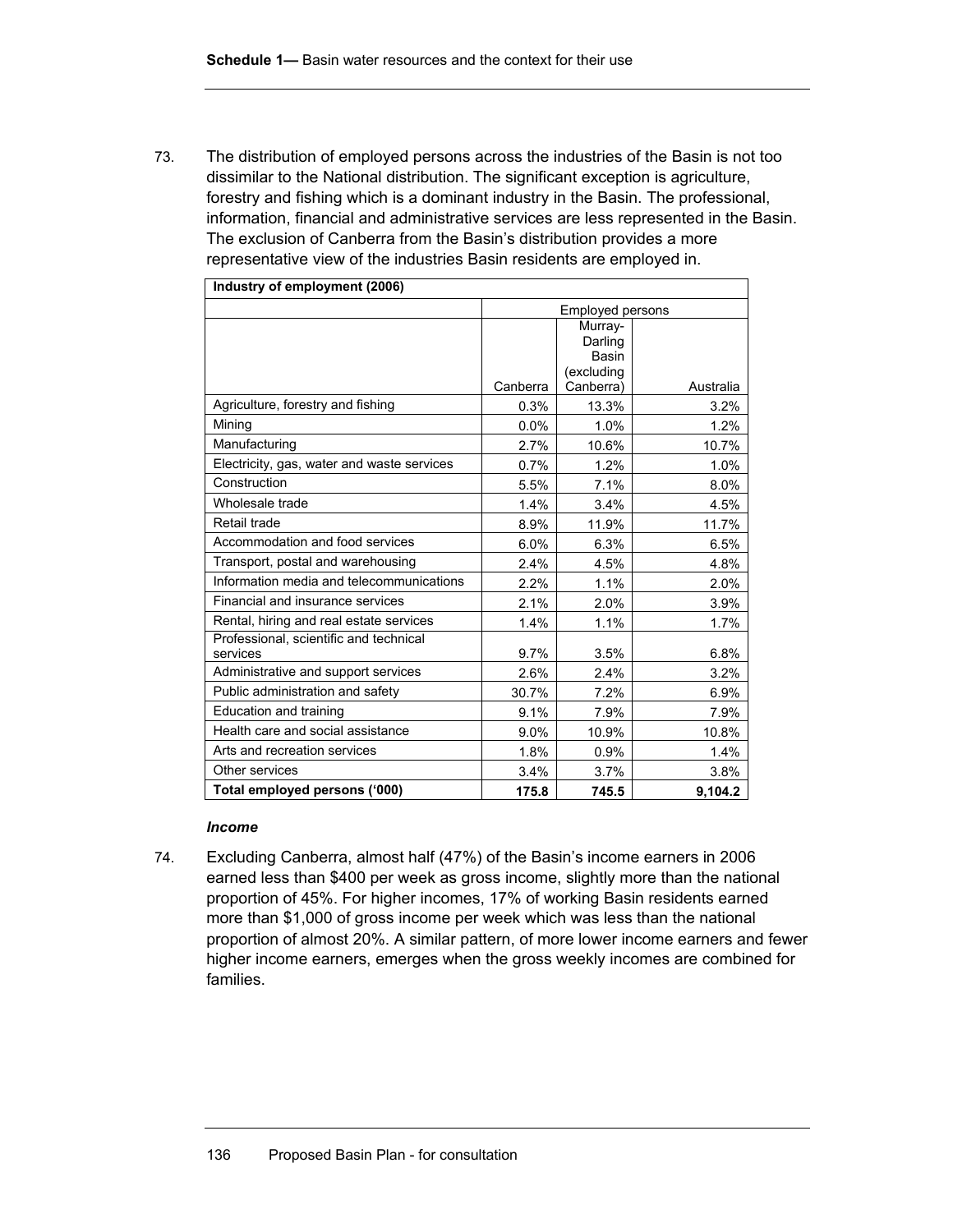| Gross weekly income (2006) |          |                                              |           |  |  |  |
|----------------------------|----------|----------------------------------------------|-----------|--|--|--|
|                            | Canberra | Murray-Darling Basin<br>(excluding Canberra) | Australia |  |  |  |
| <b>Individual income</b>   |          |                                              |           |  |  |  |
| Negative income            | 0.3%     | 0.8%                                         | 0.5%      |  |  |  |
| Nil income                 | 6.0%     | 5.9%                                         | 7.3%      |  |  |  |
| $$1 - $149$                | 6.9%     | 7.8%                                         | 7.6%      |  |  |  |
| \$150-\$249                | 9.0%     | 18.1%                                        | 15.3%     |  |  |  |
| \$250-\$399                | 9.6%     | 16.9%                                        | 14.2%     |  |  |  |
| \$400-\$599                | 11.6%    | 17.4%                                        | 15.0%     |  |  |  |
| \$600-\$799                | 10.7%    | 12.0%                                        | 11.7%     |  |  |  |
| \$800-\$999                | 10.9%    | 7.7%                                         | 8.7%      |  |  |  |
| \$1,000-\$1,299            | 13.6%    | 6.8%                                         | 8.5%      |  |  |  |
| \$1,300-\$1,599            | 9.0%     | 3.3%                                         | 4.7%      |  |  |  |
| \$1,600-\$1,999            | 6.0%     | 1.6%                                         | 2.7%      |  |  |  |
| \$2,000 or more            | 6.3%     | 1.7%                                         | 3.8%      |  |  |  |
| <b>Total individuals</b>   | 261.3    | 1,322.1                                      | 15,918.0  |  |  |  |
| <b>Family income</b>       |          |                                              |           |  |  |  |
| Less than \$500            | 6.6%     | 17.6%                                        | 14.2%     |  |  |  |
| $$500 - $999$              | 14.5%    | 29.4%                                        | 24.4%     |  |  |  |
| \$1000-\$2000              | 36.4%    | 39.9%                                        | 38.8%     |  |  |  |
| More than \$2000           | 42.5%    | 13.1%                                        | 22.6%     |  |  |  |
| <b>Total families</b>      | 84.5     | 447.2                                        | 5,219.2   |  |  |  |

Source: ABS Census of Population and Housing 2006

# *Socio Economic Indexes for Areas (SEIFA)*

75. The Index of Relative Socio-economic Advantage and Disadvantage (IRSAD) is a general socio-economic index produced by the ABS from the 2006 Census of Population and Housing that provides a measure of relative disadvantage as well as measures of relative advantage. There are 21 measures included such as: low or high income, internet connection, occupation and education.

| Index of Relative Socio-economic Advantage and Disadvantage (2006) |                                            |                                                                               |                                              |                                                                                 |  |
|--------------------------------------------------------------------|--------------------------------------------|-------------------------------------------------------------------------------|----------------------------------------------|---------------------------------------------------------------------------------|--|
|                                                                    | <b>Murray-Darling Basin (MDB)</b>          | <b>Australia</b>                                                              |                                              |                                                                                 |  |
|                                                                    | % of MDB<br>Collection<br><b>Districts</b> | % of MDB<br>population<br>residing in these<br>Collection<br><b>Districts</b> | % of Aust.<br>Collection<br><b>Districts</b> | % of Aust.<br>population<br>residing in these<br>Collection<br><b>Districts</b> |  |
| Low score                                                          | 22.4%                                      | 22.2%                                                                         | 15.1%                                        | 13.5%                                                                           |  |
| High score                                                         | 6.6%                                       | 9.4%                                                                          | 17.0%                                        | 18.5%                                                                           |  |

Source: ABS Census of Population and Housing 2006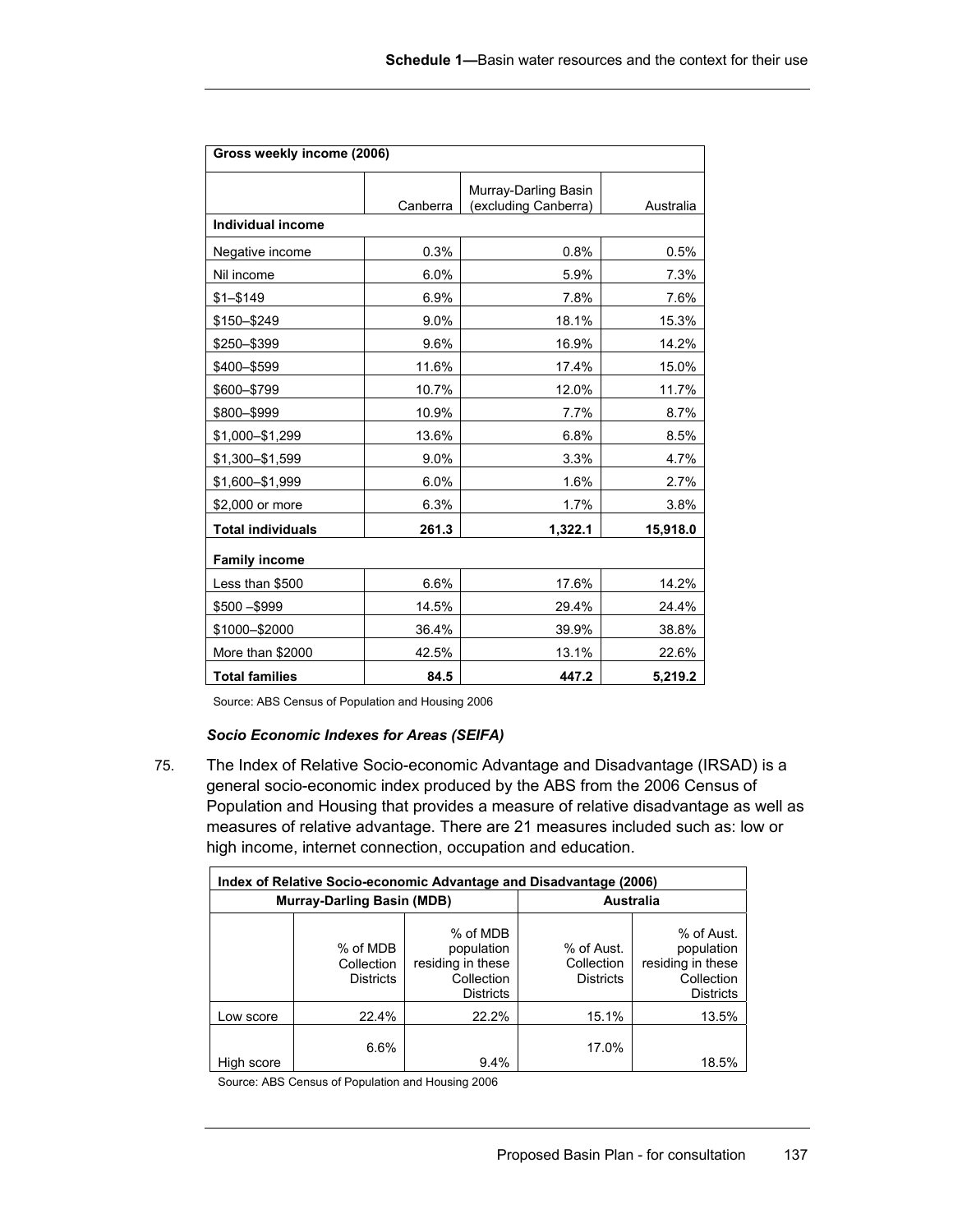- 76. A low SEIFA score indicates relatively greater disadvantage and less advantage in general.
- 77. Areas with a low score could have (among other things) many households with low incomes, or many people in unskilled occupations, and few households with high incomes, or few people in skilled occupations.
- 78. Areas with a high score, however, could have many households with high incomes, or many people in skilled occupations, and few households with low incomes, or few people in unskilled occupations.

# **References**

Australian Bureau of Statistics, 2006, Census of Population and Housing – unpublished data, Canberra.

Australian Bureau of Statistics, 2009, *Socio-economic context for the Murray-Darling Basin*, Canberra.

Arthur, WS (Bill), 2010, *The Murray-Darling Basin regional and Basin plans: Indigenous water and land data*, Report to the Murray-Darling Basin Authority.

Boulton, A, 1999, 'Why variable flows are needed for invertebrates of semi-arid rivers', in RT Kingsford (ed), *A free-flowing river: the ecology of the Paroo River, NSW National Parks and Wildlife Service*, Hurstville, NSW, pp. 113–128.

Bowen, S and Simpson, S, 2009, 'Changes in extent and condition of the vegetation communities of the Macquarie Marshes floodplain 1991–2008', unpublished report for the NSW Department of Environment, Climate Change and Water, Sydney.

Brookes, JD, Lamontagne, S, Aldridge, KT, Benger, S, Bissett, A, Bucater, L, Cheshire, AC, Cook, PLM, Deegan, BM, Dittmann, S, Fairweather, PG, Fernandes, MB, Ford, PW, Geddes, MC, Gillanders, BM , Grigg, NJ, Haese, RR, Krull, E, Langley, R., Lester, RE, Loo, M, Munro, AR, Noell, CJ, Nayar, S, Paton, DC, Revill, AT, Rogers, DJ, Rolston, A, Sharma, SK, Short, DA, Tanner, JE, Webster, IT, Wellman, NR and Ye, Q, 2009, *An ecosystem assessment framework to guide management of the Coorong*, Final report of the CLLAMMecology Research Cluster, CSIRO Water for a Healthy Country National Research Flagship, Canberra.

Campbell, D and Murphy, JJ, 2005*, The 2000-01 National Recreational and Indigenous Fish Survey*, Economic Report, Australian Government Department of Agriculture, Fisheries and Forests, Canberra.

CSIRO, 2008, *Water availability in the Murray: A report to the Australian Government from the CSIRO Murray-Darling Basin Sustainable Yields Project*, *Whole of Basin report*, Canberra.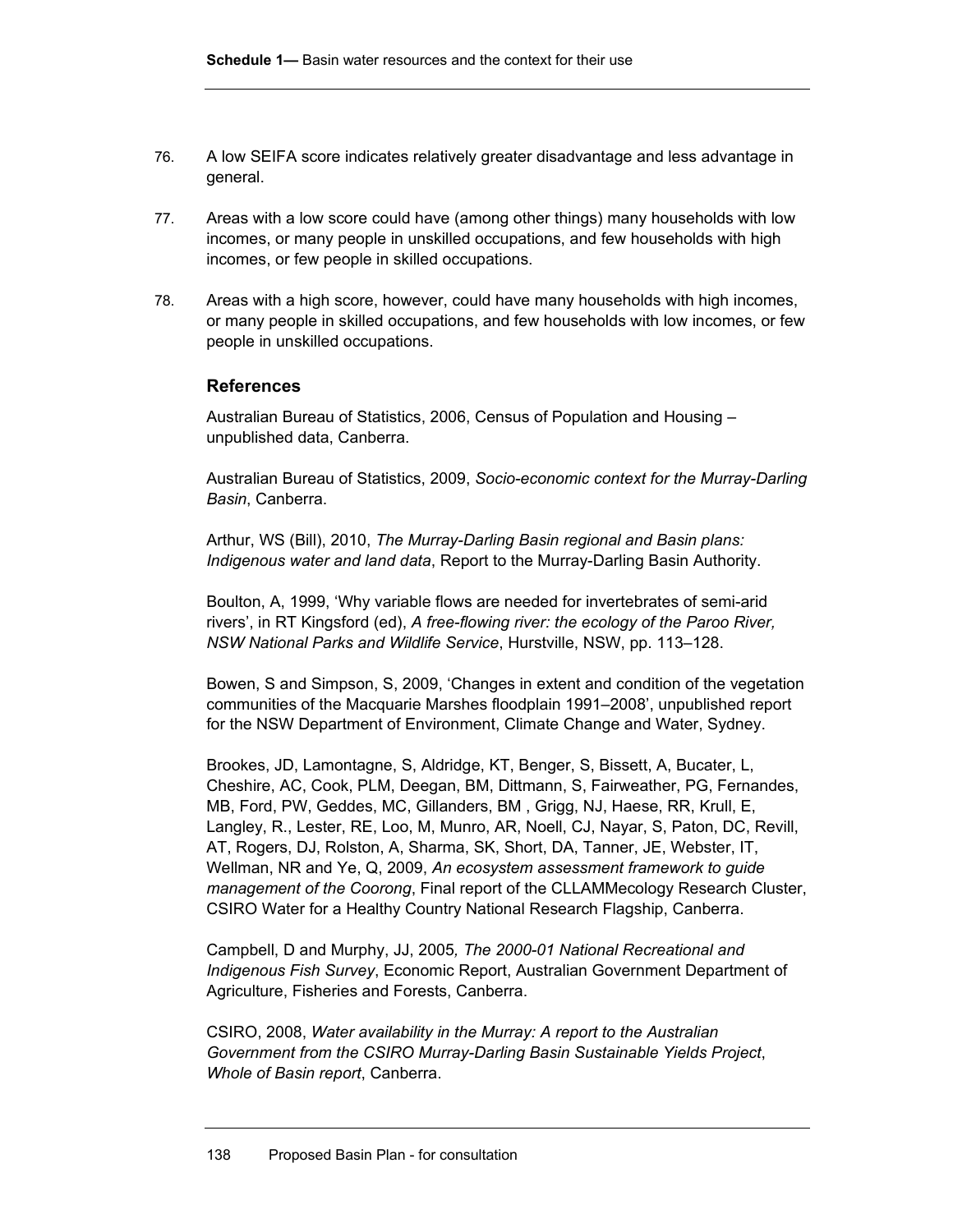CSIRO, 2011, Crossman, ND, Rustomji, P, Brown, A, Pollino, C, Colloff, M, Lester, R, Arthur, A, Doody, T, Jolly, I, Turner, J, Davies, P, Bark, R, Kandulu, J, Liu, S and Flett, D 2011, *Ecosystem services as a framework for change in the Murray-Darling Basin, CSIRO: Water for a Healthy Country National Research Flagship*, Report to the Murray-Darling Basin Authority, CSIRO, Canberra.

Davies, PE, Harris, JH, Hillman, TJ and Walker, KF, 2008, *Sustainable Rivers Audit Report 1: a report on the ecological health of rivers in the Murray-Darling Basin, 2004–2007*, Report prepared by the Independent Sustainable Rivers Audit Group for the Murray-Darling Basin Ministerial Council, Murray-Darling Basin Commission, Canberra.

Department of Sustainability, Environment, Water, Population and Communities, 2010, Australian Ramsar Wetlands, Internationally Important Wetlands, website viewed July 2010.

DEWHA, 2001, Department of Environment, Water, Heritage and the Arts 2001, *A directory of important wetlands in Australia – third edition.*

Gehrke, PC, 2001, 'Differences in composition and structure of fish communities associated with flow regulation in New South Wales rivers', in JH Harris & PC Gehrke (eds), *Fish and rivers in stress: the New South Wales rivers survey*, NSW Fisheries Office of Conservation, Cronulla and Cooperative Research Centre for Freshwater Ecology, Canberra, pp. 169–200.

Gehrke, PC, Brown, P, Schiller, CB, Moffatt, DB and Bruce, AM, 1995, 'River regulation and fish communities in the Murray-Darling River system, Australia', *Regulated Rivers: Research & Management*, vol. 11, pp. 363–375.

Henry, GW and Lyle, JM (eds), 2003, *The National Recreational and Indigenous Fish Survey*, Australian Government Department of Agriculture, Fisheries and Forests, Canberra.

Howard, JL, 2008, 'The future of the Murray River: amenity re-considered', *Geographical Research*, vol. 46, no. 3, pp. 291–302.

Humphries, P, Serafini, LG and King, JA, 2002, 'River regulation and fish larvae: variation through space and time', *Freshwater Biology*, vol. 47, no. 7, pp. 1307– 1331.

Keyte, P, 1994, *Lower Gwydir Wetland — plan of management 1994–1997*, Report by NSW Department of Water Resources for the Lower Gwydir Steering Committee, Sydney.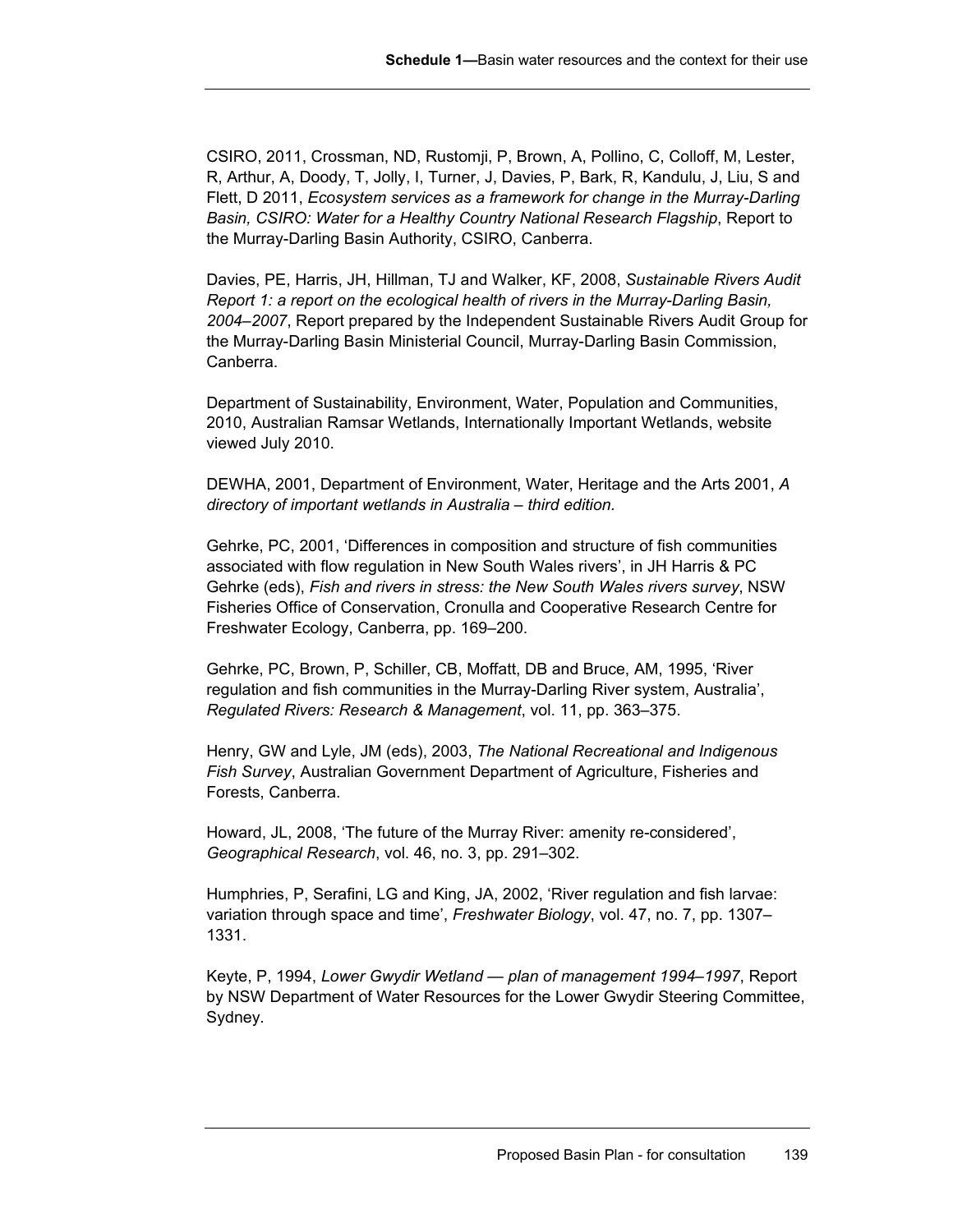Kingsford, RT and Auld, K, 2005, 'Waterbird breeding and environmental flow management in the Macquarie Marshes, arid Australia', *River Research and Applications,* vol. 21, pp. 187–200.

Kingsford, RT and Johnson, WJ, 1998, 'Impact of water diversions on coloniallynesting waterbirds in the Macquarie Marshes of arid Australia', *Colonial Waterbirds*, vol. 21, no. 2, pp. 159–170.

Kingsford, RT and Thomas, RF, 1995, 'The Macquarie Marshes in arid Australia and their waterbirds: a 50-year history of decline', *Environmental Management*, vol. 19, no. 6, pp. 867–878.

Kingsford, RT and Thomas, RF, 2004, 'Destruction of wetlands and waterbird populations by dams and irrigation on the Murrumbidgee River in arid Australia', *Environmental Management*, vol. 34, no. 3, pp. 383–396.

Kingsford, RT, 2000, 'Ecological impacts of dams, water diversions, and river management on floodplain wetlands in Australia', *Austral Ecology*, vol. 25, pp. 109– 127.

Kingsford, RT, Curtin, AL and Porter, J, 1999, 'Water flows on Cooper Creek in arid Australia determine 'boom' and 'bust' periods for waterbirds', *Biological Conservation*, vol. 88, pp. 231–248.

Leslie, DJ, 2001, 'Effect of river management on colonially nesting waterbirds in the Barmah–Millewah forest, south-eastern Australia', *Regulated Rivers: Research & Management*, vol. 17, issue 1, pp. 21–36.

Lintermans, M, 2007, *Fishes of the Murray-Darling Basin: an introductory guide*, Murray-Darling Basin Commission, Canberra.

MDBA, 2010a, *Guide to the proposed Basin Plan*, Overview, Appendix C, Murray-Darling Authority, Canberra.

MDBA, 2010b*, Guide to the proposed Basin Plan*, Technical background*,* Murray-Darling Basin Authority, Canberra.

MDBC (Murray-Darling Basin Commission), 2003b, *Native fish strategy*, Canberra.

Morrison, M & Hatton MacDonald, D, 2010, *Economic valuation of environmental benefits in the Murray-Darling Basin*, Report for the Murray-Darling Basin Authority, Canberra.

Overton, IC, Colloff, MJ, Doody, TM, Henderson, B and Cuddy, SM (eds), 2009 *Ecological Outcomes of Flow Regimes in the Murray-Darling Basin*, Report prepared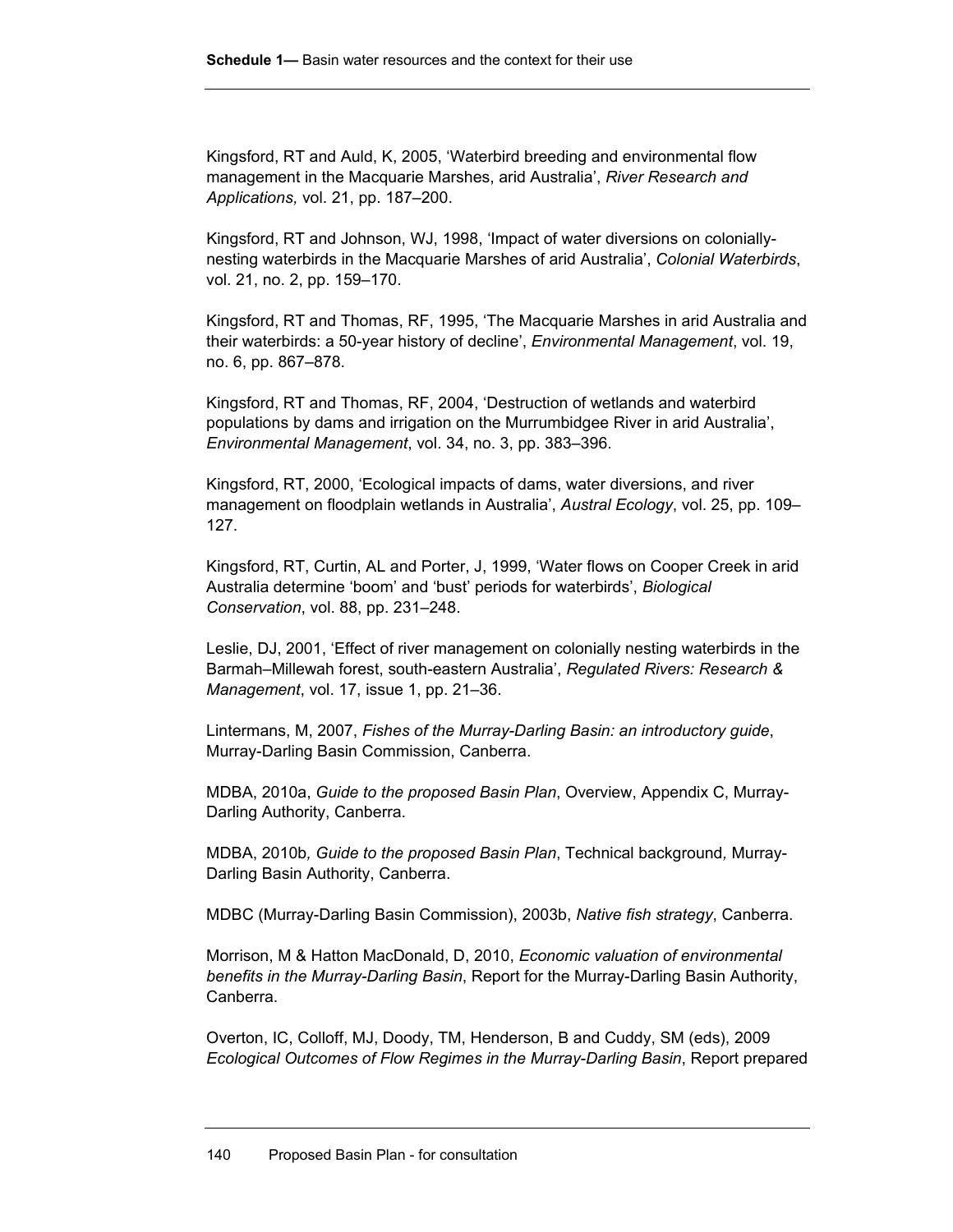for the National Water Commission by CSIRO Water for a Healthy Country Flagship, CSIRO, Canberra. 422 pp.

Paton, D, 2010, *At the end of the river: the Coorong and Lower Lakes*, ATF Press, Hindmarsh, South Australia.

Phillips, W and Muller, K, 2006, *Ecological character of the Coorong, Lakes Alexandrina and Albert Wetland of International Importance*, South Australian Department for Environment and Heritage.

Poff, NL, Richter, BD, Arthington, AH, Bunn, SE, Naiman, RJ, Kendy, E, Acreman, M, Apse, C, Bledsoe, BP, Freeman, MC, Henriksen, J, Jacobson, RB, Kennen, JG, Merritt, DM, O'Keeffe, JH, Olden, JD, Rogers, K, Tharme, R and Warner, A, 2010, 'The ecological limits of hydrologic alteration (ELOHA): a new framework for developing regional environmental flow standards', *Freshwater Biology*, vol. 55, pp. 147–170.

Scott, A, 1997, *Relationship between waterbird ecology and environmental flows in the Murray-Darling Basin*, CSIRO Land and Water technical report 5–97, Canberra.

Wittwer, 2010, *The regional economic impacts of Sustainable Diversion Limits*, Centre of Policy Studies, Monash University, Report for the Murray-Darling Basin Authority.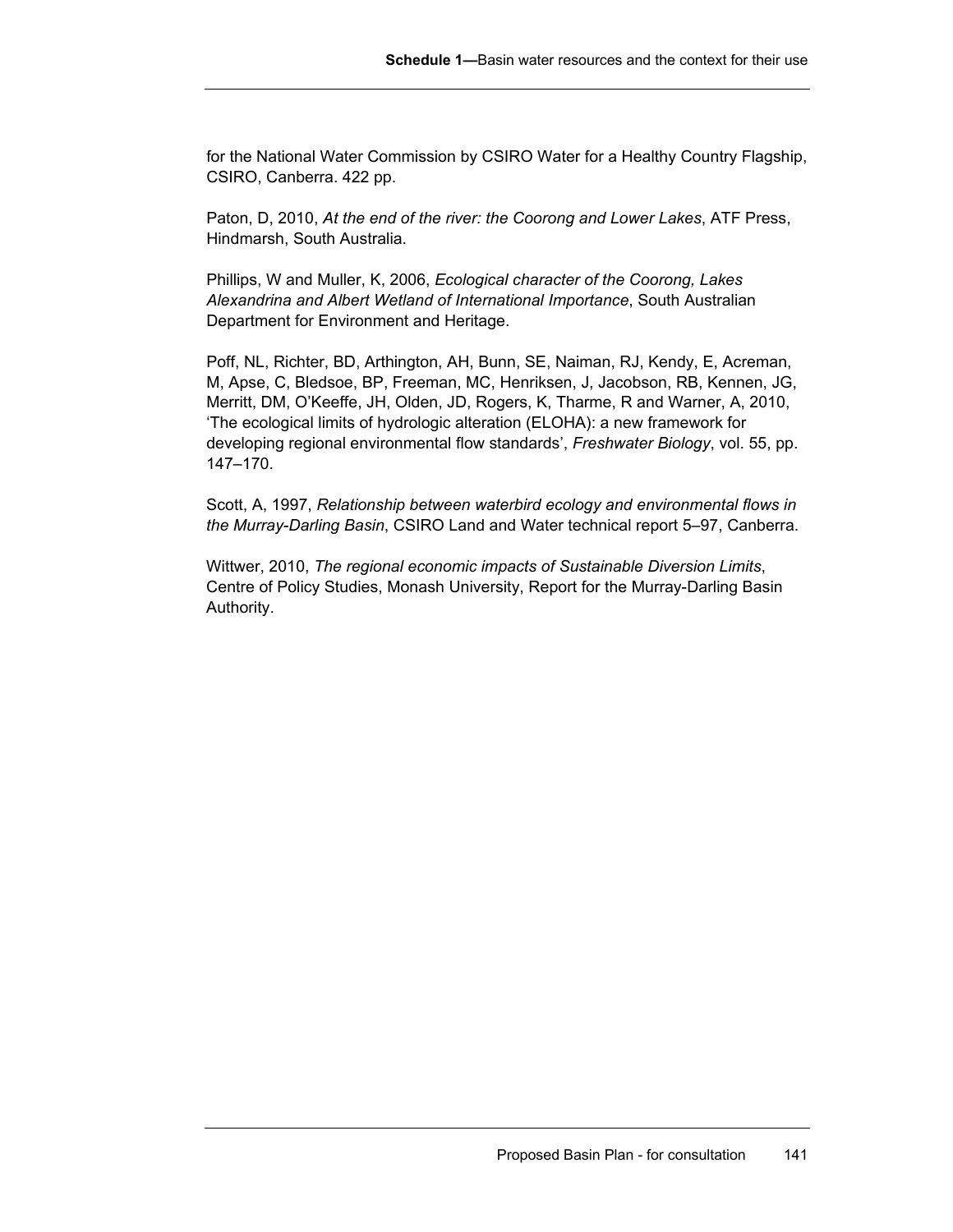# **Schedule 2—Matters relating to surface water SDL resource units**

Note: See sections 6.02, 6.03, 6.04, 6.05, Schedule 3, the definition of BDL in section 1.07, and Part 3 of Chapter 9.

|                | Column 1                                                                                                                                                                             | Column <sub>2</sub>                                                                                                                                                                                                                    |  |  |
|----------------|--------------------------------------------------------------------------------------------------------------------------------------------------------------------------------------|----------------------------------------------------------------------------------------------------------------------------------------------------------------------------------------------------------------------------------------|--|--|
| <b>Item</b>    | Surface water<br><b>SDL resource</b><br>unit (code)                                                                                                                                  | Long-term average sustainable diversion limit for SDL<br>resource unit                                                                                                                                                                 |  |  |
|                | Queensland                                                                                                                                                                           |                                                                                                                                                                                                                                        |  |  |
|                |                                                                                                                                                                                      | Warrego-Paroo-Nebine water resource plan area                                                                                                                                                                                          |  |  |
| $\mathbf{1}$   | Paroo                                                                                                                                                                                | The limit is the BDL.                                                                                                                                                                                                                  |  |  |
|                | (SS29)                                                                                                                                                                               | Note:<br>The Authority estimates the BDL to be 9.9 GL per year and<br>therefore this limit is estimated to be 9.9 GL per year.                                                                                                         |  |  |
| $\overline{2}$ | Warrego                                                                                                                                                                              | The limit is the BDL minus 8 GL per year (local reduction amount).                                                                                                                                                                     |  |  |
|                | (SS28)                                                                                                                                                                               | Note 1: The Authority estimates the BDL to be 128 GL per year and<br>therefore this limit is estimated to be 120 GL per year.                                                                                                          |  |  |
|                |                                                                                                                                                                                      | Note 2: As of 30 September 2011, the reduction achieved is estimated<br>to be 8 GL per year and thus the gap remaining is estimated to<br>be 0 GL per year in relation to the local reduction amount for<br>this SDL resource unit.    |  |  |
| 3              | Nebine                                                                                                                                                                               | The limit is the BDL minus 1 GL per year (local reduction amount).                                                                                                                                                                     |  |  |
|                | (SS27)                                                                                                                                                                               | Note 1: The Authority estimates the BDL to be 31 GL per year and<br>therefore this limit is estimated to be 30 GL per year.                                                                                                            |  |  |
|                |                                                                                                                                                                                      | As of 30 September 2011, the reduction achieved is estimated<br>Note 2:<br>to be 1 GL per year and thus the gap remaining is estimated to<br>be 0 GL per year in relation to the local reduction amount for this<br>SDL resource unit. |  |  |
|                |                                                                                                                                                                                      | Condamine-Balonne water resource plan area                                                                                                                                                                                             |  |  |
| 4              | Condamine-<br><b>Balonne</b>                                                                                                                                                         | The limit is the BDL minus 100 GL per year (local reduction<br>amount) minus the SDL resource unit shared reduction amount.                                                                                                            |  |  |
| (SS26)         | Note 1: The Authority estimates the BDL to be 978 GL per year and<br>therefore this limit is estimated to be 878 GL per year minus the<br>SDL resource unit shared reduction amount. |                                                                                                                                                                                                                                        |  |  |
|                |                                                                                                                                                                                      | Note 2: As of 30 September 2011, the reduction achieved is estimated<br>to be 5 GL per year and thus the gap remaining is estimated to<br>be 95 GL per year in relation to the local reduction amount for<br>this SDL resource unit.   |  |  |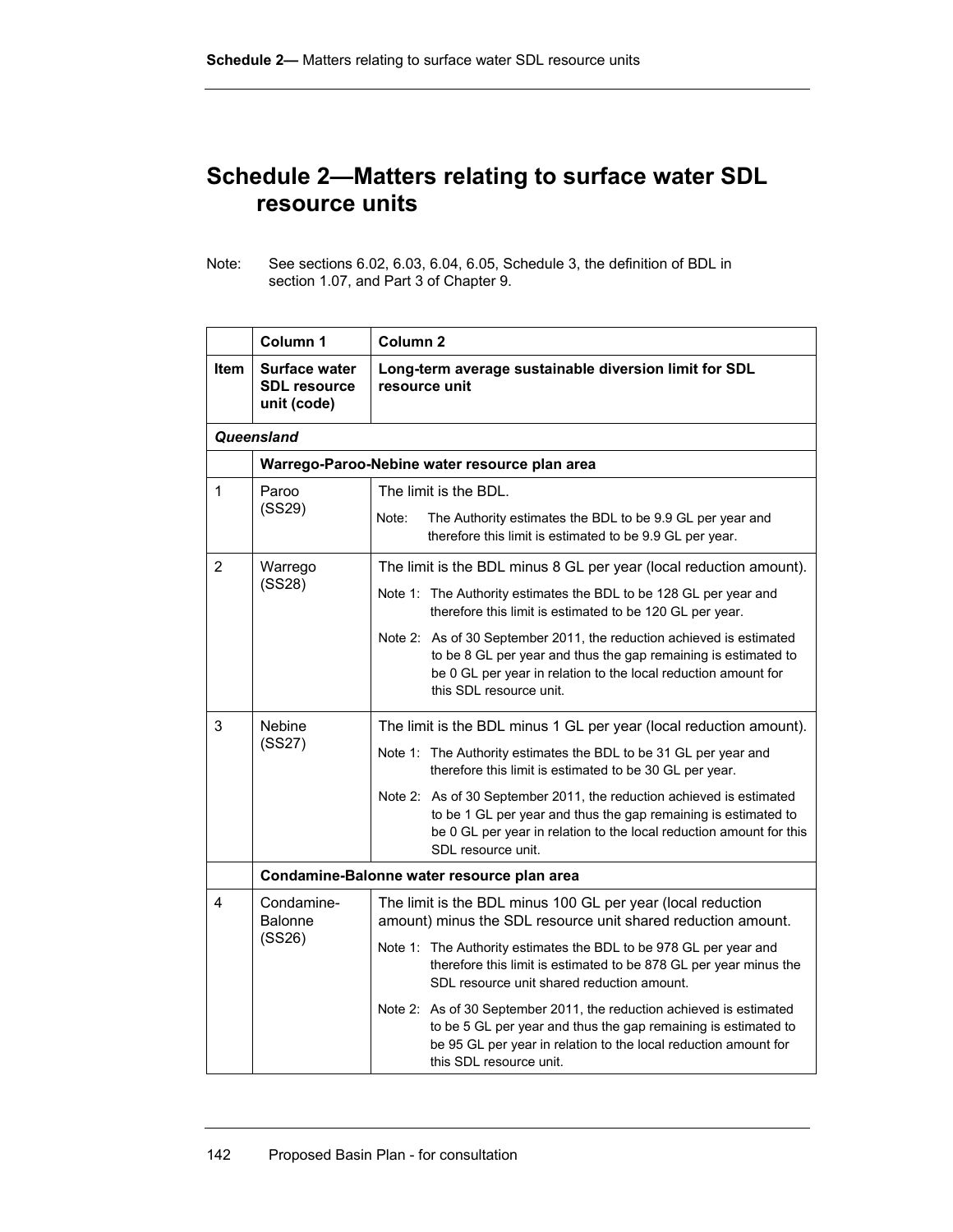|             | Column 1                                                   | Column <sub>2</sub>                                                                                                                                                                                                                                                                                                                                                    |  |  |  |
|-------------|------------------------------------------------------------|------------------------------------------------------------------------------------------------------------------------------------------------------------------------------------------------------------------------------------------------------------------------------------------------------------------------------------------------------------------------|--|--|--|
| <b>Item</b> | <b>Surface water</b><br><b>SDL</b> resource<br>unit (code) | Long-term average sustainable diversion limit for SDL<br>resource unit                                                                                                                                                                                                                                                                                                 |  |  |  |
|             |                                                            | Moonie water resource plan area                                                                                                                                                                                                                                                                                                                                        |  |  |  |
| 5           | Moonie<br>(SS25)                                           | The limit is the BDL minus the SDL resource unit shared reduction<br>amount.                                                                                                                                                                                                                                                                                           |  |  |  |
|             |                                                            | Note 1: The Authority estimates the BDL to be 84 GL per year and<br>therefore this limit is estimated to be 84 GL per year minus the<br>SDL resource unit shared reduction amount.                                                                                                                                                                                     |  |  |  |
|             |                                                            | Note 2: As of 30 September 2011, the reduction achieved is estimated<br>to exceed the local reduction amount of 0 GL per year. It is<br>estimated that 1 GL per year of held environmental water is<br>available to contribute to the calculation of the SDL resource unit<br>shared reduction amount for the SDL resource units in the<br>northern Basin shared zone. |  |  |  |
|             |                                                            | Queensland Border Rivers water resource plan area                                                                                                                                                                                                                                                                                                                      |  |  |  |
| 6           | Queensland<br><b>Border Rivers</b>                         | The limit is the BDL minus 8 GL per year (local reduction amount)<br>minus the SDL resource unit shared reduction amount.                                                                                                                                                                                                                                              |  |  |  |
|             | (SS24)                                                     | Note 1: The Authority estimates the BDL to be 320 GL per year and<br>therefore this limit is estimated to be 312 GL per year minus the<br>SDL resource unit shared reduction amount.                                                                                                                                                                                   |  |  |  |
|             |                                                            | Note 2: As of 30 September 2011, the reduction achieved is estimated<br>to be 7 GL per year and thus the gap remaining is estimated to<br>be 1 GL per year in relation to the local reduction amount for this<br>SDL resource unit.                                                                                                                                    |  |  |  |
|             | <b>New South Wales</b>                                     |                                                                                                                                                                                                                                                                                                                                                                        |  |  |  |
|             |                                                            | Intersecting Streams water resource plan area                                                                                                                                                                                                                                                                                                                          |  |  |  |
| 7           | Intersecting<br><b>Streams</b>                             | The limit is the BDL minus the SDL resource unit shared reduction<br>amount.                                                                                                                                                                                                                                                                                           |  |  |  |
|             | (SS17)                                                     | Note 1: The Authority estimates the BDL to be 114 GL per year and<br>therefore this limit is estimated to be 114 GL per year minus the<br>SDL resource unit shared reduction amount.                                                                                                                                                                                   |  |  |  |
|             |                                                            | Note 2: As of 30 September 2011, the reduction achieved is estimated<br>to exceed the local reduction amount of 0 GL per year. It is<br>estimated that 8 GL per year of held environmental water is<br>available to contribute to the calculation of the SDL resource unit<br>shared reduction amount for the SDL resource units in the<br>northern Basin shared zone. |  |  |  |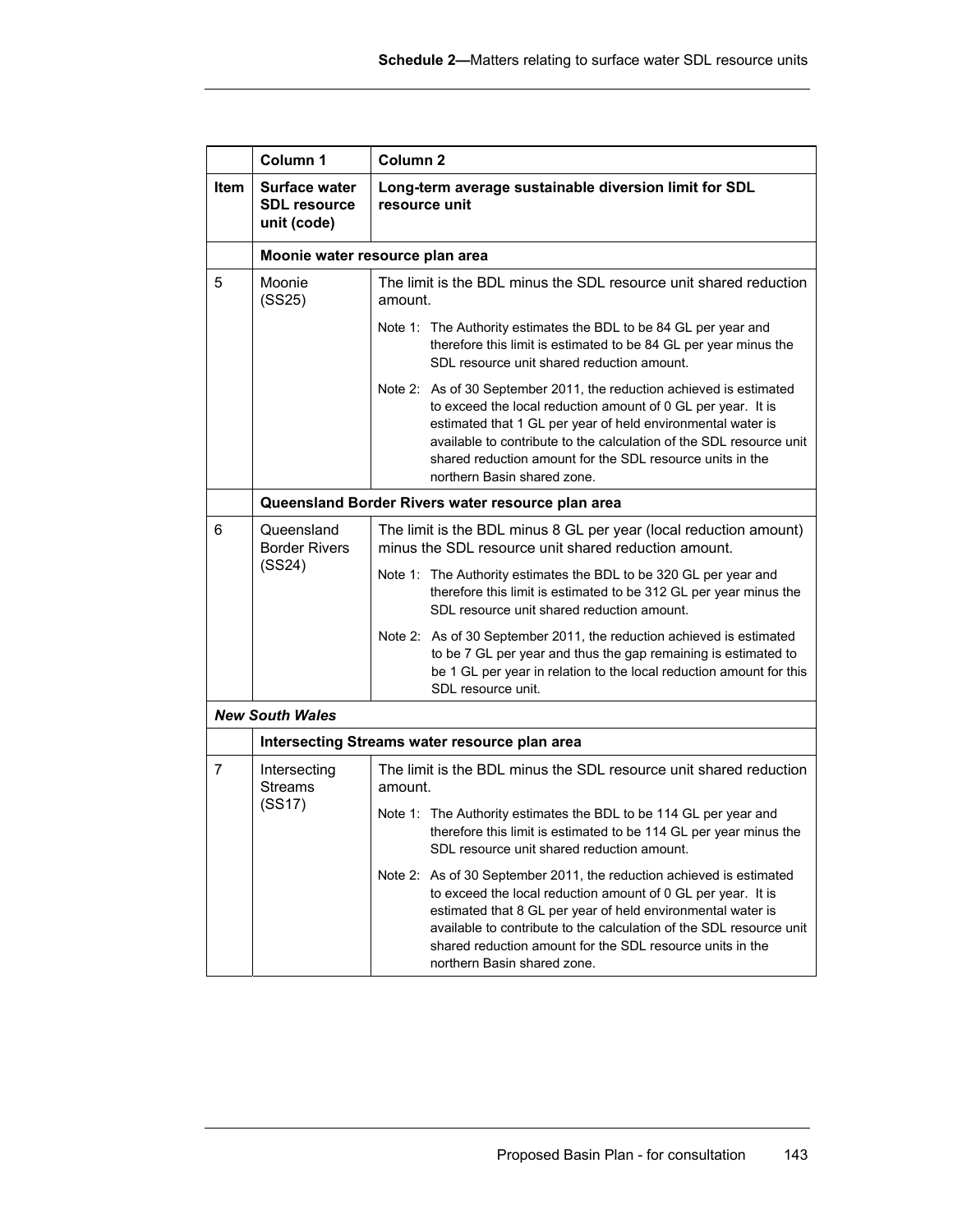|             | Column 1                                                   | Column <sub>2</sub>                                                                                                                                                                                                                                                                                                                                                     |  |  |
|-------------|------------------------------------------------------------|-------------------------------------------------------------------------------------------------------------------------------------------------------------------------------------------------------------------------------------------------------------------------------------------------------------------------------------------------------------------------|--|--|
| <b>Item</b> | <b>Surface water</b><br><b>SDL resource</b><br>unit (code) | Long-term average sustainable diversion limit for SDL<br>resource unit                                                                                                                                                                                                                                                                                                  |  |  |
|             |                                                            | Barwon-Darling Watercourse water resource plan area                                                                                                                                                                                                                                                                                                                     |  |  |
| 8           | Barwon-Darling<br>Watercourse                              | The limit is the BDL minus 6 GL per year (local reduction amount)<br>minus the SDL resource unit shared reduction amount.                                                                                                                                                                                                                                               |  |  |
|             | (SS19)                                                     | Note 1: The Authority estimates the BDL to be 198 GL per year and<br>therefore this limit is estimated to be 192 GL per year minus the<br>SDL resource unit shared reduction amount.                                                                                                                                                                                    |  |  |
|             |                                                            | Note 2: As of 30 September 2011, the reduction achieved is estimated<br>to exceed the local reduction amount of 6 GL per year. It is<br>estimated that 16 GL per year of held environmental water is<br>available to contribute to the calculation of the SDL resource unit<br>shared reduction amount for the SDL resource units in the<br>northern Basin shared zone. |  |  |
|             |                                                            | New South Wales Border Rivers water resource plan area                                                                                                                                                                                                                                                                                                                  |  |  |
| 9           | <b>NSW Border</b><br><b>Rivers</b><br>(SS23)               | The limit is the BDL minus 7 GL per year (local reduction amount)<br>minus the SDL resource unit shared reduction amount.                                                                                                                                                                                                                                               |  |  |
|             |                                                            | Note 1: The Authority estimates the BDL to be 303 GL per year and<br>therefore this limit is estimated to be 296 GL per year minus the<br>SDL resource unit shared reduction amount.                                                                                                                                                                                    |  |  |
|             |                                                            | Note 2: As of 30 September 2011, the reduction achieved is estimated<br>to be 0.1 GL per year and thus the gap remaining is estimated to<br>be 6.9 GL per year in relation to the local reduction amount for<br>this SDL resource unit.                                                                                                                                 |  |  |
|             |                                                            | Gwydir water resource plan area                                                                                                                                                                                                                                                                                                                                         |  |  |
| 10          | Gwydir<br>(SS22)                                           | The limit is BDL minus 42 GL per year (local reduction amount).                                                                                                                                                                                                                                                                                                         |  |  |
|             |                                                            | Note 1: The Authority estimates the BDL to be 450 GL per year and<br>therefore this limit is estimated to be 408 GL per year.                                                                                                                                                                                                                                           |  |  |
|             |                                                            | Note 2: As of 30 September 2011, the reduction achieved is estimated<br>to be 42 GL per year and thus the gap remaining is estimated to<br>be 0 GL per year in relation to the local reduction amount for this<br>SDL resource unit.                                                                                                                                    |  |  |
|             |                                                            | Namoi water resource plan area                                                                                                                                                                                                                                                                                                                                          |  |  |
| 11          | Namoi<br>(SS21)                                            | The limit is BDL minus 10 GL per year (local reduction amount)<br>minus the SDL resource unit shared reduction amount.                                                                                                                                                                                                                                                  |  |  |
|             |                                                            | Note 1: The Authority estimates the BDL to be 508 GL per year and<br>therefore this limit is estimated to be 498 GL per year minus the<br>SDL resource unit shared reduction amount.                                                                                                                                                                                    |  |  |
|             |                                                            | Note 2: As of 30 September 2011, the reduction achieved is estimated<br>to be 5 GL per year and thus the gap remaining is estimated to<br>be 5 GL per year in relation to the local reduction amount for this<br>SDL resource unit.                                                                                                                                     |  |  |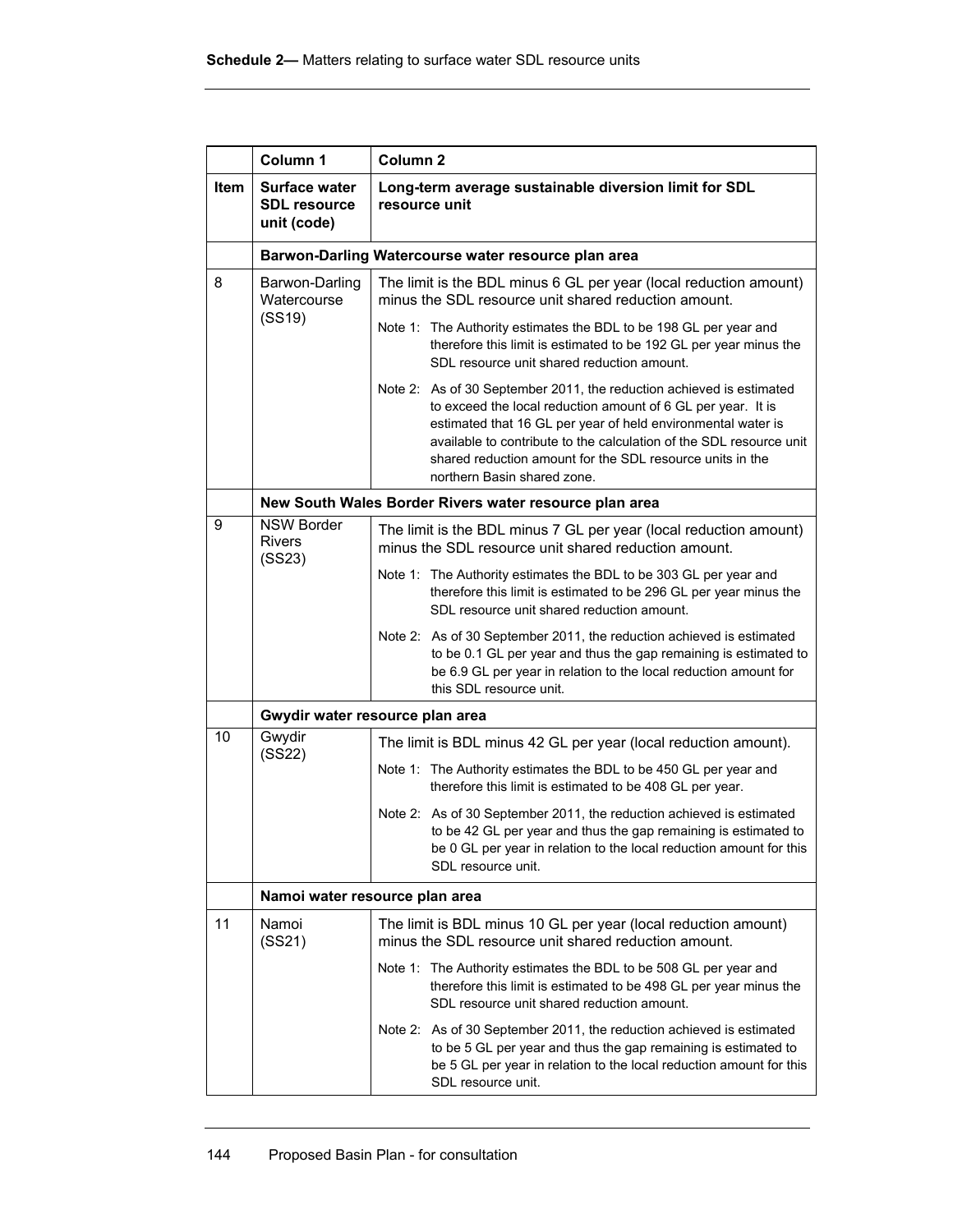|             | Column 1                                                          | Column <sub>2</sub>                                                                                                                                                                                                                                                                                                                                                     |  |  |
|-------------|-------------------------------------------------------------------|-------------------------------------------------------------------------------------------------------------------------------------------------------------------------------------------------------------------------------------------------------------------------------------------------------------------------------------------------------------------------|--|--|
| <b>Item</b> | <b>Surface water</b><br><b>SDL resource</b><br>unit (code)        | Long-term average sustainable diversion limit for SDL<br>resource unit                                                                                                                                                                                                                                                                                                  |  |  |
|             |                                                                   | Macquarie-Castlereagh water resource plan area                                                                                                                                                                                                                                                                                                                          |  |  |
| 12          | Macquarie-<br>Castlereagh                                         | The limit is BDL minus 65 GL per year (local reduction amount)<br>minus the SDL resource unit shared reduction amount.                                                                                                                                                                                                                                                  |  |  |
|             | (SS20)                                                            | Note 1: The Authority estimates the BDL to be 734 GL per year and<br>therefore this limit is estimated to be 669 GL per year minus the<br>SDL resource unit shared reduction amount.                                                                                                                                                                                    |  |  |
|             |                                                                   | Note 2: As of 30 September 2011, the reduction achieved is estimated<br>to exceed the local reduction amount of 65 GL per year. It is<br>estimated that 1 GL per year of held environmental water is<br>available to contribute to the calculation of the SDL resource unit<br>shared reduction amount for the SDL resource units in the<br>northern Basin shared zone. |  |  |
|             |                                                                   | Lachlan water resource plan area                                                                                                                                                                                                                                                                                                                                        |  |  |
| 13          | Lachlan                                                           | The limit is BDL minus 48 GL per year (local reduction amount).                                                                                                                                                                                                                                                                                                         |  |  |
|             | (SS16)                                                            | Note 1: The Authority estimates the BDL to be 618 GL per year and<br>therefore this limit is estimated to be 570 GL per year.                                                                                                                                                                                                                                           |  |  |
|             |                                                                   | Note 2: As of 30 September 2011, the reduction achieved is estimated<br>to be 48 GL per year and thus the gap remaining is estimated to<br>be 0 GL per year in relation to the local reduction amount for this<br>SDL resource unit.                                                                                                                                    |  |  |
|             |                                                                   | Murrumbidgee water resource plan area                                                                                                                                                                                                                                                                                                                                   |  |  |
| 14          | Murrumbidgee<br>(SS15)                                            | The limit is the BDL minus 320 GL per year (local reduction<br>amount) minus the SDL resource unit shared reduction amount.                                                                                                                                                                                                                                             |  |  |
|             |                                                                   | Note 1: The Authority estimates the BDL to be 2501 GL per year and<br>therefore this limit is estimated to be 2181 GL per year minus<br>the SDL resource unit shared reduction amount.                                                                                                                                                                                  |  |  |
|             |                                                                   | Note 2: As of 30 September 2011, the reduction achieved is estimated<br>to be 137 GL per year and thus the gap remaining is estimated<br>to be 183 GL per year in relation to the local reduction amount<br>for this SDL resource unit.                                                                                                                                 |  |  |
|             | New South Wales Murray and Lower Darling water resource plan area |                                                                                                                                                                                                                                                                                                                                                                         |  |  |
| 15          | New South<br><b>Wales Murray</b>                                  | The limit is the BDL minus 262 GL per year (local reduction<br>amount) minus the SDL resource unit shared reduction amount.                                                                                                                                                                                                                                             |  |  |
|             | (SS14)                                                            | Note 1: The Authority estimates the BDL to be 1812 GL per year and<br>therefore this limit is estimated to be 1550 minus the SDL<br>resource unit shared reduction amount.                                                                                                                                                                                              |  |  |
|             |                                                                   | Note 2: As of 30 September 2011, the reduction achieved is estimated<br>to be 194 GL per year and thus the gap remaining is estimated<br>to be 68 GL per year in relation to the local reduction amount for<br>this SDL resource unit.                                                                                                                                  |  |  |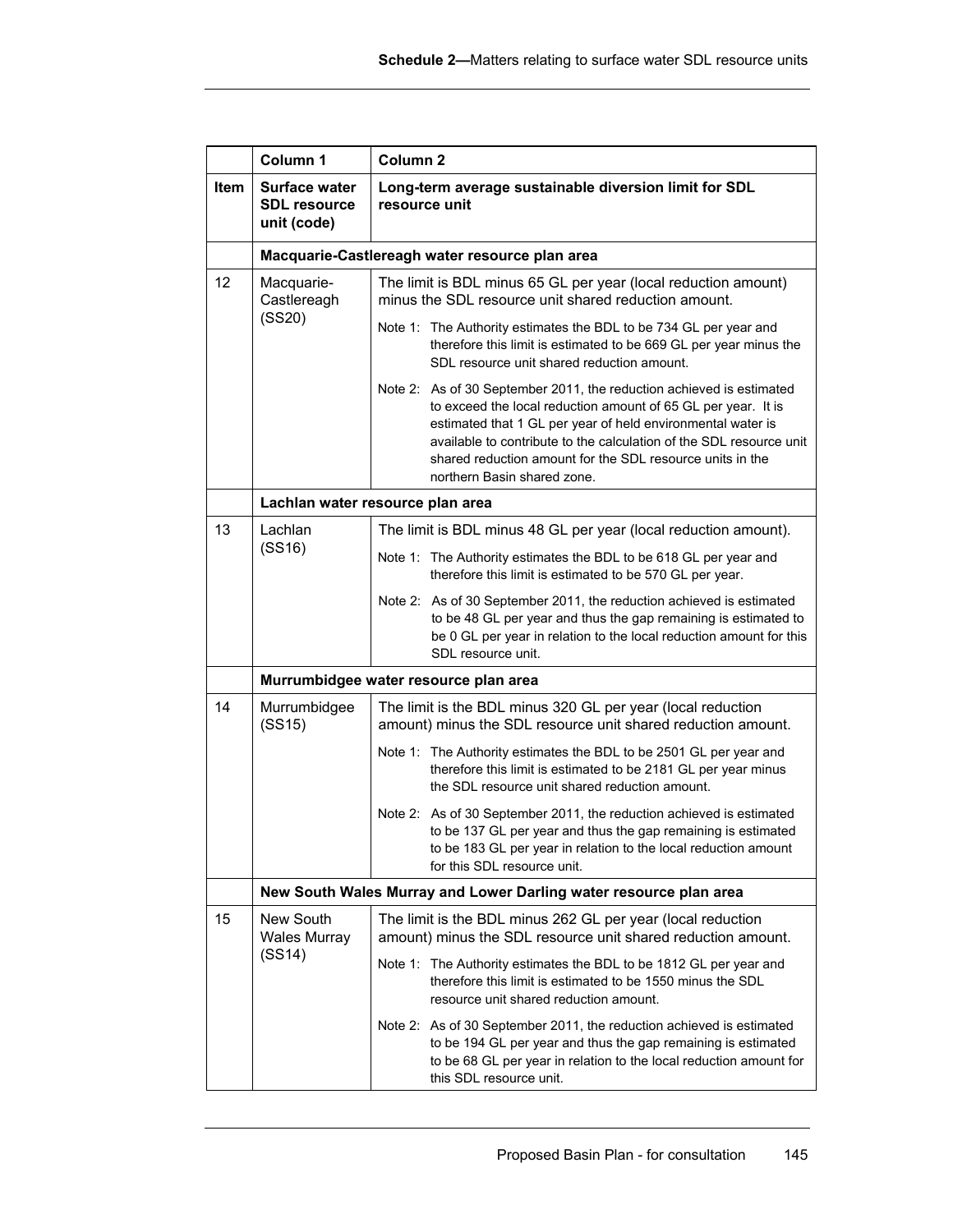|                 | Column 1                                            | Column <sub>2</sub>                                                                                                                                                                                                                     |
|-----------------|-----------------------------------------------------|-----------------------------------------------------------------------------------------------------------------------------------------------------------------------------------------------------------------------------------------|
| <b>Item</b>     | Surface water<br><b>SDL resource</b><br>unit (code) | Long-term average sustainable diversion limit for SDL<br>resource unit                                                                                                                                                                  |
| 16              | Lower Darling<br>(SS18)                             | The limit is BDL minus 8 GL per year (local reduction amount)<br>minus the SDL resource unit shared reduction amount.                                                                                                                   |
|                 |                                                     | Note 1: The Authority estimates the BDL to be 60.5 GL per year and<br>therefore this limit is estimated to be 52.5 GL per year minus the<br>SDL resource unit shared reduction amount.                                                  |
|                 |                                                     | Note 2: As of 30 September 2011, the reduction achieved is estimated<br>to be 0.4 GL per year and thus the gap remaining is estimated to<br>be 7.6 GL per year in relation to the local reduction amount for<br>this SDL resource unit. |
| <b>Victoria</b> |                                                     |                                                                                                                                                                                                                                         |
|                 |                                                     | Victorian Murray water resource plan area                                                                                                                                                                                               |
| 17              | Victorian<br>Murray<br>(SS2)                        | The limit is the BDL minus 253 GL per year (local reduction<br>amount) minus the SDL resource unit shared reduction amount.                                                                                                             |
|                 |                                                     | Note 1: The Authority estimates the BDL to be 1707 GL per year and<br>therefore this limit is estimated to be 1454 GL per year minus<br>the SDL resource unit shared reduction amount.                                                  |
|                 |                                                     | Note 2: As of 30 September 2011, the reduction achieved is estimated<br>to be 190 GL per year and thus the gap remaining is estimated<br>to be 63 GL per year in relation to the local reduction amount for<br>this SDL resource unit.  |
| 18              | Kiewa<br>(SS3)                                      | The limit on take is the BDL minus the SDL resource unit shared<br>reduction amount.                                                                                                                                                    |
|                 |                                                     | The Authority estimates the BDL to be 25 GL per year and<br>Note:<br>therefore this limit is estimated to be 25 GL per year minus the<br>SDL resource unit shared reduction amount.                                                     |
|                 |                                                     | Northern Victoria water resource plan area                                                                                                                                                                                              |
| 19              | Ovens<br>(SS4)                                      | The limit on take is the BDL minus the SDL resource unit shared<br>reduction amount.                                                                                                                                                    |
|                 |                                                     | Note:<br>The Authority estimates the BDL to be 83 GL per year and<br>therefore this limit is estimated to be 83 GL per year minus the<br>SDL resource unit shared reduction amount.                                                     |
| 20              | Goulburn<br>(SS6)                                   | The limit is the BDL minus 344 GL per year (local reduction<br>amount) minus the SDL resource unit shared reduction amount.                                                                                                             |
|                 |                                                     | Note 1: The Authority estimates the BDL to be 1689 GL per year and<br>therefore this limit is estimated to be 1345 GL per year minus<br>the SDL resource unit shared reduction amount.                                                  |
|                 |                                                     | Note 2: As of 30 September 2011, the reduction achieved is estimated<br>to be 245 GL per year and thus the gap remaining is estimated<br>to be 99 GL per year in relation to the local reduction amount<br>for this SDL resource unit.  |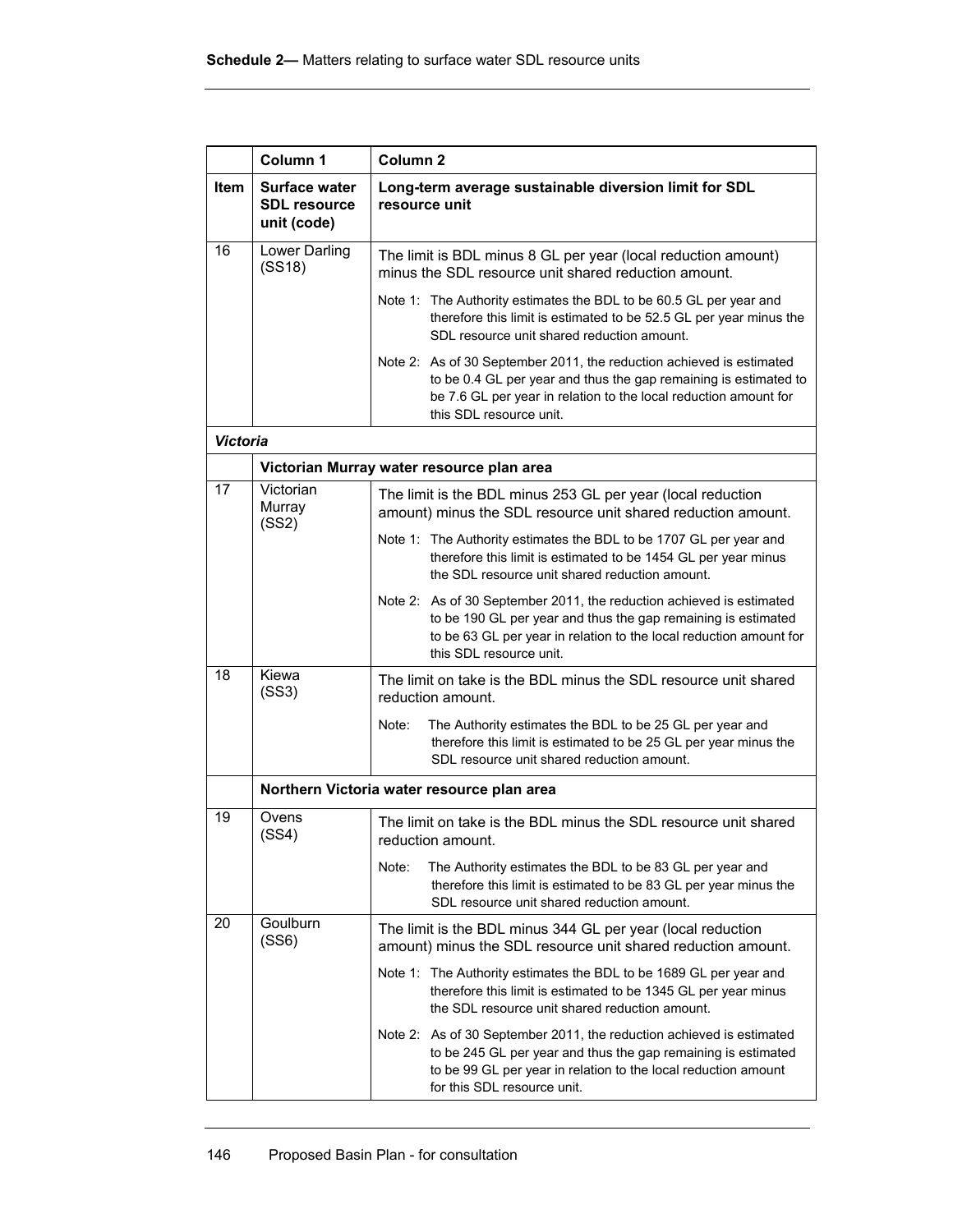|             | Column 1                                            | Column <sub>2</sub>                                                                                                                                                                                                                  |
|-------------|-----------------------------------------------------|--------------------------------------------------------------------------------------------------------------------------------------------------------------------------------------------------------------------------------------|
| <b>Item</b> | Surface water<br><b>SDL resource</b><br>unit (code) | Long-term average sustainable diversion limit for SDL<br>resource unit                                                                                                                                                               |
| 21          | <b>Broken</b><br>(SS5)                              | The limit is BDL minus the SDL resource unit shared reduction<br>amount.                                                                                                                                                             |
|             |                                                     | The Authority estimates the BDL to be 56 GL per year and<br>Note:<br>therefore this limit is estimated to be 56 GL per year minus the<br>SDL resource unit shared reduction amount.                                                  |
| 22          | Campaspe<br>(SS7)                                   | The limit is the BDL minus 18 GL per year (local reduction<br>amount) minus the SDL resource unit shared reduction amount.                                                                                                           |
|             |                                                     | Note 1: The Authority estimates the BDL to be 153 GL per year and<br>therefore this limit is estimated to be 135 GL per year minus the<br>SDL resource unit shared reduction amount.                                                 |
|             |                                                     | Note 2: As of 30 September 2011, the reduction achieved is estimated<br>to be 6 GL per year and thus the gap remaining is estimated to<br>be 12 GL per year in relation to the local reduction amount for<br>this SDL resource unit. |
| 23          | Loddon<br>(SS8)                                     | The limit is the BDL minus 12 GL per year (local reduction<br>amount) minus the SDL resource unit shared reduction amount.                                                                                                           |
|             |                                                     | Note 1: The Authority estimates the BDL to be 179 GL per year and<br>therefore this limit is estimated to be 167 GL per year minus the<br>SDL resource unit shared reduction amount.                                                 |
|             |                                                     | Note 2: As of 30 September 2011, the reduction achieved is estimated<br>to be 2 GL per year and thus the gap remaining is estimated to<br>be 10 GL per year in relation to the local reduction amount for<br>this SDL resource unit. |
|             |                                                     | Wimmera - Mallee (surface water) water resource plan area                                                                                                                                                                            |
| 24          | Wimmera-<br>Mallee (surface<br>water)<br>(SS9)      | The limit is the BDL minus 23 GL per year (local reduction<br>amount).                                                                                                                                                               |
|             |                                                     | Note 1: The Authority estimates the BDL to be 129 GL per year and<br>therefore this limit is estimated to be 106 GL per year.                                                                                                        |
|             |                                                     | Note 2: As of 30 September 2011, the reduction achieved is estimated<br>to be 0 GL per year and thus the gap remaining is estimated to<br>be 23 GL per year in relation to the local reduction amount for<br>this SDL resource unit. |
|             | <b>South Australia</b>                              |                                                                                                                                                                                                                                      |
|             |                                                     | South Australian Murray water resource plan area                                                                                                                                                                                     |
| 25          | South<br>Australian<br>Murray<br>(SS11)             | The limit is the BDL minus 101 GL per year (local reduction<br>amount) minus the SDL resource unit shared reduction amount.                                                                                                          |
|             |                                                     | Note 1: The Authority estimates the BDL to be 665 GL per year and<br>therefore this limit is estimated to be 564 GL per year minus the<br>SDL resource unit shared reduction amount.                                                 |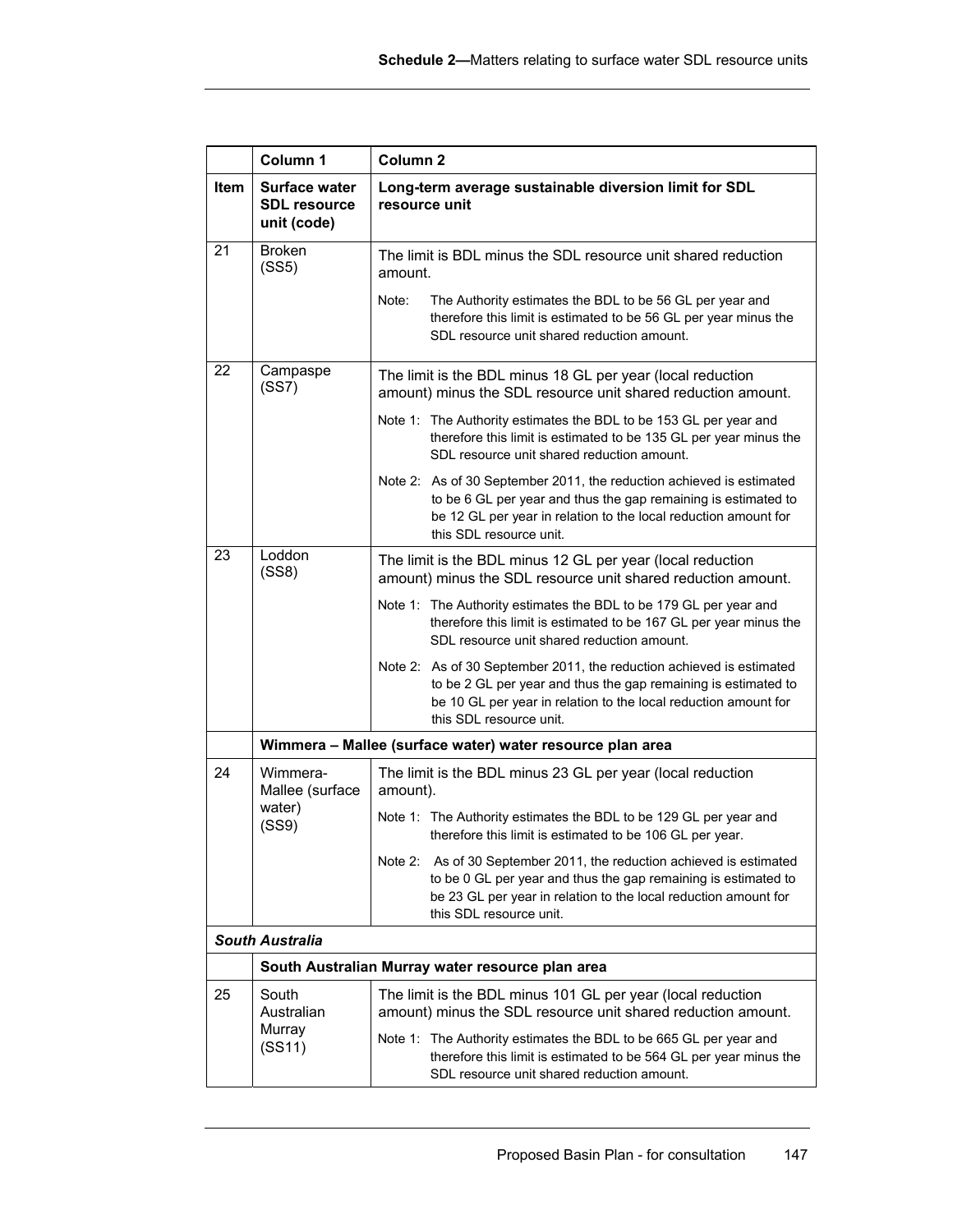|             | Column 1                                            | Column <sub>2</sub>                                                                                                                                                                                                                   |  |
|-------------|-----------------------------------------------------|---------------------------------------------------------------------------------------------------------------------------------------------------------------------------------------------------------------------------------------|--|
| <b>Item</b> | Surface water<br><b>SDL resource</b><br>unit (code) | Long-term average sustainable diversion limit for SDL<br>resource unit                                                                                                                                                                |  |
|             |                                                     | Note 2: As of 30 September 2011, the reduction achieved is estimated<br>to be 79 GL per year and thus the gap remaining is estimated to<br>be 22 GL per year in relation to the local reduction amount for<br>this SDL resource unit. |  |
| 26          | South                                               | The limit is the BDL.                                                                                                                                                                                                                 |  |
|             | Australian Non-<br>Prescribed<br>Areas<br>(SS10)    | Note:<br>The Authority estimates the BDL to be 3.5 GL per year and<br>therefore this limit is estimated to be 3.5 GL per year.                                                                                                        |  |
|             |                                                     | Eastern Mount Lofty Ranges water resource plan area                                                                                                                                                                                   |  |
| 27          | Eastern Mount<br>Lofty Ranges<br>(SS13)             | The limit is the BDL minus the SDL resource unit shared reduction<br>amount.                                                                                                                                                          |  |
|             |                                                     | Note:<br>The Authority estimates the BDL to be 28.3 GL per year and<br>therefore this limit is estimated to be 28.3 GL per year minus the<br>SDL resource unit shared reduction amount.                                               |  |
| 28          | Marne-                                              | The limit is the BDL.                                                                                                                                                                                                                 |  |
|             | Saunders<br>(SS12)                                  | Note:<br>The Authority estimates the BDL to be 2.9 GL per year and<br>therefore this limit is estimated to be 2.9 GL per year.                                                                                                        |  |
|             | <b>Australian Capital Territory</b>                 |                                                                                                                                                                                                                                       |  |
|             |                                                     | Australian Capital Territory (surface water) water resource plan area                                                                                                                                                                 |  |
| 29          | Australian                                          | The limit is the BDL.                                                                                                                                                                                                                 |  |
|             | Capital<br>Territory<br>(surface water)<br>(SS1)    | The Authority estimates the BDL to be 52.5 GL per year and<br>Note:<br>therefore this limit is estimated to be 52.5 GL per year.                                                                                                      |  |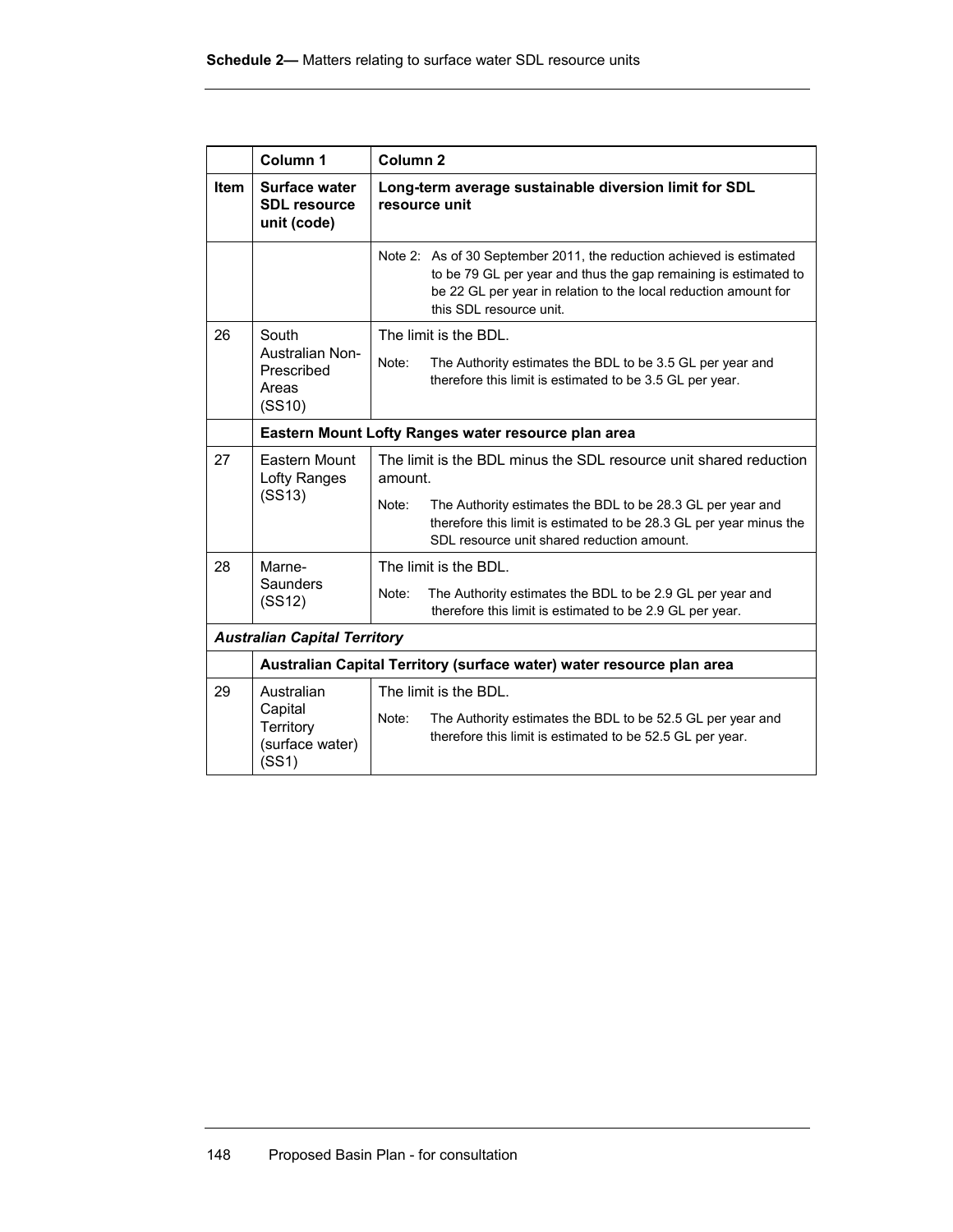# **Schedule 3—BDLs for surface water SDL resource units**

Note 1: See Schedule 2 and the definition of BDL in section 1.07.

Note 2: Some estimates have been subject to rounding.

|      | Column 1                           | Column 2                                                                                                                                                                                                                                                                       |
|------|------------------------------------|--------------------------------------------------------------------------------------------------------------------------------------------------------------------------------------------------------------------------------------------------------------------------------|
| ltem | <b>SDL</b> resource<br>unit (code) | <b>BDL for the SDL resource unit</b>                                                                                                                                                                                                                                           |
|      | Queensland                         |                                                                                                                                                                                                                                                                                |
|      |                                    | Warrego-Paroo-Nebine water resource plan area                                                                                                                                                                                                                                  |
| 1    | Paroo<br>(SS29)                    | The BDL is the sum of:                                                                                                                                                                                                                                                         |
|      |                                    | (a) the long-term annual average limit on the quantity of water<br>that can be taken from watercourses and by floodplain<br>harvesting (excluding take under basic rights) calculated by:                                                                                      |
|      |                                    | summing the quantity of water that would have been<br>(i)<br>taken by those forms of take for each year of the<br>historical climate conditions under State water<br>management law as at 30 June 2009; and                                                                    |
|      |                                    | (ii) dividing that quantity by all of the years of the historical<br>climate conditions; and                                                                                                                                                                                   |
|      |                                    | (b) the long-term annual average take of water from watercourses<br>under basic rights calculated on the basis of the take under<br>the level of development that existed on 30 June 2009; and                                                                                 |
|      |                                    | (c) the long-term annual average limit on the quantity of water<br>that can be taken by runoff dams (excluding take under basic<br>rights) calculated on the basis of the quantity of water that<br>could be taken under State water management law as at 30<br>June 2009; and |
|      |                                    | (d) the long-term annual average take of water by runoff dams<br>under basic rights calculated on the basis of the take under<br>the level of development that existed on 30 June 2009; and                                                                                    |
|      |                                    | (e) the long-term annual average net take of water by commercial<br>plantations calculated on the basis of the take under the level<br>of development that existed on 30 June 2009.                                                                                            |
|      |                                    | Note to paragraph (a): The Authority estimates this to be 0.2 GL per year.<br>The details of modelling assumptions and system set up used for making<br>this estimate are documented in MDBA Technical Report 2010/20.                                                         |
|      |                                    | Note to paragraph (b). The Authority is yet to estimate this take.                                                                                                                                                                                                             |
|      |                                    | Note to paragraphs (c) and (d): The Authority estimates the sum of items<br>(c) and (d) to be 9.7 GL per year.                                                                                                                                                                 |
|      |                                    | Note to paragraph (e): The Authority estimates this to be zero GL per<br>year.                                                                                                                                                                                                 |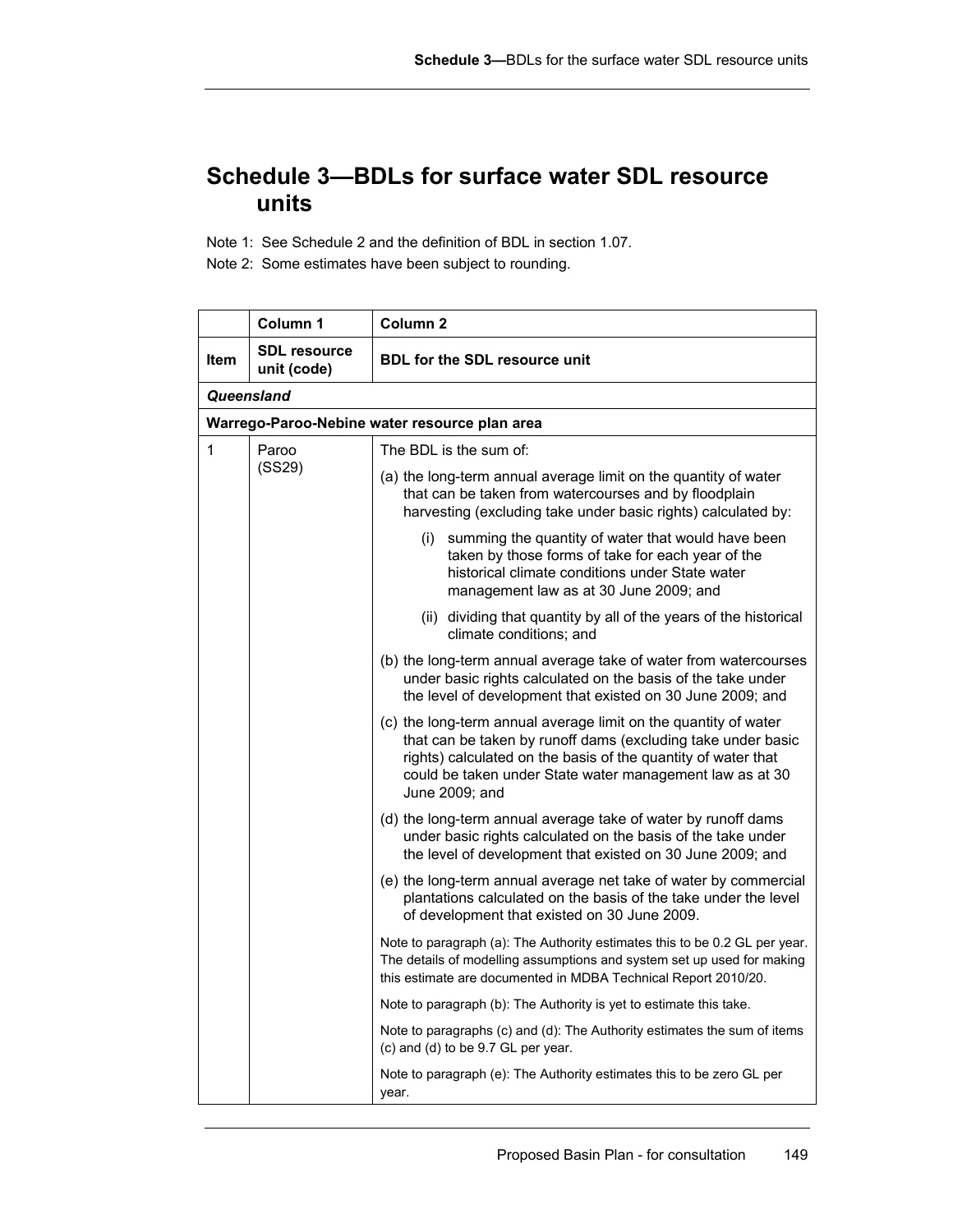|                | Column 1                           | Column <sub>2</sub>                                                                                                                                                                                                                                                            |
|----------------|------------------------------------|--------------------------------------------------------------------------------------------------------------------------------------------------------------------------------------------------------------------------------------------------------------------------------|
| <b>Item</b>    | <b>SDL resource</b><br>unit (code) | <b>BDL for the SDL resource unit</b>                                                                                                                                                                                                                                           |
| $\overline{2}$ | Warrego                            | The BDL is the sum of:                                                                                                                                                                                                                                                         |
|                | (SS28)                             | (a) the long-term annual average limit on the quantity of water<br>that can be taken from watercourses and by floodplain<br>harvesting (excluding take under basic rights) calculated by:                                                                                      |
|                |                                    | summing the quantity of water that would have been<br>(i)<br>taken by those forms of take for each year of the<br>historical climate conditions under State water<br>management law as at 30 June 2009; and                                                                    |
|                |                                    | (ii) dividing that quantity by all of the years of the historical<br>climate conditions; and                                                                                                                                                                                   |
|                |                                    | (b) the long-term annual average take of water from watercourses<br>under basic rights calculated on the basis of the take under<br>the level of development that existed on 30 June 2009; and                                                                                 |
|                |                                    | (c) the long-term annual average limit on the quantity of water<br>that can be taken by runoff dams (excluding take under basic<br>rights) calculated on the basis of the quantity of water that<br>could be taken under State water management law as at 30<br>June 2009; and |
|                |                                    | (d) the long-term annual average take of water by runoff dams<br>under basic rights calculated on the basis of the take under<br>the level of development that existed on 30 June 2009; and                                                                                    |
|                |                                    | (e) the long-term annual average net take of water by commercial<br>plantations calculated on the basis of the take under the level<br>of development that existed on 30 June 2009.                                                                                            |
|                |                                    | Note to paragraph (a). The Authority estimates this to be 45 GL per year.<br>The details of modelling assumptions and system set up used for making<br>this estimate are documented in MDBA Technical Report 2010/20.                                                          |
|                |                                    | Note to paragraph (b): The Authority is yet to estimate this take.                                                                                                                                                                                                             |
|                |                                    | Note to paragraphs (c) and (d): The Authority estimates the sum of items<br>(c) and (d) to be 83 GL per year.                                                                                                                                                                  |
|                |                                    | Note to paragraph (e): The Authority estimates this to be zero GL per<br>year.                                                                                                                                                                                                 |
| 3              | <b>Nebine</b>                      | The BDL is the sum of:                                                                                                                                                                                                                                                         |
|                | (SS27)                             | (a) the long-term annual average limit on the quantity of water<br>that can be taken from watercourses and by floodplain<br>harvesting (excluding take under basic rights) calculated by:                                                                                      |
|                |                                    | summing the quantity of water that would have been<br>(i)<br>taken by those forms of take for each year of the<br>historical climate conditions under State water<br>management law as at 30 June 2009; and                                                                    |
|                |                                    | (ii) dividing that quantity by all of the years of the historical<br>climate conditions; and                                                                                                                                                                                   |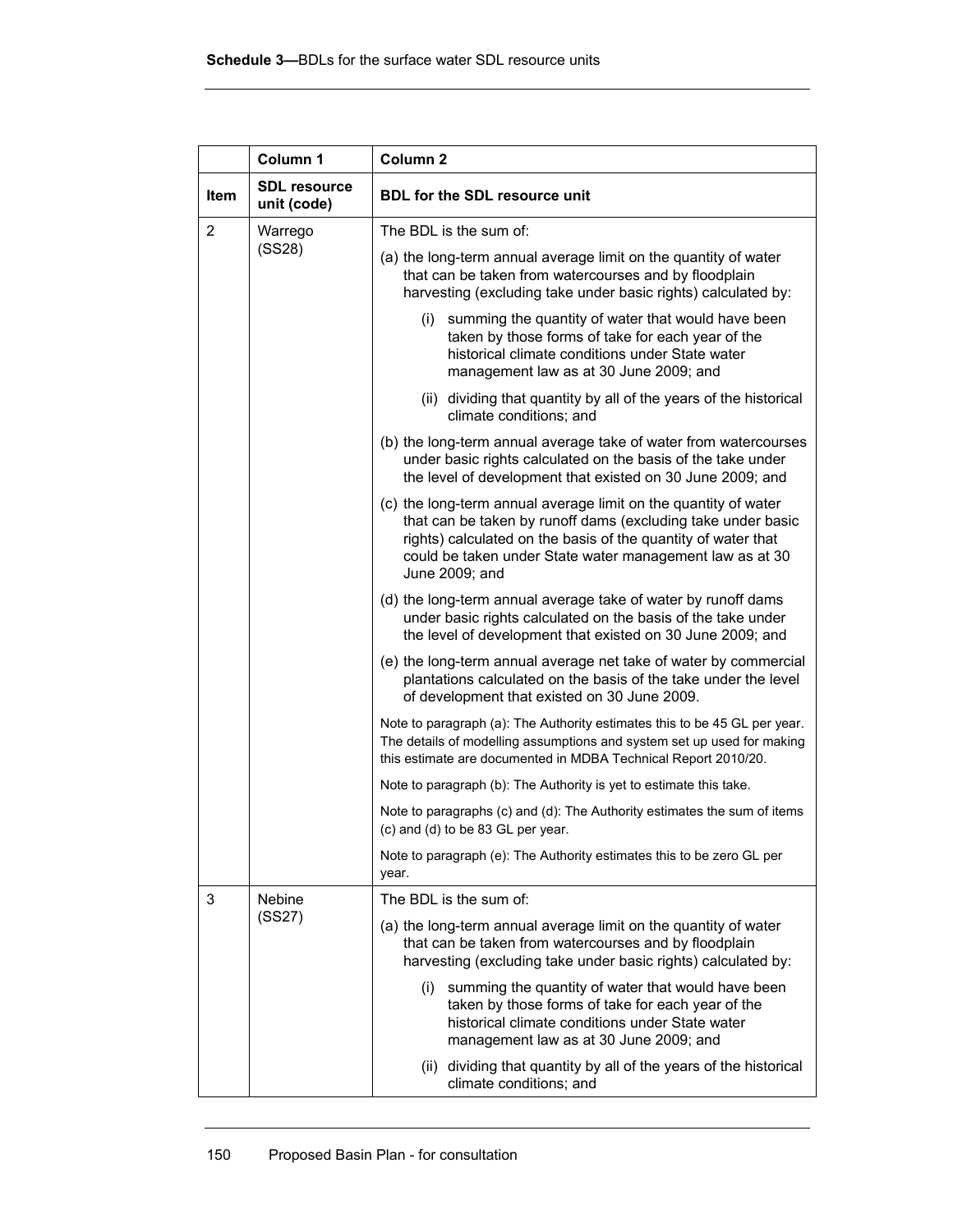|      | Column 1                           | Column <sub>2</sub>                                                                                                                                                                                                                                                            |
|------|------------------------------------|--------------------------------------------------------------------------------------------------------------------------------------------------------------------------------------------------------------------------------------------------------------------------------|
| Item | <b>SDL resource</b><br>unit (code) | BDL for the SDL resource unit                                                                                                                                                                                                                                                  |
|      |                                    | (b) the long-term annual average take of water from watercourses<br>under basic rights calculated on the basis of the take under<br>the level of development that existed as at 30 June 2009; and                                                                              |
|      |                                    | (c) the long-term annual average limit on the quantity of water<br>that can be taken by runoff dams (excluding take under basic<br>rights) calculated on the basis of the quantity of water that<br>could be taken under State water management law as at 30<br>June 2009; and |
|      |                                    | (d) the long-term annual average take of water by runoff dams<br>under basic rights calculated on the basis of the take under<br>the level of development that existed on 30 June 2009; and                                                                                    |
|      |                                    | (e) the long-term annual average net take of water by commercial<br>plantations calculated on the basis of the take under the level<br>of development that existed on 30 June 2009.                                                                                            |
|      |                                    | Note to paragraph (a): The Authority estimates this to be 6 GL per year.<br>The details of modelling assumptions and system set up used for making<br>this estimate are documented in MDBA Technical Report 2010/20.                                                           |
|      |                                    | Note to paragraph (b). The Authority is yet to estimate this take.                                                                                                                                                                                                             |
|      |                                    | Note to paragraphs (c) and (d): The Authority estimates the sum of items<br>(c) and (d) to be 25 GL per year.                                                                                                                                                                  |
|      |                                    | Note to paragraph (e): The Authority estimates this to be zero GL per<br>year.                                                                                                                                                                                                 |
|      |                                    | Condamine-Balonne water resource plan area                                                                                                                                                                                                                                     |
| 4    | Condamine-                         | The BDL is the sum of:                                                                                                                                                                                                                                                         |
|      | <b>Balonne</b><br>(SS26)           | (a) the long-term annual average limit on the quantity of water<br>that can be taken from watercourses and by floodplain<br>harvesting (excluding take under basic rights) calculated by:                                                                                      |
|      |                                    | summing the quantity of water that would have been<br>(i)<br>taken by those forms of take for each year of the<br>historical climate conditions under State water<br>management law as at 30 June 2009; and                                                                    |
|      |                                    | (ii) dividing that quantity by all of the years of the historical<br>climate conditions; and                                                                                                                                                                                   |
|      |                                    | (b) the long-term annual average take of water from watercourses<br>under basic rights calculated on the basis of the take under<br>the level of development that existed on 30 June 2009; and                                                                                 |
|      |                                    | (c) the long-term annual average limit on the quantity of water<br>that can be taken by runoff dams (excluding take under basic<br>rights) calculated on the basis of the quantity of water that<br>could be taken under State water management law as at 30<br>June 2009; and |
|      |                                    | (d) the long-term annual average take of water by runoff dams                                                                                                                                                                                                                  |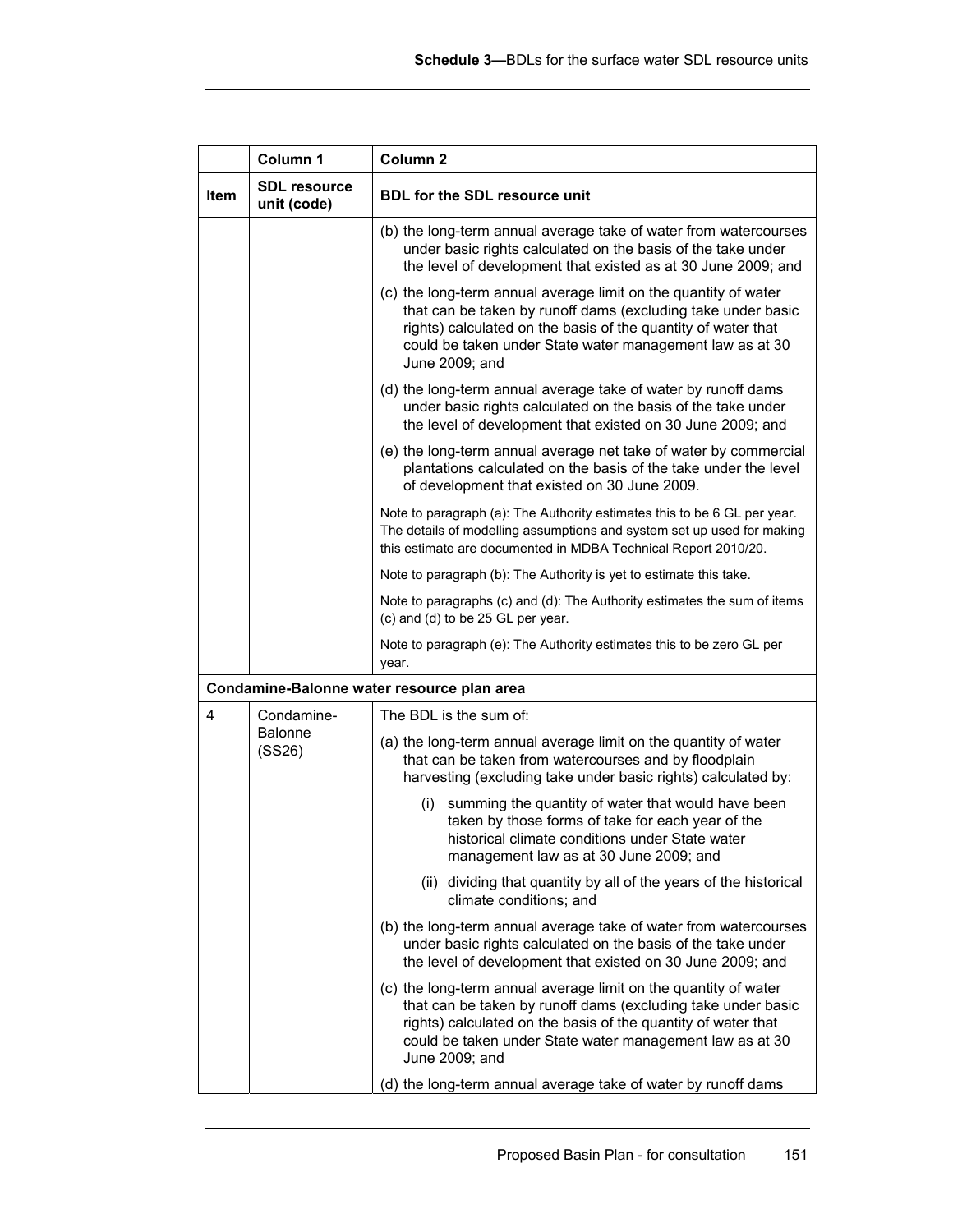|             | Column 1                           | Column <sub>2</sub>                                                                                                                                                                                                                                                            |
|-------------|------------------------------------|--------------------------------------------------------------------------------------------------------------------------------------------------------------------------------------------------------------------------------------------------------------------------------|
| <b>Item</b> | <b>SDL resource</b><br>unit (code) | <b>BDL for the SDL resource unit</b>                                                                                                                                                                                                                                           |
|             |                                    | under basic rights calculated on the basis of the take under<br>the level of development that existed on 30 June 2009; and                                                                                                                                                     |
|             |                                    | (e) the long-term annual average net take of water by commercial<br>plantations calculated on the basis of the take under the level<br>of development that existed on 30 June 2009.                                                                                            |
|             |                                    | Note to paragraph (a): The Authority estimates this to be 713 GL per<br>year. The details of modelling assumptions and system set up used for<br>making this estimate are documented in MDBA Technical Report<br>2010/20.                                                      |
|             |                                    | Note to paragraph (b): The Authority is yet to estimate this take.                                                                                                                                                                                                             |
|             |                                    | Note to paragraphs (c) and (d): The Authority estimates the sum of items<br>(c) and (d) to be 264 GL per year.                                                                                                                                                                 |
|             |                                    | Note to paragraph (e): The Authority estimates this to be 1 GL per year.                                                                                                                                                                                                       |
|             | Moonie water resource plan area    |                                                                                                                                                                                                                                                                                |
| 5           | Moonie                             | The BDL is the sum of:                                                                                                                                                                                                                                                         |
|             | (SS25)                             | (a) the long-term annual average limit on the quantity of water<br>that can be taken from watercourses and by floodplain<br>harvesting (excluding take under basic rights) calculated by:                                                                                      |
|             |                                    | (i) summing the quantity of water that would have been<br>taken by those forms of take for each year of the<br>historical climate conditions under State water<br>management law as at 30 June 2009; and                                                                       |
|             |                                    | (ii) dividing that quantity by all of the years of the historical<br>climate conditions; and                                                                                                                                                                                   |
|             |                                    | (b) the long-term annual average take of water from watercourses<br>under basic rights calculated on the basis of the take under<br>the level of development that existed on 30 June 2009; and                                                                                 |
|             |                                    | (c) the long-term annual average limit on the quantity of water<br>that can be taken by runoff dams (excluding take under basic<br>rights) calculated on the basis of the quantity of water that<br>could be taken under State water management law as at 30<br>June 2009; and |
|             |                                    | (d) the long-term annual average take of water by runoff dams<br>under basic rights calculated on the basis of the take under<br>the level of development that existed on 30 June 2009; and                                                                                    |
|             |                                    | (e) the long-term annual average net take of water by commercial<br>plantations calculated on the basis of the take under the level<br>of development that existed on 30 June 2009.                                                                                            |
|             |                                    | Note to paragraph (a): The Authority estimates this to be 33 GL per year.<br>The details of modelling assumptions and system set up used for making<br>this estimate are documented in MDBA Technical Report 2010/20.                                                          |
|             |                                    | Note to paragraph (b): The Authority is yet to estimate this take.                                                                                                                                                                                                             |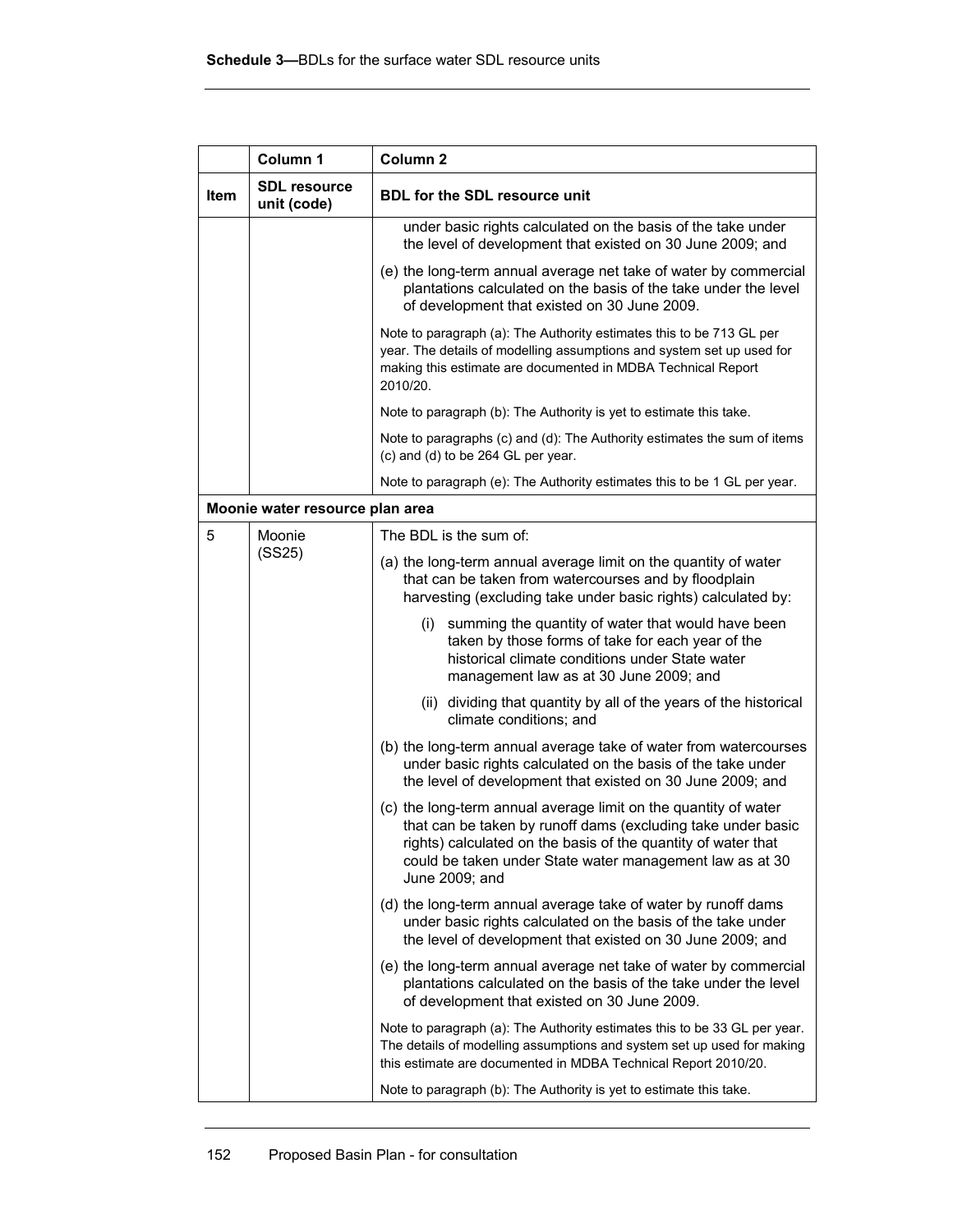|             | Column 1                                     | Column <sub>2</sub>                                                                                                                                                                                                                                                            |
|-------------|----------------------------------------------|--------------------------------------------------------------------------------------------------------------------------------------------------------------------------------------------------------------------------------------------------------------------------------|
| <b>Item</b> | <b>SDL resource</b><br>unit (code)           | <b>BDL for the SDL resource unit</b>                                                                                                                                                                                                                                           |
|             |                                              | Note to paragraphs (c) and (d): The Authority estimates the sum of items<br>(c) and (d) to be 51 GL per year.                                                                                                                                                                  |
|             |                                              | Note to paragraph (e): The Authority estimates this to be zero GL per<br>year.                                                                                                                                                                                                 |
|             |                                              | Queensland Border Rivers water resource plan area                                                                                                                                                                                                                              |
| 6           | Queensland<br><b>Border Rivers</b><br>(SS24) | The BDL is the sum of:                                                                                                                                                                                                                                                         |
|             |                                              | (a) the long-term annual average limit on the quantity of water<br>that can be taken from watercourses and by floodplain<br>harvesting (excluding take under basic rights) calculated by:                                                                                      |
|             |                                              | summing the quantity of water that would have been<br>(i)<br>taken by those forms of take for each year of the<br>historical climate conditions under State water<br>management law as at 30 June 2009; and                                                                    |
|             |                                              | (ii) dividing that quantity by all of the years of the historical<br>climate conditions; and                                                                                                                                                                                   |
|             |                                              | (b) the long-term annual average take of water from watercourses<br>under basic rights calculated on the basis of the take under<br>the level of development that existed on 30 June 2009; and                                                                                 |
|             |                                              | (c) the long-term annual average limit on the quantity of water<br>that can be taken by runoff dams (excluding take under basic<br>rights) calculated on the basis of the quantity of water that<br>could be taken under State water management law as at 30<br>June 2009; and |
|             |                                              | (d) the long-term annual average take of water by runoff dams<br>under basic rights calculated on the basis of the take under<br>the level of development that existed on 30 June 2009; and                                                                                    |
|             |                                              | (e) the long-term annual average net take of water by commercial<br>plantations calculated on the basis of the take under the level<br>of development that existed on 30 June 2009.                                                                                            |
|             |                                              | Note to paragraph (a): The Authority estimates this to be 242 GL per<br>year. The details of modelling assumptions and system set up used for<br>making this estimate are documented in MDBA Technical Report<br>2010/20.                                                      |
|             |                                              | Note to paragraph (b): The Authority is yet to estimate this take.                                                                                                                                                                                                             |
|             |                                              | Note to paragraphs (c) and (d): The Authority estimates the sum of items<br>(c) and (d) to be 77 GL per year.                                                                                                                                                                  |
|             |                                              | Note to paragraph (e): The Authority estimates this to be 1 GL per year.                                                                                                                                                                                                       |
|             | <b>New South Wales</b>                       |                                                                                                                                                                                                                                                                                |
|             |                                              | Intersecting Streams water resource plan area                                                                                                                                                                                                                                  |
| 7           | Intersecting                                 | The BDL is the sum of:                                                                                                                                                                                                                                                         |
|             | <b>Streams</b>                               | (a) the long-term annual average take of water, averaged over                                                                                                                                                                                                                  |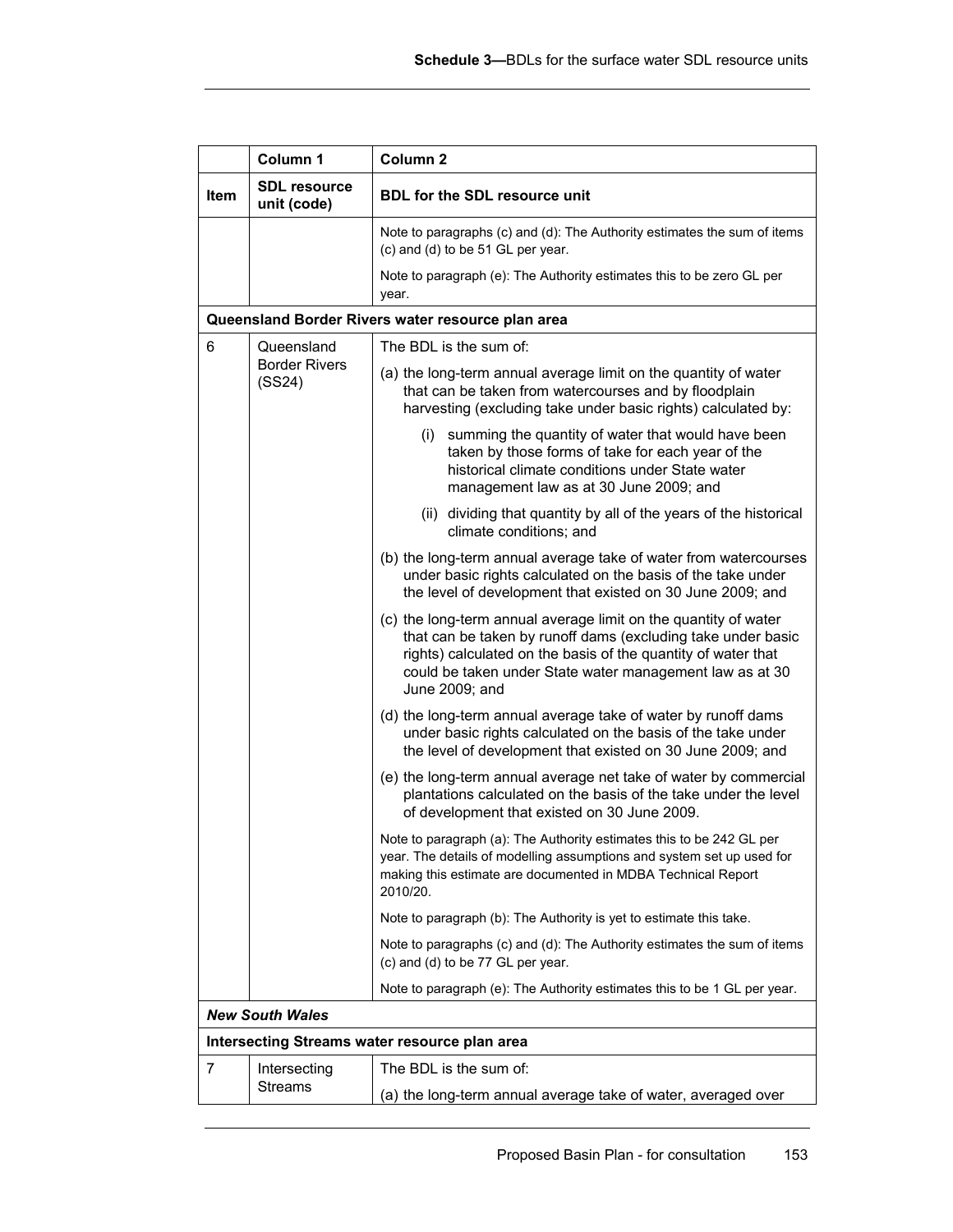|             | Column 1                           | Column <sub>2</sub>                                                                                                                                                                                                                                                            |
|-------------|------------------------------------|--------------------------------------------------------------------------------------------------------------------------------------------------------------------------------------------------------------------------------------------------------------------------------|
| <b>Item</b> | <b>SDL resource</b><br>unit (code) | <b>BDL for the SDL resource unit</b>                                                                                                                                                                                                                                           |
|             | (SS17)                             | the period from July 1993 to June 1999, from watercourses<br>(excluding take under basic rights); and                                                                                                                                                                          |
|             |                                    | (b) the long-term annual average take of water from watercourses<br>under basic rights calculated on the basis of the take under<br>the level of development that existed on 30 June 2009; and                                                                                 |
|             |                                    | (c) the long-term annual average limit on the quantity of water<br>that can be taken by runoff dams (excluding take under basic<br>rights) calculated on the basis of the quantity of water that<br>could be taken under State water management law as at 30<br>June 2009; and |
|             |                                    | (d) the long-term annual average take of water by runoff dams<br>under basic rights calculated on the basis of the take under<br>the level of development that existed on 30 June 2009; and                                                                                    |
|             |                                    | (e) the long-term annual average net take of water by commercial<br>plantations calculated on the basis of the take under the level<br>of development that existed on 30 June 2009.                                                                                            |
|             |                                    | Note to paragraph (a): The Authority estimates this to be 3 GL per year.                                                                                                                                                                                                       |
|             |                                    | Note to paragraph (b): The Authority is yet to estimate this take.                                                                                                                                                                                                             |
|             |                                    | Note to paragraphs (c) and (d): The Authority estimates the sum of items<br>(c) and (d) to be 111 GL per year.                                                                                                                                                                 |
|             |                                    | Note to paragraph (e): The Authority estimates this to be zero GL per<br>year.                                                                                                                                                                                                 |
|             |                                    | Barwon-Darling Watercourse water resource plan area                                                                                                                                                                                                                            |
| 8           | Barwon-Darling<br>Watercourse      | The BDL is the long-term annual average limit on the quantity of<br>water that can be taken calculated by:                                                                                                                                                                     |
|             | (SS19)                             | summing the quantity of water that would have been<br>(i)<br>taken in accordance with Schedule E to the Agreement<br>for each year of the historical climate conditions; and                                                                                                   |
|             |                                    | (ii) dividing that quantity by all the years of the historical<br>climate conditions.                                                                                                                                                                                          |
|             |                                    | Note: The Authority estimates this to be 198 GL per year. The details of<br>modelling assumptions and system set up used for making this estimate<br>are documented in MDBA Technical Report 2010/20.                                                                          |
|             |                                    | New South Wales Border Rivers water resource plan area                                                                                                                                                                                                                         |
| 9           | <b>NSW Border</b>                  | The BDL is the sum of:                                                                                                                                                                                                                                                         |
|             | <b>Rivers</b><br>(SS23)            | (a) the long-term annual average limit on the quantity of water<br>that can be taken from regulated rivers and by floodplain<br>harvesting (excluding take under basic rights) calculated by:                                                                                  |
|             |                                    | summing the quantity of water that would have been<br>(i)<br>taken by those forms of take for each year of the<br>historical climate conditions under State water                                                                                                              |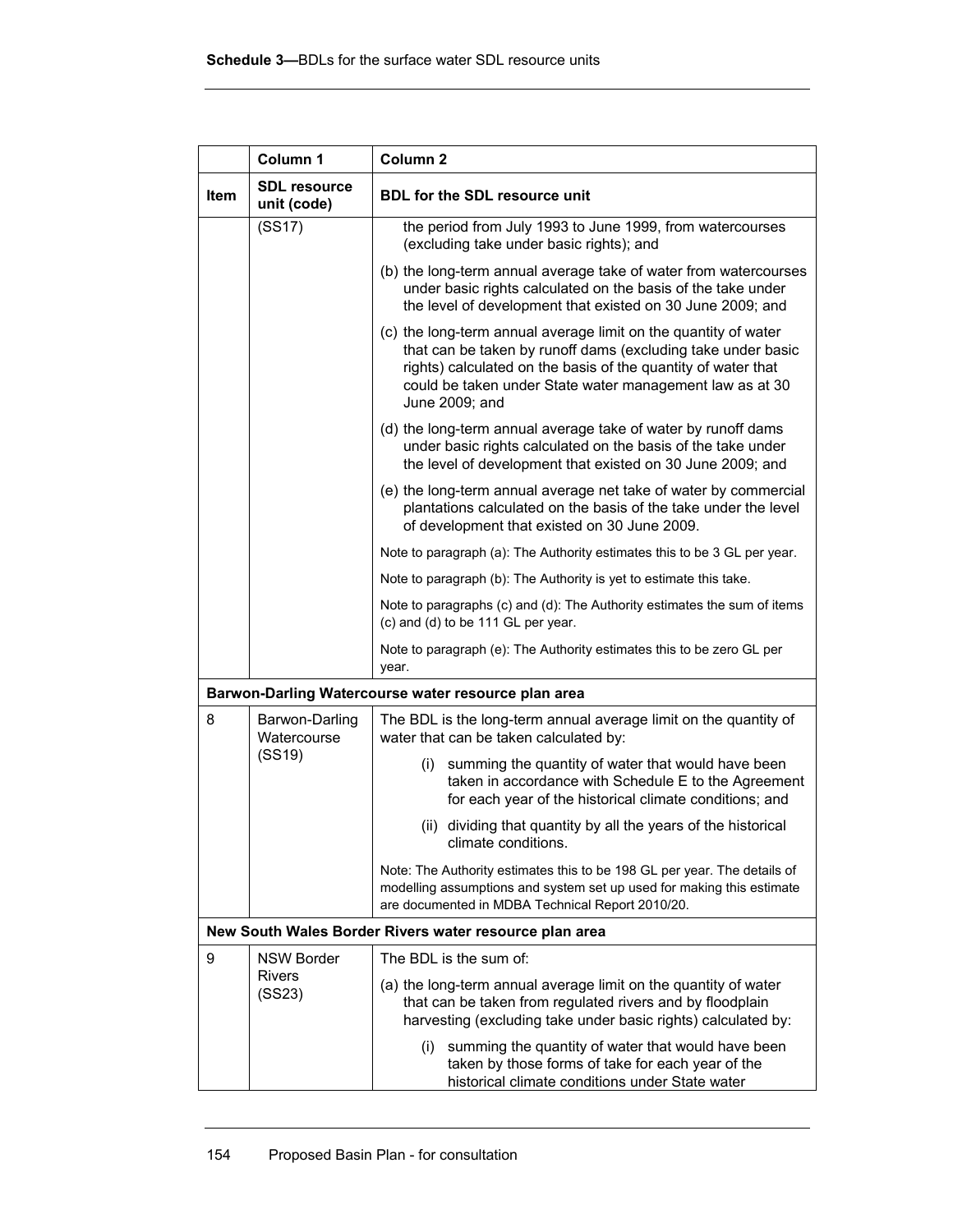|             | Column 1                           | Column <sub>2</sub>                                                                                                                                                                                                                                                            |
|-------------|------------------------------------|--------------------------------------------------------------------------------------------------------------------------------------------------------------------------------------------------------------------------------------------------------------------------------|
| <b>Item</b> | <b>SDL</b> resource<br>unit (code) | <b>BDL for the SDL resource unit</b>                                                                                                                                                                                                                                           |
|             |                                    | management law as at 30 June 2009; and                                                                                                                                                                                                                                         |
|             |                                    | (ii) dividing that quantity by all of the years of the historical<br>climate conditions; and                                                                                                                                                                                   |
|             |                                    | (b) the long-term annual average take of water, averaged over<br>the period from July 1993 to June 1999, for take from<br>watercourses other than from regulated rivers (excluding take<br>under basic rights); and                                                            |
|             |                                    | (c) the long-term annual average take of water from watercourses<br>under basic rights calculated on the basis of the take under<br>the level of development that existed on 30 June 2009; and                                                                                 |
|             |                                    | (d) the long-term annual average limit on the quantity of water<br>that can be taken by runoff dams (excluding take under basic<br>rights) calculated on the basis of the quantity of water that<br>could be taken under State water management law as at 30<br>June 2009; and |
|             |                                    | (e) the long-term annual average take of water by runoff dams<br>under basic rights calculated on the basis of the take under<br>the level of development that existed on 30 June 2009; and                                                                                    |
|             |                                    | (f) the long-term annual average net take of water by commercial<br>plantations calculated on the basis of the take under the level<br>of development that existed on 30 June 2009.                                                                                            |
|             |                                    | Note to paragraph (a): The Authority estimates this to be 191 GL per<br>year. The details of modelling assumptions and system set up used for<br>making this estimate are documented in MDBA Technical Report<br>2010/20.                                                      |
|             |                                    | Note to paragraph (b). The Authority estimates this to be 16 GL per year.                                                                                                                                                                                                      |
|             |                                    | Note to paragraph (c): The Authority is yet to estimate this take.                                                                                                                                                                                                             |
|             |                                    | Note to paragraphs (d) and (e): The Authority estimates the sum of (d)<br>and (e) to be 95 GL per year.                                                                                                                                                                        |
|             |                                    | Note to paragraph (f): The Authority estimates this to be zero GL per<br>year.                                                                                                                                                                                                 |
|             | Gwydir water resource plan area    |                                                                                                                                                                                                                                                                                |
| 10          | Gwydir                             | The BDL is the sum of:                                                                                                                                                                                                                                                         |
|             | (SS22)                             | (a) the long-term annual average limit on the quantity of water<br>that can be taken from regulated rivers and by floodplain<br>harvesting (excluding take under basic rights) calculated by:                                                                                  |
|             |                                    | summing the quantity of water that would have been<br>(i)<br>taken by those forms of take for each year of the<br>historical climate conditions under State water<br>management law as at 30 June 2009; and                                                                    |
|             |                                    | (ii) dividing that quantity by all of the years of the historical<br>climate conditions; and                                                                                                                                                                                   |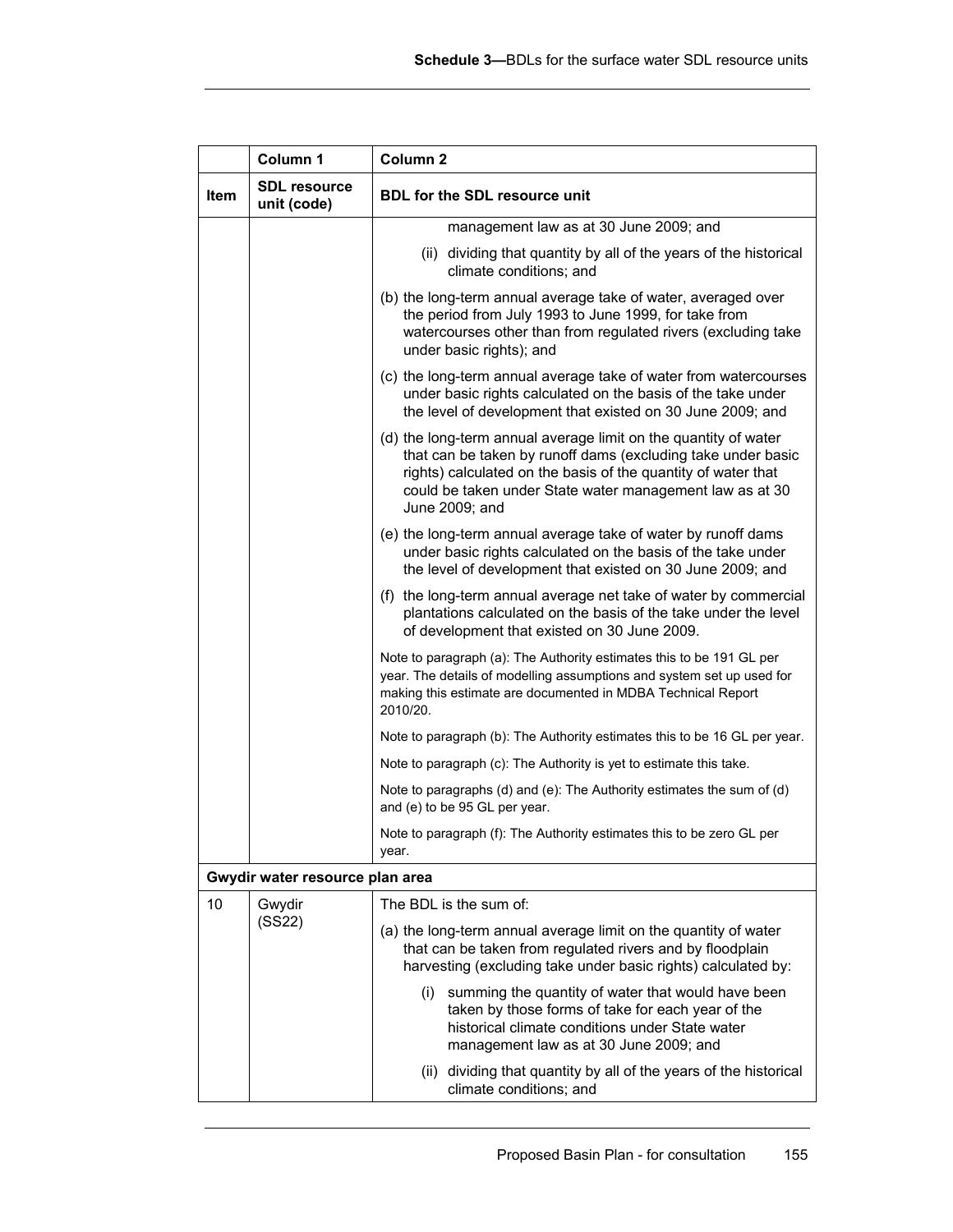|             | Column 1                           | Column <sub>2</sub>                                                                                                                                                                                                                                                               |
|-------------|------------------------------------|-----------------------------------------------------------------------------------------------------------------------------------------------------------------------------------------------------------------------------------------------------------------------------------|
| <b>Item</b> | <b>SDL resource</b><br>unit (code) | <b>BDL for the SDL resource unit</b>                                                                                                                                                                                                                                              |
|             |                                    | (b) the long-term annual average take of water, averaged over<br>the period from July 1993 to June 1999, for take from<br>watercourses other than from regulated rivers (excluding take<br>under basic rights); and                                                               |
|             |                                    | (c) the long-term annual average take of water from watercourses<br>under basic rights calculated on the basis of the take under<br>the level of development that existed on 30 June 2009; and                                                                                    |
|             |                                    | (d) the long-term annual average limit on the quantity of water<br>that can be taken by runoff dams (excluding take under basic<br>rights) calculated on the basis of the quantity of water that<br>could be taken under State water management law as at 30<br>June 2009; and    |
|             |                                    | (e) the long-term annual average take of water by runoff dams<br>under basic rights calculated on the basis of the take under<br>the level of development that existed on 30 June 2009; and                                                                                       |
|             |                                    | (f) the long-term annual average net take of water by commercial<br>plantations calculated on the basis of the take under the level<br>of development that existed on 30 June 2009.                                                                                               |
|             |                                    | Note to paragraph (a): The Authority estimates this to be 314 GL per<br>year. The details of modelling assumptions and system set up used for<br>making this estimate are documented in MDBA Technical Report<br>2010/20.                                                         |
|             |                                    | Note to paragraph (b). The Authority estimates this to be 11 GL per year.                                                                                                                                                                                                         |
|             |                                    | Note to paragraph (c): The Authority is yet to estimate this take.                                                                                                                                                                                                                |
|             |                                    | Note to paragraphs (d) and (e): The Authority estimates the sum of items<br>(d) and (e) to be 124 GL per year.                                                                                                                                                                    |
|             |                                    | Note to paragraph (f): The Authority estimates this to be 1 GL per year.                                                                                                                                                                                                          |
|             | Namoi water resource plan area     |                                                                                                                                                                                                                                                                                   |
| 11          | Namoi                              | The BDL is the sum of:                                                                                                                                                                                                                                                            |
|             | (SS21)                             | (a) the long-term annual average limit on the quantity of water<br>that can be taken from regulated rivers and by floodplain<br>harvesting (excluding take under basic rights) calculated by:                                                                                     |
|             |                                    | summing the quantity of water that would have been<br>(i)<br>taken by those forms of take for each year of the<br>historical climate conditions calculated on the basis of<br>the quantity of water that can be taken under State<br>water management law as at 30 June 2009; and |
|             |                                    | (ii) dividing that quantity by all of the years of the historical<br>climate conditions; and                                                                                                                                                                                      |
|             |                                    | (b) the long-term annual average take of water, averaged over<br>the period from July 1993 to June 1999, from watercourses<br>other than from regulated rivers (excluding take under basic                                                                                        |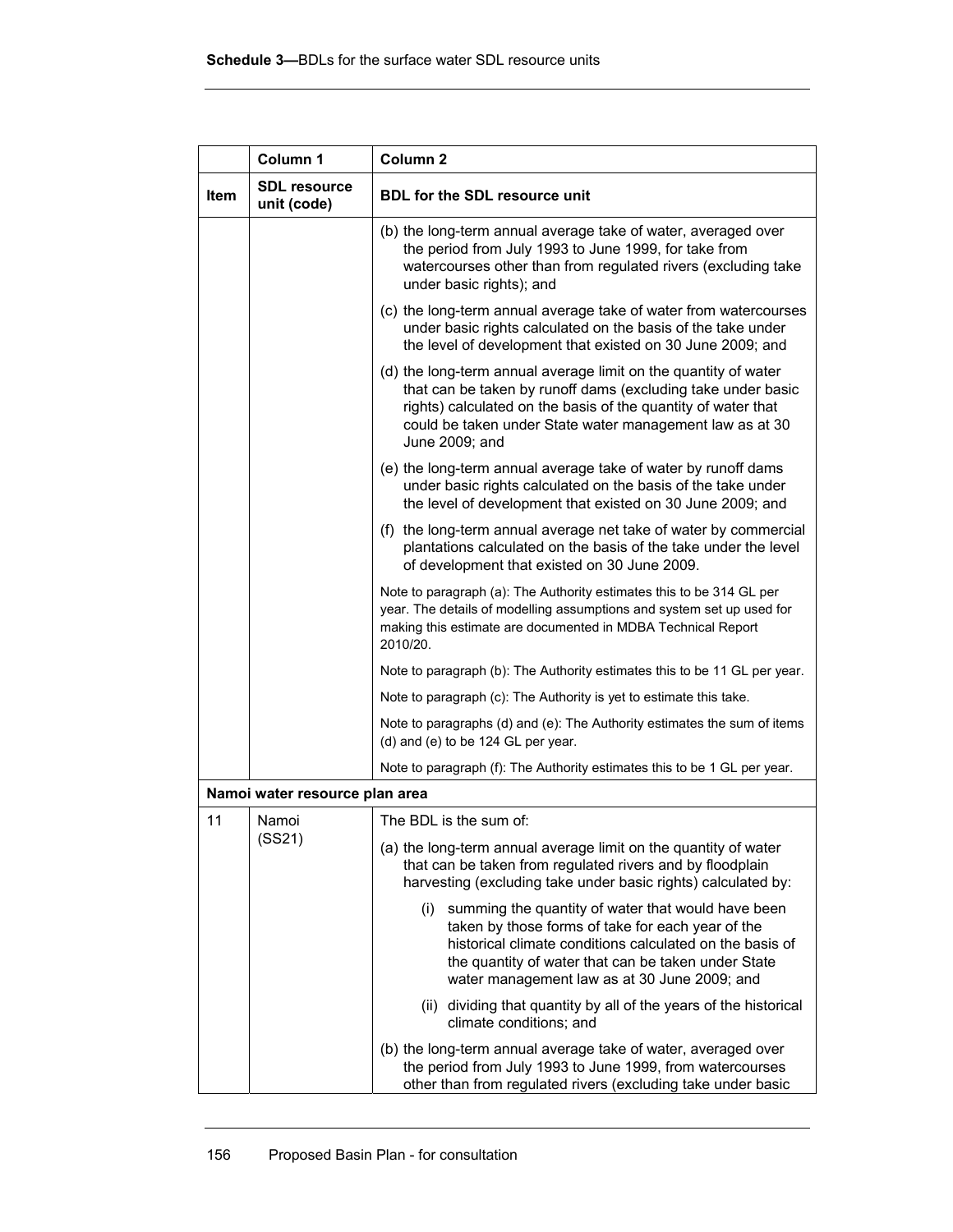|      | Column 1                           | Column <sub>2</sub>                                                                                                                                                                                                                                                            |
|------|------------------------------------|--------------------------------------------------------------------------------------------------------------------------------------------------------------------------------------------------------------------------------------------------------------------------------|
| Item | <b>SDL resource</b><br>unit (code) | <b>BDL for the SDL resource unit</b>                                                                                                                                                                                                                                           |
|      |                                    | rights); and                                                                                                                                                                                                                                                                   |
|      |                                    | (c) the long-term annual average take of water from watercourses<br>under basic rights calculated on the basis of the take under<br>the level of development that existed on 30 June 2009; and                                                                                 |
|      |                                    | (d) the long-term annual average limit on the quantity of water<br>that can be taken by runoff dams (excluding take under basic<br>rights) calculated on the basis of the quantity of water that<br>could be taken under State water management law as at 30<br>June 2009; and |
|      |                                    | (e) the long-term annual average take of water by runoff dams<br>under basic rights calculated on the basis of the take under<br>the level of development that existed on 30 June 2009; and                                                                                    |
|      |                                    | (f) the long-term annual average net take of water by commercial<br>plantations calculated on the basis of the take under the level<br>of development that existed on 30 June 2009.                                                                                            |
|      |                                    | Note to paragraph (a): The Authority estimates this to be 265 GL per<br>year. The details of modelling assumptions and system set up used for<br>making this estimate are documented in MDBA Technical Report<br>2010/20.                                                      |
|      |                                    | Note to paragraph (b): The Authority estimates this to be 78 GL per year.                                                                                                                                                                                                      |
|      |                                    | Note to paragraph (c): The Authority is yet to estimate this take.                                                                                                                                                                                                             |
|      |                                    | Note to paragraphs (d) and (e): The Authority estimates the sum of items<br>(d) and (e) to be 160 GL per year.                                                                                                                                                                 |
|      |                                    | Note to paragraph (f): The Authority estimates this to be 5 GL per year.                                                                                                                                                                                                       |
|      |                                    | Macquarie-Castlereagh water resource plan area                                                                                                                                                                                                                                 |
| 12   | Macquarie-                         | The BDL is the sum of:                                                                                                                                                                                                                                                         |
|      | Castlereagh<br>(SS20)              | (a) the long-term annual average limit on the quantity of water<br>that can be taken from regulated rivers and by floodplain<br>harvesting (excluding take under basic rights) calculated by:                                                                                  |
|      |                                    | summing the quantity of water that would have been<br>(i)<br>taken by those forms of take for each year of the<br>historical climate conditions under State water<br>management law (as if the applicable water sharing<br>plan was not suspended) as at 30 June 2009; and     |
|      |                                    | (ii) dividing that quantity by all of the years of the historical<br>climate conditions; and                                                                                                                                                                                   |
|      |                                    | (b) the long-term annual average take of water, averaged over<br>the period from July 1993 to June 1999, from watercourses<br>other than from regulated rivers (excluding take under basic<br>rights); and                                                                     |
|      |                                    | (c) the long-term annual average take of water from watercourses<br>under basic rights calculated on the basis of the take under                                                                                                                                               |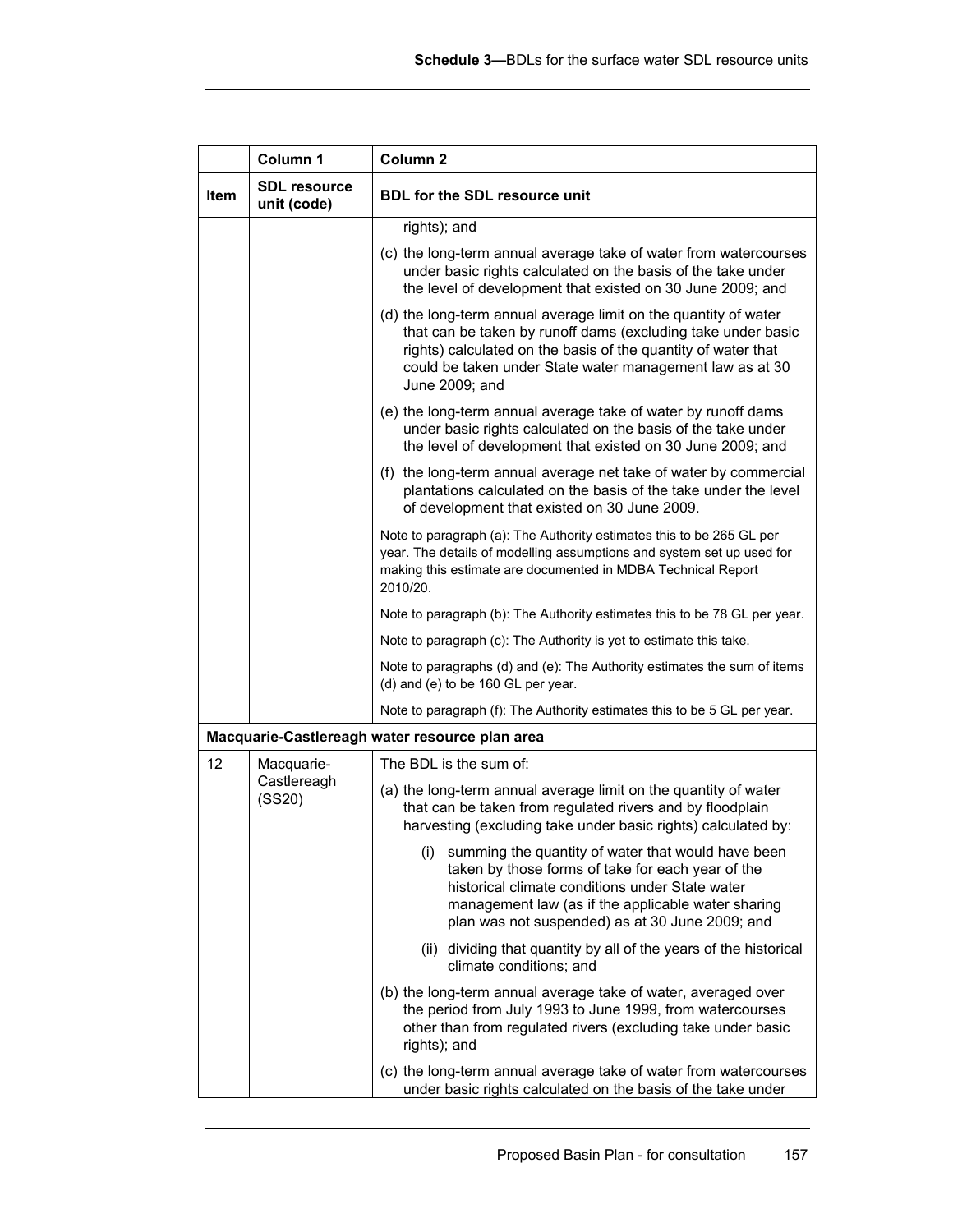|             | Column 1                           | Column <sub>2</sub>                                                                                                                                                                                                                                                            |
|-------------|------------------------------------|--------------------------------------------------------------------------------------------------------------------------------------------------------------------------------------------------------------------------------------------------------------------------------|
| <b>Item</b> | <b>SDL resource</b><br>unit (code) | <b>BDL for the SDL resource unit</b>                                                                                                                                                                                                                                           |
|             |                                    | the level of development that existed on 30 June 2009; and                                                                                                                                                                                                                     |
|             |                                    | (d) the long-term annual average limit on the quantity of water<br>that can be taken by runoff dams (excluding take under basic<br>rights) calculated on the basis of the quantity of water that<br>could be taken under State water management law as at 30<br>June 2009; and |
|             |                                    | (e) the long-term annual average take of water by runoff dams<br>under basic rights calculated on the basis of the take under<br>the level of development that existed on 30 June 2009; and                                                                                    |
|             |                                    | (f) the long-term annual average net take of water by commercial<br>plantations calculated on the basis of the take under the level<br>of development that existed on 30 June 2009.                                                                                            |
|             |                                    | Note to paragraph (a): The Authority estimates this to be 380 GL per<br>year. The details of modelling assumptions and system set up used for<br>making this estimate are documented in MDBA Technical Report<br>2010/20.                                                      |
|             |                                    | Note to paragraph (b). The Authority estimates this to be 44 GL per year.                                                                                                                                                                                                      |
|             |                                    | Note to paragraph (c): The Authority is yet to estimate this take.                                                                                                                                                                                                             |
|             |                                    | Note to paragraphs (d) and (e): The Authority estimates the sum of items<br>(d) and (e) to be 266 GL per year.                                                                                                                                                                 |
|             |                                    | Note to paragraph (f): The Authority estimates this to be 44 GL per year.                                                                                                                                                                                                      |
|             | Lachlan water resource plan area   |                                                                                                                                                                                                                                                                                |
| 13          | Lachlan                            | The BDL is the sum of:                                                                                                                                                                                                                                                         |
|             | (SS16)                             | (a) the long-term annual average limit on the quantity of water<br>that can be taken from regulated rivers and by floodplain<br>harvesting (excluding take under basic rights) calculated by:                                                                                  |
|             |                                    | (i) summing the quantity of water that would have been<br>taken by those forms of take for each year of the<br>historical climate conditions under State water<br>management law (as if the applicable water sharing<br>plan was not suspended) as at 30 June 2009; and        |
|             |                                    | (ii) dividing that quantity by all of the years of the historical<br>climate conditions; and                                                                                                                                                                                   |
|             |                                    | (b) the long-term annual average take of water, averaged over<br>the period from July 1993 to June 1999, from watercourses<br>other than from regulated rivers (excluding take under basic<br>rights); and                                                                     |
|             |                                    | (c) the long-term annual average take of water from watercourses<br>under basic rights calculated on the basis of the take under<br>the level of development that existed on 30 June 2009; and                                                                                 |
|             |                                    | (d) the long-term annual average limit on the quantity of water<br>that can be taken by runoff dams (excluding take under basic                                                                                                                                                |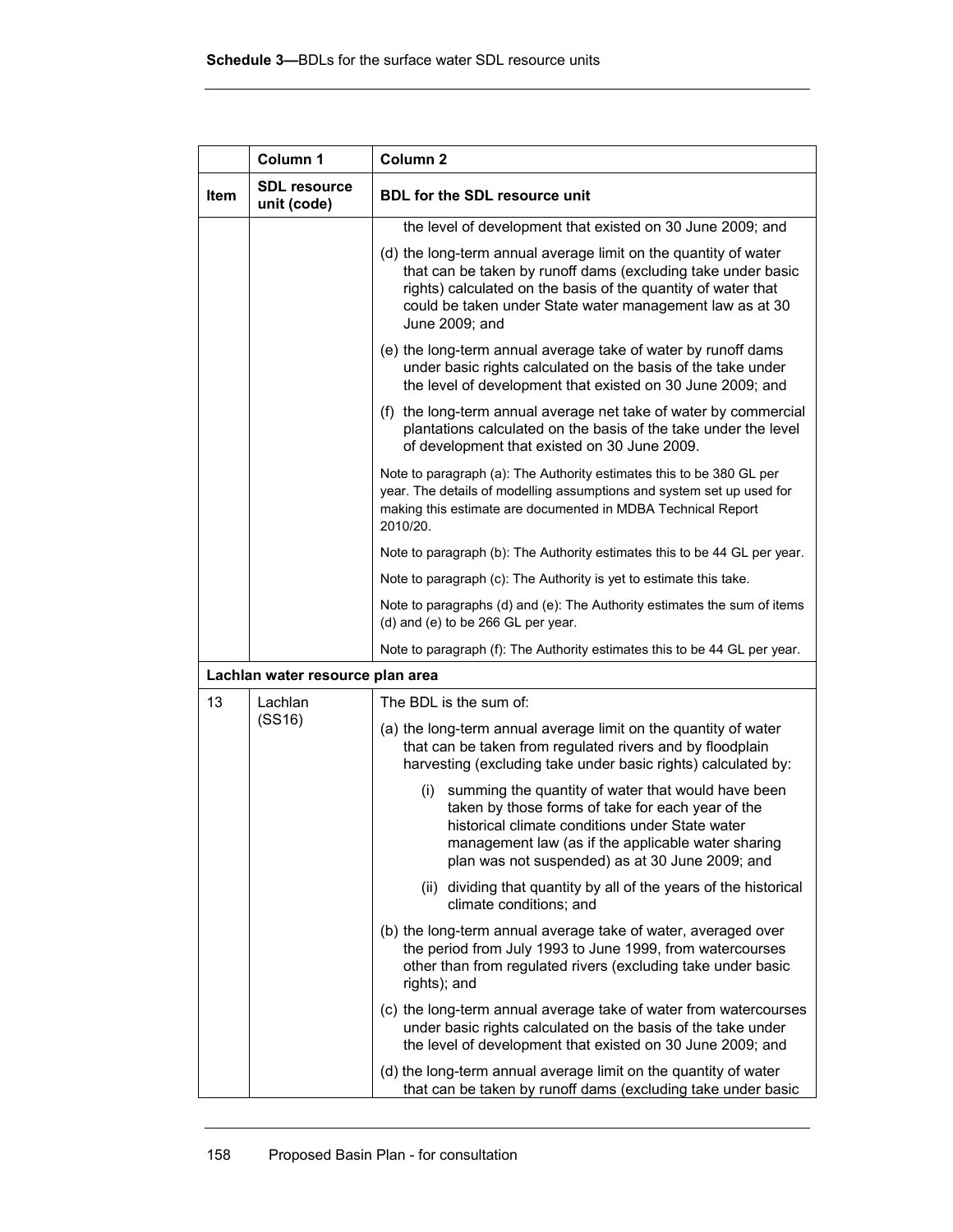|      | Column 1                              | Column <sub>2</sub>                                                                                                                                                                                                                                                                                                                                                                       |
|------|---------------------------------------|-------------------------------------------------------------------------------------------------------------------------------------------------------------------------------------------------------------------------------------------------------------------------------------------------------------------------------------------------------------------------------------------|
| Item | <b>SDL resource</b><br>unit (code)    | <b>BDL for the SDL resource unit</b>                                                                                                                                                                                                                                                                                                                                                      |
|      |                                       | rights) calculated on the basis of the quantity of water that<br>could be taken under State water management law as at 30<br>June 2009; and                                                                                                                                                                                                                                               |
|      |                                       | (e) the long-term annual average take of water by runoff dams<br>under basic rights calculated on the basis of the take under<br>the level of development that existed on 30 June 2009; and                                                                                                                                                                                               |
|      |                                       | (f) the long-term annual average net take of water by commercial<br>plantations calculated on the basis of the take under the level<br>of development that existed on 30 June 2009.                                                                                                                                                                                                       |
|      |                                       | Note to paragraph (a): The Authority estimates this to be 287 GL per<br>year, but the estimate does not include an estimate of take for stock and<br>domestic purposes. The details of modelling assumptions and system set<br>up used for making this estimate are documented in MDBA Technical<br>Report 2010/20.                                                                       |
|      |                                       | Note to paragraph (b): The Authority estimates this to be 16 GL per year.                                                                                                                                                                                                                                                                                                                 |
|      |                                       | Note to paragraph (c): The Authority is yet to estimate this take.                                                                                                                                                                                                                                                                                                                        |
|      |                                       | Note to paragraphs (d) and (e): The Authority estimates the sum of items<br>(d) and (e) to be 287 GL per year.                                                                                                                                                                                                                                                                            |
|      |                                       | Note to paragraph (f): The Authority estimates this to be 29 GL per year.                                                                                                                                                                                                                                                                                                                 |
|      | Murrumbidgee water resource plan area |                                                                                                                                                                                                                                                                                                                                                                                           |
| 14   | Murrumbidgee                          | The BDL is the sum of:                                                                                                                                                                                                                                                                                                                                                                    |
|      | (SS15)                                | (a) the long-term annual average limit on the quantity of water<br>that can be taken from regulated rivers (excluding take under<br>basic rights) calculated by:                                                                                                                                                                                                                          |
|      |                                       | summing the quantity of water that would have been<br>(i)<br>taken by that form of take for each year of the historical<br>climate conditions under State water management law<br>(as if the applicable water sharing plan was not<br>suspended) as at 30 June 2009 (but excluding held<br>environmental water recovered by the Living Murray<br>Initiative and by Water for Rivers); and |
|      |                                       | (ii) dividing that quantity by all of the years of the historical<br>climate conditions; and                                                                                                                                                                                                                                                                                              |
|      |                                       | (b) the long-term annual average take of water, averaged over<br>the period from July 1993 to June 1999, from watercourses<br>other than from regulated rivers (excluding take under basic<br>rights); and                                                                                                                                                                                |
|      |                                       | (c) the long-term annual average take of water from watercourses<br>other than from regulated rivers under basic rights calculated<br>on the basis of the take under the level of development that<br>existed on 30 June 2009; and                                                                                                                                                        |
|      |                                       | (d) the long-term annual average limit on the quantity of water<br>that can be taken by runoff dams (excluding take under basic                                                                                                                                                                                                                                                           |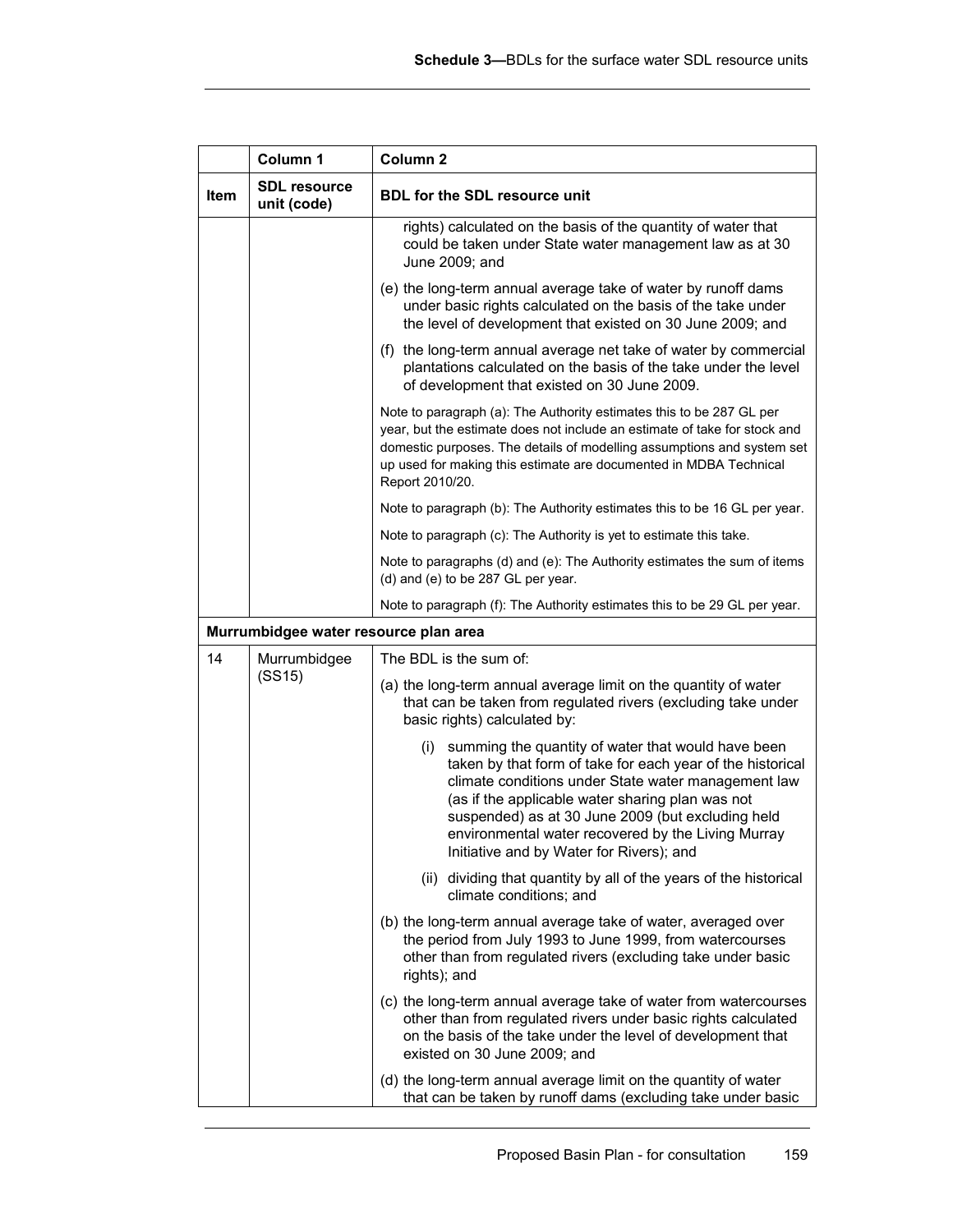|             | Column 1                           | Column <sub>2</sub>                                                                                                                                                                                                                                                                                                                                                                    |
|-------------|------------------------------------|----------------------------------------------------------------------------------------------------------------------------------------------------------------------------------------------------------------------------------------------------------------------------------------------------------------------------------------------------------------------------------------|
| <b>Item</b> | <b>SDL resource</b><br>unit (code) | <b>BDL for the SDL resource unit</b>                                                                                                                                                                                                                                                                                                                                                   |
|             |                                    | rights) calculated on the basis of the quantity of water that can<br>be taken under State water management law as at 30 June<br>2009; and                                                                                                                                                                                                                                              |
|             |                                    | (e) the long-term annual average take of water by runoff dams<br>under basic rights calculated on the basis of the take under<br>the level of development that existed on 30 June 2009; and                                                                                                                                                                                            |
|             |                                    | (f) the long-term annual average net take of water by commercial<br>plantations calculated on the basis of the take under the level<br>of development that existed on 30 June 2009.                                                                                                                                                                                                    |
|             |                                    | Note to paragraph (a): The Authority estimates this to be 1958 GL per<br>year. The details of modelling assumptions and system set up used for<br>making this estimate are documented in MDBA Technical Report<br>2010/20.                                                                                                                                                             |
|             |                                    | Note to paragraph (b): The Authority estimates this to be 42 GL per year.                                                                                                                                                                                                                                                                                                              |
|             |                                    | Note to paragraph (c): The Authority is yet to estimate this take.                                                                                                                                                                                                                                                                                                                     |
|             |                                    | Note to paragraphs (d) and (e): The Authority estimates the sum of items<br>(d) and (e) to be 385 GL per year.                                                                                                                                                                                                                                                                         |
|             |                                    | Note to paragraph (f): The Authority estimates this to be 116 GL per year.                                                                                                                                                                                                                                                                                                             |
|             |                                    | New South Wales Murray and Lower Darling water resource plan area                                                                                                                                                                                                                                                                                                                      |
| 15          | New South                          | The BDL is the sum of:                                                                                                                                                                                                                                                                                                                                                                 |
|             | <b>Wales Murray</b><br>(SS14)      | (a) the long-term annual average limit on the quantity of water<br>that can be taken from regulated rivers (excluding take under<br>basic rights) calculated by:                                                                                                                                                                                                                       |
|             |                                    | (i) summing the quantity of water that would have been<br>taken by that form of take for each year of the historical<br>climate conditions under State water management law<br>(as if the applicable water sharing plan was not<br>suspended) as at 30 June 2009 (but excluding held<br>environmental water recovered by the Living Murray<br>Initiative and by Water for Rivers), and |
|             |                                    | (ii) dividing that quantity by all of the years of the historical<br>climate conditions; and                                                                                                                                                                                                                                                                                           |
|             |                                    | (b) the long-term annual average take of water, averaged over<br>the period from July 1993 to June 1999, from watercourses<br>other than from regulated rivers (excluding take under basic<br>rights); and                                                                                                                                                                             |
|             |                                    | (c) the long-term annual average take of water from watercourses<br>under basic rights calculated on the basis of the take under<br>the level of development that existed on 30 June 2009; and                                                                                                                                                                                         |
|             |                                    | (d) the long-term annual average limit on the quantity of water<br>that can be taken by runoff dams (excluding take under basic<br>rights) calculated on the basis of the quantity of water that<br>could be taken under State water management law as at                                                                                                                              |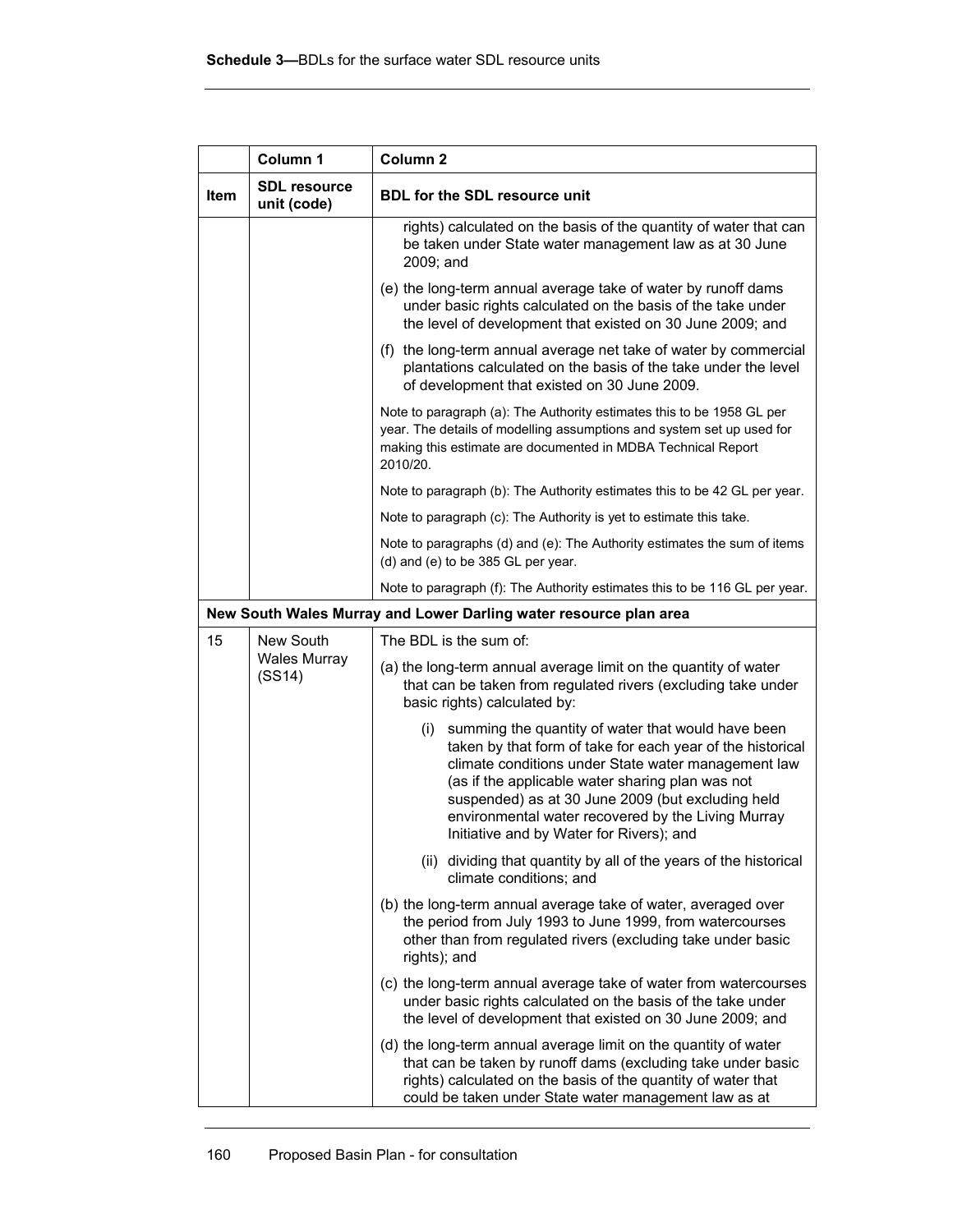|      | Column 1                           | Column <sub>2</sub>                                                                                                                                                                                                                                                                                                                                                                    |
|------|------------------------------------|----------------------------------------------------------------------------------------------------------------------------------------------------------------------------------------------------------------------------------------------------------------------------------------------------------------------------------------------------------------------------------------|
| Item | <b>SDL resource</b><br>unit (code) | <b>BDL for the SDL resource unit</b>                                                                                                                                                                                                                                                                                                                                                   |
|      |                                    | 30 June 2009; and                                                                                                                                                                                                                                                                                                                                                                      |
|      |                                    | (e) the long-term annual average take of water by runoff dams<br>under basic rights calculated on the basis of the take under<br>the level of development that existed on 30 June 2009; and                                                                                                                                                                                            |
|      |                                    | (f) the long-term annual average net take of water by commercial<br>plantations calculated on the basis of the take under the level<br>of development that existed on 30 June 2009.                                                                                                                                                                                                    |
|      |                                    | Note to paragraph (a): The Authority estimates this to be 1680 GL per<br>year. The details of modelling assumptions and system set up used for<br>making this estimate are documented in MDBA Technical Report<br>2010/20.                                                                                                                                                             |
|      |                                    | Note to paragraph (b). The Authority estimates this to be 28 GL per year.                                                                                                                                                                                                                                                                                                              |
|      |                                    | Note to paragraph (c): The Authority is yet to estimate this take.                                                                                                                                                                                                                                                                                                                     |
|      |                                    | Note to paragraph (d) and (e): The Authority estimates the sum of items<br>(d) and (e) to be 80 GL per year.                                                                                                                                                                                                                                                                           |
|      |                                    | Note to paragraph (f): The Authority estimates this take to be 24 GL per<br>year.                                                                                                                                                                                                                                                                                                      |
| 16   | Lower Darling                      | The BDL is the sum of:                                                                                                                                                                                                                                                                                                                                                                 |
|      | (SS18)                             | (a) the long-term annual average limit on the quantity of water<br>that can be taken from regulated rivers (excluding take under<br>basic rights) calculated by:                                                                                                                                                                                                                       |
|      |                                    | (i) summing the quantity of water that would have been<br>taken by that form of take for each year of the historical<br>climate conditions under State water management law<br>(as if the applicable water sharing plan was not<br>suspended) as at 30 June 2009 (but excluding held<br>environmental water recovered by the Living Murray<br>Initiative and by Water for Rivers); and |
|      |                                    | (ii) dividing that quantity by all of the years of the historical<br>climate conditions; and                                                                                                                                                                                                                                                                                           |
|      |                                    | (b) the long-term annual average take of water, averaged over<br>the period from July 1993 to June 1999, for take from<br>watercourses other than from regulated rivers (excluding take<br>under basic rights); and                                                                                                                                                                    |
|      |                                    | (c) the long-term annual average take of water from watercourses<br>under basic rights calculated on the basis of the take under<br>the level of development that existed on 30 June 2009; and                                                                                                                                                                                         |
|      |                                    | (d) the long-term annual average limit on the quantity of water<br>that can be taken by runoff dams (excluding take under basic<br>rights) calculated on the basis of the quantity of water that<br>could be taken under State water management law as at 30<br>June 2009; and                                                                                                         |
|      |                                    | (e) the long-term annual average take of water by runoff dams                                                                                                                                                                                                                                                                                                                          |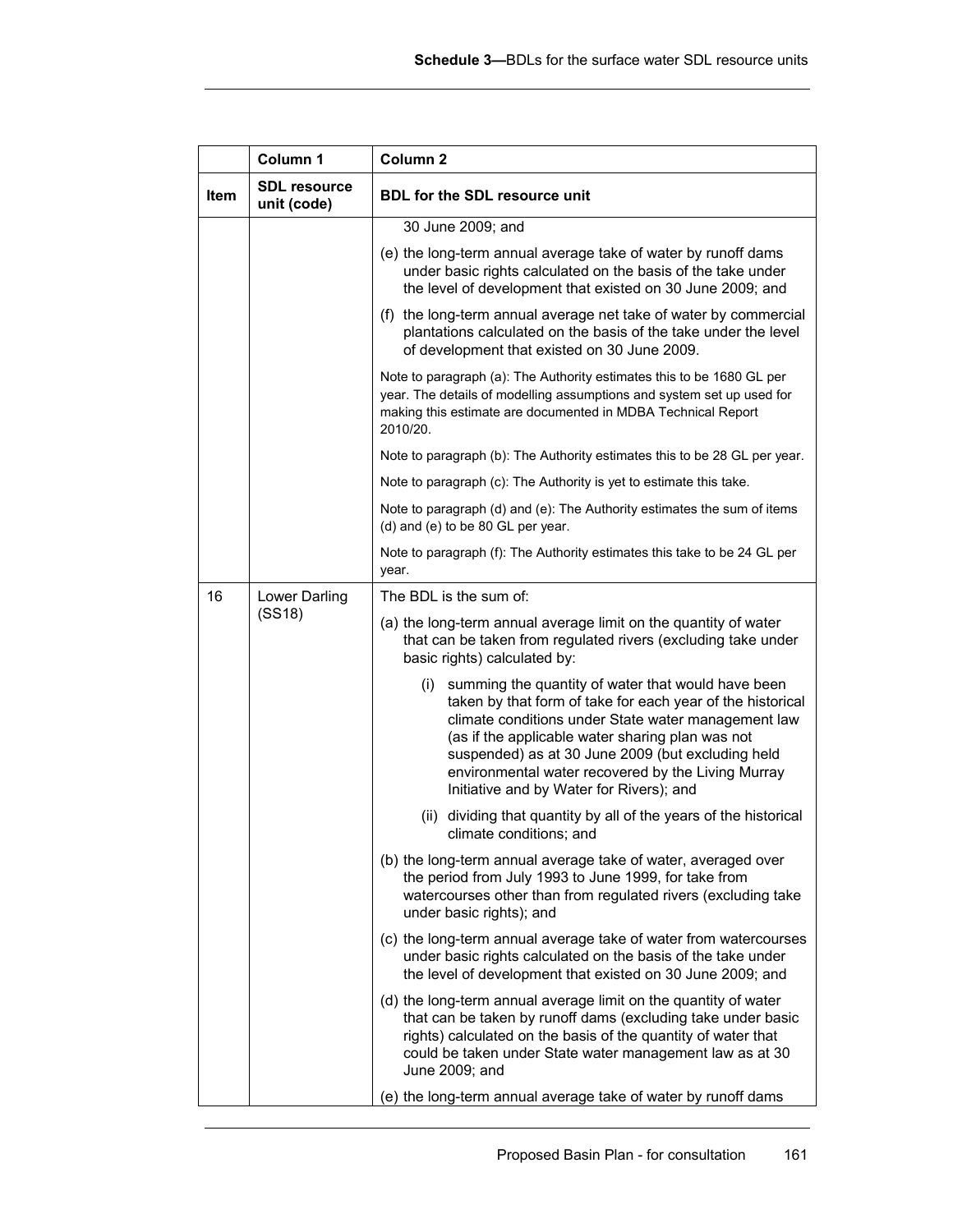|                 | Column 1                           | Column <sub>2</sub>                                                                                                                                                                                                                                                                                                        |
|-----------------|------------------------------------|----------------------------------------------------------------------------------------------------------------------------------------------------------------------------------------------------------------------------------------------------------------------------------------------------------------------------|
| <b>Item</b>     | <b>SDL resource</b><br>unit (code) | <b>BDL for the SDL resource unit</b>                                                                                                                                                                                                                                                                                       |
|                 |                                    | under basic rights calculated on the basis of the take under<br>the level of development that existed on 30 June 2009; and                                                                                                                                                                                                 |
|                 |                                    | (f) the long-term annual average net take of water by commercial<br>plantations calculated on the basis of the take under the level<br>of development that existed on 30 June 2009.                                                                                                                                        |
|                 |                                    | Note to paragraph (a): The Authority estimates this to be 55 GL per year.<br>The details of modelling assumptions and system set up used for making<br>this estimate are documented in MDBA Technical Report 2010/20.                                                                                                      |
|                 |                                    | Note to paragraph (b). The Authority is yet to estimate this take.                                                                                                                                                                                                                                                         |
|                 |                                    | Note to paragraph (c): The Authority is yet to estimate this take.                                                                                                                                                                                                                                                         |
|                 |                                    | Note to paragraphs (d) and (e): The Authority estimates the sum of items<br>(d) and (e) to be 5.5 GL per year.                                                                                                                                                                                                             |
|                 |                                    | Note to paragraph (f): The Authority estimates this to be zero GL per<br>year.                                                                                                                                                                                                                                             |
| <b>Victoria</b> |                                    |                                                                                                                                                                                                                                                                                                                            |
|                 |                                    | Victorian Murray water resource plan area                                                                                                                                                                                                                                                                                  |
| 17              | Victorian Murray                   | The BDL is the sum of:                                                                                                                                                                                                                                                                                                     |
|                 | (SS2)                              | (a) the long-term annual average limit on the quantity of water<br>that can be taken from watercourses (excluding take under<br>basic rights) calculated by:                                                                                                                                                               |
|                 |                                    | summing the quantity of water that would have been<br>(i)<br>taken by that form of take for each year of the historical<br>climate conditions under State water management law<br>as at 30 June 2009 (but excluding held environmental<br>water recovered by the Living Murray Initiative and by<br>Water for Rivers); and |
|                 |                                    | (ii) dividing that quantity by all of the years of the historical<br>climate conditions; and                                                                                                                                                                                                                               |
|                 |                                    | (b) the long-term annual average take of water from watercourses<br>under basic rights calculated on the basis of the take under<br>the level of development that existed on 30 June 2009; and                                                                                                                             |
|                 |                                    | (c) the long-term annual average limit on the quantity of water<br>that can be taken by runoff dams (excluding take under basic<br>rights) calculated on the basis of the quantity of water that<br>could be taken under State water management law as at 30<br>June 2009; and                                             |
|                 |                                    | (d) the long-term annual average take of water by runoff dams<br>under basic rights calculated on the basis of the take under<br>the level of development that existed on 30 June 2009; and                                                                                                                                |
|                 |                                    | (e) the long-term annual average net take of water by commercial<br>plantations calculated on the basis of the take under the level<br>of development that existed on 30 June 2009.                                                                                                                                        |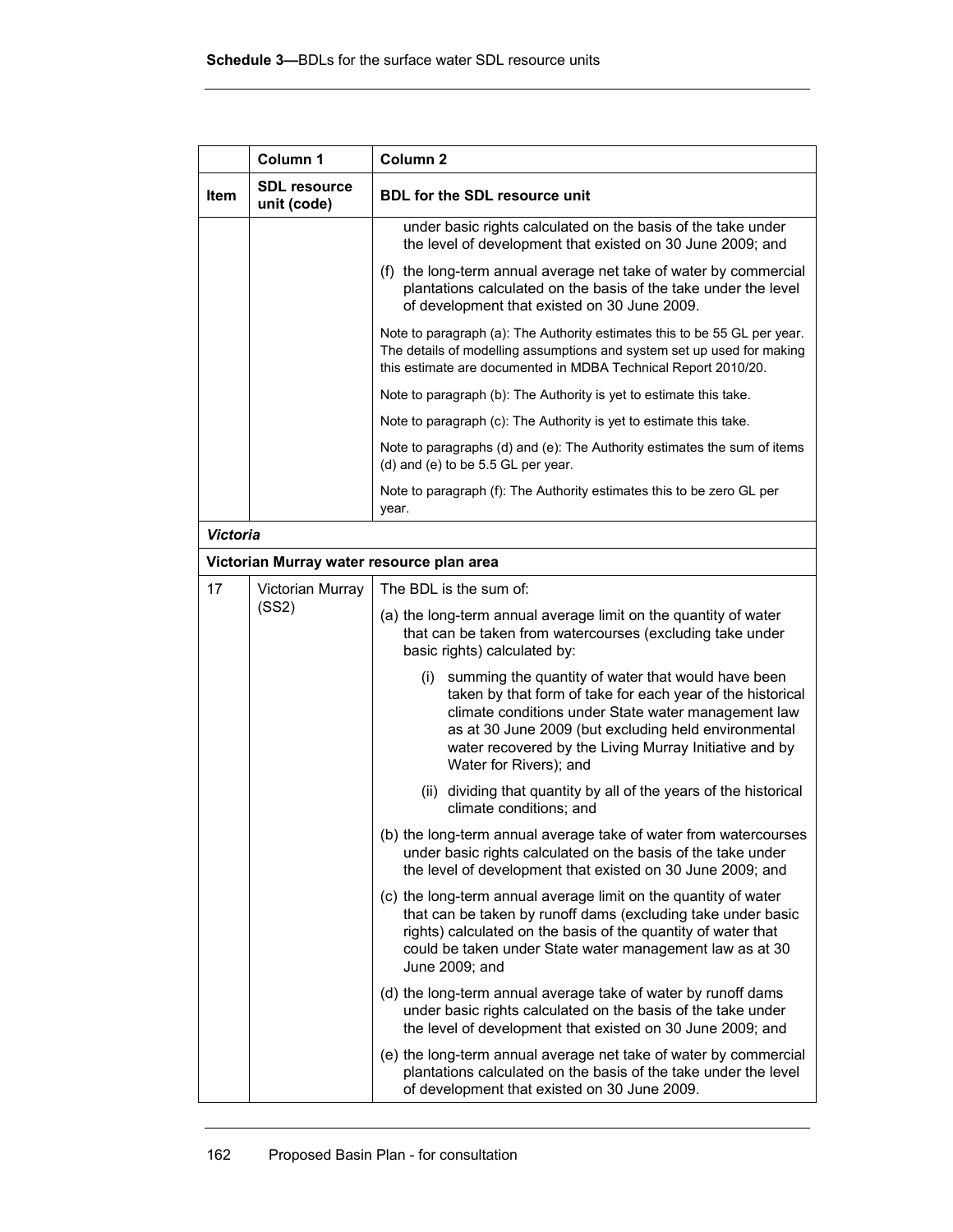|             | Column 1                           | Column <sub>2</sub>                                                                                                                                                                                                                                                            |
|-------------|------------------------------------|--------------------------------------------------------------------------------------------------------------------------------------------------------------------------------------------------------------------------------------------------------------------------------|
| <b>Item</b> | <b>SDL</b> resource<br>unit (code) | <b>BDL for the SDL resource unit</b>                                                                                                                                                                                                                                           |
|             |                                    | Note to paragraph (a): The Authority estimates this to be 1662 GL per<br>year. The details of modelling assumptions and system set up used for<br>making this estimate are documented in MDBA Technical Report<br>2010/20.                                                     |
|             |                                    | Note to paragraph (b): The Authority is yet to estimate this take.                                                                                                                                                                                                             |
|             |                                    | Note to paragraphs (c) and (d): The Authority estimates the sum of items<br>(c) and (d) to be 23 GL per year.                                                                                                                                                                  |
|             |                                    | Note to paragraph (e): The Authority estimates this to be 22 GL per year.                                                                                                                                                                                                      |
| 18          | Kiewa                              | The BDL is the sum of:                                                                                                                                                                                                                                                         |
|             | (SS3)                              | (a) the long-term annual average limit on the quantity of water<br>that can be taken from watercourses (excluding take under<br>basic rights) calculated by:                                                                                                                   |
|             |                                    | (i) summing the quantity of water that would have been<br>taken by that form of take for each year of the historical<br>climate conditions under State water management law<br>as at 30 June 2009; and                                                                         |
|             |                                    | (ii) dividing that quantity by all of the years of the historical<br>climate conditions; and                                                                                                                                                                                   |
|             |                                    | (b) the long-term annual average take of water from watercourses<br>under basic rights calculated on the basis of the take under<br>the level of development that existed on 30 June 2009; and                                                                                 |
|             |                                    | (c) the long-term annual average limit on the quantity of water<br>that can be taken by runoff dams (excluding take under basic<br>rights) calculated on the basis of the quantity of water that<br>could be taken under State water management law as at 30<br>June 2009; and |
|             |                                    | (d) the long-term annual average take of water by runoff dams<br>under basic rights calculated on the basis of the take under<br>the level of development that existed on 30 June 2009; and                                                                                    |
|             |                                    | (e) the long-term annual average net take of water by commercial<br>plantations calculated on the basis of the take under the level<br>of development that existed on 30 June 2009.                                                                                            |
|             |                                    | Note to paragraph (a). The Authority estimates this to be 11 GL per year.<br>The details of modelling assumptions and system set up used for making<br>this estimate are documented in MDBA Technical Report 2010/20.                                                          |
|             |                                    | Note to paragraph (b): The Authority is yet to estimate this take.                                                                                                                                                                                                             |
|             |                                    | Note to paragraphs (c) and (d): The Authority estimates the sum of items<br>(c) and (d) to be 6.6 GL per year.                                                                                                                                                                 |
|             |                                    | Note to paragraph (e). The Authority estimates this to be 7 GL per year.                                                                                                                                                                                                       |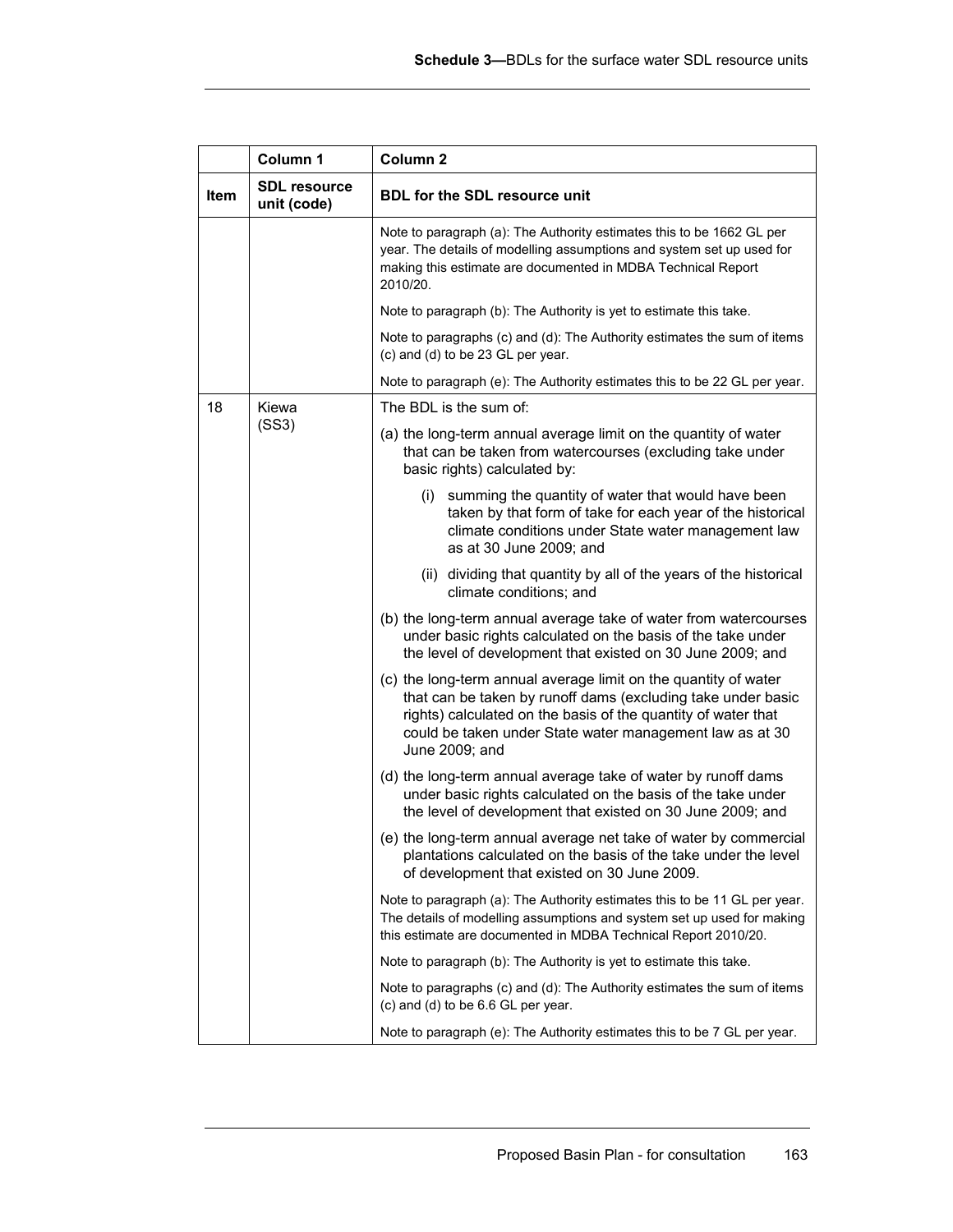|             | Column 1                           | Column <sub>2</sub>                                                                                                                                                                                                                                                                                                        |
|-------------|------------------------------------|----------------------------------------------------------------------------------------------------------------------------------------------------------------------------------------------------------------------------------------------------------------------------------------------------------------------------|
| <b>Item</b> | <b>SDL resource</b><br>unit (code) | <b>BDL for the SDL resource unit</b>                                                                                                                                                                                                                                                                                       |
|             |                                    | Northern Victoria water resource plan area                                                                                                                                                                                                                                                                                 |
| 19          | Ovens<br>(SS4)                     | The BDL is the sum of:                                                                                                                                                                                                                                                                                                     |
|             |                                    | (a) the long-term annual average limit on the quantity of water<br>that can be taken from watercourses (excluding take under<br>basic rights) calculated by:                                                                                                                                                               |
|             |                                    | (i) summing the quantity of water that would have been<br>taken by that form of take for each year of the historical<br>climate conditions under State water management law<br>as at 30 June 2009; and                                                                                                                     |
|             |                                    | (ii) dividing that quantity by all of the years of the historical<br>climate conditions; and                                                                                                                                                                                                                               |
|             |                                    | (b) the long-term annual average take of water from watercourses<br>under basic rights calculated on the basis of the take under<br>the level of development that existed on 30 June 2009; and                                                                                                                             |
|             |                                    | (c) the long-term annual average limit on the quantity of water<br>that can be taken by runoff dams (excluding take under basic<br>rights) calculated on the basis of the quantity of water that<br>could be taken under State water management law as at 30<br>June 2009; and                                             |
|             |                                    | (d) the long-term annual average take of water by runoff dams<br>under basic rights calculated on the basis of the take under<br>the level of development that existed on 30 June 2009; and                                                                                                                                |
|             |                                    | (e) the long-term annual average net take of water by commercial<br>plantations calculated on the basis of the take under the level<br>of development that existed on 30 June 2009.                                                                                                                                        |
|             |                                    | Note to paragraph (a): The Authority estimates this to be 25 GL per year.<br>The details of modelling assumptions and system set up used for making<br>this estimate are documented in MDBA Technical Report 2010/20.                                                                                                      |
|             |                                    | Note to paragraph (b). The Authority is yet to estimate this take.                                                                                                                                                                                                                                                         |
|             |                                    | Note to paragraph (c) and (d): The Authority estimates the sum of (c) and<br>(d) to be 26 GL per year.                                                                                                                                                                                                                     |
|             |                                    | Note to paragraph (e): The Authority estimates this to be 32 GL per year.                                                                                                                                                                                                                                                  |
| 20          | Goulburn<br>(SS6)                  | The BDL is the sum of:                                                                                                                                                                                                                                                                                                     |
|             |                                    | (a) the long-term annual average limit on the quantity of water<br>that can be taken from regulated rivers (excluding take under<br>basic rights) calculated by:                                                                                                                                                           |
|             |                                    | summing the quantity of water that would have been<br>(i)<br>taken by that form of take for each year of the historical<br>climate conditions under State water management law<br>as at 30 June 2009 (but excluding held environmental<br>water recovered by the Living Murray Initiative and by<br>Water for Rivers); and |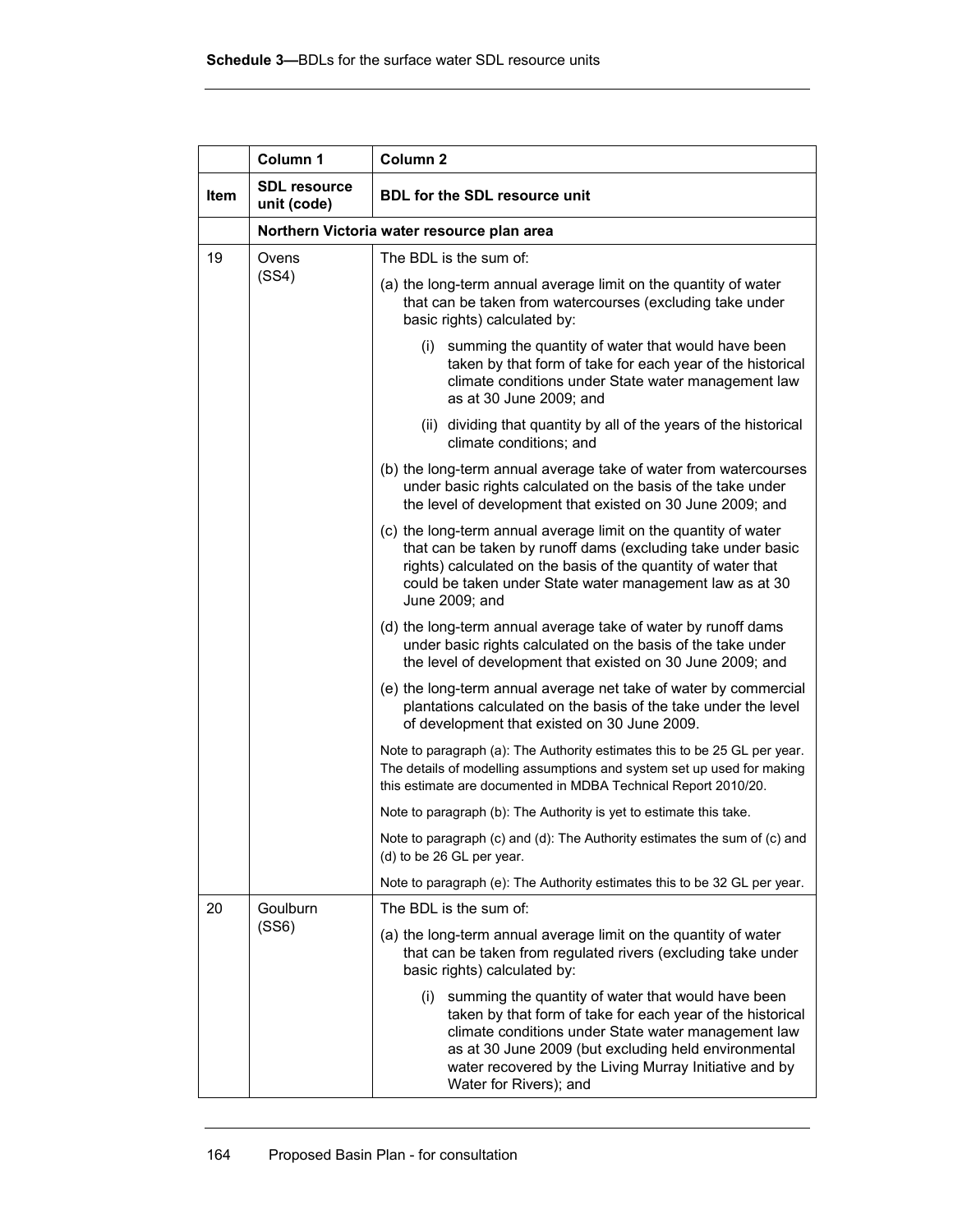|             | Column 1                           | Column <sub>2</sub>                                                                                                                                                                                                                                                                                             |  |  |
|-------------|------------------------------------|-----------------------------------------------------------------------------------------------------------------------------------------------------------------------------------------------------------------------------------------------------------------------------------------------------------------|--|--|
| <b>Item</b> | <b>SDL resource</b><br>unit (code) | <b>BDL for the SDL resource unit</b>                                                                                                                                                                                                                                                                            |  |  |
|             |                                    | (ii) dividing that quantity by all of the years of the historical<br>climate conditions; and                                                                                                                                                                                                                    |  |  |
|             |                                    | (b) the long-term annual average take of water from regulated<br>rivers under basic rights calculated on the basis of the take<br>under the level of development that existed on 30 June 2009;<br>and                                                                                                           |  |  |
|             |                                    | (c) the long-term annual average limit on the quantity of water<br>that can be taken from watercourses that are not regulated<br>rivers (excluding take under basic rights) calculated on the<br>basis of the quantity of water that could be taken under State<br>water management law as at 30 June 2009; and |  |  |
|             |                                    | (d) the long-term annual average take of water from watercourses<br>that are not regulated rivers under basic rights calculated on<br>the basis of the take under the level of development that<br>existed on 30 June 2009; and                                                                                 |  |  |
|             |                                    | (e) the long-term annual average limit on the quantity of water<br>that can be taken by runoff dams (excluding take under basic<br>rights) under State water management law as at 30 June<br>2009; and                                                                                                          |  |  |
|             |                                    | (f) the long-term annual average take of water by runoff dams<br>under basic rights calculated on the basis of the take under<br>the level of development that existed on 30 June 2009; and                                                                                                                     |  |  |
|             |                                    | (g) the long-term annual average net take of water by commercial<br>plantations calculated on the basis of the take under the level<br>of development that existed on 30 June 2009.                                                                                                                             |  |  |
|             |                                    | Note to paragraph (a): The Authority estimates this to be 1552 GL per<br>year. The details of modelling assumptions and system set up used for<br>making this estimate are documented in MDBA Technical Report<br>2010/20.                                                                                      |  |  |
|             |                                    | Note to paragraph (b): The Authority is yet to estimate this take.                                                                                                                                                                                                                                              |  |  |
|             |                                    | Note to paragraph (c). The Authority estimates this to be 29 GL per year.                                                                                                                                                                                                                                       |  |  |
|             |                                    | Note to paragraph (d). The Authority is yet to estimate this take.                                                                                                                                                                                                                                              |  |  |
|             |                                    | Note to paragraphs (e) and (f). The Authority estimates the sum of items<br>(e) and (f) to be 86 GL per year.                                                                                                                                                                                                   |  |  |
|             |                                    | Note to paragraph (g): The Authority estimates this to be 23 GL per year.                                                                                                                                                                                                                                       |  |  |
| 21          | <b>Broken</b>                      | The BDL is the sum of:                                                                                                                                                                                                                                                                                          |  |  |
|             | (SS5)                              | (a) the long-term annual average limit on the quantity of water<br>that can be taken from regulated rivers (excluding take under<br>basic rights) calculated by:                                                                                                                                                |  |  |
|             |                                    | summing the quantity of water that would have been<br>(i)<br>taken by that form of take for each year of the historical<br>climate conditions under State water management law                                                                                                                                  |  |  |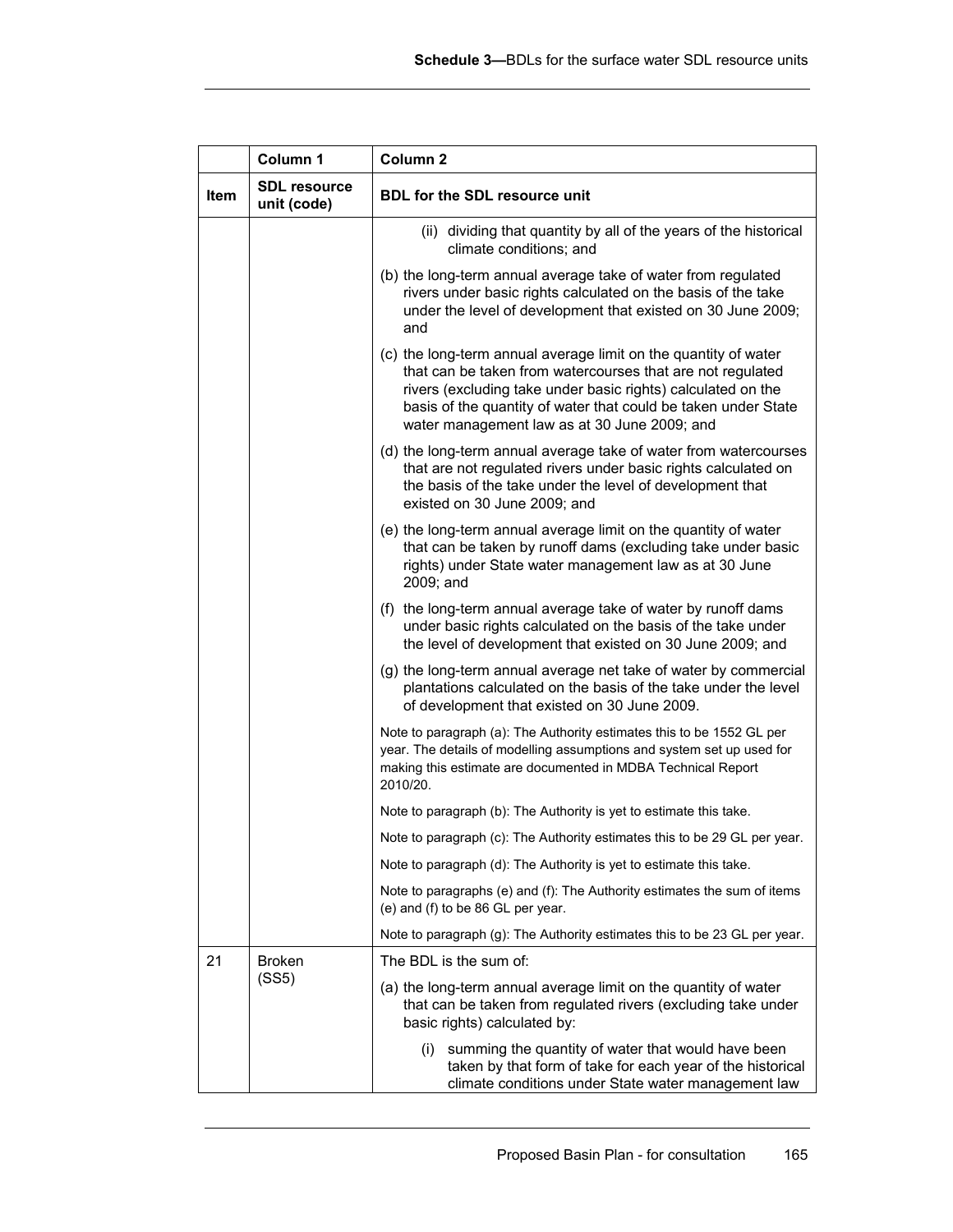|             | Column 1                           | Column <sub>2</sub>                                                                                                                                                                                                                                                                                             |  |  |
|-------------|------------------------------------|-----------------------------------------------------------------------------------------------------------------------------------------------------------------------------------------------------------------------------------------------------------------------------------------------------------------|--|--|
| <b>Item</b> | <b>SDL resource</b><br>unit (code) | <b>BDL for the SDL resource unit</b>                                                                                                                                                                                                                                                                            |  |  |
|             |                                    | as at 30 June 2009 (but excluding held environmental<br>water recovered by the Living Murray Initiative and by<br>Water for Rivers); and                                                                                                                                                                        |  |  |
|             |                                    | (ii) dividing that quantity by all of the years of the historical<br>climate conditions; and                                                                                                                                                                                                                    |  |  |
|             |                                    | (b) the long-term annual average take of water from regulated<br>rivers under basic rights calculated on the basis of the take<br>under the level of development that existed on 30 June 2009;<br>and                                                                                                           |  |  |
|             |                                    | (c) the long-term annual average limit on the quantity of water<br>that can be taken from watercourses that are not regulated<br>rivers (excluding take under basic rights) calculated on the<br>basis of the quantity of water that could be taken under State<br>water management law as at 30 June 2009; and |  |  |
|             |                                    | (d) the long-term annual average take of water from watercourses<br>that are not regulated rivers under basic rights calculated on<br>the basis of the take under the level of development that<br>existed on 30 June 2009; and                                                                                 |  |  |
|             |                                    | (e) the long-term annual average limit on the quantity of water<br>that can be taken by runoff dams (excluding take under basic<br>rights) calculated on the basis of the quantity of water that<br>could be taken under State water management law as at 30<br>June 2009; and                                  |  |  |
|             |                                    | (f) the long-term annual average take of water by runoff dams<br>under basic rights calculated on the basis of the take under<br>the level of development that existed on 30 June 2009; and                                                                                                                     |  |  |
|             |                                    | (g) the long-term annual average net take of water by commercial<br>plantations calculated on the basis of the take under the level<br>of development that existed on 30 June 2009.                                                                                                                             |  |  |
|             |                                    | Note to paragraph (a): The Authority estimates this to be 13 GL per year.<br>The details of modelling assumptions and system set up used for making<br>this estimate are documented in MDBA Technical Report 2010/20.                                                                                           |  |  |
|             |                                    | Note to paragraph (b). The Authority is yet to estimate this take.                                                                                                                                                                                                                                              |  |  |
|             |                                    | Note to paragraph (c): The Authority estimates this to be 0 GL per year.                                                                                                                                                                                                                                        |  |  |
|             |                                    | Note to paragraph (d): The Authority is yet to estimate this take.                                                                                                                                                                                                                                              |  |  |
|             |                                    | Note to paragraphs (e) and (f): The Authority estimates the sum of items<br>(e) and (f) to be 30 GL per year.                                                                                                                                                                                                   |  |  |
|             |                                    | Note to paragraph (g). The Authority estimates this to be 13 GL per year.                                                                                                                                                                                                                                       |  |  |
| 22          | Campaspe                           | The BDL is the sum of:                                                                                                                                                                                                                                                                                          |  |  |
|             | (SS7)                              | (a) the long-term annual average limit on the quantity of water<br>that can be taken from regulated rivers (excluding take under<br>basic rights) calculated by:                                                                                                                                                |  |  |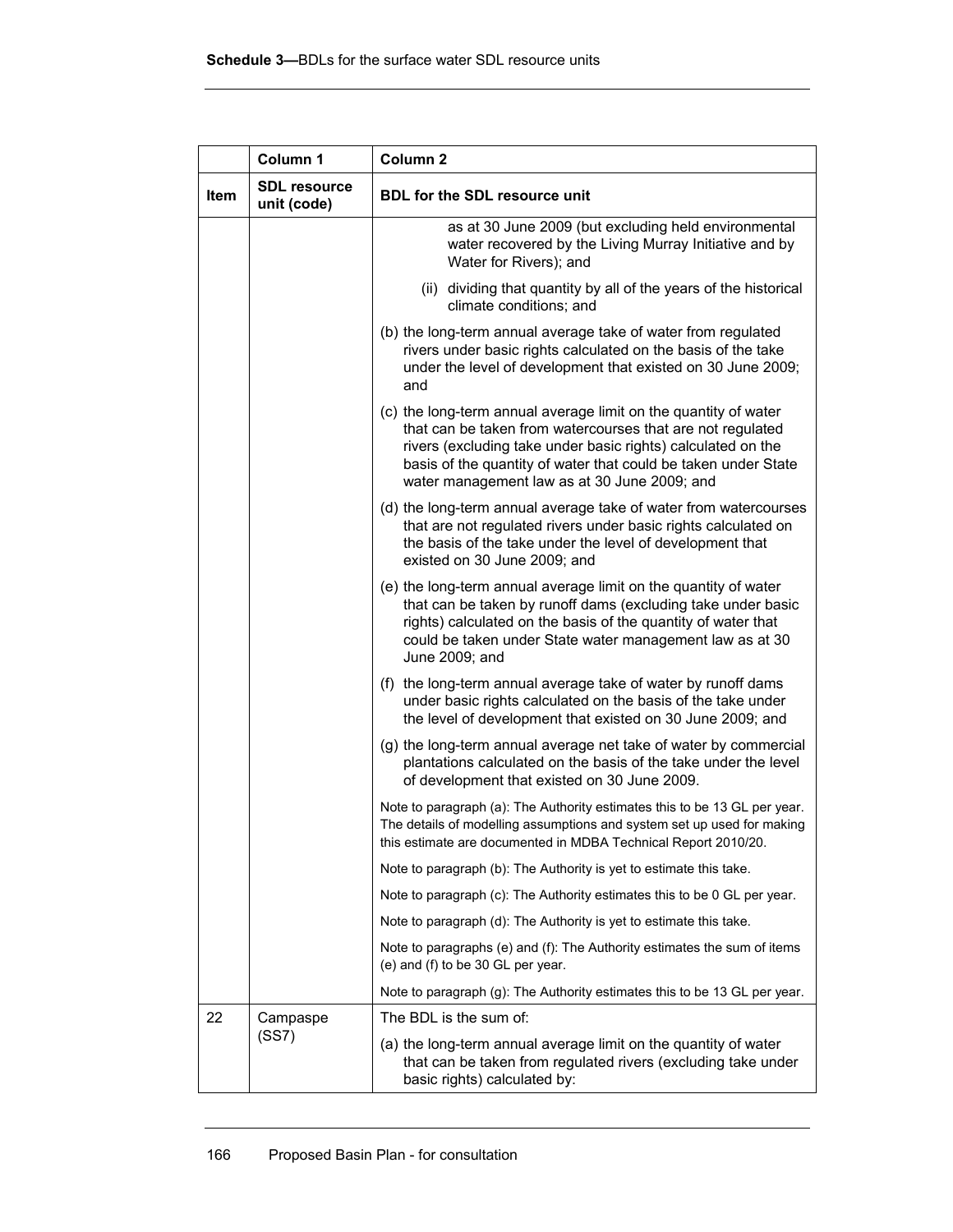|             | Column 1                           | Column <sub>2</sub>                                                                                                                                                                                                                                                                                             |  |  |
|-------------|------------------------------------|-----------------------------------------------------------------------------------------------------------------------------------------------------------------------------------------------------------------------------------------------------------------------------------------------------------------|--|--|
| <b>Item</b> | <b>SDL resource</b><br>unit (code) | <b>BDL for the SDL resource unit</b>                                                                                                                                                                                                                                                                            |  |  |
|             |                                    | (i) summing the quantity of water that would have been<br>taken by that form of take for each year of the historical<br>climate conditions under State water management law<br>as at 30 June 2009 (but excluding held environmental<br>water recovered by the Living Murray Initiative); and                    |  |  |
|             |                                    | (ii) dividing that quantity by all of the years of the historical<br>climate conditions; and                                                                                                                                                                                                                    |  |  |
|             |                                    | (b) the long-term annual average take of water from regulated<br>rivers under basic rights calculated on the basis of the take<br>under the level of development that existed on 30 June 2009;<br>and                                                                                                           |  |  |
|             |                                    | (c) the long-term annual average limit on the quantity of water<br>that can be taken from watercourses that are not regulated<br>rivers (excluding take under basic rights) calculated on the<br>basis of the quantity of water that could be taken under State<br>water management law as at 30 June 2009; and |  |  |
|             |                                    | (d) the long-term annual average take of water from watercourses<br>that are not regulated rivers under basic rights calculated on<br>the basis of the take under the level of development that<br>existed on 30 June 2009; and                                                                                 |  |  |
|             |                                    | (e) the long-term annual average limit on the quantity of water<br>that can be taken by runoff dams (excluding take under basic<br>rights) calculated on the basis of the quantity of water that can<br>be taken under State water management law as at 30 June<br>2009; and                                    |  |  |
|             |                                    | (f) the long-term annual average take of water by runoff dams<br>under basic rights calculated on the basis of the take under<br>the level of development that existed on 30 June 2009; and                                                                                                                     |  |  |
|             |                                    | (g) the long-term annual average net take of water by commercial<br>plantations calculated on the basis of the take under the level<br>of development that existed on 30 June 2009.                                                                                                                             |  |  |
|             |                                    | Note to paragraph (a): The Authority estimates this to be 111 GL per<br>year. The details of modelling assumptions and system set up used for<br>making this estimate are documented in MDBA Technical Report<br>2010/20.                                                                                       |  |  |
|             |                                    | Note to paragraph (b): The Authority is yet to estimate this take.                                                                                                                                                                                                                                              |  |  |
|             |                                    | Note to paragraph (c): The Authority estimates this to be 2 GL per year.                                                                                                                                                                                                                                        |  |  |
|             |                                    | Note to paragraph (d): The Authority is yet to estimate this take.                                                                                                                                                                                                                                              |  |  |
|             |                                    | Note to paragraphs (e) and (f). The Authority estimates the sum of items<br>(e) and (f) to be 39 GL per year.                                                                                                                                                                                                   |  |  |
|             |                                    | Note to paragraph (g). The Authority estimates this to be 1 GL per year.                                                                                                                                                                                                                                        |  |  |
| 23          | Loddon<br>(SS8)                    | The BDL is the sum of:                                                                                                                                                                                                                                                                                          |  |  |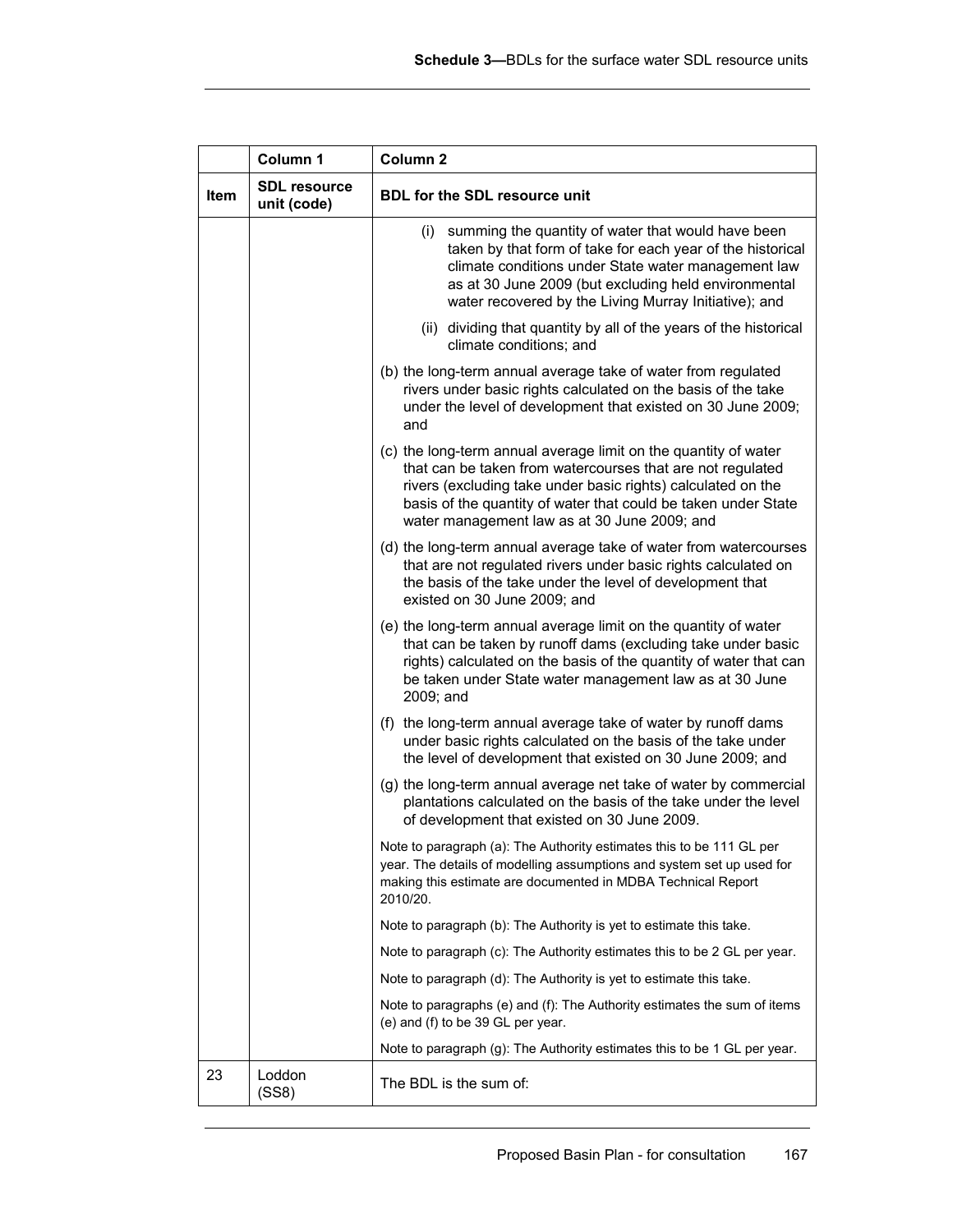|      | Column 1                           | Column <sub>2</sub>                                                                                                                                                                                                                                                            |  |
|------|------------------------------------|--------------------------------------------------------------------------------------------------------------------------------------------------------------------------------------------------------------------------------------------------------------------------------|--|
| Item | <b>SDL resource</b><br>unit (code) | <b>BDL for the SDL resource unit</b>                                                                                                                                                                                                                                           |  |
|      |                                    | (a) the long-term annual average limit on the quantity of water<br>that can be taken from regulated rivers (excluding take under<br>basic rights) calculated by:                                                                                                               |  |
|      |                                    | (i) summing the quantity of water that would have been<br>taken by that form of take for each year of the historical<br>climate conditions under State water management law<br>as at 30 June 2009; and                                                                         |  |
|      |                                    | (ii) dividing that quantity by all of the years of the historical<br>climate conditions; and                                                                                                                                                                                   |  |
|      |                                    | (b) the long-term annual average take of water from regulated<br>rivers under basic rights calculated on the basis of the take<br>under the level of development that existed on 30 June 2009;<br>and                                                                          |  |
|      |                                    | (c) the long-term annual average limit on the quantity of water<br>that can be taken from watercourses that are not regulated<br>rivers calculated on the basis of the quantity of water that<br>could be taken under State water management law as at 30<br>June 2009; and    |  |
|      |                                    | (d) the long-term annual average take of water from watercourses<br>that are not regulated rivers under basic rights calculated on<br>the basis of the take under the level of development that<br>existed on 30 June 2009; and                                                |  |
|      |                                    | (e) the long-term annual average limit on the quantity of water<br>that can be taken by runoff dams (excluding take under basic<br>rights) calculated on the basis of the quantity of water that<br>could be taken under State water management law as at 30<br>June 2009; and |  |
|      |                                    | (f) the long-term annual average take of water by runoff dams<br>under basic rights calculated on the basis of the take under<br>the level of development that existed on 30 June 2009; and                                                                                    |  |
|      |                                    | (g) the long-term annual average net take of water by commercial<br>plantations calculated on the basis of the take under the level<br>of development that existed on 30 June 2009.                                                                                            |  |
|      |                                    | Note to paragraph (a). The Authority estimates this to be 89 GL per year.<br>The details of modelling assumptions and system set up used for making<br>this estimate are documented in MDBA Technical Report 2010/20.                                                          |  |
|      |                                    | Note to paragraph (b): The Authority is yet to estimate this take.                                                                                                                                                                                                             |  |
|      |                                    | Note to paragraph (c): The Authority estimates this to be 0 GL per year.                                                                                                                                                                                                       |  |
|      |                                    | Note to paragraph (d). The Authority is yet to estimate this take.                                                                                                                                                                                                             |  |
|      |                                    | Note to paragraphs (e) and (f). The Authority estimates the sum of items<br>(e) and (f) to be 85 GL per year.                                                                                                                                                                  |  |
|      |                                    | Note to paragraph (g). The Authority estimates this to be 5 GL per year.                                                                                                                                                                                                       |  |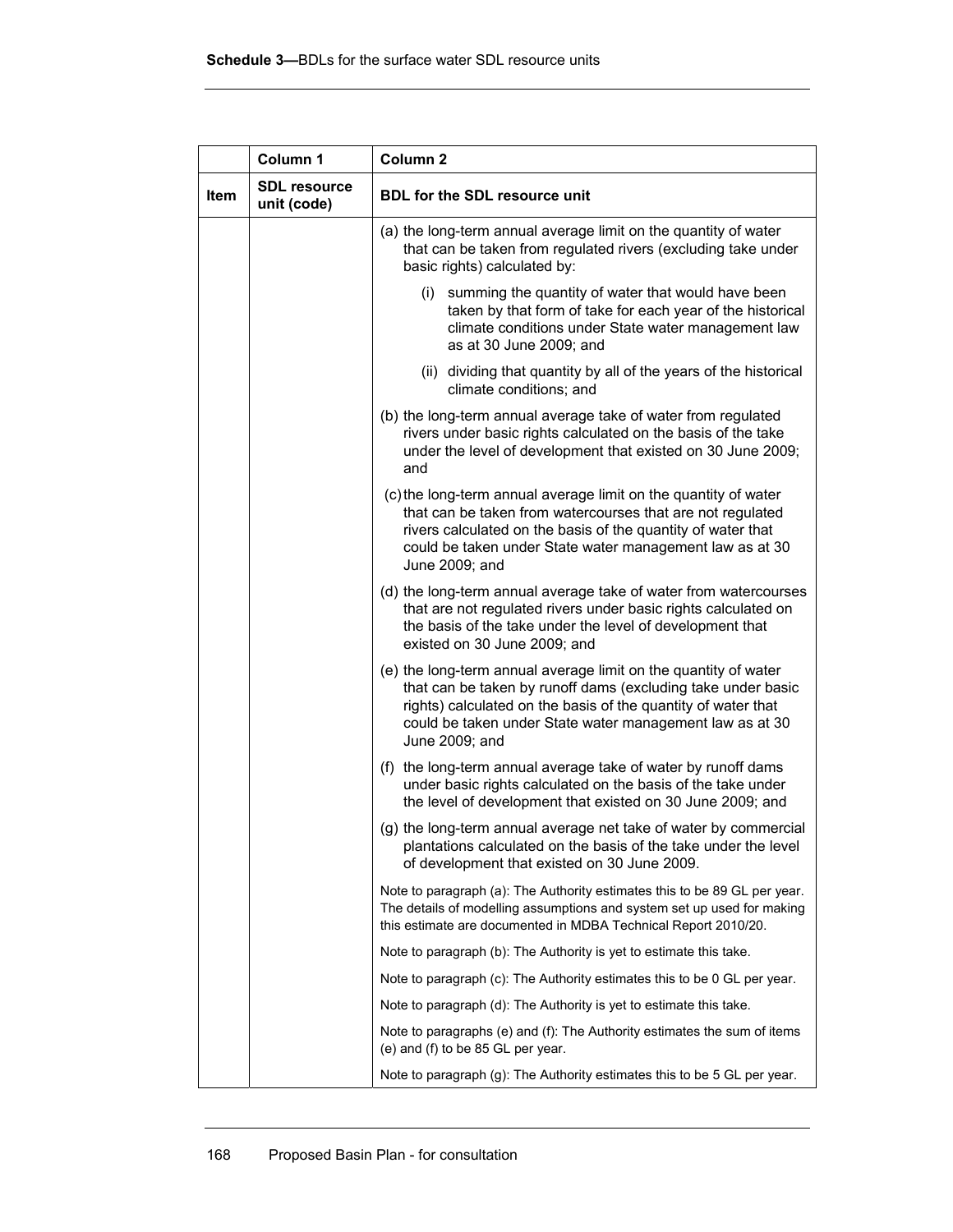|      | Column 1                                                  | Column <sub>2</sub>                                                                                                                                                                                                                                                                                             |  |  |
|------|-----------------------------------------------------------|-----------------------------------------------------------------------------------------------------------------------------------------------------------------------------------------------------------------------------------------------------------------------------------------------------------------|--|--|
| Item | <b>SDL resource</b><br>unit (code)                        | <b>BDL for the SDL resource unit</b>                                                                                                                                                                                                                                                                            |  |  |
|      | Wimmera - Mallee (surface water) water resource plan area |                                                                                                                                                                                                                                                                                                                 |  |  |
| 24   | Wimmera-                                                  | The BDL is the sum of:                                                                                                                                                                                                                                                                                          |  |  |
|      | Mallee (surface<br>water)<br>(SS9)                        | (a) the long-term annual average limit on the quantity of water<br>that can be taken from regulated rivers (excluding take under<br>basic rights) calculated by:                                                                                                                                                |  |  |
|      |                                                           | (i) summing the quantity of water that would have been<br>taken by that form of take for each year of the historical<br>climate conditions under State water management law<br>as at 30 June 2009 (but excluding held environmental<br>water recovered under the Wimmera-Mallee Pipeline<br>Project); and       |  |  |
|      |                                                           | (ii) dividing that quantity by all of the years of the historical<br>climate conditions; and                                                                                                                                                                                                                    |  |  |
| and  |                                                           | (b) the long-term annual average take of water from regulated<br>rivers under basic rights calculated on the basis of the take<br>under the level of development that existed on 30 June 2009;                                                                                                                  |  |  |
|      |                                                           | (c) the long-term annual average limit on the quantity of water<br>that can be taken from watercourses that are not regulated<br>rivers (excluding take under basic rights) calculated on the<br>basis of the quantity of water that could be taken under State<br>water management law as at 30 June 2009; and |  |  |
|      |                                                           | (d) the long-term annual average take of water from watercourses<br>that are not regulated rivers under basic rights calculated on<br>the basis of the take under the level of development that<br>existed on 30 June 2009; and                                                                                 |  |  |
|      |                                                           | (e) the long-term annual average limit on the quantity of water<br>that can be taken by runoff dams (excluding take under basic<br>rights) calculated on the basis of the quantity of water that<br>could be taken under State water management law as at 30<br>June 2009; and                                  |  |  |
|      |                                                           | (f) the long-term annual average take of water by runoff dams<br>under basic rights calculated on the basis of the take under<br>the level of development that existed on 30 June 2009; and                                                                                                                     |  |  |
|      |                                                           | (g) the long-term annual average net take of water by commercial<br>plantations calculated on the basis of the take under the level<br>of development that existed on 30 June 2009.                                                                                                                             |  |  |
|      |                                                           | Note to paragraph (a). The Authority estimates this to be 66 GL per year.<br>The details of modelling assumptions and system set up used for making<br>this estimate are documented in MDBA Technical Report 2010/20.                                                                                           |  |  |
|      |                                                           | Note to paragraph (b): The Authority is yet to estimate this take.                                                                                                                                                                                                                                              |  |  |
|      |                                                           | Note to paragraph (c): The Authority estimates this to be 1 GL per year.                                                                                                                                                                                                                                        |  |  |
|      |                                                           | Note to paragraph (d): The Authority is yet to estimate this take.                                                                                                                                                                                                                                              |  |  |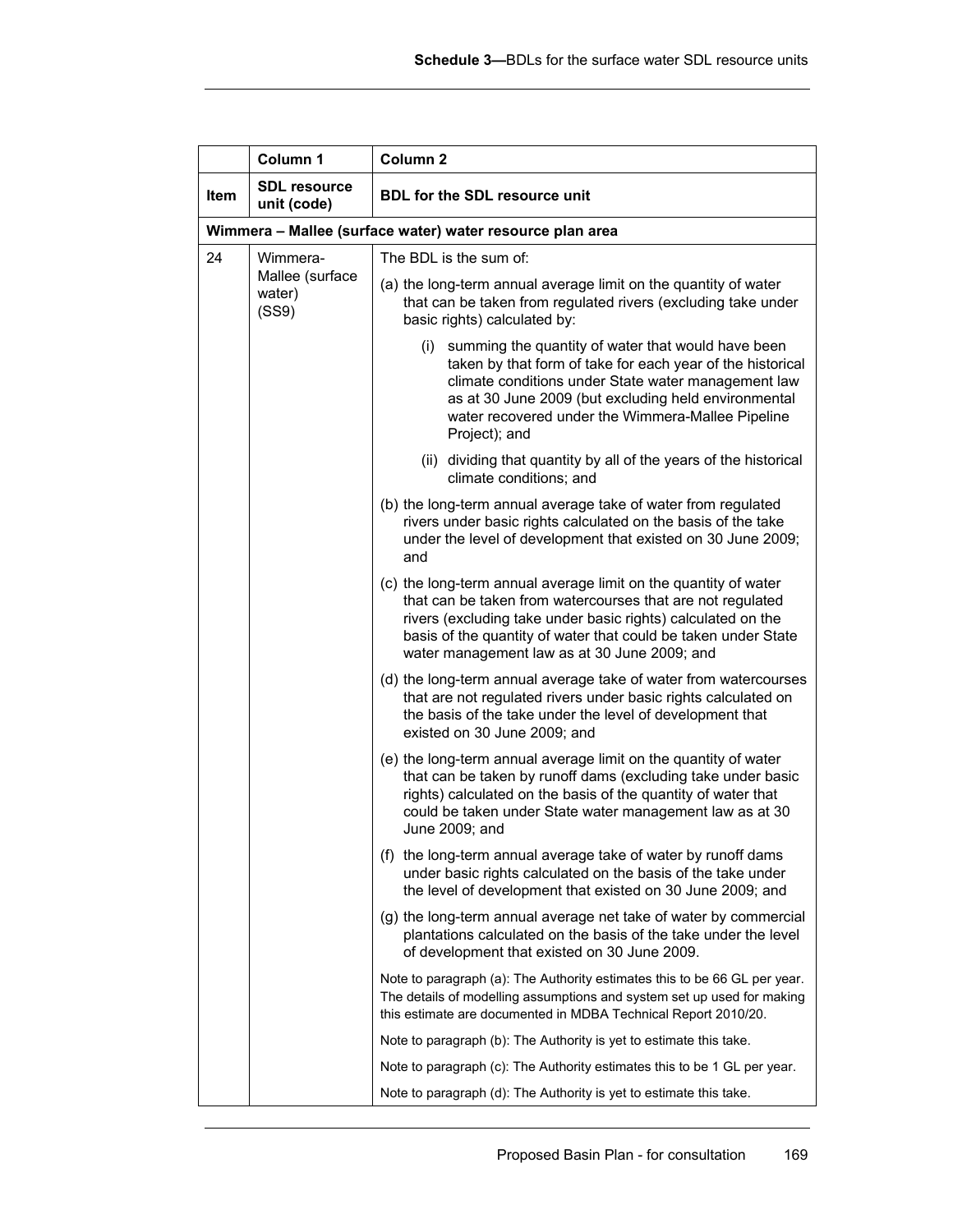|             | Column 1                           | Column <sub>2</sub>                                                                                                                                                                                                                                                        |  |
|-------------|------------------------------------|----------------------------------------------------------------------------------------------------------------------------------------------------------------------------------------------------------------------------------------------------------------------------|--|
| <b>Item</b> | <b>SDL resource</b><br>unit (code) | <b>BDL for the SDL resource unit</b>                                                                                                                                                                                                                                       |  |
|             |                                    | Note to paragraphs (e) and (f): The Authority estimates the sum of items<br>(e) and (f) to be 61 GL per year.                                                                                                                                                              |  |
|             |                                    | Note to paragraph (g): The Authority estimates this to be 1 GL per year.                                                                                                                                                                                                   |  |
|             | <b>South Australia</b>             |                                                                                                                                                                                                                                                                            |  |
|             |                                    | South Australian Murray water resource plan area                                                                                                                                                                                                                           |  |
| 25          | South<br>Australian                | The BDL is the long-term annual average limit on the quantity of<br>water that can be taken from watercourses calculated by:                                                                                                                                               |  |
|             | Murray<br>(SS11)                   | summing the quantity of water that would have been<br>(i)<br>taken by that form of take in accordance with Schedule<br>E to the Agreement for each year of the historical<br>climate conditions (but excluding water recovered<br>under the Living Murray Initiative); and |  |
|             |                                    | (ii) dividing that quantity by all the years of the historical<br>climate conditions.                                                                                                                                                                                      |  |
|             |                                    | Note: The Authority estimates this to be 665 GL per year. The details of<br>modelling assumptions and system set up used for making this estimate<br>are documented in MDBA Technical Report2010/20 and MDBA<br>Technical Report 2011/01.                                  |  |
| 26          | South<br>Australian Non-           | The BDL is the long-term annual average limit on the quantity of<br>water that can be taken by runoff dams calculated by:                                                                                                                                                  |  |
|             | Prescribed<br>Areas<br>(SS10)      | (i) summing the quantity of water that would have been<br>taken by those forms of take for each year of the<br>historical climate conditions under State water<br>management law as at 30 June 2009; and                                                                   |  |
|             |                                    | (ii) dividing that quantity by all of the years of the historical<br>climate conditions.                                                                                                                                                                                   |  |
|             |                                    | Note: The Authority estimates this to be 3.5 GL per year.                                                                                                                                                                                                                  |  |
|             |                                    | Eastern Mount Lofty Ranges water resource plan area                                                                                                                                                                                                                        |  |
| 27          | Lofty Ranges<br>(SS13)             | Eastern Mount   The BDL is the long-term annual average limit on the quantity of<br>water that can be taken from watercourses, by runoff dams and<br>net take of water by commercial plantations calculated by:                                                            |  |
|             |                                    | summing the quantity of water that would have been<br>(i)<br>taken by those forms of take for each year of the<br>historical climate conditions under State water<br>management law as at 30 June 2009; and                                                                |  |
|             |                                    | (ii) dividing that quantity by all of the years of the historical<br>climate conditions.                                                                                                                                                                                   |  |
|             |                                    | Note: The Authority estimates this to be 28.3 GL per year.                                                                                                                                                                                                                 |  |
| 28          | Marne-<br>Saunders<br>(SS12)       | The BDL is the long-term annual average limit on the quantity of<br>water that can be taken from watercourses, by runoff dams and<br>net take of water by commercial plantations calculated by:                                                                            |  |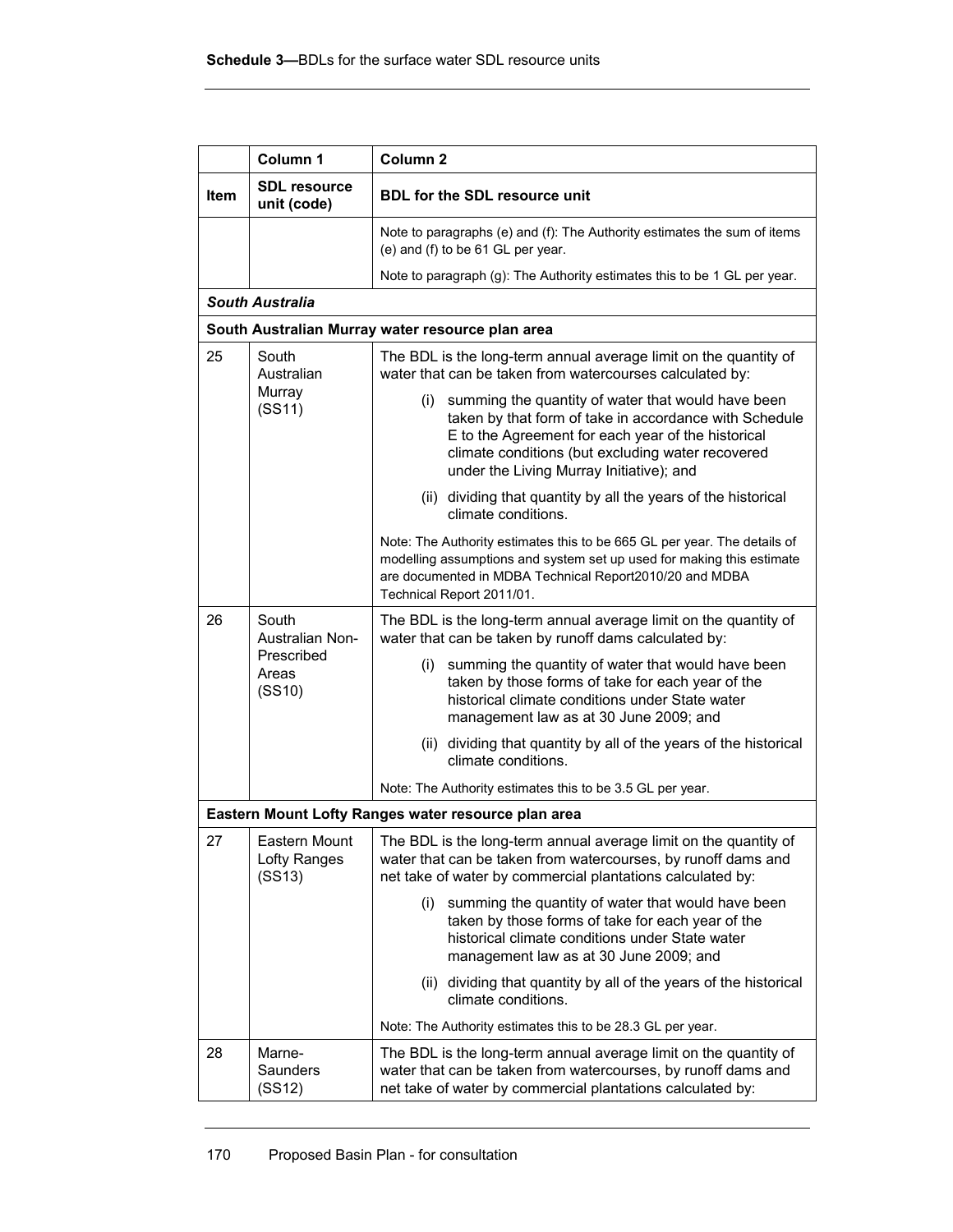|             | Column 1                                             | Column <sub>2</sub>                                                                                                                                                                                                                                                             |  |
|-------------|------------------------------------------------------|---------------------------------------------------------------------------------------------------------------------------------------------------------------------------------------------------------------------------------------------------------------------------------|--|
| <b>Item</b> | <b>SDL resource</b><br>unit (code)                   | <b>BDL for the SDL resource unit</b>                                                                                                                                                                                                                                            |  |
|             |                                                      | (i) summing the quantity of water that would have been<br>taken by those forms of take for each year of the<br>historical climate conditions under State water<br>management law as at 18 January 2010; and                                                                     |  |
|             |                                                      | (ii) dividing that quantity by all of the years of the historical<br>climate conditions.                                                                                                                                                                                        |  |
|             |                                                      | Note: The Authority estimates this to be 2.9 GL per year.                                                                                                                                                                                                                       |  |
|             | <b>Australian Capital Territory</b>                  |                                                                                                                                                                                                                                                                                 |  |
|             |                                                      | Australian Capital Territory (surface water) water resource plan area                                                                                                                                                                                                           |  |
| 29          | Australian<br>The BDL is the sum of:                 |                                                                                                                                                                                                                                                                                 |  |
|             | <b>Capital Territory</b><br>(surface water)<br>(SS1) | (a) the long-term annual average limit on the quantity of water<br>that can be taken from watercourses calculated by:                                                                                                                                                           |  |
|             |                                                      | (i) summing the quantity of water that would have been<br>taken by that form of take in accordance with Schedule<br>E to the Agreement for each year of the historical<br>climate conditions (including an adjustment to account<br>for population growth to 30 June 2009); and |  |
|             |                                                      | (ii) dividing that quantity by all the years of the historical<br>climate conditions; and                                                                                                                                                                                       |  |
|             |                                                      | (b) the long-term annual average limit on the quantity of water<br>that can be taken by runoff dams (excluding take under basic<br>rights) calculated on the basis of the take under the level of<br>development that existed on 30 June 2009; and                              |  |
|             |                                                      | (c) the long-term annual average take of water by runoff dams<br>under basic rights at the level of development that existed on<br>30 June 2009; and                                                                                                                            |  |
|             |                                                      | (d) the long-term annual average net take of water by commercial<br>plantations calculated on the basis of the take under the level<br>of development that existed on 30 June 2009.                                                                                             |  |
|             |                                                      | Note to paragraph (a): The Authority estimates this to be 40.5 GL per<br>year.                                                                                                                                                                                                  |  |
|             |                                                      | Note to paragraphs (b) and (c): The Authority estimates the sum of items<br>(b) and (c) to be 1 GL per year.                                                                                                                                                                    |  |
|             |                                                      | Note to paragraph (d): The Authority estimates this to be 11 GL per year.                                                                                                                                                                                                       |  |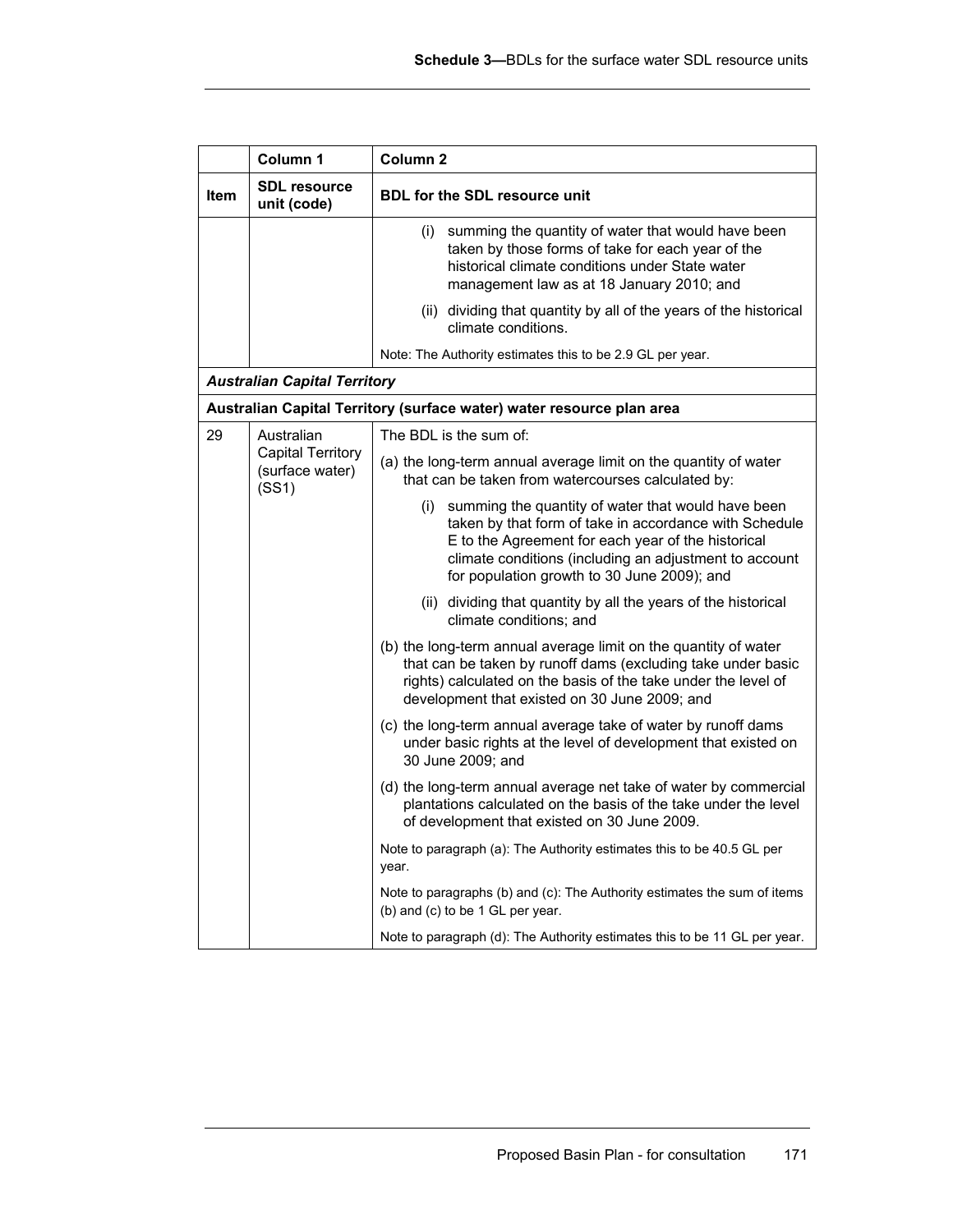## **Schedule 4—Matters relating to groundwater SDL resource units**

Note: See sections 6.03, 6.04, the definition of BDL in section 1.07 and Part 3 of Chapter 9.

|                 | Column <sub>1</sub>                                        | Column <sub>2</sub>                                                       | Column 3                                                                            | Column 4                                                                                                             |
|-----------------|------------------------------------------------------------|---------------------------------------------------------------------------|-------------------------------------------------------------------------------------|----------------------------------------------------------------------------------------------------------------------|
| Item            | <b>Groundwater SDL</b><br>resource unit<br>(code)          | Groundwater<br>covered by<br>groundwater SDL<br>resource unit             | <b>BDL</b> for the<br><b>SDL resource</b><br>unit in<br>gigalitres (GL)<br>per year | Long-term<br>average<br>sustainable<br>diversion limit<br>for SDL<br>resource unit in<br>gigalitres (GL)<br>per year |
|                 | <b>Australian Capital Territory</b>                        |                                                                           |                                                                                     |                                                                                                                      |
|                 |                                                            | Australian Capital Territory (groundwater) water resource plan area (GW1) |                                                                                     |                                                                                                                      |
| 1               | Australian Capital<br>Territory<br>(Groundwater)<br>(GS56) | all groundwater                                                           | 1.70                                                                                | 7.25                                                                                                                 |
| <b>Victoria</b> |                                                            |                                                                           |                                                                                     |                                                                                                                      |
|                 |                                                            | Goulburn-Murray water resource plan area (GW2)                            |                                                                                     |                                                                                                                      |
| $\overline{2}$  | Goulburn-Murray:<br>Goulburn-Broken<br>Highlands<br>(GS8a) | all groundwater                                                           | 15.2                                                                                | 35.8                                                                                                                 |
| 3               | Goulburn-Murray:<br>Loddon-Campaspe<br>Highlands<br>(GS8b) | all groundwater                                                           | 13.0                                                                                | 16.8                                                                                                                 |
| $\overline{4}$  | Goulburn-Murray:<br>Murray Highlands<br>(GS8c)             | all groundwater                                                           | 5.44                                                                                | 5.44                                                                                                                 |
| 5               | Goulburn-Murray:<br>Ovens Highlands<br>(GS8d)              | all groundwater                                                           | 4.67                                                                                | 4.67                                                                                                                 |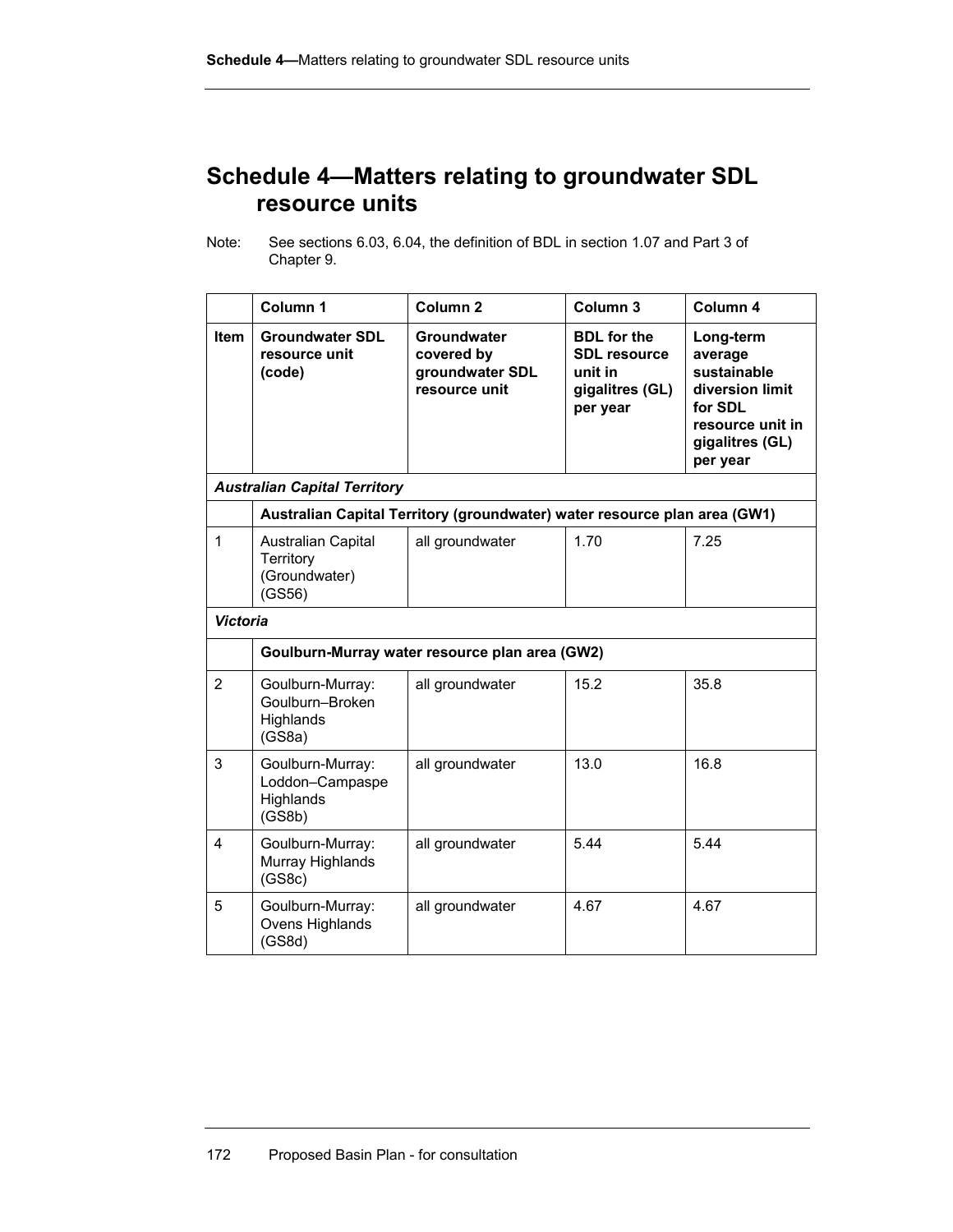|                | Column 1                                                                                                              | Column <sub>2</sub>                                                              | Column 3                                                                            | Column 4                                                                                                             |
|----------------|-----------------------------------------------------------------------------------------------------------------------|----------------------------------------------------------------------------------|-------------------------------------------------------------------------------------|----------------------------------------------------------------------------------------------------------------------|
| Item           | <b>Groundwater SDL</b><br>resource unit<br>(code)                                                                     | Groundwater<br>covered by<br>groundwater SDL<br>resource unit                    | <b>BDL</b> for the<br><b>SDL resource</b><br>unit in<br>gigalitres (GL)<br>per year | Long-term<br>average<br>sustainable<br>diversion limit<br>for SDL<br>resource unit in<br>gigalitres (GL)<br>per year |
| 6              | Goulburn-Murray:<br>Ovens-Kiewa                                                                                       | groundwater in:                                                                  | 28.5                                                                                | 30.5                                                                                                                 |
|                | Sedimentary Plain<br>(GS8e)                                                                                           | (a) the Coonambidgal<br>Formation; and                                           |                                                                                     |                                                                                                                      |
|                |                                                                                                                       | (b) the Shepparton<br>Formation; and                                             |                                                                                     |                                                                                                                      |
|                |                                                                                                                       | (c) the Calivil<br>Formation; and                                                |                                                                                     |                                                                                                                      |
|                |                                                                                                                       | (d) the Renmark<br>Group                                                         |                                                                                     |                                                                                                                      |
| $\overline{7}$ | Goulburn-Murray:<br>Victorian Riverine<br>Sedimentary Plain<br>(shallow; Shepparton<br>Formation)<br>(GS8f)           | groundwater in the<br>Shepparton<br>Formation                                    | 244.1                                                                               | 244.1                                                                                                                |
| 8              | Goulburn-Murray:<br>Victorian Riverine<br>Sedimentary Plain<br>(deep; Calivil and<br>Renmark<br>Formations)<br>(GS8f) | groundwater in:<br>(a) the Calivil<br>Formation; and<br>(b) the Renmark<br>Group | 175.0                                                                               | 127.0                                                                                                                |
|                |                                                                                                                       | Wimmera-Mallee (groundwater) water resource plan area (GW3)                      |                                                                                     |                                                                                                                      |
| 9              | Wimmera-Mallee:<br>West Wimmera<br>(Loxton Parilla<br>Sands)<br>(GS9a)                                                | groundwater in the<br>Loxton Parilla Sands                                       | 0                                                                                   | 22.1                                                                                                                 |
| 10             | Wimmera-Mallee:<br>West Wimmera<br>(Murray Group<br>Limestone)<br>(GS9a)                                              | groundwater in the<br>Murray Group<br>Limestone                                  | 25.5                                                                                | 25.5                                                                                                                 |
| 11             | Wimmera-Mallee:<br>West Wimmera<br>(Tertiary Confined<br>Sands)<br>(GS9a)                                             | groundwater in the<br><b>Tertiary Confined</b><br>Sands                          | 4.00                                                                                | 4.00                                                                                                                 |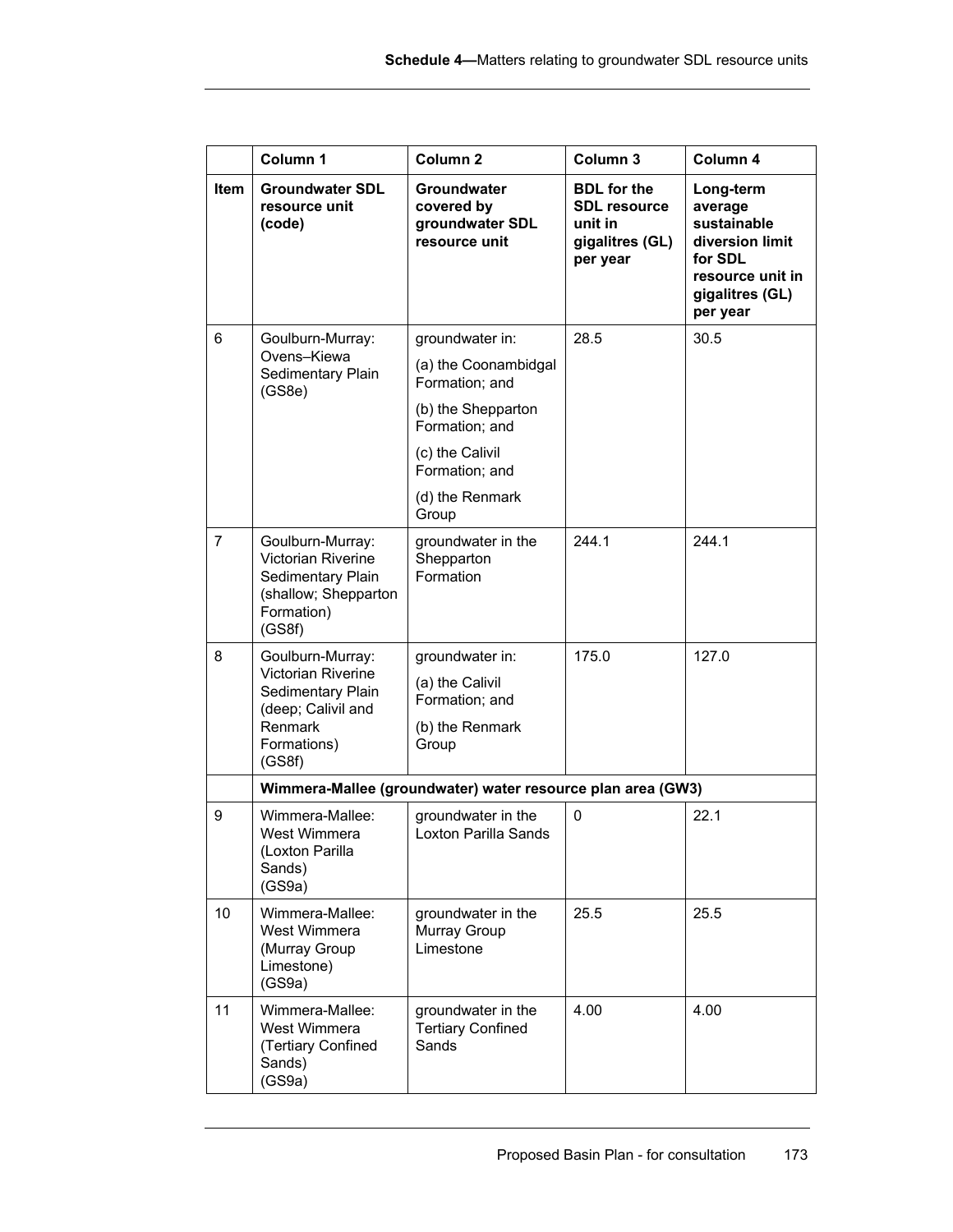|      | Column 1                                                                                          | Column <sub>2</sub>                                           | Column <sub>3</sub>                                                                 | Column 4                                                                                                             |
|------|---------------------------------------------------------------------------------------------------|---------------------------------------------------------------|-------------------------------------------------------------------------------------|----------------------------------------------------------------------------------------------------------------------|
| Item | <b>Groundwater SDL</b><br>resource unit<br>(code)                                                 | Groundwater<br>covered by<br>groundwater SDL<br>resource unit | <b>BDL</b> for the<br><b>SDL resource</b><br>unit in<br>gigalitres (GL)<br>per year | Long-term<br>average<br>sustainable<br>diversion limit<br>for SDL<br>resource unit in<br>gigalitres (GL)<br>per year |
| 12   | Wimmera-Mallee:<br>Wimmera-Avoca<br>Highlands<br>(GS9b)                                           | all groundwater                                               | 1.26                                                                                | 3.02                                                                                                                 |
| 13   | Wimmera-Mallee:<br>Wimmera-Mallee<br>Border Zone (Loxton<br>Parilla Sands)<br>(GS9c)              | groundwater in the<br>Loxton Parilla Sands                    | $\Omega$                                                                            | 9.37                                                                                                                 |
| 14   | Wimmera-Mallee:<br>Wimmera-Mallee<br>Border Zone (Murray<br>Group Limestone)<br>(GS9c)            | groundwater in the<br>Murray Group<br>Limestone               | 14.1                                                                                | 14.1                                                                                                                 |
| 15   | Wimmera-Mallee:<br>Wimmera-Mallee<br>Border Zone<br>(Tertiary Confined<br>Sand Aquifer)<br>(GS9c) | groundwater in the<br><b>Tertiary Confined</b><br>Sands       | 1.1                                                                                 | 1.1                                                                                                                  |
| 16   | Wimmera-Mallee:<br>Wimmera-Mallee<br>Sedimentary Plain<br>(GS9d)                                  | all groundwater                                               | 24.2                                                                                | 236.2                                                                                                                |
|      | <b>South Australia</b>                                                                            |                                                               |                                                                                     |                                                                                                                      |
|      |                                                                                                   | South Australian Murray water resource plan area (GW4)        |                                                                                     |                                                                                                                      |
| 17   | Mallee (Pliocene<br>Sands)<br>(GS3)                                                               | groundwater in<br>Pliocene sands                              | 0                                                                                   | 82.8                                                                                                                 |
| 18   | Mallee (Murray<br>Group Limestone)<br>(GS3)                                                       | groundwater in the<br>Murray Group<br>Limestone               | 65.7                                                                                | 65.7                                                                                                                 |
| 19   | Mallee (Renmark<br>Group)<br>(GS3)                                                                | groundwater in the<br>Renmark Group                           | 0                                                                                   | 2.00                                                                                                                 |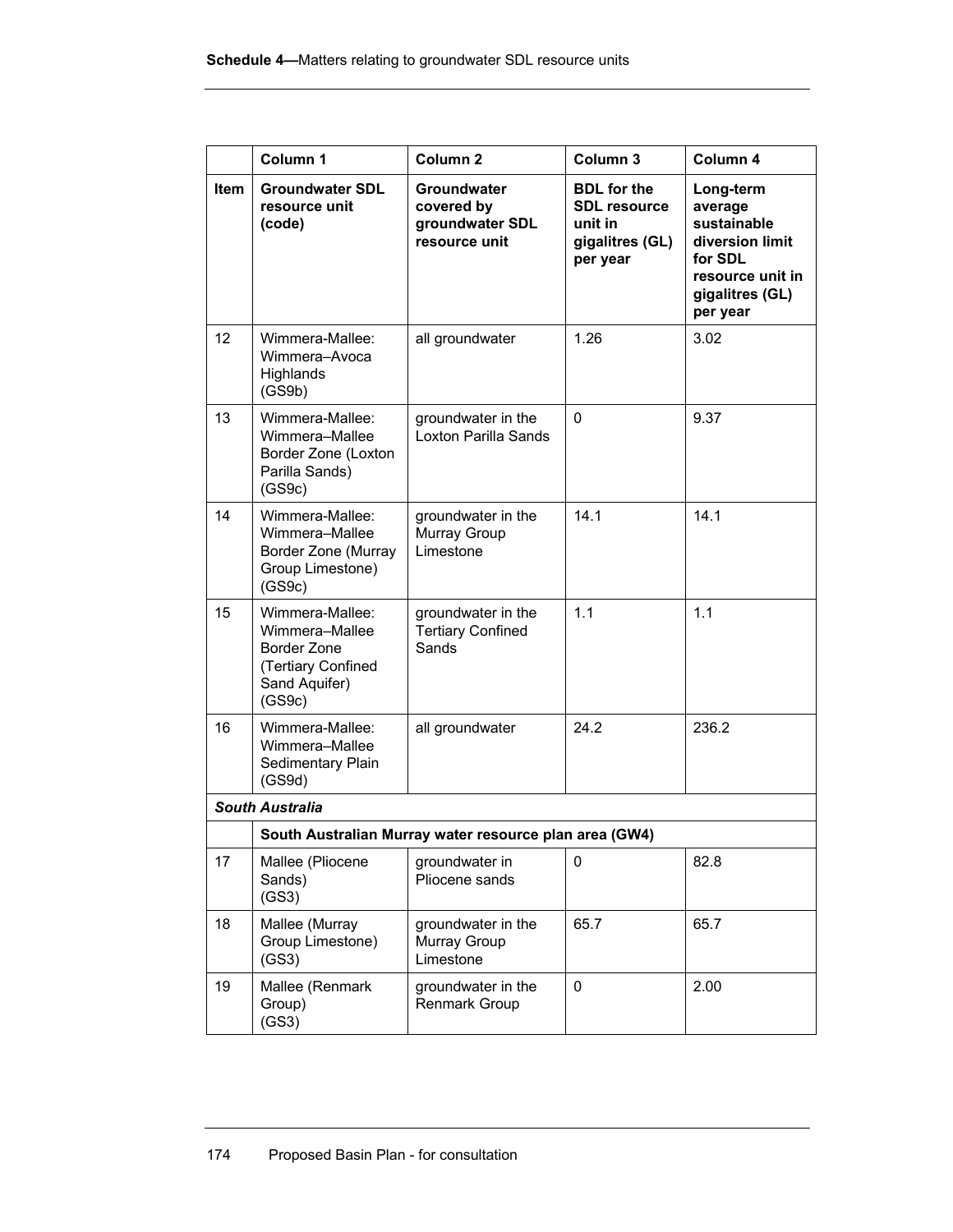|      | Column 1                                                         | Column <sub>2</sub>                                                                                                          | Column 3                                                                            | Column 4                                                                                                             |
|------|------------------------------------------------------------------|------------------------------------------------------------------------------------------------------------------------------|-------------------------------------------------------------------------------------|----------------------------------------------------------------------------------------------------------------------|
| Item | <b>Groundwater SDL</b><br>resource unit<br>(code)                | Groundwater<br>covered by<br>groundwater SDL<br>resource unit                                                                | <b>BDL</b> for the<br><b>SDL resource</b><br>unit in<br>gigalitres (GL)<br>per year | Long-term<br>average<br>sustainable<br>diversion limit<br>for SDL<br>resource unit in<br>gigalitres (GL)<br>per year |
| 20   | Peake-Roby-                                                      | groundwater in:                                                                                                              | 3.41                                                                                | 3.41                                                                                                                 |
|      | <b>Sherlock</b><br>(unconfined)<br>(GS5)                         | (a) the unconfined<br>Murray Group<br>Limestone<br>comprising the<br>Coomandook and<br><b>Bridgewater</b><br>Formations; and |                                                                                     |                                                                                                                      |
|      |                                                                  | (b) the unconfined<br>Quaternary limestone                                                                                   |                                                                                     |                                                                                                                      |
| 21   | Peake-Roby-                                                      | groundwater in:                                                                                                              | 2.58                                                                                | 2.58                                                                                                                 |
|      | Sherlock (confined)<br>(GS5)                                     | (a) the confined<br>Renmark Group; and                                                                                       |                                                                                     |                                                                                                                      |
|      |                                                                  | (b) the confined<br><b>Buccleuch Group</b>                                                                                   |                                                                                     |                                                                                                                      |
| 22   | SA Murray<br>(GS6)                                               | all groundwater                                                                                                              | 1.80                                                                                | 127.8                                                                                                                |
| 23   | <b>SA Murray Salt</b><br>Interception<br><b>Schemes</b><br>(GS7) | all groundwater                                                                                                              | 11.1                                                                                | 28.6                                                                                                                 |
|      |                                                                  | Eastern Mount Lofty Ranges water resource plan area (GW5)                                                                    |                                                                                     |                                                                                                                      |
| 24   | Angas Bremer<br>(Quaternary<br>Sediments)<br>(GS1)               | groundwater in<br>Quaternary<br>sediments                                                                                    | 0                                                                                   | 2.18                                                                                                                 |
| 25   | Angas Bremer<br>(Murray Group<br>Limestone)<br>(GS1)             | groundwater in the<br>Murray Group<br>Limestone                                                                              | 6.57                                                                                | 6.57                                                                                                                 |
| 26   | Eastern Mount Lofty<br>Ranges<br>(GS2)                           | all groundwater                                                                                                              | 34.7                                                                                | 38.5                                                                                                                 |
| 27   | Marne Saunders<br>(Fractured Rock)<br>(GS4)                      | groundwater in<br>fractured rock                                                                                             | 2.09                                                                                | 2.09                                                                                                                 |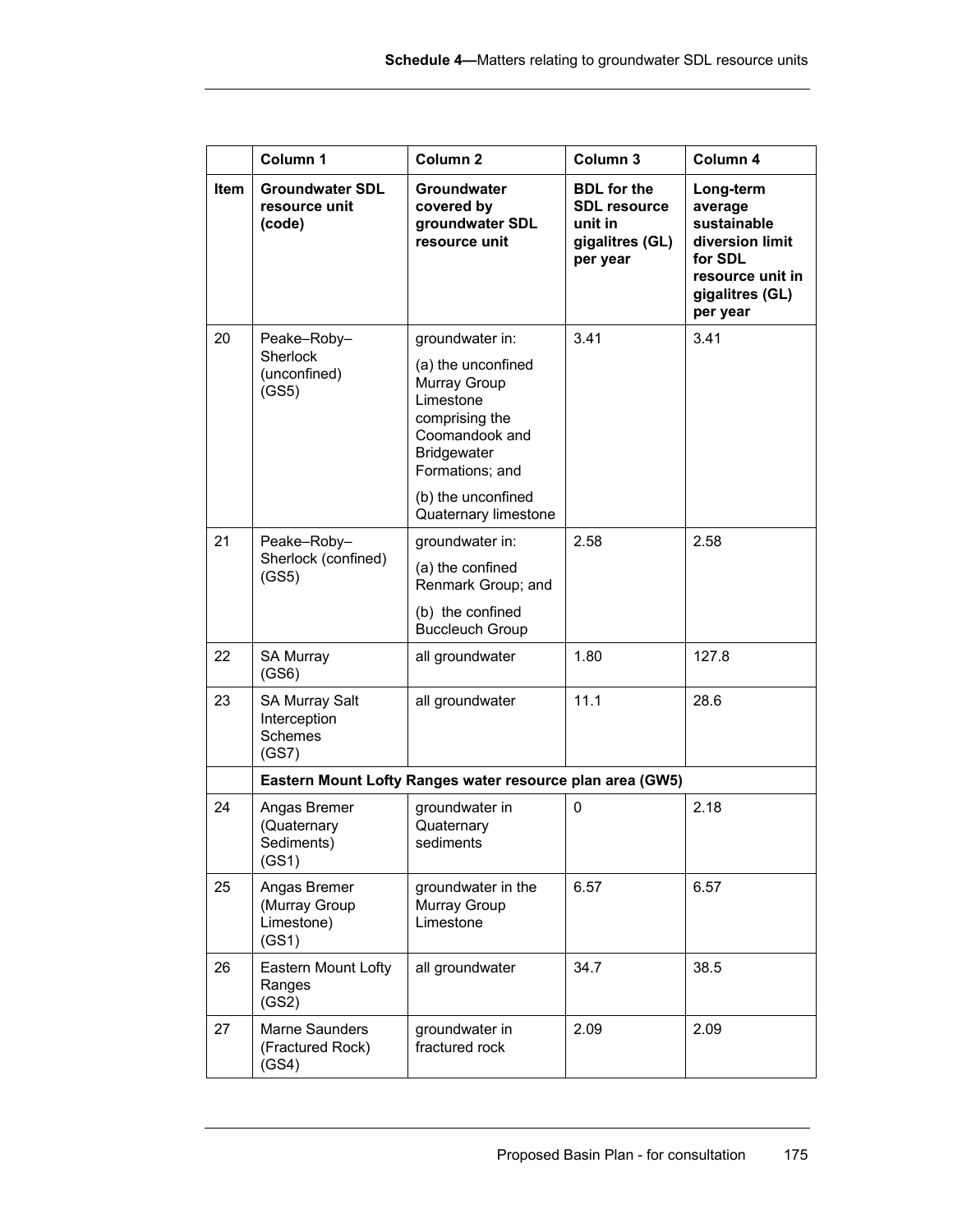|             | Column 1                                                                             | Column <sub>2</sub>                                                                                                                 | Column 3                                                                            | Column 4                                                                                                             |
|-------------|--------------------------------------------------------------------------------------|-------------------------------------------------------------------------------------------------------------------------------------|-------------------------------------------------------------------------------------|----------------------------------------------------------------------------------------------------------------------|
| <b>Item</b> | <b>Groundwater SDL</b><br>resource unit<br>(code)                                    | Groundwater<br>covered by<br>groundwater SDL<br>resource unit                                                                       | <b>BDL</b> for the<br><b>SDL resource</b><br>unit in<br>gigalitres (GL)<br>per year | Long-term<br>average<br>sustainable<br>diversion limit<br>for SDL<br>resource unit in<br>gigalitres (GL)<br>per year |
| 28          | Marne Saunders                                                                       | groundwater in:                                                                                                                     | 2.38                                                                                | 2.38                                                                                                                 |
|             | (Murray Group<br>Limestone)<br>(GS4)                                                 | (a) the Murray Group<br>Limestone; and                                                                                              |                                                                                     |                                                                                                                      |
|             |                                                                                      | (b) Quaternary<br>sediments                                                                                                         |                                                                                     |                                                                                                                      |
| 29          | Marne Saunders<br>(Renmark Group)<br>(GS4)                                           | groundwater in the<br>Renmark Group                                                                                                 | 0.50                                                                                | 0.50                                                                                                                 |
|             | <b>New South Wales</b>                                                               |                                                                                                                                     |                                                                                     |                                                                                                                      |
|             |                                                                                      | Western Porous Rock water resource plan area (GW6)                                                                                  |                                                                                     |                                                                                                                      |
| 30          | <b>Western Porous</b><br>Rock<br>(GS54)                                              | all groundwater                                                                                                                     | 48.7                                                                                | 225.9                                                                                                                |
|             |                                                                                      | Darling Alluvium water resource plan area (GW7)                                                                                     |                                                                                     |                                                                                                                      |
| 31          | <b>Upper Darling</b><br>Alluvium<br>$(GS46)$ <sup>*</sup>                            | all groundwater                                                                                                                     | 6.72                                                                                | 7.10                                                                                                                 |
| 32          | Lower Darling<br><b>Alluvium</b><br>(GS28)                                           | all groundwater                                                                                                                     | 1.78                                                                                | 1.78                                                                                                                 |
|             |                                                                                      | Murray Alluvium water resource plan area (GW8)                                                                                      |                                                                                     |                                                                                                                      |
| 33          | <b>Billabong Creek</b><br>Alluvium<br>(GS13)                                         | all groundwater                                                                                                                     | 7.50                                                                                | 7.50                                                                                                                 |
| 34          | Lower Murray<br>Alluvium (shallow;<br>Shepparton<br>Formation)<br>(GS32)             | groundwater in<br>unconsolidated<br>alluvium, including<br>the Shepparton<br>Formation, less than<br>12 meters below the<br>surface | 81.9                                                                                | 81.9                                                                                                                 |
| 35          | Lower Murray<br>Alluvium (deep;<br>Renmark Group and<br>Calivil Formation)<br>(GS32) | all groundwater not<br>covered by the Lower<br>Murray Alluvium<br>(shallow; Shepparton<br>Formation) SDL<br>resource unit           | 88.8                                                                                | 88.8                                                                                                                 |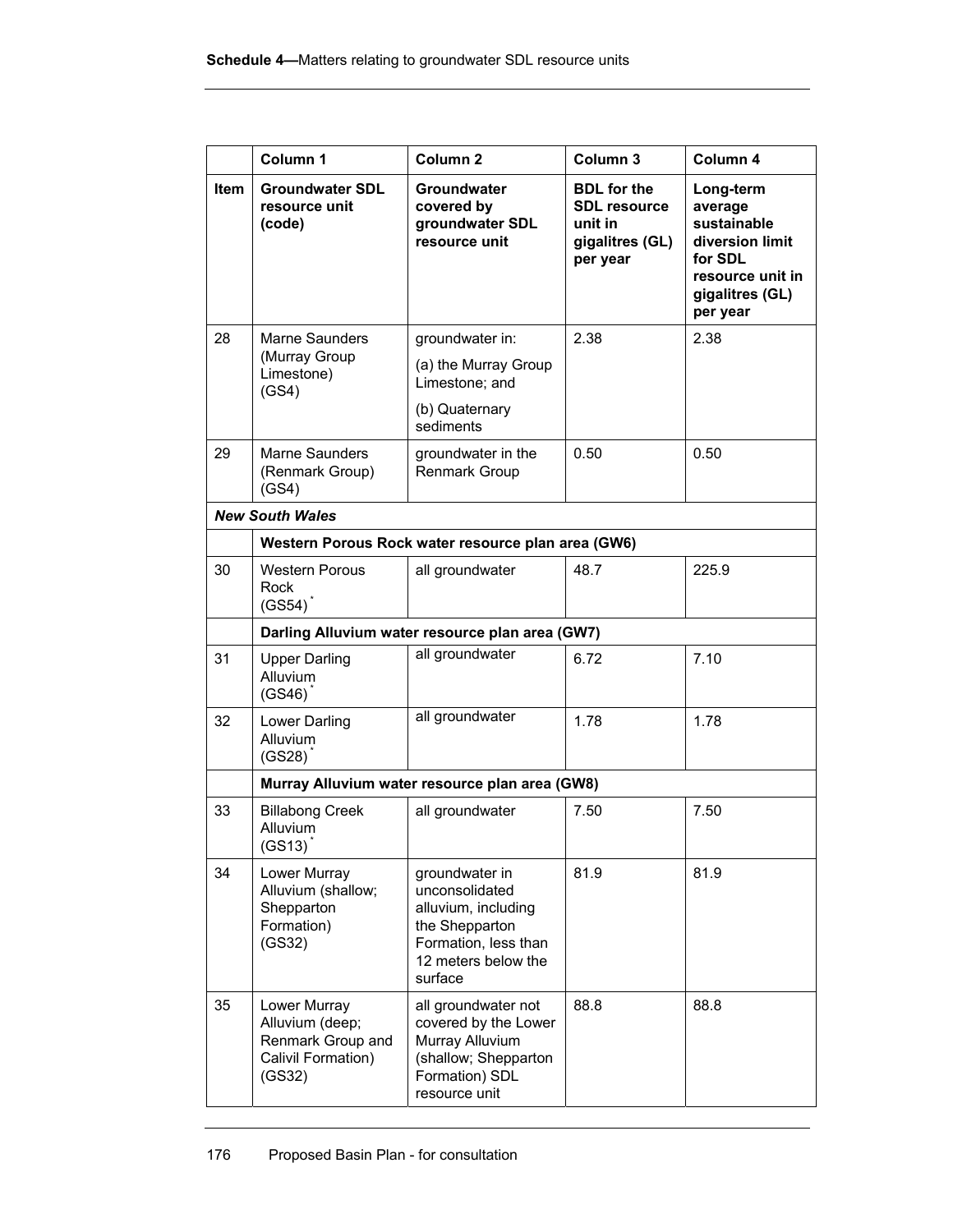|             | Column 1                                                                                   | Column <sub>2</sub>                                                                                                                                                                             | Column 3                                                                            | Column 4                                                                                                             |
|-------------|--------------------------------------------------------------------------------------------|-------------------------------------------------------------------------------------------------------------------------------------------------------------------------------------------------|-------------------------------------------------------------------------------------|----------------------------------------------------------------------------------------------------------------------|
| <b>Item</b> | <b>Groundwater SDL</b><br>resource unit<br>(code)                                          | <b>Groundwater</b><br>covered by<br>groundwater SDL<br>resource unit                                                                                                                            | <b>BDL</b> for the<br><b>SDL resource</b><br>unit in<br>gigalitres (GL)<br>per year | Long-term<br>average<br>sustainable<br>diversion limit<br>for SDL<br>resource unit in<br>gigalitres (GL)<br>per year |
| 36          | <b>Upper Murray</b><br>Alluvium<br>(GS50)                                                  | all groundwater                                                                                                                                                                                 | 14.1                                                                                | 14.1                                                                                                                 |
| 37          | Oaklands Basin<br>(GS71)                                                                   | groundwater in the<br>Oaklands Basin                                                                                                                                                            | $\Omega$                                                                            | 2.5                                                                                                                  |
|             |                                                                                            | Murrumbidgee Alluvium water resource plan area (GW9)                                                                                                                                            |                                                                                     |                                                                                                                      |
| 38          | Lake George<br>Alluvium<br>(GS26)                                                          | all groundwater                                                                                                                                                                                 | 1.30                                                                                | 1.30                                                                                                                 |
| 39          | Lower Murrumbidgee<br>Alluvium (shallow;<br>Shepparton<br>Formation)<br>(GS33)             | groundwater in<br>unconsolidated<br>alluvium including the<br>Shepparton<br>Formation to a depth<br>of 40 meters or the<br>bottom of the<br>Shepparton<br>Formation, whichever<br>is the deeper | 26.9                                                                                | 26.9                                                                                                                 |
| 40          | Lower Murrumbidgee<br>Alluvium (deep;<br>Calivil Formation and<br>Renmark Group)<br>(GS33) | all groundwater not<br>covered by Lower<br>Murrumbidgee<br>Alluvium (shallow;<br>Shepparton<br>Formation) SDL<br>resource unit                                                                  | 273.6                                                                               | 273.6                                                                                                                |
| 41          | Mid-Murrumbidgee<br>Alluvium<br>(GS36)                                                     | all groundwater                                                                                                                                                                                 | 48.1                                                                                | 48.1                                                                                                                 |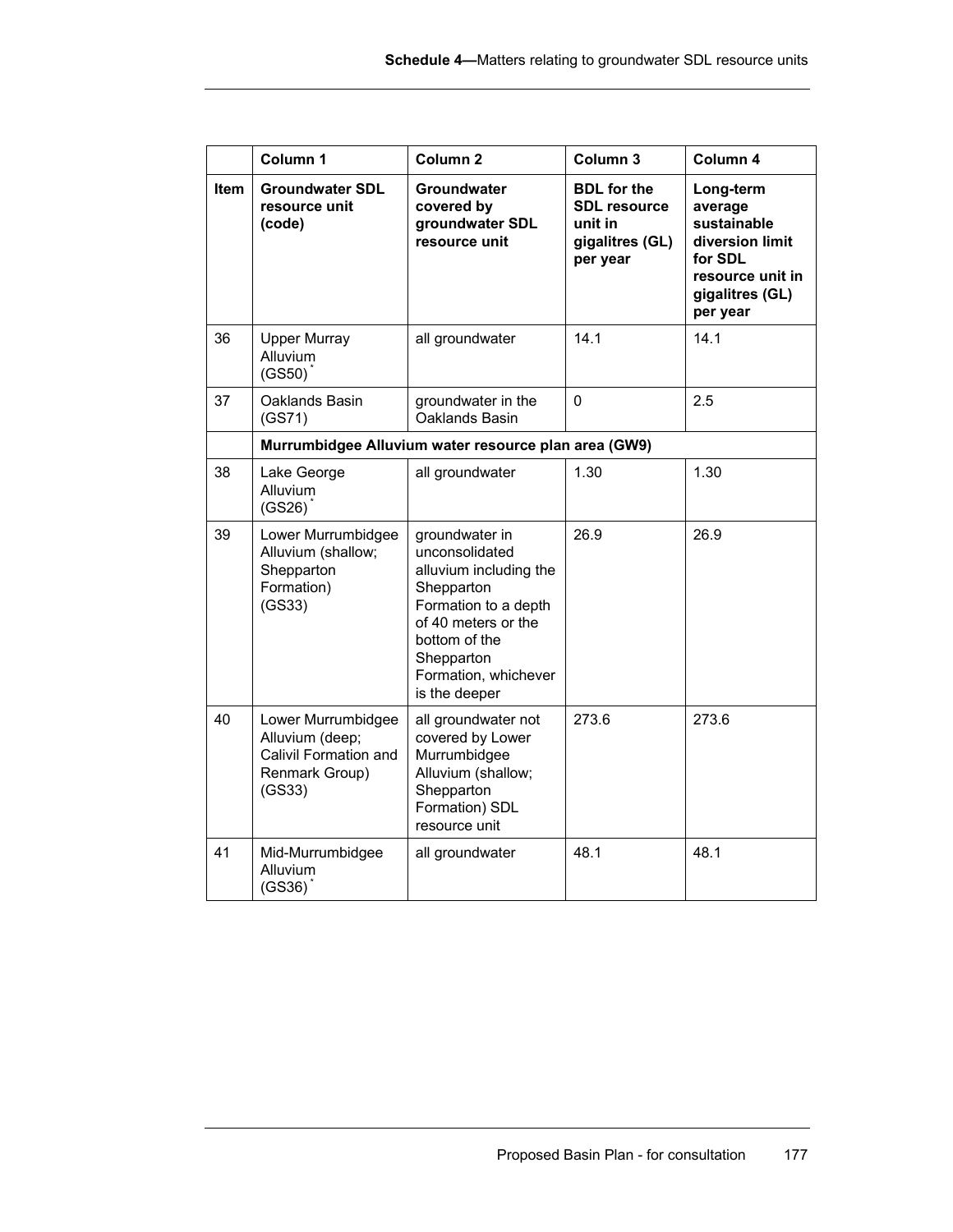|      | Column 1                                                  | Column <sub>2</sub>                                                      | Column 3                                                                            | Column 4                                                                                                             |
|------|-----------------------------------------------------------|--------------------------------------------------------------------------|-------------------------------------------------------------------------------------|----------------------------------------------------------------------------------------------------------------------|
| Item | <b>Groundwater SDL</b><br>resource unit<br>(code)         | <b>Groundwater</b><br>covered by<br>groundwater SDL<br>resource unit     | <b>BDL</b> for the<br><b>SDL resource</b><br>unit in<br>gigalitres (GL)<br>per year | Long-term<br>average<br>sustainable<br>diversion limit<br>for SDL<br>resource unit in<br>gigalitres (GL)<br>per year |
|      |                                                           | Lachlan Alluvium water resource plan area (GW10)                         |                                                                                     |                                                                                                                      |
| 42   | Belubula Alluvium<br>$(GS12)^{^*}$                        | all groundwater                                                          | 2.90                                                                                | 2.90                                                                                                                 |
| 43   | Lower Lachlan<br>Alluvium<br>(GS30)                       | all groundwater                                                          | $123.4^1$                                                                           | 117.0                                                                                                                |
| 44   | Upper Lachlan<br>Alluvium<br>(GS48)                       | all groundwater                                                          | 94.1                                                                                | 94.1                                                                                                                 |
|      |                                                           | Lachlan and South Western Fractured Rock water resource plan area (GW11) |                                                                                     |                                                                                                                      |
| 45   | Adelaide Fold Belt<br>$(GS10)^T$                          | all groundwater                                                          | 3.61                                                                                | 5.25                                                                                                                 |
| 46   | Kanmantoo Fold Belt<br>(GS20)                             | all groundwater                                                          | 8.91                                                                                | 28.5                                                                                                                 |
| 47   | Lachlan Fold Belt:<br>Lachlan<br>$(GS21)^{^{\star}}$      | all groundwater                                                          | 36.9                                                                                | 123.6                                                                                                                |
| 48   | Lachlan Fold Belt:<br>Macquarie-<br>Castlereagh<br>(GS22) | all groundwater                                                          | 51.2                                                                                | 89.3                                                                                                                 |
| 49   | Lachlan Fold Belt:<br>Murray<br>(GS23)                    | all groundwater                                                          | 14.3                                                                                | 31.9                                                                                                                 |
| 50   | Lachlan Fold Belt:<br>Murrumbidgee<br>(GS24)              | all groundwater                                                          | 26.3                                                                                | 133.4                                                                                                                |
| 51   | Lachlan Fold Belt:<br>Western<br>(GS25)                   | all groundwater                                                          | 13.7                                                                                | 230.6                                                                                                                |

 $\frac{1}{1}$  The *Water Sharing Plan for the Lower Lachlan Groundwater Source 2003* (NSW) will reduce the long-term average limit to 117 GL by June 2018.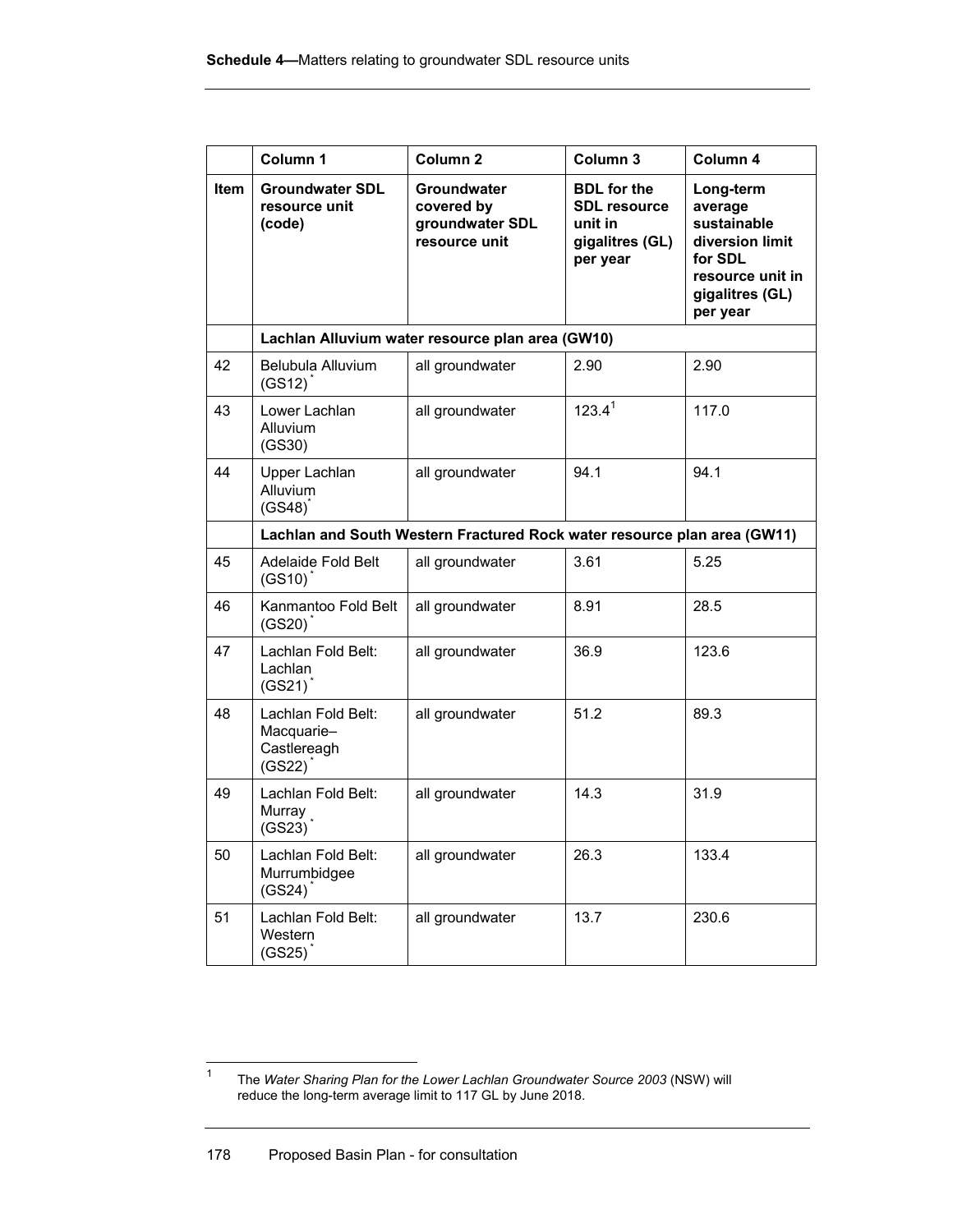|             | Column 1                                          | Column <sub>2</sub>                                                           | Column 3                                                                            | Column 4                                                                                                             |  |
|-------------|---------------------------------------------------|-------------------------------------------------------------------------------|-------------------------------------------------------------------------------------|----------------------------------------------------------------------------------------------------------------------|--|
| <b>Item</b> | <b>Groundwater SDL</b><br>resource unit<br>(code) | Groundwater<br>covered by<br>groundwater SDL<br>resource unit                 | <b>BDL</b> for the<br><b>SDL resource</b><br>unit in<br>gigalitres (GL)<br>per year | Long-term<br>average<br>sustainable<br>diversion limit<br>for SDL<br>resource unit in<br>gigalitres (GL)<br>per year |  |
| 52          | Orange Basalt                                     | groundwater in:                                                               | 10.7                                                                                | 10.7                                                                                                                 |  |
|             | (GS44)                                            | (a) the Canobolas<br>Volcanic Complex;<br>and                                 |                                                                                     |                                                                                                                      |  |
|             |                                                   | (b) unconsolidated<br>alluvium overlying the<br>Canobolas Volcanic<br>Complex |                                                                                     |                                                                                                                      |  |
| 53          | Young Granite                                     | groundwater in:                                                               | 7.09                                                                                | 7.09                                                                                                                 |  |
|             | (GS55)                                            | (a) the Young<br>Granodiorite; and                                            |                                                                                     |                                                                                                                      |  |
|             |                                                   | (b) unconsolidated<br>alluvium overlying the<br>Young Granodiorite            |                                                                                     |                                                                                                                      |  |
|             |                                                   | Macquarie-Castlereagh Alluvium water resource plan area (GW12)                |                                                                                     |                                                                                                                      |  |
| 54          | <b>Bell Valley Alluvium</b><br>$(GS11)^{^*}$      | all groundwater                                                               | 2.21                                                                                | 2.21                                                                                                                 |  |
| 55          | Castlereagh Alluvium<br>(GS14)                    | groundwater in<br>unconsolidated<br>alluvium                                  | 0.63                                                                                | 0.63                                                                                                                 |  |
| 56          | Collaburragundry-<br>Talbragar Alluvium<br>(GS15) | groundwater in<br>unconsolidated<br>alluvium                                  | 2.76                                                                                | 2.76                                                                                                                 |  |
| 57          | Cudgegong Alluvium<br>(GS16)                      | all groundwater                                                               | 2.54                                                                                | 2.54                                                                                                                 |  |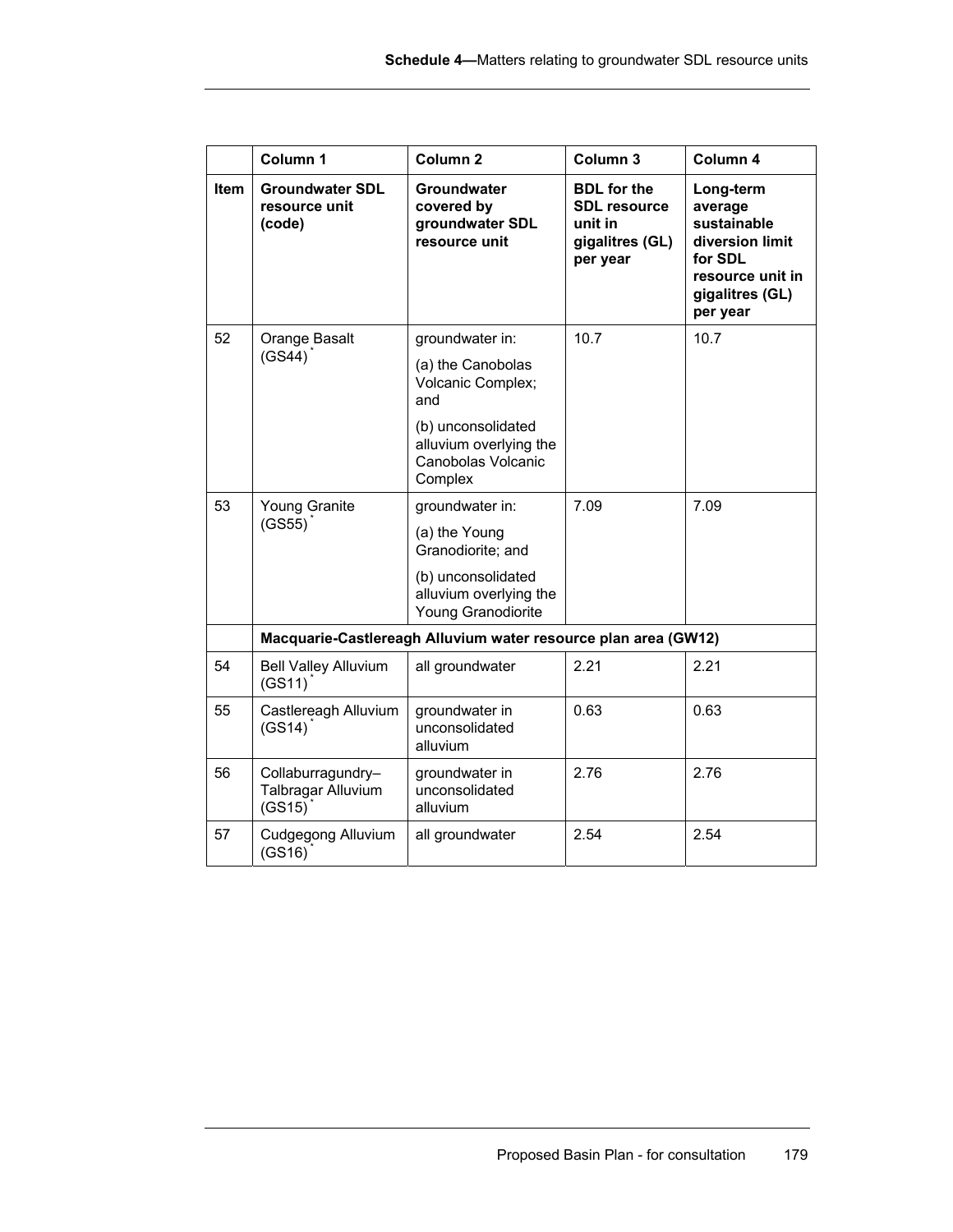|      | Column 1                                                            | Column <sub>2</sub>                                                                                                                            | Column 3                                                                                                                                                                                                                                                                           | Column 4                                                                                                                                                                                                                                                                               |
|------|---------------------------------------------------------------------|------------------------------------------------------------------------------------------------------------------------------------------------|------------------------------------------------------------------------------------------------------------------------------------------------------------------------------------------------------------------------------------------------------------------------------------|----------------------------------------------------------------------------------------------------------------------------------------------------------------------------------------------------------------------------------------------------------------------------------------|
| Item | <b>Groundwater SDL</b><br>resource unit<br>(code)                   | Groundwater<br>covered by<br>groundwater SDL<br>resource unit                                                                                  | <b>BDL</b> for the<br><b>SDL resource</b><br>unit in<br>gigalitres (GL)<br>per year                                                                                                                                                                                                | Long-term<br>average<br>sustainable<br>diversion limit<br>for SDL<br>resource unit in<br>gigalitres (GL)<br>per year                                                                                                                                                                   |
| 58   | Lower Macquarie<br>Alluvium<br>(GS31)                               | groundwater in the<br>unconsolidated<br>alluvial sediments                                                                                     | 70.7 GL minus<br>the portion of<br>the limit under<br>the Water<br><b>Sharing Plan</b><br>for the Lower<br>Macquarie<br>Groundwater<br>Sources 2003<br>of New South<br>Wales that<br>applies to water<br>taken from the<br>Jurassic<br>Sandstone of<br>the Great<br>Artesian Basin | 70.7 GL minus<br>the portion of the<br>limit under the<br><b>Water Sharing</b><br>Plan for the<br>Lower Macquarie<br>Groundwater<br>Sources 2003 of<br>New South<br>Wales that<br>applies to water<br>taken from the<br>Jurassic<br>Sandstone of the<br><b>Great Artesian</b><br>Basin |
| 59   | <b>Upper Macquarie</b><br>Alluvium<br>(GS49)                        | all groundwater<br>excluding<br>groundwater in the<br>Gunnedah-Oxley<br><b>Basin</b>                                                           | 18.0                                                                                                                                                                                                                                                                               | 18.0                                                                                                                                                                                                                                                                                   |
|      |                                                                     | New South Wales Sediments above GAB water resource plan area (GW13)                                                                            |                                                                                                                                                                                                                                                                                    |                                                                                                                                                                                                                                                                                        |
| 60   | <b>NSW Sediments</b><br>above the Great<br>Artesian Basin<br>(GS40) | groundwater in<br>consolidated and<br>semi consolidated<br>sediments of the<br>Rolling Downs Group<br>that overlie the Great<br>Artesian Basin | 0.92                                                                                                                                                                                                                                                                               | 80.0                                                                                                                                                                                                                                                                                   |
|      |                                                                     | New South Wales Alluvium above GAB water resource plan area (GW14)                                                                             |                                                                                                                                                                                                                                                                                    |                                                                                                                                                                                                                                                                                        |
| 61   | NSW Alluvium above<br>the Great Artesian<br>Basin<br>(GS37)         | groundwater in<br>(a) unconsolidated<br>alluvium; and                                                                                          | 1.28                                                                                                                                                                                                                                                                               | 22.5                                                                                                                                                                                                                                                                                   |
|      |                                                                     | (b) consolidated and<br>semi consolidated<br>sediments of the<br><b>Rolling Downs Group</b><br>that overlie the Great<br>Artesian Basin        |                                                                                                                                                                                                                                                                                    |                                                                                                                                                                                                                                                                                        |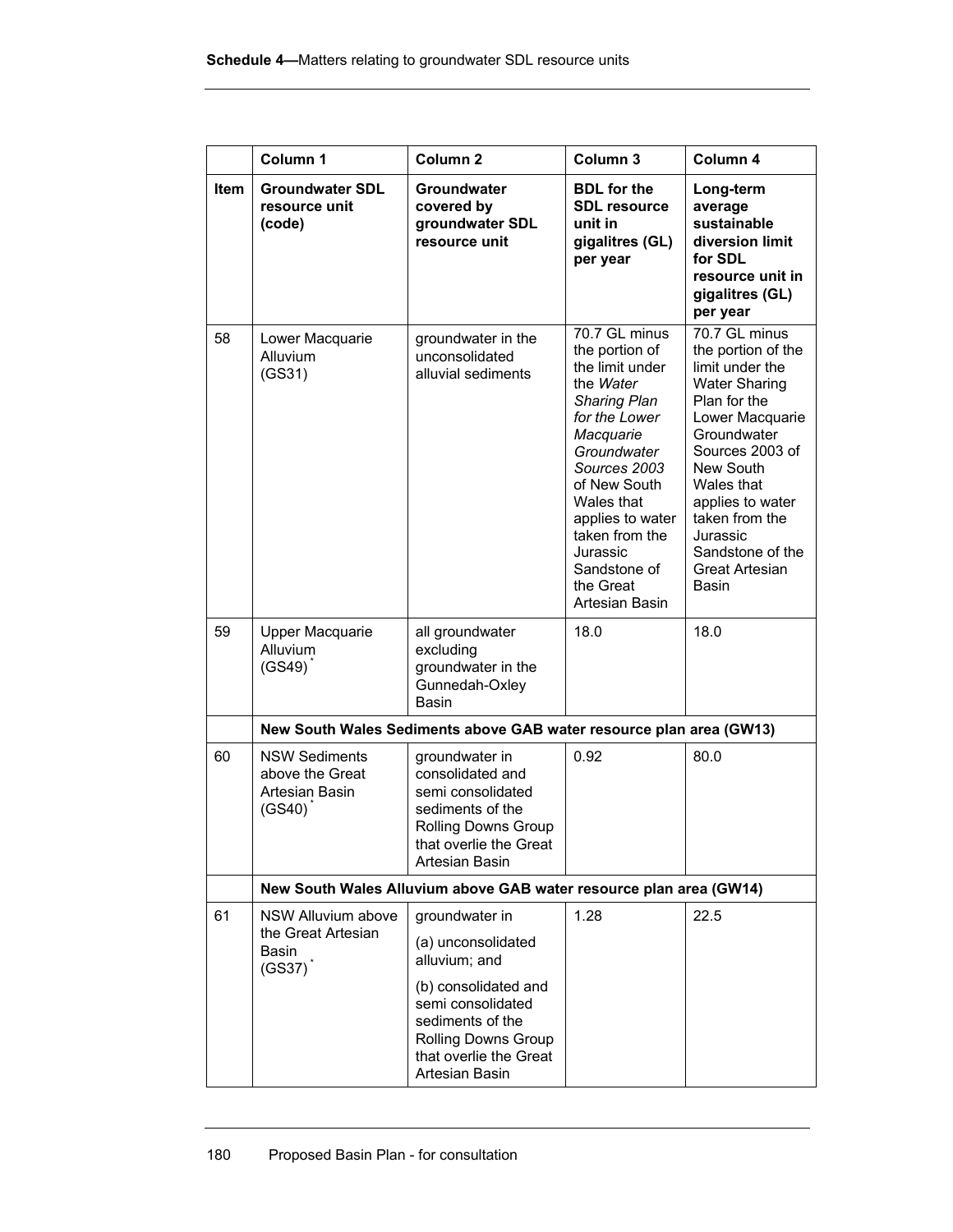|      | Column 1                                           | Column <sub>2</sub>                                                                                                      | Column 3                                                                            | Column 4                                                                                                             |
|------|----------------------------------------------------|--------------------------------------------------------------------------------------------------------------------------|-------------------------------------------------------------------------------------|----------------------------------------------------------------------------------------------------------------------|
| Item | <b>Groundwater SDL</b><br>resource unit<br>(code)  | Groundwater<br>covered by<br>groundwater SDL<br>resource unit                                                            | <b>BDL</b> for the<br><b>SDL resource</b><br>unit in<br>gigalitres (GL)<br>per year | Long-term<br>average<br>sustainable<br>diversion limit<br>for SDL<br>resource unit in<br>gigalitres (GL)<br>per year |
|      |                                                    | Namoi Alluvium water resource plan area (GW15)                                                                           |                                                                                     |                                                                                                                      |
| 62   | Lower Namoi<br>Alluvium<br>(GS34)                  | groundwater in<br>unconsolidated<br>alluvium associated<br>with the Namoi River<br>and its tributaries<br>including:     | 88.3                                                                                | 88.3                                                                                                                 |
|      |                                                    | (a) the Narrabri<br>Formation; and                                                                                       |                                                                                     |                                                                                                                      |
|      |                                                    | (b) the Gunnedah<br>Formation; and                                                                                       |                                                                                     |                                                                                                                      |
|      |                                                    | (c) the Cubbaroo<br>Formation                                                                                            |                                                                                     |                                                                                                                      |
| 63   | Manilla Alluvium<br>(GS35)                         | all groundwater                                                                                                          | 0.42                                                                                | 0.42                                                                                                                 |
| 64   | Peel Valley Alluvium<br>(GS45)                     | all groundwater                                                                                                          | 9.34                                                                                | 9.34                                                                                                                 |
| 65   | Upper Namoi<br>Alluvium<br>(GS51)                  | (a) groundwater in<br>unconsolidated<br>alluvium associated<br>with the Namoi River<br>and its tributaries<br>including: | 123.4                                                                               | 123.4                                                                                                                |
|      |                                                    | (i) the Narrabri<br>Formation; and                                                                                       |                                                                                     |                                                                                                                      |
|      |                                                    | (ii) the Gunnedah<br>Formation; and                                                                                      |                                                                                     |                                                                                                                      |
|      |                                                    | (b) all other<br>groundwater<br>excluding<br>groundwater in the<br>Gunnedah-Oxley<br>Basin                               |                                                                                     |                                                                                                                      |
| 66   | Upper Namoi<br><b>Tributary Alluvium</b><br>(GS52) | all groundwater<br>excluding<br>groundwater in the<br>Gunnedah-Oxley<br>Basin                                            | 0.37                                                                                | 0.37                                                                                                                 |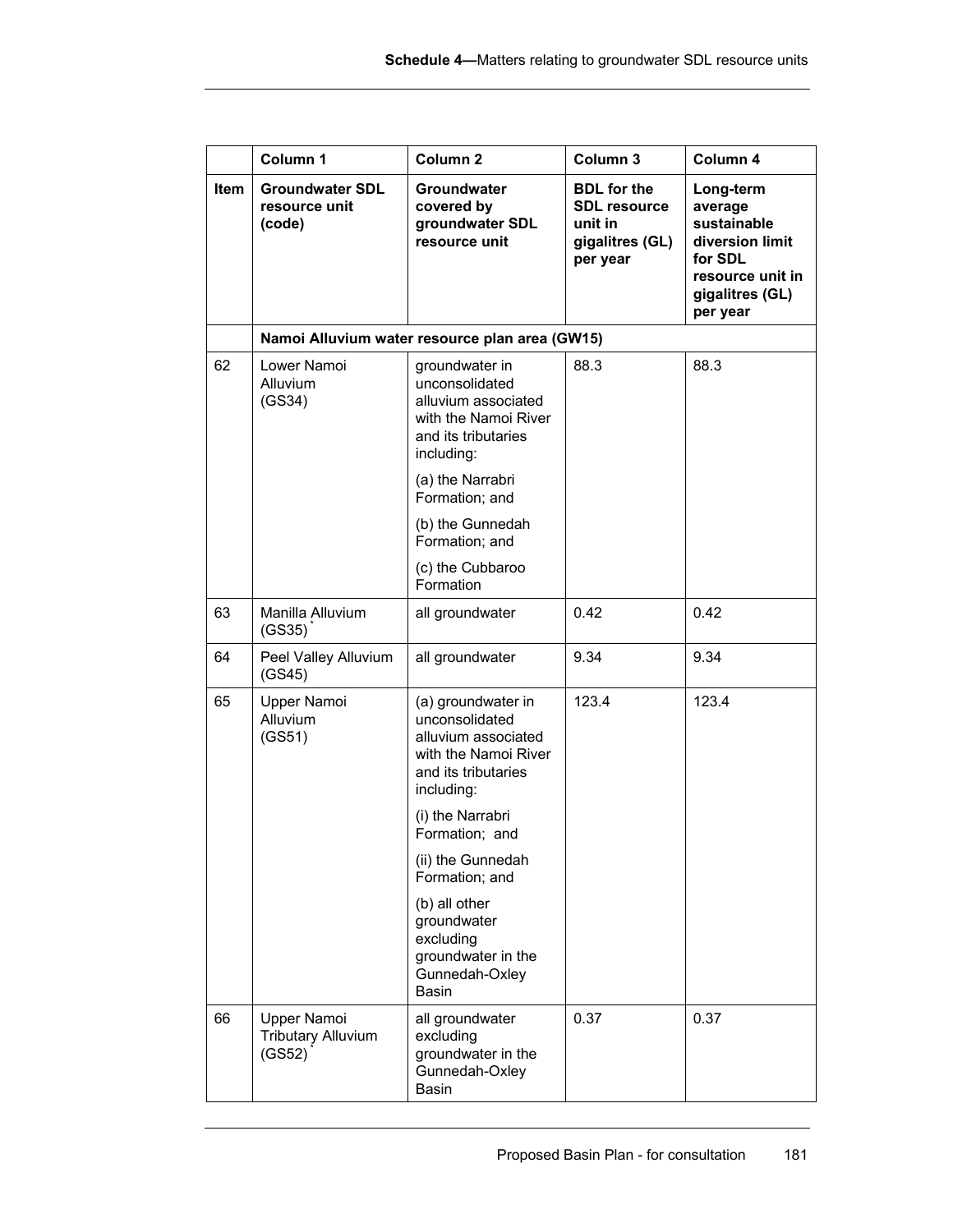|             | Column 1                                                    | Column <sub>2</sub>                                                                                                   | Column 3                                                                            | Column 4                                                                                                             |
|-------------|-------------------------------------------------------------|-----------------------------------------------------------------------------------------------------------------------|-------------------------------------------------------------------------------------|----------------------------------------------------------------------------------------------------------------------|
| <b>Item</b> | <b>Groundwater SDL</b><br>resource unit<br>(code)           | <b>Groundwater</b><br>covered by<br>groundwater SDL<br>resource unit                                                  | <b>BDL</b> for the<br><b>SDL resource</b><br>unit in<br>gigalitres (GL)<br>per year | Long-term<br>average<br>sustainable<br>diversion limit<br>for SDL<br>resource unit in<br>gigalitres (GL)<br>per year |
|             |                                                             | Gwydir Alluvium water resource plan area (GW16)                                                                       |                                                                                     |                                                                                                                      |
| 67          | Lower Gwydir<br><b>Alluvium</b><br>(GS29)                   | groundwater in<br>unconsolidated<br>alluvium associated<br>with the Gwydir River<br>and its tributaries<br>including: | 32.9                                                                                | 32.9                                                                                                                 |
|             |                                                             | (a) the Narrabri<br>Formation; and                                                                                    |                                                                                     |                                                                                                                      |
|             |                                                             | (b) the Gunnedah<br>Formation                                                                                         |                                                                                     |                                                                                                                      |
| 68          | <b>Upper Gwydir</b><br>Alluvium<br>(GS47)                   | all groundwater                                                                                                       | 0.72                                                                                | 0.72                                                                                                                 |
|             |                                                             | Eastern Porous Rock water resource plan area (GW17)                                                                   |                                                                                     |                                                                                                                      |
| 69          | Eastern Porous<br>Rock: Macquarie-<br>Castlereagh<br>(GS17) | groundwater in the<br>Gunnedah-Oxley<br>Basin to a depth of<br>200 metres                                             | 6.2                                                                                 | 13.4                                                                                                                 |
| 70          | Eastern Porous<br>Rock: Namoi-Gwydir<br>(GS18)              | groundwater in the<br>Gunnedah-Oxley<br>Basin to a depth of<br>200 metres                                             | 15.5                                                                                | 15.5                                                                                                                 |
| 71          | Gunnedah-Oxley<br>Basin (GS70)                              | Groundwater in the<br>Gunnedah-Oxley<br>Basin excluding<br>groundwater in<br>items 69 and 70 of<br>this table         | $\Omega$                                                                            | 300.0                                                                                                                |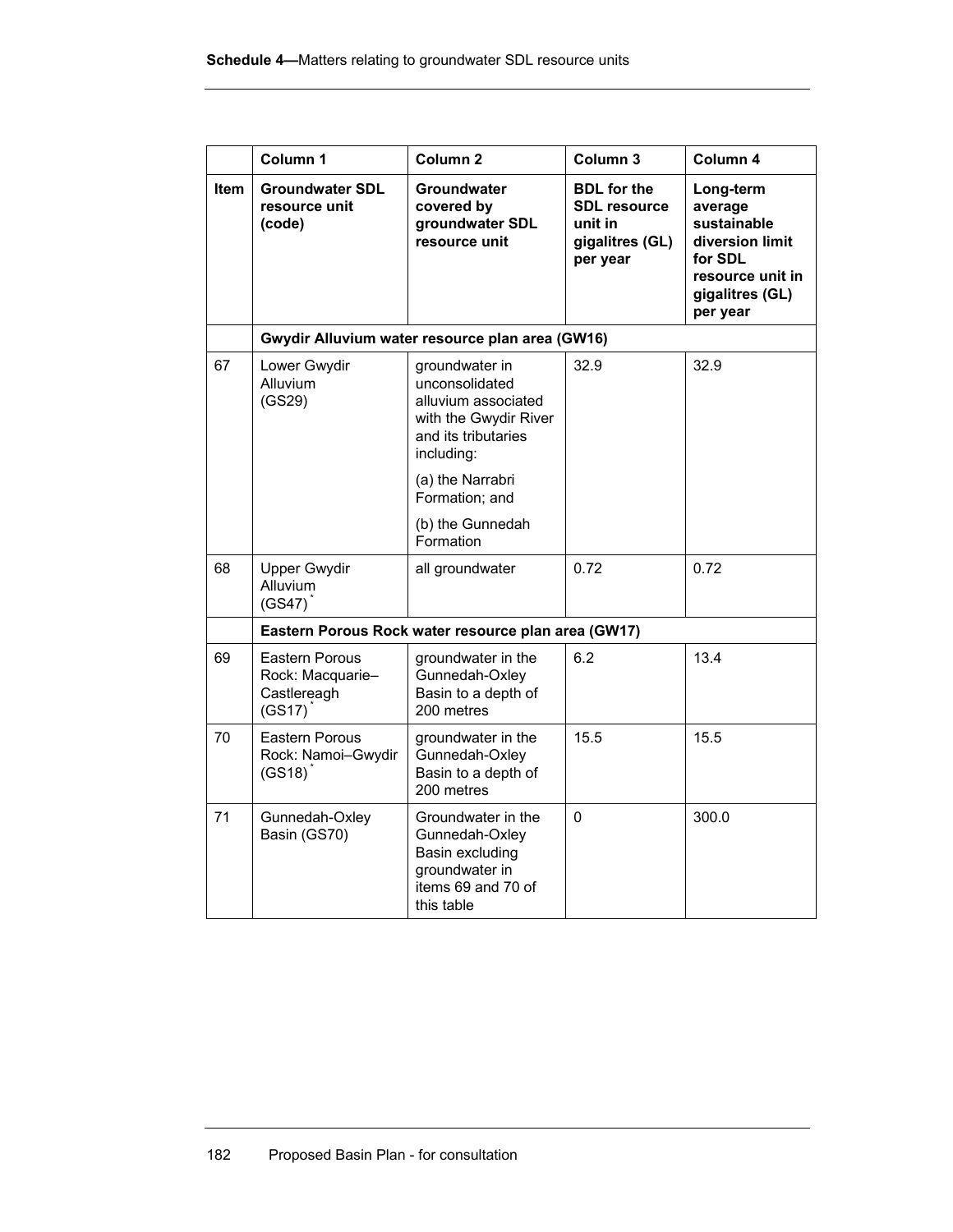|      | Column 1                                                             | Column <sub>2</sub>                                                                                                                        | Column 3                                                                            | Column 4                                                                                                             |
|------|----------------------------------------------------------------------|--------------------------------------------------------------------------------------------------------------------------------------------|-------------------------------------------------------------------------------------|----------------------------------------------------------------------------------------------------------------------|
| Item | <b>Groundwater SDL</b><br>resource unit<br>(code)                    | <b>Groundwater</b><br>covered by<br>groundwater SDL<br>resource unit                                                                       | <b>BDL</b> for the<br><b>SDL resource</b><br>unit in<br>gigalitres (GL)<br>per year | Long-term<br>average<br>sustainable<br>diversion limit<br>for SDL<br>resource unit in<br>gigalitres (GL)<br>per year |
|      | (GW18)                                                               | New England Fractured Rock and Northern Basalts water resource plan area                                                                   |                                                                                     |                                                                                                                      |
| 72   | <b>Inverell Basalt</b><br>$(GS19)^T$                                 | groundwater in:<br>(a) fractured rock<br>aquifers; and<br>(b) unconsolidated<br>alluvium overlying<br>fractured rock                       | 4.15                                                                                | 4.15                                                                                                                 |
| 73   | Liverpool Ranges<br><b>Basalt</b><br>(GS27)                          | aquifers<br>groundwater in:<br>(a) the Liverpool<br>Ranges Basalt; and<br>(b) unconsolidated<br>alluvium overlying the<br>Liverpool Ranges | 2.16                                                                                | 2.16                                                                                                                 |
| 74   | New England Fold<br><b>Belt: Border Rivers</b><br>(GS41)             | <b>Basalt</b><br>all groundwater                                                                                                           | 6.31                                                                                | 15.3                                                                                                                 |
| 75   | New England Fold<br>Belt: Gwydir<br>(GS42)                           | all groundwater                                                                                                                            | 6.45                                                                                | 22.2                                                                                                                 |
| 76   | New England Fold<br>Belt: Namoi<br>$(GS43)$ <sup>*</sup>             | all groundwater                                                                                                                            | 18.3                                                                                | 39.4                                                                                                                 |
| 77   | Warrumbungle<br><b>Basalt</b><br>(GS53)                              | groundwater in:<br>$(a)$ the<br>Warrumbungle<br>Basalt; and<br>(b) unconsolidated<br>alluvium overlying the<br>Warrumbungle Basalt         | 0.55                                                                                | 0.55                                                                                                                 |
|      |                                                                      | New South Wales Border Rivers Alluvium water resource plan area (GW19)                                                                     |                                                                                     |                                                                                                                      |
| 78   | <b>NSW Border Rivers</b><br><b>Alluvium</b><br>$(GS38)$ <sup>*</sup> | all groundwater                                                                                                                            | 8.39                                                                                | 8.39                                                                                                                 |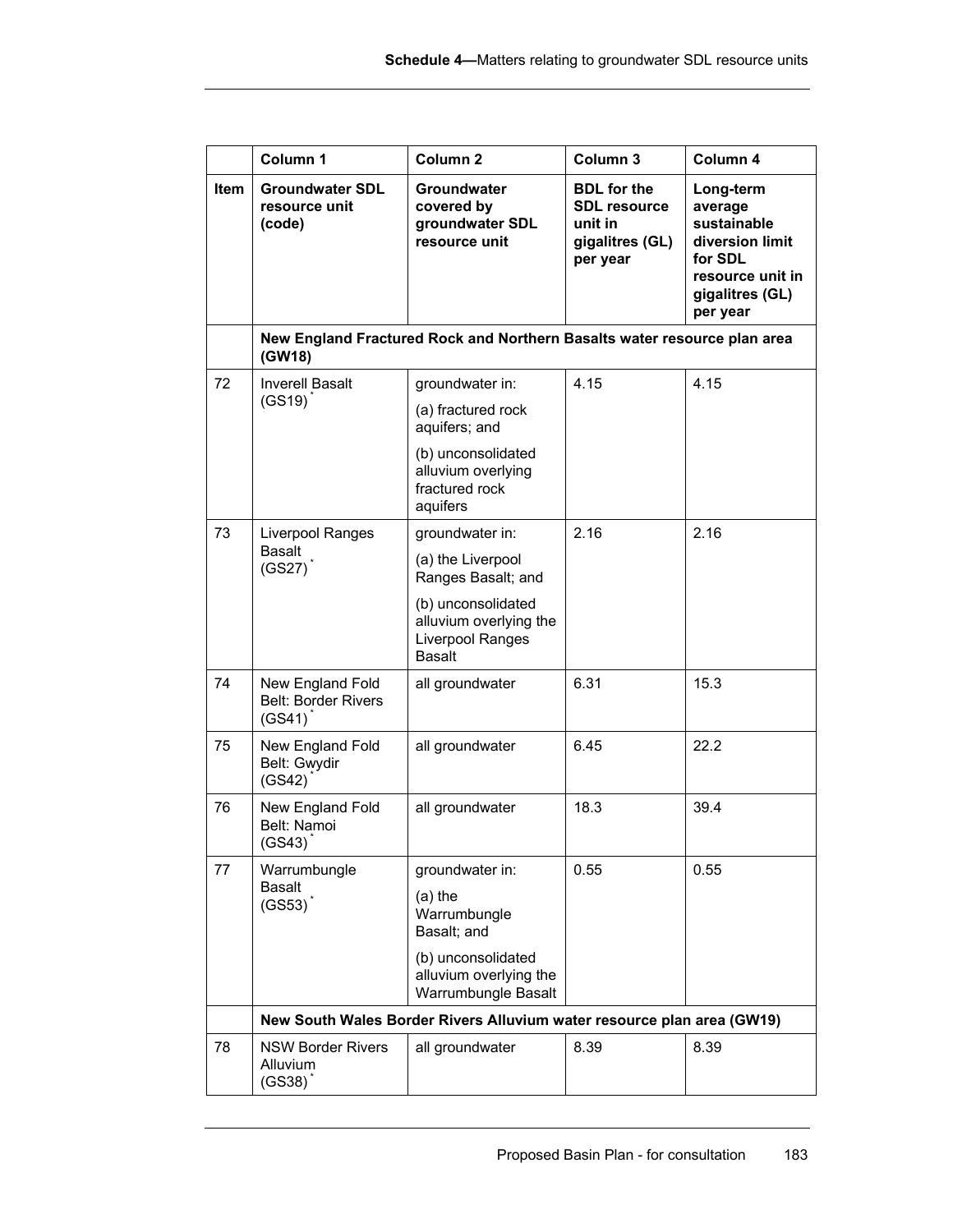|      | Column 1                                                                                                                                                                      | Column <sub>2</sub>                                                     | Column 3                                                                            | Column 4                                                                                                             |
|------|-------------------------------------------------------------------------------------------------------------------------------------------------------------------------------|-------------------------------------------------------------------------|-------------------------------------------------------------------------------------|----------------------------------------------------------------------------------------------------------------------|
| Item | <b>Groundwater SDL</b><br>resource unit<br>(code)                                                                                                                             | Groundwater<br>covered by<br>groundwater SDL<br>resource unit           | <b>BDL</b> for the<br><b>SDL resource</b><br>unit in<br>gigalitres (GL)<br>per year | Long-term<br>average<br>sustainable<br>diversion limit<br>for SDL<br>resource unit in<br>gigalitres (GL)<br>per year |
| 79   | <b>NSW Border Rivers</b><br><b>Tributary Alluvium</b><br>(GS39)                                                                                                               | all groundwater                                                         | 1.73                                                                                | 1.73                                                                                                                 |
|      | Queensland                                                                                                                                                                    |                                                                         |                                                                                     |                                                                                                                      |
|      |                                                                                                                                                                               | Queensland Border Rivers water resource plan area (GW20)                |                                                                                     |                                                                                                                      |
| 80   | Queensland Border<br><b>Rivers Alluvium</b><br>(GS58)                                                                                                                         | all groundwater in<br>aquifers above the<br><b>Great Artesian Basin</b> | 13.8                                                                                | 13.8                                                                                                                 |
| 81   | Queensland Border<br><b>Rivers Fractured</b><br>Rock<br>(GS59)                                                                                                                | all groundwater in<br>aquifers above the<br><b>Great Artesian Basin</b> | 10.1                                                                                | 11.0                                                                                                                 |
| 82   | Sediments above the<br>Great Artesian Basin:<br><b>Border Rivers</b><br>(GS60)                                                                                                | all groundwater in<br>aquifers above the<br><b>Great Artesian Basin</b> | 0.04                                                                                | 28.7                                                                                                                 |
|      | Moonie water resource plan area (GW21)                                                                                                                                        |                                                                         |                                                                                     |                                                                                                                      |
| 83   | Sediments above the<br>Great Artesian Basin:<br>Moonie<br>(GS62)                                                                                                              | all groundwater in<br>aquifers above the<br><b>Great Artesian Basin</b> | 0.10                                                                                | 64.9                                                                                                                 |
| 84   | St George Alluvium:<br>Moonie<br>(GS65)                                                                                                                                       | groundwater in the St<br>George Alluvium                                | 0.01                                                                                | 1.37                                                                                                                 |
|      |                                                                                                                                                                               | Condamine-Balonne water resource plan area (GW22)                       |                                                                                     |                                                                                                                      |
| 85   | Condamine<br><b>Fractured Rock</b><br>(GS57)                                                                                                                                  | all groundwater in<br>aquifers above the<br><b>Great Artesian Basin</b> | 0.81                                                                                | 2.14                                                                                                                 |
| 86   | Sediments above the<br>all groundwater in<br>0.66<br>35.6<br><b>Great Artesian Basin:</b><br>aquifers above the<br><b>Great Artesian Basin</b><br>Condamine-Balonne<br>(GS61) |                                                                         |                                                                                     |                                                                                                                      |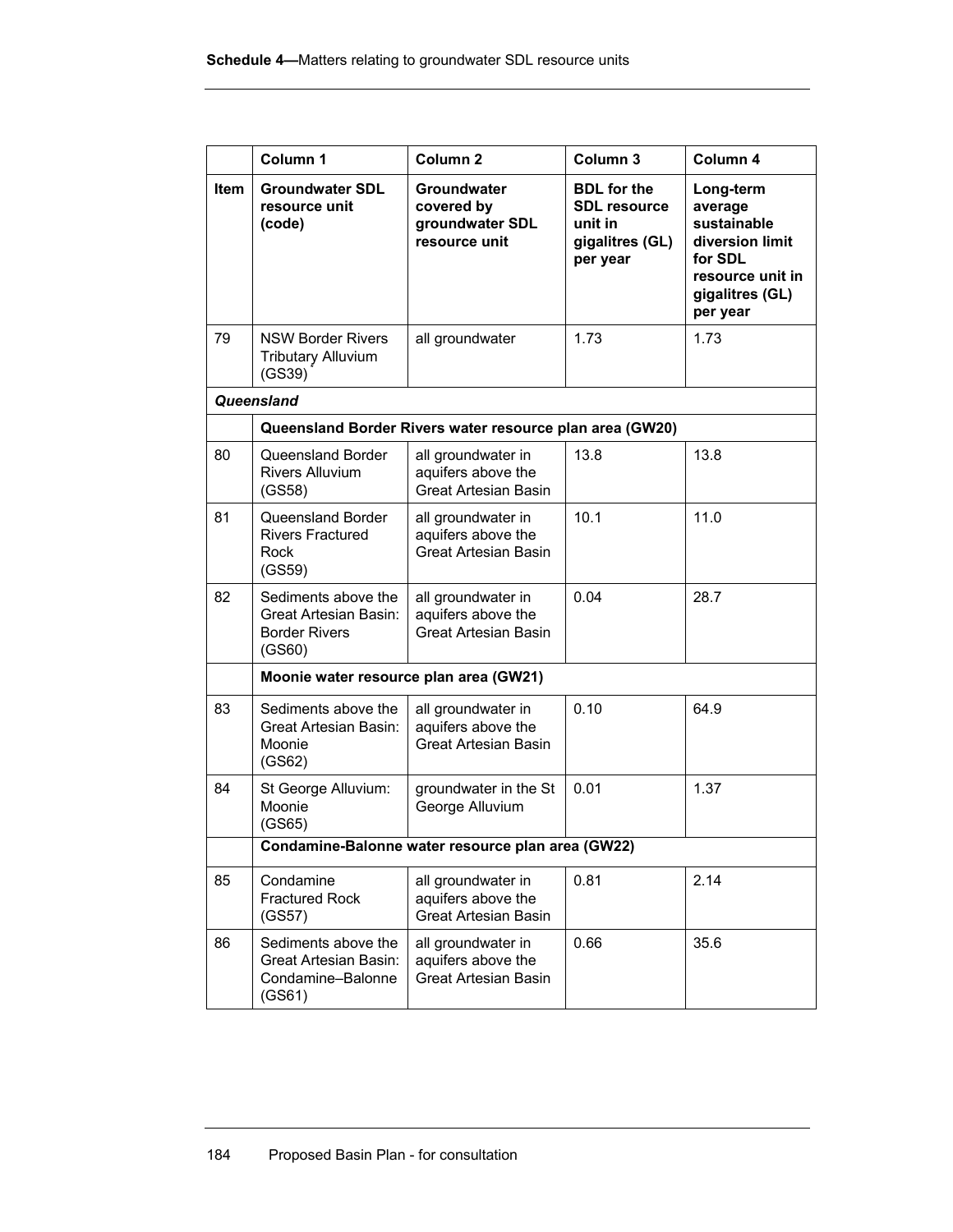|      | Column 1                                                                           | Column <sub>2</sub>                                                                                                                                               | Column 3                                                                            | Column 4                                                                                                             |
|------|------------------------------------------------------------------------------------|-------------------------------------------------------------------------------------------------------------------------------------------------------------------|-------------------------------------------------------------------------------------|----------------------------------------------------------------------------------------------------------------------|
| Item | <b>Groundwater SDL</b><br>resource unit<br>(code)                                  | Groundwater<br>covered by<br>groundwater SDL<br>resource unit                                                                                                     | <b>BDL</b> for the<br><b>SDL resource</b><br>unit in<br>gigalitres (GL)<br>per year | Long-term<br>average<br>sustainable<br>diversion limit<br>for SDL<br>resource unit in<br>gigalitres (GL)<br>per year |
| 87   | St George Alluvium:<br>Condamine-Balonne<br>(shallow) (GS64)                       | groundwater in the St<br>George alluvium<br>excluding<br>groundwater covered<br>by the St George<br>Alluvium:<br>Condamine-Balonne<br>(deep) SDL resource<br>unit | 0.77                                                                                | 54.6                                                                                                                 |
| 88   | St George Alluvium:<br>Condamine-Balonne<br>(deep)<br>(GS64)                       | groundwater in the<br>lower part of the St<br>George Alluvium<br>occupying the<br>Dirranbandi Trough<br>that lies below the<br>middle leaky confined<br>bed       | 12.6                                                                                | 12.6                                                                                                                 |
| 89   | <b>Upper Condamine</b><br><b>Basalts</b><br>(GS68)                                 | all groundwater in<br>aquifers above the<br><b>Great Artesian Basin</b>                                                                                           | 79.0                                                                                | 79.0                                                                                                                 |
| 90   | <b>Upper Condamine</b><br>Alluvium (Central<br>Condamine Alluvium)<br>(GS67a)      | all groundwater in<br>aquifers above the<br><b>Great Artesian Basin</b>                                                                                           | 81.4                                                                                | 46.0                                                                                                                 |
| 91   | <b>Upper Condamine</b><br>Alluvium (Tributaries)<br>(GS67b)                        | all groundwater in<br>aquifers above the<br>Great Artesian Basin                                                                                                  | 45.5                                                                                | 40.5                                                                                                                 |
|      |                                                                                    | Warrego-Paroo-Nebine water resource plan area (GW23)                                                                                                              |                                                                                     |                                                                                                                      |
| 92   | Sediments above the<br>Great Artesian Basin:<br>Warrego-Paroo-<br>Nebine<br>(GS63) | all groundwater in<br>aquifers above the<br><b>Great Artesian Basin</b>                                                                                           | 1.21                                                                                | 197.1                                                                                                                |
| 93   | St George Alluvium:<br>Warrego-Paroo-<br>Nebine<br>(GS66)                          | groundwater in the St<br>George Alluvium                                                                                                                          | 0.12                                                                                | 49.1                                                                                                                 |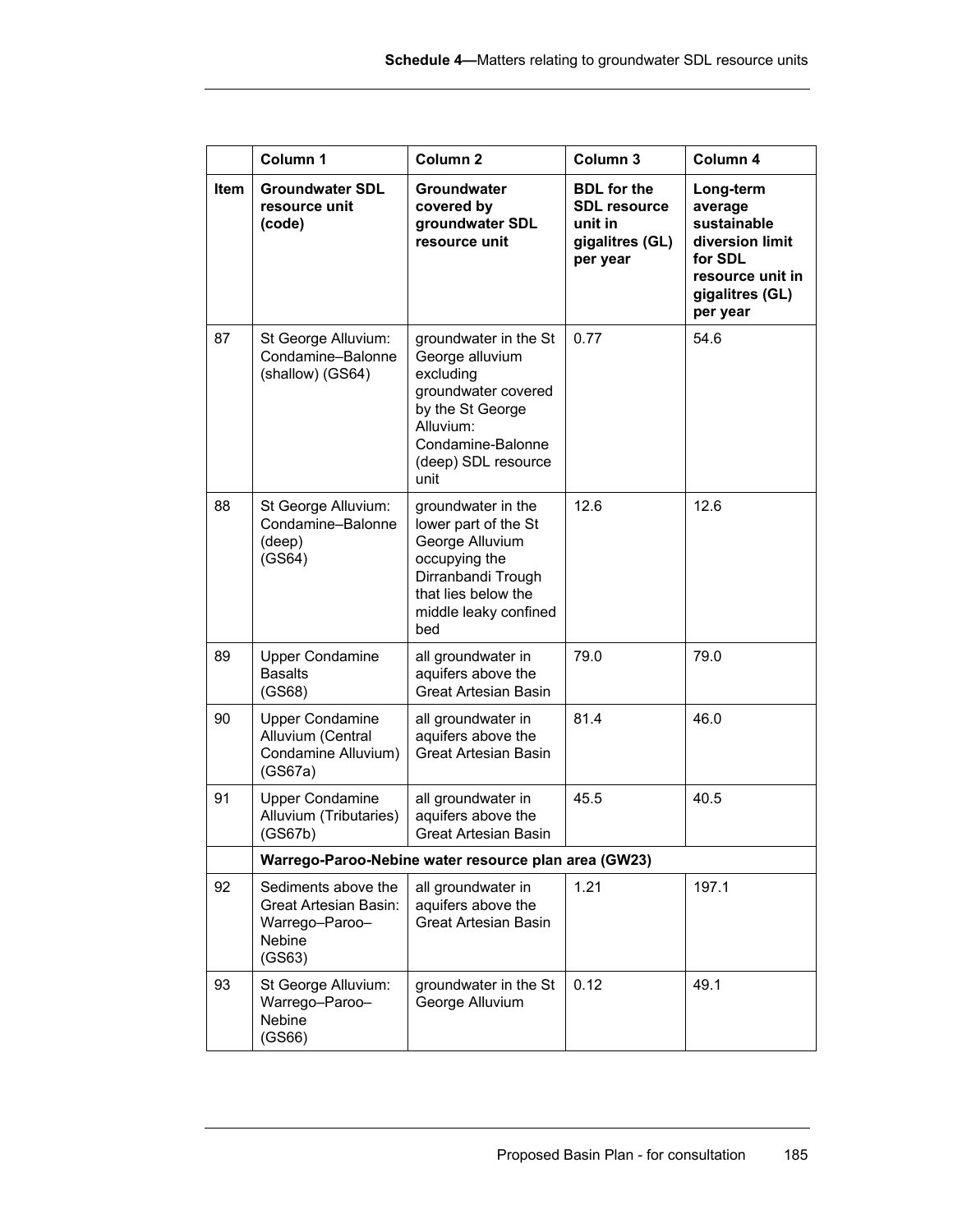|      | Column 1<br>Column <sub>2</sub>                   |                                                                  | Column <sub>3</sub>                                                                 | Column 4                                                                                                             |  |
|------|---------------------------------------------------|------------------------------------------------------------------|-------------------------------------------------------------------------------------|----------------------------------------------------------------------------------------------------------------------|--|
| Item | <b>Groundwater SDL</b><br>resource unit<br>(code) | Groundwater<br>covered by<br>groundwater SDL<br>resource unit    | <b>BDL</b> for the<br><b>SDL</b> resource<br>unit in<br>gigalitres (GL)<br>per year | Long-term<br>average<br>sustainable<br>diversion limit<br>for SDL<br>resource unit in<br>gigalitres (GL)<br>per year |  |
| 94   | Warrego Alluvium<br>(GS69)                        | all groundwater in<br>aquifers above the<br>Great Artesian Basin | 0.70                                                                                | 19.8                                                                                                                 |  |

Note: Where an SDL resource unit is marked with an  $*$ , it is anticipated that before the Basin Plan commences an interim water resource plan will be in place which will cover that SDL resource unit.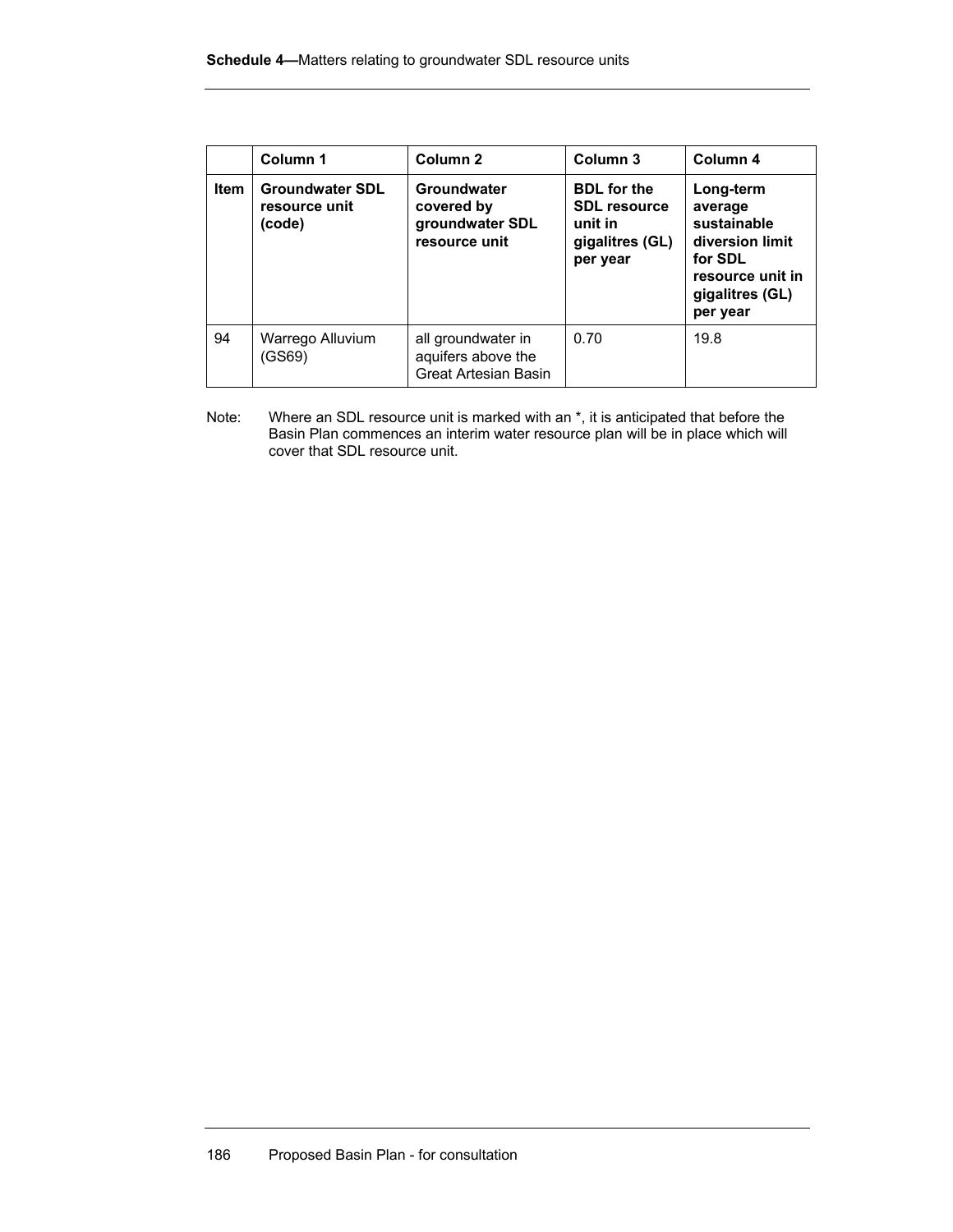## **Schedule 5—Criteria for identifying an environmental asset**

Note: See section 7.27.

| Item       |                                                                                                                               | <b>Criteria</b> |                                                                                                                                                                                                                                        |
|------------|-------------------------------------------------------------------------------------------------------------------------------|-----------------|----------------------------------------------------------------------------------------------------------------------------------------------------------------------------------------------------------------------------------------|
| agreements |                                                                                                                               |                 | Criterion 1: The water-dependent ecosystem is formally recognised in international<br>agreements or, with environmental watering, is capable of supporting species listed in those                                                     |
| 1          | Assessment indicator: A water-dependent ecosystem is an environmental asset that<br>requires environmental watering if it is: |                 |                                                                                                                                                                                                                                        |
|            |                                                                                                                               |                 | (a) a declared Ramsar wetland; or                                                                                                                                                                                                      |
|            |                                                                                                                               |                 | (b) with environmental watering, capable of supporting a species listed in or under<br>the JAMBA, CAMBA, ROKAMBA or the Bonn Convention.                                                                                               |
|            |                                                                                                                               |                 | Criterion 2: The water-dependent ecosystem is natural or near-natural, rare or unique                                                                                                                                                  |
| 2          |                                                                                                                               |                 | Assessment indicator: A water-dependent ecosystem is an environmental asset that<br>requires environmental watering if it:                                                                                                             |
|            | (a)                                                                                                                           |                 | represents a natural or near-natural example of a particular type of water-<br>dependent ecosystem as evidenced by a relative lack of post-1788 human<br>induced hydrologic disturbance or adverse impacts on ecological character; or |
|            | (b)                                                                                                                           |                 | represents the only example of a particular type of water-dependent ecosystem<br>in the Murray-Darling Basin; or                                                                                                                       |
|            | (c)                                                                                                                           |                 | represents a rare example of a particular type of water-dependent ecosystem in<br>the Murray-Darling Basin.                                                                                                                            |
|            |                                                                                                                               |                 | Criterion 3: The water-dependent ecosystem provides vital habitat                                                                                                                                                                      |
| 3          |                                                                                                                               |                 | Assessment indicator: A water-dependent ecosystem is an environmental asset that<br>requires environmental watering if it:                                                                                                             |
|            | (a)                                                                                                                           |                 | provides vital habitat, including:                                                                                                                                                                                                     |
|            |                                                                                                                               | (i)             | a refugium for native water-dependent biota during dry spells and drought;<br>or                                                                                                                                                       |
|            |                                                                                                                               | (ii)            | pathways for the dispersal, migration and movements of native water-<br>dependent biota; or                                                                                                                                            |
|            |                                                                                                                               | (iii)           | important feeding, breeding and nursery sites for native water-dependent<br>biota; or                                                                                                                                                  |
|            | (b)                                                                                                                           | biota.          | is essential for maintaining, and preventing declines of, native water-dependent                                                                                                                                                       |
|            |                                                                                                                               |                 | Criterion 4: Water-dependent ecosystems that support Commonwealth, State or Territory<br>listed threatened species or communities                                                                                                      |
| 4          |                                                                                                                               |                 | Assessment indicator: A water-dependent ecosystem is an environmental asset that<br>requires environmental watering if it:                                                                                                             |
|            | (a)                                                                                                                           | or              | supports a listed threatened ecological community or listed threatened species;                                                                                                                                                        |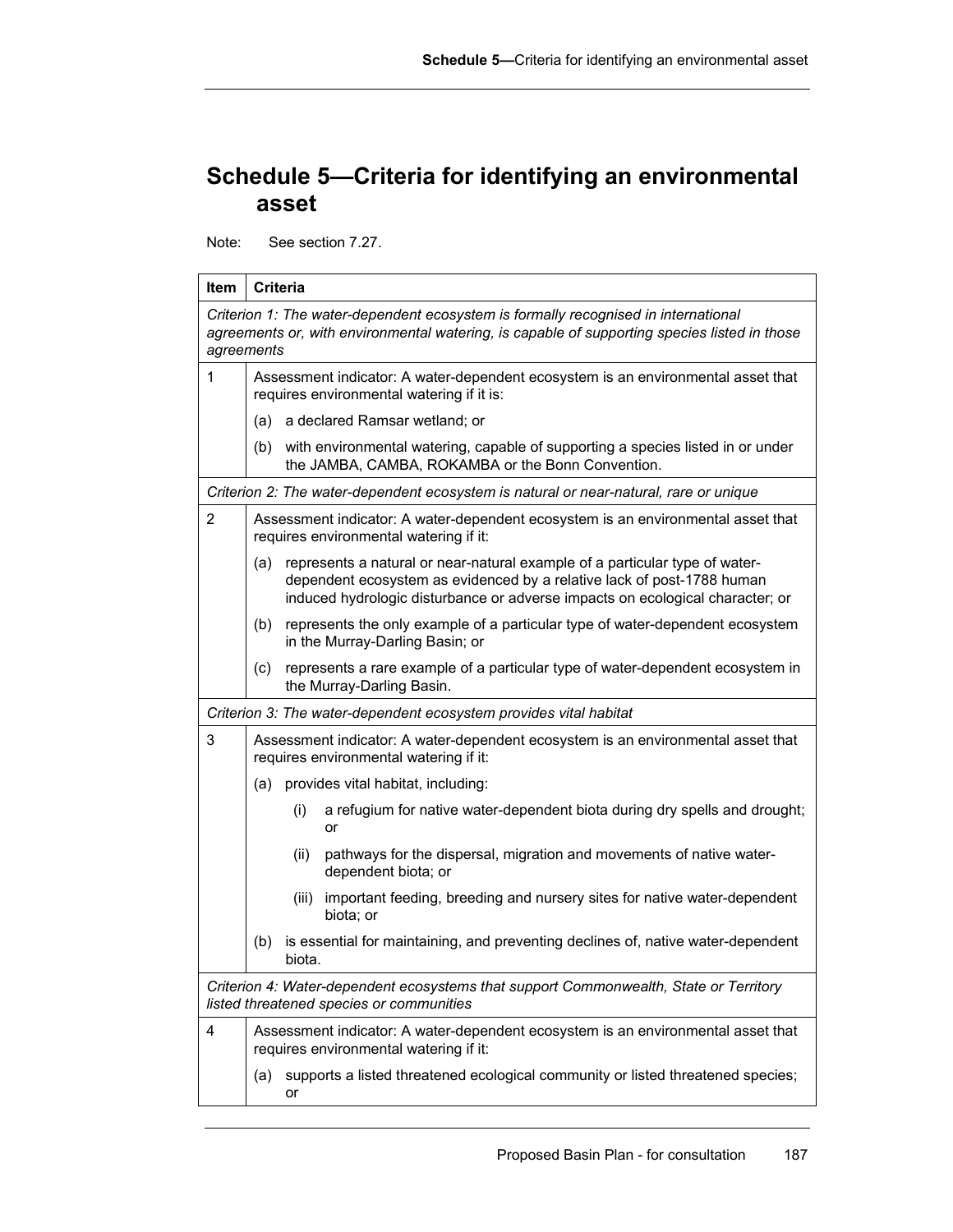|   |                                                                                                                                                                                                                                                                                       | Note: See the definitions of listed threatened ecological community and listed<br>threatened species in section 1.07.                                                                            |
|---|---------------------------------------------------------------------------------------------------------------------------------------------------------------------------------------------------------------------------------------------------------------------------------------|--------------------------------------------------------------------------------------------------------------------------------------------------------------------------------------------------|
|   | (b)                                                                                                                                                                                                                                                                                   | supports water-dependent ecosystems treated as threatened or endangered<br>(however described) under State or Territory law; or                                                                  |
|   | (c)                                                                                                                                                                                                                                                                                   | supports one or more native water-dependent species treated as threatened or<br>endangered (however described) under State or Territory law.                                                     |
|   |                                                                                                                                                                                                                                                                                       | Criterion 5: The water-dependent ecosystem supports, or with environmental watering is<br>capable of supporting, significant biodiversity                                                        |
| 5 | Assessment indicator: A water-dependent ecosystem is an environmental asset that<br>requires environmental watering if it supports, or with environmental watering is<br>capable of supporting, significant biological diversity. This includes a water-<br>dependent ecosystem that: |                                                                                                                                                                                                  |
|   | (a)                                                                                                                                                                                                                                                                                   | supports, or with environmental watering is capable of supporting, significant<br>numbers of individuals of native water-dependent species; or                                                   |
|   | (b)                                                                                                                                                                                                                                                                                   | supports, or with environmental watering is capable of supporting, significant<br>levels of native biodiversity at the genus or family taxonomic level, or at the<br>ecological community level. |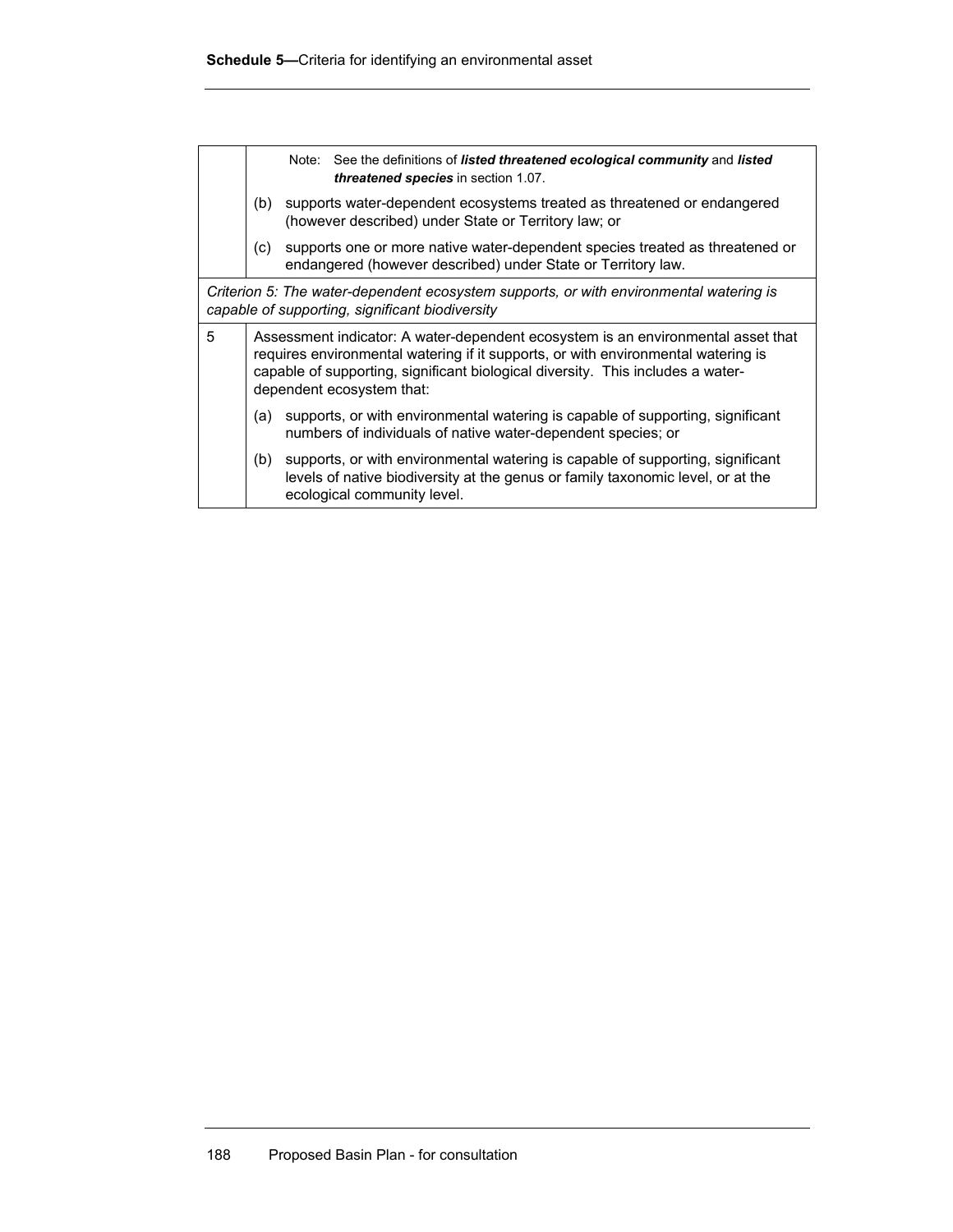## **Schedule 6—Criteria for identifying an ecosystem function**

Note: See section 7.28.

| Item                                                                                                                      | <b>Criteria</b>                                                                                                                                                                                          |  |  |  |  |  |  |
|---------------------------------------------------------------------------------------------------------------------------|----------------------------------------------------------------------------------------------------------------------------------------------------------------------------------------------------------|--|--|--|--|--|--|
| populations                                                                                                               | Criterion 1: The ecosystem function supports the creation and maintenance of vital habitats and                                                                                                          |  |  |  |  |  |  |
| 1                                                                                                                         | Assessment indicator: An ecosystem function requires environmental watering to sustain<br>it if it provides vital habitat, including:                                                                    |  |  |  |  |  |  |
|                                                                                                                           | a refugium for native water-dependent biota during dry periods and drought; or<br>(a)                                                                                                                    |  |  |  |  |  |  |
|                                                                                                                           | pathways for the dispersal, migration and movement of native water-dependent<br>(b)<br>biota; or                                                                                                         |  |  |  |  |  |  |
|                                                                                                                           | a diversity of important feeding, breeding and nursery sites for native water-<br>(c)<br>dependent biota; or                                                                                             |  |  |  |  |  |  |
|                                                                                                                           | a diversity of aquatic environments including pools, riffle and run environments; or<br>(d)                                                                                                              |  |  |  |  |  |  |
|                                                                                                                           | a vital habitat that is essential for preventing the decline of native water-dependent<br>(e)<br>biota.                                                                                                  |  |  |  |  |  |  |
| Criterion 2: The ecosystem function supports the transportation and dilution of nutrients, organic<br>matter and sediment |                                                                                                                                                                                                          |  |  |  |  |  |  |
| $\mathbf{2}$                                                                                                              | Assessment indicator: An ecosystem function requires environmental watering to sustain<br>it if it provides for the transportation and dilution of nutrients, organic matter and<br>sediment, including: |  |  |  |  |  |  |
|                                                                                                                           | pathways for the dispersal and movement of organic and inorganic sediment,<br>(a)<br>delivery to downstream reaches and to the ocean, and to and from the floodplain; or                                 |  |  |  |  |  |  |
|                                                                                                                           | the dilution of carbon and nutrients from the floodplain to the river systems.<br>(b)                                                                                                                    |  |  |  |  |  |  |
|                                                                                                                           | Criterion 3: The ecosystem function provides connections along a watercourse (longitudinal<br>connections)                                                                                               |  |  |  |  |  |  |
| 3                                                                                                                         | Assessment indicator: An ecosystem function requires environmental watering to sustain<br>it if it provides connections along a watercourse or to the ocean, including longitudinal<br>connections:      |  |  |  |  |  |  |
|                                                                                                                           | for dispersal and re-colonisation of native water-dependent communities; or<br>(a)                                                                                                                       |  |  |  |  |  |  |
|                                                                                                                           | for migration to fulfil requirements of life-history stages; or<br>(b)                                                                                                                                   |  |  |  |  |  |  |
|                                                                                                                           | (c)<br>for in-stream primary production.                                                                                                                                                                 |  |  |  |  |  |  |
|                                                                                                                           | Criterion 4: The ecosystem function provides connections across floodplains, adjacent wetlands<br>and billabongs (lateral connections)                                                                   |  |  |  |  |  |  |
| 4                                                                                                                         | Assessment indicator: An ecosystem function requires environmental watering to sustain<br>it if it provides connections across floodplains, adjacent wetlands and billabongs,<br>including:              |  |  |  |  |  |  |
|                                                                                                                           | lateral connections for foraging, migration and re-colonisation of native water-<br>(a)<br>dependent species and communities; or                                                                         |  |  |  |  |  |  |
|                                                                                                                           | lateral connections for off-stream primary production.<br>(b)                                                                                                                                            |  |  |  |  |  |  |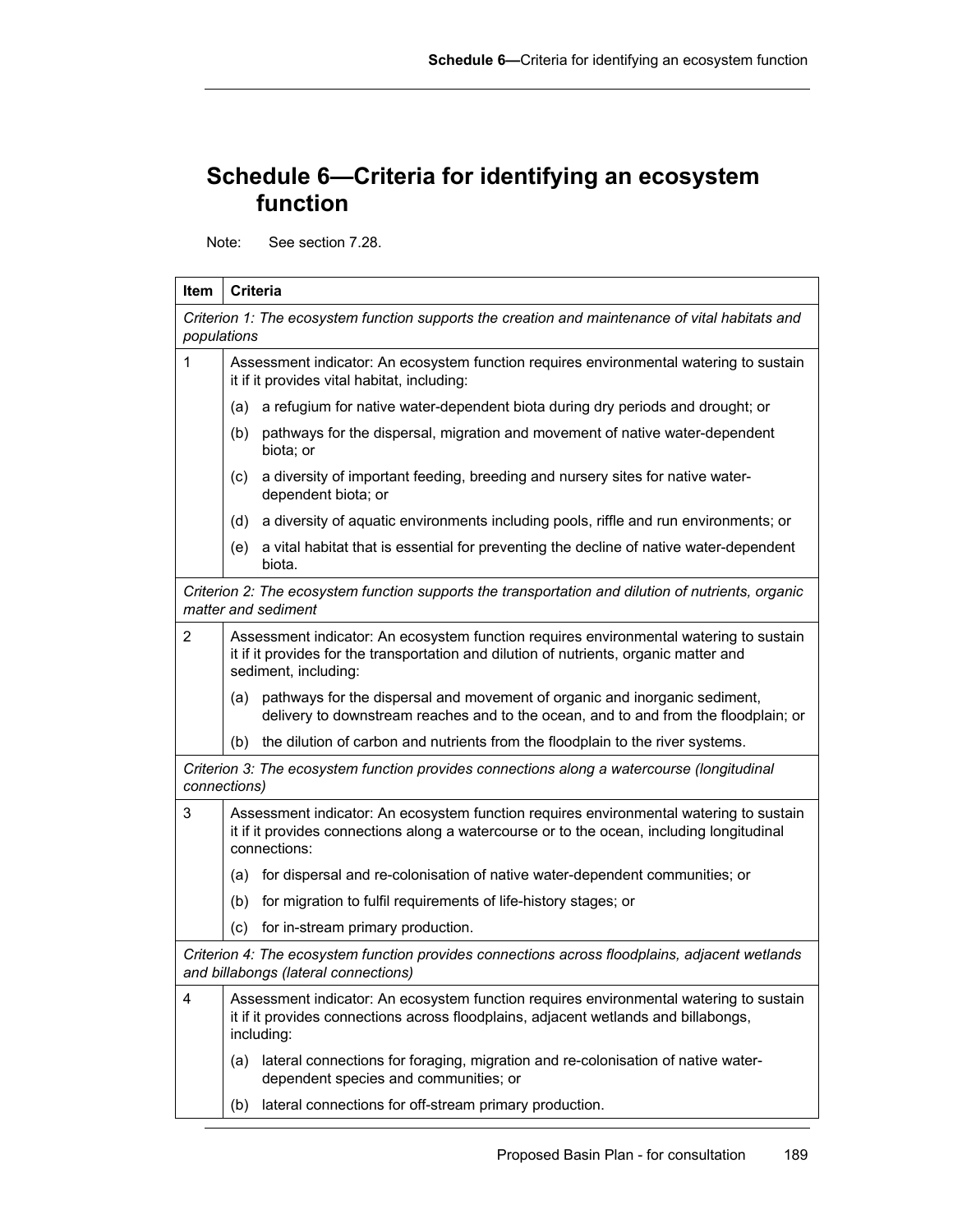## **Schedule 7—Targets to measure progress towards objectives**

Note: See Part 3 of Chapter 7.

|     |                                                                                                                                    | dependent ecosystems                                              | Targets to measure progress towards the overall environmental objectives for water-                                                       |  |  |  |  |  |  |  |  |  |
|-----|------------------------------------------------------------------------------------------------------------------------------------|-------------------------------------------------------------------|-------------------------------------------------------------------------------------------------------------------------------------------|--|--|--|--|--|--|--|--|--|
|     |                                                                                                                                    |                                                                   | Intermediate targets up to 30 June 2019                                                                                                   |  |  |  |  |  |  |  |  |  |
| (1) |                                                                                                                                    |                                                                   | There is no loss of, or degradation in, the following:                                                                                    |  |  |  |  |  |  |  |  |  |
|     |                                                                                                                                    |                                                                   | (a) flow regimes which include relevant flow components set out in paragraph 7.29(1)(b);                                                  |  |  |  |  |  |  |  |  |  |
|     | (b)                                                                                                                                |                                                                   | hydrologic connectivity between the river and floodplain and between hydrologically<br>connected valleys;                                 |  |  |  |  |  |  |  |  |  |
|     | (c)                                                                                                                                |                                                                   | floodplain and wetland types including the condition of priority environmental assets<br>and priority ecosystem functions;                |  |  |  |  |  |  |  |  |  |
|     |                                                                                                                                    | Note:                                                             | See sections 1.07 for the meaning of the terms priority environmental asset and<br>priority ecosystem function.                           |  |  |  |  |  |  |  |  |  |
|     | (d) condition of the Coorong and Lower Lakes ecosystems and Murray Mouth opening<br>regime;                                        |                                                                   |                                                                                                                                           |  |  |  |  |  |  |  |  |  |
|     |                                                                                                                                    | (e) condition and diversity of native water-dependent vegetation; |                                                                                                                                           |  |  |  |  |  |  |  |  |  |
|     | recruitment and populations of native, water-dependent species including vegetation,<br>(f)<br>birds, fish and macroinvertebrates. |                                                                   |                                                                                                                                           |  |  |  |  |  |  |  |  |  |
|     |                                                                                                                                    |                                                                   | Longer term targets from 1 July 2019                                                                                                      |  |  |  |  |  |  |  |  |  |
| (2) |                                                                                                                                    |                                                                   | There are improvements in the following:                                                                                                  |  |  |  |  |  |  |  |  |  |
|     | (a)                                                                                                                                |                                                                   | flow regimes which include relevant flow components set out in paragraph 7.29(1)(b);                                                      |  |  |  |  |  |  |  |  |  |
|     |                                                                                                                                    | Note:                                                             | The improvements in flow regimes will be measured by progress towards natural flow<br>regimes, having regard to long-term watering plans. |  |  |  |  |  |  |  |  |  |
|     | (b)                                                                                                                                |                                                                   | hydrologic connectivity between the river and floodplain and between hydrologically<br>connected valleys;                                 |  |  |  |  |  |  |  |  |  |
|     | (c)                                                                                                                                |                                                                   | floodplain and wetland types including the condition of priority environmental assets<br>and priority ecosystem functions;                |  |  |  |  |  |  |  |  |  |
|     | (d)                                                                                                                                | regime;                                                           | condition of the Coorong and Lower Lakes ecosystems and Murray Mouth opening                                                              |  |  |  |  |  |  |  |  |  |
|     | (e)                                                                                                                                |                                                                   | condition and diversity of native water-dependent vegetation;                                                                             |  |  |  |  |  |  |  |  |  |
|     | (f)                                                                                                                                |                                                                   | recruitment and populations of native water-dependent species, including vegetation,<br>birds, fish and macroinvertebrates;               |  |  |  |  |  |  |  |  |  |
|     | (g)                                                                                                                                |                                                                   | the community structure of water-dependent ecosystems.                                                                                    |  |  |  |  |  |  |  |  |  |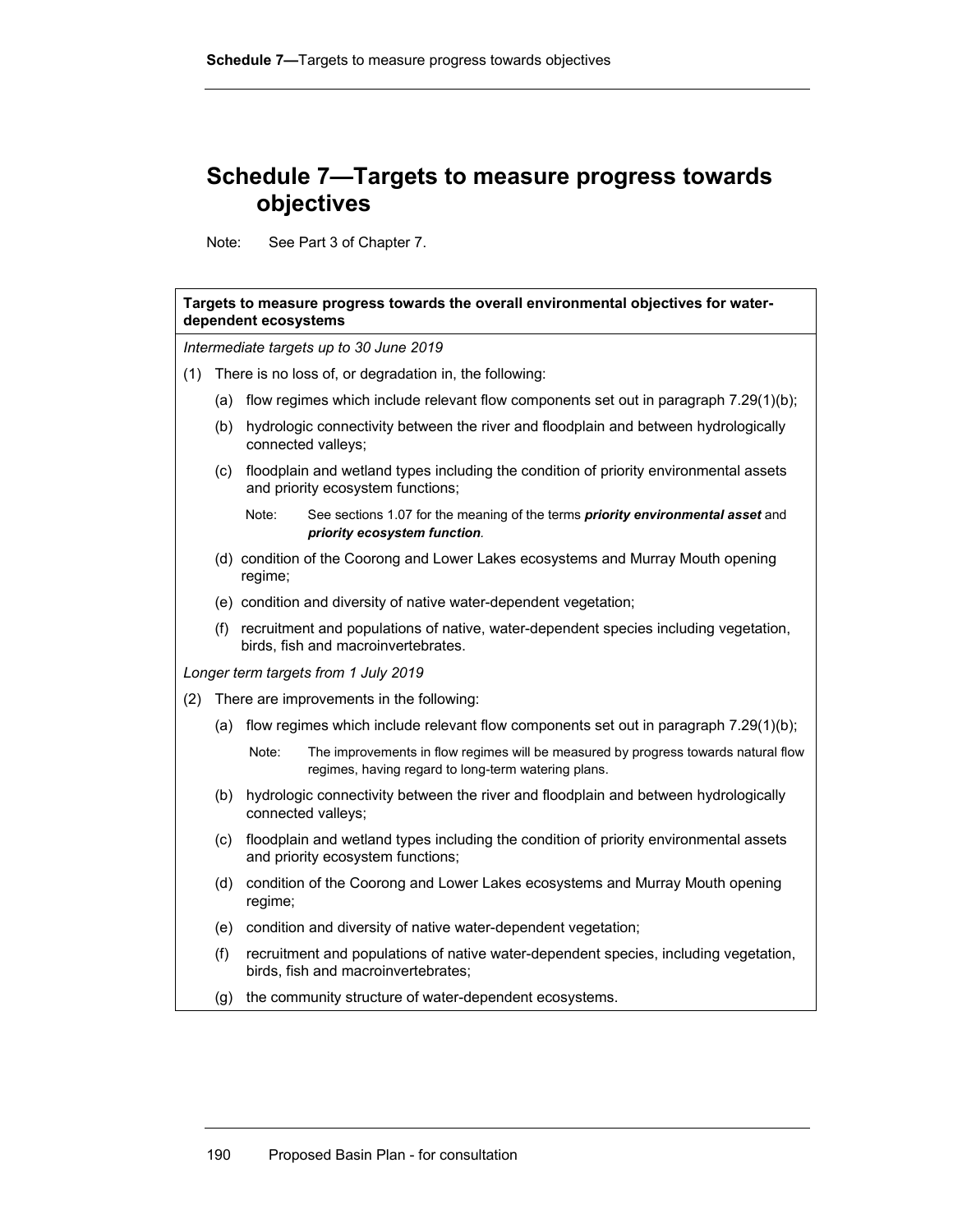# **Schedule 8—Key causes of water quality degradation**

Note: See section 8.02.

| <b>Item</b>  | Type of water<br>quality<br>degradation |     |     |                                                                                                                                        | Key causes of water quality degradation for that type                                                                                                                                                                              |  |  |  |  |
|--------------|-----------------------------------------|-----|-----|----------------------------------------------------------------------------------------------------------------------------------------|------------------------------------------------------------------------------------------------------------------------------------------------------------------------------------------------------------------------------------|--|--|--|--|
| $\mathbf{1}$ | Elevated levels<br>of salinity          | (1) |     | including by:                                                                                                                          | The process of mobilisation of salt stores in the landscape<br>and geological predisposition to salinity development,                                                                                                              |  |  |  |  |
|              |                                         |     | (a) |                                                                                                                                        | the following processes and activities relating to<br>water flow or water management:                                                                                                                                              |  |  |  |  |
|              |                                         |     |     | (i)                                                                                                                                    | saline groundwater and surface water<br>discharges into surface water systems;                                                                                                                                                     |  |  |  |  |
|              |                                         |     |     | (ii)                                                                                                                                   | increased deep drainage below irrigated<br>agricultural land displacing saline<br>groundwater to surface water systems;                                                                                                            |  |  |  |  |
|              |                                         |     |     | (iii)                                                                                                                                  | saline surface and shallow groundwater<br>drainage from irrigated agricultural land into<br>surface water systems;                                                                                                                 |  |  |  |  |
|              |                                         |     |     | (iv)                                                                                                                                   | irrigation at high salinity risk locations<br>without adequate drainage management;                                                                                                                                                |  |  |  |  |
|              |                                         |     |     |                                                                                                                                        | Example: Locations where there is a high risk of<br>recharge to groundwater resulting in saline<br>discharges to surface waters.                                                                                                   |  |  |  |  |
|              |                                         |     |     | (v)                                                                                                                                    | de-watering of saline groundwater which<br>mobilises salt into surface water systems;                                                                                                                                              |  |  |  |  |
|              |                                         |     |     | (vi)                                                                                                                                   | reduction in stream flows, limiting the<br>dilution of salinity;                                                                                                                                                                   |  |  |  |  |
|              |                                         |     | (b) |                                                                                                                                        | land management practices involving the<br>replacement of deep-rooted vegetation with<br>shallow-rooted crops and pastures, resulting in<br>increased rainfall recharge displacing saline<br>groundwater to surface water systems. |  |  |  |  |
|              |                                         | (2) |     | The use of groundwater for irrigation purposes at<br>locations where highly saline upper aquifer water drains to<br>the lower aquifer. |                                                                                                                                                                                                                                    |  |  |  |  |
|              |                                         | (3) |     | irrigation.                                                                                                                            | With respect to soil degradation, the use of water with a<br>high ratio of sodium to calcium and magnesium for                                                                                                                     |  |  |  |  |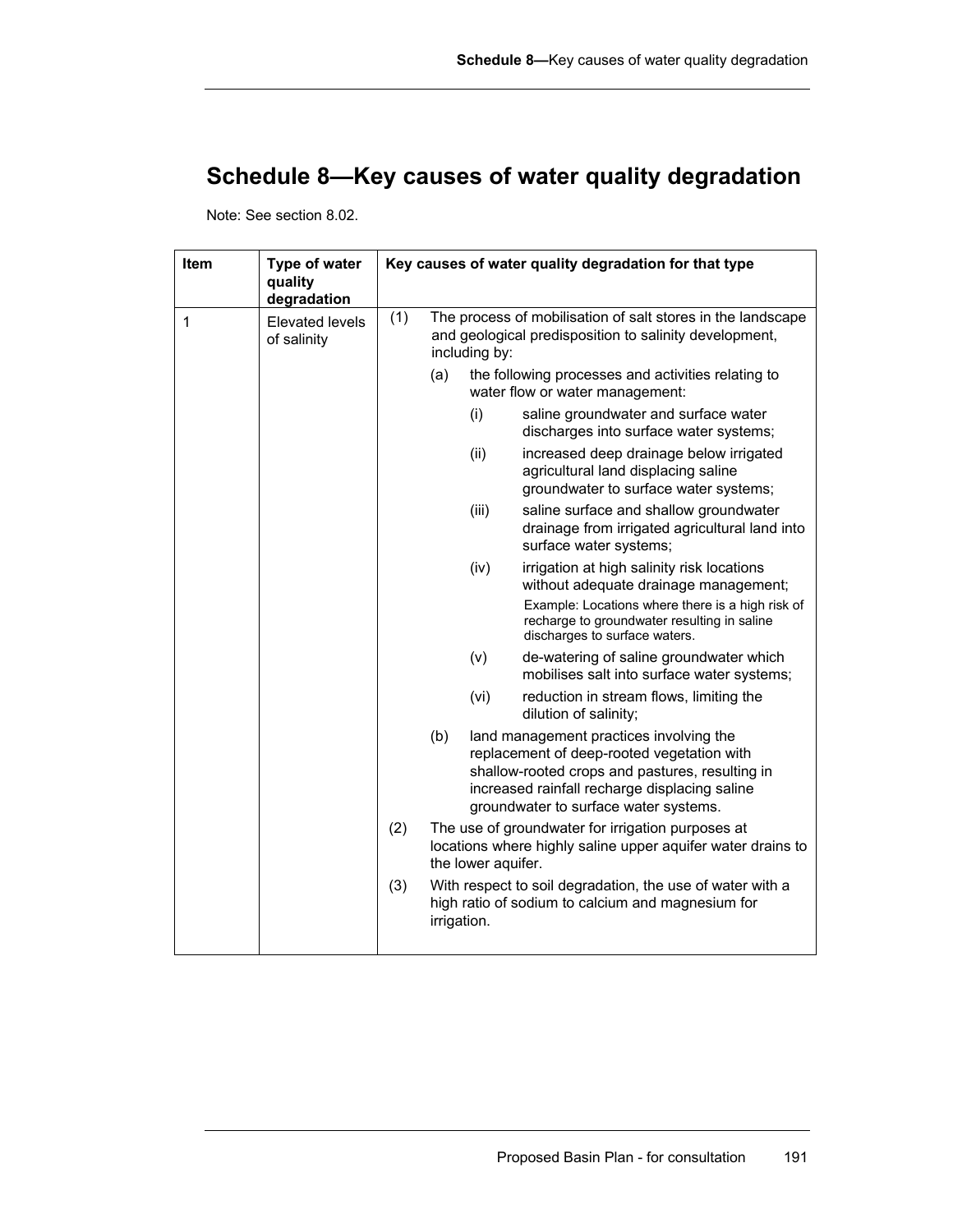| Item           | Type of water<br>quality               |                      | Key causes of water quality degradation for that type |                                                                                                                                                                                                                                                                         |  |  |  |  |  |
|----------------|----------------------------------------|----------------------|-------------------------------------------------------|-------------------------------------------------------------------------------------------------------------------------------------------------------------------------------------------------------------------------------------------------------------------------|--|--|--|--|--|
|                | degradation                            |                      |                                                       | The failure to prevent sediments from entering Basin                                                                                                                                                                                                                    |  |  |  |  |  |
| $\overline{2}$ | Elevated levels<br>of suspended        |                      |                                                       | water resources, which is contributed to by:                                                                                                                                                                                                                            |  |  |  |  |  |
|                | matter                                 | (a)                  |                                                       | the following land management practices:                                                                                                                                                                                                                                |  |  |  |  |  |
|                |                                        |                      | (i)                                                   | inappropriate frequency, timing and location<br>of cultivation;                                                                                                                                                                                                         |  |  |  |  |  |
|                |                                        |                      |                                                       | Example: Cultivation taking place at times of the<br>year when the risk of erosion is high (e.g. during<br>the high rainfall season), excessive frequency of<br>cultivation, and cultivation of steep slopes.                                                           |  |  |  |  |  |
|                |                                        |                      | (ii)                                                  | overgrazing of catchments and grazing of<br>riverbanks and floodplains;                                                                                                                                                                                                 |  |  |  |  |  |
|                |                                        |                      |                                                       | Example: The riparian zone along watercourses<br>kept in permanent vegetation can effectively<br>mitigate the movement of sediment within<br>farmlands and from farmlands.                                                                                              |  |  |  |  |  |
|                |                                        |                      | (iii)                                                 | poor soil conservation practices;                                                                                                                                                                                                                                       |  |  |  |  |  |
|                |                                        |                      |                                                       | Example: Practices that fail to use management<br>strategies that prevent soil erosion, acidification,<br>salinisation or other chemical soil contamination,<br>or fail to adopt proven soil conservation<br>technologies such as the construction of contour<br>banks. |  |  |  |  |  |
|                |                                        |                      | (iv)                                                  | practices that over the long-term cause<br>decline of stream morphology, leading to<br>near stream processes of gully erosion,<br>side wall cut and head migration; and                                                                                                 |  |  |  |  |  |
|                |                                        | (b)                  |                                                       | the following water management practices:                                                                                                                                                                                                                               |  |  |  |  |  |
|                |                                        |                      | (i)                                                   | rapid drawdown of water within a surface<br>water resource;                                                                                                                                                                                                             |  |  |  |  |  |
|                |                                        |                      |                                                       | Example: Rapid drawdown of water in a dam.                                                                                                                                                                                                                              |  |  |  |  |  |
|                |                                        |                      | (ii)                                                  | the volume or manner of release of water,<br>resulting in back or bed erosion; and                                                                                                                                                                                      |  |  |  |  |  |
|                |                                        | (c)                  |                                                       | wave wash (for example, that caused by<br>speedboats).                                                                                                                                                                                                                  |  |  |  |  |  |
| 3              | <b>Elevated levels</b><br>of nutrients |                      |                                                       | The failure to prevent nutrients from entering Basin water<br>resources through both point and diffuse sources. The<br>key sources of nutrients are:                                                                                                                    |  |  |  |  |  |
|                |                                        | (a)                  | soil and organic matter;                              |                                                                                                                                                                                                                                                                         |  |  |  |  |  |
|                |                                        | animal waste;<br>(b) |                                                       |                                                                                                                                                                                                                                                                         |  |  |  |  |  |
|                |                                        | (c)                  | fertilisers;                                          |                                                                                                                                                                                                                                                                         |  |  |  |  |  |
|                |                                        | (d)                  |                                                       | sewage and industrial discharges;                                                                                                                                                                                                                                       |  |  |  |  |  |
|                |                                        | (e)                  |                                                       | nutrients from water storages released as a result of<br>storage management practices.                                                                                                                                                                                  |  |  |  |  |  |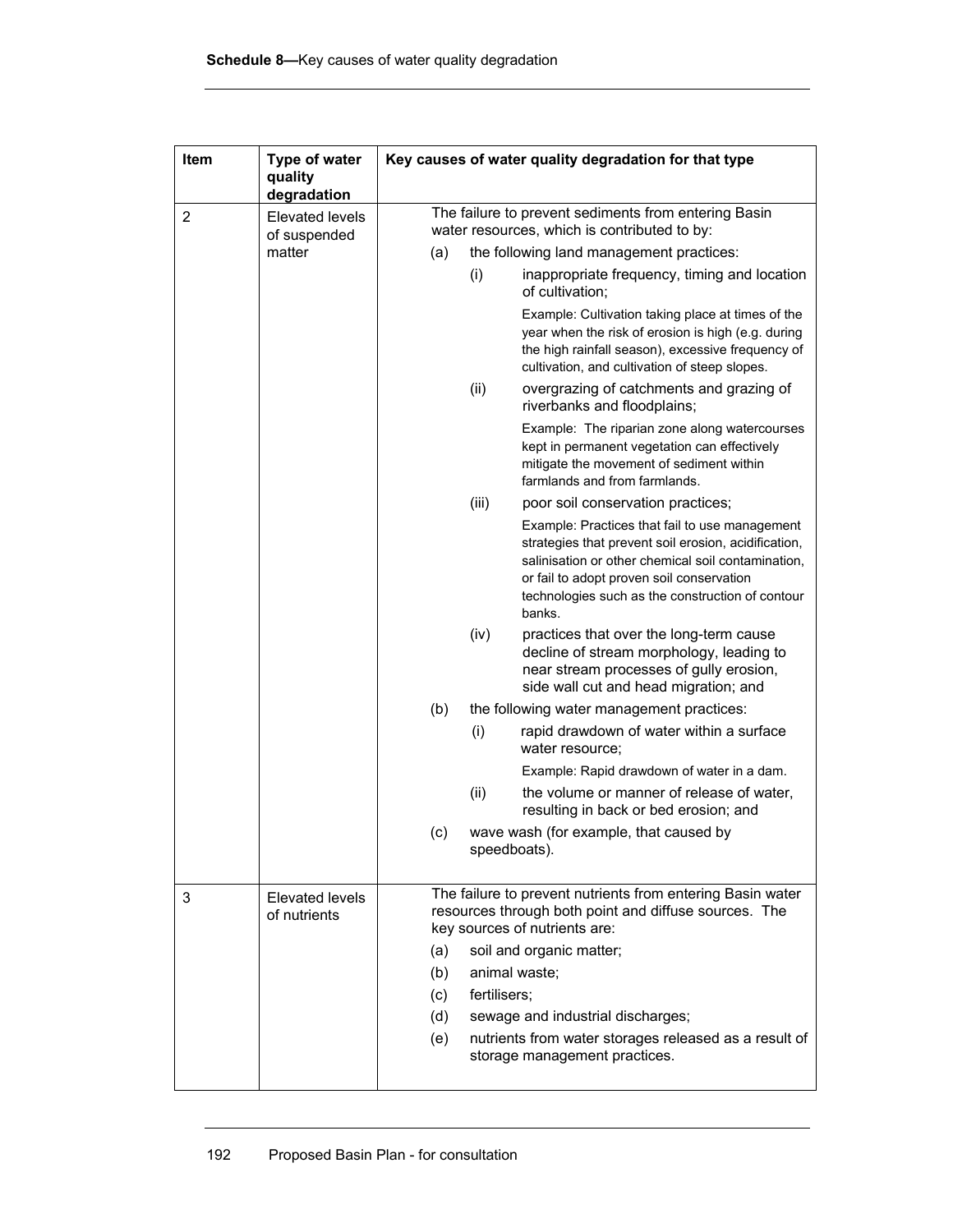| Item | Type of water<br>quality<br>degradation                                                                              | Key causes of water quality degradation for that type                                                                                                                                                                                                                                                                                                                                                                                                                                                                             |
|------|----------------------------------------------------------------------------------------------------------------------|-----------------------------------------------------------------------------------------------------------------------------------------------------------------------------------------------------------------------------------------------------------------------------------------------------------------------------------------------------------------------------------------------------------------------------------------------------------------------------------------------------------------------------------|
| 4    | <b>Elevated levels</b><br>of<br>cyanobacteria<br>cell counts or<br>biovolume and<br>toxins and<br>odour<br>compounds | The interaction of the following factors:<br>a water body with little or no flow;<br>(a)<br>(b)<br>stratification in the water body;<br>(c)<br>sunlight;<br>(d)<br>the availability of phosphorus and nitrogen in the<br>water;<br>seeding from up-stream (although cyanobacteria<br>(e)<br>blooms may occur without this factor).                                                                                                                                                                                                |
| 5    | Water<br>temperature<br>outside natural<br>ranges                                                                    | (1)<br>The key cause of water temperature of Basin water<br>resources below natural ranges is the release of stored<br>water from below the thermocline from large water<br>storages in spring, summer and autumn.<br>(2)<br>The key causes of water temperature of Basin water<br>resources above natural ranges are the following:<br>the release of stored water from large water<br>(a)<br>storages in winter;<br>(b)<br>the removal of shading riparian vegetation;<br>reduced flow.<br>(c)                                  |
| 6    | <b>Dissolved</b><br>oxygen outside<br>natural ranges                                                                 | (1)<br>Micro-organisms consuming organic matter and depleting<br>oxygen at a rate faster than it can be replenished.<br>Example: This can arise when there is a discharge from<br>sewage treatment plants or the flushing of natural<br>organic material from the floodplain.<br>Bottom release from, or overturn within, a stratified water<br>(2)<br>storage.<br>Eutrophication leading to excessive plant growth causing<br>(3)<br>high diurnal variations in dissolved oxygen levels, both<br>above and below natural ranges. |
| 7    | Elevated levels<br>of pesticides<br>and other<br>contaminants                                                        | Poor management practices including the following:<br>pesticide spray drift;<br>(a)<br>allowing pesticides or other contaminants into<br>(b)<br>surface water runoff;<br>allowing pesticides or other contaminants to leach<br>(c)<br>into groundwater;<br>allowing erosion of contaminated soil;<br>(d)<br>inappropriate disposal of pesticides;<br>(e)<br>(f)<br>inappropriate disposal and management of<br>industrial and other waste (including from mining<br>and coal-seam gas extraction).                                |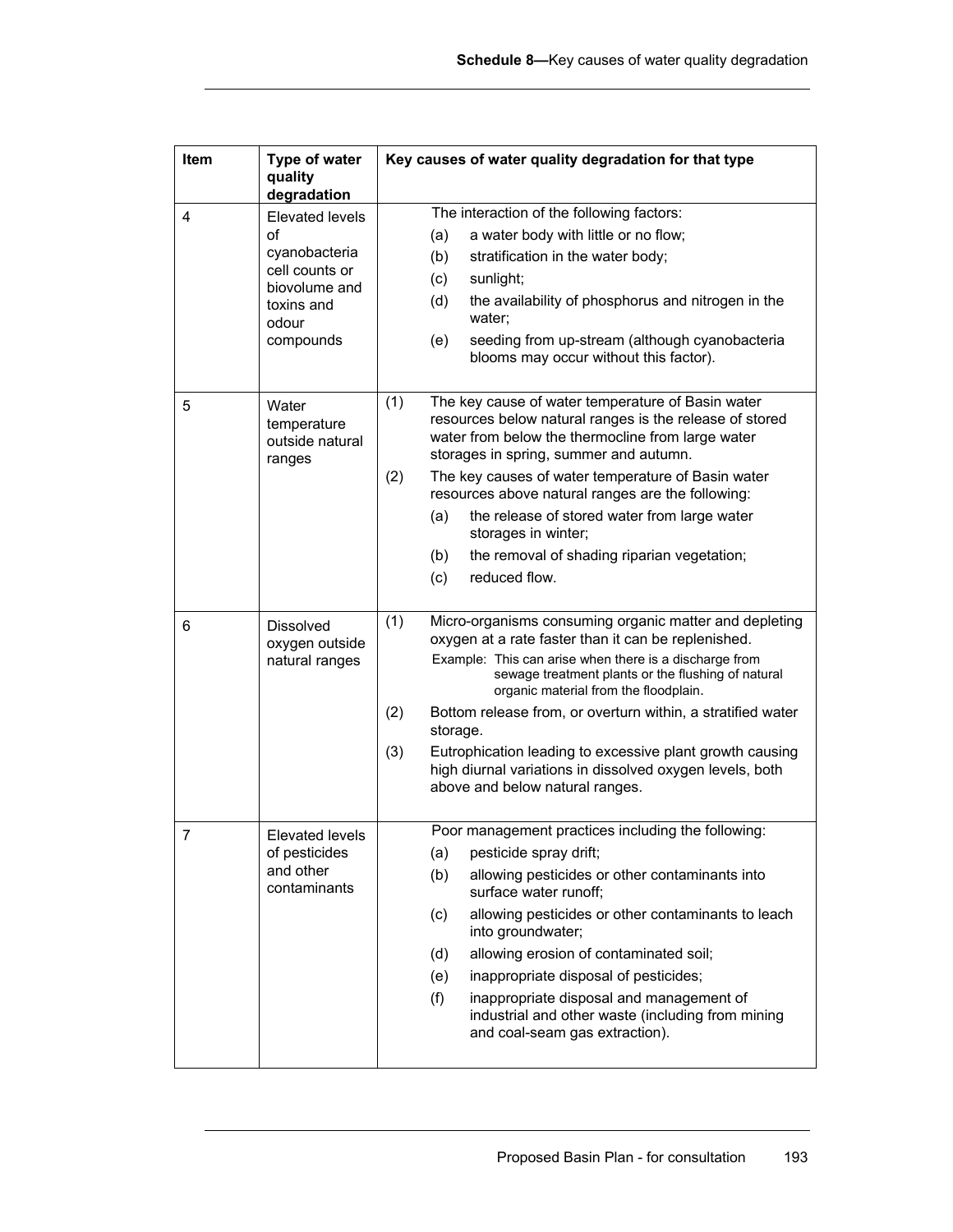| Item | Type of water<br>quality<br>degradation | Key causes of water quality degradation for that type                                                                                                                                  |
|------|-----------------------------------------|----------------------------------------------------------------------------------------------------------------------------------------------------------------------------------------|
| 8    | pH outside<br>natural ranges            | (1)<br>The exposure to the air of soils containing iron sulfide<br>minerals.                                                                                                           |
|      |                                         | Note:<br>When iron sulfide minerals are exposed to air<br>natural oxidation processes can result in the<br>release of acid, which can be flushed into Basin<br>water resources         |
|      |                                         | (2)<br>Agricultural practices that lead to the acidification of<br>soils.                                                                                                              |
|      |                                         | (3)<br>Eutrophication leading to excessive plant growth<br>causing high diurnal variation in pH.                                                                                       |
| 9    | Elevated<br>pathogen<br>counts          | Failure to prevent pathogens from entering Basin water<br>resources through both point and diffuse sources. The<br>key sources of pathogens are:<br>human and animal waste; and<br>(a) |
|      |                                         | (b)<br>sewage discharges.                                                                                                                                                              |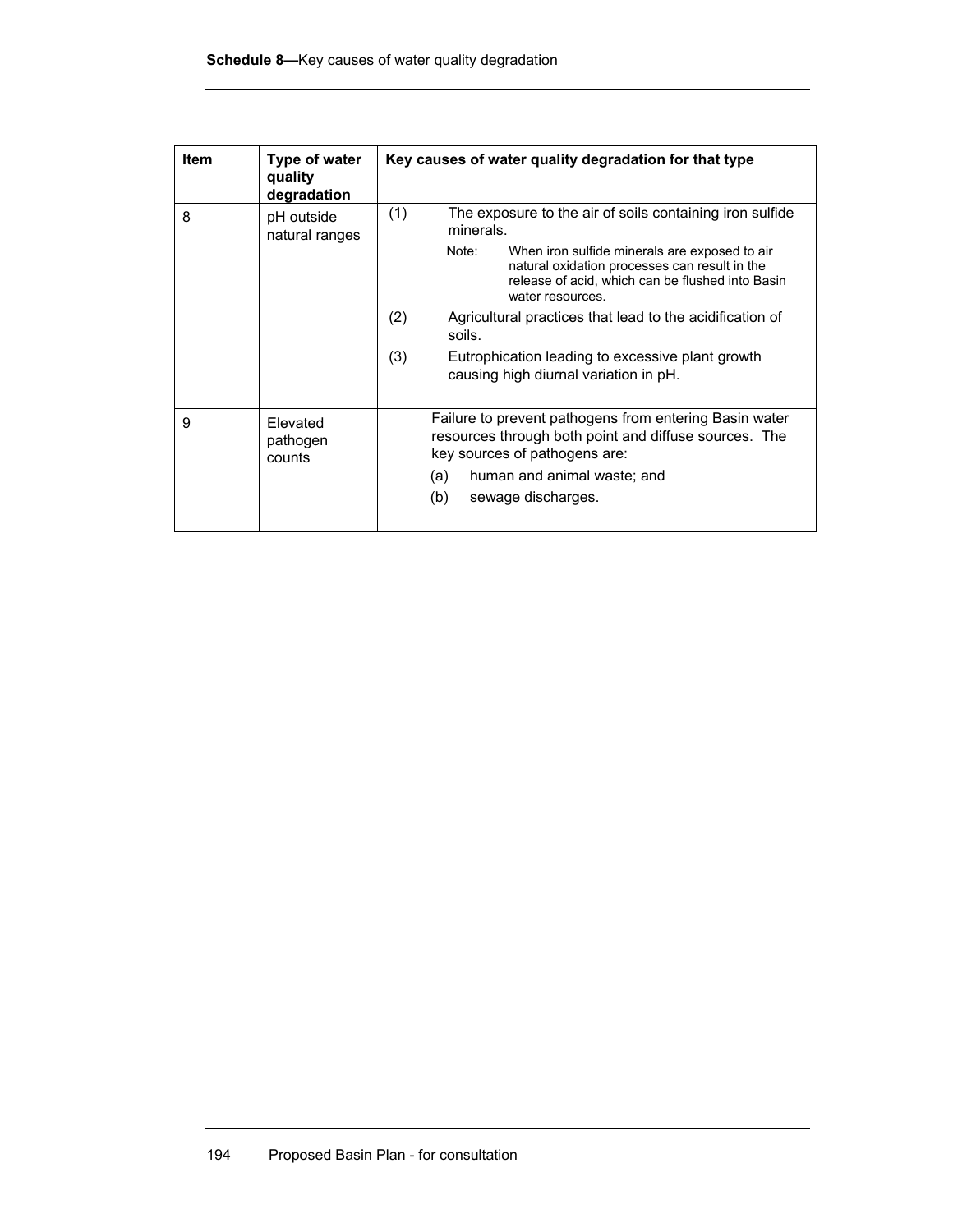#### **Schedule 9—Target values for target application zones**

Note: See section 8.12.

| Target<br>application<br>zones (Target<br>assessment)            | Water-<br>dependent<br>ecosystem           | Ecosystem<br>Type                              | Turbidity<br>(NTU)<br>(Annual<br>median) | Total<br>Phosphorus<br>(µg/L) (Annual<br>median) | Total<br>Nitrogen<br>$(\mu g/L)$<br>(Annual<br>median) | Dissolved<br>oxygen<br>(mg/L; or<br>saturation<br>$(\%)$<br>(Annual<br>median<br>within the<br>range) | pH<br>(Annual<br>median<br>within the<br>range) | Salinity<br>(mg/L) | Temperature<br>(Monthly<br>median within<br>the range)                                | Pesticides and<br>other contaminants<br>(values in table<br>3.4.1 of the<br>ANZECC<br>Guidelines for)<br>(Must not be<br>exceeded) |
|------------------------------------------------------------------|--------------------------------------------|------------------------------------------------|------------------------------------------|--------------------------------------------------|--------------------------------------------------------|-------------------------------------------------------------------------------------------------------|-------------------------------------------------|--------------------|---------------------------------------------------------------------------------------|------------------------------------------------------------------------------------------------------------------------------------|
| B1 (Condamine<br>and Warrego<br>valleys; Upland<br>zone)         | Declared<br>Ramsar<br>wetlands             | Riverine                                       | 40                                       | 200                                              | 1350                                                   | >5.0 mg/L;<br>or $60 -$<br>110%                                                                       | $6.5 - 8.0$                                     |                    | between the<br>20%ile and the<br>80%ile of<br>natural monthly<br>water<br>temperature | the protection of<br>99% of species                                                                                                |
|                                                                  |                                            | Non-<br>riverine<br>with<br>permanent<br>water | 100                                      | 25                                               | 1000                                                   | 90 - 110%                                                                                             | $6.5 - 9.0$                                     |                    | between the<br>20%ile and<br>80%ile of<br>natural monthly<br>water<br>temperature     | the protection of<br>99% of species                                                                                                |
|                                                                  | Other<br>water-<br>dependent<br>ecosystems | Riverine<br>and non-<br>riverine               | 270                                      | 450                                              | 2000                                                   | 60-110%                                                                                               | $7.0 - 8.5$                                     |                    | between the<br>20%ile and<br>80%ile of<br>natural monthly<br>water<br>temperature     | slightly to<br>moderately<br>disturbed systems                                                                                     |
| A1 (Condamine,<br>Paroo and<br>Warrego valleys;<br>Lowland zone) | Declared<br>Ramsar<br>wetlands             | Riverine                                       | 450                                      | 220                                              | 890                                                    | >5.0 mg/L;<br>or $60 -$<br>110%                                                                       | $6.5 - 8.0$                                     |                    | between the<br>20%ile and<br>80%ile of<br>natural monthly<br>water<br>temperature     | the protection of<br>99% of species                                                                                                |
|                                                                  |                                            | Non-<br>riverine<br>with<br>permanent<br>water | 100                                      | 25                                               | 1000                                                   | $90 - 110%$                                                                                           | $6.5 - 9.0$                                     |                    | between the<br>20%ile and<br>80%ile of<br>natural monthly<br>water<br>temperature     | the protection of<br>99% of species                                                                                                |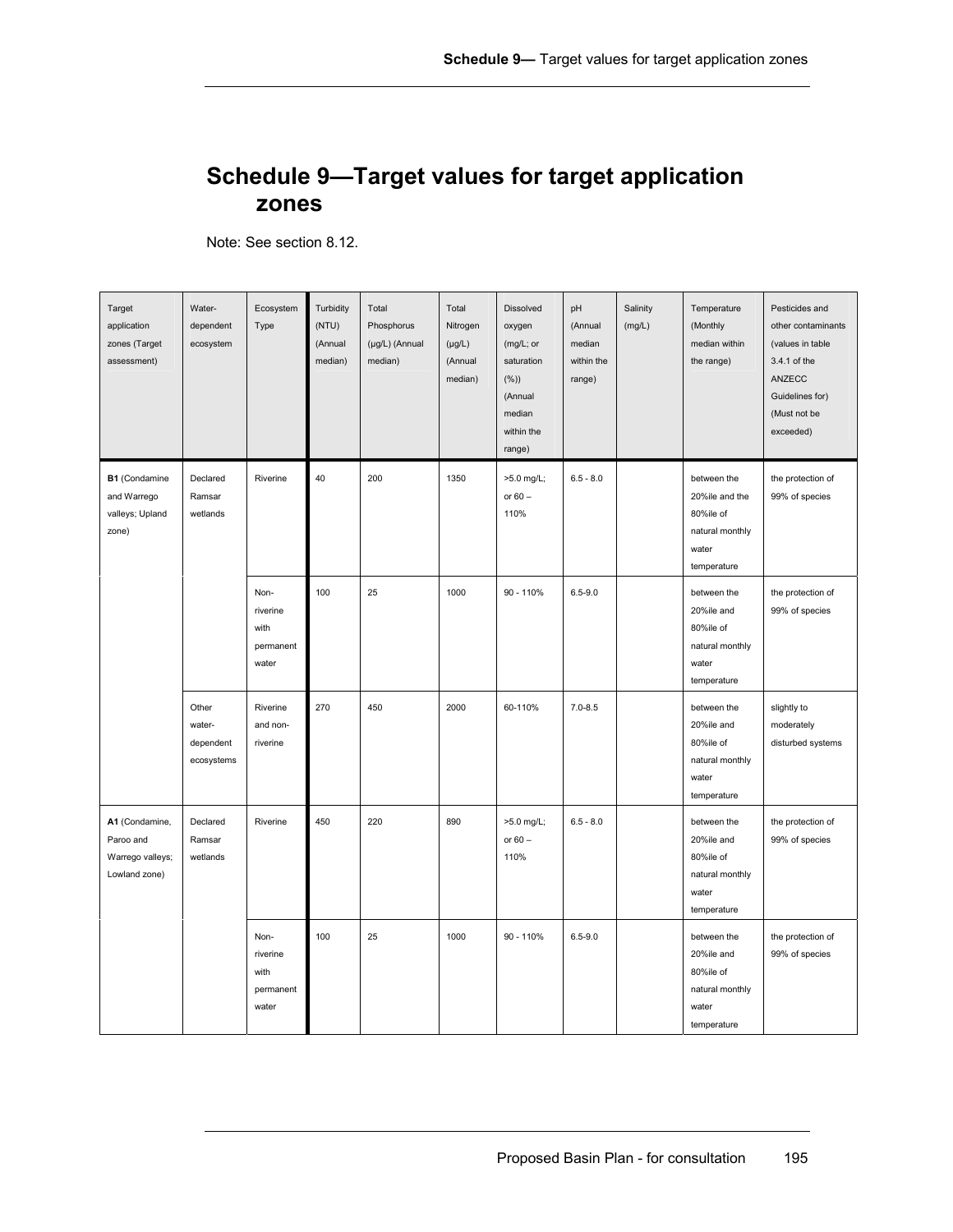| Target<br>application<br>zones (Target<br>assessment)                   | Water-<br>dependent<br>ecosystem           | Ecosystem<br>Type                              | Turbidity<br>(NTU)<br>(Annual<br>median) | Total<br>Phosphorus<br>(µg/L) (Annual<br>median) | Total<br>Nitrogen<br>$(\mu g/L)$<br>(Annual<br>median) | <b>Dissolved</b><br>oxygen<br>(mg/L; or<br>saturation<br>$(\%)$<br>(Annual<br>median<br>within the<br>range) | pH<br>(Annual<br>median<br>within the<br>range) | Salinity<br>(mg/L)                                                                                    | Temperature<br>(Monthly<br>median within<br>the range)                            | Pesticides and<br>other contaminants<br>(values in table<br>3.4.1 of the<br>ANZECC<br>Guidelines for)<br>(Must not be<br>exceeded) |
|-------------------------------------------------------------------------|--------------------------------------------|------------------------------------------------|------------------------------------------|--------------------------------------------------|--------------------------------------------------------|--------------------------------------------------------------------------------------------------------------|-------------------------------------------------|-------------------------------------------------------------------------------------------------------|-----------------------------------------------------------------------------------|------------------------------------------------------------------------------------------------------------------------------------|
|                                                                         | Other<br>water-<br>dependent<br>ecosystems | Riverine<br>and non-<br>riverine               | 700                                      | 300                                              | 1000                                                   | >5.0 mg/L;<br>or $60 -$<br>110%                                                                              | $6.5 - 8.0$                                     | End-of-<br>Valley<br>targets for<br>salinity in<br>Appendix 1<br>of Schedule<br>B to the<br>Agreement | between the<br>20%ile and<br>80%ile of<br>natural monthly<br>water<br>temperature | slightly to<br>moderately<br>disturbed systems                                                                                     |
| B2 (Border<br>Rivers, Gwydir<br>and Namoi<br>valleys; Upland<br>zone)   | Declared<br>Ramsar<br>wetlands             | Riverine                                       | 15                                       | 45                                               | 490                                                    | 90 - 110%                                                                                                    | $7.5 - 8.5$                                     |                                                                                                       | between the<br>20%ile and<br>80%ile of<br>natural monthly<br>water<br>temperature | the protection of<br>99% of species                                                                                                |
|                                                                         |                                            | Non-<br>riverine<br>with<br>permanent<br>water | 20                                       | 10                                               | 350                                                    | $90 - 110%$                                                                                                  | $6.5 - 8.0$                                     |                                                                                                       | between the<br>20%ile and<br>80%ile of<br>natural monthly<br>water<br>temperature | the protection of<br>99% of species                                                                                                |
|                                                                         | Other<br>water-<br>dependent<br>ecosystems | Riverine<br>and non-<br>riverine               | 30                                       | 80                                               | 750                                                    | 60 - 110%                                                                                                    | $7.5 - 8.5$                                     |                                                                                                       | between the<br>20%ile and<br>80%ile of<br>natural monthly<br>water<br>temperature | slightly to<br>moderately<br>disturbed systems                                                                                     |
| A2 (Border<br>Rivers, Gwydir,<br>and Namoi<br>valleys; Lowland<br>zone) | Declared<br>Ramsar<br>wetlands             | Riverine                                       | 75                                       | 130                                              | 890                                                    | >5.0 mg/L;<br>or $65-$<br>110%                                                                               | $7.0 - 8.3$                                     |                                                                                                       | between the<br>20%ile and<br>80%ile of<br>natural monthly<br>water<br>temperature | the protection of<br>99% of species                                                                                                |
|                                                                         |                                            | Non-<br>riverine<br>with<br>permanent<br>water | 20                                       | 10                                               | 350                                                    | $90 - 110%$                                                                                                  | $6.5 - 8.0$                                     |                                                                                                       | between the<br>20%ile and<br>80%ile of<br>natural monthly<br>water<br>temperature | the protection of<br>99% of species                                                                                                |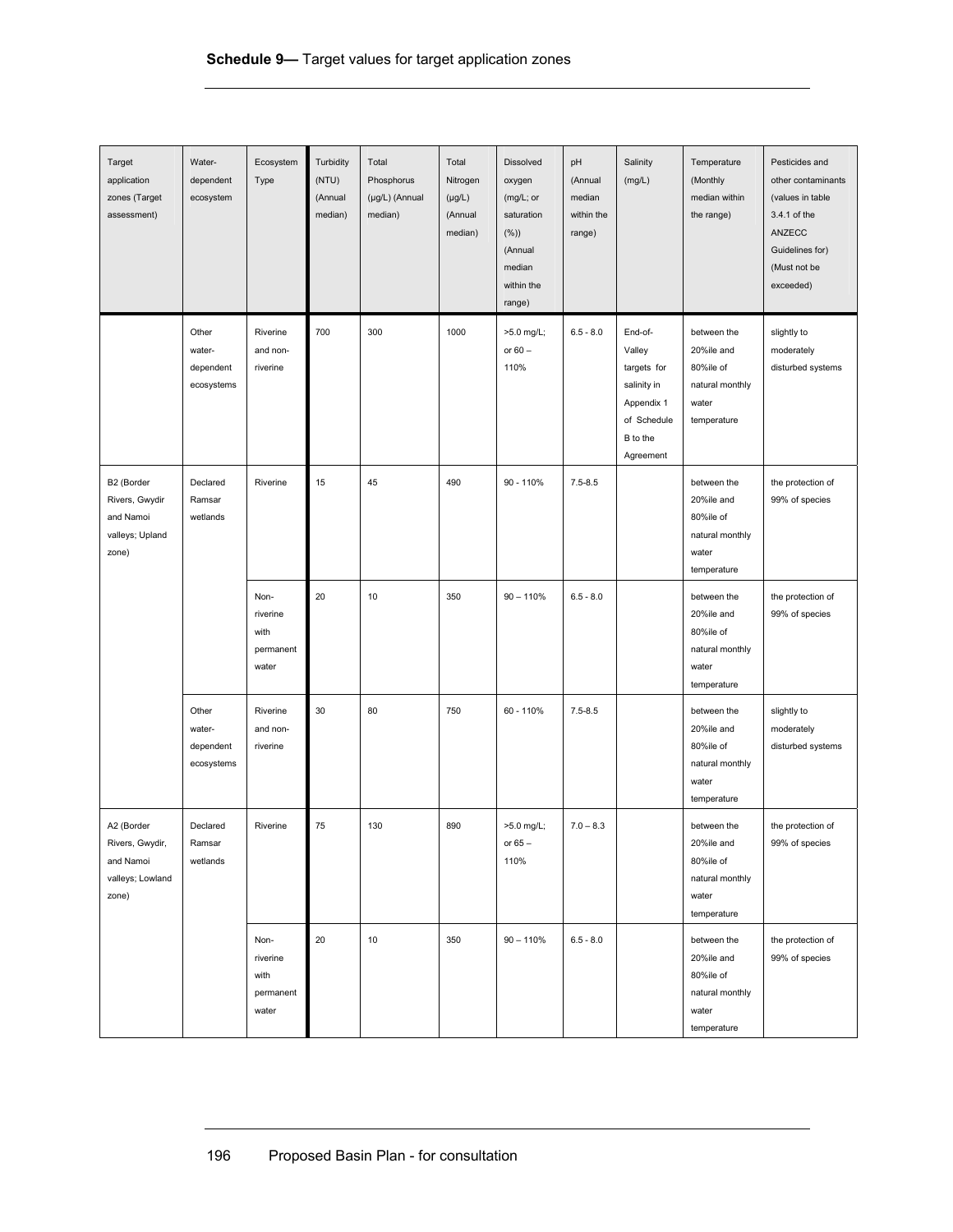| Target<br>application<br>zones (Target<br>assessment)                   | Water-<br>dependent<br>ecosystem           | Ecosystem<br>Type                              | Turbidity<br>(NTU)<br>(Annual<br>median) | Total<br>Phosphorus<br>(µg/L) (Annual<br>median) | Total<br>Nitrogen<br>$(\mu g/L)$<br>(Annual<br>median) | Dissolved<br>oxygen<br>(mg/L; or<br>saturation<br>$(\%)$<br>(Annual<br>median<br>within the<br>range) | pH<br>(Annual<br>median<br>within the<br>range) | Salinity<br>(mg/L)                                                                                    | Temperature<br>(Monthly<br>median within<br>the range)                            | Pesticides and<br>other contaminants<br>(values in table<br>3.4.1 of the<br>ANZECC<br>Guidelines for)<br>(Must not be<br>exceeded) |
|-------------------------------------------------------------------------|--------------------------------------------|------------------------------------------------|------------------------------------------|--------------------------------------------------|--------------------------------------------------------|-------------------------------------------------------------------------------------------------------|-------------------------------------------------|-------------------------------------------------------------------------------------------------------|-----------------------------------------------------------------------------------|------------------------------------------------------------------------------------------------------------------------------------|
|                                                                         | Other<br>water-<br>dependent<br>ecosystems | Riverine<br>and non-<br>riverine               | 200                                      | 200                                              | 1000                                                   | >5.0 mg/L;<br>or $65-$<br>110%                                                                        | $7.0 - 8.3$                                     | End-of-<br>Valley<br>targets for<br>salinity in<br>Appendix 1<br>of Schedule<br>B to the<br>Agreement | between the<br>20%ile and<br>80%ile of<br>natural monthly<br>water<br>temperature | slightly to<br>moderately<br>disturbed systems                                                                                     |
| C2 (Border<br>Rivers, Gwydir,<br>and Namoi<br>valleys; Montane<br>zone) | Declared<br>Ramsar<br>wetlands             | Riverine                                       | 25                                       | 20                                               | 250                                                    | 90-110%                                                                                               | $6.5 - 7.5$                                     |                                                                                                       | between the<br>20%ile and<br>80%ile of<br>natural monthly<br>water<br>temperature | the protection of<br>99% of species                                                                                                |
|                                                                         |                                            | Non-<br>riverine<br>with<br>permanent<br>water | 20                                       | 10                                               | 350                                                    | $90 - 110%$                                                                                           | $6.5 - 8.0$                                     |                                                                                                       | between the<br>20%ile and<br>80%ile of<br>natural monthly<br>water<br>temperature | the protection of<br>99% of species                                                                                                |
|                                                                         | Other<br>water-<br>dependent<br>ecosystems | Riverine<br>and non-<br>riverine               | 25                                       | 20                                               | 250                                                    | 90-110%                                                                                               | $6.5 - 7.5$                                     |                                                                                                       | between the<br>20%ile and<br>80%ile of<br>natural monthly<br>water<br>temperature | slightly to<br>moderately<br>disturbed systems                                                                                     |
| Dml (Darling<br>valley; Middle<br>and lower zones)                      | Declared<br>Ramsar<br>wetlands             | Riverine                                       | 50                                       | 50                                               | 500                                                    | $85 - 110%$                                                                                           | $6.5 - 8.0$                                     |                                                                                                       | between the<br>20%ile and<br>80%ile of<br>natural monthly<br>water<br>temperature | the protection of<br>99% of species                                                                                                |
|                                                                         |                                            | Non-<br>riverine<br>with<br>permanent<br>water | 20                                       | 10                                               | 350                                                    | $90 - 110%$                                                                                           | $6.5 - 8.0$                                     |                                                                                                       | between the<br>20%ile and<br>80%ile of<br>natural monthly<br>water<br>temperature | the protection of<br>99% of species                                                                                                |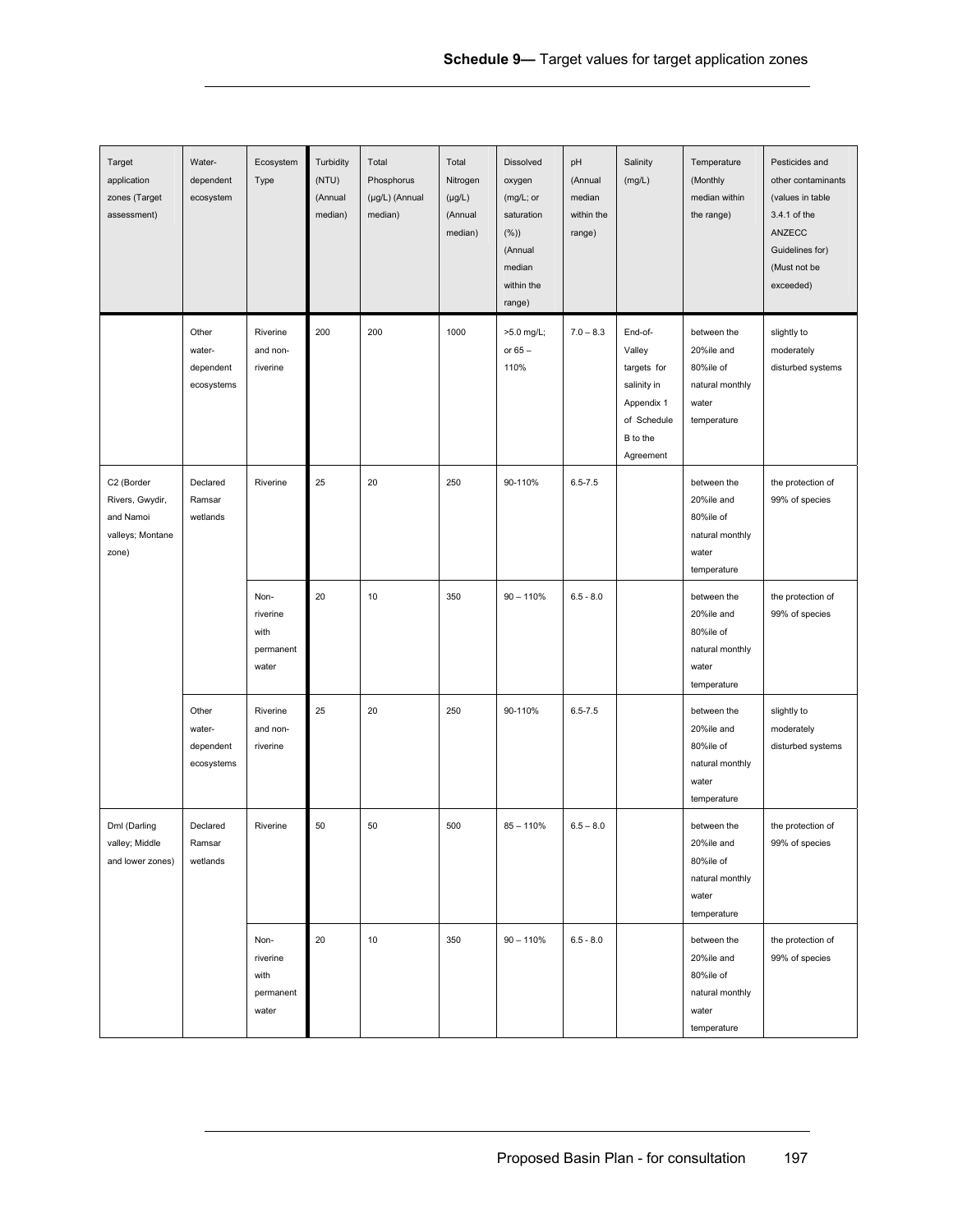| Target<br>application<br>zones (Target<br>assessment)                                      | Water-<br>dependent<br>ecosystem           | Ecosystem<br>Type                              | Turbidity<br>(NTU)<br>(Annual<br>median) | Total<br>Phosphorus<br>(µg/L) (Annual<br>median) | Total<br>Nitrogen<br>$(\mu g/L)$<br>(Annual<br>median) | <b>Dissolved</b><br>oxygen<br>(mg/L; or<br>saturation<br>(%)<br>(Annual<br>median<br>within the<br>range) | pH<br>(Annual<br>median<br>within the<br>range) | Salinity<br>(mg/L)                                                                                    | Temperature<br>(Monthly<br>median within<br>the range)                            | Pesticides and<br>other contaminants<br>(values in table<br>3.4.1 of the<br>ANZECC<br>Guidelines for)<br>(Must not be<br>exceeded) |                                     |
|--------------------------------------------------------------------------------------------|--------------------------------------------|------------------------------------------------|------------------------------------------|--------------------------------------------------|--------------------------------------------------------|-----------------------------------------------------------------------------------------------------------|-------------------------------------------------|-------------------------------------------------------------------------------------------------------|-----------------------------------------------------------------------------------|------------------------------------------------------------------------------------------------------------------------------------|-------------------------------------|
|                                                                                            | Other<br>water-<br>dependent<br>ecosystems | Riverine<br>and non-<br>riverine               | 50                                       | 50                                               | 500                                                    | $85 - 110%$                                                                                               | $6.5 - 8.0$                                     | End-of-<br>Valley<br>targets for<br>salinity in<br>Appendix 1<br>of Schedule<br>B to the<br>Agreement | between the<br>20%ile and<br>80%ile of<br>natural monthly<br>water<br>temperature | slightly to<br>moderately<br>disturbed systems                                                                                     |                                     |
| B3 (Castlereagh,<br>Macquarie,<br>Lachlan and<br>Murrumbidgee<br>valleys; Upland<br>zone)  | Ramsar<br>wetlands                         | Declared                                       | Riverine                                 | 5                                                | 20                                                     | 310                                                                                                       | >8 mg/L; or<br>90-110%                          | $7.0 - 8.0$                                                                                           |                                                                                   | between the<br>20%ile and<br>80%ile of<br>natural monthly<br>water<br>temperature                                                  | the protection of<br>99% of species |
|                                                                                            |                                            | Non-<br>riverine<br>with<br>permanent<br>water | 20                                       | 10                                               | 350                                                    | $90 - 110%$                                                                                               | $6.5 - 8.0$                                     |                                                                                                       | between the<br>20%ile and<br>80%ile of<br>natural monthly<br>water<br>temperature | the protection of<br>99% of species                                                                                                |                                     |
|                                                                                            | Other<br>water-<br>dependent<br>ecosystems | Riverine<br>and non-<br>riverine               | 20                                       | 35                                               | 600                                                    | >8 mg/L; or<br>90-110%                                                                                    | $7.0 - 8.0$                                     |                                                                                                       | between the<br>20%ile and<br>80%ile of<br>natural monthly<br>water<br>temperature | slightly to<br>moderately<br>disturbed systems                                                                                     |                                     |
| A3 (Castlereagh,<br>Macquarie,<br>Lachlan and<br>Murrumbidgee<br>valleys;<br>Lowland zone) | Declared<br>Ramsar<br>wetlands             | Riverine                                       | 20                                       | 30                                               | 320                                                    | >7.0 mg/L;<br>or<br>80-110%                                                                               | $6.5 - 8.0$                                     |                                                                                                       | between the<br>20%ile and<br>80%ile of<br>natural monthly<br>water<br>temperature | the protection of<br>99% of species                                                                                                |                                     |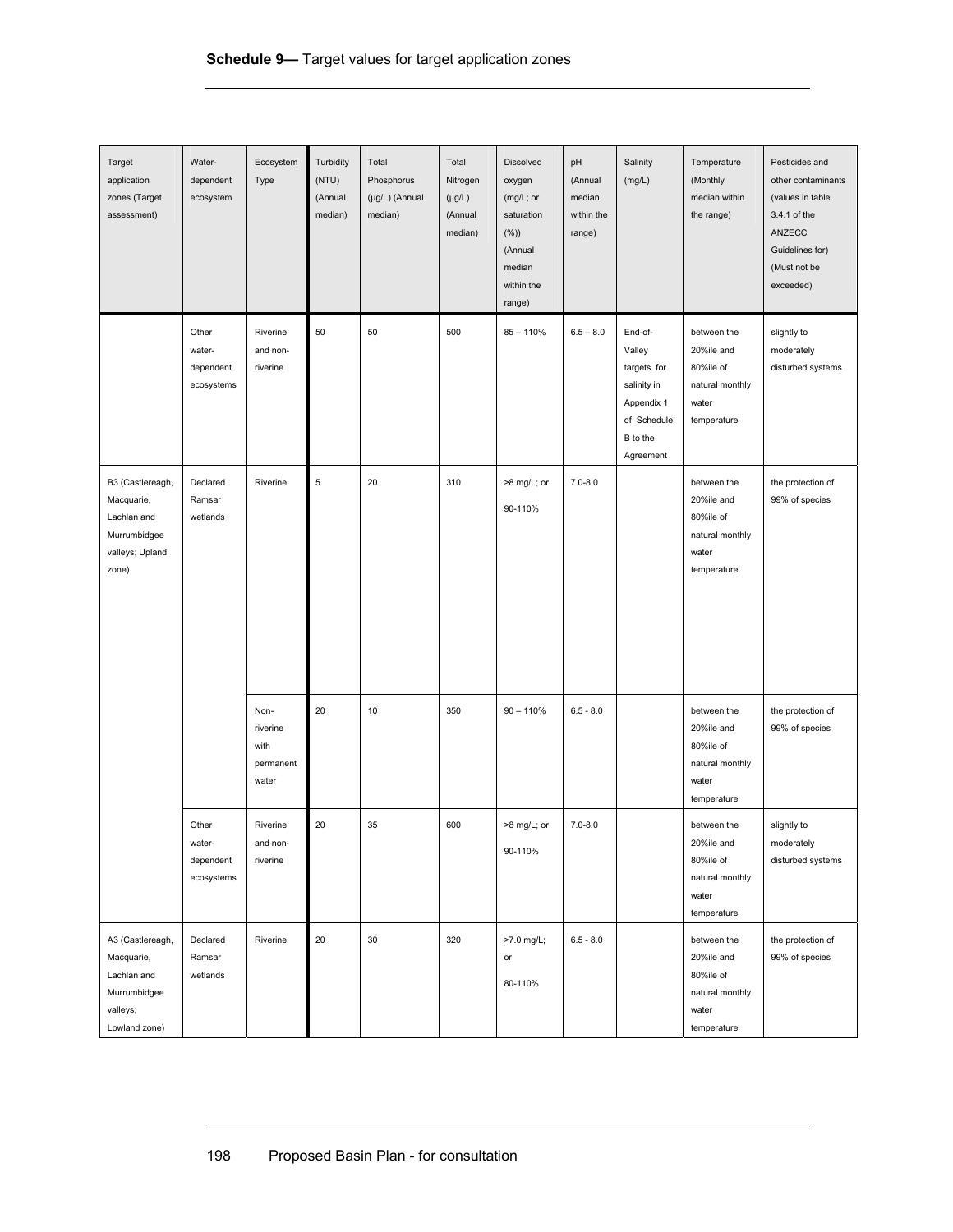| Target<br>application<br>zones (Target<br>assessment)       | Water-<br>dependent<br>ecosystem           | Ecosystem<br>Type                              | Turbidity<br>(NTU)<br>(Annual<br>median) | Total<br>Phosphorus<br>(µg/L) (Annual<br>median) | Total<br>Nitrogen<br>$(\mu g/L)$<br>(Annual<br>median) | <b>Dissolved</b><br>oxygen<br>(mg/L; or<br>saturation<br>$(\%)$<br>(Annual<br>median<br>within the<br>range) | pH<br>(Annual<br>median<br>within the<br>range) | Salinity<br>(mg/L)                                                                                    | Temperature<br>(Monthly<br>median within<br>the range)                            | Pesticides and<br>other contaminants<br>(values in table<br>3.4.1 of the<br>ANZECC<br>Guidelines for)<br>(Must not be<br>exceeded) |
|-------------------------------------------------------------|--------------------------------------------|------------------------------------------------|------------------------------------------|--------------------------------------------------|--------------------------------------------------------|--------------------------------------------------------------------------------------------------------------|-------------------------------------------------|-------------------------------------------------------------------------------------------------------|-----------------------------------------------------------------------------------|------------------------------------------------------------------------------------------------------------------------------------|
|                                                             |                                            | Non-<br>riverine<br>with<br>permanent<br>water | 20                                       | 10                                               | 350                                                    | $90 - 110%$                                                                                                  | $6.5 - 8.0$                                     |                                                                                                       | between the<br>20%ile and<br>80%ile of<br>natural monthly<br>water<br>temperature | the protection of<br>99% of species                                                                                                |
|                                                             | Other<br>water-<br>dependent<br>ecosystems | Riverine<br>and non-<br>riverine               | 35                                       | 50                                               | 600                                                    | >7.0 mg/L;<br>or<br>80-110%                                                                                  | $6.5 - 8.0$                                     | End-of-<br>Valley<br>targets for<br>salinity in<br>Appendix 1<br>of Schedule<br>B to the<br>Agreement | between the<br>20%ile and<br>80%ile of<br>natural monthly<br>water<br>temperature | slightly to<br>moderately<br>disturbed systems                                                                                     |
| Du (Darling;<br>Upper zone)                                 | Declared<br>Ramsar<br>wetlands             | Riverine                                       | 95                                       | 150                                              | 480                                                    | >7 mg/L; or<br>80-110%                                                                                       | $7.0 - 8.1$                                     |                                                                                                       | between the<br>20%ile and<br>80%ile of<br>natural monthly<br>water<br>temperature | the protection of<br>99% of species                                                                                                |
|                                                             |                                            | Non-<br>riverine<br>with<br>permanent<br>water | 20                                       | 10                                               | 350                                                    | $90 - 110%$                                                                                                  | $6.5 - 8.0$                                     |                                                                                                       | between the<br>20%ile and<br>80%ile of<br>natural monthly<br>water<br>temperature | the protection of<br>99% of species                                                                                                |
|                                                             | Other<br>water-<br>dependent<br>ecosystems | Riverine<br>and non-<br>riverine               | 230                                      | 250                                              | 900                                                    | >7 mg/L; or<br>80-110%                                                                                       | $7.0 - 8.1$                                     |                                                                                                       | between the<br>20%ile and<br>80%ile of<br>natural monthly<br>water<br>temperature | slightly to<br>moderately<br>disturbed systems                                                                                     |
| C3 (Lachlan and<br>Murrumbidgee<br>valleys Montane<br>zone) | Declared<br>Ramsar<br>wetlands             | Riverine                                       | 5                                        | 20                                               | 250                                                    | >8.5 mg/L;<br>or<br>90-110%                                                                                  | $6.5 - 7.5$                                     |                                                                                                       | between the<br>20%ile and<br>80%ile of<br>natural monthly<br>water<br>temperature | the protection of<br>99% of species                                                                                                |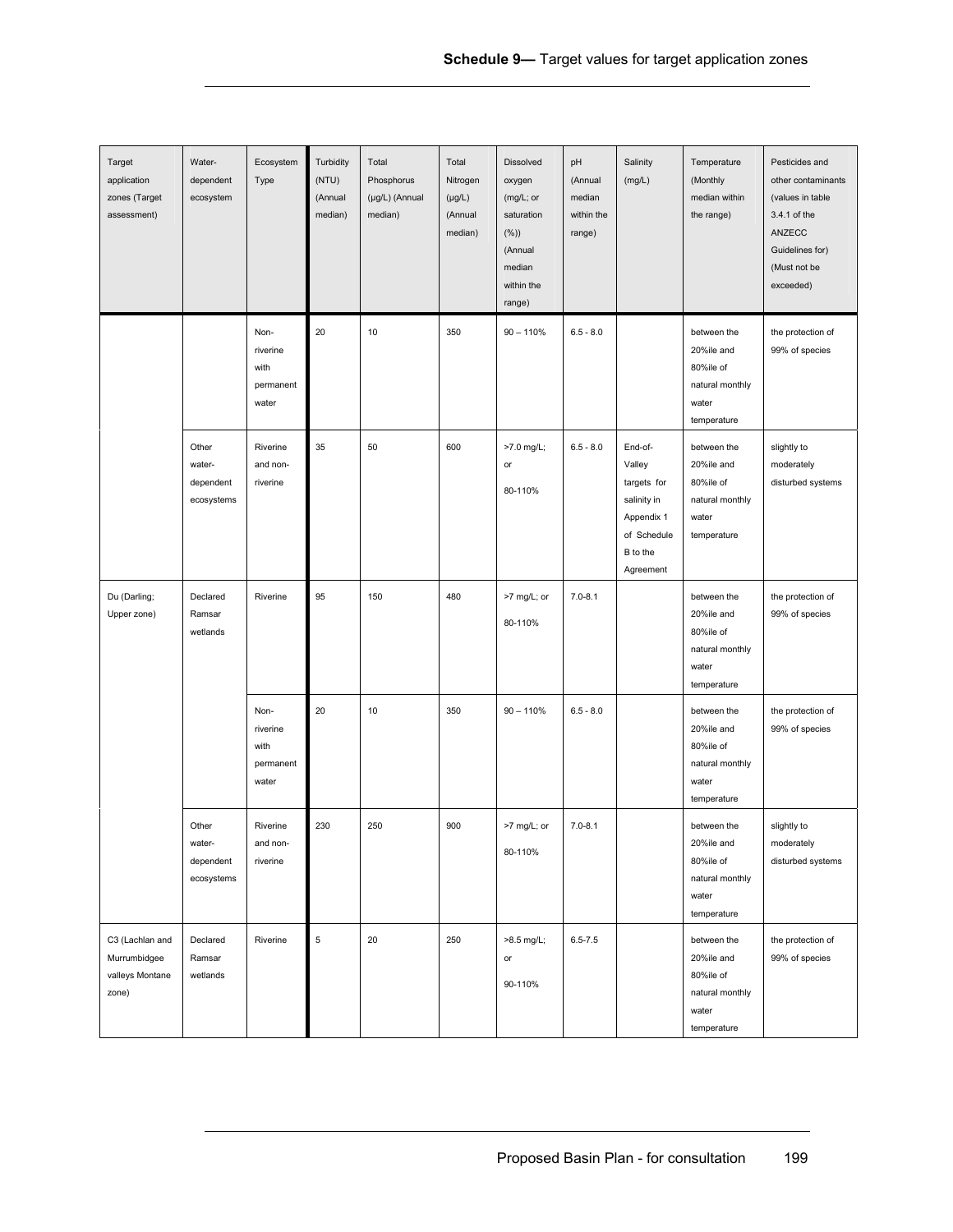| Target<br>application<br>zones (Target<br>assessment)         | Water-<br>dependent<br>ecosystem           | Ecosystem<br>Type                              | Turbidity<br>(NTU)<br>(Annual<br>median) | Total<br>Phosphorus<br>(µg/L) (Annual<br>median) | Total<br>Nitrogen<br>$(\mu g/L)$<br>(Annual<br>median) | Dissolved<br>oxygen<br>(mg/L; or<br>saturation<br>$(\%)$<br>(Annual<br>median<br>within the<br>range) | pH<br>(Annual<br>median<br>within the<br>range) | Salinity<br>(mg/L)                                                                                    | Temperature<br>(Monthly<br>median within<br>the range)                            | Pesticides and<br>other contaminants<br>(values in table<br>3.4.1 of the<br>ANZECC<br>Guidelines for)<br>(Must not be<br>exceeded) |
|---------------------------------------------------------------|--------------------------------------------|------------------------------------------------|------------------------------------------|--------------------------------------------------|--------------------------------------------------------|-------------------------------------------------------------------------------------------------------|-------------------------------------------------|-------------------------------------------------------------------------------------------------------|-----------------------------------------------------------------------------------|------------------------------------------------------------------------------------------------------------------------------------|
|                                                               |                                            | Non-<br>riverine<br>with<br>permanent<br>water | 20                                       | 10                                               | 350                                                    | $90 - 110%$                                                                                           | $6.5 - 8.0$                                     |                                                                                                       | between the<br>20%ile and<br>80%ile of<br>natural monthly<br>water<br>temperature | the protection of<br>99% of species                                                                                                |
|                                                               | Other<br>water-<br>dependent<br>ecosystems | Riverine<br>and non-<br>riverine               | 10                                       | 20                                               | 250                                                    | >8.5 mg/L;<br>or<br>90-110%                                                                           | $6.5 - 7.5$                                     |                                                                                                       | between the<br>20%ile and<br>80%ile of<br>natural monthly<br>water<br>temperature | slightly to<br>moderately<br>disturbed systems                                                                                     |
| cMum (Murray<br>Valley Central;<br>Upper and<br>Middle zones) | Declared<br>Ramsar<br>wetlands             | Riverine                                       | 15                                       | 40                                               | 500                                                    | >7.7 mg/L;<br>$90 - 110%$                                                                             | $6.5 - 7.5$                                     |                                                                                                       | between the<br>20%ile and<br>80%ile of<br>natural monthly<br>water<br>temperature | the protection of<br>99% of species                                                                                                |
|                                                               |                                            | Non-<br>riverine<br>with<br>permanent<br>water | 20                                       | 10                                               | 350                                                    | $90 - 110%$                                                                                           | $6.5 - 8.0$                                     |                                                                                                       | between the<br>20%ile and<br>80%ile of<br>natural monthly<br>water<br>temperature | the protection of<br>99% of species                                                                                                |
|                                                               | Other<br>water-<br>dependent<br>ecosystems | Riverine<br>and non-<br>riverine               | 15                                       | 40                                               | 500                                                    | >7.7 mg/L;<br>$90 - 110%$                                                                             | $6.5 - 7.5$                                     | End-of-<br>Valley<br>targets for<br>salinity in<br>Appendix 1<br>of Schedule<br>B to the<br>Agreement | between the<br>20%ile and<br>80%ile of<br>natural monthly<br>water<br>temperature | slightly to<br>moderately<br>disturbed systems                                                                                     |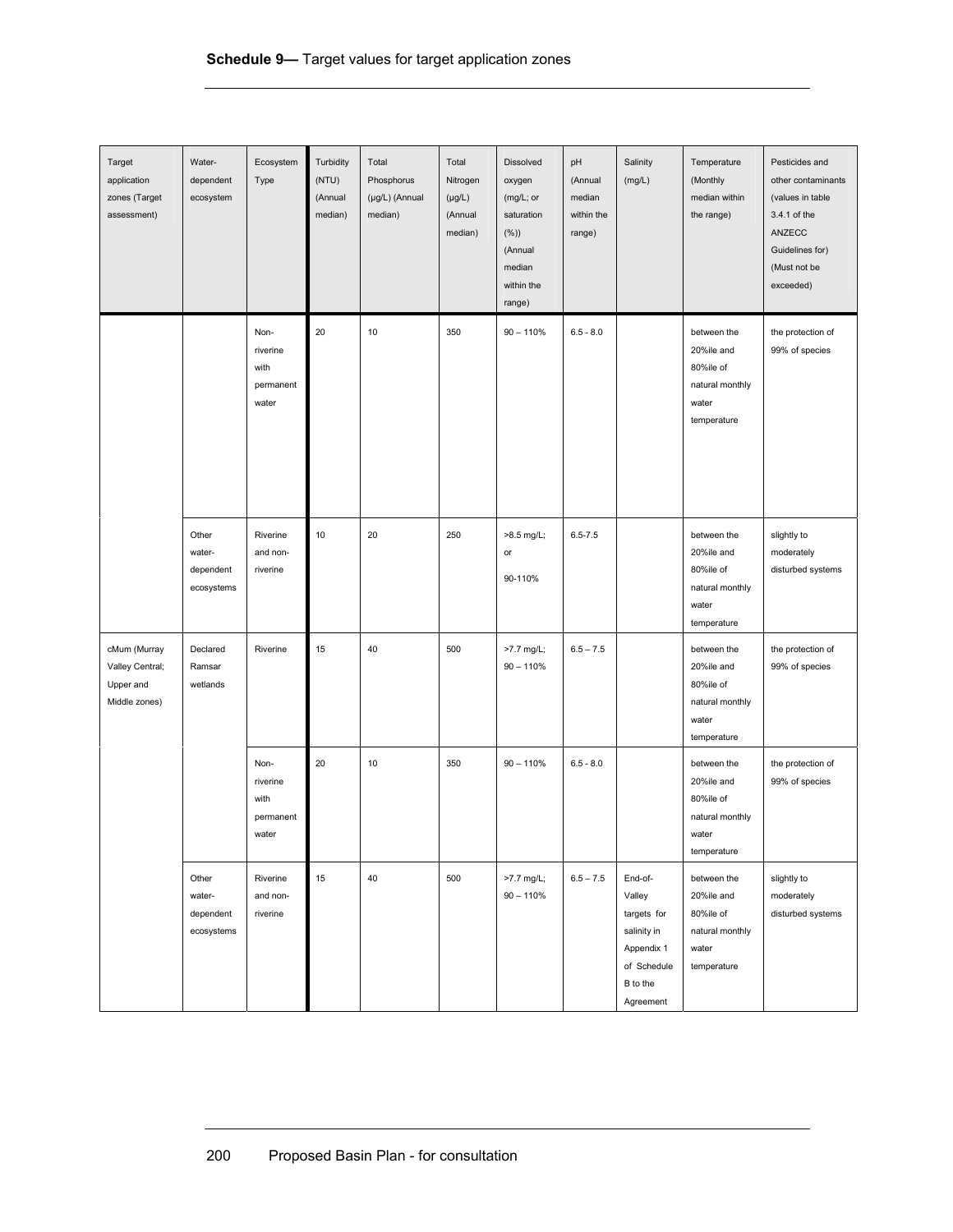| Target<br>application<br>zones (Target<br>assessment)                         | Water-<br>dependent<br>ecosystem           | Ecosystem<br>Type                              | Turbidity<br>(NTU)<br>(Annual<br>median) | Total<br>Phosphorus<br>(µg/L) (Annual<br>median) | Total<br>Nitrogen<br>$(\mu g/L)$<br>(Annual<br>median) | Dissolved<br>oxygen<br>(mg/L; or<br>saturation<br>$(\%)$<br>(Annual<br>median<br>within the<br>range) | pH<br>(Annual<br>median<br>within the<br>range) | Salinity<br>(mg/L) | Temperature<br>(Monthly<br>median within<br>the range)                            | Pesticides and<br>other contaminants<br>(values in table<br>3.4.1 of the<br>ANZECC<br>Guidelines for)<br>(Must not be<br>exceeded) |
|-------------------------------------------------------------------------------|--------------------------------------------|------------------------------------------------|------------------------------------------|--------------------------------------------------|--------------------------------------------------------|-------------------------------------------------------------------------------------------------------|-------------------------------------------------|--------------------|-----------------------------------------------------------------------------------|------------------------------------------------------------------------------------------------------------------------------------|
| B4 (Avoca,<br>Wimmera,<br>Loddon and<br>Campaspe<br>valleys; Upland<br>zone)  | Declared<br>Ramsar<br>wetlands             | Riverine                                       | 10                                       | 25                                               | 600                                                    | 80-110%                                                                                               | $6.5 - 8.3$                                     |                    | between the<br>20%ile and<br>80%ile of<br>natural monthly<br>water<br>temperature | the protection of<br>99% of species                                                                                                |
|                                                                               |                                            | Non-<br>riverine<br>with<br>permanent<br>water | 20                                       | 10                                               | 350                                                    | $90 - 110%$                                                                                           | $6.5 - 8.0$                                     |                    | between the<br>20%ile and<br>80%ile of<br>natural monthly<br>water<br>temperature | the protection of<br>99% of species                                                                                                |
|                                                                               | Other<br>water-<br>dependent<br>ecosystems | Riverine<br>and non-<br>riverine               | 10                                       | 25                                               | 600                                                    | 80-110%                                                                                               | $6.5 - 8.3$                                     |                    | between the<br>20%ile and<br>80%ile of<br>natural monthly<br>water<br>temperature | slightly to<br>moderately<br>disturbed systems                                                                                     |
| A4 (Avoca,<br>Wimmera,<br>Loddon and<br>Campaspe<br>valleys; Lowland<br>zone) | Declared<br>Ramsar<br>wetlands             | Riverine                                       | $\sqrt{5}$                               | 15                                               | 320                                                    | 80-110%                                                                                               | $6.5 - 8.3$                                     |                    | between the<br>20%ile and<br>80%ile of<br>natural monthly<br>water<br>temperature | the protection of<br>99% of species                                                                                                |
|                                                                               |                                            | Non-<br>riverine<br>with<br>permanent<br>water | 20                                       | 10                                               | 350                                                    | $90 - 110%$                                                                                           | $6.5 - 8.0$                                     |                    | between the<br>20%ile and<br>80%ile of<br>natural monthly<br>water<br>temperature | the protection of<br>99% of species                                                                                                |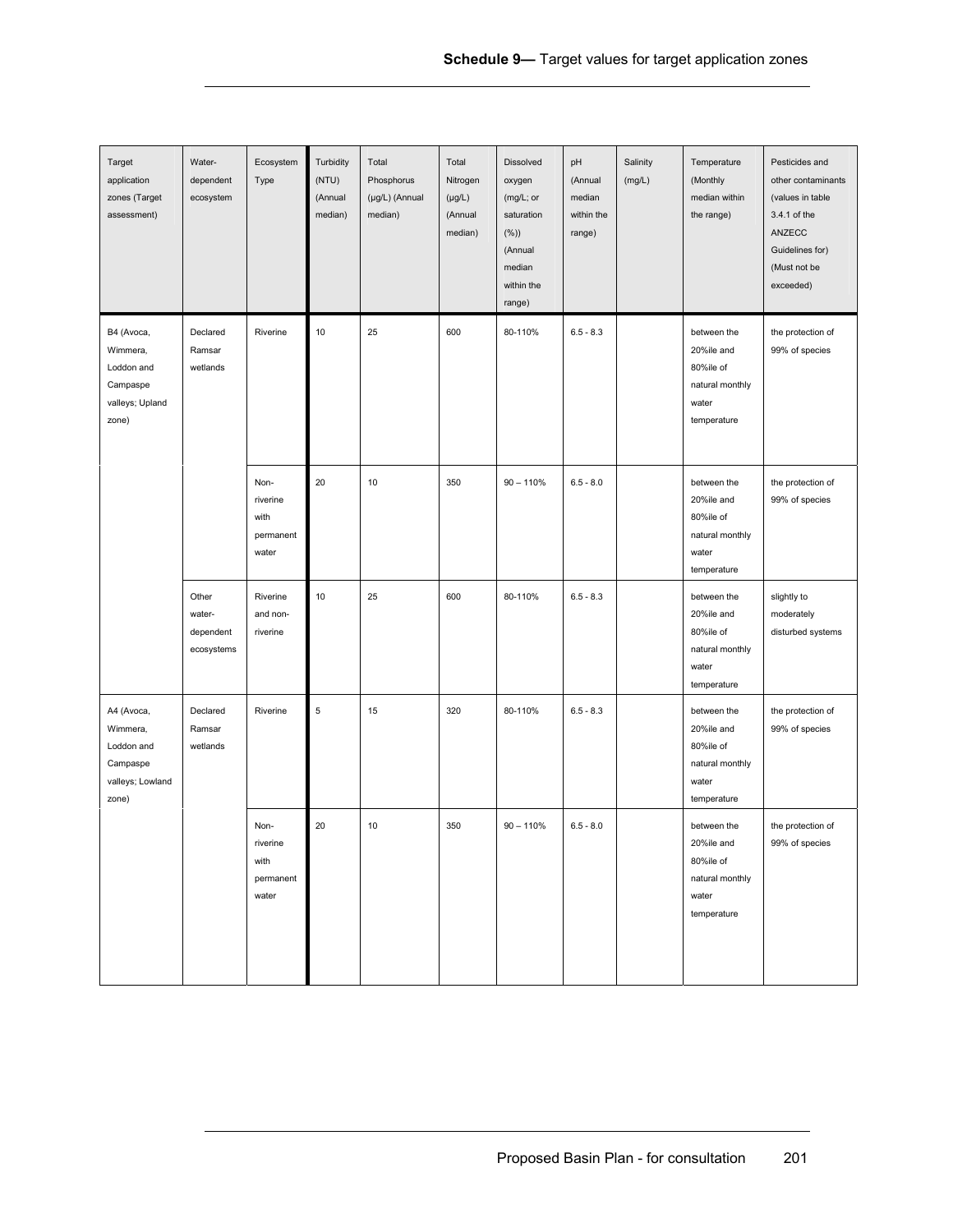| Target<br>application<br>zones (Target<br>assessment)          | Water-<br>dependent<br>ecosystem           | Ecosystem<br>Type                              | Turbidity<br>(NTU)<br>(Annual<br>median) | Total<br>Phosphorus<br>(µg/L) (Annual<br>median) | Total<br>Nitrogen<br>$(\mu g/L)$<br>(Annual<br>median) | <b>Dissolved</b><br>oxygen<br>(mg/L; or<br>saturation<br>(%)<br>(Annual<br>median<br>within the<br>range) | pH<br>(Annual<br>median<br>within the<br>range) | Salinity<br>(mg/L)                                                                                    | Temperature<br>(Monthly<br>median within<br>the range)                            | Pesticides and<br>other contaminants<br>(values in table<br>3.4.1 of the<br>ANZECC<br>Guidelines for)<br>(Must not be<br>exceeded) |
|----------------------------------------------------------------|--------------------------------------------|------------------------------------------------|------------------------------------------|--------------------------------------------------|--------------------------------------------------------|-----------------------------------------------------------------------------------------------------------|-------------------------------------------------|-------------------------------------------------------------------------------------------------------|-----------------------------------------------------------------------------------|------------------------------------------------------------------------------------------------------------------------------------|
|                                                                | Other<br>water-<br>dependent<br>ecosystems | Riverine<br>and non-<br>riverine               | 30                                       | 45                                               | 900                                                    | 80-110%                                                                                                   | $6.5 - 8.3$                                     | End-of-<br>Valley<br>targets for<br>salinity in<br>Appendix 1<br>of Schedule<br>B to the<br>Agreement | between the<br>20%ile and<br>80%ile of<br>natural monthly<br>water<br>temperature | slightly to<br>moderately<br>disturbed systems                                                                                     |
| C5 (Ovens<br>valley; Montane<br>zone)                          | Declared<br>Ramsar<br>wetlands             | Riverine                                       | 5                                        | 25                                               | 150                                                    | 95-110%                                                                                                   | $6.4 - 7.7$                                     |                                                                                                       | between the<br>20%ile and<br>80%ile of<br>natural monthly<br>water<br>temperature | the protection of<br>99% of species                                                                                                |
|                                                                |                                            | Non-<br>riverine<br>with<br>permanent<br>water | 20                                       | 10                                               | 350                                                    | $90 - 110%$                                                                                               | $6.5 - 8.0$                                     |                                                                                                       | between the<br>20%ile and<br>80%ile of<br>natural monthly<br>water<br>temperature | the protection of<br>99% of species                                                                                                |
|                                                                | Other<br>water-<br>dependent<br>ecosystems | Riverine<br>and non-<br>riverine               | 5                                        | 25                                               | 150                                                    | 95-110%                                                                                                   | $6.4 - 7.7$                                     |                                                                                                       | between the<br>20%ile and<br>80%ile of<br>natural monthly<br>water<br>temperature | slightly to<br>moderately<br>disturbed systems                                                                                     |
| B5 (Broken,<br>Goulburn and<br>Ovens valleys;<br>Upland zones) | Declared<br>Ramsar<br>wetlands             | Riverine                                       | 5                                        | 15                                               | 290                                                    | >8.0 mg/L;<br>or<br>90-110%                                                                               | $6.4 - 7.7$                                     |                                                                                                       | between the<br>20%ile and<br>80%ile of<br>natural monthly<br>water<br>temperature | the protection of<br>99% of species                                                                                                |
|                                                                |                                            | Non-<br>riverine<br>with<br>permanent<br>water | 20                                       | 10                                               | 350                                                    | $90 - 110%$                                                                                               | $6.5 - 8.0$                                     |                                                                                                       | between the<br>20%ile and<br>80%ile of<br>natural monthly<br>water<br>temperature | the protection of<br>99% of species                                                                                                |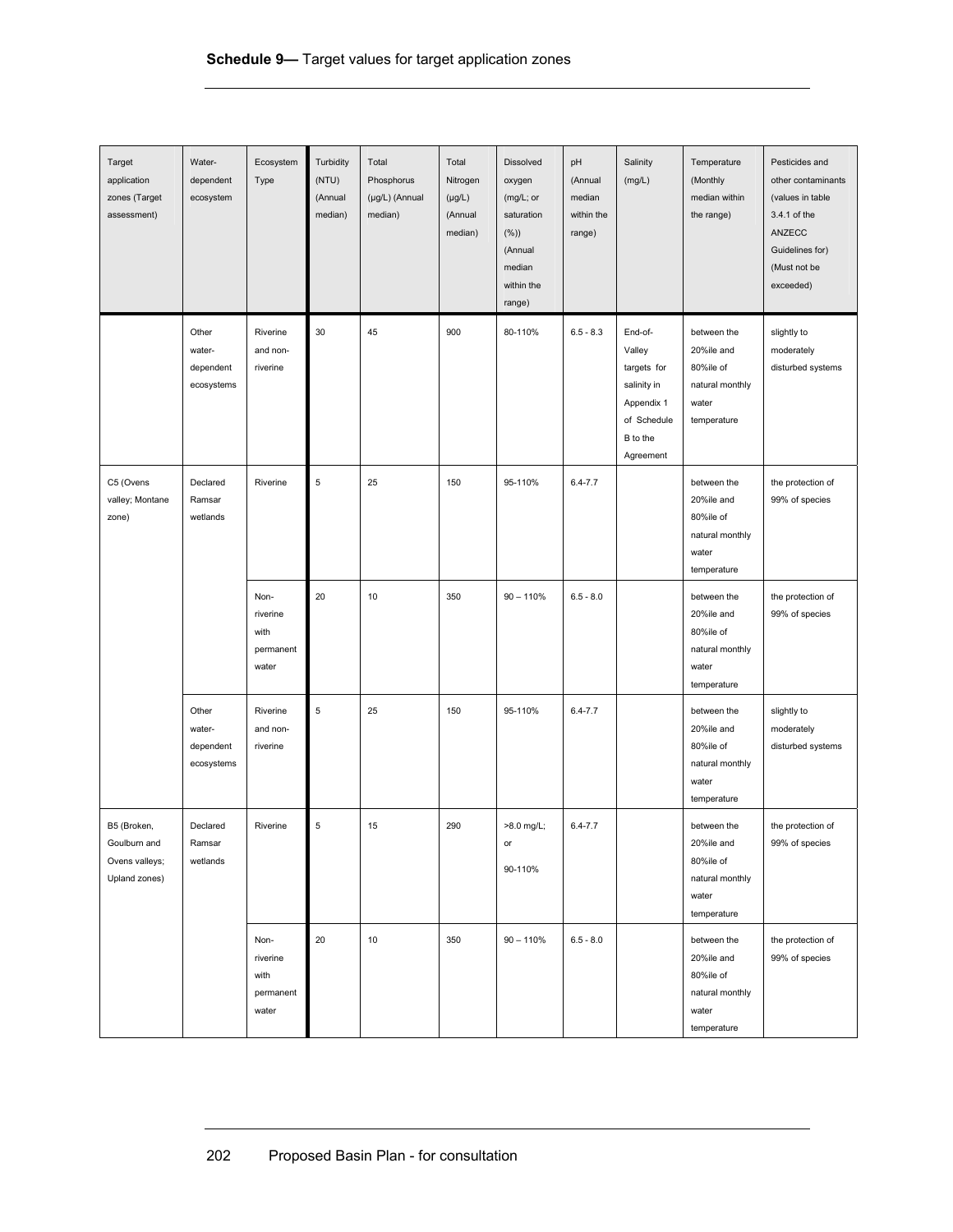| Target<br>application<br>zones (Target<br>assessment)          | Water-<br>dependent<br>ecosystem           | Ecosystem<br>Type                              | Turbidity<br>(NTU)<br>(Annual<br>median) | Total<br>Phosphorus<br>(µg/L) (Annual<br>median) | Total<br>Nitrogen<br>$(\mu g/L)$<br>(Annual<br>median) | <b>Dissolved</b><br>oxygen<br>(mg/L; or<br>saturation<br>$(\%)$<br>(Annual<br>median<br>within the<br>range) | pH<br>(Annual<br>median<br>within the<br>range) | Salinity<br>(mg/L)                                                                                    | Temperature<br>(Monthly<br>median within<br>the range)                            | Pesticides and<br>other contaminants<br>(values in table<br>3.4.1 of the<br>ANZECC<br>Guidelines for)<br>(Must not be<br>exceeded) |
|----------------------------------------------------------------|--------------------------------------------|------------------------------------------------|------------------------------------------|--------------------------------------------------|--------------------------------------------------------|--------------------------------------------------------------------------------------------------------------|-------------------------------------------------|-------------------------------------------------------------------------------------------------------|-----------------------------------------------------------------------------------|------------------------------------------------------------------------------------------------------------------------------------|
|                                                                | Other<br>water-<br>dependent<br>ecosystems | Riverine<br>and non-<br>riverine               | 10                                       | 30                                               | 600                                                    | >8.0 mg/L;<br>or<br>90-110%                                                                                  | $6.4 - 7.7$                                     |                                                                                                       | between the<br>20%ile and<br>80%ile of<br>natural monthly<br>water<br>temperature | slightly to<br>moderately<br>disturbed systems                                                                                     |
| A5 (Broken,<br>Goulburn and<br>Ovens valleys;<br>Lowland zone) | Declared<br>Ramsar<br>wetlands             | Riverine                                       | 10                                       | 25                                               | 350                                                    | >7.5 mg/L;<br>or<br>85-110%                                                                                  | $6.4 - 7.7$                                     |                                                                                                       | between the<br>20%ile and<br>80%ile of<br>natural monthly<br>water<br>temperature | the protection of<br>99% of species                                                                                                |
|                                                                |                                            | Non-<br>riverine<br>with<br>permanent<br>water | 20                                       | 10                                               | 350                                                    | $90 - 110%$                                                                                                  | $6.5 - 8.0$                                     |                                                                                                       | between the<br>20%ile and<br>80%ile of<br>natural monthly<br>water<br>temperature | the protection of<br>99% of species                                                                                                |
|                                                                | Other<br>water-<br>dependent<br>ecosystems | Riverine<br>and non-<br>riverine               | 30                                       | 45                                               | 600                                                    | >7.5 mg/L;<br>or<br>85-110%                                                                                  | $6.4 - 7.7$                                     | End-of-<br>Valley<br>targets for<br>salinity in<br>Appendix 1<br>of Schedule<br>B to the<br>Agreement | between the<br>20%ile and<br>80%ile of<br>natural monthly<br>water<br>temperature | slightly to<br>moderately<br>disturbed systems                                                                                     |
| C6 (Mitta Mitta<br>and Upper<br>Murray;<br>Montane)            | Declared<br>Ramsar<br>wetlands             | Riverine                                       | 5                                        | 25                                               | 150                                                    | >9 mg/L; or<br>95-110%                                                                                       | $6.4 - 7.7$                                     |                                                                                                       | between the<br>20%ile and<br>80%ile of<br>natural monthly<br>water<br>temperature | the protection of<br>99% of species                                                                                                |
|                                                                |                                            | Non-<br>riverine<br>with<br>permanent<br>water | 20                                       | 10                                               | 350                                                    | $90 - 110%$                                                                                                  | $6.5 - 8.0$                                     |                                                                                                       | between the<br>20%ile and<br>80%ile of<br>natural monthly<br>water<br>temperature | the protection of<br>99% of species                                                                                                |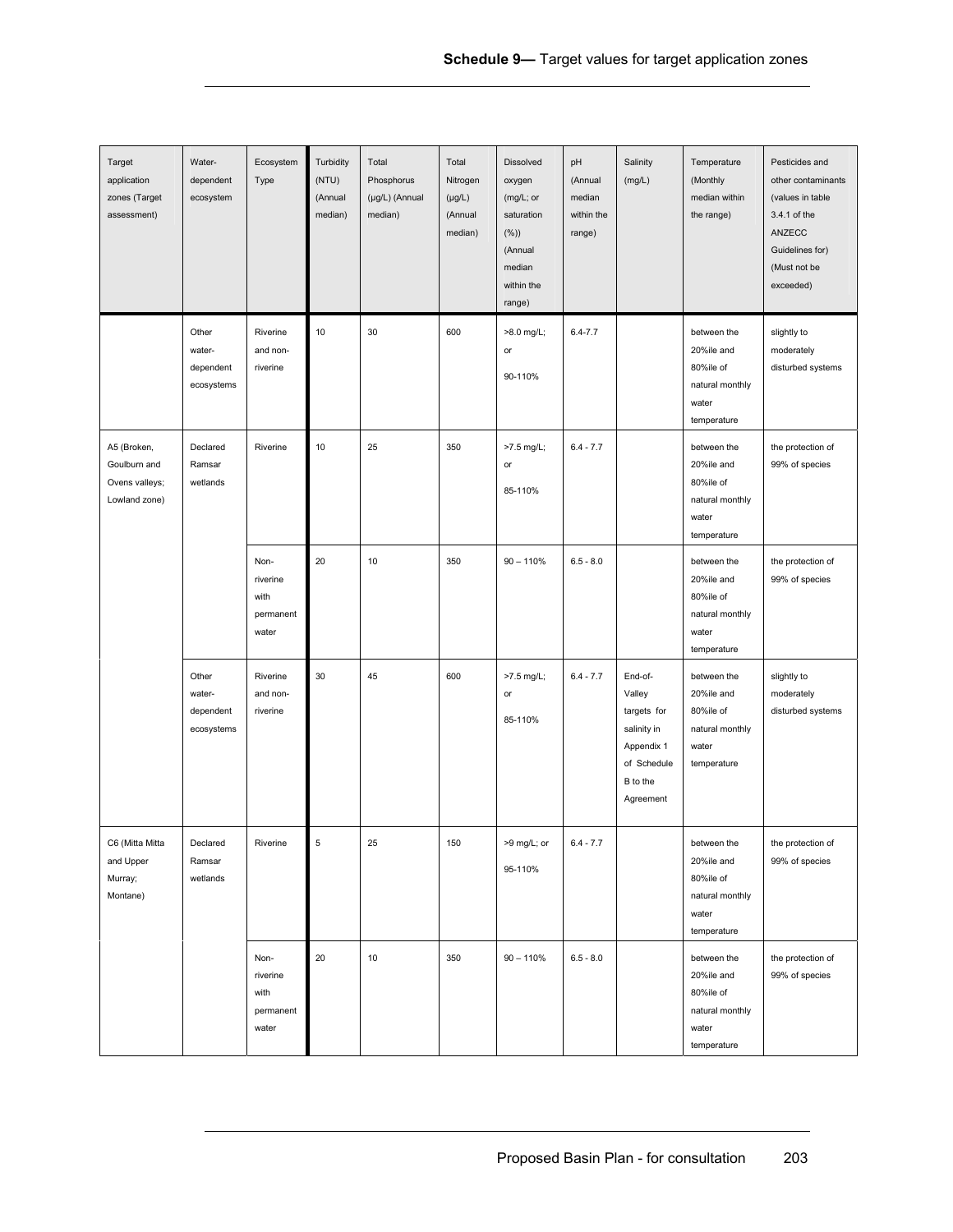| Target<br>application<br>zones (Target<br>assessment)  | Water-<br>dependent<br>ecosystem           | Ecosystem<br>Type                              | Turbidity<br>(NTU)<br>(Annual<br>median) | Total<br>Phosphorus<br>(µg/L) (Annual<br>median) | Total<br>Nitrogen<br>$(\mu g/L)$<br>(Annual<br>median) | Dissolved<br>oxygen<br>(mg/L; or<br>saturation<br>(%)<br>(Annual<br>median<br>within the<br>range) | pH<br>(Annual<br>median<br>within the<br>range) | Salinity<br>(mg/L) | Temperature<br>(Monthly<br>median within<br>the range)                            | Pesticides and<br>other contaminants<br>(values in table<br>3.4.1 of the<br>ANZECC<br>Guidelines for)<br>(Must not be<br>exceeded) |
|--------------------------------------------------------|--------------------------------------------|------------------------------------------------|------------------------------------------|--------------------------------------------------|--------------------------------------------------------|----------------------------------------------------------------------------------------------------|-------------------------------------------------|--------------------|-----------------------------------------------------------------------------------|------------------------------------------------------------------------------------------------------------------------------------|
|                                                        | Other<br>water-<br>dependent<br>ecosystems | Riverine<br>and non-<br>riverine               | 5                                        | 25                                               | 150                                                    | >9 mg/L; or<br>95-110%                                                                             | $6.4 - 7.7$                                     |                    | between the<br>20%ile and<br>80%ile of<br>natural monthly<br>water<br>temperature | slightly to<br>moderately<br>disturbed systems                                                                                     |
| B6 (Kiewa, Mitta<br>Mitta and Upper<br>Murray; Upland) | Declared<br>Ramsar<br>wetlands             | Riverine                                       | 5                                        | 20                                               | 230                                                    | >8.5 mg/L;<br>or<br>85-110%                                                                        | $6.4 - 7.7$                                     |                    | between the<br>20%ile and<br>80%ile of<br>natural monthly<br>water<br>temperature | the protection of<br>99% of species                                                                                                |
|                                                        |                                            | Non-<br>riverine<br>with<br>permanent<br>water | 20                                       | 10                                               | 350                                                    | $90 - 110%$                                                                                        | $6.5 - 8.0$                                     |                    | between the<br>20%ile and<br>80%ile of<br>natural monthly<br>water<br>temperature | the protection of<br>99% of species                                                                                                |
|                                                        | Other<br>water-<br>dependent<br>ecosystems | Riverine<br>and non-<br>riverine               | 5                                        | 30                                               | 350                                                    | >8.5 mg/L;<br>or<br>85-110%                                                                        | $6.4 - 7.7$                                     |                    | between the<br>20%ile and<br>80%ile of<br>natural monthly<br>water<br>temperature | slightly to<br>moderately<br>disturbed systems                                                                                     |
| A6 (Kiewa;<br>Lowland)                                 | Declared<br>Ramsar<br>wetlands             | Riverine                                       | 5                                        | 30                                               | 290                                                    | >7.5 mg/L;<br>or<br>85-110%                                                                        | $6.4 - 7.7$                                     |                    | between the<br>20%ile and<br>80%ile of<br>natural monthly<br>water<br>temperature | the protection of<br>99% of species                                                                                                |
|                                                        |                                            | Non-<br>riverine<br>with<br>permanent<br>water | 20                                       | 10                                               | 350                                                    | $90 - 110%$                                                                                        | $6.5 - 8.0$                                     |                    | between the<br>20%ile and<br>80%ile of<br>natural monthly<br>water<br>temperature | the protection of<br>99% of species                                                                                                |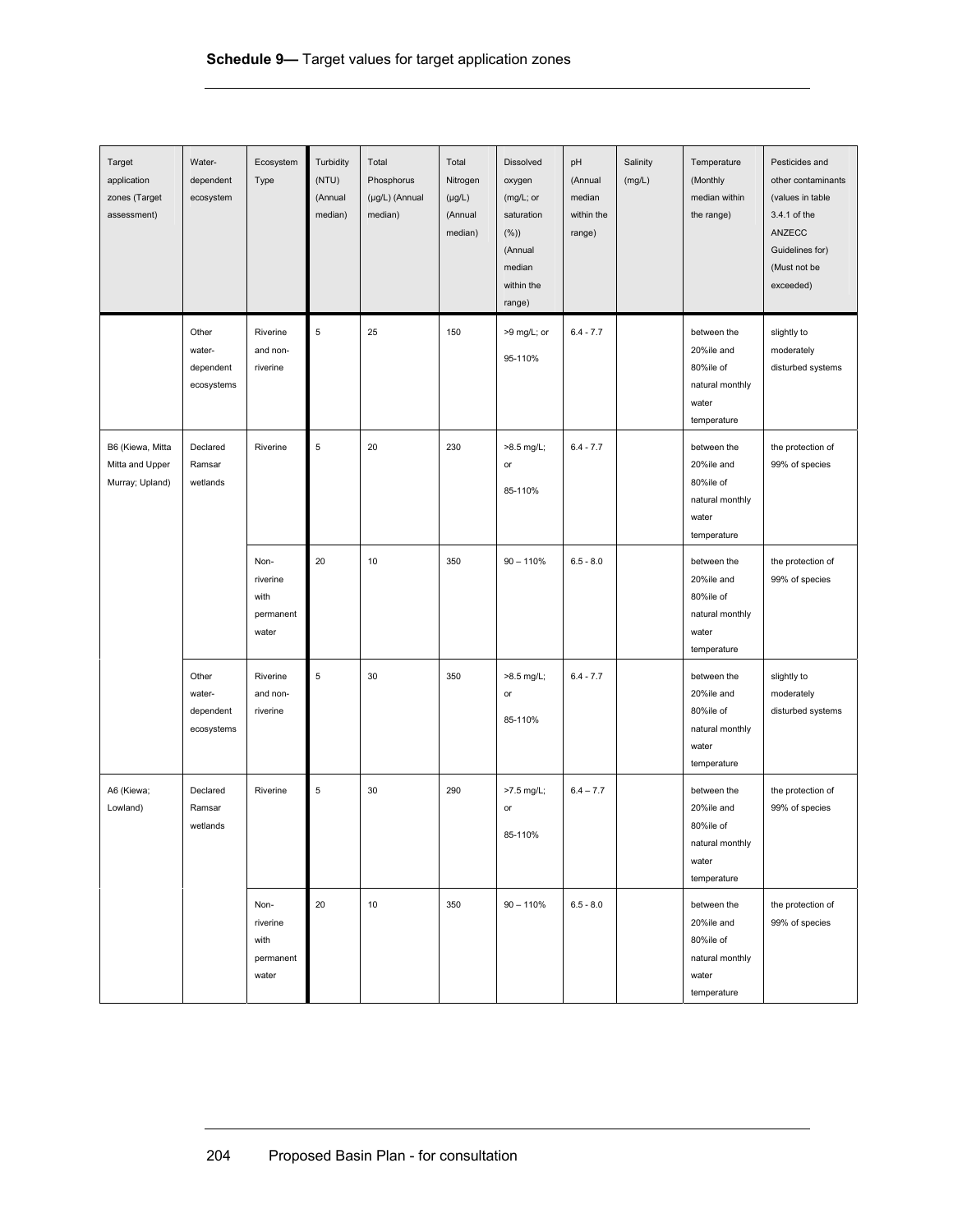| Target<br>application<br>zones (Target<br>assessment) | Water-<br>dependent<br>ecosystem           | Ecosystem<br>Type                              | Turbidity<br>(NTU)<br>(Annual<br>median) | Total<br>Phosphorus<br>(µg/L) (Annual<br>median) | Total<br>Nitrogen<br>$(\mu g/L)$<br>(Annual<br>median) | Dissolved<br>oxygen<br>(mg/L; or<br>saturation<br>$(\%)$<br>(Annual<br>median<br>within the<br>range) | pH<br>(Annual<br>median<br>within the<br>range) | Salinity<br>(mg/L)                                                                                    | Temperature<br>(Monthly<br>median within<br>the range)                            | Pesticides and<br>other contaminants<br>(values in table<br>3.4.1 of the<br>ANZECC<br>Guidelines for)<br>(Must not be<br>exceeded) |
|-------------------------------------------------------|--------------------------------------------|------------------------------------------------|------------------------------------------|--------------------------------------------------|--------------------------------------------------------|-------------------------------------------------------------------------------------------------------|-------------------------------------------------|-------------------------------------------------------------------------------------------------------|-----------------------------------------------------------------------------------|------------------------------------------------------------------------------------------------------------------------------------|
|                                                       | Other<br>water-<br>dependent<br>ecosystems | Riverine<br>and non-<br>riverine               | 10                                       | 45                                               | 600                                                    | >7.5 mg/L;<br>or<br>85-110%                                                                           | $6.4 - 7.7$                                     | End-of-<br>Valley<br>targets for<br>salinity in<br>Appendix 1<br>of Schedule<br>B to the<br>Agreement | between the<br>20%ile and<br>80%ile of<br>natural monthly<br>water<br>temperature | slightly to<br>moderately<br>disturbed systems                                                                                     |
| cMI (Central<br>Murray; Lower)                        | Declared<br>Ramsar<br>wetlands             | Riverine                                       | 35                                       | 80                                               | 700                                                    | >8.0 mg/L;<br>or 90-110%                                                                              | $6.8 - 8.0$                                     |                                                                                                       | between the<br>20%ile and<br>80%ile of<br>natural monthly<br>water<br>temperature | the protection of<br>99% of species                                                                                                |
|                                                       |                                            | Non-<br>riverine<br>with<br>permanent<br>water | 20                                       | 10                                               | 350                                                    | $90 - 110%$                                                                                           | $6.5 - 8.0$                                     |                                                                                                       | between the<br>20%ile and<br>80%ile of<br>natural monthly<br>water<br>temperature | the protection of<br>99% of species                                                                                                |
|                                                       | Other<br>water-<br>dependent<br>ecosystems | Riverine<br>and non-<br>riverine               | 35                                       | 80                                               | 700                                                    | >8.0 mg/L;<br>or 90-110%                                                                              | $6.8 - 8.0$                                     | End-of-<br>Valley<br>targets for<br>salinity in<br>Appendix 1<br>of Schedule<br>B to the<br>Agreement | between the<br>20%ile and<br>80%ile of<br>natural monthly<br>water<br>temperature | slightly to<br>moderately<br>disturbed systems                                                                                     |
| IM (Lower<br>Murray)                                  | Declared<br>Ramsar<br>wetlands             | Riverine                                       | 50                                       | 100                                              | 1000                                                   | 85-110%                                                                                               | $6.5 - 9.0$                                     |                                                                                                       | between the<br>20%ile and<br>80%ile of<br>natural monthly<br>water<br>temperature | the protection of<br>99% of species                                                                                                |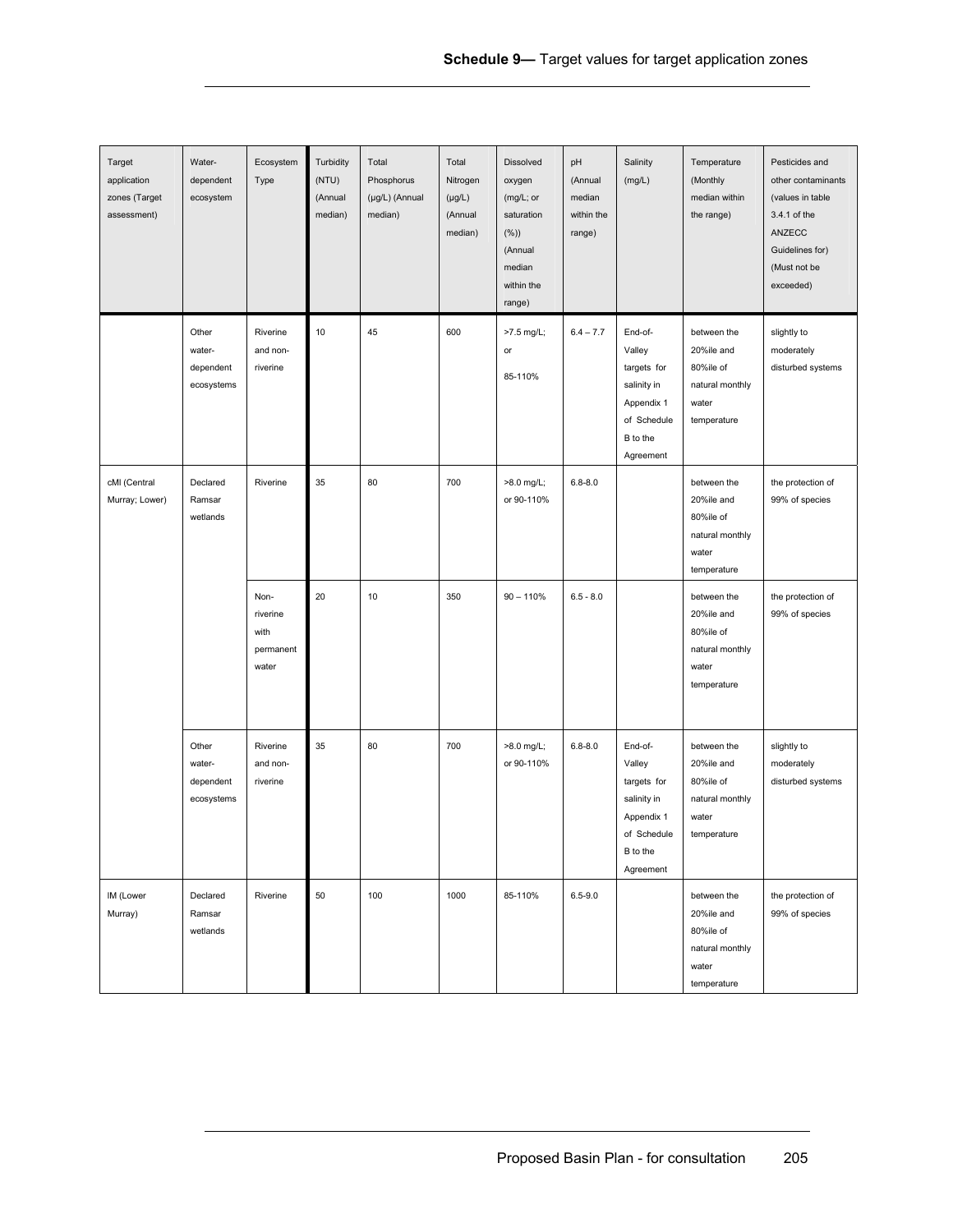| Target<br>application<br>zones (Target<br>assessment) | Water-<br>dependent<br>ecosystem           | Ecosystem<br>Type                              | Turbidity<br>(NTU)<br>(Annual<br>median) | Total<br>Phosphorus<br>(µg/L) (Annual<br>median) | Total<br>Nitrogen<br>$(\mu g/L)$<br>(Annual<br>median) | Dissolved<br>oxygen<br>(mg/L; or<br>saturation<br>(%)<br>(Annual<br>median<br>within the<br>range) | pH<br>(Annual<br>median<br>within the<br>range) | Salinity<br>(mg/L)                                                                    | Temperature<br>(Monthly<br>median within<br>the range)                            | Pesticides and<br>other contaminants<br>(values in table<br>3.4.1 of the<br>ANZECC<br>Guidelines for)<br>(Must not be<br>exceeded) |
|-------------------------------------------------------|--------------------------------------------|------------------------------------------------|------------------------------------------|--------------------------------------------------|--------------------------------------------------------|----------------------------------------------------------------------------------------------------|-------------------------------------------------|---------------------------------------------------------------------------------------|-----------------------------------------------------------------------------------|------------------------------------------------------------------------------------------------------------------------------------|
|                                                       |                                            | Non-<br>riverine<br>with<br>permanent<br>water | 20                                       | 10                                               | 350                                                    | $90 - 110%$                                                                                        | $6.5 - 8.0$                                     |                                                                                       | between the<br>20%ile and<br>80%ile of<br>natural monthly<br>water<br>temperature | the protection of<br>99% of species                                                                                                |
|                                                       | Other<br>water-<br>dependent<br>ecosystems | Riverine<br>and non-<br>riverine               | 50                                       | 100                                              | 1000                                                   | 85-110%                                                                                            | $6.5 - 9.0$                                     | End-of-<br>Valley<br>targets in<br>Appendix 1<br>of Schedule<br>B to the<br>Agreement | between the<br>20%ile and<br>80%ile of<br>natural monthly<br>water<br>temperature | slightly to<br>moderately<br>disturbed systems                                                                                     |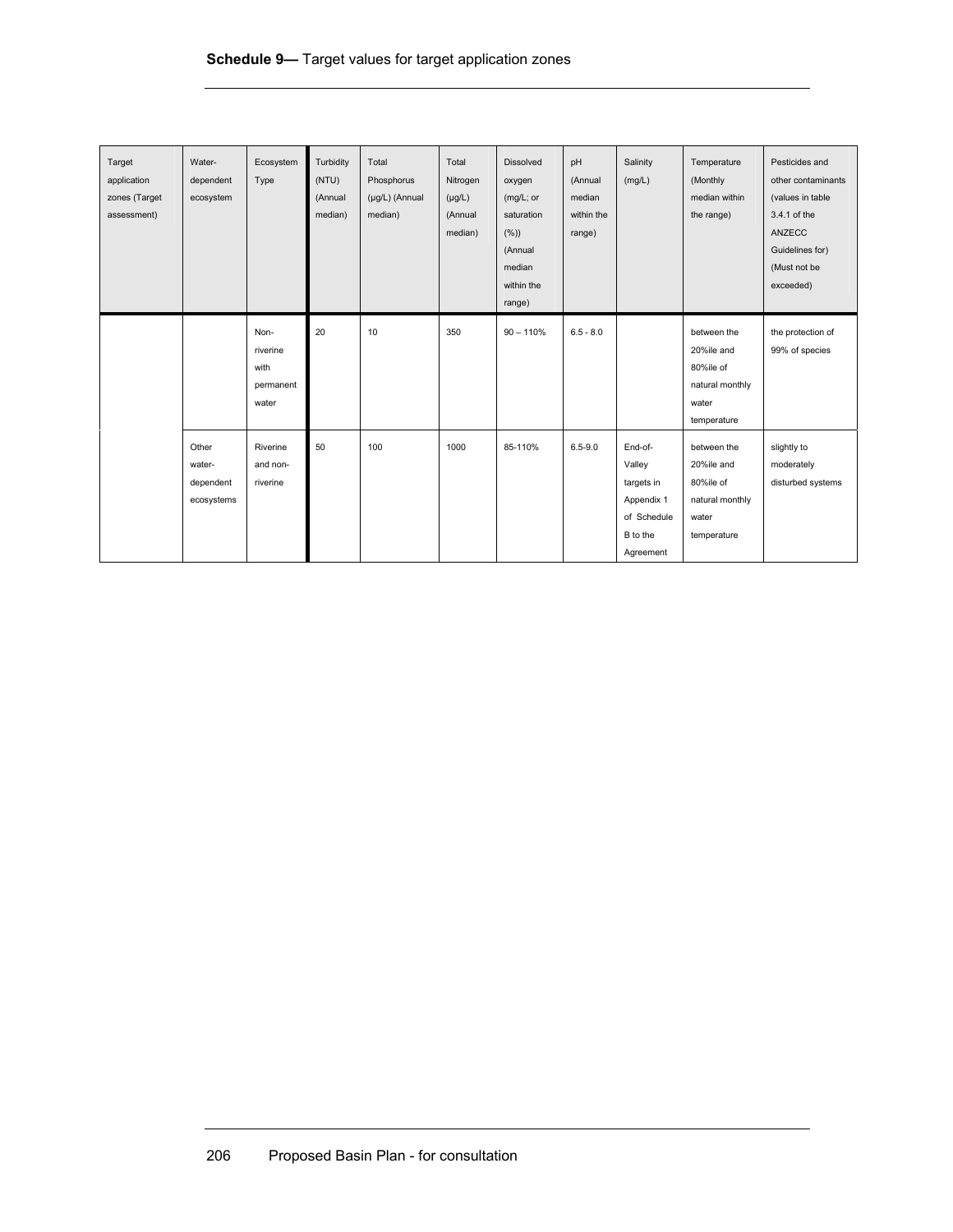## **Schedule 10—Basin Plan outcomes and reporting requirements**

Note: See sections 12.04 and 12.05.

In this Schedule, *CEWH* means the Commonwealth Environmental Water Holder.

| Item           | <b>Basin Plan outcomes</b>                                                                                                                                                        | <b>Reporter</b>                           | <b>First</b><br>report | <b>Subsequent</b><br>reports |
|----------------|-----------------------------------------------------------------------------------------------------------------------------------------------------------------------------------|-------------------------------------------|------------------------|------------------------------|
|                | Basin Plan as a whole                                                                                                                                                             |                                           |                        |                              |
| 1              | Risks to water resources and risk<br>management actions are<br>identified and included in<br>appropriate planning instruments<br>across the Murray-Darling Basin.                 | Basin States,<br>Authority                | 2017                   | Every 5th year               |
| $\overline{2}$ | Measures have enabled a<br>transition to long-term average<br>sustainable diversion limits.                                                                                       | Department                                | 2012                   | Annually, until<br>complete  |
| 3              | Local knowledge and solutions<br>inform the implementation of the<br>Basin Plan.                                                                                                  | Department,<br>Basin States,<br>Authority | 2012                   | Every 3rd year               |
| 4              | Risks to water resources in the<br>Murray-Darling Basin are<br>effectively managed through<br>implementation of the<br>management actions in<br>appropriate planning instruments. | Basin States,<br>Authority                | 2017                   | Every 5th year               |
| 5              | There is transparent and effective<br>management of the water<br>resources of the Murray-Darling<br>Basin.                                                                        | Authority                                 | 2015                   | Every 3rd year               |
| 6              | Social, environmental and<br>economic outcomes are<br>optimised.                                                                                                                  | Department,<br>Authority                  | 2015                   | Every 3rd year               |
|                | <b>Environmental watering plan</b>                                                                                                                                                |                                           |                        |                              |
| 7              | The environmental management<br>framework is implemented.                                                                                                                         | Basin States,<br>CEWH.<br>Authority       | 2013                   | Every 3rd year               |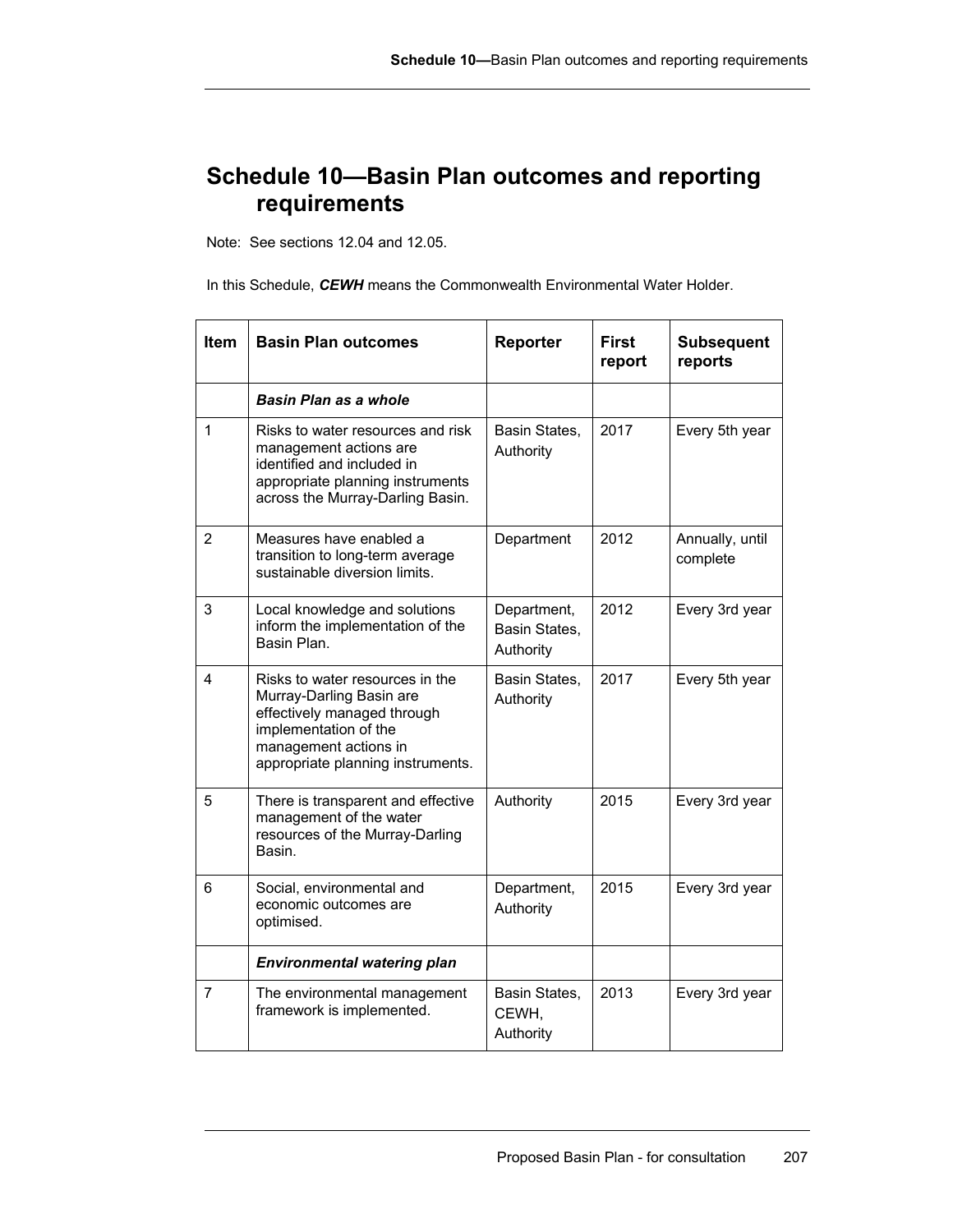| <b>Item</b> | <b>Basin Plan outcomes</b>                                                                                                                                                                                      | Reporter                            | <b>First</b><br>report | <b>Subsequent</b><br>reports |
|-------------|-----------------------------------------------------------------------------------------------------------------------------------------------------------------------------------------------------------------|-------------------------------------|------------------------|------------------------------|
| 8           | During each water accounting<br>period:<br>a) held environmental water is<br>identified; and                                                                                                                    | Basin States,<br>CEWH,<br>Authority | 2013                   | Annually                     |
|             | b) held environmental water<br>released or used to achieve<br>environmental outcomes is<br>recorded, including the<br>volumes, timing (frequency<br>and duration), location and<br>flow rates of that water.    |                                     |                        |                              |
| 9           | During each water accounting<br>period:<br>a) planned environmental water<br>is managed in accordance<br>with the rules of relevant water<br>resource plans; and                                                | <b>Basin States</b>                 | 2019                   | Annually                     |
|             | b) planned environmental water<br>released or used to achieve<br>environmental outcomes is<br>recorded, including the<br>volumes, timing (frequency<br>and duration), location and<br>flow rates of that water. |                                     |                        |                              |
| 10          | Progress is made towards<br>achieving ecological targets and<br>objectives for priority<br>environmental assets and<br>ecosystem functions as set out in<br>long term watering plans.                           | Basin States,<br><b>CEWH</b>        | 2015                   | Every 3rd year               |
| 11          | Progress towards achieving the<br>objectives specified in Part 2 of<br>Chapter 7 is assessed in<br>accordance with Part 3 of<br>Chapter 7.                                                                      | Authority,<br><b>CEWH</b>           | 2015                   | Every 5th year               |
| 12          | The ecological and other values<br>of water-dependent ecosystems<br>in the Murray-Darling Basin are<br>protected and restored so that the<br>ecosystems remain healthy in a<br>changing climate.                | Authority                           | 2017                   | Every 5th year               |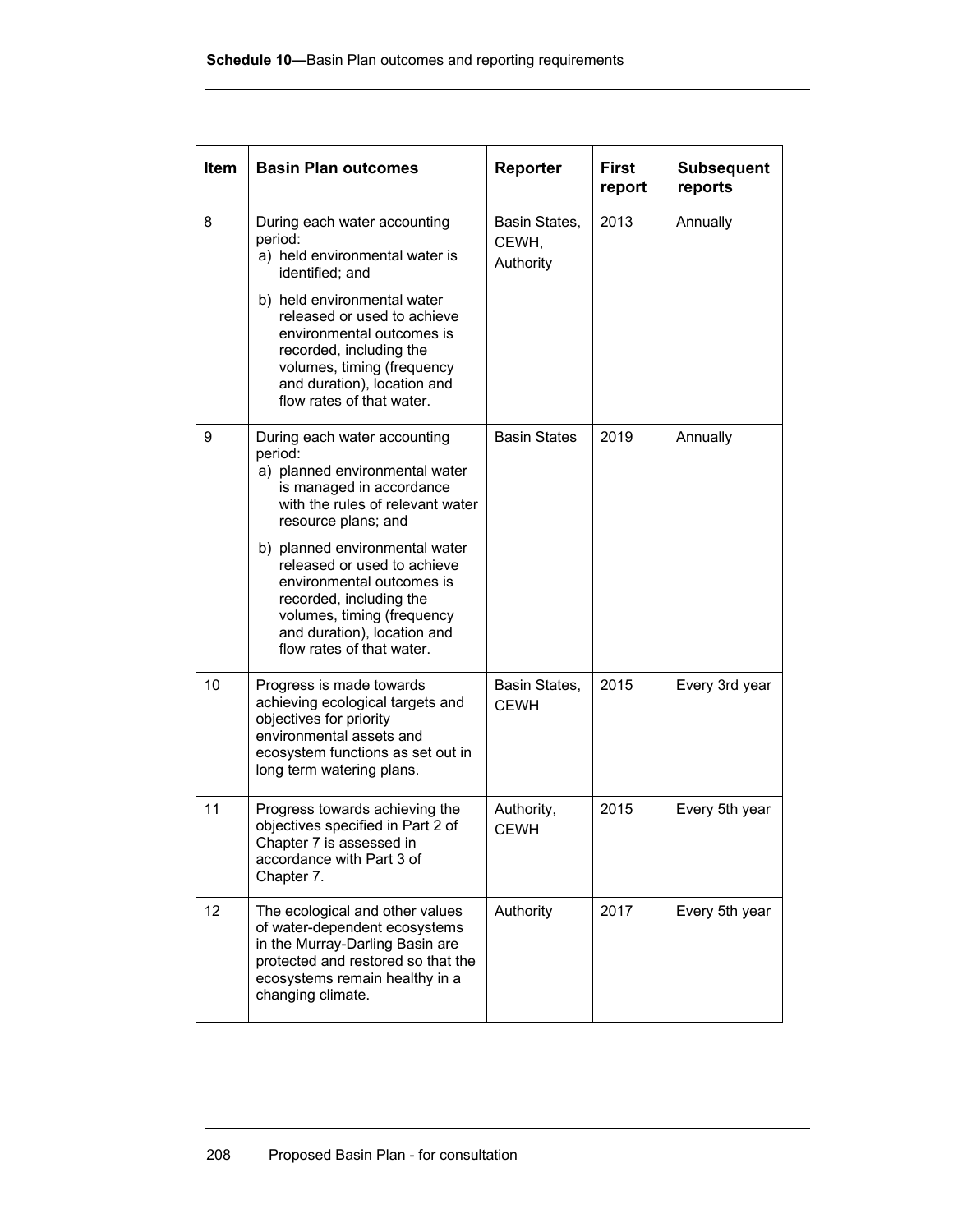| Item | <b>Basin Plan outcomes</b>                                                                                                                                                                                                       | Reporter                                   | <b>First</b><br>report | <b>Subsequent</b><br>reports |
|------|----------------------------------------------------------------------------------------------------------------------------------------------------------------------------------------------------------------------------------|--------------------------------------------|------------------------|------------------------------|
|      | <b>Water quality and salinity</b>                                                                                                                                                                                                |                                            |                        |                              |
| 13   | Decisions relating to management<br>of water flows are made having<br>regard to the targets referred to in<br>subsection 8.11(5).                                                                                                | Basin States,<br>Authority,<br><b>CEWH</b> | 2016                   | Every 5th year               |
| 14   | Water quality and salinity trigger<br>points at which water in the River<br>Murray System becomes<br>unsuitable for critical human water<br>needs are determined and<br>emergency responses for<br>managing events are in place. | Basin States,<br>Authority                 | 2013                   | Annually                     |
| 15   | Implementation of the measures<br>identified in a WOM Plan is<br>enabling progress towards<br>meeting the objectives in<br>Chapter 8 - as informed by<br>whether the targets specified in<br>the WQM Plan are being met.         | <b>Basin States</b>                        | 2019                   | Every 5th year               |
| 16   | There is a low risk that Basin<br>water resources will be unfit for<br>use, consistent with the water<br>quality objectives in Part 3 of<br>Chapter 8.                                                                           | Authority                                  | 2019                   | Every 5th year               |
|      | <b>Water trading rules</b>                                                                                                                                                                                                       |                                            |                        |                              |
| 17   | Measures required to implement<br>the trading rules are identified and<br>implemented in each Basin State.                                                                                                                       | <b>Basin States</b>                        | 2013                   | Annually                     |
| 18   | Trading rules and information are<br>transparent and available.                                                                                                                                                                  | Basin States,<br>Authority                 | 2015                   | Every 3rd year               |
| 19   | Trading rules operate efficiently<br>and effectively.                                                                                                                                                                            | Basin States,<br>Authority                 | 2015                   | Every 3rd year               |
| 20   | Water markets operate more<br>efficiently and effectively to<br>facilitate tradeable water rights to<br>reach their most valued use.                                                                                             | Authority                                  | 2016                   | Every 5th year               |